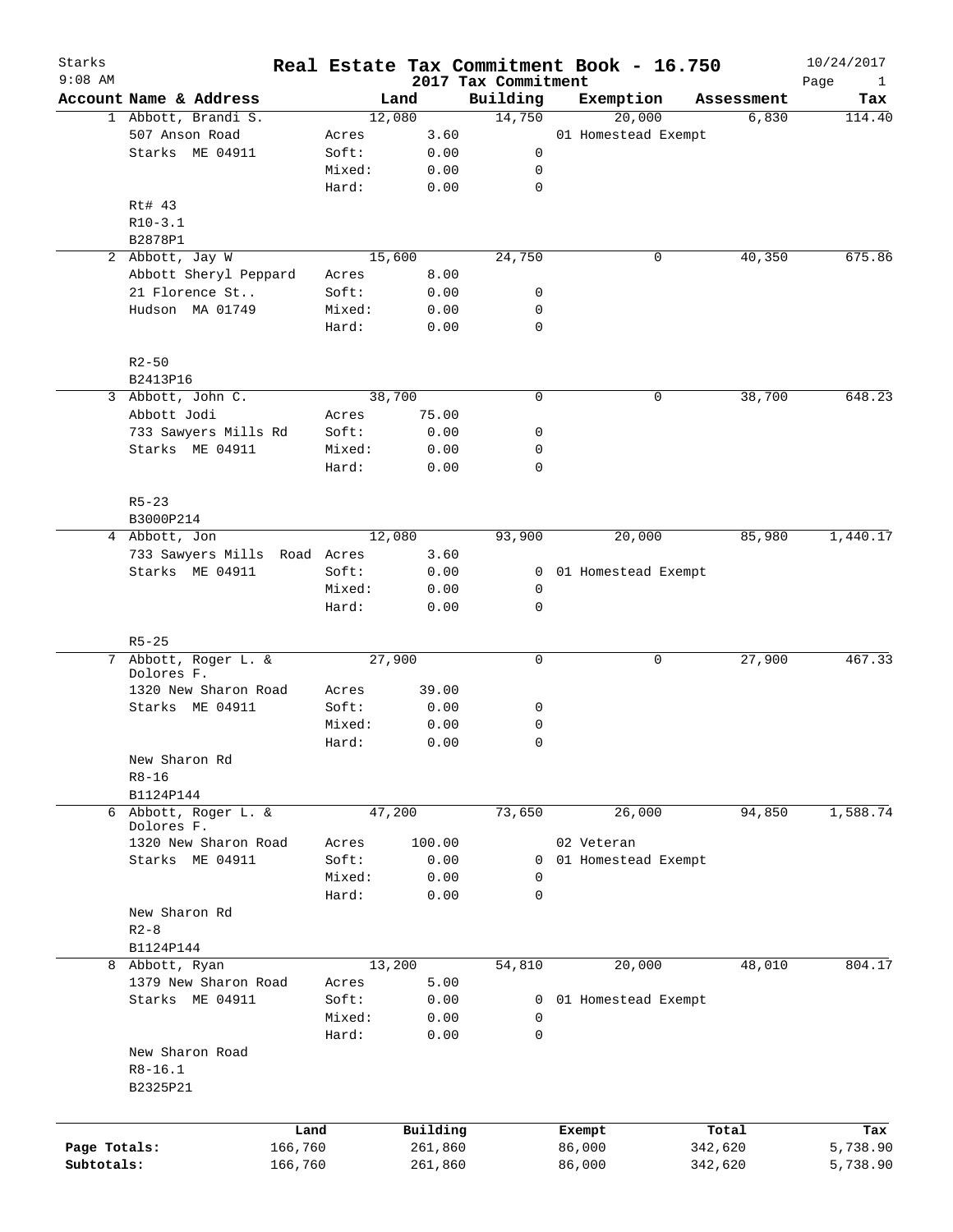| Starks<br>$9:08$ AM |                                                    |        |                    | 2017 Tax Commitment | Real Estate Tax Commitment Book - 16.750 |            | 10/24/2017<br>Page<br>2 |
|---------------------|----------------------------------------------------|--------|--------------------|---------------------|------------------------------------------|------------|-------------------------|
|                     | Account Name & Address                             |        | Land               | Building            | Exemption                                | Assessment | Tax                     |
|                     | 72 Adams, Christine M.                             |        | 64,300             | 155,400             | 20,000                                   | 199,700    | 3,344.98                |
|                     | Adams, Scot L.                                     | Acres  | 157.00             |                     |                                          |            |                         |
|                     | 544 Anson Road                                     | Soft:  | 0.00               |                     | 0 01 Homestead Exempt                    |            |                         |
|                     | Starks ME 04911                                    | Mixed: | 0.00               | 0                   |                                          |            |                         |
|                     |                                                    | Hard:  | 0.00               | 0                   |                                          |            |                         |
|                     | 544 Anson Road                                     |        |                    |                     |                                          |            |                         |
|                     | $R11-5$                                            |        |                    |                     |                                          |            |                         |
|                     | B4347P133 12/06/2010 B1724P254                     |        |                    |                     |                                          |            |                         |
|                     | 10 Adams, Fayelene J.                              |        | $\overline{5,250}$ | 0                   | 0                                        | 5,250      | 87.94                   |
|                     | 226 Beans Corner Road                              | Acres  | 0.34               |                     |                                          |            |                         |
|                     | New Sharon ME 04955                                | Soft:  | 0.00               | 0                   |                                          |            |                         |
|                     |                                                    | Mixed: | 0.00               | 0                   |                                          |            |                         |
|                     |                                                    | Hard:  | 0.00               | 0                   |                                          |            |                         |
|                     | Beans Corner Rd                                    |        |                    |                     |                                          |            |                         |
|                     | $R1 - 12$                                          |        |                    |                     |                                          |            |                         |
|                     | B2769P63                                           |        |                    |                     |                                          |            |                         |
|                     | 13 Adams, Robert W. &                              |        | 16,200             | 0                   | 0                                        | 16,200     | 271.35                  |
|                     | Jeanette G.                                        |        |                    |                     |                                          |            |                         |
|                     | 312 Starks Road                                    | Acres  | 10.00              |                     |                                          |            |                         |
|                     | New Sharon ME 04955                                | Soft:  | 0.00               | 0                   |                                          |            |                         |
|                     |                                                    | Mixed: | 0.00               | 0                   |                                          |            |                         |
|                     |                                                    | Hard:  | 0.00               | 0                   |                                          |            |                         |
|                     | Young Road                                         |        |                    |                     |                                          |            |                         |
|                     | $R1 - 15.1$                                        |        |                    |                     |                                          |            |                         |
|                     | B2055P89                                           |        |                    |                     |                                          |            |                         |
|                     | 12 Adams, Robert W. &                              |        | 5,810              | 0                   | 0                                        | 5,810      | 97.32                   |
|                     | Jeanette G.                                        |        |                    |                     |                                          |            |                         |
|                     | 312 Starks Road                                    | Acres  | 35.00              |                     |                                          |            |                         |
|                     | New Sharon ME 04955                                | Soft:  | 0.00               | 0                   |                                          |            |                         |
|                     |                                                    | Mixed: | 0.00               | 0                   |                                          |            |                         |
|                     |                                                    | Hard:  | 35.00              | 5,809               |                                          |            |                         |
|                     | Between 134 & Brann                                |        |                    |                     |                                          |            |                         |
|                     | Mills                                              |        |                    |                     |                                          |            |                         |
|                     | $R1 - 15$                                          |        |                    |                     |                                          |            |                         |
|                     | B868P410                                           |        |                    |                     |                                          |            |                         |
|                     | 401 Ainslie, Debra                                 |        | 8,940              | $\Omega$            | 0                                        | 8,940      | 149.75                  |
|                     | 44 Pond Road                                       | Acres  | 0.80               |                     |                                          |            |                         |
|                     | Sidney ME 04330                                    | Soft:  | 0.00               | 0                   |                                          |            |                         |
|                     |                                                    | Mixed: | 0.00               | 0                   |                                          |            |                         |
|                     |                                                    | Hard:  | 0.00               | $\Omega$            |                                          |            |                         |
|                     |                                                    |        |                    |                     |                                          |            |                         |
|                     | $R8 - 24$                                          |        |                    |                     |                                          |            |                         |
|                     | B4481P265 01/09/2012 B3870P88 06/21/2007 B802P683  |        |                    |                     |                                          |            |                         |
|                     | 655 Ainslie, Debra                                 |        | 10,800             | 3,000               | 0                                        | 13,800     | 231.15                  |
|                     | 44 Pond Road                                       | Acres  | 2.00               |                     |                                          |            |                         |
|                     | Sidney ME 04330                                    | Soft:  | 0.00               | 0                   |                                          |            |                         |
|                     |                                                    | Mixed: | 0.00               | 0                   |                                          |            |                         |
|                     |                                                    | Hard:  | 0.00               | 0                   |                                          |            |                         |
|                     | River Rd                                           |        |                    |                     |                                          |            |                         |
|                     | $R8 - 26$                                          |        |                    |                     |                                          |            |                         |
|                     | B4621P70 01/22/2013 B4364P339 01/31/2011 B3789P336 |        |                    |                     |                                          |            |                         |
|                     | 11/07/2006 B2035P239                               |        |                    |                     |                                          |            |                         |
|                     |                                                    |        |                    |                     |                                          |            |                         |
|                     |                                                    |        |                    |                     |                                          |            |                         |

|              | Land    | Building | Exempt  | Total   | Tax      |
|--------------|---------|----------|---------|---------|----------|
| Page Totals: | 111,300 | 158,400  | 20,000  | 249,700 | 4,182.49 |
| Subtotals:   | 278,060 | 420,260  | 106,000 | 592,320 | 9,921.39 |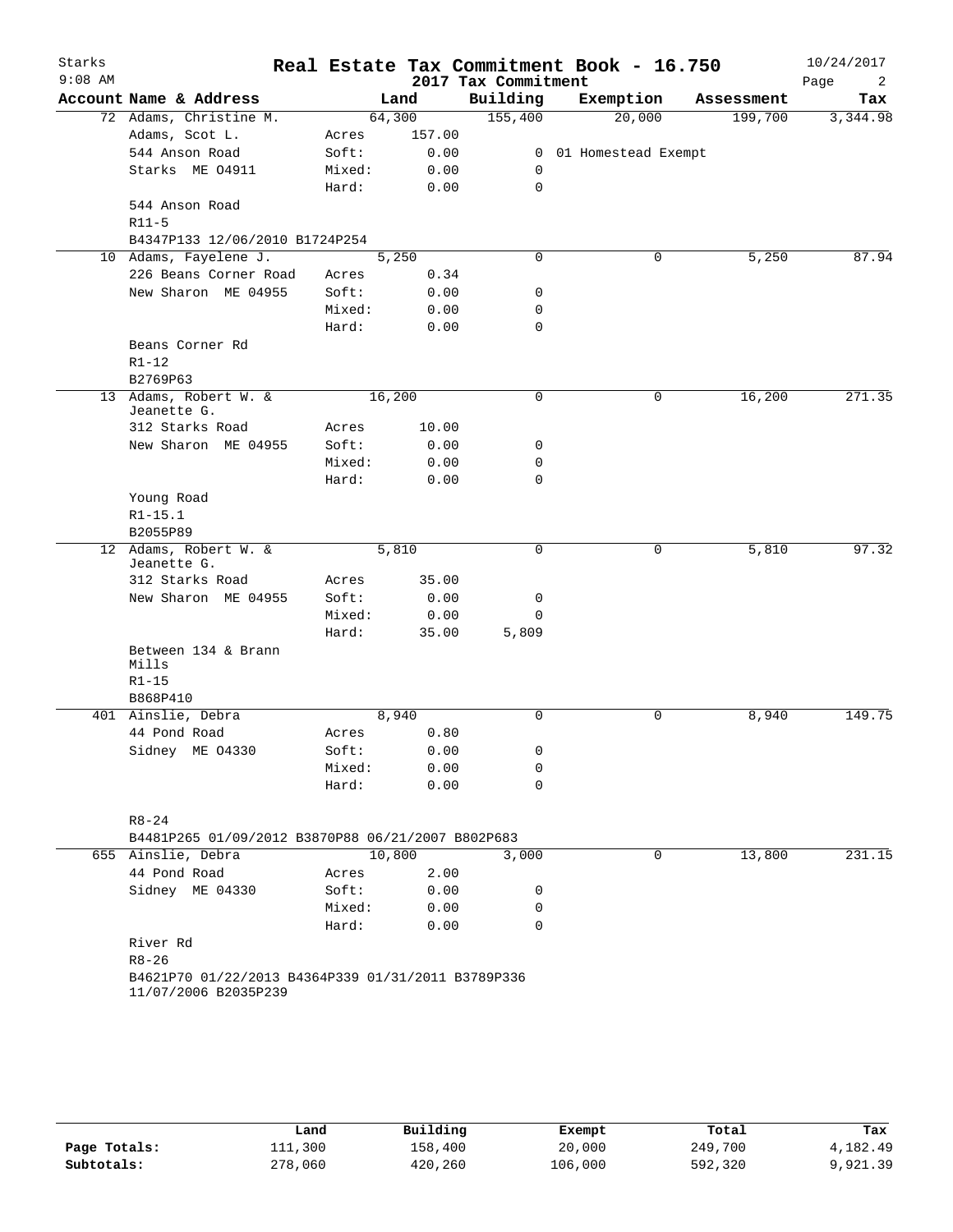| Starks       |                                                    |        |          |                                 | Real Estate Tax Commitment Book - 16.750 |            | 10/24/2017       |
|--------------|----------------------------------------------------|--------|----------|---------------------------------|------------------------------------------|------------|------------------|
| $9:08$ AM    | Account Name & Address                             |        | Land     | 2017 Tax Commitment<br>Building | Exemption                                | Assessment | Page<br>3<br>Tax |
|              | 18 Ames, Peter E.                                  |        | 14,070   | 8,650                           | $\Omega$                                 | 22,720     | 380.56           |
|              | Ames Roxanne M.                                    | Acres  | 6.09     |                                 |                                          |            |                  |
|              | 1326 Main St.                                      | Soft:  | 0.00     | 0                               |                                          |            |                  |
|              | Readfield ME 04355                                 | Mixed: | 0.00     | 0                               |                                          |            |                  |
|              |                                                    | Hard:  | 0.00     | 0                               |                                          |            |                  |
|              | West Mills Rd                                      |        |          |                                 |                                          |            |                  |
|              | $R7-11.3$                                          |        |          |                                 |                                          |            |                  |
|              | B2456P349                                          |        |          |                                 |                                          |            |                  |
| 19           | Anger Jr., Robert K.                               |        | 31, 300  | 21,200                          | 0                                        | 52,500     | 879.38           |
|              | Anger Sr. Robert K.                                | Acres  | 47.00    |                                 |                                          |            |                  |
|              | 249 Boston Post Rd.                                | Soft:  | 0.00     | 0                               |                                          |            |                  |
|              | East Lyme CT 06333                                 | Mixed: | 0.00     | 0                               |                                          |            |                  |
|              |                                                    | Hard:  | 0.00     | $\mathbf 0$                     |                                          |            |                  |
|              | Locke Hill Rd                                      |        |          |                                 |                                          |            |                  |
|              | $R2 - 24.15$                                       |        |          |                                 |                                          |            |                  |
|              | B2778P86<br>22 Armstrong, Kenneth                  |        | 29,100   | 0                               | 0                                        | 29,100     | 487.43           |
|              | 711 Lakewood Road                                  | Acres  | 43.00    |                                 |                                          |            |                  |
|              | Madison ME 04950                                   | Soft:  | 0.00     | 0                               |                                          |            |                  |
|              |                                                    | Mixed: | 0.00     | 0                               |                                          |            |                  |
|              |                                                    | Hard:  | 0.00     | 0                               |                                          |            |                  |
|              |                                                    |        |          |                                 |                                          |            |                  |
|              | $R11 - 22$                                         |        |          |                                 |                                          |            |                  |
|              | 23 Armstrong, Kenneth R                            |        | 9,220    | 16,500                          | 0                                        | 25,720     | 430.81           |
|              | 711 Lakewood Road                                  | Acres  | 0.85     |                                 |                                          |            |                  |
|              | Madison ME 04950                                   | Soft:  | 0.00     | 0                               |                                          |            |                  |
|              |                                                    | Mixed: | 0.00     | 0                               |                                          |            |                  |
|              |                                                    | Hard:  | 0.00     | 0                               |                                          |            |                  |
|              | R11-21                                             |        |          |                                 |                                          |            |                  |
|              | B2741P205                                          |        |          |                                 |                                          |            |                  |
|              | 711 Ashby, Deborah                                 |        | 10,000   | 24,380                          | 20,000                                   | 14,380     | 240.87           |
|              | P.O. Box 443                                       | Acres  | 1.00     |                                 | 01 Homestead Exempt                      |            |                  |
|              | Anson ME 04911                                     | Soft:  | 0.00     | 0                               |                                          |            |                  |
|              |                                                    | Mixed: | 0.00     | 0                               |                                          |            |                  |
|              |                                                    | Hard:  | 0.00     | 0                               |                                          |            |                  |
|              | $R7-1.2A$                                          |        |          |                                 |                                          |            |                  |
|              | 137 Ashe, Shelagh M.                               |        | 11,040   | 87,560                          | 0                                        | 98,600     | 1,651.55         |
|              | Plant, William B.                                  | Acres  | 2.30     |                                 |                                          |            |                  |
|              | 591 Snake Hill Road                                | Soft:  | 0.00     | 0                               |                                          |            |                  |
|              | N. Scituate RI 02857                               | Mixed: | 0.00     | 0                               |                                          |            |                  |
|              |                                                    | Hard:  | 0.00     | $\mathbf 0$                     |                                          |            |                  |
|              |                                                    |        |          |                                 |                                          |            |                  |
|              | $R8 - 43$                                          |        |          |                                 |                                          |            |                  |
|              | B5030P73 05/27/2016 B3641P267 03/03/2006 B788P1121 |        |          |                                 |                                          |            |                  |
|              | 24 Athearn, James A. &<br>Deborah F.               |        | 24,400   | 14,850                          | 0                                        | 39,250     | 657.44           |
|              | 100 Meshacket Rd                                   | Acres  | 24.00    |                                 |                                          |            |                  |
|              | Edgartown MA 02539                                 | Soft:  | 0.00     | 0                               |                                          |            |                  |
|              |                                                    | Mixed: | 0.00     | 0                               |                                          |            |                  |
|              |                                                    | Hard:  | 0.00     | $\mathbf 0$                     |                                          |            |                  |
|              | West Mills Rd.                                     |        |          |                                 |                                          |            |                  |
|              | $R3 - 12$                                          |        |          |                                 |                                          |            |                  |
|              | B812P665                                           |        |          |                                 |                                          |            |                  |
|              |                                                    |        |          |                                 |                                          |            |                  |
|              |                                                    |        |          |                                 |                                          |            |                  |
|              | Land                                               |        | Building |                                 | Exempt                                   | Total      | Tax              |
| Page Totals: | 129,130                                            |        | 173,140  |                                 | 20,000                                   | 282,270    | 4,728.04         |

**Subtotals:** 407,190 593,400 126,000 874,590 14,649.43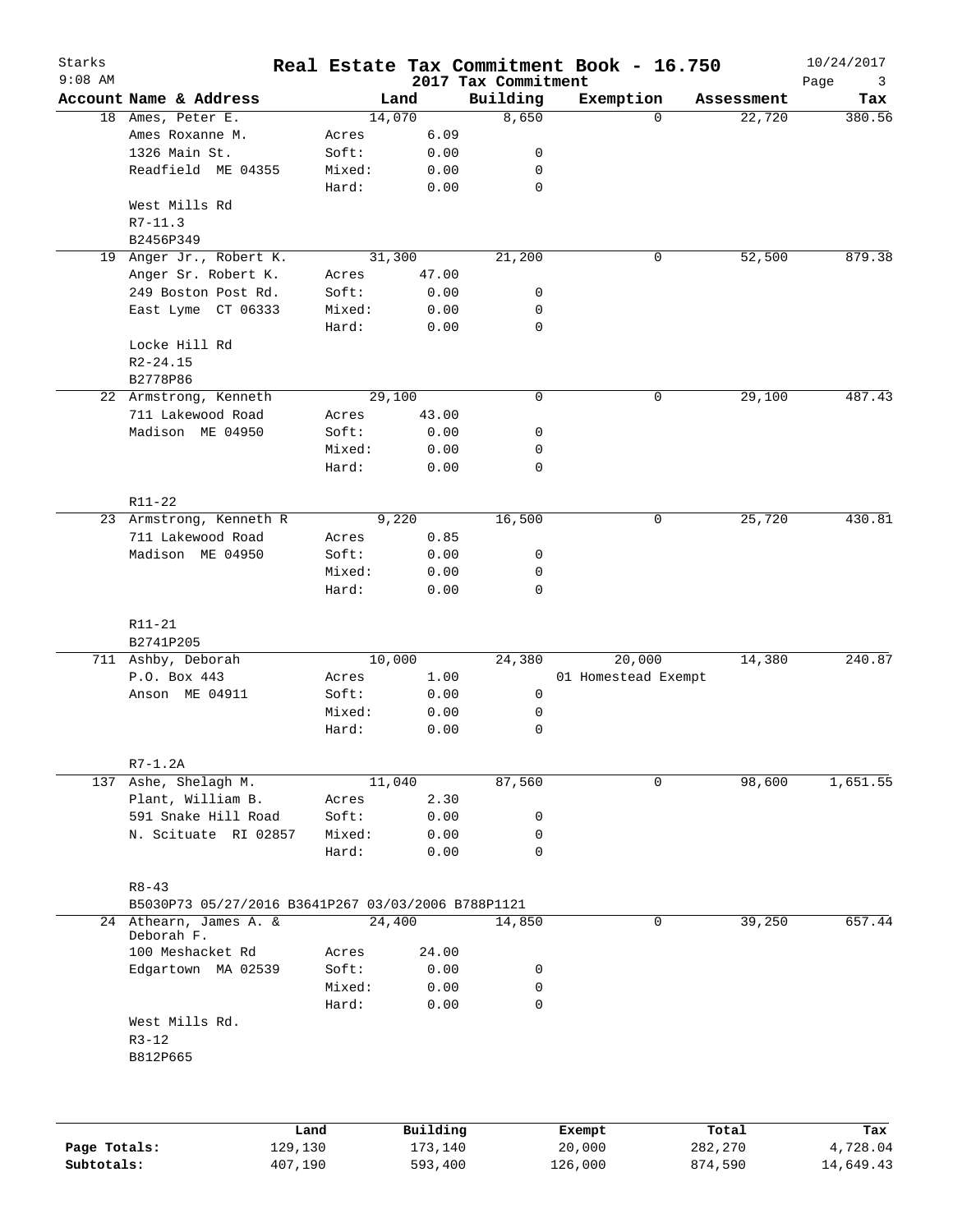| Starks<br>$9:08$ AM |                                    |                 |               |                     | Real Estate Tax Commitment Book - 16.750 |                       | 10/24/2017             |
|---------------------|------------------------------------|-----------------|---------------|---------------------|------------------------------------------|-----------------------|------------------------|
|                     |                                    |                 |               | 2017 Tax Commitment |                                          |                       | Page<br>$\overline{4}$ |
|                     | Account Name & Address             |                 | Land          | Building            | Exemption                                | Assessment            | Tax                    |
|                     | 25 Athenian, Gary<br>164 Dill Road |                 | 22,000        | 20,000              | 20,000                                   | 22,000                | 368.50                 |
|                     |                                    | Acres           | 16.00<br>0.00 |                     |                                          |                       |                        |
|                     | Starks ME 04911                    | Soft:<br>Mixed: | 0.00          | $\mathbf{0}$<br>0   | 01 Homestead Exempt                      |                       |                        |
|                     |                                    | Hard:           | 0.00          | $\mathbf 0$         |                                          |                       |                        |
|                     | Dill Rd.                           |                 |               |                     |                                          |                       |                        |
|                     | $R12-6$                            |                 |               |                     |                                          |                       |                        |
|                     | B1992P161                          |                 |               |                     |                                          |                       |                        |
|                     | 26 Atwood, John T. and             |                 | 4,800         | 20,000              | 20,000                                   | 4,800                 | 80.40                  |
|                     | Meader, Twilight G.                |                 |               |                     |                                          |                       |                        |
|                     | 33 Chicken Street                  | Acres           | 0.23          |                     |                                          |                       |                        |
|                     | Starks ME 04911                    | Soft:           | 0.00          |                     | 0 01 Homestead Exempt                    |                       |                        |
|                     |                                    | Mixed:          | 0.00          | 0                   |                                          |                       |                        |
|                     |                                    | Hard:           | 0.00          | $\mathbf 0$         |                                          |                       |                        |
|                     | Chicken St.                        |                 |               |                     |                                          |                       |                        |
|                     | $U2 - 20$                          |                 |               |                     |                                          |                       |                        |
|                     | B1163P27                           |                 |               |                     |                                          |                       |                        |
|                     | 27 Aube, Edwin L. &<br>Lorraine M. |                 | 31,800        | 0                   |                                          | $\mathbf 0$<br>31,800 | 532.65                 |
|                     | 52 Lynds Road                      | Acres           | 52.00         |                     |                                          |                       |                        |
|                     | Starks ME 04911                    | Soft:           | 0.00          | 0                   |                                          |                       |                        |
|                     |                                    | Mixed:          | 0.00          | 0                   |                                          |                       |                        |
|                     |                                    | Hard:           | 0.00          | $\mathbf 0$         |                                          |                       |                        |
|                     | Rt.43 Madison Rd.                  |                 |               |                     |                                          |                       |                        |
|                     | $R11 - 14$                         |                 |               |                     |                                          |                       |                        |
|                     | B987P290                           |                 |               |                     |                                          |                       |                        |
|                     | 28 Aube, Edwin L. &                |                 | 33,400        | 62,550              | 20,000                                   | 75,950                | 1,272.16               |
|                     | Lorraine M.                        |                 |               |                     |                                          |                       |                        |
|                     | 52 Lynds Road                      | Acres           | 54.00         |                     |                                          |                       |                        |
|                     | Starks ME 04911                    | Soft:           | 0.00          |                     | 0 01 Homestead Exempt                    |                       |                        |
|                     |                                    | Mixed:          | 0.00          | 0                   |                                          |                       |                        |
|                     |                                    | Hard:           | 0.00          | 0                   |                                          |                       |                        |
|                     | Rt.43 Madison Rd.<br>$R11 - 13$    |                 |               |                     |                                          |                       |                        |
|                     |                                    |                 |               |                     |                                          |                       |                        |
|                     | B987P290<br>14 Ayotte, Pierre      |                 | 14,940        | $\Omega$            |                                          | 14,940<br>$\mathbf 0$ | 250.25                 |
|                     | 286 Blackwell Hill Rd              | Acres           | 8.43          |                     |                                          |                       |                        |
|                     | Madison Me 04950                   | Soft:           |               | 0.00<br>0           |                                          |                       |                        |
|                     |                                    | Mixed:          | 0.00          | 0                   |                                          |                       |                        |
|                     |                                    | Hard:           | 0.00          | 0                   |                                          |                       |                        |
|                     |                                    |                 |               |                     |                                          |                       |                        |
|                     | $R3 - 41.3$                        |                 |               |                     |                                          |                       |                        |
|                     | B4242P223 09/28/2009 B3344P81      |                 |               |                     |                                          |                       |                        |
|                     | 30 Baker, Shane Michael            |                 | 5,190         | $\Omega$            |                                          | 5,190<br>$\mathbf 0$  | 86.93                  |
|                     | 889 New Vineyard Rd.               | Acres           | 34.30         |                     |                                          |                       |                        |
|                     | New Vineyard Me 04956              | Soft:           | 0.00          | 0                   |                                          |                       |                        |
|                     |                                    | Mixed:          | 34.30         | 5,192               |                                          |                       |                        |
|                     |                                    | Hard:           | 0.00          | 0                   |                                          |                       |                        |
|                     | Ind Line & Chick. St.              |                 |               |                     |                                          |                       |                        |
|                     | $R4 - 12$                          |                 |               |                     |                                          |                       |                        |
|                     | B5025P134 02/24/2016 B2692P346     |                 |               |                     |                                          |                       |                        |
|                     |                                    |                 |               |                     |                                          |                       |                        |

|              | Land    | Building | Exempt  | Total     | Tax       |
|--------------|---------|----------|---------|-----------|-----------|
| Page Totals: | 112,130 | 102,550  | 60,000  | 154,680   | 2,590.89  |
| Subtotals:   | 519,320 | 695,950  | 186,000 | l,029,270 | 17,240.32 |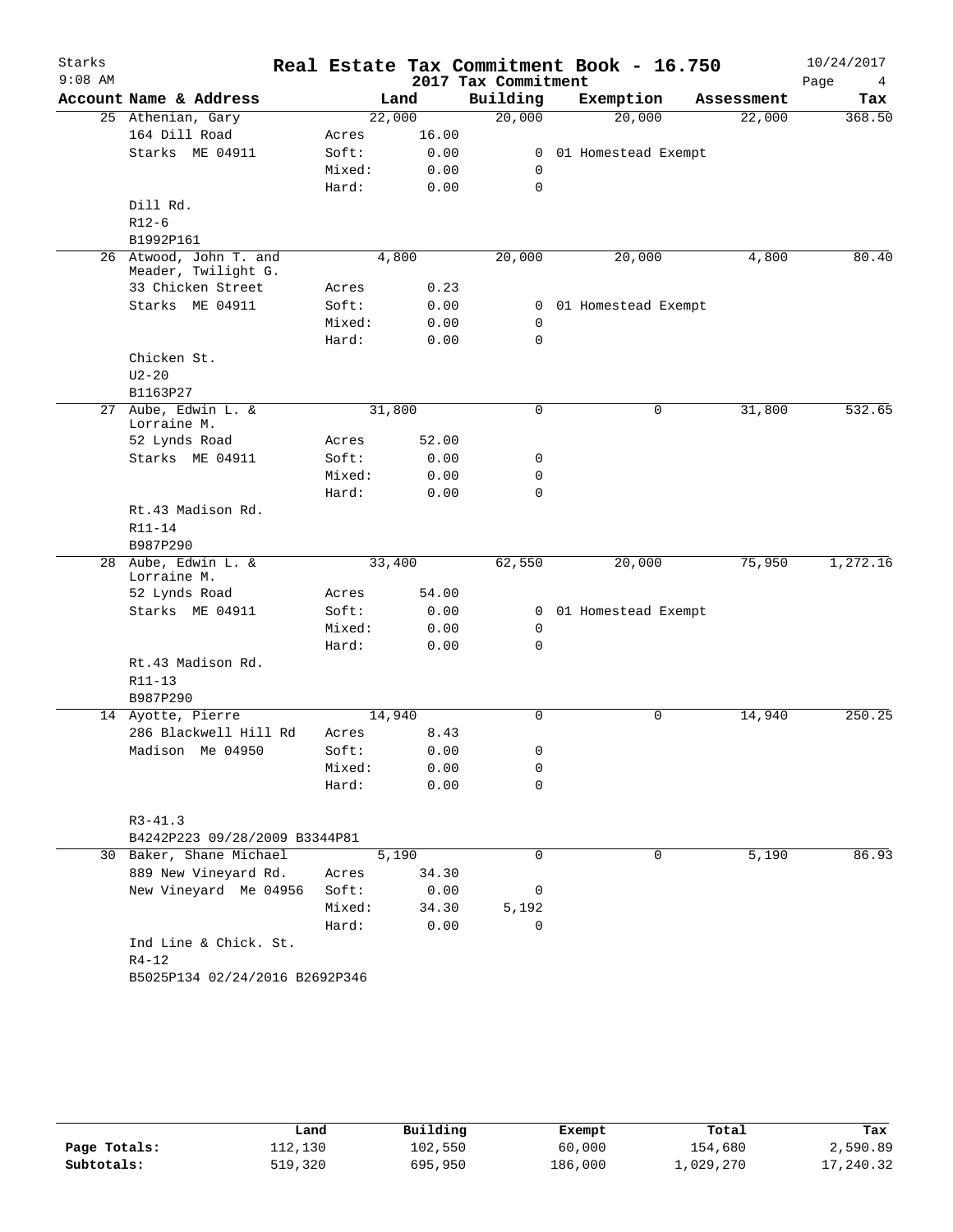| Starks<br>$9:08$ AM |                                                                                        |         |             |                                 | Real Estate Tax Commitment Book - 16.750 |            | 10/24/2017       |
|---------------------|----------------------------------------------------------------------------------------|---------|-------------|---------------------------------|------------------------------------------|------------|------------------|
|                     | Account Name & Address                                                                 |         | Land        | 2017 Tax Commitment<br>Building | Exemption                                | Assessment | Page<br>5<br>Tax |
|                     | 457 Barnes, Helen C.                                                                   |         | 13,040      | 12,500                          | $\mathbf 0$                              | 25,540     | 427.80           |
|                     | 57 Belgrade Road                                                                       | Acres   | 4.80        |                                 |                                          |            |                  |
|                     | Mt. Vernon ME 04352                                                                    | Soft:   | 0.00        | 0                               |                                          |            |                  |
|                     |                                                                                        | Mixed:  | 0.00        | 0                               |                                          |            |                  |
|                     |                                                                                        | Hard:   | 0.00        | $\mathbf 0$                     |                                          |            |                  |
|                     | $R4 - 23.4$                                                                            |         |             |                                 |                                          |            |                  |
|                     | B5077P201 09/16/2016 B4827P183 09/09/2014 B4827P163<br>09/03/2014 B4373P209 02/14/2011 |         |             |                                 |                                          |            |                  |
|                     | 36 Bastarache, Marie                                                                   |         | 10,840      | $\mathbf 0$                     | 0                                        | 10,840     | 181.57           |
|                     | 26 Woodbridge Ave                                                                      | Acres   | 3.30        |                                 |                                          |            |                  |
|                     | E. Hartford CT 06108                                                                   | Soft:   | 0.00        | 0                               |                                          |            |                  |
|                     |                                                                                        | Mixed:  | 0.00        | 0                               |                                          |            |                  |
|                     |                                                                                        | Hard:   | 0.00        | 0                               |                                          |            |                  |
|                     | Madison Rd & Rt 43<br>$R8 - 30$<br>B787P17                                             |         |             |                                 |                                          |            |                  |
|                     | 577 Bavolar, James R.                                                                  |         | 16,800      | 16,530                          | 0                                        | 33,330     | 558.28           |
|                     | 1966 7th Avenue, #8                                                                    | Acres   | 9.50        |                                 |                                          |            |                  |
|                     | New York City NY 10026 Soft:                                                           |         | 0.00        | 0                               |                                          |            |                  |
|                     |                                                                                        | Mixed:  | 0.00        | 0                               |                                          |            |                  |
|                     |                                                                                        | Hard:   | 0.00        | 0                               |                                          |            |                  |
|                     |                                                                                        |         |             |                                 |                                          |            |                  |
|                     | $R5 - 31$                                                                              |         |             |                                 |                                          |            |                  |
|                     | B4282P220 05/21/2010 B3754P304 10/04/2006 B1033P170                                    |         |             |                                 |                                          |            |                  |
|                     | 783 Bay Communications II                                                              |         | $\mathbf 0$ | 255,000                         | 0                                        | 255,000    | 4,271.25         |
|                     | LLC                                                                                    |         |             |                                 |                                          |            |                  |
|                     | 391 Oakland Street                                                                     |         |             |                                 |                                          |            |                  |
|                     | 2nd Floor<br>Mansfield MA 02048                                                        |         |             |                                 |                                          |            |                  |
| 779                 | R5 L13<br>Bay Communications II<br>LLC                                                 |         | 0           | 255,000                         | 0                                        | 255,000    | 4,271.25         |
|                     | Att: Vincent Granese<br>391 Oakland Street<br>Second Floor                             |         |             |                                 |                                          |            |                  |
|                     | Mansfield MA 02048                                                                     |         |             |                                 |                                          |            |                  |
|                     | R2 530N                                                                                |         |             |                                 |                                          |            |                  |
| 40                  | Beach, John G. &                                                                       |         | 47,400      | $\mathbf 0$                     | 0                                        | 47,400     | 793.95           |
|                     | Sabrina P.                                                                             |         |             |                                 |                                          |            |                  |
|                     | 130 Anson St.                                                                          | Acres   | 104.00      |                                 |                                          |            |                  |
|                     | Farmington ME 04938                                                                    | Soft:   | 0.00        | 0                               |                                          |            |                  |
|                     |                                                                                        | Mixed:  | 0.00        | 0                               |                                          |            |                  |
|                     |                                                                                        | Hard:   | 0.00        | $\mathbf 0$                     |                                          |            |                  |
|                     | Beans Corner Road                                                                      |         |             |                                 |                                          |            |                  |
|                     | $R1 - 13$<br>B1917P219                                                                 |         |             |                                 |                                          |            |                  |
|                     | 41 Beal, Barbara A.                                                                    |         | 13,240      | 0                               | 0                                        | 13,240     | 221.77           |
|                     | PO Box 295                                                                             | Acres   | 6.30        |                                 |                                          |            |                  |
|                     | Dexter ME 04930                                                                        | Soft:   | 0.00        | 0                               |                                          |            |                  |
|                     |                                                                                        | Mixed:  | 0.00        | 0                               |                                          |            |                  |
|                     |                                                                                        | Hard:   | 0.00        | $\mathbf 0$                     |                                          |            |                  |
|                     |                                                                                        |         |             |                                 |                                          |            |                  |
|                     | $R2 - 51$                                                                              |         |             |                                 |                                          |            |                  |
|                     | B2244P219                                                                              |         |             |                                 |                                          |            |                  |
|                     |                                                                                        | Land    | Building    |                                 | Exempt                                   | Total      | Tax              |
| Page Totals:        |                                                                                        | 101,320 | 539,030     |                                 | $\mathsf{O}$                             | 640,350    | 10,725.87        |
| Subtotals:          |                                                                                        | 620,640 | 1,234,980   |                                 | 186,000                                  | 1,669,620  | 27,966.19        |
|                     |                                                                                        |         |             |                                 |                                          |            |                  |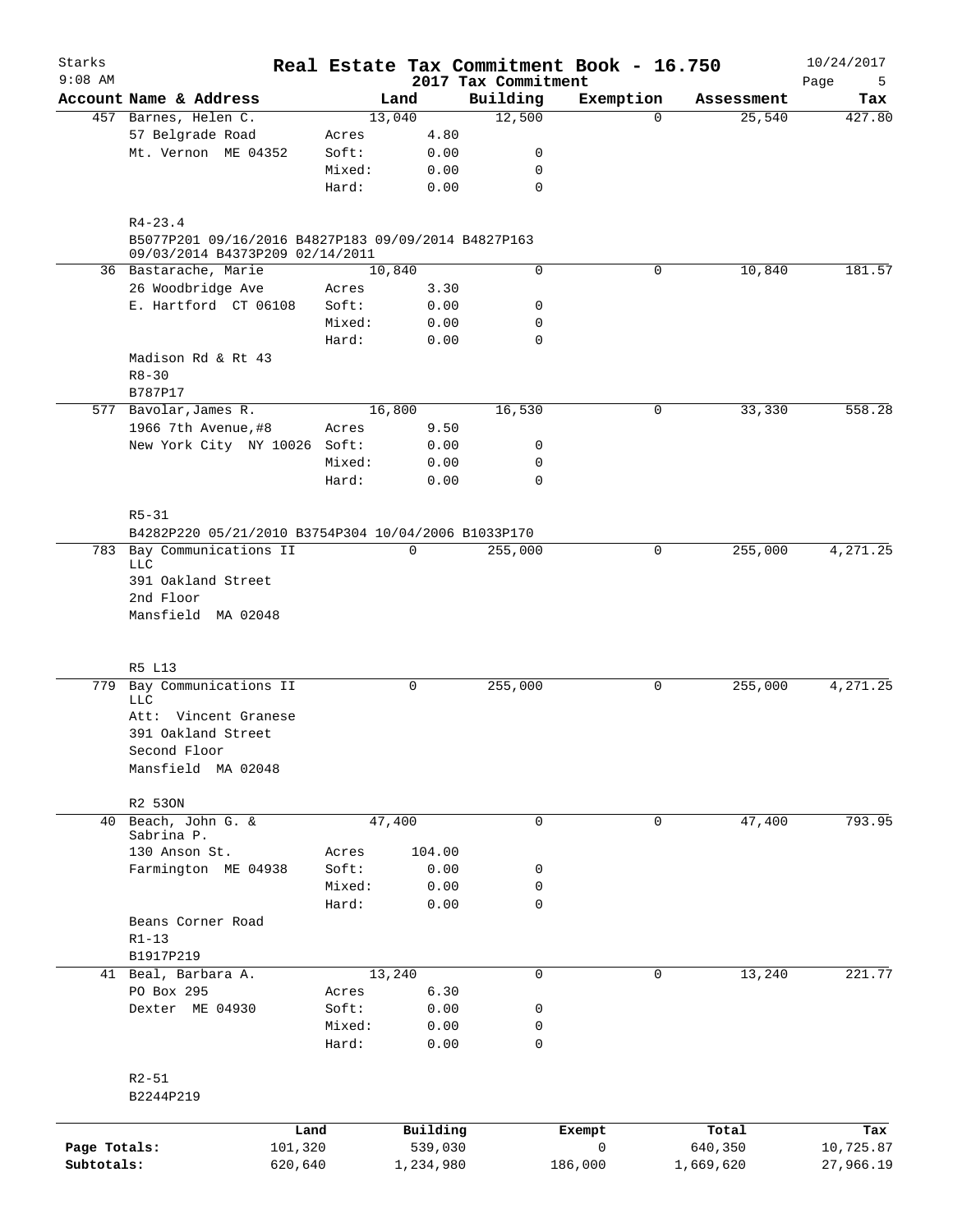| Starks    |                                                                |        |        |                     | Real Estate Tax Commitment Book - 16.750 |            | 10/24/2017 |
|-----------|----------------------------------------------------------------|--------|--------|---------------------|------------------------------------------|------------|------------|
| $9:08$ AM |                                                                |        |        | 2017 Tax Commitment |                                          |            | Page<br>6  |
|           | Account Name & Address                                         |        | Land   | Building            | Exemption                                | Assessment | Tax        |
|           | 705 Bean, Walter S.                                            | 11,200 |        | 97,550              | 20,000                                   | 88,750     | 1,486.56   |
|           | Bean, Kelli G.                                                 | Acres  | 2.50   |                     | 01 Homestead Exempt                      |            |            |
|           | 39 Freedom Way Lane                                            | Soft:  | 0.00   | 0                   |                                          |            |            |
|           | Starks ME 04911                                                | Mixed: | 0.00   | $\mathbf 0$         |                                          |            |            |
|           |                                                                | Hard:  | 0.00   | $\mathbf 0$         |                                          |            |            |
|           | $R3 - 27.1$                                                    |        |        |                     |                                          |            |            |
|           | B5073P178 09/02/2016 B4703P1 08/26/2013 B3815P52<br>02/23/2007 |        |        |                     |                                          |            |            |
|           | 42 Beaulieu, Scott H.                                          |        | 5,390  | 20,000              | 20,000                                   | 5,390      | 90.28      |
|           | 45 Locke Hill Road                                             | Acres  | 0.29   |                     | 01 Homestead Exempt                      |            |            |
|           | Starks ME 04911                                                | Soft:  | 0.00   | 0                   |                                          |            |            |
|           |                                                                | Mixed: | 0.00   | $\mathbf 0$         |                                          |            |            |
|           |                                                                | Hard:  | 0.00   | $\mathbf 0$         |                                          |            |            |
|           | Locke Hill Road                                                |        |        |                     |                                          |            |            |
|           | $U2-1$                                                         |        |        |                     |                                          |            |            |
|           | B4792P89 06/06/2014 B1919P342                                  |        |        |                     |                                          |            |            |
|           | 43 Beliveau, George B &                                        | 50,340 |        | $\mathbf 0$         | 0                                        | 50,340     | 843.20     |
|           | Pat H<br>PO Box 1227                                           | Acres  | 113.80 |                     |                                          |            |            |
|           | Rockwell NC 28138                                              | Soft:  | 0.00   | 0                   |                                          |            |            |
|           |                                                                | Mixed: | 0.00   | 0                   |                                          |            |            |
|           |                                                                | Hard:  | 0.00   | 0                   |                                          |            |            |
|           | West Mills Rd                                                  |        |        |                     |                                          |            |            |
|           | $R5 - 22$                                                      |        |        |                     |                                          |            |            |
|           | B846P1074                                                      |        |        |                     |                                          |            |            |
|           | 44 Beliveau, George B &                                        | 15,320 |        | $\mathbf 0$         | 0                                        | 15,320     | 256.61     |
|           | Pat H                                                          |        |        |                     |                                          |            |            |
|           | PO Box 1227                                                    | Acres  | 8.90   |                     |                                          |            |            |
|           | Rockwell NC 28138                                              | Soft:  | 0.00   | 0                   |                                          |            |            |
|           |                                                                | Mixed: | 0.00   | 0                   |                                          |            |            |
|           |                                                                | Hard:  | 0.00   | $\mathbf 0$         |                                          |            |            |
|           | West Mills Rd                                                  |        |        |                     |                                          |            |            |
|           | $R4 - 23.1$                                                    |        |        |                     |                                          |            |            |
|           | B846P1075                                                      |        |        |                     |                                          |            |            |
|           | 767 Bellefleur, Brad                                           |        | 0      | 20,000              | 20,000                                   | $\Omega$   | 0.00       |
|           | 1633 New Sharon Road                                           |        |        |                     | 01 Homestead Exempt                      |            |            |
|           | Starks ME 04911                                                |        |        |                     |                                          |            |            |
|           |                                                                |        |        |                     |                                          |            |            |
|           | R8 80N                                                         |        |        |                     |                                          |            |            |
|           | 629 Bellefleur, Eileen M.                                      | 21,540 |        | $\Omega$            | 0                                        | 21,540     | 360.80     |
|           | Bellefleur, Craig A.                                           | Acres  | 17.80  |                     |                                          |            |            |
|           | 2745 Hollow Lane                                               | Soft:  | 0.00   | $\mathbf 0$         |                                          |            |            |
|           | Leesburg FL 34748                                              | Mixed: | 0.00   | 0                   |                                          |            |            |
|           |                                                                | Hard:  | 0.00   | $\mathbf 0$         |                                          |            |            |
|           | Newsharon Road                                                 |        |        |                     |                                          |            |            |
|           | $R8 - 8$                                                       |        |        |                     |                                          |            |            |
|           | B3917P197 09/10/2007 B2516P329                                 |        |        |                     |                                          |            |            |

|              | Land    | Building  | Exempt  | Total     | Tax       |
|--------------|---------|-----------|---------|-----------|-----------|
| Page Totals: | 103,790 | 137,550   | 60,000  | 181.340   | 3,037.45  |
| Subtotals:   | 724,430 | 1,372,530 | 246,000 | 1,850,960 | 31,003.64 |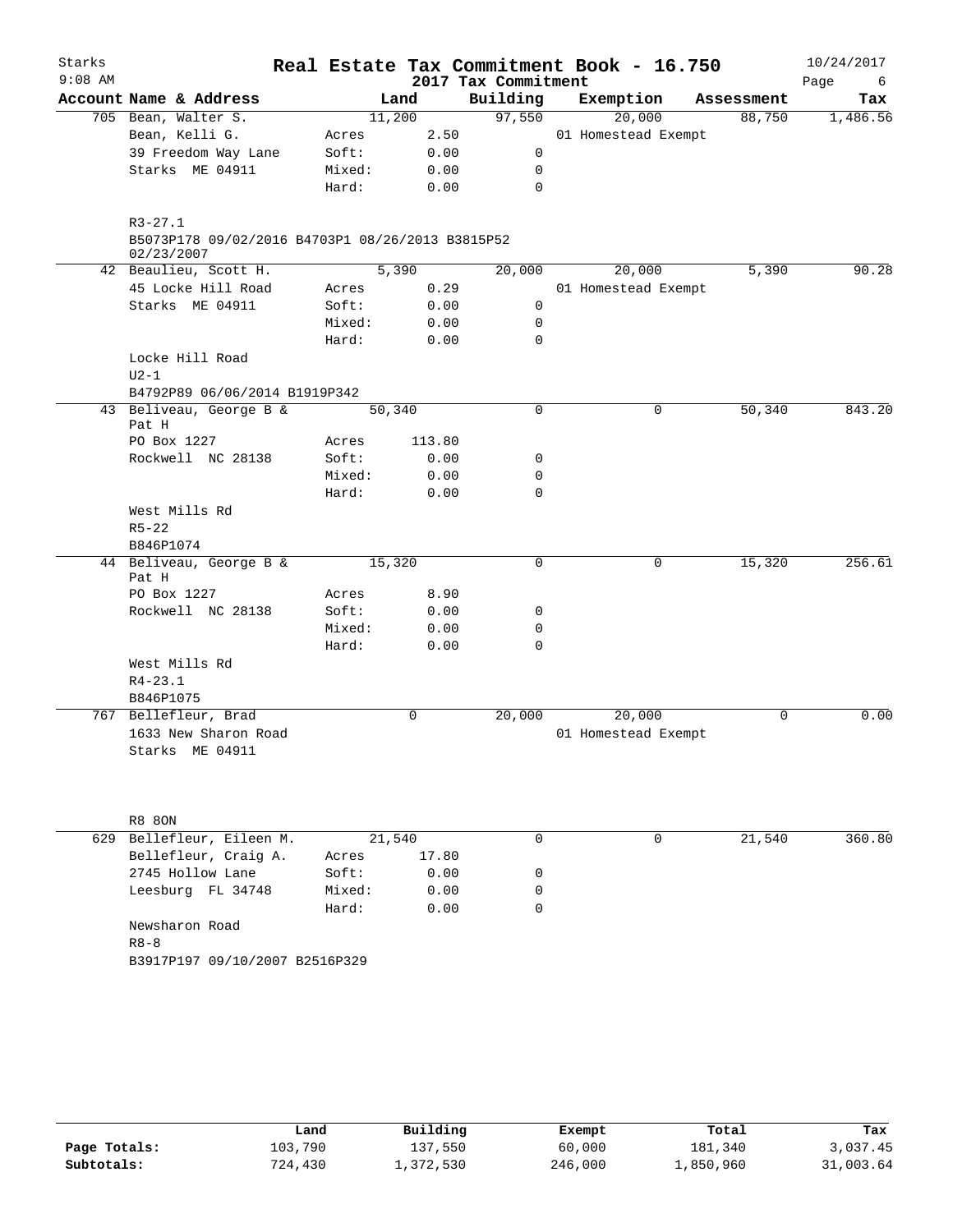| Starks<br>$9:08$ AM |                                                                             |                 |              | Real Estate Tax Commitment Book - 16.750<br>2017 Tax Commitment |           |                     |            | 10/24/2017<br>Page<br>7 |
|---------------------|-----------------------------------------------------------------------------|-----------------|--------------|-----------------------------------------------------------------|-----------|---------------------|------------|-------------------------|
|                     | Account Name & Address                                                      |                 | Land         | Building                                                        | Exemption |                     | Assessment | Tax                     |
|                     | 324 Bellefleur, Sarah                                                       |                 | 22,800       | 0                                                               |           | $\Omega$            | 22,800     | 381.90                  |
|                     | Bellefleur, Brad                                                            | Acres           | 22.00        |                                                                 |           |                     |            |                         |
|                     | 33 Nichols Street                                                           | Soft:           | 0.00         | 0                                                               |           |                     |            |                         |
|                     | Madison ME 04950                                                            | Mixed:          | 0.00         | 0                                                               |           |                     |            |                         |
|                     |                                                                             | Hard:           | 0.00         | 0                                                               |           |                     |            |                         |
|                     | $R8 - 7$                                                                    |                 |              |                                                                 |           |                     |            |                         |
|                     | B4495P121 02/21/2012 B4416P118 07/20/2011 B4312P360<br>09/02/2010 B2294P343 |                 |              |                                                                 |           |                     |            |                         |
|                     | 46 Belmore, Thomas G.                                                       |                 | 17,880       | $\mathbf 0$                                                     |           | 0                   | 17,880     | 299.49                  |
|                     | Belmore Tracy L.                                                            | Acres           | 12.10        |                                                                 |           |                     |            |                         |
|                     | 1057 New Sharon Rd                                                          | Soft:           | 0.00         | 0                                                               |           |                     |            |                         |
|                     | Starks ME 04911                                                             | Mixed:<br>Hard: | 0.00<br>0.00 | 0<br>$\mathbf 0$                                                |           |                     |            |                         |
|                     | $R1 - 42.2$                                                                 |                 |              |                                                                 |           |                     |            |                         |
|                     | B3418P224                                                                   |                 |              |                                                                 |           |                     |            |                         |
|                     | 533 Belyea, Charles L.                                                      |                 | 10,000       | 73,100                                                          |           | 20,000              | 63,100     | 1,056.93                |
|                     | Belyea, Sandra L.                                                           | Acres           | 1.00         |                                                                 |           | 01 Homestead Exempt |            |                         |
|                     | 80 Anson Road                                                               | Soft:           | 0.00         | $\mathsf{O}$                                                    |           |                     |            |                         |
|                     | Starks ME 04911                                                             | Mixed:          | 0.00         | 0                                                               |           |                     |            |                         |
|                     |                                                                             | Hard:           | 0.00         | 0                                                               |           |                     |            |                         |
|                     | Anson Rd.                                                                   |                 |              |                                                                 |           |                     |            |                         |
|                     | $R7 - 7.1$                                                                  |                 |              |                                                                 |           |                     |            |                         |
|                     | B4727P304 10/31/2013 B2815P225                                              |                 |              |                                                                 |           |                     |            |                         |
|                     |                                                                             |                 |              |                                                                 |           |                     |            |                         |
|                     | 47 Belyea, Charles L.                                                       |                 | 10,000       | 35,100                                                          |           | 20,000              | 25,100     | 420.43                  |
|                     | 80 Anson Road                                                               | Acres           | 0.44         |                                                                 |           |                     |            |                         |
|                     | Starks ME 04911                                                             | Soft:           | 0.00         | $\mathbf{0}$                                                    |           | 01 Homestead Exempt |            |                         |
|                     |                                                                             | Mixed:<br>Hard: | 0.00<br>0.00 | $\mathbf 0$<br>$\mathbf 0$                                      |           |                     |            |                         |
|                     | Rt. 43-Village                                                              |                 |              |                                                                 |           |                     |            |                         |
|                     | $UI-6$ , $UI-7$                                                             |                 |              |                                                                 |           |                     |            |                         |
|                     | B889P339                                                                    |                 |              |                                                                 |           |                     |            |                         |
|                     | 564 Belyea, Charles L.                                                      |                 | 7,420        | 5,000                                                           |           | 0                   | 12,420     | 208.04                  |
|                     | 80 Anson Road                                                               | Acres           | 0.55         |                                                                 |           |                     |            |                         |
|                     | Starks ME 04911                                                             | Soft:           | 0.00         | 0                                                               |           |                     |            |                         |
|                     |                                                                             | Mixed:          | 0.00         | 0                                                               |           |                     |            |                         |
|                     |                                                                             | Hard:           | 0.00         | 0                                                               |           |                     |            |                         |
|                     | $U1-9$                                                                      |                 |              |                                                                 |           |                     |            |                         |
|                     | B4236P69 01/29/2010 B2023P251                                               |                 |              |                                                                 |           |                     |            |                         |
|                     | 50 Benoit Family Lands LLC                                                  |                 | 14,690       | 66,670                                                          |           | 0                   | 81,360     | 1,362.78                |
|                     | 28 Ridge Hill Rd.                                                           | Acres           | 14.00        |                                                                 |           |                     |            |                         |
|                     | N. Smithfield RI 02896 Soft:                                                |                 | 0.00         | 0                                                               |           |                     |            |                         |
|                     |                                                                             | Mixed:          | 0.00         | 0                                                               |           |                     |            |                         |
|                     |                                                                             | Hard:           | 9.00         | 1,494                                                           |           |                     |            |                         |
|                     | 157 Brann Mills Rd                                                          |                 |              |                                                                 |           |                     |            |                         |
|                     | $R2 - 12$                                                                   |                 |              |                                                                 |           |                     |            |                         |
|                     | B4950P127 09/03/2015 B797P1031                                              |                 |              |                                                                 |           |                     |            |                         |
|                     | 48 Benoit Family Lands LLC                                                  |                 | 8,770        | $\mathbf 0$                                                     |           | 0                   | 8,770      | 146.90                  |
|                     | 28 Ridge Hill Rd                                                            | Acres           | 60.00        |                                                                 |           |                     |            |                         |
|                     | N. Smithfield RI 02896 Soft:                                                |                 | 11.00        | 1,135                                                           |           |                     |            |                         |
|                     |                                                                             | Mixed:          | 34.00        | 5,146                                                           |           |                     |            |                         |
|                     |                                                                             | Hard:           | 15.00        | 2,490                                                           |           |                     |            |                         |
|                     | Brann Mills Rd                                                              |                 |              |                                                                 |           |                     |            |                         |
|                     | $R2 - 13$                                                                   |                 |              |                                                                 |           |                     |            |                         |
|                     | B4950P127 09/03/2015 B797P1032                                              |                 |              |                                                                 |           |                     |            |                         |
|                     |                                                                             |                 |              |                                                                 |           |                     |            |                         |
|                     | Land                                                                        |                 | Building     |                                                                 | Exempt    |                     | Total      | Tax                     |
| Page Totals:        | 91,560                                                                      |                 | 179,870      |                                                                 | 40,000    |                     | 231,430    | 3,876.47                |
| Subtotals:          | 815,990                                                                     |                 | 1,552,400    |                                                                 | 286,000   | 2,082,390           |            | 34,880.11               |
|                     |                                                                             |                 |              |                                                                 |           |                     |            |                         |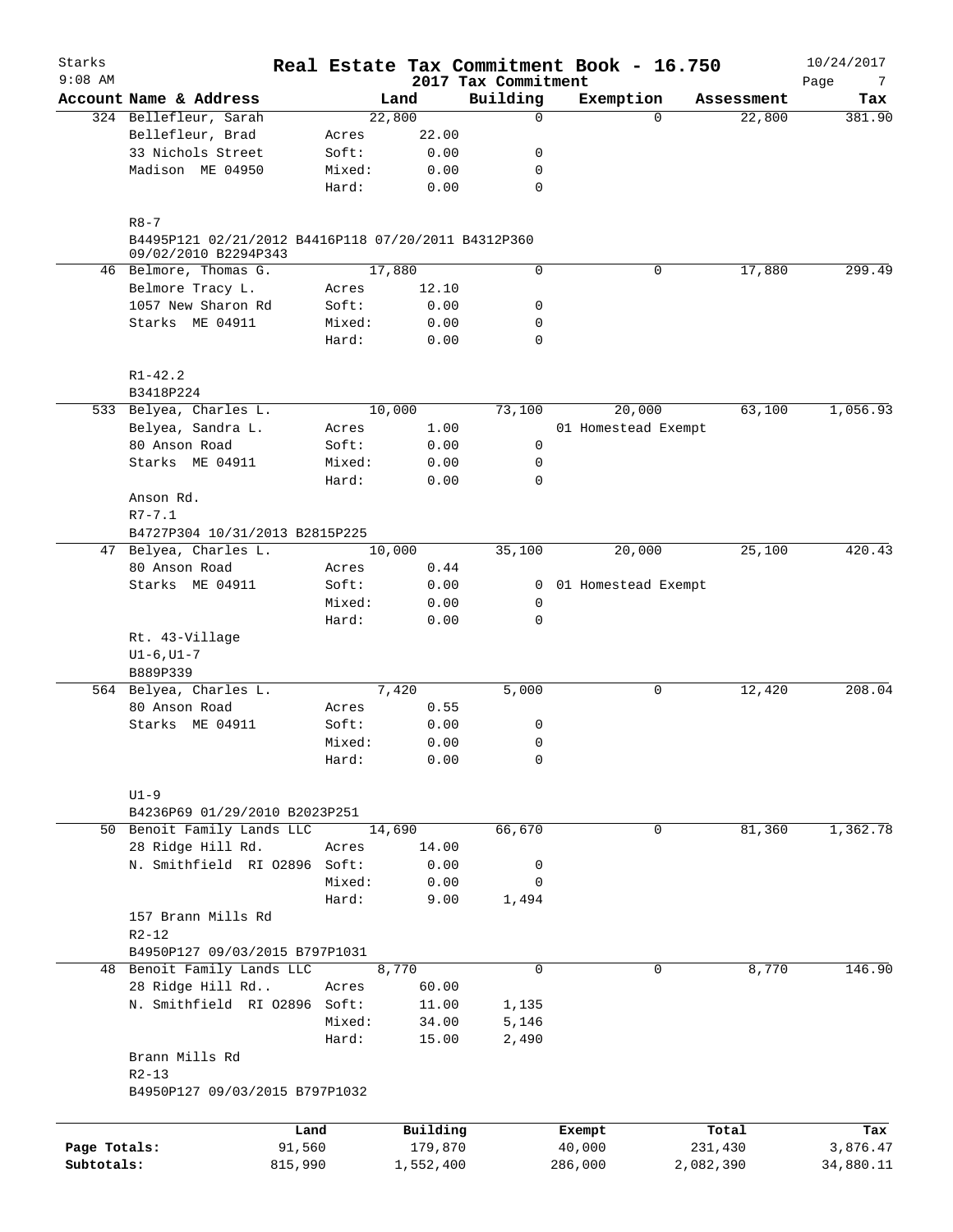| Starks<br>$9:08$ AM |                                                                  |        |        | 2017 Tax Commitment | Real Estate Tax Commitment Book - 16.750 |            | 10/24/2017<br>Page<br>8 |
|---------------------|------------------------------------------------------------------|--------|--------|---------------------|------------------------------------------|------------|-------------------------|
|                     | Account Name & Address                                           |        | Land   | Building            | Exemption                                | Assessment | Tax                     |
|                     | 423 Benoit Family Lands LLC                                      |        | 9,410  | $\mathbf 0$         | $\Omega$                                 | 9,410      | 157.62                  |
|                     | 28 Ridge Hill Rd.                                                | Acres  | 55.00  |                     |                                          |            |                         |
|                     | No. Smithfield RI<br>02896                                       | Soft:  | 0.00   | 0                   |                                          |            |                         |
|                     |                                                                  | Mixed: | 44.00  | 6,660               |                                          |            |                         |
|                     |                                                                  | Hard:  | 0.00   | $\Omega$            |                                          |            |                         |
|                     | Young Road<br>$R1 - 17$                                          |        |        |                     |                                          |            |                         |
|                     | B4950P127 09/03/2015 B4369P23 02/08/2011 B2524P228<br>02/08/2010 |        |        |                     |                                          |            |                         |
|                     | 51 Benoit Family Lands LLC                                       |        | 9,820  | 0                   | 0                                        | 9,820      | 164.49                  |
|                     | 28 Ridge Hill Rd.                                                | Acres  | 67.00  |                     |                                          |            |                         |
|                     | N. Smithfield RI 02896 Soft:                                     |        | 11.00  | 1,135               |                                          |            |                         |
|                     |                                                                  | Mixed: | 42.00  | 6,357               |                                          |            |                         |
|                     |                                                                  | Hard:  | 14.00  | 2,324               |                                          |            |                         |
|                     | Brann's Mills Rd<br>$R2 - 15$                                    |        |        |                     |                                          |            |                         |
|                     | B4950P127 09/03/2015 B2746P169                                   |        |        |                     |                                          |            |                         |
|                     | 49 Benoit Family Lands LLC                                       |        | 3,030  | $\Omega$            | 0                                        | 3,030      | 50.75                   |
|                     | 28 Ridge Hill Rd.                                                | Acres  | 20.00  |                     |                                          |            |                         |
|                     | N.Smithfield RI 02896                                            | Soft:  | 0.00   | 0                   |                                          |            |                         |
|                     |                                                                  | Mixed: | 20.00  | 3,027               |                                          |            |                         |
|                     |                                                                  | Hard:  | 0.00   | $\mathbf 0$         |                                          |            |                         |
|                     | Brann Mills Road                                                 |        |        |                     |                                          |            |                         |
|                     | $R2 - 11$                                                        |        |        |                     |                                          |            |                         |
|                     | B4950P127 09/03/2015 B2180P182                                   |        |        |                     |                                          |            |                         |
|                     | 68 Benson, Eric R                                                |        | 10,480 | 80,090              | 0                                        | 90,570     | 1,517.05                |
|                     | Benson, Catherine M                                              | Acres  | 1.60   |                     |                                          |            |                         |
|                     | 1202 Poplar Hill Rd.                                             | Soft:  | 0.00   | 0                   |                                          |            |                         |
|                     | Baltimore MD 21210                                               | Mixed: | 0.00   | 0                   |                                          |            |                         |
|                     |                                                                  | Hard:  | 0.00   | $\mathbf 0$         |                                          |            |                         |
|                     | West Mills Rd.                                                   |        |        |                     |                                          |            |                         |
|                     | $R4 - 28$                                                        |        |        |                     |                                          |            |                         |
|                     | B4147P141 06/11/2009 B3881P46 07/17/2007 B1358P242               |        |        |                     |                                          |            |                         |
|                     | 52 Benton, Jonathon A.                                           |        | 11,400 | 50,740              | 0                                        | 62,140     | 1,040.85                |
|                     | Benton Shelia M.                                                 | Acres  | 2.75   |                     |                                          |            |                         |
|                     | 19 Sheridan Ave.                                                 | Soft:  | 0.00   | 0                   |                                          |            |                         |
|                     | Rochester NH 03867                                               | Mixed: | 0.00   | 0                   |                                          |            |                         |
|                     |                                                                  | Hard:  | 0.00   | 0                   |                                          |            |                         |
|                     |                                                                  |        |        |                     |                                          |            |                         |
|                     | $R8 - 39.3$                                                      |        |        |                     |                                          |            |                         |
|                     | 218 Berry, Frank                                                 |        | 8,050  | 0                   | 0                                        | 8,050      | 134.84                  |
|                     | 19 Free Street                                                   | Acres  | 0.80   |                     |                                          |            |                         |
|                     | Skowhegan ME 04976                                               | Soft:  | 0.00   | 0                   |                                          |            |                         |
|                     |                                                                  | Mixed: | 0.00   | 0                   |                                          |            |                         |
|                     |                                                                  | Hard:  | 0.00   | 0                   |                                          |            |                         |
|                     | $R8 - 23$                                                        |        |        |                     |                                          |            |                         |
|                     | B4458P351 10/19/2011 B1655P328                                   |        |        |                     |                                          |            |                         |
|                     | 74 Berto, Daniel A.                                              |        | 10,720 | 49,250              | 0                                        | 59,970     | 1,004.50                |
|                     | 87 Rock Ave                                                      | Acres  | 1.90   |                     |                                          |            |                         |
|                     | Pawtucket RI 02861                                               | Soft:  | 0.00   | 0                   |                                          |            |                         |
|                     |                                                                  | Mixed: | 0.00   | 0                   |                                          |            |                         |
|                     |                                                                  | Hard:  | 0.00   | 0                   |                                          |            |                         |
|                     |                                                                  |        |        |                     |                                          |            |                         |
|                     | $R4 - 3.1$                                                       |        |        |                     |                                          |            |                         |
|                     | B5000P1 02/10/2016 B3385P43                                      |        |        |                     |                                          |            |                         |
|                     |                                                                  |        |        |                     |                                          |            |                         |

|              | Land    | Building  | Exempt  | Total     | Tax       |
|--------------|---------|-----------|---------|-----------|-----------|
| Page Totals: | 62,910  | 180,080   |         | 242,990   | 4,070.10  |
| Subtotals:   | 878,900 | 1,732,480 | 286,000 | 2,325,380 | 38,950.21 |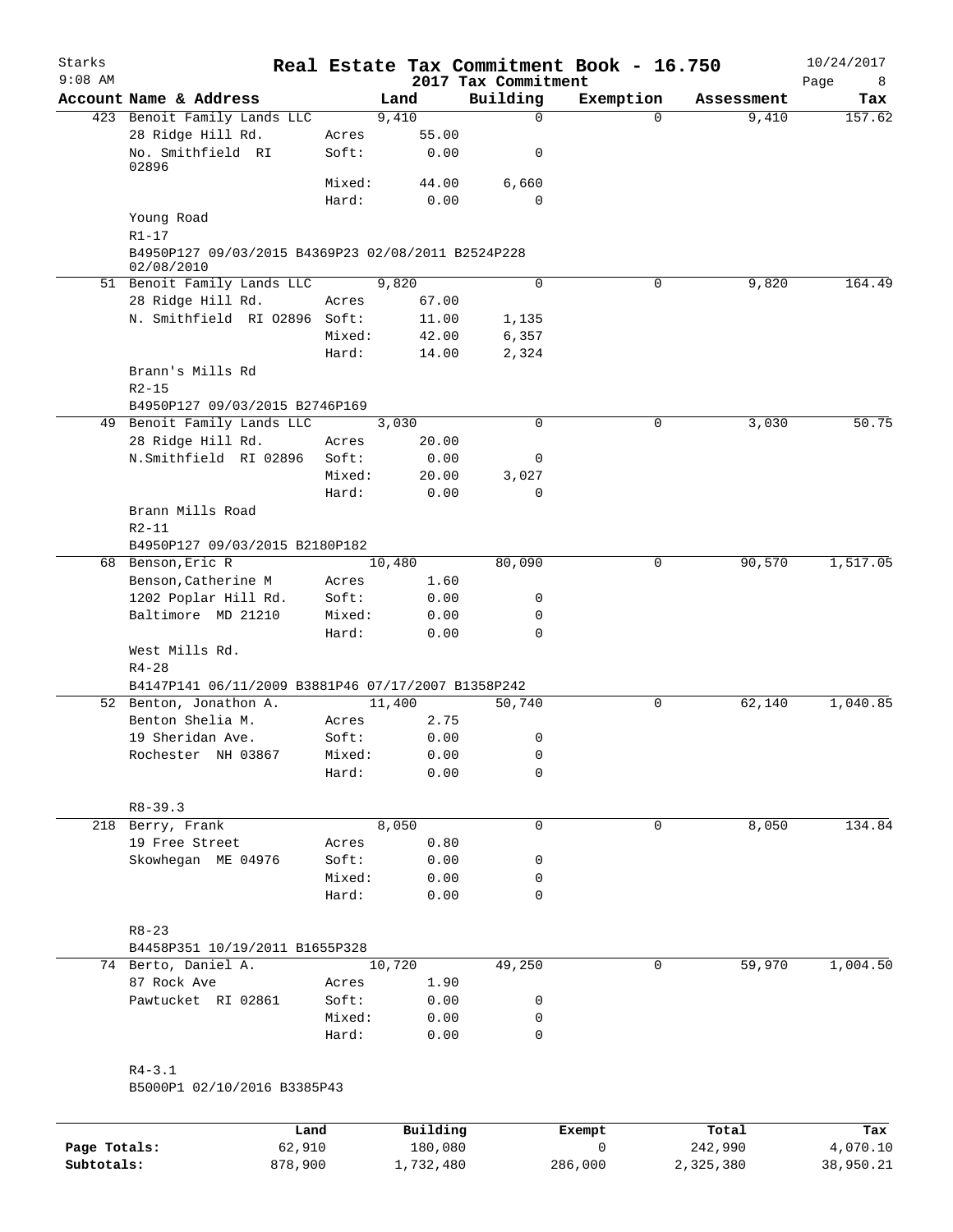| Starks<br>$9:08$ AM |                                                     |        |          | 2017 Tax Commitment | Real Estate Tax Commitment Book - 16.750 |            | 10/24/2017<br>Page<br>9 |
|---------------------|-----------------------------------------------------|--------|----------|---------------------|------------------------------------------|------------|-------------------------|
|                     | Account Name & Address                              |        | Land     | Building            | Exemption                                | Assessment | Tax                     |
|                     | 611 Bessey, Craig J.                                |        | 18,000   | 45,980              | $\Omega$                                 | 63,980     | 1,071.67                |
|                     | 1101 New Sharon Rd                                  | Acres  | 11.00    |                     |                                          |            |                         |
|                     | Starks ME 04911                                     | Soft:  | 0.00     | 0                   |                                          |            |                         |
|                     |                                                     | Mixed: | 0.00     | 0                   |                                          |            |                         |
|                     |                                                     | Hard:  | 0.00     | 0                   |                                          |            |                         |
|                     | 1101 New Sharon Road<br>$R1 - 40$                   |        |          |                     |                                          |            |                         |
|                     | B4807P338 07/16/2014 B3736P55 08/03/0200 B1119P195  |        |          |                     |                                          |            |                         |
|                     | 293 Bessey, Laura C.                                |        | 19,400   | 0                   | 0                                        | 19,400     | 324.95                  |
|                     | 14 Field Avenue                                     | Acres  | 14.00    |                     |                                          |            |                         |
|                     | Nantucket MA 02554                                  | Soft:  | 0.00     | 0                   |                                          |            |                         |
|                     |                                                     | Mixed: | 0.00     | 0                   |                                          |            |                         |
|                     |                                                     | Hard:  | 0.00     | 0                   |                                          |            |                         |
|                     | Thompson Bridge Road<br>$R3 - 1.1$                  |        |          |                     |                                          |            |                         |
|                     | B4899P112 05/01/2015 B1055P303                      |        |          |                     |                                          |            |                         |
|                     | 54 Bessey, Patty D.                                 |        | 7,070    | 24,600              | 20,000                                   | 11,670     | 195.47                  |
|                     | PO Box 101                                          | Acres  | 0.50     |                     |                                          |            |                         |
|                     | Kingfield ME 04947                                  | Soft:  | 0.00     | 0                   | 01 Homestead Exempt                      |            |                         |
|                     |                                                     | Mixed: | 0.00     | 0                   |                                          |            |                         |
|                     |                                                     | Hard:  | 0.00     | $\mathbf 0$         |                                          |            |                         |
|                     | Chicken St.                                         |        |          |                     |                                          |            |                         |
|                     | $U2-8$                                              |        |          |                     |                                          |            |                         |
|                     | B1408P341                                           |        |          |                     |                                          |            |                         |
|                     | 55 Bishop, John H. Jr.                              |        | 22,950   | 0                   | 0                                        | 22,950     | 384.41                  |
|                     | 476 Washington St                                   | Acres  | 22.50    |                     |                                          |            |                         |
|                     | Gloucester MA 01930                                 | Soft:  | 0.00     | 0                   |                                          |            |                         |
|                     |                                                     | Mixed: | 0.00     | 0                   |                                          |            |                         |
|                     |                                                     | Hard:  | 0.00     | 0                   |                                          |            |                         |
|                     | Locke Hill Rd.                                      |        |          |                     |                                          |            |                         |
|                     | $R2 - 58.1$                                         |        |          |                     |                                          |            |                         |
|                     | B929P276                                            |        |          |                     |                                          |            |                         |
|                     | 589 Bivans, David A.                                |        | 26,840   | 2,700               | 0                                        | 29,540     | 494.80                  |
|                     | Bivans, Karen F.                                    | Acres  | 35.45    |                     |                                          |            |                         |
|                     | 110 Faulkner Hill Road                              | Soft:  | 0.00     | 0                   |                                          |            |                         |
|                     | Starks ME 04911                                     | Mixed: | 0.00     | 0                   |                                          |            |                         |
|                     |                                                     | Hard:  | 0.00     | 0                   |                                          |            |                         |
|                     | $R8 - 38.2$                                         |        |          |                     |                                          |            |                         |
|                     | B4544P337 07/02/2012 B2866P284                      |        |          |                     |                                          |            |                         |
|                     | 591 Bivans, David A.                                |        | 31,730   | 135,800             | 20,000                                   | 147,530    | $\overline{2,471.13}$   |
|                     | Bivans, Karen F.                                    | Acres  | 48.42    |                     | 01 Homestead Exempt                      |            |                         |
|                     | 110 Faulkner Hill Road                              | Soft:  | 0.00     | 0                   |                                          |            |                         |
|                     | Starks ME 04911                                     | Mixed: | 0.00     | 0                   |                                          |            |                         |
|                     |                                                     | Hard:  | 0.00     | $\Omega$            |                                          |            |                         |
|                     | Felker Hill Road                                    |        |          |                     |                                          |            |                         |
|                     | $R8 - 38.1$                                         |        |          |                     |                                          |            |                         |
|                     | B4544P337 07/02/2012 B3836P317 04/18/2007 B1303P344 |        |          |                     |                                          |            |                         |
|                     | 38 Blackburn, Robert Jr.                            |        | 14,470   | 123,510             | 20,000                                   | 117,980    | 1,976.17                |
|                     | 46 Meadowhaven Drive                                | Acres  | 30.50    |                     | 01 Homestead Exempt                      |            |                         |
|                     | Mashpee MA 02649                                    | Soft:  | 0.00     | 0                   |                                          |            |                         |
|                     |                                                     | Mixed: | 29.50    | 4,465               |                                          |            |                         |
|                     |                                                     | Hard:  | 0.00     | $\Omega$            |                                          |            |                         |
|                     | West Millsroad                                      |        |          |                     |                                          |            |                         |
|                     | $R3 - 14$                                           |        |          |                     |                                          |            |                         |
|                     | B5115P95 01/04/2017 B4220P54 11/23/2009 B2675P81    |        |          |                     |                                          |            |                         |
|                     |                                                     |        |          |                     |                                          |            |                         |
|                     | Land                                                |        | Building |                     | Exempt                                   | Total      | Tax                     |

|              | Land      | Building  | Exempt  | Total     | Tax       |
|--------------|-----------|-----------|---------|-----------|-----------|
| Page Totals: | 140,460   | 332,590   | 60,000  | 413,050   | 6,918.60  |
| Subtotals:   | 1,019,360 | 2,065,070 | 346,000 | 2,738,430 | 45,868.81 |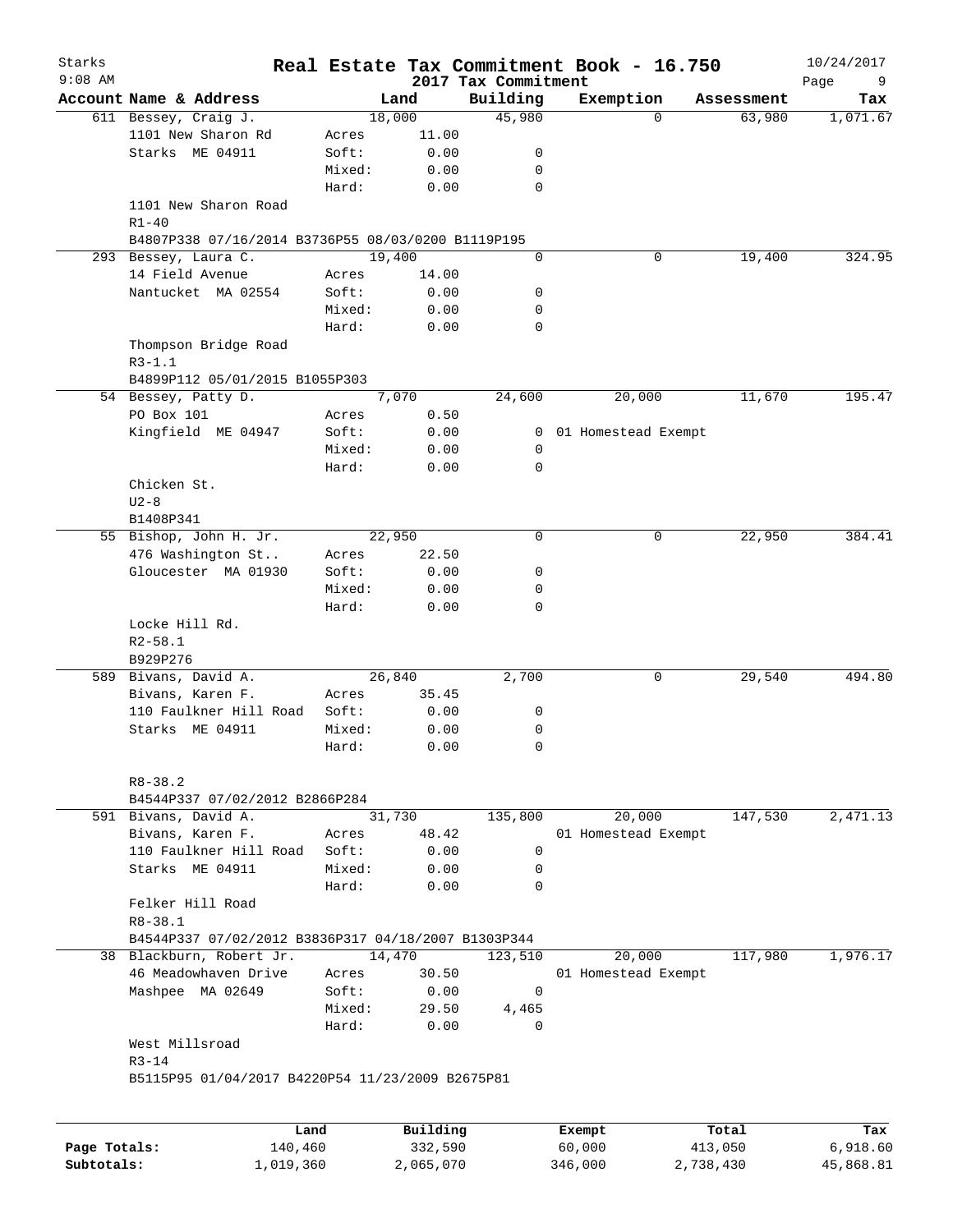| Starks       |                                                                  |        |                    | Real Estate Tax Commitment Book - 16.750 |                       |                        | 10/24/2017              |
|--------------|------------------------------------------------------------------|--------|--------------------|------------------------------------------|-----------------------|------------------------|-------------------------|
| $9:08$ AM    | Account Name & Address                                           |        | Land               | 2017 Tax Commitment<br>Building          | Exemption             |                        | Page<br>10              |
|              | 56 Bliss, Christine                                              |        | 21,600             | $\mathbf 0$                              |                       | Assessment<br>$\Omega$ | Tax<br>21,600<br>361.80 |
|              | 1412 Main St., Apt 3                                             | Acres  | 18.00              |                                          |                       |                        |                         |
|              | West Warwick RI 02893                                            | Soft:  | 0.00               | 0                                        |                       |                        |                         |
|              |                                                                  | Mixed: | 0.00               | 0                                        |                       |                        |                         |
|              |                                                                  | Hard:  | 0.00               | $\mathbf 0$                              |                       |                        |                         |
|              |                                                                  |        |                    |                                          |                       |                        |                         |
|              | $R1 - 29.2$                                                      |        |                    |                                          |                       |                        |                         |
|              | B1551P244<br>57 Born, Robyn                                      |        | 24,540             | $\mathbf 0$                              |                       | 0                      | 24,540<br>411.05        |
|              | 168 West Auburn Road                                             | Acres  | 27.80              |                                          |                       |                        |                         |
|              | Auburn ME 04210                                                  | Soft:  | 0.00               | 0                                        |                       |                        |                         |
|              |                                                                  | Mixed: | 0.00               | 0                                        |                       |                        |                         |
|              |                                                                  | Hard:  | 0.00               | $\mathbf 0$                              |                       |                        |                         |
|              |                                                                  |        |                    |                                          |                       |                        |                         |
|              | $R6 - 7, R6 - 8$<br>B2705P9                                      |        |                    |                                          |                       |                        |                         |
|              | 58 Botelho, Chester & Anna                                       |        | 15,720             | 0                                        |                       | 0                      | 15,720<br>263.31        |
|              | C.                                                               |        |                    |                                          |                       |                        |                         |
|              | 52 Elm Lane                                                      | Acres  | 9.40               |                                          |                       |                        |                         |
|              | Wales MA 01081                                                   | Soft:  | 0.00               | 0                                        |                       |                        |                         |
|              |                                                                  | Mixed: | 0.00               | 0                                        |                       |                        |                         |
|              |                                                                  | Hard:  | 0.00               | 0                                        |                       |                        |                         |
|              | Brann Mills Rd.<br>$R1 - 20$                                     |        |                    |                                          |                       |                        |                         |
|              | 59 Bouchard, Michael                                             |        | 20,810             | 9,600                                    |                       | 0                      | 509.37<br>30,410        |
|              | Bouchard Colette                                                 | Acres  | 51.00              |                                          |                       |                        |                         |
|              | 8 Pare St.                                                       | Soft:  | 0.00               | 0                                        |                       |                        |                         |
|              | Waterville Me 04901                                              | Mixed: | 45.00              | 6,811                                    |                       |                        |                         |
|              |                                                                  | Hard:  | 0.00               | 0                                        |                       |                        |                         |
|              | Dill Road                                                        |        |                    |                                          |                       |                        |                         |
|              | $R6 - 20$                                                        |        |                    |                                          |                       |                        |                         |
|              | B3280P261                                                        |        |                    |                                          |                       |                        |                         |
|              | 775 Bouchard, Michael J.                                         |        | 2,690              | 0                                        |                       | 0                      | 45.06<br>2,690          |
|              | Bouchard, Colette A.                                             | Acres  | 17.75              |                                          |                       |                        |                         |
|              | 8 Pare Street                                                    | Soft:  | 0.00               | 0                                        |                       |                        |                         |
|              | Waterville ME 04901                                              | Mixed: | 17.75              | 2,687                                    |                       |                        |                         |
|              |                                                                  | Hard:  | 0.00               | 0                                        |                       |                        |                         |
|              | R6 17.1                                                          |        |                    |                                          |                       |                        |                         |
|              | B4966P77 10/19/2015                                              |        |                    |                                          |                       |                        |                         |
|              | 331 Boucher, Douglas A.                                          |        | 9,720              | 0                                        |                       | 0                      | 9,720<br>162.81         |
|              | Mullen, Mary Jane                                                | Acres  | 1.90               |                                          |                       |                        |                         |
|              | 28 Champa Road                                                   | Soft:  | 0.00               | 0                                        |                       |                        |                         |
|              | Billerica MA 01821                                               | Mixed: | 0.00               | 0                                        |                       |                        |                         |
|              |                                                                  | Hard:  | 0.00               | 0                                        |                       |                        |                         |
|              |                                                                  |        |                    |                                          |                       |                        |                         |
|              | $R4 - 29$<br>B4987P132 12/21/2015 B4555P196 07/18/2012 B3891P183 |        |                    |                                          |                       |                        |                         |
|              | 08/03/2007 B831P621                                              |        |                    |                                          |                       |                        |                         |
|              | 60 Boucher, Douglas A.                                           |        | 25,090             | 21,100                                   |                       | 0                      | 773.68<br>46,190        |
|              | 28 Champa Rd                                                     | Acres  | 26.30              |                                          |                       |                        |                         |
|              | Billerica MA 01821                                               | Soft:  | 0.00               | 0                                        |                       |                        |                         |
|              |                                                                  | Mixed: | 0.00               | 0                                        |                       |                        |                         |
|              |                                                                  | Hard:  | 0.00               | $\mathbf 0$                              |                       |                        |                         |
|              | West Mills Rd.                                                   |        |                    |                                          |                       |                        |                         |
|              | $R4 - 36$                                                        |        |                    |                                          |                       |                        |                         |
|              | B3838P176 03/21/2007 B995P252                                    |        |                    |                                          |                       |                        |                         |
|              |                                                                  |        |                    |                                          |                       |                        |                         |
| Page Totals: | Land<br>120,170                                                  |        | Building<br>30,700 |                                          | Exempt<br>$\mathbf 0$ | Total<br>150,870       | Tax<br>2,527.08         |
| Subtotals:   | 1,139,530                                                        |        | 2,095,770          |                                          | 346,000               | 2,889,300              | 48,395.89               |
|              |                                                                  |        |                    |                                          |                       |                        |                         |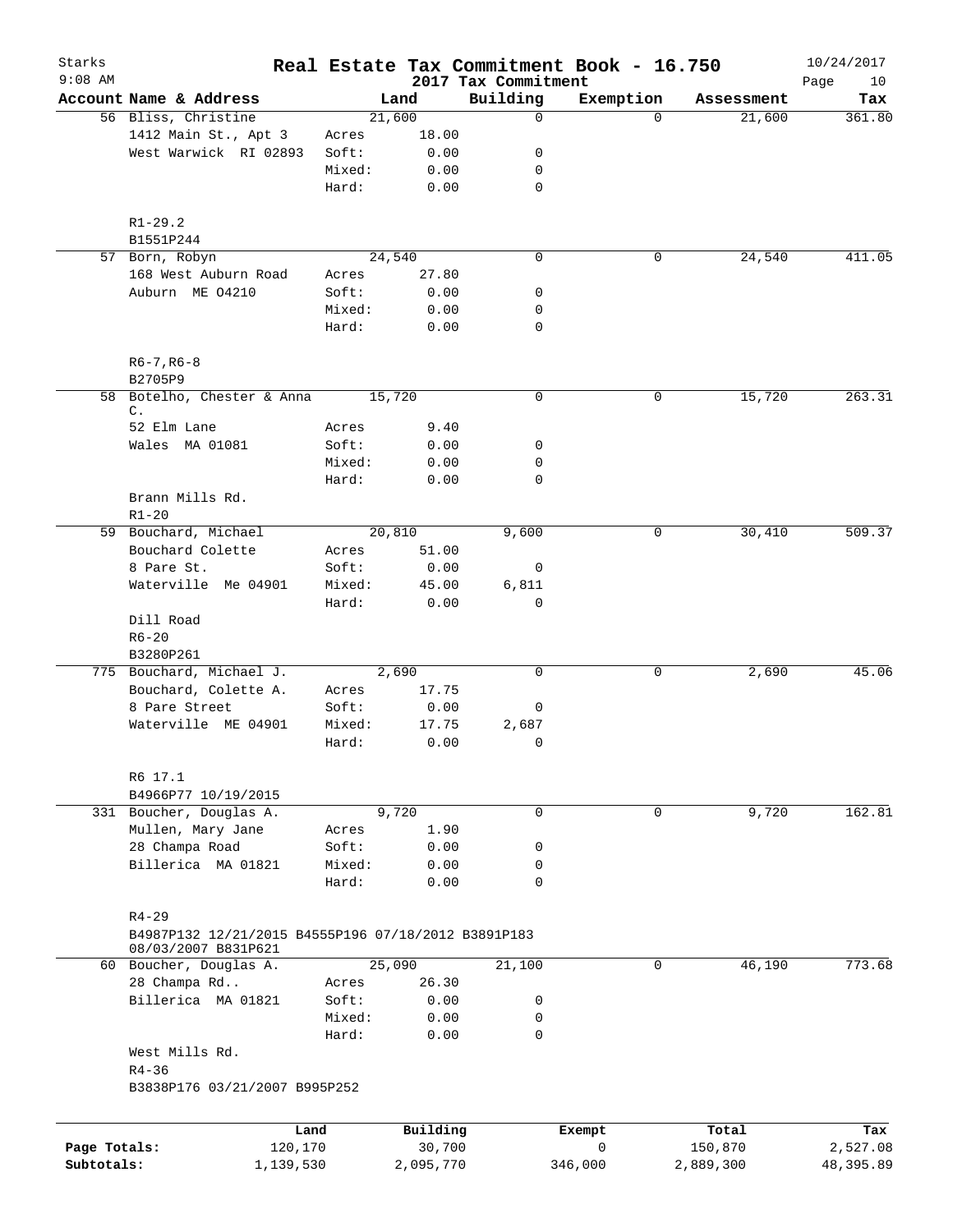| Starks       |                                                     |                 |              | Real Estate Tax Commitment Book - 16.750 |                         |          |            | 10/24/2017        |
|--------------|-----------------------------------------------------|-----------------|--------------|------------------------------------------|-------------------------|----------|------------|-------------------|
| $9:08$ AM    | Account Name & Address                              |                 | Land         | 2017 Tax Commitment<br>Building          | Exemption               |          | Assessment | Page<br>11<br>Tax |
|              | 61 Boyle, John D.                                   |                 | 16,200       | $\mathbf 0$                              |                         | $\Omega$ | 16,200     | 271.35            |
|              | P0 Box 127                                          | Acres           | 10.00        |                                          |                         |          |            |                   |
|              | Farmington ME 04938                                 | Soft:           | 0.00         | 0                                        |                         |          |            |                   |
|              |                                                     | Mixed:          | 0.00         | 0                                        |                         |          |            |                   |
|              |                                                     | Hard:           | 0.00         | $\mathbf 0$                              |                         |          |            |                   |
|              | West Mills Rd. Rt. 148                              |                 |              |                                          |                         |          |            |                   |
|              | $R5 - 34$                                           |                 |              |                                          |                         |          |            |                   |
|              | B31280P640                                          |                 |              |                                          |                         |          |            |                   |
|              | 62 Brackett, Jerry & Jane                           |                 | 23,230       | 45,550                                   | 30,000                  |          | 38,780     | 649.57            |
|              | 487 Anson Road                                      | Acres           | 36.00        |                                          | 02 Veteran              |          |            |                   |
|              | Starks ME 04911                                     | Soft:           | 3.00         |                                          | 310 01 Homestead Exempt |          |            |                   |
|              |                                                     | Mixed:          | 0.00         | $\mathbf{0}$                             | 30 Blind                |          |            |                   |
|              |                                                     | Hard:           | 20.00        | 3,320                                    |                         |          |            |                   |
|              | Rt. 43 Madison Rd.                                  |                 |              |                                          |                         |          |            |                   |
|              | $R10-3$                                             |                 |              |                                          |                         |          |            |                   |
|              | B2243P335                                           |                 |              |                                          |                         |          |            |                   |
|              | 471 Brann Jr., David A.                             |                 | 11,920       | 20,000                                   | 20,000                  |          | 11,920     | 199.66            |
|              | 23 Emery Road                                       | Acres           | 3.40         |                                          |                         |          |            |                   |
|              | Starks ME 04911                                     | Soft:           | 0.00         | $\mathbf{0}$                             | 01 Homestead Exempt     |          |            |                   |
|              |                                                     | Mixed:          | 0.00         | 0                                        |                         |          |            |                   |
|              |                                                     | Hard:           | 0.00         | $\mathbf 0$                              |                         |          |            |                   |
|              | Emery Rd                                            |                 |              |                                          |                         |          |            |                   |
|              | $R3 - 30$                                           |                 |              |                                          |                         |          |            |                   |
|              | B4729P315 11/08/2013 B3670P149 05/04/2006 B3634P79  |                 |              |                                          |                         |          |            |                   |
|              | 02/16/2006 B2656P7                                  |                 |              |                                          |                         |          |            |                   |
|              | 140 Brawn, Stanley L.                               |                 | 17,880       | 47,620                                   |                         | 0        | 65,500     | 1,097.13          |
|              | 28 Durham Road                                      | Acres           | 12.10        |                                          |                         |          |            |                   |
|              | Brunswick Me 04011                                  | Soft:           | 0.00         | 0                                        |                         |          |            |                   |
|              |                                                     | Mixed:<br>Hard: | 0.00<br>0.00 | 0<br>0                                   |                         |          |            |                   |
|              |                                                     |                 |              |                                          |                         |          |            |                   |
|              | $R6 - 2.12$                                         |                 |              |                                          |                         |          |            |                   |
|              | B4880P172 02/20/2015 B4756P257 01/10/2014 B883P1018 |                 |              |                                          |                         |          |            |                   |
|              | 149 Brower, Howard S.                               |                 | 16,200       | 0                                        |                         | 0        | 16,200     | 271.35            |
|              | PO Box 242                                          | Acres           | 10.00        |                                          |                         |          |            |                   |
|              | Lincoln MA 01773                                    | Soft:           | 0.00         | 0                                        |                         |          |            |                   |
|              |                                                     | Mixed:          | 0.00         | 0                                        |                         |          |            |                   |
|              |                                                     | Hard:           | 0.00         | 0                                        |                         |          |            |                   |
|              | Mayhew Rd                                           |                 |              |                                          |                         |          |            |                   |
|              | $R6 - 2.5$                                          |                 |              |                                          |                         |          |            |                   |
|              | B5066P239 08/22/2016 B883P1018                      |                 |              |                                          |                         |          |            |                   |
|              | 63 Brown, Harry H.                                  |                 | 31,230       | 38,200                                   | 20,000                  |          | 49,430     | 827.95            |
|              | Brown, Cindy E.                                     | Acres           | 72.00        |                                          |                         |          |            |                   |
|              | 45 Abijah Hill Road                                 | Soft:           | 9.00         | 929                                      | 01 Homestead Exempt     |          |            |                   |
|              | Starks ME 04911                                     | Mixed:          | 21.00        | 3,179                                    |                         |          |            |                   |
|              |                                                     | Hard:           | 30.00        | 4,979                                    |                         |          |            |                   |
|              | Bijah Hill Rd.                                      |                 |              |                                          |                         |          |            |                   |
|              | $R2 - 41$                                           |                 |              |                                          |                         |          |            |                   |
|              | B5067P126 08/23/2016 B904P358                       |                 |              |                                          |                         |          |            |                   |
|              | 621 Brown, Stephen W.                               |                 | 13,290       | 900                                      |                         | 0        | 14,190     | 237.68            |
|              | Barown, Paula D.                                    | Acres           | 5.11         |                                          |                         |          |            |                   |
|              | P.O. Box 413                                        | Soft:           | 0.00         | 0                                        |                         |          |            |                   |
|              | Clinton ME 04927                                    | Mixed:          | 0.00         | 0                                        |                         |          |            |                   |
|              |                                                     | Hard:           | 0.00         | 0                                        |                         |          |            |                   |
|              | Rt. 43 Madison Rd.                                  |                 |              |                                          |                         |          |            |                   |
|              | $R12-11.1-1$                                        |                 |              |                                          |                         |          |            |                   |
|              | B5123P9 01/30/2017 B2492P313                        |                 |              |                                          |                         |          |            |                   |
|              |                                                     |                 |              |                                          |                         |          |            |                   |
|              |                                                     | Land            | Building     |                                          | Exempt                  |          | Total      | Tax               |
| Page Totals: |                                                     | 129,950         | 152,270      |                                          | 70,000                  |          | 212,220    | 3,554.69          |
| Subtotals:   | 1,269,480                                           |                 | 2,248,040    |                                          | 416,000                 |          | 3,101,520  | 51,950.58         |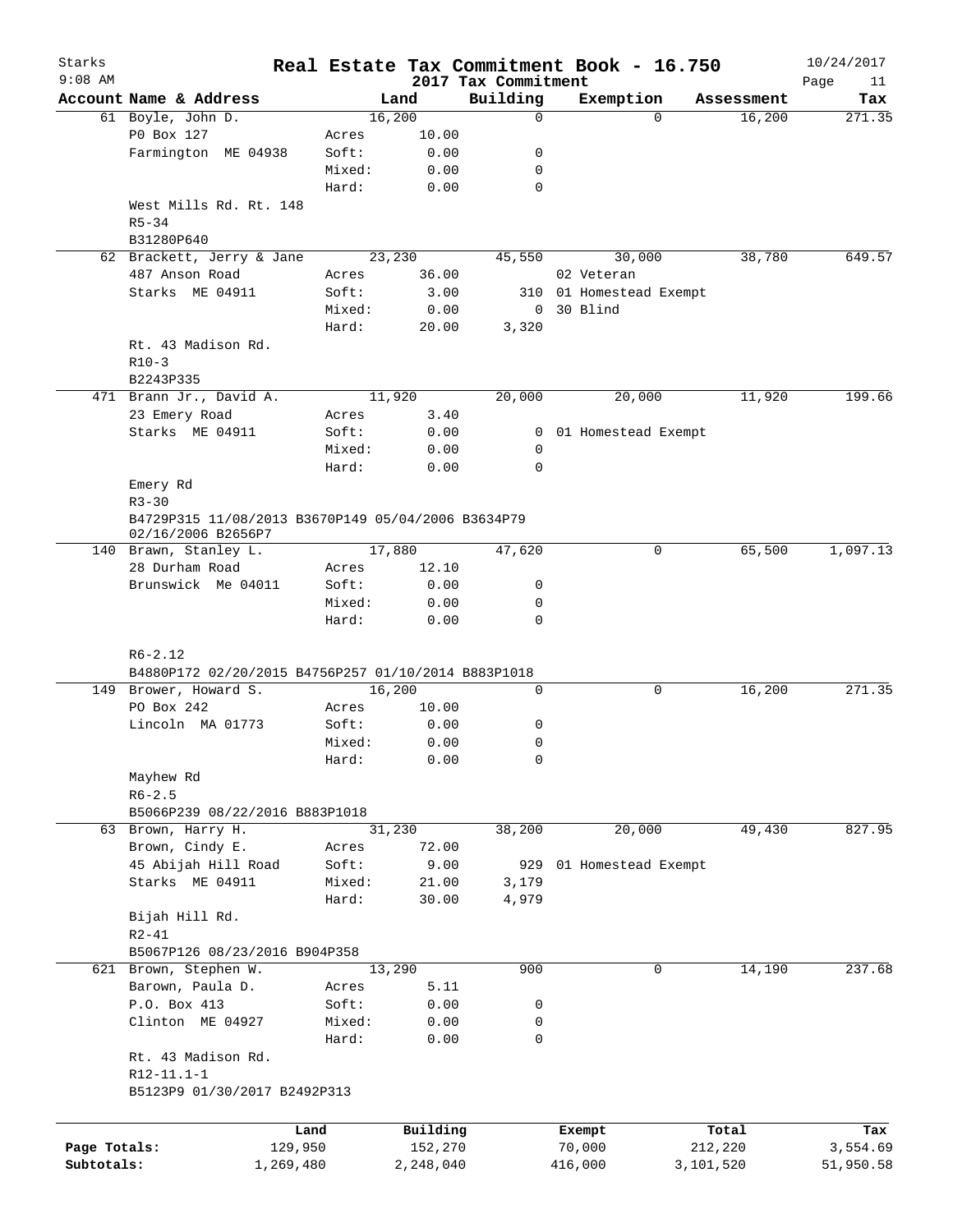| Starks       |                                           |                 |              |                                 | Real Estate Tax Commitment Book - 16.750 |          |            | 10/24/2017        |
|--------------|-------------------------------------------|-----------------|--------------|---------------------------------|------------------------------------------|----------|------------|-------------------|
| $9:08$ AM    | Account Name & Address                    |                 | Land         | 2017 Tax Commitment<br>Building | Exemption                                |          | Assessment | Page<br>12<br>Tax |
|              | 776 Brown, Timothy P.                     |                 | 16,800       | 54,300                          |                                          | $\Omega$ | 71,100     | 1,190.93          |
|              | Brown, Dena R.                            | Acres           | 9.50         |                                 |                                          |          |            |                   |
|              | 127 Sylvan Lake Road                      | Soft:           | 0.00         | 0                               |                                          |          |            |                   |
|              | Oakville CT 06779                         | Mixed:          | 0.00         | 0                               |                                          |          |            |                   |
|              |                                           | Hard:           | 0.00         | $\mathbf 0$                     |                                          |          |            |                   |
|              | R4 40.1                                   |                 |              |                                 |                                          |          |            |                   |
|              | B5071P302 09/01/2016 B4958P184 09/25/2015 |                 |              |                                 |                                          |          |            |                   |
|              | 183 Brusila, Sara                         |                 | 23,700       | $\mathbf 0$                     |                                          | 0        | 23,700     | 396.98            |
|              | 44 Emery Road                             | Acres           | 25.00        |                                 |                                          |          |            |                   |
|              | Starks ME 04911                           | Soft:           | 0.00         | 0                               |                                          |          |            |                   |
|              |                                           | Mixed:          | 0.00         | 0                               |                                          |          |            |                   |
|              |                                           | Hard:           | 0.00         | $\mathbf 0$                     |                                          |          |            |                   |
|              | $R3 - 34$                                 |                 |              |                                 |                                          |          |            |                   |
|              | B1783P272                                 |                 |              |                                 |                                          |          |            |                   |
|              | 184 Brusila, Sara                         |                 | 1,820        | $\mathbf 0$                     |                                          | 0        | 1,820      | 30.49             |
|              | 44 Emery Road                             | Acres           | 12.00        |                                 |                                          |          |            |                   |
|              | Starks ME 04911                           | Soft:           | 0.00         | 0                               |                                          |          |            |                   |
|              |                                           | Mixed:          | 12.00        | 1,816                           |                                          |          |            |                   |
|              |                                           | Hard:           | 0.00         | $\mathsf{O}$                    |                                          |          |            |                   |
|              | $R4 - 10$                                 |                 |              |                                 |                                          |          |            |                   |
|              | B1783P272                                 |                 |              |                                 |                                          |          |            |                   |
|              | 65 Brusila, Sara L.                       |                 | 60,220       | 104,250                         | 20,000                                   |          | 144,470    | 2,419.87          |
|              | 44 Emery Road                             | Acres           | 143.40       |                                 | 01 Homestead Exempt                      |          |            |                   |
|              | Starks ME 04911                           | Soft:           | 0.00         | 0                               |                                          |          |            |                   |
|              |                                           | Mixed:<br>Hard: | 0.00<br>0.00 | 0<br>$\mathbf 0$                |                                          |          |            |                   |
|              | $R3 - 33.1$                               |                 |              |                                 |                                          |          |            |                   |
|              | B3179P109                                 |                 |              |                                 |                                          |          |            |                   |
|              | 479 Bucciano Daniel                       |                 | 18,400       | 32,120                          | 20,000                                   |          | 30,520     | 511.21            |
|              | 406 Sawyers Mills Rd                      | Acres           | 11.50        |                                 | 01 Homestead Exempt                      |          |            |                   |
|              | Starks ME 04911                           | Soft:           | 0.00         | 0                               |                                          |          |            |                   |
|              |                                           | Mixed:          | 0.00         | 0                               |                                          |          |            |                   |
|              | West Mills Road                           | Hard:           | 0.00         | 0                               |                                          |          |            |                   |
|              | $R4 - 33.2$                               |                 |              |                                 |                                          |          |            |                   |
|              | B4324P123 09/30/2010 B2168P341            |                 |              |                                 |                                          |          |            |                   |
|              | 753 Burnell, Ruth Joy                     |                 | 11,720       | 0                               |                                          | 0        | 11,720     | 196.31            |
|              | P.O. Box 347                              | Acres           | 4.40         |                                 |                                          |          |            |                   |
|              | Comptche CA 95427                         | Soft:           | 0.00         | 0                               |                                          |          |            |                   |
|              |                                           | Mixed:          | 0.00         | 0                               |                                          |          |            |                   |
|              |                                           | Hard:           | 0.00         | 0                               |                                          |          |            |                   |
|              | R1 4.2                                    |                 |              |                                 |                                          |          |            |                   |
| 67           | Caffyn, Thomas E. &                       |                 | 14,940       | $\mathbf 0$                     |                                          | 0        | 14,940     | 250.25            |
|              | Diane                                     |                 |              |                                 |                                          |          |            |                   |
|              | 200 Sand Rd                               | Acres           | 8.43         |                                 |                                          |          |            |                   |
|              | Canaan ME 04924                           | Soft:           | 0.00         | 0                               |                                          |          |            |                   |
|              |                                           | Mixed:          | 0.00         | 0                               |                                          |          |            |                   |
|              |                                           | Hard:           | 0.00         | 0                               |                                          |          |            |                   |
|              | Chicken St.                               |                 |              |                                 |                                          |          |            |                   |
|              | $R3 - 24$                                 |                 |              |                                 |                                          |          |            |                   |
|              | B2473P148                                 |                 |              |                                 |                                          |          |            |                   |
|              |                                           |                 |              |                                 |                                          |          |            |                   |
|              |                                           | Land            | Building     |                                 | Exempt                                   |          | Total      | Tax               |
| Page Totals: | 147,600                                   |                 | 190,670      |                                 | 40,000                                   |          | 298,270    | 4,996.04          |
| Subtotals:   | 1,417,080                                 |                 | 2,438,710    |                                 | 456,000                                  |          | 3,399,790  | 56,946.62         |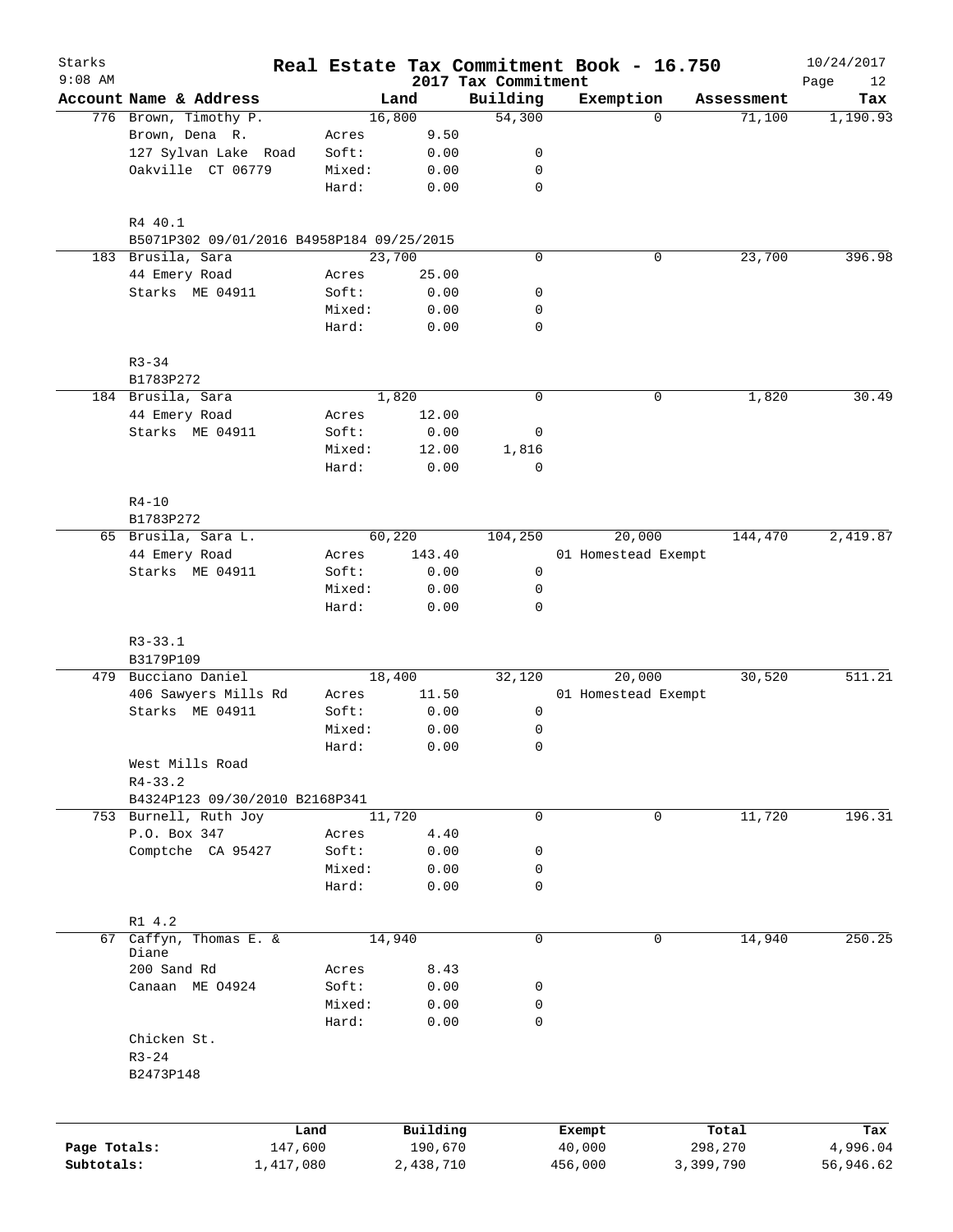| Starks<br>$9:08$ AM |                                                    |        |           | 2017 Tax Commitment | Real Estate Tax Commitment Book - 16.750 |            | 10/24/2017        |
|---------------------|----------------------------------------------------|--------|-----------|---------------------|------------------------------------------|------------|-------------------|
|                     | Account Name & Address                             |        | Land      | Building            | Exemption                                | Assessment | Page<br>13<br>Tax |
|                     | 534 Caissie, Janice                                |        | 21,280    | 100, 300            | 20,000                                   | 101,580    | 1,701.47          |
|                     | 483 Sandy River Road                               | Acres  | 15.10     |                     | 01 Homestead Exempt                      |            |                   |
|                     | Starks ME 04911                                    | Soft:  | 0.00      | 0                   |                                          |            |                   |
|                     |                                                    | Mixed: | 0.00      | 0                   |                                          |            |                   |
|                     |                                                    | Hard:  | 0.00      | $\mathbf 0$         |                                          |            |                   |
|                     | $R9 - 7.3$                                         |        |           |                     |                                          |            |                   |
|                     | B4283P236 06/18/2010 B1444P259                     |        |           |                     |                                          |            |                   |
|                     | 69 Callon, Ross                                    |        | 29,100    | $\mathbf 0$         | 0                                        | 29,100     | 487.43            |
|                     | 11 Applewood Drive                                 | Acres  | 43.00     |                     |                                          |            |                   |
|                     | Westford MA 01886                                  | Soft:  | 0.00      | 0                   |                                          |            |                   |
|                     |                                                    | Mixed: | 0.00      | 0                   |                                          |            |                   |
|                     |                                                    | Hard:  | 0.00      | $\mathbf 0$         |                                          |            |                   |
|                     | West Mills Rd.                                     |        |           |                     |                                          |            |                   |
|                     | $R4 - 26$                                          |        |           |                     |                                          |            |                   |
|                     | B1037P151                                          |        |           |                     |                                          |            |                   |
|                     | 644 Carle Trust, Matthew F.                        |        | 20,760    | 0                   | 0                                        | 20,760     | 347.73            |
|                     | P.O. Box 15834                                     | Acres  | 15.70     |                     |                                          |            |                   |
|                     | Rio Rancho NM 87174                                | Soft:  | 0.00      | 0                   |                                          |            |                   |
|                     |                                                    | Mixed: | 0.00      | 0                   |                                          |            |                   |
|                     |                                                    | Hard:  | 0.00      | $\mathbf 0$         |                                          |            |                   |
|                     | $R9 - 7.5$                                         |        |           |                     |                                          |            |                   |
|                     | B5044P113 06/22/2016 B3545P99 08/08/2005 B1444P263 |        |           |                     |                                          |            |                   |
|                     | 75 Carpenter Charles, J<br>Jr.                     |        | 54,000    | 0                   | 0                                        | 54,000     | 904.50            |
|                     | P.O. Box 2233                                      | Acres  | 154.00    |                     |                                          |            |                   |
|                     | Skowhegan ME 04967                                 | Soft:  | 0.00      | 0                   |                                          |            |                   |
|                     |                                                    | Mixed: | 144.00    | 21,796              |                                          |            |                   |
|                     |                                                    | Hard:  | 0.00      | $\mathbf 0$         |                                          |            |                   |
|                     | Mt. Hunger Rd.                                     |        |           |                     |                                          |            |                   |
|                     | R5-13, R5-14                                       |        |           |                     |                                          |            |                   |
|                     | B3821P78 03/08/2007 B2538P124                      |        |           |                     |                                          |            |                   |
|                     | 76 Carrol, Robert N.& June                         |        | 28,600    | 67,500              | 20,000                                   | 76,100     | 1,274.68          |
|                     | M. Nash                                            |        |           |                     |                                          |            |                   |
|                     | P.O. Box 161                                       | Acres  | 38.00     |                     | 01 Homestead Exempt                      |            |                   |
|                     | New Sharon ME 04955                                | Soft:  | 0.00      | 0                   |                                          |            |                   |
|                     |                                                    | Mixed: | 0.00      | $\mathsf 0$         |                                          |            |                   |
|                     |                                                    | Hard:  | 0.00      | 0                   |                                          |            |                   |
|                     | 129 Fred Young Road                                |        |           |                     |                                          |            |                   |
|                     | $R1 - 3$                                           |        |           |                     |                                          |            |                   |
|                     | B2514P246                                          |        |           |                     |                                          |            |                   |
| 770                 | Casey, Laura J.                                    |        | 13,520    | 95,760              | 20,000                                   | 89,280     | 1,495.44          |
|                     | Casey, Adam                                        | Acres  | 5.40      |                     | 01 Homestead Exempt                      |            |                   |
|                     | 87 Anson Rd                                        | Soft:  | 0.00      | 0                   |                                          |            |                   |
|                     | Starks ME 04911                                    | Mixed: | 0.00      | 0                   |                                          |            |                   |
|                     |                                                    | Hard:  | 0.00      | $\mathbf 0$         |                                          |            |                   |
|                     | R8 46.2                                            |        |           |                     |                                          |            |                   |
|                     | B4986P117 12/17/2015 B4745P93 12/26/2013           |        |           |                     |                                          |            |                   |
|                     | 77 Cassidy, Christine M                            |        | 16,240    | 52,090              | 0                                        | 68,330     | 1,144.53          |
|                     | 305 Shag Bark Rd.                                  | Acres  | 8.80      |                     |                                          |            |                   |
|                     | Taunton MA 02780                                   | Soft:  | 0.00      | 0                   |                                          |            |                   |
|                     |                                                    | Mixed: | 0.00      | 0                   |                                          |            |                   |
|                     |                                                    | Hard:  | 0.00      | 0                   |                                          |            |                   |
|                     | West Mills Rd                                      |        |           |                     |                                          |            |                   |
|                     | $R7 - 11.5$                                        |        |           |                     |                                          |            |                   |
|                     | B2580P89                                           |        |           |                     |                                          |            |                   |
|                     |                                                    | Land   | Building  |                     | Exempt                                   | Total      | Tax               |
| Page Totals:        | 183,500                                            |        | 315,650   |                     | 60,000                                   | 439,150    | 7,355.78          |
| Subtotals:          | 1,600,580                                          |        | 2,754,360 |                     | 516,000                                  | 3,838,940  | 64,302.40         |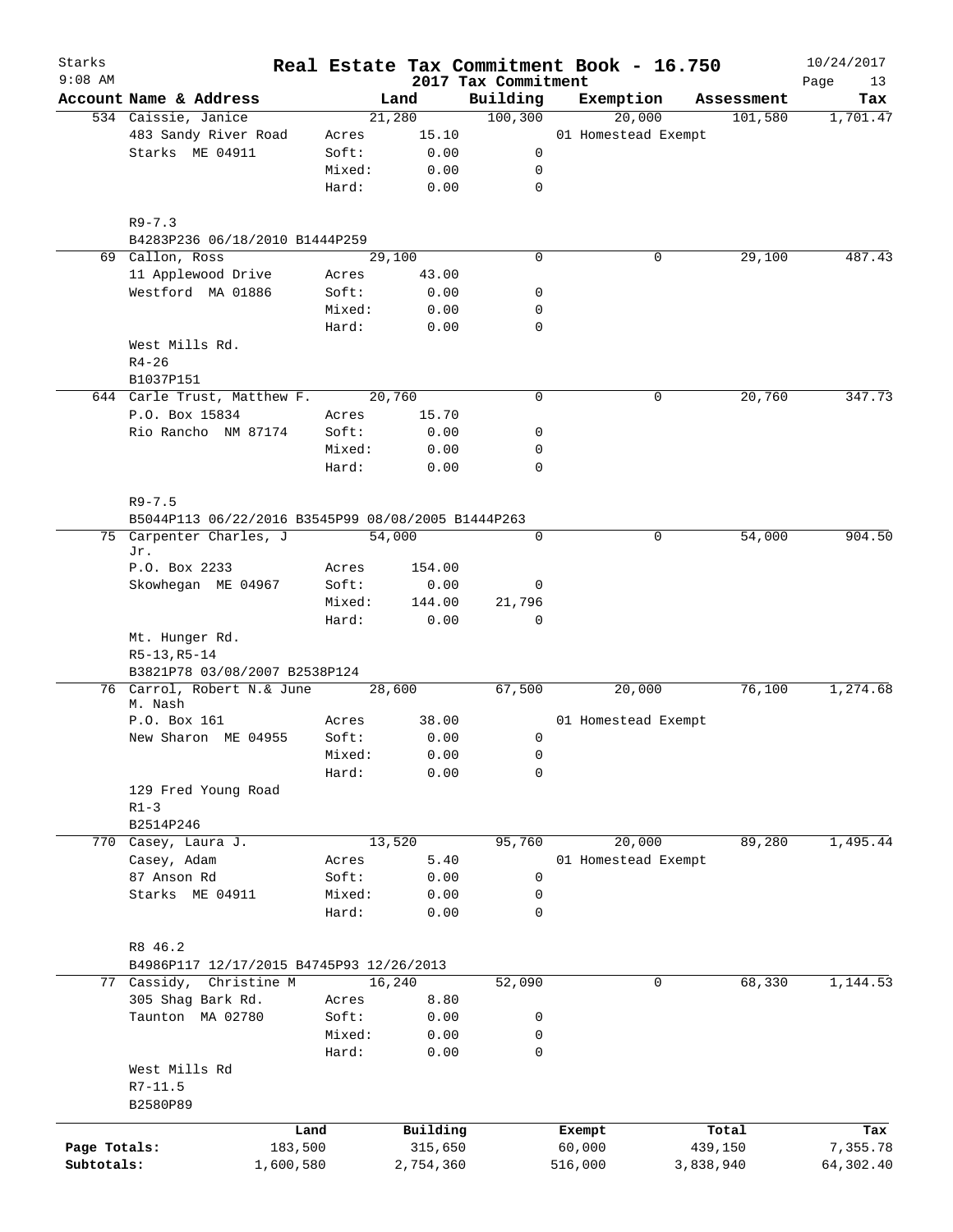| Starks<br>$9:08$ AM |                                                         |        |                        | 2017 Tax Commitment | Real Estate Tax Commitment Book - 16.750 |                        | 10/24/2017<br>14<br>Page |
|---------------------|---------------------------------------------------------|--------|------------------------|---------------------|------------------------------------------|------------------------|--------------------------|
|                     | Account Name & Address                                  |        | Land                   | Building            | Exemption                                | Assessment             | Tax                      |
| 78                  | Central Maine Power                                     |        | 632,000                | 14, 433, 280        |                                          | 15,065,280<br>$\Omega$ | 252, 343.44              |
|                     | Att: Eric Roach<br>R.E.Dept.                            | Acres  | 295.00                 |                     |                                          |                        |                          |
|                     | c/o Avangrid Management Soft:<br>Company-Local Tax      |        | 0.00                   | 0                   |                                          |                        |                          |
|                     | One City Center, 5th<br>Floor                           | Mixed: | 0.00                   | 0                   |                                          |                        |                          |
|                     | Portland ME 04101<br>Distrib, Trans, & Land<br>$R4-26A$ | Hard:  | 0.00                   | $\mathbf 0$         |                                          |                        |                          |
|                     | 79 Cesario, James E.                                    |        | 11,600                 | 73,750              | 20,000                                   | 65,350                 | 1,094.61                 |
|                     | P.O. Box 55                                             | Acres  | 3.00                   |                     |                                          |                        |                          |
|                     | West Farmington ME<br>04992                             | Soft:  | 0.00                   |                     | 0 01 Homestead Exempt                    |                        |                          |
|                     |                                                         | Mixed: | 0.00                   | $\mathsf{O}$        |                                          |                        |                          |
|                     |                                                         | Hard:  | 0.00                   | $\mathbf 0$         |                                          |                        |                          |
|                     | Norton Corner Rt. 43<br>R2 60                           |        |                        |                     |                                          |                        |                          |
|                     | B4899P111 05/01/2015 B2424P312                          |        |                        |                     |                                          |                        |                          |
| 80                  | Chambers, James S.                                      |        | 26,500                 | 25,500              | 0                                        | 52,000                 | 871.00                   |
|                     | Chambers Louise R.                                      | Acres  | 31.00                  |                     |                                          |                        |                          |
|                     | 1781 North Brookfield<br>Rd.                            | Soft:  | 0.00                   | 0                   |                                          |                        |                          |
|                     | Oakham,<br>MA 01068                                     | Mixed: | 0.00                   | $\mathbf 0$         |                                          |                        |                          |
|                     |                                                         | Hard:  | 0.00                   | $\mathbf 0$         |                                          |                        |                          |
|                     | $R3 - 37$                                               |        |                        |                     |                                          |                        |                          |
|                     | B3398P254                                               |        |                        |                     |                                          |                        |                          |
|                     | 124 Chapman, David                                      |        | 22,900                 | 38,700              | 20,000                                   | 41,600                 | 696.80                   |
|                     | Chapman, Linda                                          | Acres  | 19.00                  |                     |                                          |                        |                          |
|                     | 1034 New Sharon Road                                    | Soft:  | 0.00                   |                     | 0 01 Homestead Exempt                    |                        |                          |
|                     | Starks ME 04911                                         | Mixed: | 0.00                   | 0                   |                                          |                        |                          |
|                     |                                                         | Hard:  | 0.00                   | $\mathbf 0$         |                                          |                        |                          |
|                     | $R1 - 41.2$                                             |        |                        |                     |                                          |                        |                          |
|                     | B1497P11                                                |        |                        |                     |                                          |                        |                          |
|                     | 83 Chick, Freeman                                       |        | 11,640                 | 0                   |                                          | 0<br>11,640            | 194.97                   |
|                     | 97 Chick Rd                                             | Acres  | 4.30                   |                     |                                          |                        |                          |
|                     | Industry ME 04938                                       | Soft:  | 0.00                   | $\mathsf 0$         |                                          |                        |                          |
|                     |                                                         | Mixed: | 0.00                   | 0                   |                                          |                        |                          |
|                     |                                                         | Hard:  | 0.00                   | 0                   |                                          |                        |                          |
|                     | Upper Chicken St.                                       |        |                        |                     |                                          |                        |                          |
|                     | $R4 - 17$                                               |        |                        |                     |                                          |                        |                          |
|                     | 84 Chick, Freeman                                       |        | 66,120                 | $\mathbf 0$         |                                          | 66,120<br>0            | 1,107.51                 |
|                     | 97 Chick Rd                                             | Acres  | 288.00                 |                     |                                          |                        |                          |
|                     | Industry ME 04938                                       | Soft:  | 8.00                   | 826                 |                                          |                        |                          |
|                     |                                                         | Mixed: | 114.00                 | 17,255              |                                          |                        |                          |
|                     |                                                         | Hard:  | 134.00                 | 22,241              |                                          |                        |                          |
|                     | Upper Chicken St.<br>R4-1516                            |        |                        |                     |                                          |                        |                          |
|                     | B1021P252                                               |        |                        |                     |                                          |                        |                          |
|                     | 82 Chick, Freeman                                       |        | 8,130                  | 0                   | 0                                        | 8,130                  | 136.18                   |
|                     | 97 Chick Rd                                             | Acres  | 49.00                  |                     |                                          |                        |                          |
|                     | Industry ME 04938                                       | Soft:  | 0.00                   | 0                   |                                          |                        |                          |
|                     |                                                         | Mixed: | 0.00                   | 0                   |                                          |                        |                          |
|                     |                                                         | Hard:  | 49.00                  | 8,133               |                                          |                        |                          |
|                     | Upper Chicken St.                                       |        |                        |                     |                                          |                        |                          |
|                     | $R4 - 18$                                               |        |                        |                     |                                          |                        |                          |
|                     | B680P207                                                |        |                        |                     |                                          |                        |                          |
|                     |                                                         |        |                        |                     |                                          |                        |                          |
| Page Totals:        | Land<br>778,890                                         |        | Building<br>14,571,230 |                     | Exempt<br>40,000                         | Total<br>15, 310, 120  | Tax<br>256, 444.51       |
| Subtotals:          | 2,379,470                                               |        | 17,325,590             |                     | 556,000                                  | 19,149,060             | 320,746.91               |
|                     |                                                         |        |                        |                     |                                          |                        |                          |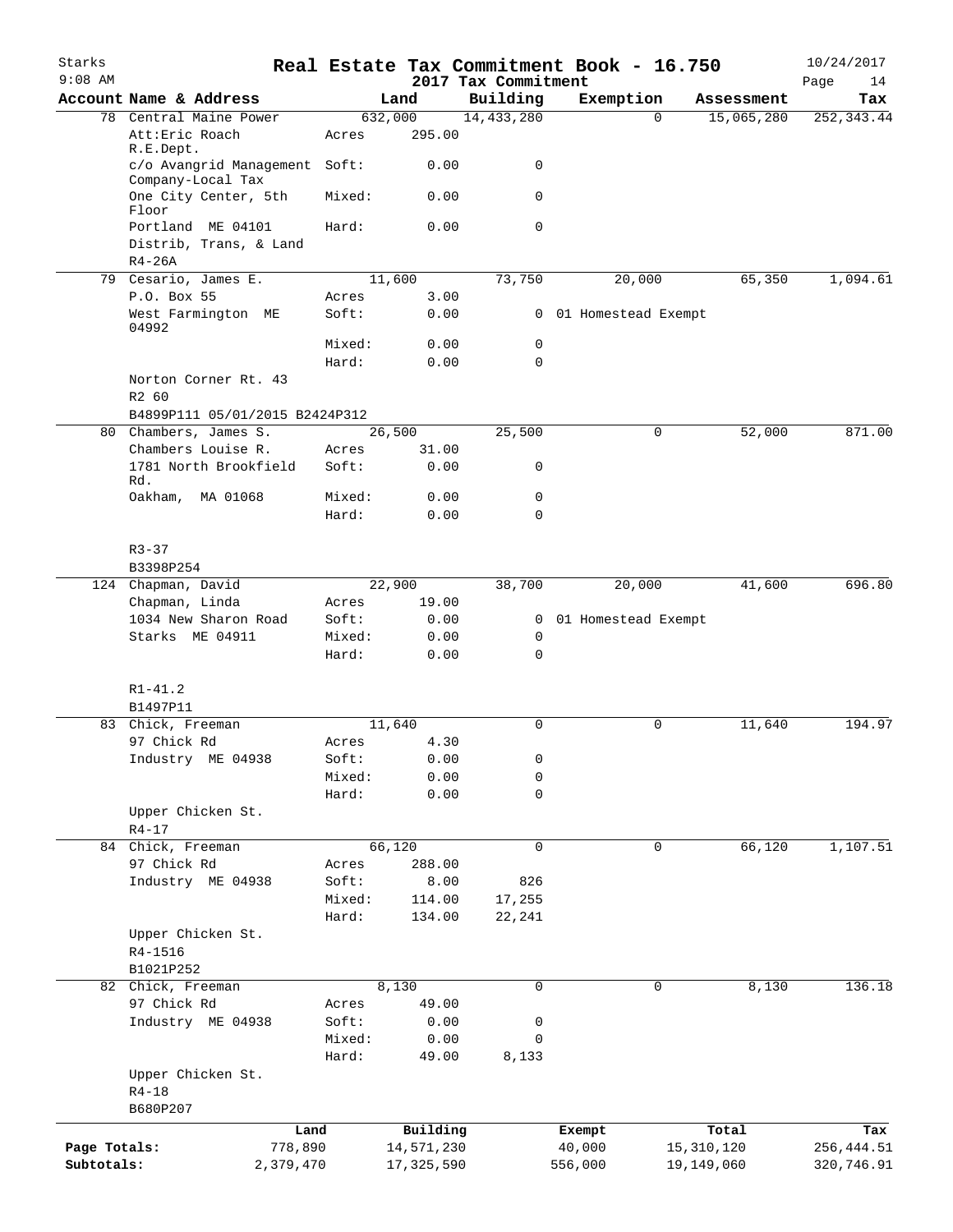| Starks<br>$9:08$ AM |                                                   |         |            | 2017 Tax Commitment | Real Estate Tax Commitment Book - 16.750 |                    | 10/24/2017<br>Page<br>15 |
|---------------------|---------------------------------------------------|---------|------------|---------------------|------------------------------------------|--------------------|--------------------------|
|                     | Account Name & Address                            |         | Land       | Building            | Exemption                                | Assessment         | Tax                      |
|                     | 39 Chick, Freeman L.                              |         | 10,000     | 27,900              |                                          | 37,900<br>$\Omega$ | 634.83                   |
|                     | Chick, Freeman T.                                 | Acres   | 1.00       |                     |                                          |                    |                          |
|                     | 97 Chick Road                                     | Soft:   | 0.00       | 0                   |                                          |                    |                          |
|                     | Industry ME 04938                                 | Mixed:  | 0.00       | 0                   |                                          |                    |                          |
|                     |                                                   | Hard:   | 0.00       | 0                   |                                          |                    |                          |
|                     | Industry Line & W.M. Rd<br>$R5 - 26$              |         |            |                     |                                          |                    |                          |
|                     | B3786P191 12/12/2006 B1416P72                     |         |            |                     |                                          |                    |                          |
|                     | 85 Chick, Freeman L.                              |         | 19,600     | 16,500              | 0                                        | 36,100             | 604.68                   |
|                     | 97 Chick Rd                                       | Acres   | 13.00      |                     |                                          |                    |                          |
|                     | Industry ME 04938                                 | Soft:   | 0.00       | 0                   |                                          |                    |                          |
|                     |                                                   | Mixed:  | 0.00       | 0                   |                                          |                    |                          |
|                     |                                                   | Hard:   | 0.00       | $\mathbf 0$         |                                          |                    |                          |
|                     | Rt. 148                                           |         |            |                     |                                          |                    |                          |
|                     | $R5 - 27$                                         |         |            |                     |                                          |                    |                          |
|                     | B2427P45                                          |         |            |                     |                                          |                    |                          |
|                     | 17 Chretien, Gary L.                              |         | 21,300     | 0                   | 0                                        | 21,300             | 356.78                   |
|                     | Chretien, Betty D.                                | Acres   | 17.00      |                     |                                          |                    |                          |
|                     | 272 Glen Harris Road                              | Soft:   | 0.00       | 0                   |                                          |                    |                          |
|                     | New Sharon ME 04955                               | Mixed:  | 0.00       | 0                   |                                          |                    |                          |
|                     |                                                   | Hard:   | 0.00       | 0                   |                                          |                    |                          |
|                     |                                                   |         |            |                     |                                          |                    |                          |
|                     | $R1-9$                                            |         |            |                     |                                          |                    |                          |
|                     | B3479P70 05/27/2005 B1869P1                       |         |            |                     |                                          |                    |                          |
|                     | 86 Christen, Pamela                               |         | 52,670     | 98,040              | 20,000                                   | 130,710            | 2,189.39                 |
|                     | 47 Freedom Way Lane                               | Acres   | 167.00     |                     | 01 Homestead Exempt                      |                    |                          |
|                     | Starks ME 04911                                   | Soft:   | 0.00       | 0                   |                                          |                    |                          |
|                     |                                                   | Mixed:  | 44.00      | 6,660               |                                          |                    |                          |
|                     |                                                   | Hard:   | 89.00      | 14,772              |                                          |                    |                          |
|                     | Chicken St.<br>$R3-25, R3-26, R3-27$<br>B2132P223 |         |            |                     |                                          |                    |                          |
| 87                  | Churchill, Caleb                                  |         | 31,800     | $\mathbf 0$         | 0                                        | 31,800             | 532.65                   |
|                     | 5 Hisler Mnt. Rd                                  | Acres   | 52.00      |                     |                                          |                    |                          |
|                     | Somerville ME 04348                               | Soft:   | 0.00       | 0                   |                                          |                    |                          |
|                     |                                                   | Mixed:  | 0.00       | 0                   |                                          |                    |                          |
|                     |                                                   | Hard:   | 0.00       | 0                   |                                          |                    |                          |
|                     | Brann Mills Road                                  |         |            |                     |                                          |                    |                          |
|                     | $R2 - 18$                                         |         |            |                     |                                          |                    |                          |
|                     | B2035P100                                         |         |            |                     |                                          |                    |                          |
| 88                  | Churchill, David N.&                              |         | 9,000      | 0                   | 0                                        | 9,000              | 150.75                   |
|                     | Craig A                                           |         |            |                     |                                          |                    |                          |
|                     | 23 Forest St.                                     | Acres   | 1.00       |                     |                                          |                    |                          |
|                     | Rutland VT 05701                                  | Soft:   | 0.00       | 0                   |                                          |                    |                          |
|                     |                                                   | Mixed:  | 0.00       | 0                   |                                          |                    |                          |
|                     |                                                   | Hard:   | 0.00       | 0                   |                                          |                    |                          |
|                     | Brann Mills Road                                  |         |            |                     |                                          |                    |                          |
|                     | $R2 - 17.1$                                       |         |            |                     |                                          |                    |                          |
|                     | B1866P25                                          |         |            |                     |                                          |                    |                          |
| 89                  | Churchill, William                                |         | 25,000     | 105,350             | 20,000                                   | 110,350            | 1,848.36                 |
|                     | C.Sr.                                             |         |            |                     |                                          |                    |                          |
|                     | 59 Branns Mills Road                              | Acres   | 26.00      |                     |                                          |                    |                          |
|                     | Anson ME 04911                                    | Soft:   | 0.00       | 0                   | 01 Homestead Exempt                      |                    |                          |
|                     |                                                   | Mixed:  | 0.00       | 0                   |                                          |                    |                          |
|                     |                                                   | Hard:   | 0.00       | $\mathbf 0$         |                                          |                    |                          |
|                     | Brann Mills Rd.                                   |         |            |                     |                                          |                    |                          |
|                     | $R2 - 17$                                         |         |            |                     |                                          |                    |                          |
|                     | B1760P52                                          |         |            |                     |                                          |                    |                          |
|                     |                                                   | Land    | Building   |                     | Exempt                                   | Total              | Tax                      |
| Page Totals:        |                                                   | 169,370 | 247,790    |                     | 40,000                                   | 377,160            | 6,317.44                 |
| Subtotals:          | 2,548,840                                         |         | 17,573,380 |                     | 596,000                                  | 19,526,220         | 327,064.35               |
|                     |                                                   |         |            |                     |                                          |                    |                          |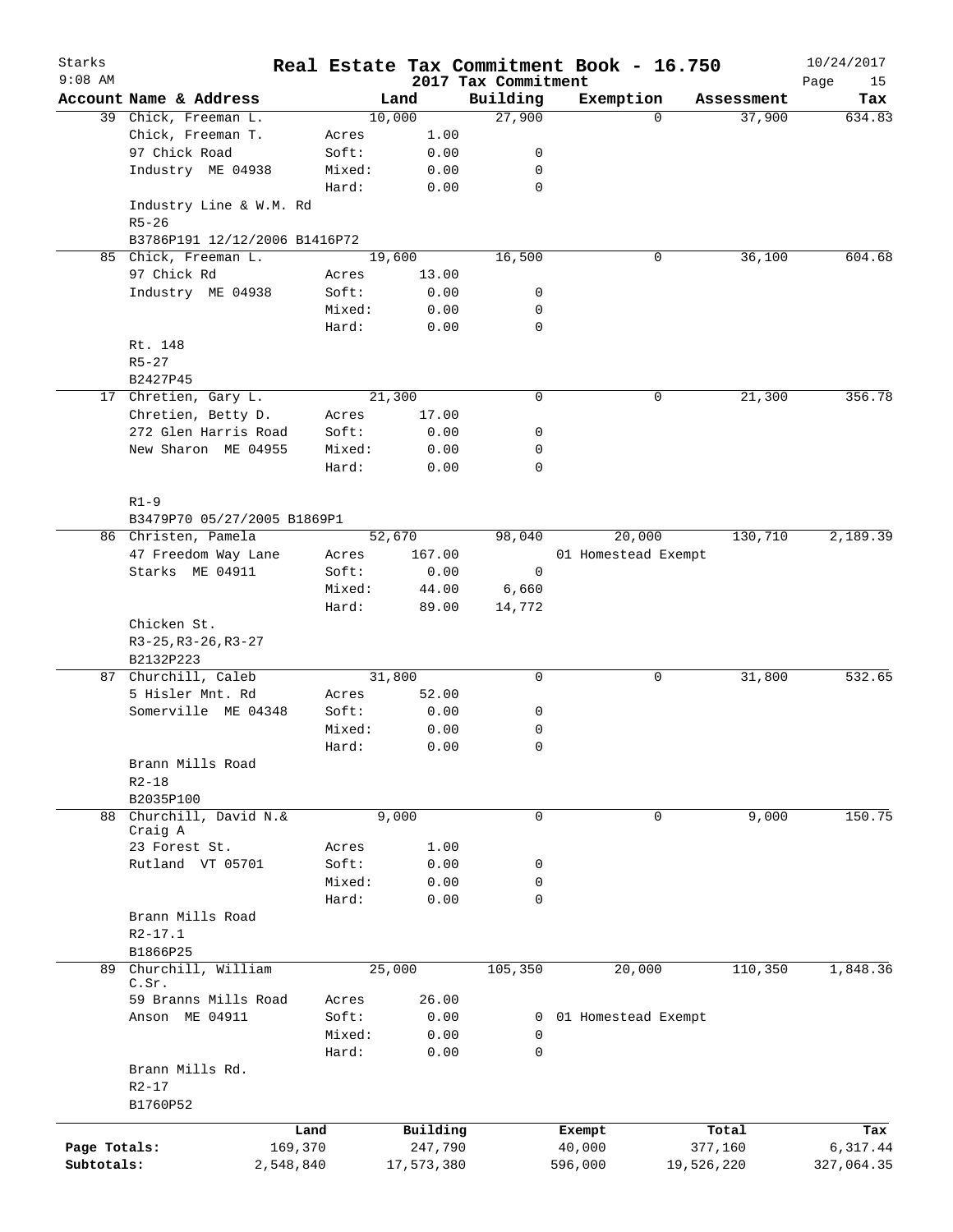| Starks    |                                     |        |       |                     | Real Estate Tax Commitment Book - 16.750 |            | 10/24/2017 |
|-----------|-------------------------------------|--------|-------|---------------------|------------------------------------------|------------|------------|
| $9:08$ AM |                                     |        |       | 2017 Tax Commitment |                                          |            | Page<br>16 |
|           | Account Name & Address              | Land   |       | Building            | Exemption                                | Assessment | Tax        |
|           | 91 Clancy, Barbara M. &<br>Janet M. | 21,000 |       | $\mathbf 0$         | $\Omega$                                 | 21,000     | 351.75     |
|           | 201 Barton Rd                       | Acres  | 16.00 |                     |                                          |            |            |
|           | Stow MA 01775                       | Soft:  | 0.00  | 0                   |                                          |            |            |
|           |                                     | Mixed: | 0.00  | 0                   |                                          |            |            |
|           |                                     | Hard:  | 0.00  | 0                   |                                          |            |            |
|           | Riverroad                           |        |       |                     |                                          |            |            |
|           | $R10-21$                            |        |       |                     |                                          |            |            |
|           | B1272P185                           |        |       |                     |                                          |            |            |
|           | 92 Clark, Carlton                   | 34,900 |       | 26,620              | 0                                        | 61,520     | 1,030.46   |
|           | P.O. Box 306                        | Acres  | 59.00 |                     |                                          |            |            |
|           | Anson ME 04911                      | Soft:  | 0.00  | 0                   |                                          |            |            |
|           |                                     | Mixed: | 0.00  | 0                   |                                          |            |            |
|           |                                     | Hard:  | 0.00  | $\mathbf 0$         |                                          |            |            |
|           | Sterry Hill Rd.                     |        |       |                     |                                          |            |            |
|           | $R7 - 25$                           |        |       |                     |                                          |            |            |
|           | B839P702                            |        |       |                     |                                          |            |            |
|           | 93 Clark, James L                   | 23,500 |       | 61,600              | 20,000                                   | 65,100     | 1,090.43   |
|           | Clark Michael R.                    | Acres  | 21.00 |                     |                                          |            |            |
|           | 332 Anson Road                      | Soft:  | 0.00  | 0                   | 01 Homestead Exempt                      |            |            |
|           | Starks ME 04911                     | Mixed: | 0.00  | 0                   |                                          |            |            |
|           |                                     | Hard:  | 0.00  | 0                   |                                          |            |            |
|           | Rt. 43 Madison Rd.                  |        |       |                     |                                          |            |            |
|           | $R11 - 4.1$                         |        |       |                     |                                          |            |            |
|           | B1260P16                            |        |       |                     |                                          |            |            |
|           | 94 Clark, James L. &                | 11,600 |       | 54,080              | 20,000                                   | 45,680     | 765.14     |
|           | Danyel M                            |        |       |                     |                                          |            |            |
|           | 332 Anson Road                      | Acres  | 3.00  |                     |                                          |            |            |
|           | Starks ME 04911                     | Soft:  | 0.00  | $\mathbf{0}$        | 01 Homestead Exempt                      |            |            |
|           |                                     | Mixed: | 0.00  | 0                   |                                          |            |            |
|           |                                     | Hard:  | 0.00  | $\mathbf 0$         |                                          |            |            |
|           | Route 43<br>$R11 - 4.3$             |        |       |                     |                                          |            |            |
|           | B2120P167                           |        |       |                     |                                          |            |            |
|           | 96 Clark, Russell                   | 10,800 |       | 63,750              | 26,000                                   | 48,550     | 813.21     |
|           | 12 Dill Road                        | Acres  | 2.00  |                     |                                          |            |            |
|           | Starks ME 04911                     | Soft:  | 0.00  |                     | 0 01 Homestead Exempt                    |            |            |
|           |                                     | Mixed: | 0.00  | 0                   | 02 Veteran                               |            |            |
|           |                                     | Hard:  | 0.00  | 0                   |                                          |            |            |
|           | Rt. 43 Madison Road                 |        |       |                     |                                          |            |            |
|           | $R12 - 4$                           |        |       |                     |                                          |            |            |
|           | B827P431                            |        |       |                     |                                          |            |            |
|           | 416 Clark, Kelly D                  | 4,690  |       | 32,250              | 0                                        | 36,940     | 618.75     |
|           | Zephyr Palms RV Park<br>Lot 69B     | Acres  | 0.22  |                     |                                          |            |            |
|           | 35120 State Road 54                 | Soft:  | 0.00  | 0                   |                                          |            |            |
|           | Zephyrhills FL 33541                | Mixed: | 0.00  | 0                   |                                          |            |            |
|           |                                     | Hard:  | 0.00  | $\mathbf 0$         |                                          |            |            |
|           | Chicken Street                      |        |       |                     |                                          |            |            |
|           | $U2-13$                             |        |       |                     |                                          |            |            |
|           | B4242P16 02/22/2010 B2159P134       |        |       |                     |                                          |            |            |
|           |                                     |        |       |                     |                                          |            |            |

|              | Land      | Building   | Exempt  | Total      | Tax        |
|--------------|-----------|------------|---------|------------|------------|
| Page Totals: | 106,490   | 238,300    | 66,000  | 278,790    | 4,669.74   |
| Subtotals:   | 2,655,330 | 17,811,680 | 662,000 | 19,805,010 | 331,734.09 |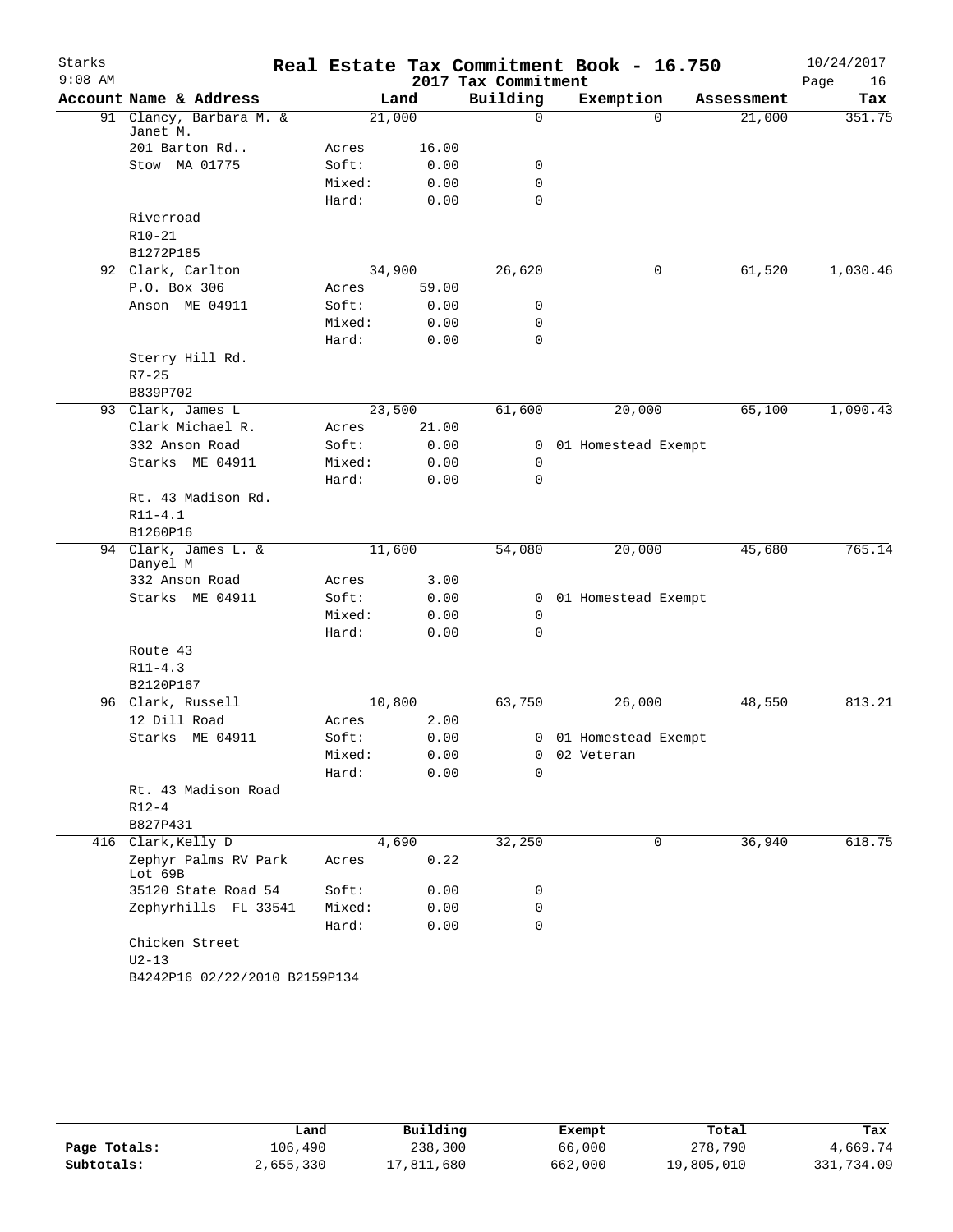| Starks    |                                                                          |        |       |                     | Real Estate Tax Commitment Book - 16.750 |            | 10/24/2017 |
|-----------|--------------------------------------------------------------------------|--------|-------|---------------------|------------------------------------------|------------|------------|
| $9:08$ AM |                                                                          |        |       | 2017 Tax Commitment |                                          |            | Page<br>17 |
|           | Account Name & Address                                                   |        | Land  | Building            | Exemption                                | Assessment | Tax        |
| 97        | Clarrage, Gerald W. Sr.<br>& Janet A                                     | 12,200 |       | $\Omega$            | $\Omega$                                 | 12,200     | 204.35     |
|           | 126 Mildram Rd.                                                          | Acres  | 5.00  |                     |                                          |            |            |
|           | Wells ME 04090                                                           | Soft:  | 0.00  | 0                   |                                          |            |            |
|           |                                                                          | Mixed: | 0.00  | 0                   |                                          |            |            |
|           |                                                                          | Hard:  | 0.00  | 0                   |                                          |            |            |
|           | West Mills Rd.                                                           |        |       |                     |                                          |            |            |
|           | $R4 - 35.2$                                                              |        |       |                     |                                          |            |            |
|           | B1322P152                                                                |        |       |                     |                                          |            |            |
|           | 380 Clement, Cody A.                                                     | 19,680 |       | 140,180             | 20,000                                   | 139,860    | 2,342.66   |
|           | PO Box 81                                                                | Acres  | 13.10 |                     | 01 Homestead Exempt                      |            |            |
|           | Anson ME 04911                                                           | Soft:  | 0.00  | $\mathbf 0$         |                                          |            |            |
|           |                                                                          | Mixed: | 0.00  | 0                   |                                          |            |            |
|           |                                                                          | Hard:  | 0.00  | 0                   |                                          |            |            |
|           | $R10 - 10$                                                               |        |       |                     |                                          |            |            |
|           | B4900P308 05/06/2015                                                     |        |       |                     |                                          |            |            |
|           | 337 Coconis, Michael                                                     | 16,080 |       | 69,960              | 20,000                                   | 66,040     | 1,106.17   |
|           | 379 Sawyers Mills Road Acres                                             |        | 8.60  |                     | 01 Homestead Exempt                      |            |            |
|           | Starks ME 04911                                                          | Soft:  | 0.00  | $\mathsf 0$         |                                          |            |            |
|           |                                                                          | Mixed: | 0.00  | 0                   |                                          |            |            |
|           |                                                                          | Hard:  | 0.00  | 0                   |                                          |            |            |
|           | Sawyers Mills Rd<br>$R4 - 37$                                            |        |       |                     |                                          |            |            |
|           | B4833P141 09/19/2014 B4730P95 B4185P16 06/16/2009<br>B2791P24 11/12/2013 |        |       |                     |                                          |            |            |
|           | 98 Colburn, Gary                                                         | 14,000 |       | 54,090              | 0                                        | 68,090     | 1,140.51   |
|           | 904 New Sharon Road                                                      | Acres  | 6.00  |                     |                                          |            |            |
|           | Starks ME 04911                                                          | Soft:  | 0.00  | 0                   |                                          |            |            |
|           |                                                                          | Mixed: | 0.00  | 0                   |                                          |            |            |
|           |                                                                          | Hard:  | 0.00  | 0                   |                                          |            |            |
|           | Rt.134 New Sharon Rd.                                                    |        |       |                     |                                          |            |            |
|           | $R1 - 47$                                                                |        |       |                     |                                          |            |            |
|           | B1589P147                                                                |        |       |                     |                                          |            |            |
| 99        | Cole, Norman F. &<br>Catherine L.                                        |        | 7,140 | 34,580              | 20,000                                   | 21,720     | 363.81     |
|           | 2694 Industry Road                                                       | Acres  | 0.51  |                     |                                          |            |            |
|           | Starks ME 04911                                                          | Soft:  | 0.00  |                     | 0 01 Homestead Exempt                    |            |            |
|           |                                                                          | Mixed: | 0.00  | 0                   |                                          |            |            |
|           |                                                                          | Hard:  | 0.00  | $\Omega$            |                                          |            |            |
|           | $UI-15$                                                                  |        |       |                     |                                          |            |            |
|           | B1171P328                                                                |        |       |                     |                                          |            |            |
|           | 100 Cole, Robert W                                                       | 13,920 |       | 1,500               | 0                                        | 15,420     | 258.29     |
|           | 41 Chase St                                                              | Acres  | 5.90  |                     |                                          |            |            |
|           | Beverly MA 01915                                                         | Soft:  | 0.00  | 0                   |                                          |            |            |
|           |                                                                          | Mixed: | 0.00  | 0                   |                                          |            |            |
|           |                                                                          | Hard:  | 0.00  | 0                   |                                          |            |            |
|           | Rt. 148 West Mills Rd.                                                   |        |       |                     |                                          |            |            |
|           | $R5 - 29$                                                                |        |       |                     |                                          |            |            |
|           | B1895P264                                                                |        |       |                     |                                          |            |            |
|           |                                                                          |        |       |                     |                                          |            |            |

|              | Land      | Building     | Exempt  | Total      | Tax        |
|--------------|-----------|--------------|---------|------------|------------|
| Page Totals: | 83,020    | 300,310      | 60,000  | 323,330    | 5,415.79   |
| Subtotals:   | 2,738,350 | 18, 111, 990 | 722,000 | 20,128,340 | 337,149.88 |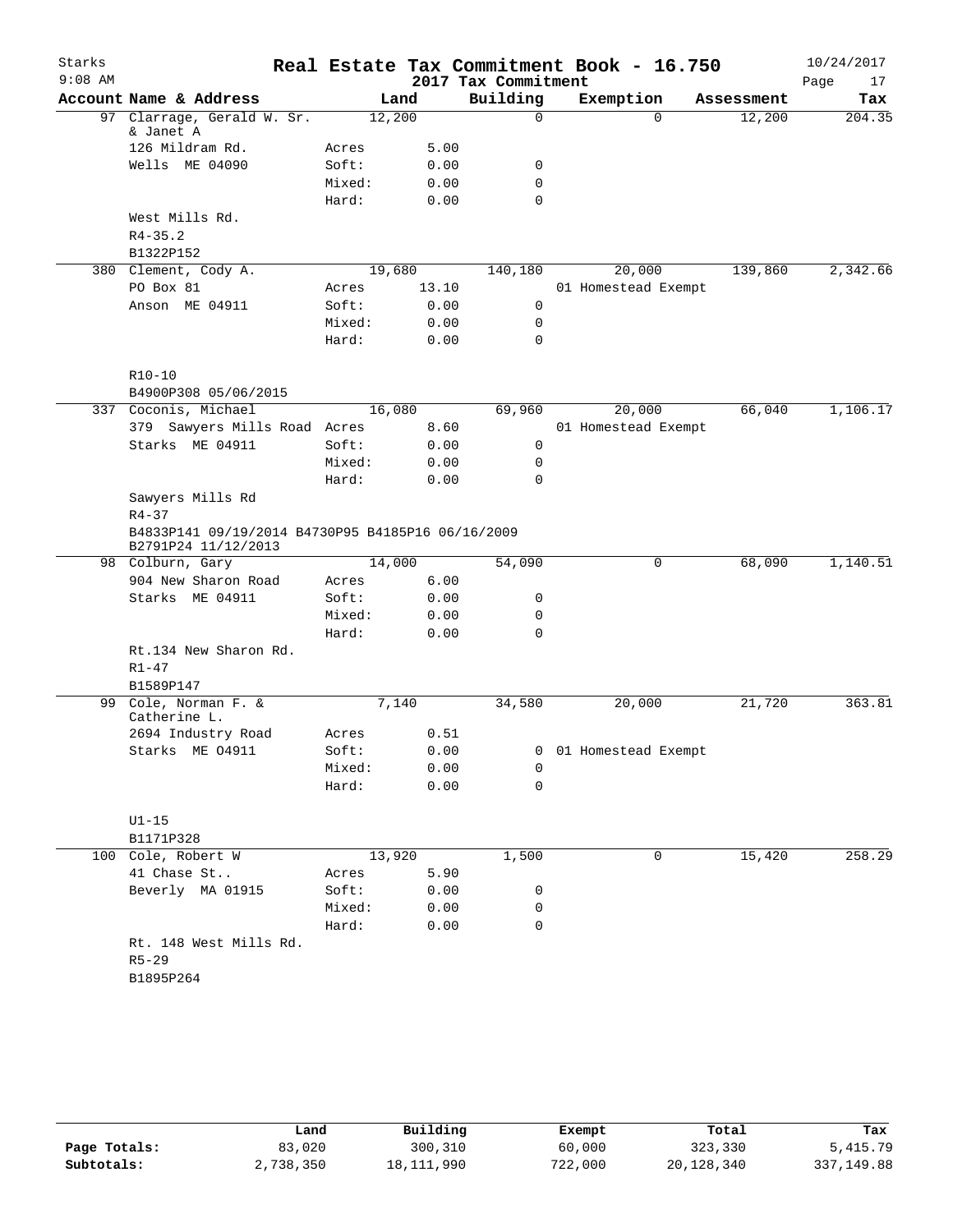| Starks       |                                |           |            |                                 | Real Estate Tax Commitment Book - 16.750 |              | 10/24/2017        |
|--------------|--------------------------------|-----------|------------|---------------------------------|------------------------------------------|--------------|-------------------|
| $9:08$ AM    | Account Name & Address         |           | Land       | 2017 Tax Commitment<br>Building | Exemption                                | Assessment   | Page<br>18<br>Tax |
|              | 101 Cole, Robert W             |           | 10,920     | $\mathbf 0$                     | $\Omega$                                 | 10,920       | 182.91            |
|              | 41 Chase St                    | Acres     | 3.40       |                                 |                                          |              |                   |
|              | Beverly MA 01915               | Soft:     | 0.00       | 0                               |                                          |              |                   |
|              |                                | Mixed:    | 0.00       | 0                               |                                          |              |                   |
|              |                                | Hard:     | 0.00       | $\mathbf 0$                     |                                          |              |                   |
|              | $R5 - 30$                      |           |            |                                 |                                          |              |                   |
|              | B1895P264                      |           |            |                                 |                                          |              |                   |
|              | 103 Comstock, Craig            |           | 20,080     | 67,180                          | 20,000                                   | 67,260       | 1,126.61          |
|              | 58 Comstock Road               | Acres     | 67.00      |                                 |                                          |              |                   |
|              | Starks ME 04911                | Soft:     | 15.00      | 1,548                           | 01 Homestead Exempt                      |              |                   |
|              |                                | Mixed:    | 8.00       | 1,211                           |                                          |              |                   |
|              |                                | Hard:     | 23.00      | 3,818                           |                                          |              |                   |
|              | 19 & 26                        |           |            |                                 |                                          |              |                   |
|              | $R2 - 19$                      |           |            |                                 |                                          |              |                   |
|              | B809P728                       |           |            |                                 |                                          |              |                   |
|              | 491 Comstock, Craig            |           | 6,920      | $\mathbf 0$                     | 0                                        | 6,920        | 115.91            |
|              | Comstock, Valerie              | Acres     | 48.00      |                                 |                                          |              |                   |
|              | 58 Comstock Road               | Soft:     | 10.00      | 1,032                           |                                          |              |                   |
|              | Starks ME 04911                | Mixed:    | 29.00      | 4,389                           |                                          |              |                   |
|              |                                | Hard:     | 9.00       | 1,494                           |                                          |              |                   |
|              | Industry Road                  |           |            |                                 |                                          |              |                   |
|              | $R2 - 28$                      |           |            |                                 |                                          |              |                   |
|              | B3902P339 08/20/2007 B849P84   |           |            |                                 |                                          |              |                   |
| 105          | Comstock, Craig &              |           | 1,510      | $\mathbf 0$                     | 0                                        | 1,510        | 25.29             |
|              | Valerie L.<br>58 Comstock Road | Acres     | 10.00      |                                 |                                          |              |                   |
|              | Starks ME 04911                | Soft:     | 0.00       | 0                               |                                          |              |                   |
|              |                                | Mixed:    | 10.00      | 1,514                           |                                          |              |                   |
|              |                                | Hard:     | 0.00       | $\mathbf 0$                     |                                          |              |                   |
|              | Branns Mill Rd.                |           |            |                                 |                                          |              |                   |
|              | $R1 - 31.1$                    |           |            |                                 |                                          |              |                   |
|              | B877P954                       |           |            |                                 |                                          |              |                   |
|              | 104 Comstock, Craig &          |           | 1,960      | $\mathbf 0$                     | 0                                        | 1,960        | 32.83             |
|              | Valerie L.                     |           |            |                                 |                                          |              |                   |
|              | 58 Comstock Road               | Acres     | 19.00      |                                 |                                          |              |                   |
|              | Starks ME 04911                | Soft:     | 19.00      | 1,961                           |                                          |              |                   |
|              |                                | Mixed:    | 0.00       | $\overline{\phantom{0}}$        |                                          |              |                   |
|              |                                | Hard:     | 0.00       | 0                               |                                          |              |                   |
|              | Branns Mill Rd.                |           |            |                                 |                                          |              |                   |
|              | $R1 - 31.2$                    |           |            |                                 |                                          |              |                   |
|              | B877P954                       |           |            |                                 |                                          |              |                   |
|              | 106 Connell, James             |           | 29,200     | 22,320                          | 0                                        | 51,520       | 862.96            |
|              | Connell Sandra                 | Acres     | 40.00      |                                 |                                          |              |                   |
|              | 292 County Rd.                 | Soft:     | 0.00       | 0                               |                                          |              |                   |
|              | Buzzards Bay MA 02532          | Mixed:    | 0.00       | 0                               |                                          |              |                   |
|              |                                | Hard:     | 0.00       | $\mathbf 0$                     |                                          |              |                   |
|              |                                |           |            |                                 |                                          |              |                   |
|              | $R1 - 29.3$                    |           |            |                                 |                                          |              |                   |
|              | B1315P35                       |           |            |                                 |                                          |              |                   |
|              | 108 Cook, Peter                |           | 24,830     | 56,550                          | 20,000                                   | 61,380       | 1,028.12          |
|              | 272 Anson Road                 | Acres     | 39.00      |                                 |                                          |              |                   |
|              | Starks ME 04911                | Soft:     | 0.00       |                                 | 0 01 Homestead Exempt                    |              |                   |
|              |                                | Mixed:    | 24.00      | 3,633                           |                                          |              |                   |
|              |                                | Hard:     | 0.00       | $\mathbf 0$                     |                                          |              |                   |
|              | Madison Rd                     |           |            |                                 |                                          |              |                   |
|              | $R7 - 2$                       |           |            |                                 |                                          |              |                   |
|              | B1793P287                      |           |            |                                 |                                          |              |                   |
|              |                                | Land      | Building   |                                 | Exempt                                   | Total        | Tax               |
| Page Totals: |                                | 95,420    | 146,050    |                                 | 40,000                                   | 201,470      | 3,374.63          |
| Subtotals:   |                                | 2,833,770 | 18,258,040 |                                 | 762,000                                  | 20, 329, 810 | 340,524.51        |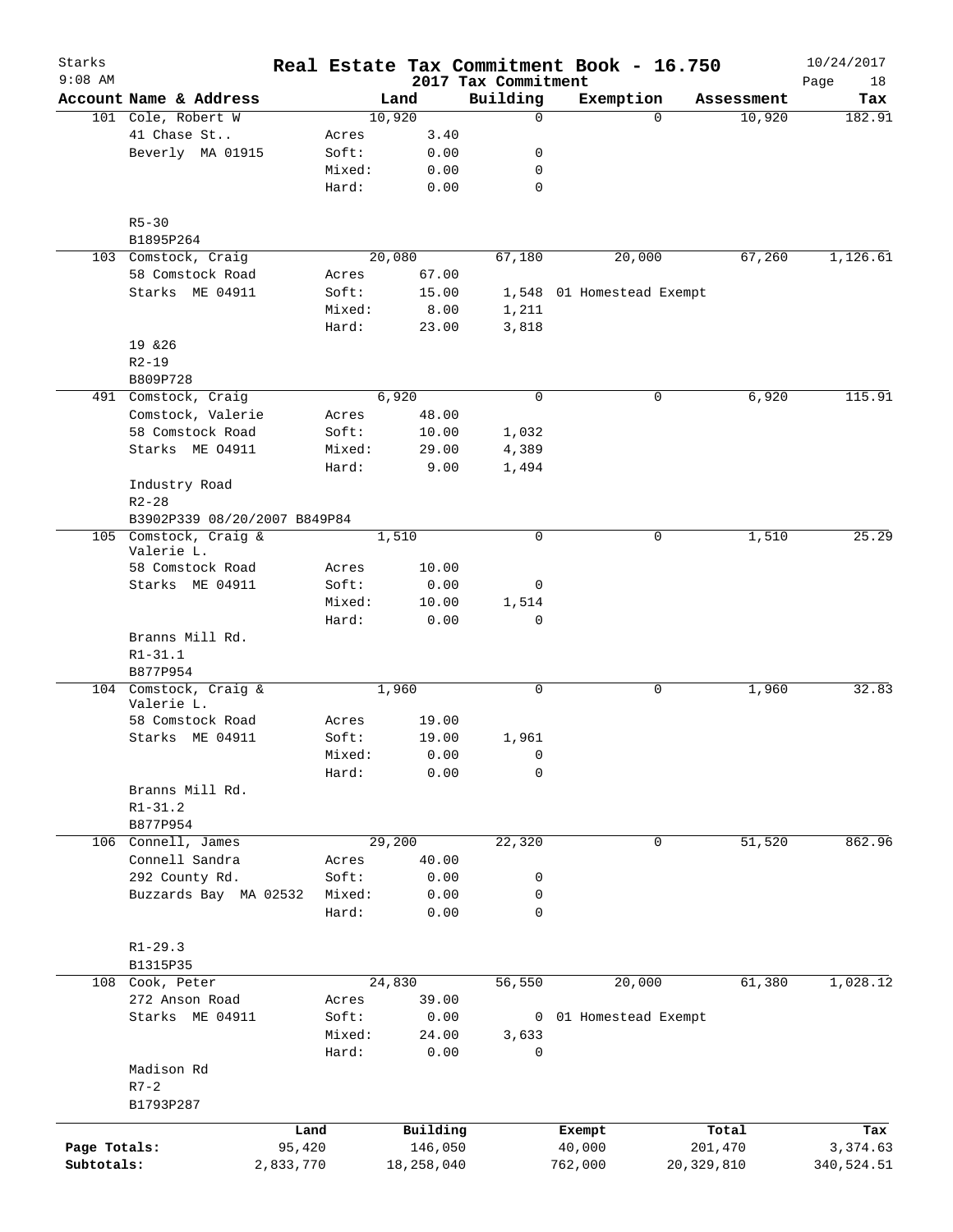| Starks<br>$9:08$ AM |                                                                           |        |        | 2017 Tax Commitment | Real Estate Tax Commitment Book - 16.750 |            | 10/24/2017<br>Page<br>19 |
|---------------------|---------------------------------------------------------------------------|--------|--------|---------------------|------------------------------------------|------------|--------------------------|
|                     | Account Name & Address                                                    |        | Land   | Building            | Exemption                                | Assessment | Tax                      |
|                     | 317 Coombs Walter, E and                                                  |        | 27,010 | 14,700              | $\Omega$                                 | 41,710     | 698.64                   |
|                     | Phyllis E<br>28 Growling Bear Dr.                                         | Acres  | 79.80  |                     |                                          |            |                          |
|                     | Brunswick ME 04011                                                        | Soft:  | 14.50  | 1,496               |                                          |            |                          |
|                     |                                                                           | Mixed: | 16.00  | 2,422               |                                          |            |                          |
|                     |                                                                           | Hard:  |        | 6,689               |                                          |            |                          |
|                     |                                                                           |        | 40.30  |                     |                                          |            |                          |
|                     | $R4 - 4, R4 - 6$                                                          |        |        |                     |                                          |            |                          |
|                     | B3820P63 B1582P258                                                        |        |        |                     |                                          |            |                          |
|                     | 111 Costigan, Julie L.                                                    |        | 10,960 | 40,150              | 20,000                                   | 31,110     | 521.09                   |
|                     | 14 Anson Road                                                             | Acres  | 2.20   |                     |                                          |            |                          |
|                     | Starks ME 04911                                                           | Soft:  | 0.00   | 0                   | 01 Homestead Exempt                      |            |                          |
|                     |                                                                           | Mixed: | 0.00   | 0                   |                                          |            |                          |
|                     |                                                                           | Hard:  | 0.00   | $\mathbf 0$         |                                          |            |                          |
|                     | $U2 - 28$                                                                 |        |        |                     |                                          |            |                          |
|                     | B1627P300                                                                 |        |        |                     |                                          |            |                          |
|                     | 409 Costigan, Kenneth                                                     |        | 17,280 | 52,950              | 20,000                                   | 50,230     | 841.35                   |
|                     | Ammarell, Annette L.                                                      | Acres  | 10.10  |                     | 01 Homestead Exempt                      |            |                          |
|                     | 255 Dill Road                                                             | Soft:  | 0.00   | 0                   |                                          |            |                          |
|                     | Starks ME 04911                                                           | Mixed: | 0.00   | 0                   |                                          |            |                          |
|                     |                                                                           | Hard:  | 0.00   | $\Omega$            |                                          |            |                          |
|                     |                                                                           |        |        |                     |                                          |            |                          |
|                     | $R6 - 21.1$                                                               |        |        |                     |                                          |            |                          |
|                     | B5071P354 08/31/2016 B4262P135 04/23/2010 B4219P65<br>12/03/2009 B3339P78 |        |        |                     |                                          |            |                          |
|                     | 112 Cotton, Dennis L.                                                     | 14,000 |        | 54,590              | 20,000                                   | 48,590     | 813.88                   |
|                     | 215 Sawyers Mills Road                                                    | Acres  | 6.00   |                     | 01 Homestead Exempt                      |            |                          |
|                     | Starks ME 04911                                                           | Soft:  | 0.00   | 0                   |                                          |            |                          |
|                     |                                                                           | Mixed: | 0.00   | 0                   |                                          |            |                          |
|                     |                                                                           | Hard:  | 0.00   | $\mathbf 0$         |                                          |            |                          |
|                     | West Mills Rd                                                             |        |        |                     |                                          |            |                          |
|                     | $R7 - 11.4$                                                               |        |        |                     |                                          |            |                          |
|                     | B5043P146 09/17/2008 B2519P271                                            |        |        |                     |                                          |            |                          |
|                     | 113 Couto, Francisco R. &<br>Celestina F                                  | 16,360 |        | 7,520               | 0                                        | 23,880     | 399.99                   |
|                     | 324 Park St                                                               | Acres  | 8.95   |                     |                                          |            |                          |
|                     | Stoughton MA 02072                                                        | Soft:  | 0.00   | 0                   |                                          |            |                          |
|                     |                                                                           | Mixed: | 0.00   | 0                   |                                          |            |                          |
|                     |                                                                           | Hard:  | 0.00   | 0                   |                                          |            |                          |
|                     | $R5-5$                                                                    |        |        |                     |                                          |            |                          |
|                     | B1560P104                                                                 |        |        |                     |                                          |            |                          |
|                     | 133 Couture, Melissa M.                                                   | 12,800 |        | 66,240              | 20,000                                   | 59,040     | 988.92                   |
|                     | Couture, Adam J.                                                          | Acres  | 4.50   |                     | 01 Homestead Exempt                      |            |                          |
|                     | 485 Branns Mills Rd                                                       | Soft:  | 0.00   | 0                   |                                          |            |                          |
|                     | Starks ME 04911                                                           | Mixed: | 0.00   | 0                   |                                          |            |                          |
|                     |                                                                           | Hard:  | 0.00   | $\mathbf 0$         |                                          |            |                          |
|                     |                                                                           |        |        |                     |                                          |            |                          |
|                     | $R1 - 39.1$                                                               |        |        |                     |                                          |            |                          |
|                     | B4868P25 01/09/2015 B3247P1                                               |        |        |                     |                                          |            |                          |
|                     |                                                                           |        |        |                     |                                          |            |                          |

|              | Land      | Building   | Exempt  | Total      | Tax        |
|--------------|-----------|------------|---------|------------|------------|
| Page Totals: | 98,410    | 236,150    | 80,000  | 254,560    | 4,263.87   |
| Subtotals:   | 2,932,180 | 18,494,190 | 842,000 | 20,584,370 | 344,788.38 |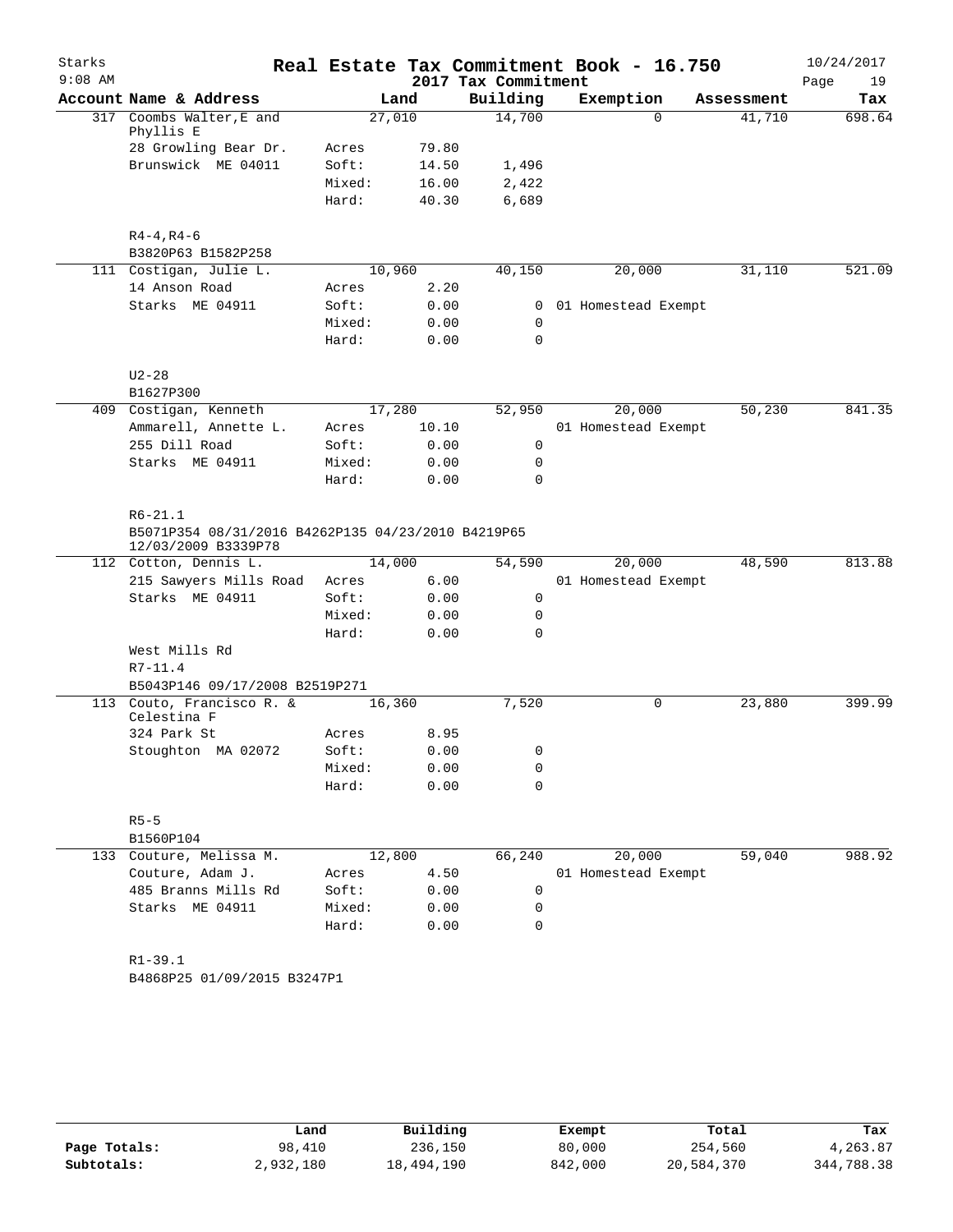| Starks    |                                                                                  |        |        |                     | Real Estate Tax Commitment Book - 16.750 |            | 10/24/2017 |
|-----------|----------------------------------------------------------------------------------|--------|--------|---------------------|------------------------------------------|------------|------------|
| $9:08$ AM |                                                                                  |        |        | 2017 Tax Commitment |                                          |            | 20<br>Page |
|           | Account Name & Address                                                           |        | Land   | Building            | Exemption                                | Assessment | Tax        |
|           | 115 Cowan, Edward                                                                |        | 15,990 | 53,850              | 20,000                                   | 49,840     | 834.82     |
|           | PO Box 132                                                                       | Acres  | 8.24   |                     |                                          |            |            |
|           | Anson ME 04911                                                                   | Soft:  | 0.00   |                     | 0 01 Homestead Exempt                    |            |            |
|           |                                                                                  | Mixed: | 0.00   | 0                   |                                          |            |            |
|           |                                                                                  | Hard:  | 0.00   | $\mathbf 0$         |                                          |            |            |
|           | $R9 - 8$                                                                         |        |        |                     |                                          |            |            |
|           | B1469P206                                                                        |        |        |                     |                                          |            |            |
|           | 117 Cram, Robert & Norma                                                         |        | 20,400 | 66,000              | 20,000                                   | 66,400     | 1,112.20   |
|           | 1054 New Sharon Road                                                             | Acres  | 14.00  |                     |                                          |            |            |
|           | Starks ME 04911                                                                  | Soft:  | 0.00   |                     | 0 01 Homestead Exempt                    |            |            |
|           |                                                                                  | Mixed: | 0.00   | 0                   |                                          |            |            |
|           |                                                                                  | Hard:  | 0.00   | 0                   |                                          |            |            |
|           | New Sharon Rd                                                                    |        |        |                     |                                          |            |            |
|           | $R1 - 41.1$                                                                      |        |        |                     |                                          |            |            |
|           | B1830P88                                                                         |        |        |                     |                                          |            |            |
|           | 343 Cremer, Judy Carol                                                           |        | 5,570  | 26, 250             | 20,000                                   | 11,820     | 197.99     |
|           | 1423 Whisper Lakes Blvd Acres                                                    |        | 0.31   |                     | 01 Homestead Exempt                      |            |            |
|           | Sebring FL 33870                                                                 | Soft:  | 0.00   | $\mathbf 0$         |                                          |            |            |
|           |                                                                                  | Mixed: | 0.00   | 0                   |                                          |            |            |
|           |                                                                                  | Hard:  | 0.00   | $\mathbf 0$         |                                          |            |            |
|           | village                                                                          |        |        |                     |                                          |            |            |
|           | $U2 - 29$                                                                        |        |        |                     |                                          |            |            |
|           | B4819P358 08/20/2014 B4060P53 10/01/2008 B1779P53                                |        |        |                     |                                          |            |            |
| 118       | Crockett, Stephen &                                                              |        | 28,900 | 23,700              | 20,000                                   | 32,600     | 546.05     |
|           | Diane                                                                            |        |        |                     |                                          |            |            |
|           | P.O.Box 467                                                                      | Acres  | 39.00  |                     |                                          |            |            |
|           | Anson ME 04911                                                                   | Soft:  | 0.00   |                     | 0 01 Homestead Exempt                    |            |            |
|           |                                                                                  | Mixed: | 0.00   | $\mathbf 0$         |                                          |            |            |
|           |                                                                                  | Hard:  | 0.00   | $\Omega$            |                                          |            |            |
|           | $R3-6.1$                                                                         |        |        |                     |                                          |            |            |
|           | B1443P326                                                                        |        |        |                     |                                          |            |            |
|           | 195 Cromwell, Gary R.                                                            |        | 6,510  | 0                   | $\mathsf{O}$                             | 6,510      | 109.04     |
|           | 1190 Beech Hill Rd                                                               | Acres  | 43.00  |                     |                                          |            |            |
|           | Mercer ME 04957                                                                  | Soft:  | 0.00   | 0                   |                                          |            |            |
|           |                                                                                  | Mixed: | 43.00  | 6,508               |                                          |            |            |
|           |                                                                                  | Hard:  | 0.00   | 0                   |                                          |            |            |
|           |                                                                                  |        |        |                     |                                          |            |            |
|           | $R5-18, R5-19.4$                                                                 |        |        |                     |                                          |            |            |
|           | B4149P12 06/09/2009 B4095P172 02/02/2009 B1299P75<br>254 Crouss II, Frederick R. |        | 28,200 | $\mathbf 0$         | $\mathbf 0$                              |            | 472.35     |
|           | 571 State Street                                                                 |        |        |                     |                                          | 28,200     |            |
|           |                                                                                  | Acres  | 40.00  |                     |                                          |            |            |
|           | Belchertown MA<br>01007-9785                                                     | Soft:  | 0.00   | 0                   |                                          |            |            |
|           |                                                                                  | Mixed: | 0.00   | 0                   |                                          |            |            |
|           |                                                                                  | Hard:  | 0.00   | $\Omega$            |                                          |            |            |
|           |                                                                                  |        |        |                     |                                          |            |            |
|           | $R2 - 24.13$                                                                     |        |        |                     |                                          |            |            |
|           | B4837P304 10/03/2014 B4098P325 01/15/2009 B1785P43                               |        |        |                     |                                          |            |            |

|              | Land      | Building   | Exempt  | Total      | Tax        |
|--------------|-----------|------------|---------|------------|------------|
| Page Totals: | 105,570   | 169,800    | 80,000  | 195,370    | 3,272.45   |
| Subtotals:   | 3,037,750 | 18,663,990 | 922,000 | 20,779,740 | 348,060.83 |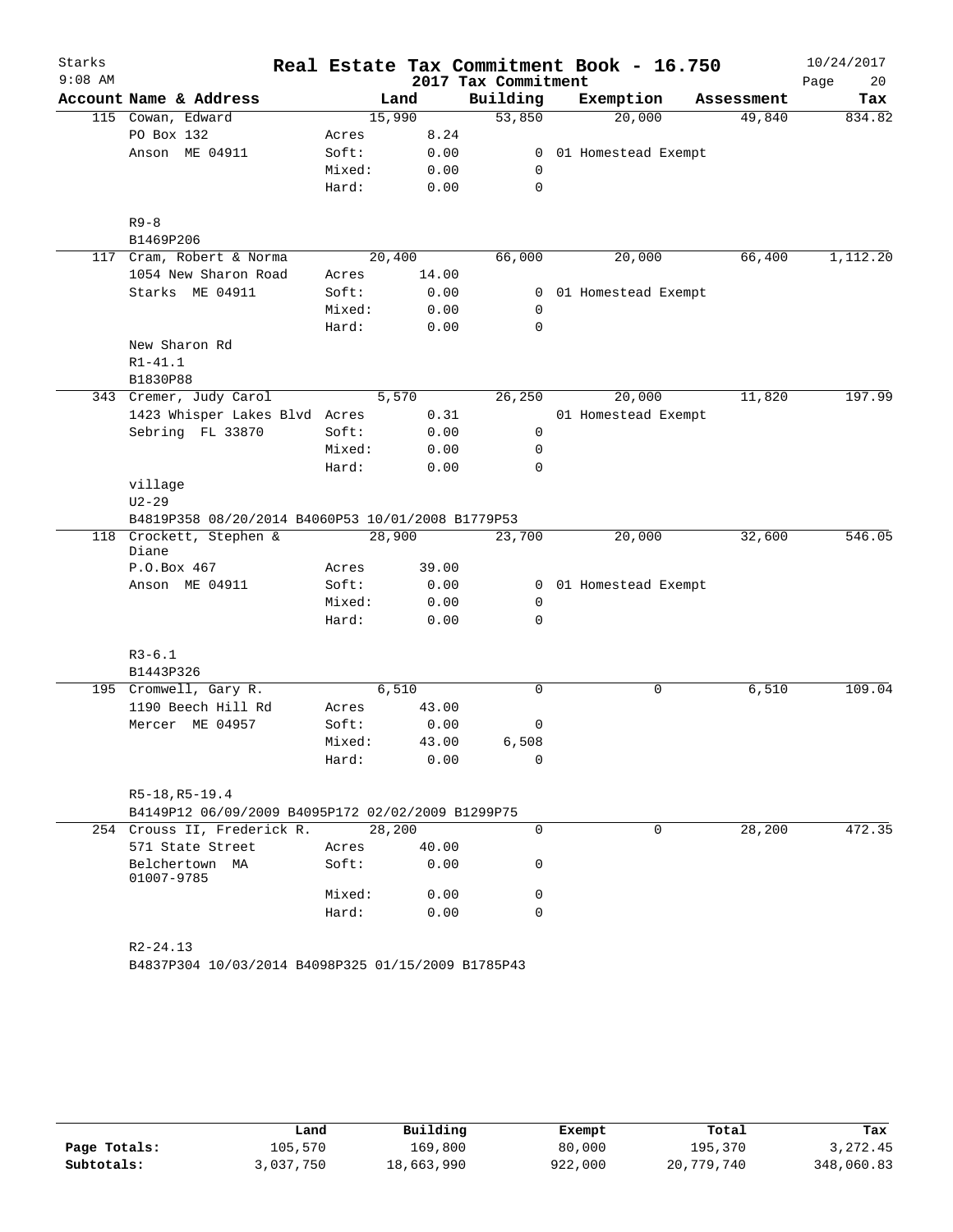| Starks    |                                      |        |       |                     | Real Estate Tax Commitment Book - 16.750 |            | 10/24/2017 |
|-----------|--------------------------------------|--------|-------|---------------------|------------------------------------------|------------|------------|
| $9:08$ AM |                                      |        |       | 2017 Tax Commitment |                                          |            | Page<br>21 |
|           | Account Name & Address               |        | Land  | Building            | Exemption                                | Assessment | Tax        |
|           | 120 Curran, Thomas &<br>Jennifer     | 16,440 |       | $\mathbf 0$         | $\Omega$                                 | 16,440     | 275.37     |
|           | 3 Cobbler'S Lane                     | Acres  | 10.30 |                     |                                          |            |            |
|           | Beverly MA 01915                     | Soft:  | 0.00  | 0                   |                                          |            |            |
|           |                                      | Mixed: | 0.00  | $\mathbf 0$         |                                          |            |            |
|           |                                      | Hard:  | 0.00  | $\mathbf 0$         |                                          |            |            |
|           | $R6 - 2.4$                           |        |       |                     |                                          |            |            |
|           | B1786P253                            |        |       |                     |                                          |            |            |
|           | 121 Curtis, Kevin C.                 | 6,330  |       | $\mathbf 0$         | $\mathbf 0$                              | 6,330      | 106.03     |
|           | 226 Fairbanks Road,<br>Apt. B        | Acres  | 0.40  |                     |                                          |            |            |
|           | Farmington ME 04938                  | Soft:  | 0.00  | 0                   |                                          |            |            |
|           |                                      | Mixed: | 0.00  | 0                   |                                          |            |            |
|           |                                      | Hard:  | 0.00  | $\mathbf 0$         |                                          |            |            |
|           | Route #43                            |        |       |                     |                                          |            |            |
|           | $U2-2$                               |        |       |                     |                                          |            |            |
|           | B2845P229                            |        |       |                     |                                          |            |            |
|           | 122 Cushman, Steven J. &<br>Tabbatha | 10,080 |       | 76,650              | 20,000                                   | 66,730     | 1,117.73   |
|           | 237 Beans Corner Rd                  | Acres  | 1.10  |                     |                                          |            |            |
|           | New Sharon ME 04955                  | Soft:  | 0.00  |                     | 0 01 Homestead Exempt                    |            |            |
|           |                                      | Mixed: | 0.00  | $\mathbf 0$         |                                          |            |            |
|           |                                      | Hard:  | 0.00  | $\mathbf 0$         |                                          |            |            |
|           | Beans Corner Road                    |        |       |                     |                                          |            |            |
|           | $R1 - 11$                            |        |       |                     |                                          |            |            |
|           | B2610P207                            |        |       |                     |                                          |            |            |
|           | 134 Davis et Al., George<br>Т.       | 11,400 |       | $\mathbf 0$         | 0                                        | 11,400     | 190.95     |
|           | %Russell Schleich                    | Acres  | 4.00  |                     |                                          |            |            |
|           | 87 North Rd                          | Soft:  | 0.00  | 0                   |                                          |            |            |
|           | Harwinton CT 06791                   | Mixed: | 0.00  | 0                   |                                          |            |            |
|           |                                      | Hard:  | 0.00  | $\mathbf 0$         |                                          |            |            |
|           | $R3 - 40.1$                          |        |       |                     |                                          |            |            |
|           | B2203P195                            |        |       |                     |                                          |            |            |
|           | 127 Davis, Lawny                     | 16,200 |       | 0                   | 0                                        | 16,200     | 271.35     |
|           | PO Box 518                           | Acres  | 10.00 |                     |                                          |            |            |
|           | Anson ME 04911                       | Soft:  | 0.00  | 0                   |                                          |            |            |
|           |                                      | Mixed: | 0.00  | 0                   |                                          |            |            |
|           |                                      | Hard:  | 0.00  | 0                   |                                          |            |            |
|           | $R12-10.3$                           |        |       |                     |                                          |            |            |
| 129       | Davis, Mark T & Annette<br>Н.        | 22,360 |       | 45,640              | 20,000                                   | 48,000     | 804.00     |
|           | 1618 New Sharon Road                 | Acres  | 17.20 |                     |                                          |            |            |
|           | Starks ME 04911                      | Soft:  | 0.00  |                     | 0 01 Homestead Exempt                    |            |            |
|           |                                      | Mixed: | 0.00  | 0                   |                                          |            |            |
|           |                                      | Hard:  | 0.00  | 0                   |                                          |            |            |
|           | New Sharon Road                      |        |       |                     |                                          |            |            |
|           | $R2 - 6$                             |        |       |                     |                                          |            |            |
|           | B2569P319                            |        |       |                     |                                          |            |            |
|           |                                      |        |       |                     |                                          |            |            |

|              | Land      | Building   | Exempt  | Total      | Tax        |
|--------------|-----------|------------|---------|------------|------------|
| Page Totals: | 82,810    | 122,290    | 40,000  | 165,100    | 2,765.43   |
| Subtotals:   | 3,120,560 | 18,786,280 | 962,000 | 20,944,840 | 350,826.26 |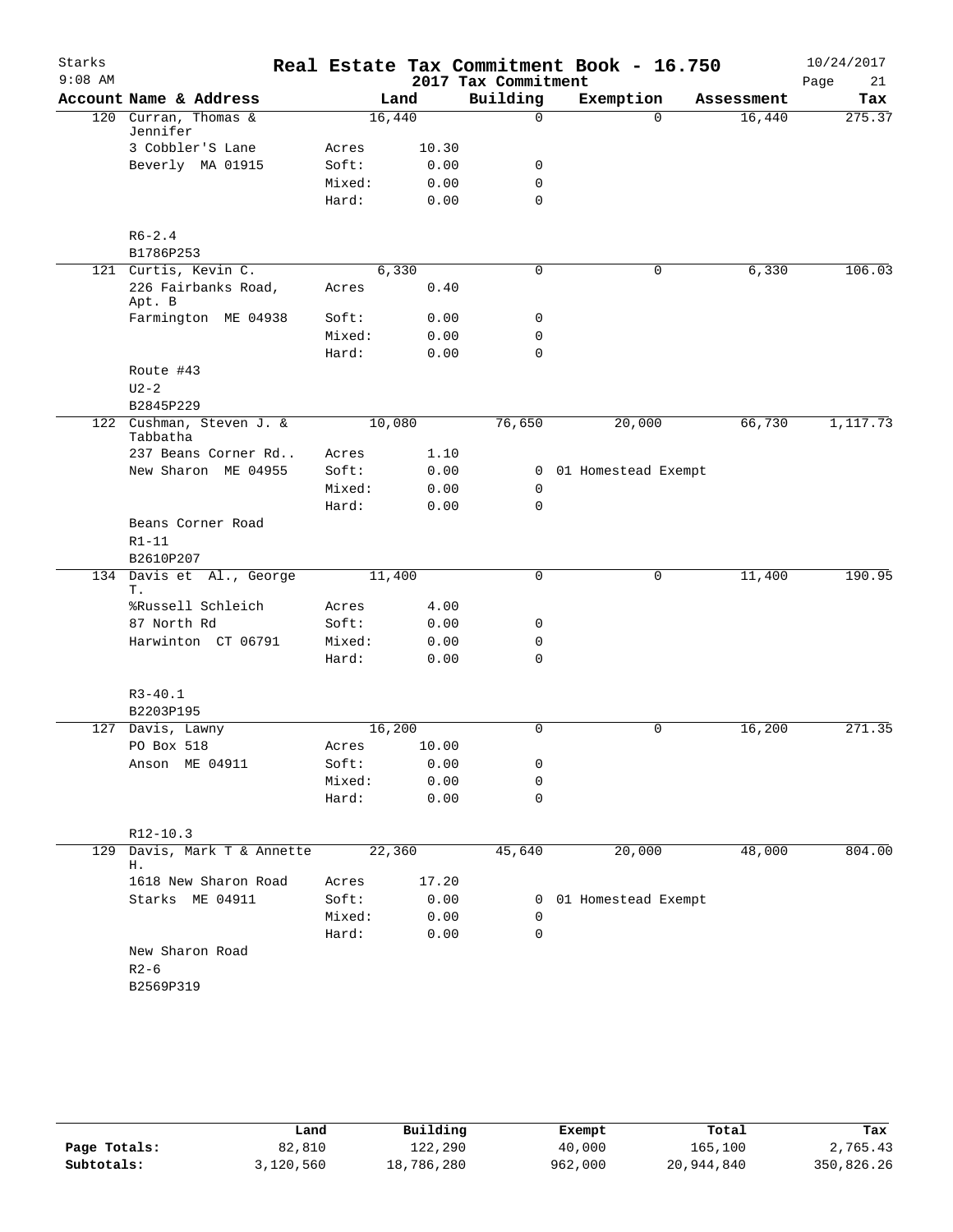| Starks<br>$9:08$ AM |                                |                 |               |                                 | Real Estate Tax Commitment Book - 16.750 |              | 10/24/2017        |
|---------------------|--------------------------------|-----------------|---------------|---------------------------------|------------------------------------------|--------------|-------------------|
|                     | Account Name & Address         |                 | Land          | 2017 Tax Commitment<br>Building | Exemption                                | Assessment   | Page<br>22<br>Tax |
|                     | 131 Davis, Sammy E. &          |                 | 11,280        | 69,680                          | 20,000                                   | 60,960       | 1,021.08          |
|                     | Angelina G                     |                 |               |                                 |                                          |              |                   |
|                     | 545 Anson Road                 | Acres           | 2.60          |                                 |                                          |              |                   |
|                     | Starks ME 04911                | Soft:           | 0.00          | $\overline{0}$                  | 01 Homestead Exempt                      |              |                   |
|                     |                                | Mixed:<br>Hard: | 0.00<br>0.00  | $\mathbf 0$<br>$\mathbf 0$      |                                          |              |                   |
|                     | Rt 43 Anson Rd                 |                 |               |                                 |                                          |              |                   |
|                     | $R10-5$                        |                 |               |                                 |                                          |              |                   |
|                     | B965P281                       |                 |               |                                 |                                          |              |                   |
|                     | 132 Davis, Terry And Euna      |                 | 27,700        | 47,940                          | 20,000                                   | 55,640       | 931.97            |
|                     | 1636 New Sharon Road           | Acres           | 35.00         |                                 | 01 Homestead Exempt                      |              |                   |
|                     | Starks ME 04911                | Soft:           | 0.00          | 0                               |                                          |              |                   |
|                     |                                | Mixed:          | 0.00          | 0                               |                                          |              |                   |
|                     |                                | Hard:           | 0.00          | $\mathbf 0$                     |                                          |              |                   |
|                     | New Sharon Road                |                 |               |                                 |                                          |              |                   |
|                     | $R2 - 6.2$                     |                 |               |                                 |                                          |              |                   |
|                     | B2514P1                        |                 |               |                                 |                                          |              |                   |
|                     | 135 De Celle, James            |                 | 12,280        | $\mathbf 0$                     |                                          | 0<br>12,280  | 205.69            |
|                     | 525 Cedar St.                  | Acres           | 5.10          |                                 |                                          |              |                   |
|                     | Walpole MA 02081               | Soft:           | 0.00          | 0                               |                                          |              |                   |
|                     |                                | Mixed:          | 0.00          | 0                               |                                          |              |                   |
|                     |                                | Hard:           | 0.00          | $\mathbf 0$                     |                                          |              |                   |
|                     | $R2 - 24.9.1$                  |                 |               |                                 |                                          |              |                   |
|                     | B1717P56                       |                 |               |                                 |                                          |              |                   |
|                     | 136 Deming, Roi A.             |                 | 15,040        | 30,900                          | 20,000                                   | 25,940       | 434.50            |
|                     | 1195 New Sharon Road           | Acres           | 7.30          |                                 |                                          |              |                   |
|                     | Starks ME 04911                | Soft:           | 0.00          | $\mathbf{0}$                    | 01 Homestead Exempt                      |              |                   |
|                     |                                | Mixed:          | 0.00          | $\mathbf 0$                     |                                          |              |                   |
|                     |                                | Hard:           | 0.00          | $\mathbf 0$                     |                                          |              |                   |
|                     |                                |                 |               |                                 |                                          |              |                   |
|                     | $R1 - 34.4$                    |                 |               |                                 |                                          |              |                   |
|                     | B2209P236                      |                 |               |                                 |                                          |              |                   |
|                     | 138 Denis, Emanuel             |                 | 17,160        | $\mathbf 0$                     |                                          | 0<br>17,160  | 287.43            |
|                     | % Howard Brower                | Acres           | 11.20         |                                 |                                          |              |                   |
|                     | PO Box 242                     | Soft:           | 0.00          | 0                               |                                          |              |                   |
|                     | Lincoln MA 01773               | Mixed:          | 0.00          | 0<br>0                          |                                          |              |                   |
|                     | 80 Fletcher Rd Belmont         | Hard:           | 0.00          |                                 |                                          |              |                   |
|                     | Ma                             |                 |               |                                 |                                          |              |                   |
|                     | $R6 - 2.17$                    |                 |               |                                 |                                          |              |                   |
|                     | B883P1018                      |                 |               |                                 |                                          |              |                   |
|                     | 150 Denis, Emanuel T.          |                 | 16,680        | 0                               |                                          | 16,680<br>0  | 279.39            |
|                     | % Howard Brower                | Acres           | 10.60         |                                 |                                          |              |                   |
|                     | PO Box 242                     | Soft:           | 0.00          | 0                               |                                          |              |                   |
|                     | Lincoln MA 01773               | Mixed:          | 0.00          | 0                               |                                          |              |                   |
|                     |                                | Hard:           | 0.00          | $\mathbf 0$                     |                                          |              |                   |
|                     |                                |                 |               |                                 |                                          |              |                   |
|                     | $R6 - 2.7$                     |                 |               |                                 |                                          |              |                   |
|                     | B883P1018                      |                 |               |                                 |                                          |              |                   |
|                     | 146 Denis, Emanuel T.          |                 | 11,510        | $\mathbf 0$                     |                                          | 11,510<br>0  | 192.79            |
|                     | % Howard Brower                | Acres           | 11.00         |                                 |                                          |              |                   |
|                     | PO Box 242<br>Lincoln MA 01773 | Soft:<br>Mixed: | 0.00<br>10.00 | $\mathsf 0$<br>1,514            |                                          |              |                   |
|                     |                                | Hard:           | 0.00          | $\mathbf 0$                     |                                          |              |                   |
|                     |                                |                 |               |                                 |                                          |              |                   |
|                     | $R6 - 2.14$                    |                 |               |                                 |                                          |              |                   |
|                     | B883P1018                      |                 |               |                                 |                                          |              |                   |
|                     |                                | Land            | Building      |                                 | Exempt                                   | Total        | Tax               |
| Page Totals:        |                                | 111,650         | 148,520       |                                 | 60,000                                   | 200,170      | 3,352.85          |
| Subtotals:          |                                | 3,232,210       | 18,934,800    |                                 | 1,022,000                                | 21, 145, 010 | 354, 179. 11      |
|                     |                                |                 |               |                                 |                                          |              |                   |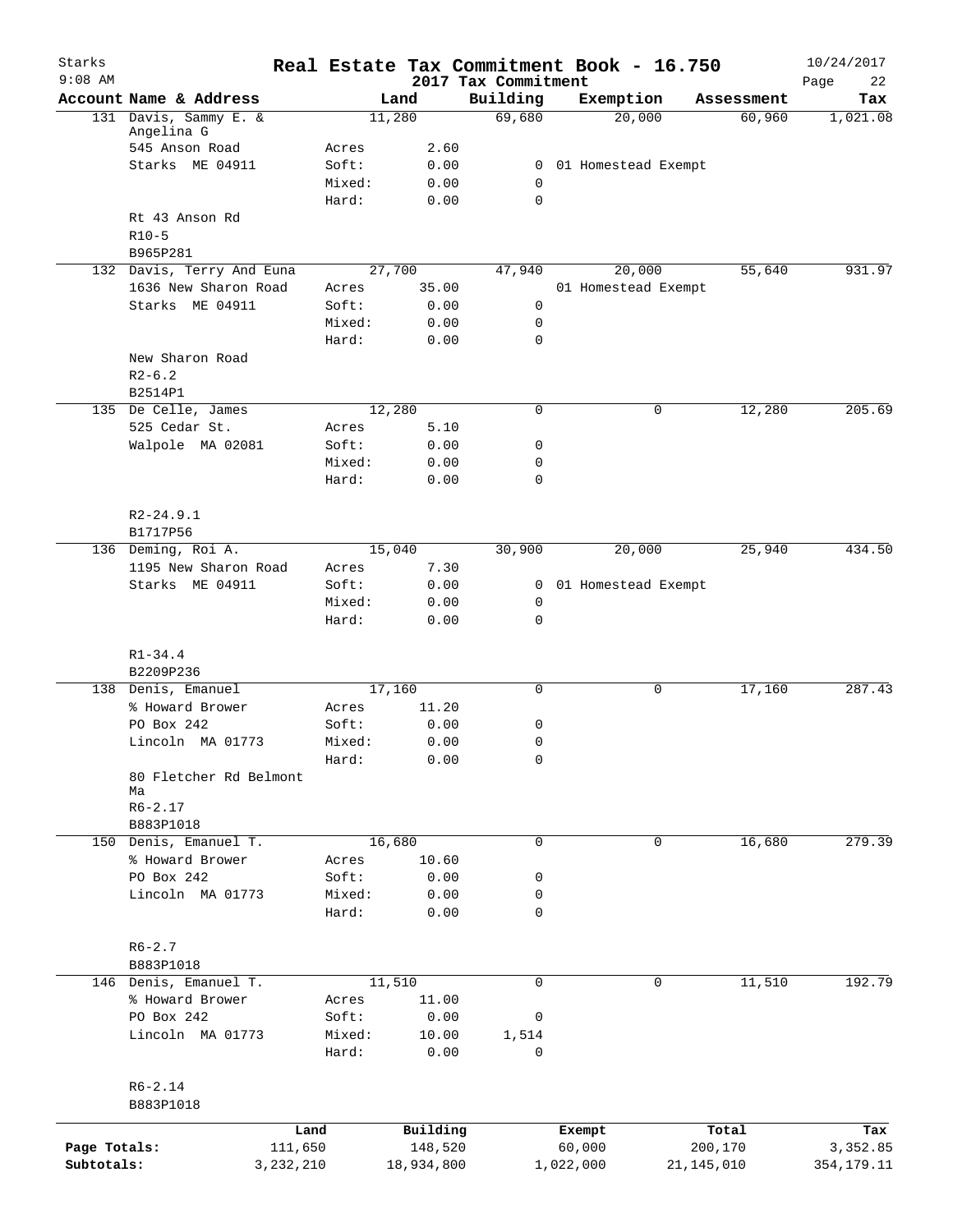| Starks       |                                                 |           |        |                |                     | Real Estate Tax Commitment Book - 16.750 |                                  | 10/24/2017    |
|--------------|-------------------------------------------------|-----------|--------|----------------|---------------------|------------------------------------------|----------------------------------|---------------|
| $9:08$ AM    |                                                 |           |        |                | 2017 Tax Commitment |                                          |                                  | Page<br>23    |
|              | Account Name & Address<br>145 Denis, Emanuel T. |           |        | Land<br>16,760 | Building<br>0       | Exemption                                | Assessment<br>16,760<br>$\Omega$ | Tax<br>280.73 |
|              | % Howard Brower                                 |           | Acres  | 10.70          |                     |                                          |                                  |               |
|              | PO Box 242                                      |           | Soft:  | 0.00           | 0                   |                                          |                                  |               |
|              | Lincoln MA 01773                                |           | Mixed: | 0.00           | 0                   |                                          |                                  |               |
|              |                                                 |           | Hard:  | 0.00           | $\mathbf 0$         |                                          |                                  |               |
|              | $R6 - 2.15$                                     |           |        |                |                     |                                          |                                  |               |
|              | B883P1018                                       |           |        |                |                     |                                          |                                  |               |
|              | 141 Denis, Emanuel T.                           |           |        | 16,440         | 0                   |                                          | 0<br>16,440                      | 275.37        |
|              | % Howard Brower                                 |           | Acres  | 10.30          |                     |                                          |                                  |               |
|              | PO Box 242                                      |           | Soft:  | 0.00           | 0                   |                                          |                                  |               |
|              | Lincoln MA 01773                                |           | Mixed: | 0.00           | 0                   |                                          |                                  |               |
|              |                                                 |           | Hard:  | 0.00           | $\mathbf 0$         |                                          |                                  |               |
|              | $R6 - 2.9$                                      |           |        |                |                     |                                          |                                  |               |
|              | B883P1018                                       |           |        |                |                     |                                          |                                  |               |
|              | 139 Denis, Emanuel T.                           |           |        | 1,820          | 0                   |                                          | 1,820<br>0                       | 30.49         |
|              | P.O. Box 242                                    |           | Acres  | 12.00          |                     |                                          |                                  |               |
|              | Lincoln MA 01773                                |           | Soft:  | 0.00           | 0                   |                                          |                                  |               |
|              |                                                 |           | Mixed: | 12.00          | 1,816               |                                          |                                  |               |
|              |                                                 |           | Hard:  | 0.00           | 0                   |                                          |                                  |               |
|              | $R6 - 2.10$                                     |           |        |                |                     |                                          |                                  |               |
|              | 151 Dennison, Linda E.                          |           |        | 18,420         | 73,780              |                                          | 0<br>92,200                      | 1,544.35      |
|              | 122 Thomas Road                                 |           | Acres  | 11.53          |                     |                                          |                                  |               |
|              | Gansevoort NY 12831                             |           | Soft:  | 0.00           | 0                   |                                          |                                  |               |
|              |                                                 |           | Mixed: | 0.00           | 0                   |                                          |                                  |               |
|              |                                                 |           | Hard:  | 0.00           | 0                   |                                          |                                  |               |
|              | $R8 - 38 - 8$                                   |           |        |                |                     |                                          |                                  |               |
|              | B2740P56<br>152 Depetrillo III, Angelo          |           |        | 13,200         | 23,100              | 20,000                                   | 16,300                           | 273.03        |
|              | PO Box 365                                      |           | Acres  | 5.00           |                     |                                          |                                  |               |
|              | Anson ME 04911                                  |           | Soft:  | 0.00           | $\mathbf{0}$        | 01 Homestead Exempt                      |                                  |               |
|              |                                                 |           | Mixed: | 0.00           | 0                   |                                          |                                  |               |
|              |                                                 |           | Hard:  | 0.00           | 0                   |                                          |                                  |               |
|              | $R5 - 3.3$                                      |           |        |                |                     |                                          |                                  |               |
|              | B953P1                                          |           |        |                |                     |                                          |                                  |               |
|              | 153 Derian Jr., Joseph A.                       |           |        | 21,120         | 16,500              |                                          | 37,620<br>0                      | 630.14        |
|              | Derian Eileen M.                                |           | Acres  | 14.90          |                     |                                          |                                  |               |
|              | 59 Algonquin Street                             |           | Soft:  | 0.00           | 0                   |                                          |                                  |               |
|              | Buzzards Bay MA 02532                           |           | Mixed: | 0.00           | 0                   |                                          |                                  |               |
|              |                                                 |           | Hard:  | 0.00           | $\mathbf 0$         |                                          |                                  |               |
|              | $R8 - 38 - 13$                                  |           |        |                |                     |                                          |                                  |               |
|              | B2839P317                                       |           |        |                |                     |                                          |                                  |               |
|              | 266 DeRosa, Christopher                         |           |        | 18,800         | 1,150               |                                          | 19,950<br>0                      | 334.16        |
|              | DeRosa, Doreen                                  |           | Acres  | 12.00          |                     |                                          |                                  |               |
|              | 793 Lakewood Road                               |           | Soft:  | 0.00           | 0                   |                                          |                                  |               |
|              | Madison ME 04950                                |           | Mixed: | 0.00           | 0                   |                                          |                                  |               |
|              | Faulkner Hill Rd                                |           | Hard:  | 0.00           | $\mathbf 0$         |                                          |                                  |               |
|              | $R8 - 38 - 12$<br>B3546P262 08/26/2005 B1782P71 |           |        |                |                     |                                          |                                  |               |
|              |                                                 |           |        |                |                     |                                          |                                  |               |
|              |                                                 | Land      |        | Building       |                     | Exempt                                   | Total                            | Tax           |
| Page Totals: |                                                 | 106,560   |        | 114,530        |                     | 20,000                                   | 201,090                          | 3,368.27      |
| Subtotals:   |                                                 | 3,338,770 |        | 19,049,330     |                     | 1,042,000                                | 21,346,100                       | 357,547.38    |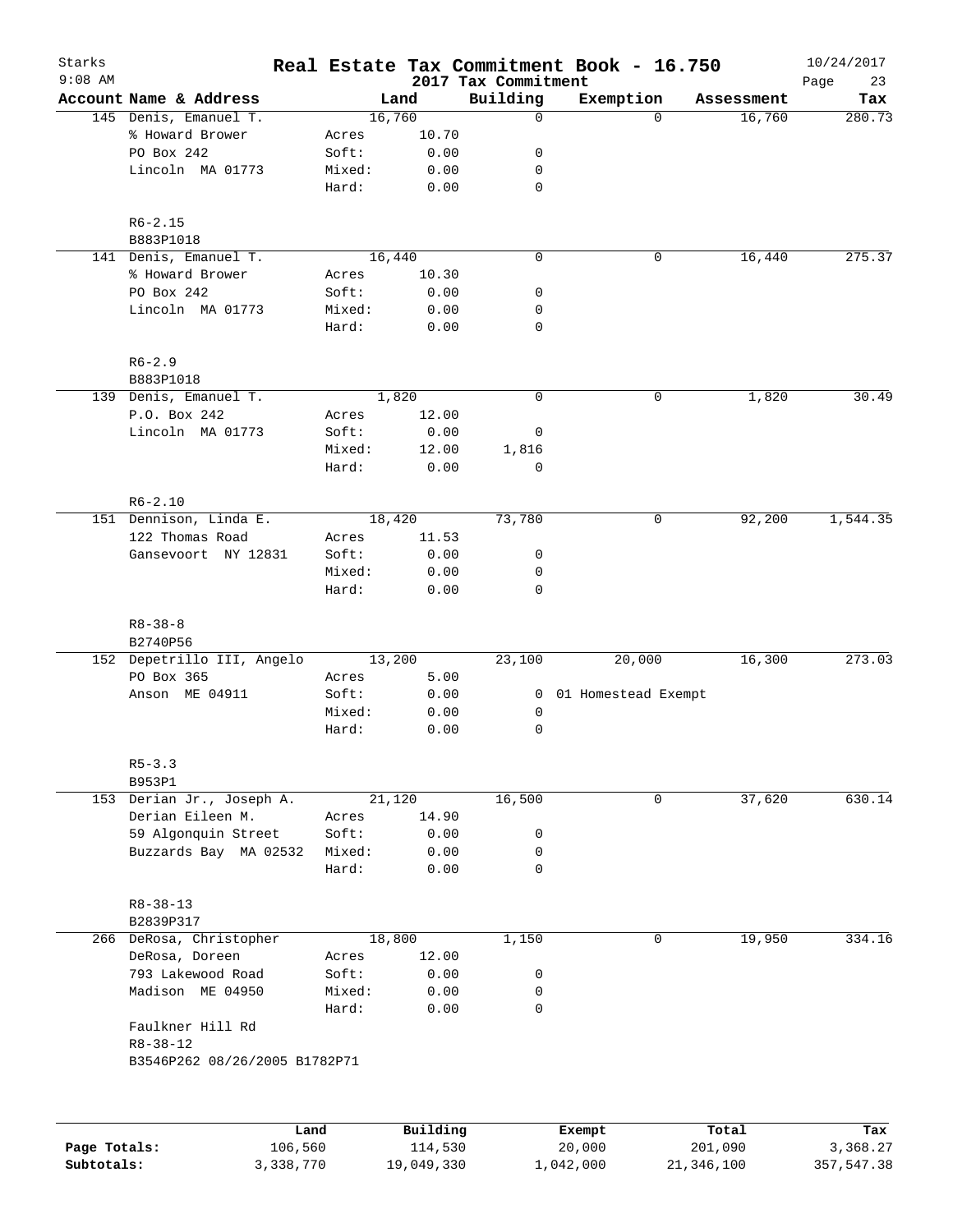| Starks<br>$9:08$ AM |                                                                           |        |       | 2017 Tax Commitment | Real Estate Tax Commitment Book - 16.750 |            | 10/24/2017<br>Page<br>24 |
|---------------------|---------------------------------------------------------------------------|--------|-------|---------------------|------------------------------------------|------------|--------------------------|
|                     | Account Name & Address                                                    |        | Land  | Building            | Exemption                                | Assessment | Tax                      |
|                     | 619 Desjardins, Thomas R.                                                 | 18,020 |       | 113,350             | 20,000                                   | 111,370    | 1,865.45                 |
|                     | Desjardins, Kathryn J.                                                    | Acres  | 11.02 |                     | 01 Homestead Exempt                      |            |                          |
|                     | 248 Sawyers Mills Rd                                                      | Soft:  | 0.00  | 0                   |                                          |            |                          |
|                     | Starks ME 04911                                                           | Mixed: | 0.00  | 0                   |                                          |            |                          |
|                     |                                                                           | Hard:  | 0.00  | 0                   |                                          |            |                          |
|                     | Sawyer's Mills Road<br>$R3-14.2B$                                         |        |       |                     |                                          |            |                          |
|                     | B5077P279 09/16/2016 B4869P227 01/15/2015 B4067P143<br>10/27/2008 B2628P8 |        |       |                     |                                          |            |                          |
|                     | 154 Devine, Daniel J.                                                     | 19,120 |       | 99,280              | 20,000                                   | 98,400     | 1,648.20                 |
|                     | Devine Sheriann M.                                                        | Acres  | 12.40 |                     | 01 Homestead Exempt                      |            |                          |
|                     | 473 Sandy River Rd                                                        | Soft:  | 0.00  | 0                   |                                          |            |                          |
|                     | Starks ME 04911                                                           | Mixed: | 0.00  | 0                   |                                          |            |                          |
|                     |                                                                           | Hard:  | 0.00  | 0                   |                                          |            |                          |
|                     | $R9 - 7.4$<br>B1439P117                                                   |        |       |                     |                                          |            |                          |
| 158                 | Doiron, Jamie E.& Karen<br>L                                              | 29,800 |       | 57,150              | 20,000                                   | 66,950     | 1,121.41                 |
|                     | 1195 Anson Road                                                           | Acres  | 42.00 |                     |                                          |            |                          |
|                     | Starks ME 04911                                                           | Soft:  | 0.00  |                     | 0 01 Homestead Exempt                    |            |                          |
|                     |                                                                           | Mixed: | 0.00  | 0                   |                                          |            |                          |
|                     |                                                                           | Hard:  | 0.00  | $\mathbf 0$         |                                          |            |                          |
|                     | Anson Rd                                                                  |        |       |                     |                                          |            |                          |
|                     | R12-15                                                                    |        |       |                     |                                          |            |                          |
|                     | B2591P263                                                                 |        |       |                     |                                          |            |                          |
|                     | 679 Doiron, Colleen A                                                     | 11,000 |       | 76,050              | 20,000                                   | 67,050     | 1,123.09                 |
|                     | 538 Sandy River Rd                                                        | Acres  | 2.25  |                     | 01 Homestead Exempt                      |            |                          |
|                     | Starks ME 04911                                                           | Soft:  | 0.00  | 0                   |                                          |            |                          |
|                     |                                                                           | Mixed: | 0.00  | 0                   |                                          |            |                          |
|                     |                                                                           | Hard:  | 0.00  | 0                   |                                          |            |                          |
|                     | River Road                                                                |        |       |                     |                                          |            |                          |
|                     | $R9 - 5.4A$                                                               |        |       |                     |                                          |            |                          |
|                     | B3671P229 05/04/2006 B3513P179 B1609P294                                  |        |       |                     |                                          |            |                          |
|                     | 475 Donovan, Emma R.                                                      | 12,200 |       | $\mathbf 0$         | 0                                        | 12,200     | 204.35                   |
|                     | 1931 Cordova Road No<br>160                                               | Acres  | 5.00  |                     |                                          |            |                          |
|                     | Ft. Lauderdale FL<br>33316                                                | Soft:  | 0.00  | 0                   |                                          |            |                          |
|                     |                                                                           | Mixed: | 0.00  | 0                   |                                          |            |                          |
|                     |                                                                           | Hard:  | 0.00  | $\mathbf 0$         |                                          |            |                          |
|                     | New Sharon Rd                                                             |        |       |                     |                                          |            |                          |
|                     | $R1 - 34.1$                                                               |        |       |                     |                                          |            |                          |
|                     | B4741P329 12/16/2013 B2435P306                                            |        |       |                     |                                          |            |                          |
|                     | 476 Donovan, Emma R.                                                      | 17,560 |       | $\mathbf 0$         | 0                                        | 17,560     | 294.13                   |
|                     | 1931 Cordova Road No.<br>160                                              | Acres  | 11.70 |                     |                                          |            |                          |
|                     | Ft. Lauderdale FL<br>33316                                                | Soft:  | 0.00  | 0                   |                                          |            |                          |
|                     |                                                                           | Mixed: | 0.00  | 0                   |                                          |            |                          |
|                     |                                                                           | Hard:  | 0.00  | 0                   |                                          |            |                          |
|                     | New Sharon Rd<br>Greenleafid                                              |        |       |                     |                                          |            |                          |
|                     | $R1 - 34.6$                                                               |        |       |                     |                                          |            |                          |
|                     | B4741P329 12/16/2013 B2435P306                                            |        |       |                     |                                          |            |                          |
|                     |                                                                           |        |       |                     |                                          |            |                          |
|                     |                                                                           |        |       |                     |                                          |            |                          |
|                     |                                                                           |        |       |                     |                                          |            |                          |
|                     |                                                                           |        |       |                     |                                          |            |                          |

|              | Land      | Building   | Exempt    | Total      | Tax        |
|--------------|-----------|------------|-----------|------------|------------|
| Page Totals: | 107,700   | 345,830    | 80,000    | 373,530    | 6.256.63   |
| Subtotals:   | 3,446,470 | 19,395,160 | 1,122,000 | 21,719,630 | 363,804.01 |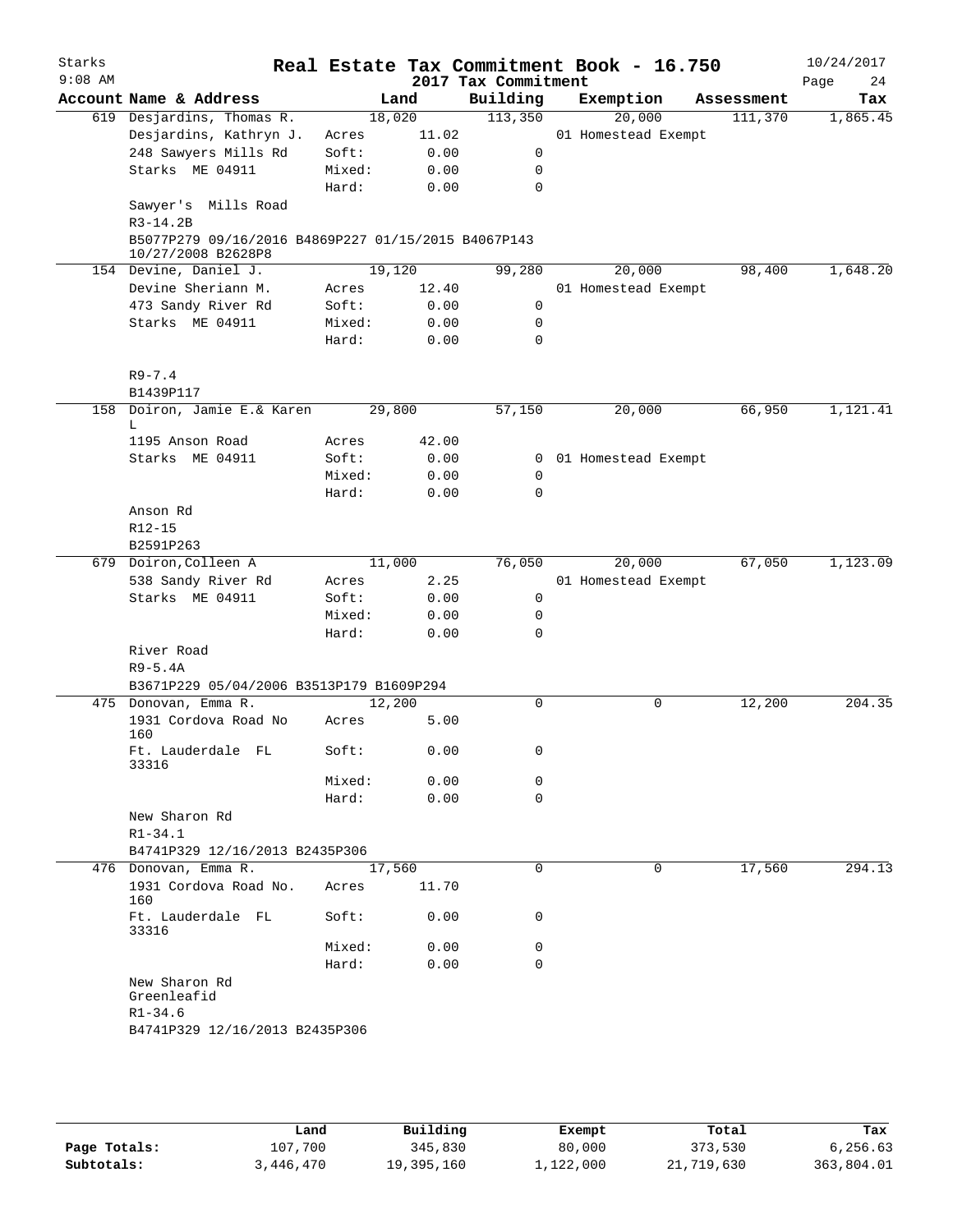| Starks       |                                      |           |            |                                 | Real Estate Tax Commitment Book - 16.750 |            |            | 10/24/2017        |
|--------------|--------------------------------------|-----------|------------|---------------------------------|------------------------------------------|------------|------------|-------------------|
| $9:08$ AM    | Account Name & Address               |           | Land       | 2017 Tax Commitment<br>Building | Exemption                                |            | Assessment | Page<br>25<br>Tax |
|              | 455 Donovan, Gregory J.              |           | 15,870     | 20,000                          | 20,000                                   |            | 15,870     | 265.82            |
|              | 59 Homestead Road                    | Acres     | 28.90      |                                 | 01 Homestead Exempt                      |            |            |                   |
|              | Starks ME 04911                      | Soft:     | 0.00       | 0                               |                                          |            |            |                   |
|              |                                      | Mixed:    | 0.00       | 0                               |                                          |            |            |                   |
|              |                                      | Hard:     | 0.00       | $\mathbf 0$                     |                                          |            |            |                   |
|              | Upper Chicken St.<br>$R4 - 7$        |           |            |                                 |                                          |            |            |                   |
|              | B3836P137 04/17/2007 B2043P347       |           |            |                                 |                                          |            |            |                   |
|              | 477 Donovan, Robert J.               |           | 12,200     | $\mathbf 0$                     |                                          | 0          | 12,200     | 204.35            |
|              | 547 Dunbar Hill Rd.                  | Acres     | 5.00       |                                 |                                          |            |            |                   |
|              | Embden Me 04958                      | Soft:     | 0.00       | 0                               |                                          |            |            |                   |
|              |                                      | Mixed:    | 0.00       | 0                               |                                          |            |            |                   |
|              |                                      | Hard:     | 0.00       | $\mathbf 0$                     |                                          |            |            |                   |
|              | $R1 - 34.2$                          |           |            |                                 |                                          |            |            |                   |
|              | B4727P333 11/01/2013 B3039P121       |           |            |                                 |                                          |            |            |                   |
|              | 161 Dorr, David And<br>Elizabeth     |           | 12,520     | $\mathbf 0$                     |                                          | 0          | 12,520     | 209.71            |
|              | 1212 Shaw Hill Rd.                   | Acres     | 5.40       |                                 |                                          |            |            |                   |
|              | Industry ME 04938                    | Soft:     | 0.00       | 0                               |                                          |            |            |                   |
|              |                                      | Mixed:    | 0.00       | 0                               |                                          |            |            |                   |
|              |                                      | Hard:     | 0.00       | $\mathbf 0$                     |                                          |            |            |                   |
|              | Rt. 134 New Sharon Rd<br>$R8 - 17$   |           |            |                                 |                                          |            |            |                   |
|              | B2308P6                              |           |            |                                 |                                          |            |            |                   |
|              | 162 Dorr, David G. &<br>Elizabeth J. |           | 6,750      | $\Omega$                        |                                          | 0          | 6,750      | 113.06            |
|              | 1212 Shaw Hill Rd.                   | Acres     | 42.00      |                                 |                                          |            |            |                   |
|              | Industry ME 04938                    | Soft:     | 0.00       | 0                               |                                          |            |            |                   |
|              |                                      | Mixed:    | 15.00      | 2,270                           |                                          |            |            |                   |
|              |                                      | Hard:     | 27.00      | 4,481                           |                                          |            |            |                   |
|              | New Sharon Rd                        |           |            |                                 |                                          |            |            |                   |
|              | $R2 - 10$                            |           |            |                                 |                                          |            |            |                   |
|              | 164 Doucette, Thomas J.              |           | 15,690     | 49,910                          |                                          | 0          | 65,600     | 1,098.80          |
|              | 2 Shortell Ave                       | Acres     | 40.00      |                                 |                                          |            |            |                   |
|              | Beverly MA 01915                     | Soft:     | 18.00      | 1,858                           |                                          |            |            |                   |
|              |                                      | Mixed:    | 20.00      | 3,027                           |                                          |            |            |                   |
|              |                                      | Hard:     | 0.00       | $\overline{0}$                  |                                          |            |            |                   |
|              | Dill Road                            |           |            |                                 |                                          |            |            |                   |
|              | $R6 - 22.1$                          |           |            |                                 |                                          |            |            |                   |
|              | B1391P335                            |           |            |                                 |                                          |            |            |                   |
|              | 165 Dow, Cecil                       |           | 57,460     | 220,610                         | 26,000                                   |            | 252,070    | 4,222.17          |
|              | 978 Anson road                       | Acres     | 211.00     |                                 | 02 Veteran                               |            |            |                   |
|              | Starks ME 04911                      | Soft:     | 67.00      |                                 | 6,914 01 Homestead Exempt                |            |            |                   |
|              |                                      | Mixed:    | 51.00      | 7,719                           |                                          |            |            |                   |
|              |                                      | Hard:     | 17.00      | 2,822                           |                                          |            |            |                   |
|              | Rt 43 Madison Rd<br>$R12-2$          |           |            |                                 |                                          |            |            |                   |
| 166          | Drane & June Ann                     |           | 14,000     | 13,050                          |                                          | 0          | 27,050     | 453.09            |
|              | Mattos, Sandra                       |           |            |                                 |                                          |            |            |                   |
|              | 40 Malden Ave.                       | Acres     | 6.00       |                                 |                                          |            |            |                   |
|              | Sanford Me 04073                     | Soft:     | 0.00       | 0                               |                                          |            |            |                   |
|              |                                      | Mixed:    | 0.00       | 0                               |                                          |            |            |                   |
|              |                                      | Hard:     | 0.00       | $\mathbf 0$                     |                                          |            |            |                   |
|              | Brann Mills Road                     |           |            |                                 |                                          |            |            |                   |
|              | $R2 - 16$<br>B2183P263               |           |            |                                 |                                          |            |            |                   |
|              |                                      |           |            |                                 |                                          |            |            |                   |
|              |                                      | Land      | Building   |                                 | Exempt                                   |            | Total      | Tax               |
| Page Totals: |                                      | 134,490   | 303,570    |                                 | 46,000                                   | 392,060    |            | 6,567.00          |
| Subtotals:   |                                      | 3,580,960 | 19,698,730 |                                 | 1,168,000                                | 22,111,690 |            | 370,371.01        |
|              |                                      |           |            |                                 |                                          |            |            |                   |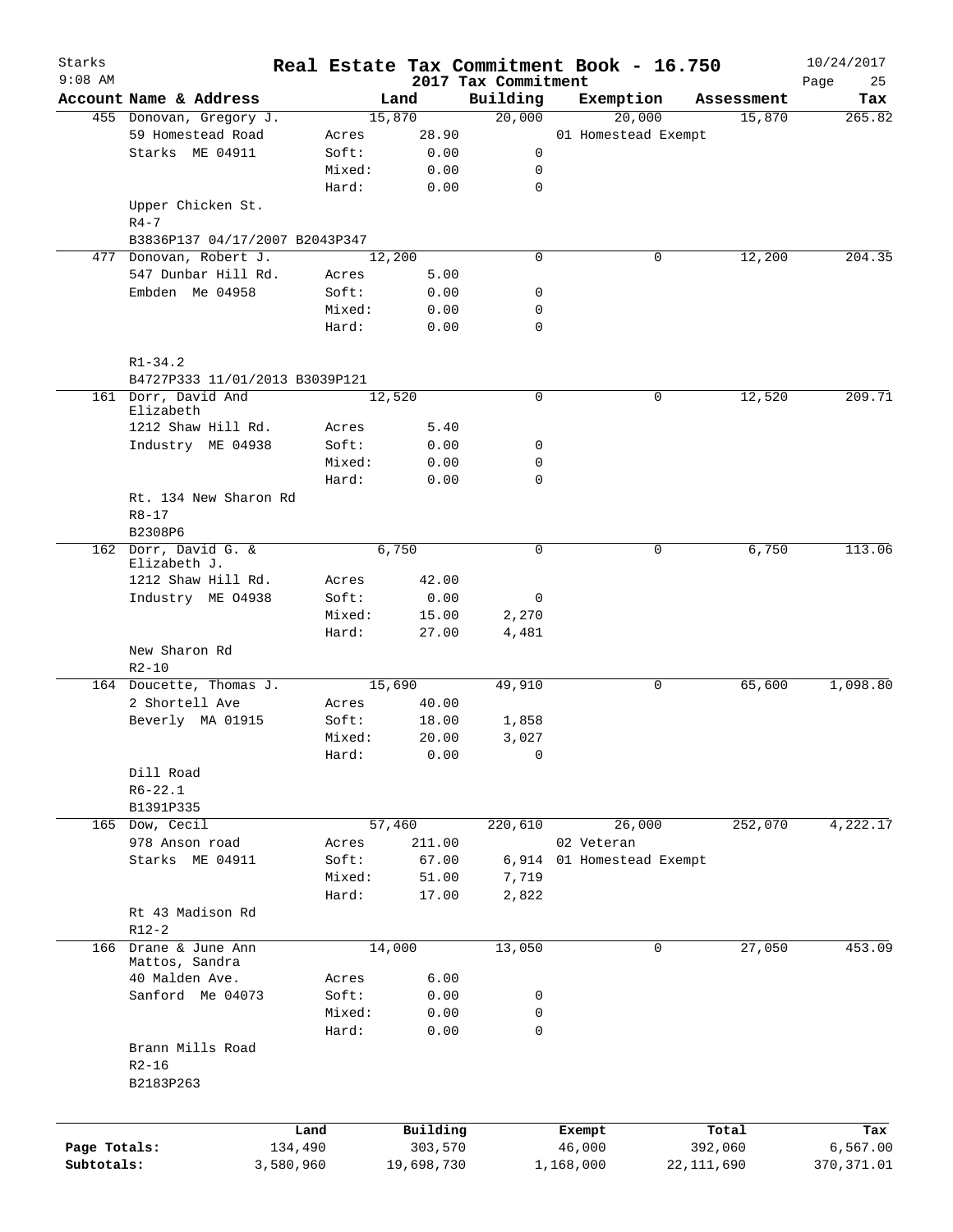| Starks<br>$9:08$ AM |                                                                          |                                                    |              | 2017 Tax Commitment | Real Estate Tax Commitment Book - 16.750 |            | 10/24/2017<br>Page<br>26 |
|---------------------|--------------------------------------------------------------------------|----------------------------------------------------|--------------|---------------------|------------------------------------------|------------|--------------------------|
|                     | Account Name & Address                                                   |                                                    | Land         | Building            | Exemption                                | Assessment | Tax                      |
|                     | 167 Dube, Brad A                                                         |                                                    | 16,140       | 91,500              | 20,000                                   | 87,640     | 1,467.97                 |
|                     | Dube Sara L                                                              | Acres                                              | 33.00        |                     |                                          |            |                          |
|                     | 405 Mayhew Road                                                          | Soft:                                              | 0.00         |                     | 0 01 Homestead Exempt                    |            |                          |
|                     | Starks ME 04911                                                          | Mixed:                                             | 30.00        | 4,541               |                                          |            |                          |
|                     |                                                                          | Hard:                                              | 0.00         | $\mathbf 0$         |                                          |            |                          |
|                     | $R6 - 1.5$                                                               |                                                    |              |                     |                                          |            |                          |
|                     | B3151P296                                                                |                                                    |              |                     |                                          |            |                          |
|                     | 168 Dube, John                                                           |                                                    | 36,780       | 37,520              | 0                                        | 74,300     | 1,244.53                 |
|                     | 500 Evergreen St NE                                                      | Acres                                              | 170.00       |                     |                                          |            |                          |
|                     | Palm Bay FL 32907                                                        | Soft:                                              | 0.00         | 0                   |                                          |            |                          |
|                     |                                                                          | Mixed:                                             | 130.00       | 19,677              |                                          |            |                          |
|                     |                                                                          | Hard:                                              | 38.00        | 6,307               |                                          |            |                          |
|                     | $R6 - 1$                                                                 |                                                    |              |                     |                                          |            |                          |
|                     | B1671P186                                                                |                                                    |              |                     |                                          |            |                          |
|                     | 169 Duhaime, Roberta J.                                                  |                                                    | 28,200       | 0                   | 0                                        | 28,200     | 472.35                   |
|                     | 275 Bolton Rd.                                                           | Acres                                              | 40.00        |                     |                                          |            |                          |
|                     | Bolton MA 01740                                                          | Soft:                                              | 0.00         | 0                   |                                          |            |                          |
|                     |                                                                          | Mixed:                                             | 0.00         | 0                   |                                          |            |                          |
|                     |                                                                          | Hard:                                              | 0.00         | $\mathbf 0$         |                                          |            |                          |
|                     | $R12 - 25$<br>B809P257                                                   |                                                    |              |                     |                                          |            |                          |
|                     | 170 Duley, Harold C.                                                     |                                                    | 28,900       | 63,600              | 0                                        | 92,500     | 1,549.38                 |
|                     | P.O. Box 517                                                             | Acres                                              | 39.00        |                     |                                          |            |                          |
|                     | Anson ME 04911                                                           | Soft:                                              | 0.00         | 0                   |                                          |            |                          |
|                     |                                                                          | Mixed:                                             | 0.00         | 0                   |                                          |            |                          |
|                     |                                                                          | Hard:                                              | 0.00         | $\mathbf 0$         |                                          |            |                          |
|                     | Rt.43                                                                    |                                                    |              |                     |                                          |            |                          |
|                     | $R12-1$                                                                  |                                                    |              |                     |                                          |            |                          |
|                     | B5050P349 07/11/2016 B3490P192 05/24/2005 B1982P226                      |                                                    |              |                     |                                          |            |                          |
|                     | 171 Duley, Richard                                                       |                                                    | 23,400       | 0                   | 0                                        | 23,400     | 391.95                   |
|                     | P.O. Box 217                                                             | Acres                                              | 24.00        |                     |                                          |            |                          |
|                     | Anson ME 04911                                                           | Soft:                                              | 0.00         | 0                   |                                          |            |                          |
|                     |                                                                          | Mixed:                                             | 0.00         | 0                   |                                          |            |                          |
|                     |                                                                          | Hard:                                              | 0.00         | $\mathbf 0$         |                                          |            |                          |
|                     |                                                                          |                                                    |              |                     |                                          |            |                          |
|                     | $R7-12$                                                                  |                                                    |              |                     |                                          |            |                          |
|                     | B4396P343 05/20/2011 B4034P20 08/02/2008 B1035P185<br>172 Duley, Richard |                                                    | 13,800       | 0                   | 0                                        | 13,800     | 231.15                   |
|                     | P.O. Box 217                                                             |                                                    | 7.00         |                     |                                          |            |                          |
|                     | Anson ME 04911                                                           | Acres<br>Soft:                                     | 0.00         | 0                   |                                          |            |                          |
|                     |                                                                          |                                                    |              | 0                   |                                          |            |                          |
|                     |                                                                          | Mixed:<br>Hard:                                    | 0.00<br>0.00 | $\Omega$            |                                          |            |                          |
|                     |                                                                          |                                                    |              |                     |                                          |            |                          |
|                     | $R7 - 9$<br>B4396P343 05/20/2011 B4034P20 08/02/2008 B1035P184           |                                                    |              |                     |                                          |            |                          |
|                     | 173 Duley, Richard                                                       |                                                    | 26,400       | 0                   | 0                                        | 26,400     | 442.20                   |
|                     | P.O. Box 217                                                             | Acres                                              | 34.00        |                     |                                          |            |                          |
|                     | Anson ME 04911                                                           | Soft:                                              | 0.00         | 0                   |                                          |            |                          |
|                     |                                                                          | Mixed:                                             | 0.00         | 0                   |                                          |            |                          |
|                     |                                                                          | Hard:                                              | 0.00         | $\Omega$            |                                          |            |                          |
|                     |                                                                          |                                                    |              |                     |                                          |            |                          |
|                     | $R7 - 13$                                                                |                                                    |              |                     |                                          |            |                          |
|                     |                                                                          | B4396P343 05/20/2011 B4034P20 08/02/2008 B1035P186 |              |                     |                                          |            |                          |

|              | Land      | Building   | Exempt    | Total      | Tax        |
|--------------|-----------|------------|-----------|------------|------------|
| Page Totals: | 173,620   | 192,620    | 20,000    | 346,240    | 5,799.53   |
| Subtotals:   | 3,754,580 | 19,891,350 | 1,188,000 | 22,457,930 | 376,170.54 |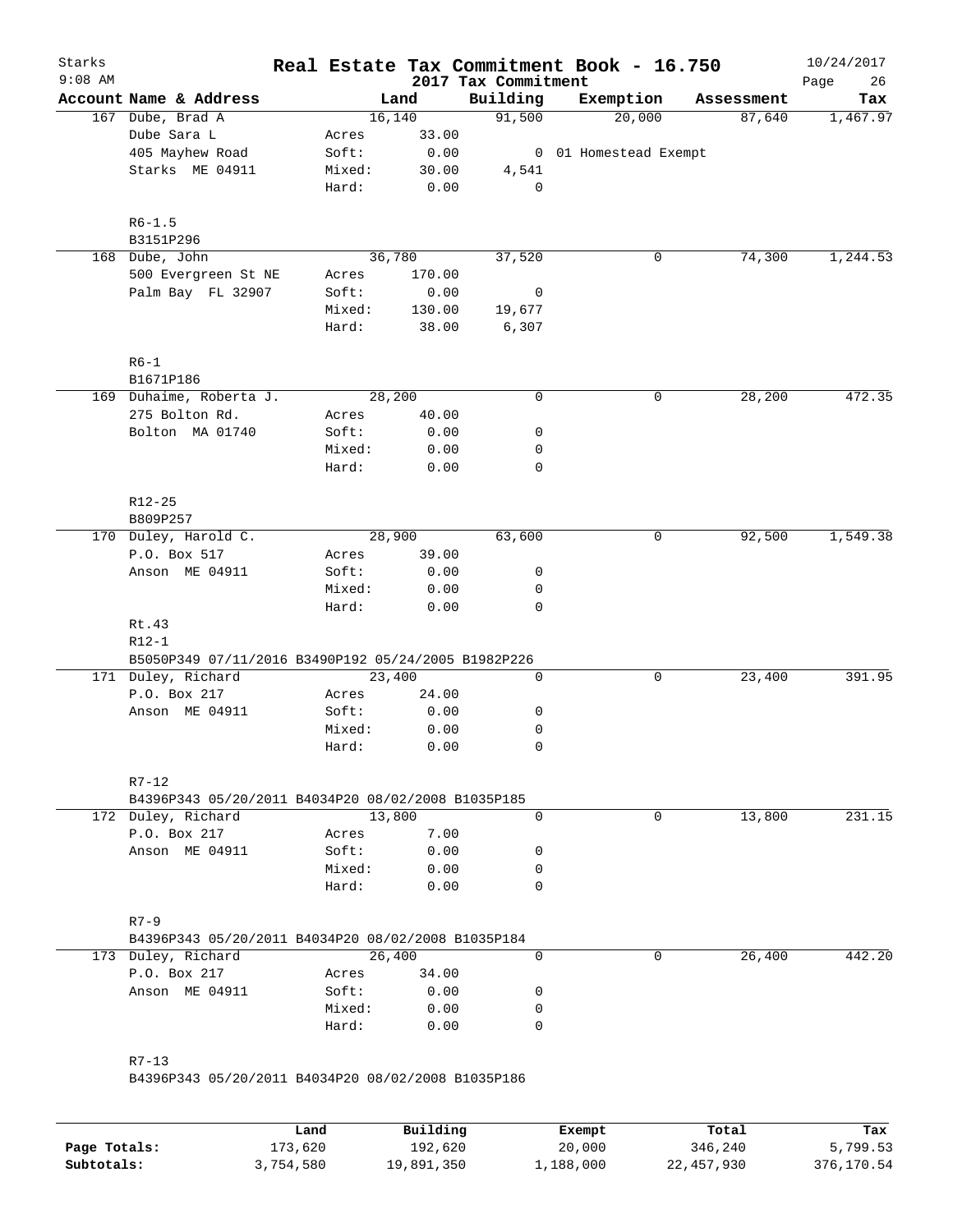| Starks    |                                           |        |       |                     | Real Estate Tax Commitment Book - 16.750 |            | 10/24/2017 |
|-----------|-------------------------------------------|--------|-------|---------------------|------------------------------------------|------------|------------|
| $9:08$ AM |                                           |        |       | 2017 Tax Commitment |                                          |            | 27<br>Page |
|           | Account Name & Address                    |        | Land  | Building            | Exemption                                | Assessment | Tax        |
|           | 408 Durgin, James E.                      | 19,900 |       | $\mathbf 0$         | $\Omega$                                 | 19,900     | 333.33     |
|           | PO Box 142                                | Acres  | 43.00 |                     |                                          |            |            |
|           | East Waterboro ME<br>04030                | Soft:  | 0.00  | 0                   |                                          |            |            |
|           |                                           | Mixed: | 35.00 | 5,298               |                                          |            |            |
|           |                                           | Hard:  | 0.00  | 0                   |                                          |            |            |
|           | Dill Road                                 |        |       |                     |                                          |            |            |
|           | $R6 - 21.2$                               |        |       |                     |                                          |            |            |
|           | B3636P338 02/22/2006 B1306P109            |        |       |                     |                                          |            |            |
|           | 176 Dyke et Al, Darrell A.                | 43,900 |       | 27,190              | 20,000                                   | 51,090     | 855.76     |
|           | 508 S. Academy St                         | Acres  | 89.00 |                     |                                          |            |            |
|           | Medina NY 14103-1139                      | Soft:  | 0.00  | 0                   | 01 Homestead Exempt                      |            |            |
|           |                                           | Mixed: | 0.00  | $\mathbf 0$         |                                          |            |            |
|           |                                           | Hard:  | 0.00  | $\mathbf 0$         |                                          |            |            |
|           | Industry Rd<br>$R2 - 37$                  |        |       |                     |                                          |            |            |
|           | B2619P106                                 |        |       |                     |                                          |            |            |
|           | 178 East Parish Housing<br>Ministry       | 11,680 |       | 48,100              | 0                                        | 59,780     | 1,001.32   |
|           | % Anne Marie Simone                       | Acres  | 3.10  |                     |                                          |            |            |
|           | 3 Locke Hill Road                         | Soft:  | 0.00  | 0                   |                                          |            |            |
|           | Starks ME 04911                           | Mixed: | 0.00  | 0                   |                                          |            |            |
|           |                                           | Hard:  | 0.00  | $\mathbf 0$         |                                          |            |            |
|           | $U2 - 24$                                 |        |       |                     |                                          |            |            |
|           | B2059P18                                  |        |       |                     |                                          |            |            |
|           | 179 Edwards, Ivan                         | 13,000 |       | 0                   | 0                                        | 13,000     | 217.75     |
|           | PO Box 586                                | Acres  | 6.00  |                     |                                          |            |            |
|           | Farmington ME 04938                       | Soft:  | 0.00  | 0                   |                                          |            |            |
|           |                                           | Mixed: | 0.00  | 0                   |                                          |            |            |
|           |                                           | Hard:  | 0.00  | $\mathbf 0$         |                                          |            |            |
|           | $R10-16$<br>B1916P158                     |        |       |                     |                                          |            |            |
|           | 181 Elfahel (Waite),                      | 10,720 |       | 40,500              | 20,000                                   | 31,220     | 522.94     |
|           | Katrina.<br>114 East Main St. South Acres |        | 1.90  |                     |                                          |            |            |
|           | Paris ME 04281                            | Soft:  | 0.00  |                     | 0 01 Homestead Exempt                    |            |            |
|           |                                           | Mixed: | 0.00  | 0                   |                                          |            |            |
|           |                                           | Hard:  | 0.00  | $\mathbf 0$         |                                          |            |            |
|           | Route 43                                  |        |       |                     |                                          |            |            |
|           | $R8 - 42, R8 - 44.2$                      |        |       |                     |                                          |            |            |
|           | B2159P85                                  |        |       |                     |                                          |            |            |
| 180       | Elfahel (Waite),<br>Katrina.              |        | 9,720 | 0                   | 0                                        | 9,720      | 162.81     |
|           | 114 East Main St. South Acres             |        | 1.90  |                     |                                          |            |            |
|           | Paris ME 04281                            | Soft:  | 0.00  | 0                   |                                          |            |            |
|           |                                           | Mixed: | 0.00  | 0                   |                                          |            |            |
|           |                                           | Hard:  | 0.00  | 0                   |                                          |            |            |
|           | Route 43                                  |        |       |                     |                                          |            |            |
|           | $R7 - 5$                                  |        |       |                     |                                          |            |            |
|           | B2180P104                                 |        |       |                     |                                          |            |            |
|           |                                           |        |       |                     |                                          |            |            |

|              | Land      | Building   | Exempt    | Total      | Tax         |
|--------------|-----------|------------|-----------|------------|-------------|
| Page Totals: | 108,920   | 115,790    | 40,000    | 184,710    | 3,093.91    |
| Subtotals:   | 3,863,500 | 20,007,140 | ⊥,228,000 | 22,642,640 | 379, 264.45 |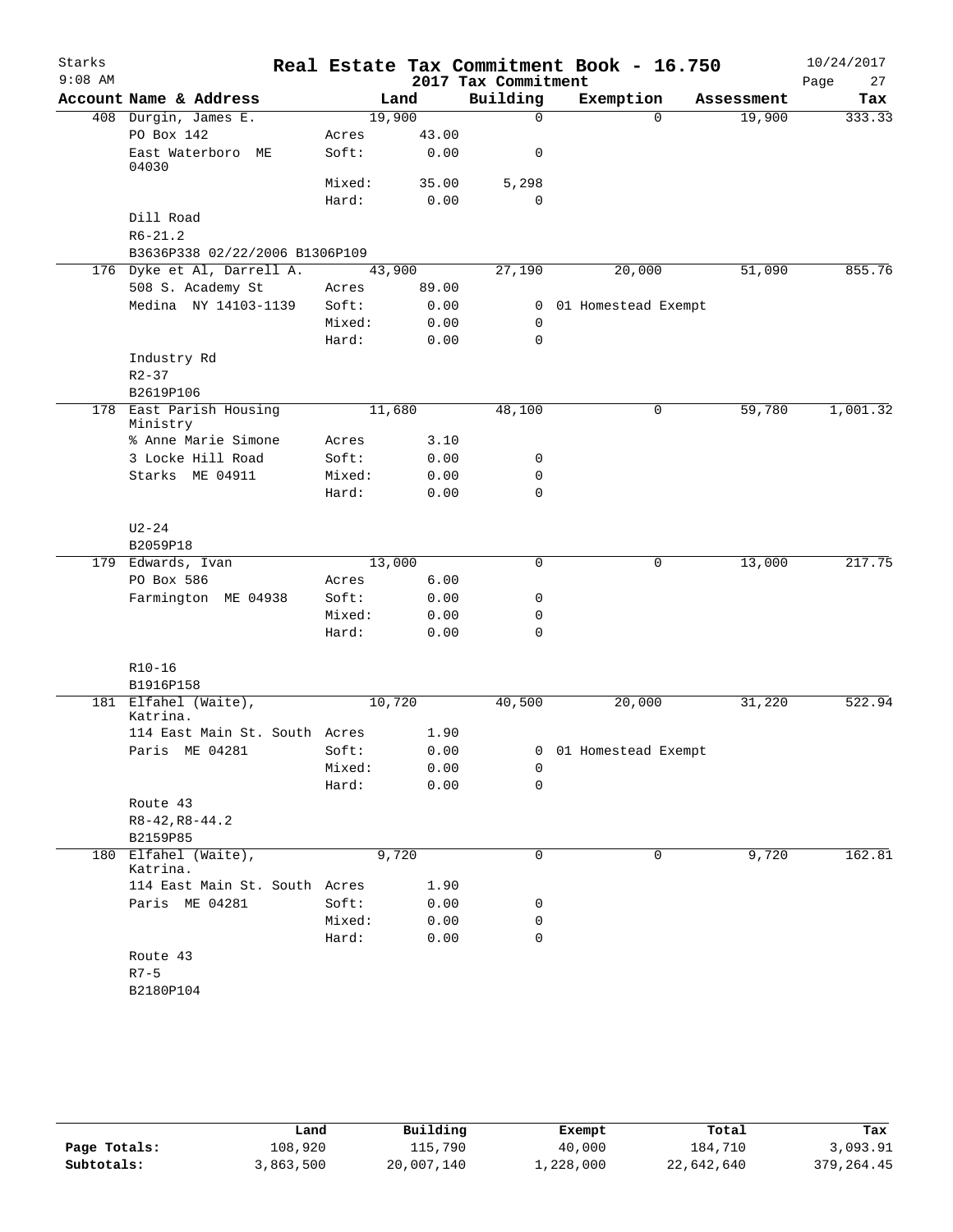| Starks       |                                                                             |        |            |                                 | Real Estate Tax Commitment Book - 16.750 |            |            | 10/24/2017        |
|--------------|-----------------------------------------------------------------------------|--------|------------|---------------------------------|------------------------------------------|------------|------------|-------------------|
| $9:08$ AM    | Account Name & Address                                                      |        | Land       | 2017 Tax Commitment<br>Building | Exemption                                |            | Assessment | 28<br>Page<br>Tax |
|              | 182 Emerson, Penny Glazier                                                  |        | 10,600     | 38,800                          | 20,000                                   |            | 29,400     | 492.45            |
|              | Emerson Peter                                                               | Acres  | 1.75       |                                 |                                          |            |            |                   |
|              | 2729 Industry Road                                                          | Soft:  | 0.00       |                                 | 0 01 Homestead Exempt                    |            |            |                   |
|              | Starks ME 04911                                                             | Mixed: | 0.00       | 0                               |                                          |            |            |                   |
|              |                                                                             | Hard:  | 0.00       | $\mathbf 0$                     |                                          |            |            |                   |
|              | In Town                                                                     |        |            |                                 |                                          |            |            |                   |
|              | $UI-10, UI-11$                                                              |        |            |                                 |                                          |            |            |                   |
|              | B1625P303                                                                   |        |            |                                 |                                          |            |            |                   |
|              | 116 Erb, Briana F.                                                          |        | 16,400     | 45,300                          | 20,000                                   |            | 41,700     | 698.48            |
|              | Campbell, Timothy J.                                                        | Acres  | 9.00       |                                 |                                          |            |            |                   |
|              | 1145 New Sharon Road                                                        | Soft:  | 0.00       |                                 | 0 01 Homestead Exempt                    |            |            |                   |
|              | Starks ME 04911                                                             | Mixed: | 0.00       | 0                               |                                          |            |            |                   |
|              |                                                                             | Hard:  | 0.00       | 0                               |                                          |            |            |                   |
|              | $R1 - 37$                                                                   |        |            |                                 |                                          |            |            |                   |
|              | B4208P337 10/21/2009 B2279P224                                              |        |            |                                 |                                          |            |            |                   |
|              | 283 Esposito, Maureen H.                                                    |        | 16,470     | 68,020                          |                                          | 0          | 84,490     | 1,415.21          |
|              | Esposito, Robert M.                                                         | Acres  | 18.00      |                                 |                                          |            |            |                   |
|              | 376 Branns Mills Road                                                       | Soft:  | 0.00       | 0                               |                                          |            |            |                   |
|              | Starks ME 04911                                                             | Mixed: | 11.00      | 1,665                           |                                          |            |            |                   |
|              |                                                                             | Hard:  | 0.00       | 0                               |                                          |            |            |                   |
|              | $R1 - 29.6$                                                                 |        |            |                                 |                                          |            |            |                   |
|              | B5020P324 04/20/2016 B4903P355 05/14/2015 B1157P262                         |        |            |                                 |                                          |            |            |                   |
|              | 648 Esposito, Robert                                                        |        | 28,300     | 11,250                          |                                          | 0          | 39,550     | 662.46            |
|              | 376 Brann's Mills Road                                                      | Acres  | 37.00      |                                 |                                          |            |            |                   |
|              | Starks ME 04911                                                             | Soft:  | 0.00       | 0                               |                                          |            |            |                   |
|              |                                                                             | Mixed: | 0.00       | 0                               |                                          |            |            |                   |
|              |                                                                             | Hard:  | 0.00       | 0                               |                                          |            |            |                   |
|              | $R1 - 33$                                                                   |        |            |                                 |                                          |            |            |                   |
|              | B5130P339 02/21/2017 B4448P149 09/30/2011 B3632P164<br>02/10/2006 B1430P228 |        |            |                                 |                                          |            |            |                   |
|              | 109 Esposito, Robert M.                                                     |        | 11,750     | 122,780                         |                                          | 0          | 134,530    | 2,253.38          |
|              | 376 Branns Mills Road                                                       | Acres  | 18.00      |                                 |                                          |            |            |                   |
|              | Starks ME 04911                                                             | Soft:  | 17.00      | 1,754                           |                                          |            |            |                   |
|              |                                                                             | Mixed: | 0.00       | 0                               |                                          |            |            |                   |
|              |                                                                             | Hard:  | 0.00       | 0                               |                                          |            |            |                   |
|              | Branns mills rd                                                             |        |            |                                 |                                          |            |            |                   |
|              | $R1 - 30$                                                                   |        |            |                                 |                                          |            |            |                   |
|              | B4789P145 05/30/2014 B1116P17                                               |        |            |                                 |                                          |            |            |                   |
|              | 292 Esposito, Robert M.                                                     |        | 19,360     | 38,040                          |                                          | 0          | 57,400     | 961.45            |
|              | 376 Branns Mill Road                                                        | Acres  | 12.70      |                                 |                                          |            |            |                   |
|              | Starks ME 04911                                                             | Soft:  | 0.00       | 0                               |                                          |            |            |                   |
|              |                                                                             | Mixed: | 0.00       | 0                               |                                          |            |            |                   |
|              |                                                                             | Hard:  | 0.00       | $\mathbf 0$                     |                                          |            |            |                   |
|              | $R1 - 23$                                                                   |        |            |                                 |                                          |            |            |                   |
|              | B4544P160 06/29/2012 B948P220                                               |        |            |                                 |                                          |            |            |                   |
|              | 185 Evans Jr., William A.                                                   |        | 21,200     | 29,400                          |                                          | 0          | 50,600     | 847.55            |
|              | Evans Diane E.                                                              | Acres  | 15.00      |                                 |                                          |            |            |                   |
|              | 48 Union St.                                                                | Soft:  | 0.00       | 0                               |                                          |            |            |                   |
|              | South Berwick ME 04398 Mixed:                                               |        | 0.00       | 0                               |                                          |            |            |                   |
|              |                                                                             | Hard:  | 0.00       | 0                               |                                          |            |            |                   |
|              | $R3 - 45$                                                                   |        |            |                                 |                                          |            |            |                   |
|              | B1886P307                                                                   |        |            |                                 |                                          |            |            |                   |
|              | Land                                                                        |        | Building   |                                 | Exempt                                   |            | Total      | Tax               |
| Page Totals: | 124,080                                                                     |        | 353,590    |                                 | 40,000                                   |            | 437,670    | 7,330.98          |
| Subtotals:   | 3,987,580                                                                   |        | 20,360,730 |                                 | 1,268,000                                | 23,080,310 |            | 386,595.43        |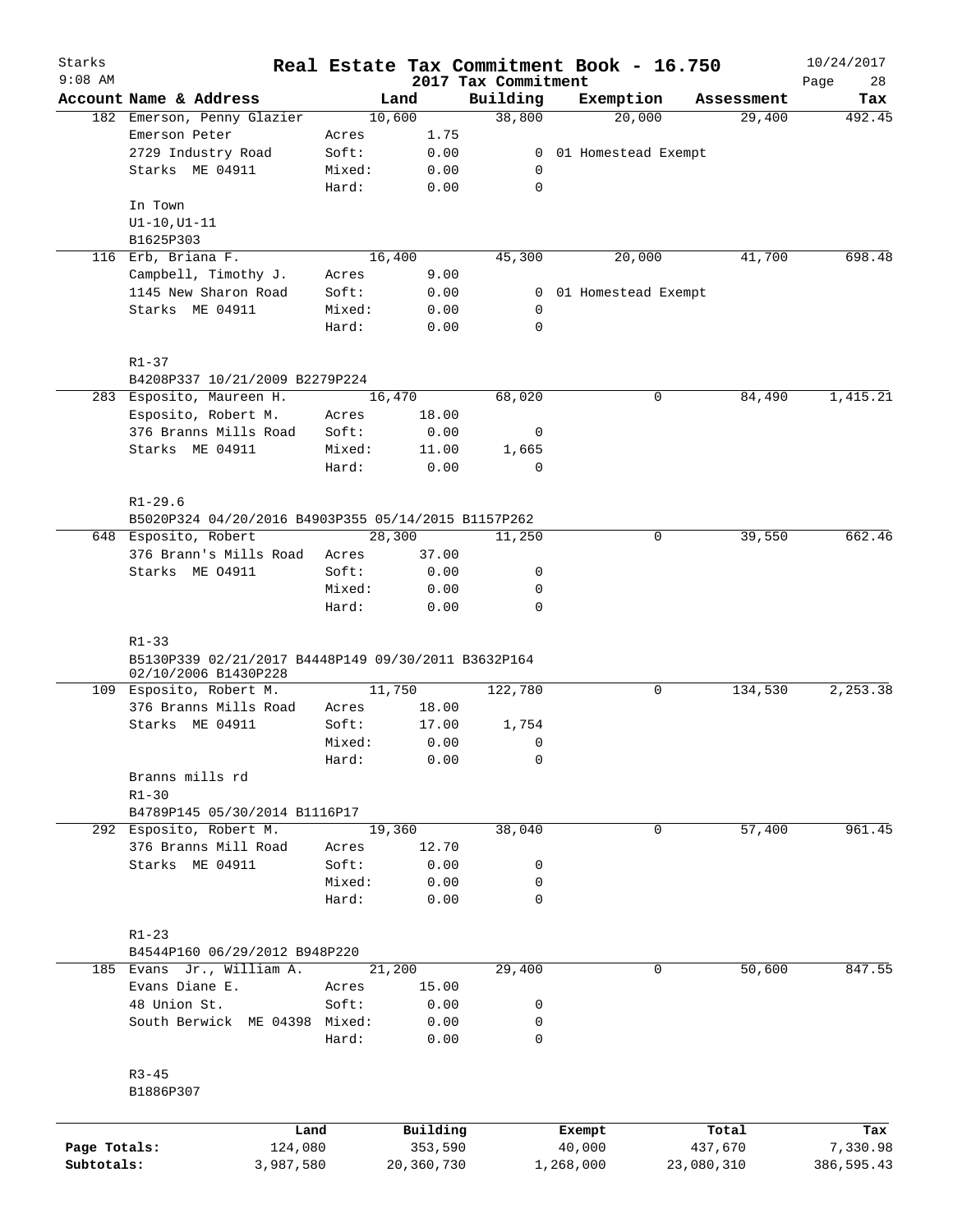| Starks<br>$9:08$ AM |                                |           |        |            | 2017 Tax Commitment | Real Estate Tax Commitment Book - 16.750 |              | 10/24/2017<br>29<br>Page |
|---------------------|--------------------------------|-----------|--------|------------|---------------------|------------------------------------------|--------------|--------------------------|
|                     | Account Name & Address         |           |        | Land       | Building            | Exemption                                | Assessment   | Tax                      |
|                     | 187 Farnsworth, Raymond S.     |           |        | 43,220     | 63,300              | 26,000                                   | 80,520       | 1,348.71                 |
|                     | 182 Sterry Hill Road           |           | Acres  | 152.00     |                     | 02 Veteran                               |              |                          |
|                     | Starks ME 04911                |           | Soft:  | 20.00      |                     | 2,064 01 Homestead Exempt                |              |                          |
|                     |                                |           | Mixed: | 7.00       | 1,060               |                                          |              |                          |
|                     |                                |           | Hard:  | 109.00     | 18,092              |                                          |              |                          |
|                     | $R5-1$                         |           |        |            |                     |                                          |              |                          |
|                     | 188 Farnsworth, Raymond S.     |           |        | 2,720      | $\mathbf 0$         |                                          | 0<br>2,720   | 45.56                    |
|                     | 182 Sterry Hill Road           |           | Acres  | 18.00      |                     |                                          |              |                          |
|                     | Starks ME 04911                |           | Soft:  | 0.00       | 0                   |                                          |              |                          |
|                     |                                |           | Mixed: | 18.00      | 2,724               |                                          |              |                          |
|                     |                                |           | Hard:  | 0.00       | 0                   |                                          |              |                          |
|                     | $R5-2$                         |           |        |            |                     |                                          |              |                          |
|                     | B2256P298                      |           |        |            |                     |                                          |              |                          |
|                     | 678 Farrell, Donna M.          |           |        | 28,130     | 69,900              | 20,000                                   | 78,030       | 1,307.00                 |
|                     | Farrell, William A.            |           | Acres  | 117.00     |                     |                                          |              |                          |
|                     | 2348 Industry Road             |           | Soft:  | 26.00      |                     | 2,683 01 Homestead Exempt                |              |                          |
|                     | Starks ME 04911                |           | Mixed: | 52.00      | 7,871               |                                          |              |                          |
|                     |                                |           | Hard:  | 36.00      | 5,975               |                                          |              |                          |
|                     | $R2 - 29$                      |           |        |            |                     |                                          |              |                          |
|                     | B5084P97 10/05/2016 B849P84    |           |        |            |                     |                                          |              |                          |
|                     | 110 Fee, Eamon P               |           |        | 18,840     | 31,620              |                                          | 50,460<br>0  | 845.21                   |
|                     | 6-8 Richardson St.             |           | Acres  | 13.30      |                     |                                          |              |                          |
|                     | Winchester, MA<br>01890-1817   |           | Soft:  | 0.00       | 0                   |                                          |              |                          |
|                     |                                |           | Mixed: | 0.00       | 0                   |                                          |              |                          |
|                     |                                |           | Hard:  | 0.00       | 0                   |                                          |              |                          |
|                     | $R2 - 53.1$                    |           |        |            |                     |                                          |              |                          |
|                     | B4127P180 04/17/2009 B3214P197 |           |        |            |                     |                                          |              |                          |
|                     | 190 Fellman, Carl              |           |        | 11,600     | 15,300              |                                          | 26,900<br>0  | 450.58                   |
|                     | Fellman Dorrea                 |           | Acres  | 3.00       |                     |                                          |              |                          |
|                     | 2014 Industry Road             |           | Soft:  | 0.00       | 0                   |                                          |              |                          |
|                     | Starks ME 04911                |           | Mixed: | 0.00       | 0                   |                                          |              |                          |
|                     |                                |           | Hard:  | 0.00       | $\mathbf 0$         |                                          |              |                          |
|                     | $R2 - 60$                      |           |        |            |                     |                                          |              |                          |
|                     | 191 Fenlason, Irene            |           |        | 16,810     | 52,950              | 20,000                                   | 49,760       | 833.48                   |
|                     | PO Box 268                     |           | Acres  | 46.00      |                     |                                          |              |                          |
|                     | Anson ME 04911                 |           | Soft:  | 0.00       | 0                   | 01 Homestead Exempt                      |              |                          |
|                     |                                |           | Mixed: | 45.00      | 6,811               |                                          |              |                          |
|                     |                                |           | Hard:  | 0.00       | $\mathbf 0$         |                                          |              |                          |
|                     | River Road                     |           |        |            |                     |                                          |              |                          |
|                     | $R9 - 5.4A1$                   |           |        |            |                     |                                          |              |                          |
|                     | B2308P297                      |           |        |            |                     |                                          |              |                          |
|                     | 192 Fenlason, Irene M.         |           |        | 10,600     | 0                   |                                          | 10,600<br>0  | 177.55                   |
|                     | PO Box 268                     |           | Acres  | 70.00      |                     |                                          |              |                          |
|                     | Anson ME 04911                 |           | Soft:  | 0.00       | 0                   |                                          |              |                          |
|                     |                                |           | Mixed: | 70.00      | 10,595              |                                          |              |                          |
|                     |                                |           | Hard:  | 0.00       | $\mathbf 0$         |                                          |              |                          |
|                     | River Road                     |           |        |            |                     |                                          |              |                          |
|                     | $R9 - 5.4$                     |           |        |            |                     |                                          |              |                          |
|                     | B2645P77                       |           |        |            |                     |                                          |              |                          |
|                     |                                |           |        |            |                     |                                          |              |                          |
|                     |                                | Land      |        | Building   |                     | Exempt                                   | Total        | Tax                      |
| Page Totals:        |                                | 131,920   |        | 233,070    |                     | 66,000                                   | 298,990      | 5,008.09                 |
| Subtotals:          |                                | 4,119,500 |        | 20,593,800 |                     | 1,334,000                                | 23, 379, 300 | 391,603.52               |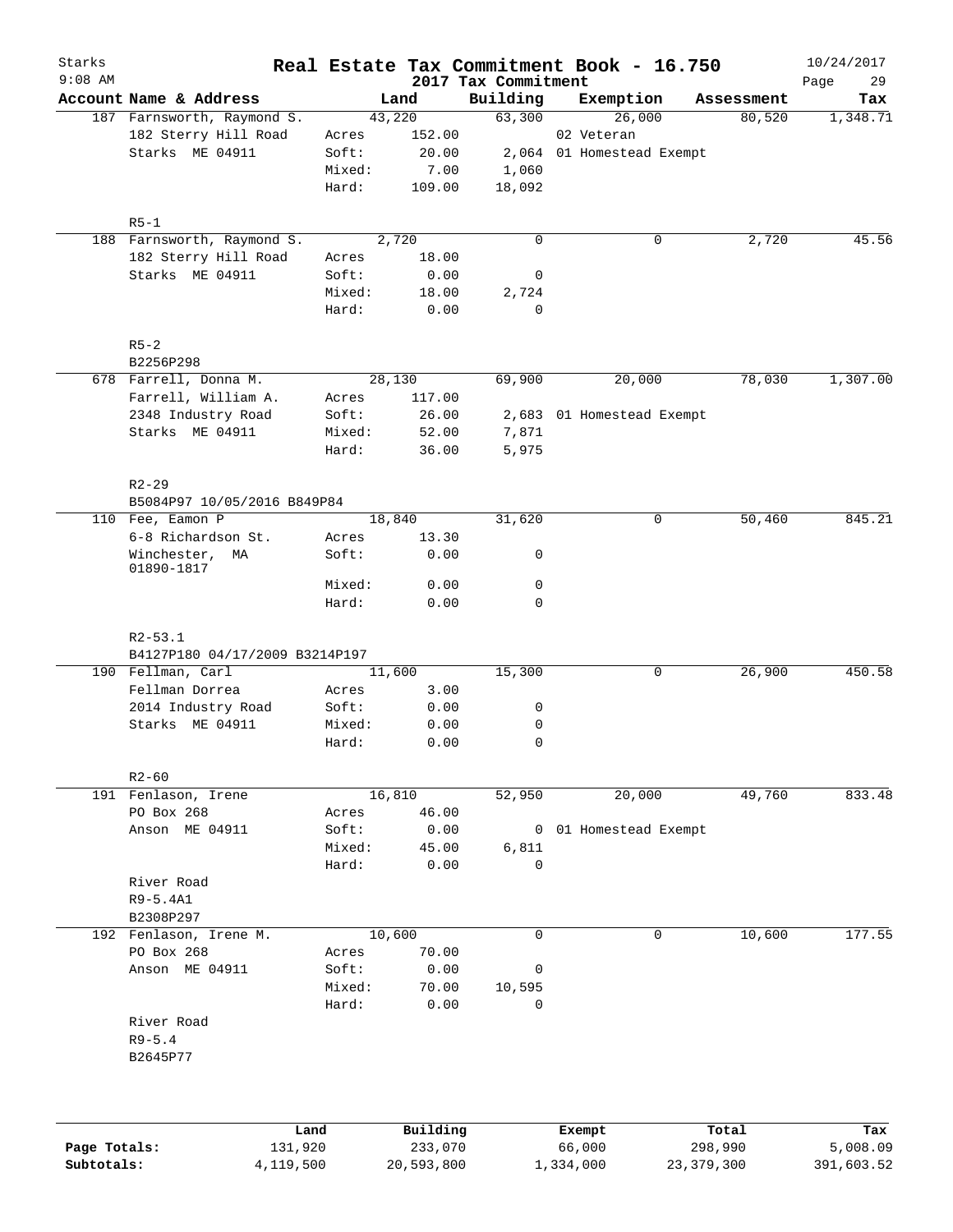| Starks<br>$9:08$ AM |                                           |                 |                     | 2017 Tax Commitment | Real Estate Tax Commitment Book - 16.750 |                  | 10/24/2017        |
|---------------------|-------------------------------------------|-----------------|---------------------|---------------------|------------------------------------------|------------------|-------------------|
|                     | Account Name & Address                    |                 | Land                | Building            | Exemption                                | Assessment       | Page<br>30<br>Tax |
|                     | 193 Ferland, Paul A. &                    |                 | 13,700              | 11,260              | $\Omega$                                 | 24,960           | 418.08            |
|                     | Paulette D.                               |                 |                     |                     |                                          |                  |                   |
|                     | 480 De Mello Dr<br>Tiverton RI 02878      | Acres<br>Soft:  | 28.00<br>11.00      | 1,135               |                                          |                  |                   |
|                     |                                           | Mixed:          | 6.00                | 908                 |                                          |                  |                   |
|                     |                                           | Hard:           | 10.00               | 1,660               |                                          |                  |                   |
|                     | $R8 - 11$                                 |                 |                     |                     |                                          |                  |                   |
|                     | B956P140                                  |                 |                     |                     |                                          |                  |                   |
|                     | 194 Field, Robert J                       |                 | 13,200              | 52,350              | 0                                        | 65,550           | 1,097.96          |
|                     | Field Patricia L                          | Acres           | 5.00                |                     |                                          |                  |                   |
|                     | 98 Olde Ferry Road                        | Soft:           | 0.00                | 0                   |                                          |                  |                   |
|                     | Starks Me 04911                           | Mixed:<br>Hard: | 0.00<br>0.00        | 0<br>0              |                                          |                  |                   |
|                     | $R12 - 11.5$                              |                 |                     |                     |                                          |                  |                   |
|                     | B3270P323                                 |                 |                     |                     |                                          |                  |                   |
|                     | 749 Fields Jr., Bruce W.                  |                 | 20,000              | 20,000              | 20,000                                   | 20,000           | 335.00            |
|                     | 28 Thompson Bridge Road Acres             |                 | 1.00                |                     | 01 Homestead Exempt                      |                  |                   |
|                     | Starks ME 04911                           | Soft:           | 0.00                | 0                   |                                          |                  |                   |
|                     |                                           | Mixed:          | 0.00                | 0                   |                                          |                  |                   |
|                     |                                           | Hard:           | 0.00                | 0                   |                                          |                  |                   |
|                     | R3 41.1A                                  |                 | 16,560              |                     |                                          |                  |                   |
|                     | 461 Flaherty, Paul<br>56 Main Street      | Acres           | 9.20                | 59,250              | 0                                        | 75,810           | 1,269.82          |
|                     | Wilmington MA 01887                       | Soft:           | 0.00                | 0                   |                                          |                  |                   |
|                     |                                           | Mixed:          | 0.00                | 0                   |                                          |                  |                   |
|                     |                                           | Hard:           | 0.00                | $\mathbf 0$         |                                          |                  |                   |
|                     | R12-11.1-5                                |                 |                     |                     |                                          |                  |                   |
|                     | B4627P286 02/08/2013 B3528P188 07/20/2005 |                 |                     |                     |                                          |                  |                   |
|                     | 174 Flaherty, Paul                        |                 | 15,560              | 0                   | 0                                        | 15,560           | 260.63            |
|                     | 56 Main Street                            | Acres           | 9.20                |                     |                                          |                  |                   |
|                     | Wilmington MA 01887                       | Soft:           | 0.00                | 0                   |                                          |                  |                   |
|                     |                                           | Mixed:<br>Hard: | 0.00<br>0.00        | 0<br>$\mathbf 0$    |                                          |                  |                   |
|                     | $R12 - 11.1 - 4$                          |                 |                     |                     |                                          |                  |                   |
|                     | B4627P286 02/08/2013 B3778P312 11/14/2006 |                 |                     |                     |                                          |                  |                   |
|                     | 680 Fleetwood, George                     |                 | 12,400              | 20,000              | 26,000                                   | 6,400            | 107.20            |
|                     | PO Box 577                                | Acres           | 4.00                |                     | 01 Homestead Exempt                      |                  |                   |
|                     | Starks ME 04911                           | Soft:           | 0.00                | 0                   | 02 Veteran                               |                  |                   |
|                     |                                           | Mixed:          | 0.00                | 0                   |                                          |                  |                   |
|                     |                                           | Hard:           | 0.00                | 0                   |                                          |                  |                   |
|                     | $R8 - 38 - 5$                             |                 |                     |                     |                                          |                  |                   |
|                     | B1303P325                                 |                 |                     |                     |                                          |                  |                   |
|                     | 212 Folsom, Richard K.                    |                 | 17,040              | 32,500              | 0                                        | 49,540           | 829.80            |
|                     | Folsom, Karen E.                          | Acres           | 9.80                |                     |                                          |                  |                   |
|                     | 126 Main Street                           | Soft:           | 0.00                | 0                   |                                          |                  |                   |
|                     | Anson ME 04911                            | Mixed:<br>Hard: | 0.00<br>0.00        | 0<br>$\mathbf 0$    |                                          |                  |                   |
|                     | Sterry Hill Road<br>$R4 - 40.2$           |                 |                     |                     |                                          |                  |                   |
|                     | B4894P123 04/10/2015 B2203P52             |                 |                     |                     |                                          |                  |                   |
|                     |                                           |                 |                     |                     |                                          |                  |                   |
| Page Totals:        | Land<br>108,460                           |                 | Building<br>195,360 |                     | Exempt<br>46,000                         | Total<br>257,820 | Tax<br>4,318.49   |

**Subtotals:** 4,227,960 20,789,160 1,380,000 23,637,120 395,922.01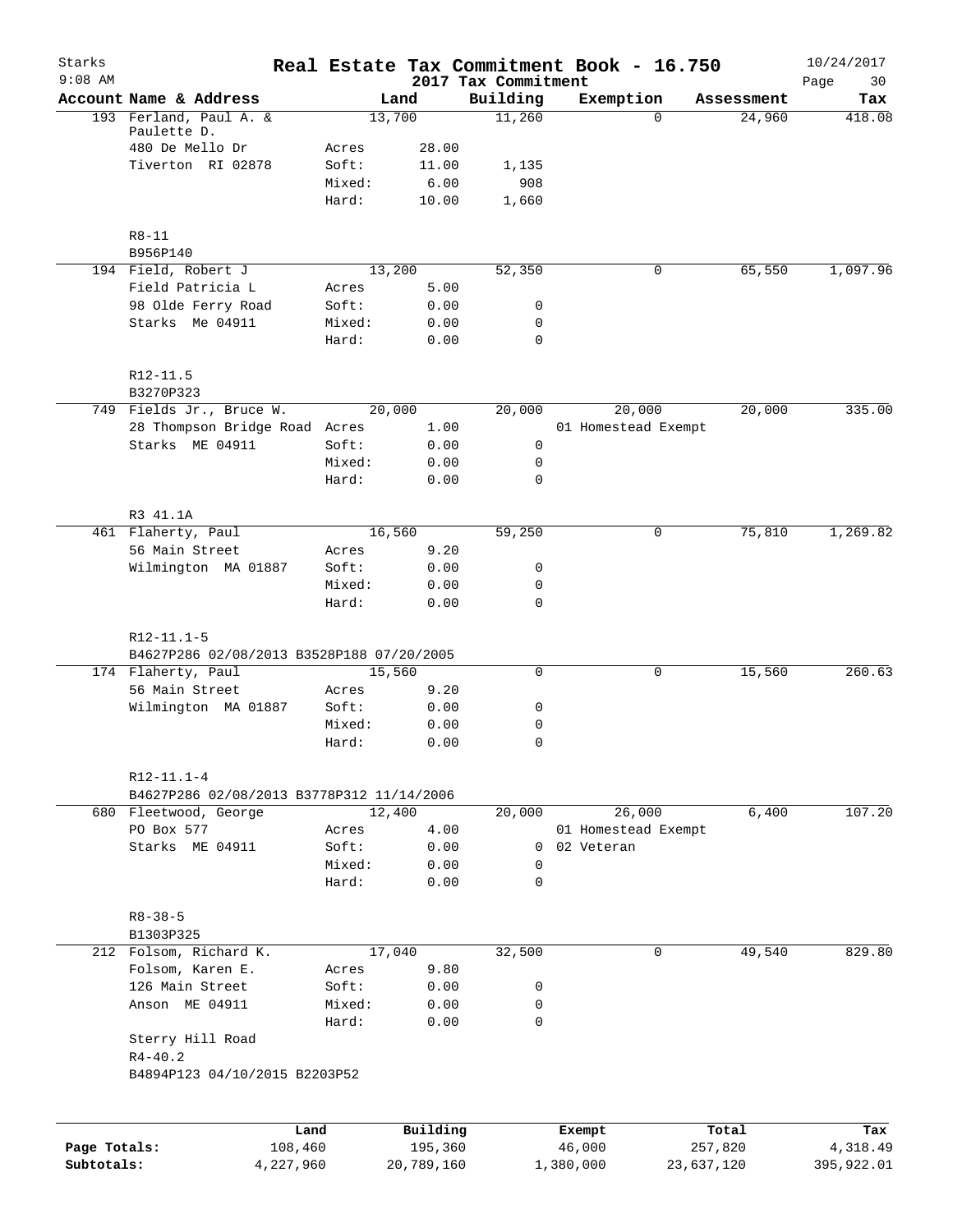| Starks    |                                                                                  |        |        |                     | Real Estate Tax Commitment Book - 16.750 |            | 10/24/2017 |
|-----------|----------------------------------------------------------------------------------|--------|--------|---------------------|------------------------------------------|------------|------------|
| $9:08$ AM |                                                                                  |        |        | 2017 Tax Commitment |                                          |            | Page<br>31 |
|           | Account Name & Address                                                           |        | Land   | Building            | Exemption                                | Assessment | Tax        |
|           | 196 Forbes, Ernestine Fay                                                        | 36,300 |        | $\Omega$            | $\Omega$                                 | 36,300     | 608.03     |
|           | and Thelma Joe Sacco<br>95 Dexter St                                             | Acres  | 67.00  |                     |                                          |            |            |
|           | Milton MA 02186                                                                  | Soft:  |        | 0                   |                                          |            |            |
|           |                                                                                  |        | 0.00   |                     |                                          |            |            |
|           |                                                                                  | Mixed: | 0.00   | 0                   |                                          |            |            |
|           |                                                                                  | Hard:  | 0.00   | $\mathbf 0$         |                                          |            |            |
|           | $R11 - 11$                                                                       |        |        |                     |                                          |            |            |
|           | B2666P278                                                                        |        |        |                     |                                          |            |            |
|           | 157 Forever Green MP Homes                                                       | 66,600 |        | $\mathbf 0$         | 0                                        | 66,600     | 1,115.55   |
|           | 20675 SW 162nd Ave.<br>Lot 191                                                   | Acres  | 168.00 |                     |                                          |            |            |
|           | Miami FL 33187                                                                   | Soft:  | 0.00   | 0                   |                                          |            |            |
|           |                                                                                  | Mixed: | 0.00   | 0                   |                                          |            |            |
|           |                                                                                  | Hard:  | 0.00   | 0                   |                                          |            |            |
|           |                                                                                  |        |        |                     |                                          |            |            |
|           | $R10-1$                                                                          |        |        |                     |                                          |            |            |
|           | B4892P242 04/03/2015 B3569P99 10/04/2005 B1245P329<br>729 Four Seasons Rod & Gun | 24,400 |        | 7,500               | 0                                        | 31,900     | 534.33     |
|           | Club c/o Jay Wilson                                                              |        |        |                     |                                          |            |            |
|           | 154 Wentworth Rd                                                                 | Acres  | 24.00  |                     |                                          |            |            |
|           | Embden ME 04958                                                                  | Soft:  | 0.00   | 0                   |                                          |            |            |
|           |                                                                                  | Mixed: | 0.00   | $\mathbf 0$         |                                          |            |            |
|           |                                                                                  | Hard:  | 0.00   | 0                   |                                          |            |            |
|           |                                                                                  |        |        |                     |                                          |            |            |
|           | R12-14.1                                                                         |        |        |                     |                                          |            |            |
|           | 309 Fournier Jr., Francis                                                        | 21,200 |        | 12,500              | 0                                        | 33,700     | 564.48     |
|           | 35 Dort Street                                                                   | Acres  | 15.00  |                     |                                          |            |            |
|           | Troy NH 03465                                                                    | Soft:  | 0.00   | 0                   |                                          |            |            |
|           |                                                                                  | Mixed: | 0.00   | 0                   |                                          |            |            |
|           |                                                                                  | Hard:  | 0.00   | $\mathbf 0$         |                                          |            |            |
|           | $R8 - 32$                                                                        |        |        |                     |                                          |            |            |
|           | B4942P93 08/12/2015 B4691P107 07/23/2013 B3548P155                               |        |        |                     |                                          |            |            |
|           | 08/08/2005 B2259P283                                                             |        |        |                     |                                          |            |            |
|           | 199 Fournier, Eugene E. &<br>Dorothy L.                                          | 23,380 |        | 37,620              | 0                                        | 61,000     | 1,021.75   |
|           | 406 Swetts Pond Rd                                                               | Acres  | 20.60  |                     |                                          |            |            |
|           | Orrington ME 04474                                                               | Soft:  | 0.00   | 0                   |                                          |            |            |
|           |                                                                                  | Mixed: | 0.00   | 0                   |                                          |            |            |
|           |                                                                                  | Hard:  | 0.00   | $\mathbf 0$         |                                          |            |            |
|           |                                                                                  |        |        |                     |                                          |            |            |
|           | $R2-30, 32$<br>B896P38                                                           |        |        |                     |                                          |            |            |
|           | 745 Fox, William A.                                                              | 10,000 |        | 20,000              | 20,000                                   | 10,000     | 167.50     |
|           | Fox, Frances L.                                                                  | Acres  | 1.00   |                     | 01 Homestead Exempt                      |            |            |
|           | 1115 New Sharon Road                                                             | Soft:  | 0.00   | 0                   |                                          |            |            |
|           | Starks ME 04911                                                                  | Mixed: | 0.00   | 0                   |                                          |            |            |
|           |                                                                                  | Hard:  | 0.00   | 0                   |                                          |            |            |
|           |                                                                                  |        |        |                     |                                          |            |            |
|           | R1 38.1                                                                          |        |        |                     |                                          |            |            |
|           | B4322P207 10/01/2010                                                             |        |        |                     |                                          |            |            |
|           |                                                                                  |        |        |                     |                                          |            |            |
|           |                                                                                  |        |        |                     |                                          |            |            |

|              | Land      | Building   | Exempt    | Total      | Tax        |
|--------------|-----------|------------|-----------|------------|------------|
| Page Totals: | 181,880   | 77,620     | 20,000    | 239,500    | 4,011.64   |
| Subtotals:   | 4,409,840 | 20,866,780 | ⊥,400,000 | 23,876,620 | 399,933.65 |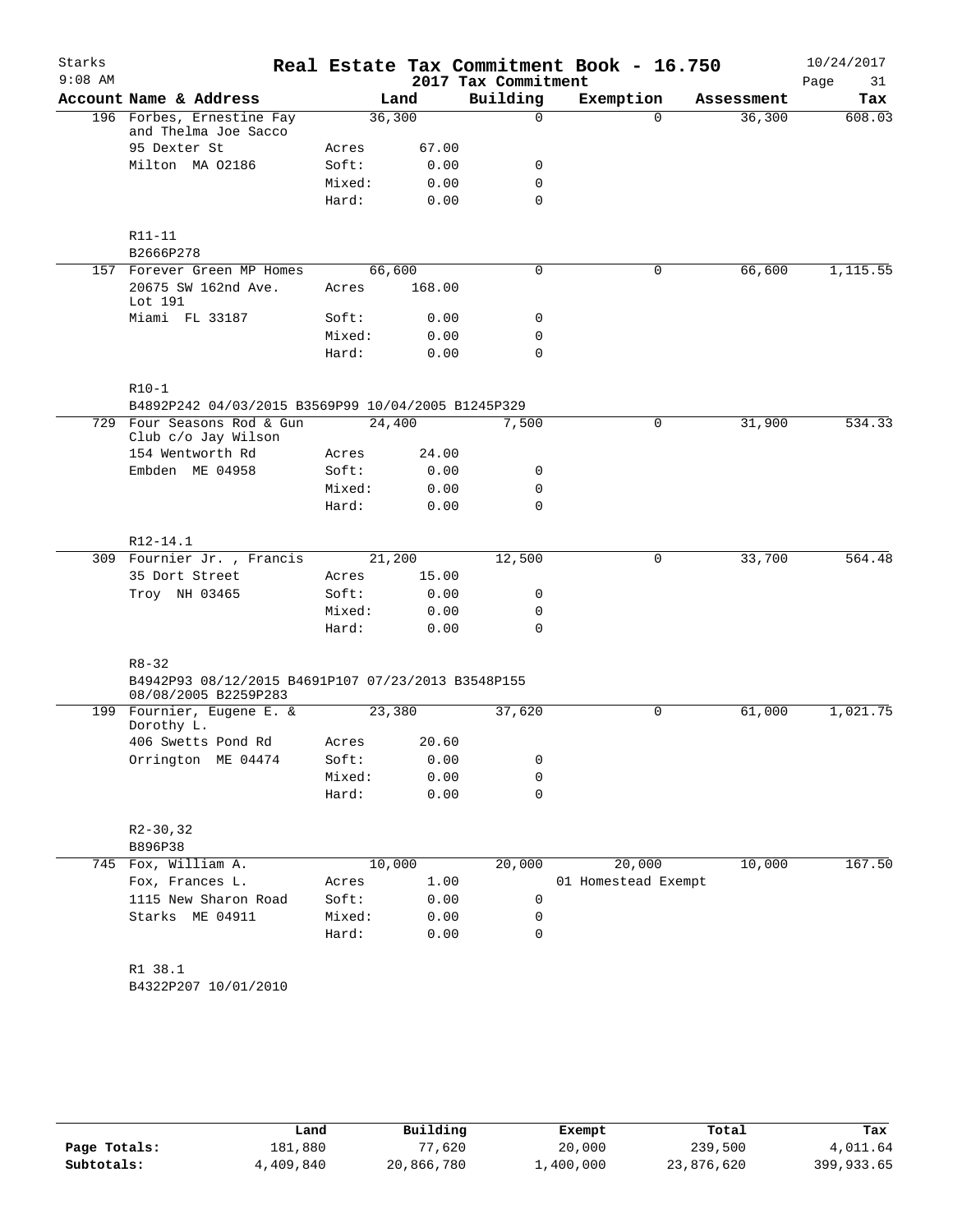| Starks<br>$9:08$ AM |                           |           |        |              | 2017 Tax Commitment | Real Estate Tax Commitment Book - 16.750 |            | 10/24/2017<br>Page<br>32 |
|---------------------|---------------------------|-----------|--------|--------------|---------------------|------------------------------------------|------------|--------------------------|
|                     | Account Name & Address    |           |        | Land         | Building            | Exemption                                | Assessment | Tax                      |
|                     | 201 Frederic, Joseph W.   |           | 24,700 |              | 84,600              | 20,000                                   | 89,300     | 1,495.78                 |
|                     | 219 Chicken Street        |           | Acres  | 25.00        |                     |                                          |            |                          |
|                     | Starks ME 04911           |           | Soft:  | 0.00         | $\overline{0}$      | 01 Homestead Exempt                      |            |                          |
|                     |                           |           | Mixed: | 0.00         | 0                   |                                          |            |                          |
|                     |                           |           | Hard:  | 0.00         | 0                   |                                          |            |                          |
|                     | Chicken Street            |           |        |              |                     |                                          |            |                          |
|                     | $R3 - 18.2$               |           |        |              |                     |                                          |            |                          |
|                     | B2294P277                 |           |        |              |                     |                                          |            |                          |
|                     | 204 Frederic, Paul        |           | 30,710 |              | $\mathbf 0$         | 0                                        | 30,710     | 514.39                   |
|                     | 141 Chicken Street        |           | Acres  | 66.00        |                     |                                          |            |                          |
|                     | Starks ME 04911           |           | Soft:  | 0.00         | 0                   |                                          |            |                          |
|                     |                           |           | Mixed: | 32.00        | 4,844               |                                          |            |                          |
|                     |                           |           | Hard:  | 4.00         | 664                 |                                          |            |                          |
|                     |                           |           |        |              |                     |                                          |            |                          |
|                     | $R4 - 34$                 |           |        |              |                     |                                          |            |                          |
|                     | B3092P256                 |           |        |              |                     |                                          |            |                          |
|                     | 203 Frederic, Paul        |           | 60,880 |              | 179,790             | 20,000                                   | 220,670    | 3,696.22                 |
|                     | 141 Chicken Street        |           | Acres  | 179.00       |                     | 01 Homestead Exempt                      |            |                          |
|                     | Starks ME 04911           |           | Soft:  | 0.00         | 0                   |                                          |            |                          |
|                     |                           |           |        |              |                     |                                          |            |                          |
|                     |                           |           | Mixed: | 62.00        | 9,384               |                                          |            |                          |
|                     |                           |           | Hard:  | 6.00         | 996                 |                                          |            |                          |
|                     | Chicken St                |           |        |              |                     |                                          |            |                          |
|                     | R3-18, R3-19.1            |           |        |              |                     |                                          |            |                          |
|                     | B873P248                  |           |        |              |                     |                                          |            |                          |
|                     | 633 Frederic, Paul B.     |           | 10,720 |              | 26,250              | 0                                        | 36,970     | 619.25                   |
|                     | 141 Chicken Street        |           | Acres  | 1.90         |                     |                                          |            |                          |
|                     | Starks ME 04911           |           | Soft:  | 0.00         | 0                   |                                          |            |                          |
|                     |                           |           | Mixed: | 0.00         | 0                   |                                          |            |                          |
|                     |                           |           | Hard:  | 0.00         | $\mathbf 0$         |                                          |            |                          |
|                     | Chicken St                |           |        |              |                     |                                          |            |                          |
|                     | $R3 - 20$                 |           |        |              |                     |                                          |            |                          |
|                     | B4746P213 B808P373        |           |        |              |                     |                                          |            |                          |
|                     | 206 Freitas, Antonio G. & |           | 15,940 |              | 7,520               | 0                                        | 23,460     | 392.96                   |
|                     | Maria S.                  |           |        |              |                     |                                          |            |                          |
|                     | 55 Sheehan St             |           | Acres  | 8.42         |                     |                                          |            |                          |
|                     | Stoughton MA 02072        |           | Soft:  | 0.00         | 0                   |                                          |            |                          |
|                     |                           |           | Mixed: | 0.00         | $\mathbf 0$         |                                          |            |                          |
|                     |                           |           | Hard:  | 0.00         | 0                   |                                          |            |                          |
|                     | Mayhew Road               |           |        |              |                     |                                          |            |                          |
|                     | $R5 - 5.1$                |           |        |              |                     |                                          |            |                          |
|                     | 205 Friend, Tara M.       |           | 15,040 |              | 49,500              | 20,000                                   | 44,540     | 746.05                   |
|                     | 2658 Industry Road        |           | Acres  | 7.30         |                     |                                          |            |                          |
|                     | Starks ME 04911           |           | Soft:  | 0.00         | 0                   | 01 Homestead Exempt                      |            |                          |
|                     |                           |           | Mixed: | 0.00         | $\mathbf 0$         |                                          |            |                          |
|                     |                           |           | Hard:  | 0.00         | $\mathbf 0$         |                                          |            |                          |
|                     | Rt. #43                   |           |        |              |                     |                                          |            |                          |
|                     | $R2 - 52$                 |           |        |              |                     |                                          |            |                          |
|                     | B2737P209                 |           |        |              |                     |                                          |            |                          |
|                     | 207 Frith, Monica L.      |           | 17,200 |              | 16,650              | $\mathbf 0$                              | 33,850     | 566.99                   |
|                     | 262 Embden Pond Road      |           | Acres  | 10.00        |                     |                                          |            |                          |
|                     | North Anson ME 04958      |           | Soft:  | 0.00         | 0                   |                                          |            |                          |
|                     |                           |           | Mixed: | 0.00         | $\mathsf{O}$        |                                          |            |                          |
|                     |                           |           | Hard:  | 0.00         | $\mathbf 0$         |                                          |            |                          |
|                     | Mayhew Road               |           |        |              |                     |                                          |            |                          |
|                     | $R6 - 2.2$                |           |        |              |                     |                                          |            |                          |
|                     | B2150P149                 |           |        |              |                     |                                          |            |                          |
|                     |                           |           |        |              |                     |                                          |            |                          |
|                     |                           |           |        |              |                     |                                          |            |                          |
|                     |                           | Land      |        | Building     |                     | Exempt                                   | Total      | Tax                      |
| Page Totals:        |                           | 175,190   |        | 364,310      |                     | 60,000                                   | 479,500    | 8,031.64                 |
| Subtotals:          |                           | 4,585,030 |        | 21, 231, 090 |                     | 1,460,000                                | 24,356,120 | 407,965.29               |
|                     |                           |           |        |              |                     |                                          |            |                          |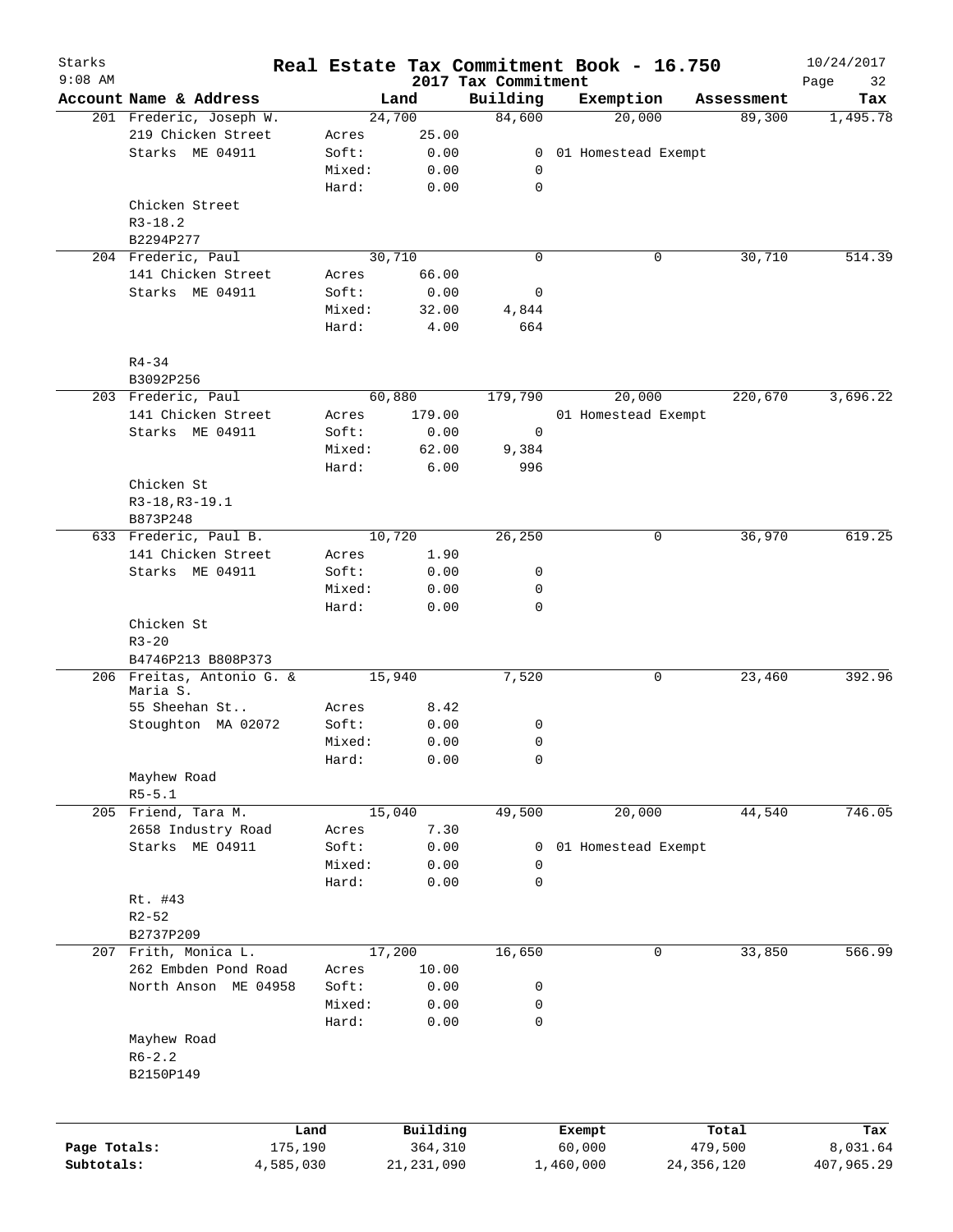| Starks       |                                       |                 |              |                                 | Real Estate Tax Commitment Book - 16.750 |                    | 10/24/2017        |
|--------------|---------------------------------------|-----------------|--------------|---------------------------------|------------------------------------------|--------------------|-------------------|
| $9:08$ AM    | Account Name & Address                |                 | Land         | 2017 Tax Commitment<br>Building | Exemption                                | Assessment         | Page<br>33<br>Tax |
|              | 208 Fusco, Joseph & Gregory           |                 | 14,800       | 28,650                          |                                          | 43,450<br>$\Omega$ | 727.79            |
|              | & Joseph III<br>5 Loveland Lane       | Acres           | 7.00         |                                 |                                          |                    |                   |
|              | Bristol CT 06010                      | Soft:           | 0.00         | 0                               |                                          |                    |                   |
|              |                                       | Mixed:          | 0.00         | $\mathsf{O}$                    |                                          |                    |                   |
|              |                                       | Hard:           | 0.00         | 0                               |                                          |                    |                   |
|              | Emery Road                            |                 |              |                                 |                                          |                    |                   |
|              | $R3 - 40$                             |                 |              |                                 |                                          |                    |                   |
|              | B2153P50                              |                 |              |                                 |                                          |                    |                   |
|              | 209 Gaeta, Lorraine A.                |                 | 38,740       | 0                               |                                          | 38,740<br>0        | 648.90            |
|              | 133 Mayhew Road                       | Acres           | 74.00        |                                 |                                          |                    |                   |
|              | Starks ME 04911                       | Soft:           | 0.00         | 0                               |                                          |                    |                   |
|              |                                       | Mixed:          | 0.00         | $\mathsf{O}$                    |                                          |                    |                   |
|              |                                       | Hard:           | 0.00         | 0                               |                                          |                    |                   |
|              | $R11-1$                               |                 |              |                                 |                                          |                    |                   |
|              | B2793P226                             |                 |              |                                 |                                          |                    |                   |
|              | 210 Gaeta, Lorraine Ann               |                 | 23,700       | $\mathbf 0$                     |                                          | 0<br>23,700        | 396.98            |
|              | 133 Mayhew Road                       | Acres           | 25.00        |                                 |                                          |                    |                   |
|              | Starks ME 04911                       | Soft:           | 0.00         | 0                               |                                          |                    |                   |
|              |                                       | Mixed:          | 0.00         | $\mathsf{O}$                    |                                          |                    |                   |
|              |                                       | Hard:           | 0.00         | 0                               |                                          |                    |                   |
|              | $R11-2$                               |                 |              |                                 |                                          |                    |                   |
|              | B1468P169                             |                 |              |                                 |                                          |                    |                   |
|              | 211 Gaeta, Lorraine Ann               |                 | 60,100       | 89,620                          | 20,000                                   | 129,720            | 2,172.81          |
|              | 133 Mayhew Road                       | Acres           | 143.00       |                                 |                                          |                    |                   |
|              | Starks ME 04911                       | Soft:           | 0.00         | $\overline{0}$                  | 01 Homestead Exempt                      |                    |                   |
|              |                                       | Mixed:<br>Hard: | 0.00<br>0.00 | 0<br>0                          |                                          |                    |                   |
|              |                                       |                 |              |                                 |                                          |                    |                   |
|              | $R7 - 15$<br>B868P796                 |                 |              |                                 |                                          |                    |                   |
|              | 71 Gailis Peter                       |                 | 17,200       | 80,650                          |                                          | 97,850<br>0        | 1,638.99          |
|              | Gailis, Susan                         | Acres           | 10.00        |                                 |                                          |                    |                   |
|              | 31 Winthrop street                    | Soft:           | 0.00         | 0                               |                                          |                    |                   |
|              | Salem Ma 01970                        | Mixed:          | 0.00         | $\mathbf 0$                     |                                          |                    |                   |
|              |                                       | Hard:           | 0.00         | 0                               |                                          |                    |                   |
|              | Mayhew Road, Starks<br>$R7-10.6$      |                 |              |                                 |                                          |                    |                   |
|              | B4087P99 12/20/2008 B1302P75          |                 |              |                                 |                                          |                    |                   |
| 649          | Gambale Kathleen M and<br>Joseph J.   |                 | 21,200       | 31,200                          |                                          | 52,400<br>0        | 877.70            |
|              | 40 Cross Street                       | Acres           | 15.00        |                                 |                                          |                    |                   |
|              | Rowley MA 01969                       | Soft:           | 0.00         | 0                               |                                          |                    |                   |
|              |                                       | Mixed:          | 0.00         | $\mathbf 0$                     |                                          |                    |                   |
|              |                                       | Hard:           | 0.00         | $\mathbf 0$                     |                                          |                    |                   |
|              | $R1 - 29.5$                           |                 |              |                                 |                                          |                    |                   |
|              | B3736P201 09/01/2007 B1524P234        |                 |              |                                 |                                          |                    |                   |
|              | 229 Gauthier, Carmen                  |                 | 14,400       | 82,800                          | 20,000                                   | 77,200             | 1,293.10          |
|              | 157 Emery Road                        | Acres           | 6.50         |                                 | 01 Homestead Exempt                      |                    |                   |
|              | Starks ME 04911                       | Soft:           | 0.00         | 0                               |                                          |                    |                   |
|              |                                       | Mixed:          | 0.00         | $\mathbf 0$                     |                                          |                    |                   |
|              |                                       | Hard:           | 0.00         | $\mathbf 0$                     |                                          |                    |                   |
|              | $R3 - 36$                             |                 |              |                                 |                                          |                    |                   |
|              | B4759P248 02/24/2014 B1168P20<br>Land |                 | Building     |                                 | Exempt                                   | Total              | Tax               |
| Page Totals: | 190,140                               |                 | 312,920      |                                 | 40,000                                   | 463,060            | 7,756.27          |
| Subtotals:   | 4,775,170                             |                 | 21,544,010   |                                 | 1,500,000                                | 24,819,180         | 415,721.56        |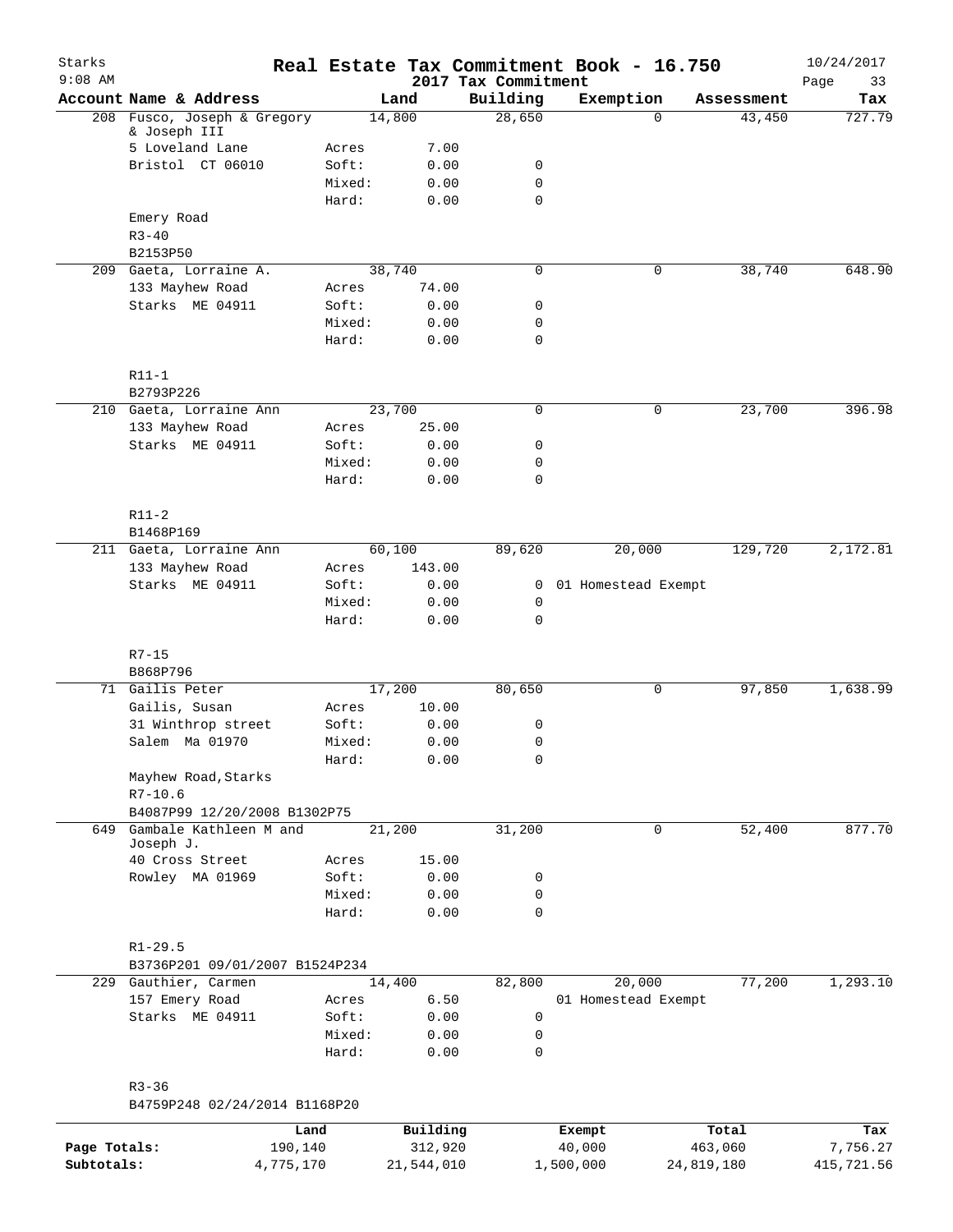| Starks    |                                                   |        |        |                     | Real Estate Tax Commitment Book - 16.750 |            | 10/24/2017 |
|-----------|---------------------------------------------------|--------|--------|---------------------|------------------------------------------|------------|------------|
| $9:08$ AM |                                                   |        |        | 2017 Tax Commitment |                                          |            | Page<br>34 |
|           | Account Name & Address                            |        | Land   | Building            | Exemption                                | Assessment | Tax        |
|           | 567 Gecoy, Rocco R. &<br>Carolyn G.               |        | 17,420 | 90,410              | $\Omega$                                 | 107,830    | 1,806.15   |
|           | 4 Otter Pond Road                                 | Acres  | 10.28  |                     |                                          |            |            |
|           | Lynnfield MA 01940                                | Soft:  | 0.00   | 0                   |                                          |            |            |
|           |                                                   | Mixed: | 0.00   | $\mathbf 0$         |                                          |            |            |
|           |                                                   | Hard:  | 0.00   | $\Omega$            |                                          |            |            |
|           | $R6 - 21.3$                                       |        |        |                     |                                          |            |            |
|           | B4009P310 06/12/2008 B1485P12                     |        |        |                     |                                          |            |            |
|           | 537 Gibbons, Morgann                              |        | 12,880 | 54,160              | 0                                        | 67,040     | 1,122.92   |
|           | Shurtleff, Brenna                                 | Acres  | 20.00  |                     |                                          |            |            |
|           | 303 Wood Street                                   | Soft:  | 0.00   | 0                   |                                          |            |            |
|           | New Bedford, MA 02745                             | Mixed: | 19.00  | 2,876               |                                          |            |            |
|           |                                                   | Hard:  | 0.00   | $\Omega$            |                                          |            |            |
|           | $R2 - 49$                                         |        |        |                     |                                          |            |            |
|           | B5085P177 10/11/2016 B4268P35 01/29/2010 B3811P16 |        |        |                     |                                          |            |            |
|           | 02/08/2007 B1486P44                               |        |        |                     |                                          |            |            |
|           | 701 Gibbs Family Trust,<br>Sandra E.              |        | 15,440 | 50,870              | 0                                        | 66,310     | 1,110.69   |
|           | 67 Heald Street Apt 2B                            | Acres  | 7.80   |                     |                                          |            |            |
|           | Madison ME 04950                                  | Soft:  | 0.00   | 0                   |                                          |            |            |
|           |                                                   | Mixed: | 0.00   | 0                   |                                          |            |            |
|           |                                                   | Hard:  | 0.00   | 0                   |                                          |            |            |
|           | $R5 - 6.3$                                        |        |        |                     |                                          |            |            |
|           | B4505P321 03/20/2012 B3793P275 12/28/2006         |        |        |                     |                                          |            |            |
|           | 214 Gierczak, John M.                             |        | 12,600 | $\mathbf 0$         | 0                                        | 12,600     | 211.05     |
|           | Gierczak Emma E.                                  | Acres  | 5.50   |                     |                                          |            |            |
|           | 453 Beans Corner Rd.                              | Soft:  | 0.00   | 0                   |                                          |            |            |
|           | New Sharon ME 04955                               | Mixed: | 0.00   | 0                   |                                          |            |            |
|           |                                                   | Hard:  | 0.00   | $\Omega$            |                                          |            |            |
|           | New Sharon Town Line                              |        |        |                     |                                          |            |            |
|           | $R1-5$                                            |        |        |                     |                                          |            |            |
|           | B876P159                                          |        |        |                     |                                          |            |            |
|           | 217 Gifford, Walter B.                            |        | 10,800 | 11,250              | 0                                        | 22,050     | 369.34     |
|           | 115 Locke Hill Road                               | Acres  | 2.00   |                     |                                          |            |            |
|           | Starks ME 04911                                   | Soft:  | 0.00   | 0                   |                                          |            |            |
|           |                                                   | Mixed: | 0.00   | 0                   |                                          |            |            |
|           |                                                   | Hard:  | 0.00   | 0                   |                                          |            |            |
|           | Locke Cemetery Road                               |        |        |                     |                                          |            |            |
|           | $R3 - 8$                                          |        |        |                     |                                          |            |            |
|           | B2226P169                                         |        |        |                     |                                          |            |            |
|           | 216 Gifford, Walter B.                            |        | 39,100 | 147,270             | 20,000                                   | 166,370    | 2,786.70   |
|           | 115 Locke Hill Rd                                 | Acres  | 73.00  |                     | 01 Homestead Exempt                      |            |            |
|           | Starks ME 04911                                   | Soft:  | 0.00   | 0                   |                                          |            |            |
|           |                                                   | Mixed: | 0.00   | 0                   |                                          |            |            |
|           |                                                   | Hard:  | 0.00   | 0                   |                                          |            |            |
|           | $R3 - 7$                                          |        |        |                     |                                          |            |            |
|           | B1537P108                                         |        |        |                     |                                          |            |            |
|           |                                                   |        |        |                     |                                          |            |            |

|              | Land      | Building   | Exempt    | Total        | Tax         |  |
|--------------|-----------|------------|-----------|--------------|-------------|--|
| Page Totals: | 108,240   | 353,960    | 20,000    | 442,200      | ,406.85     |  |
| Subtotals:   | 4,883,410 | 21,897,970 | 1,520,000 | 25, 261, 380 | 423, 128.41 |  |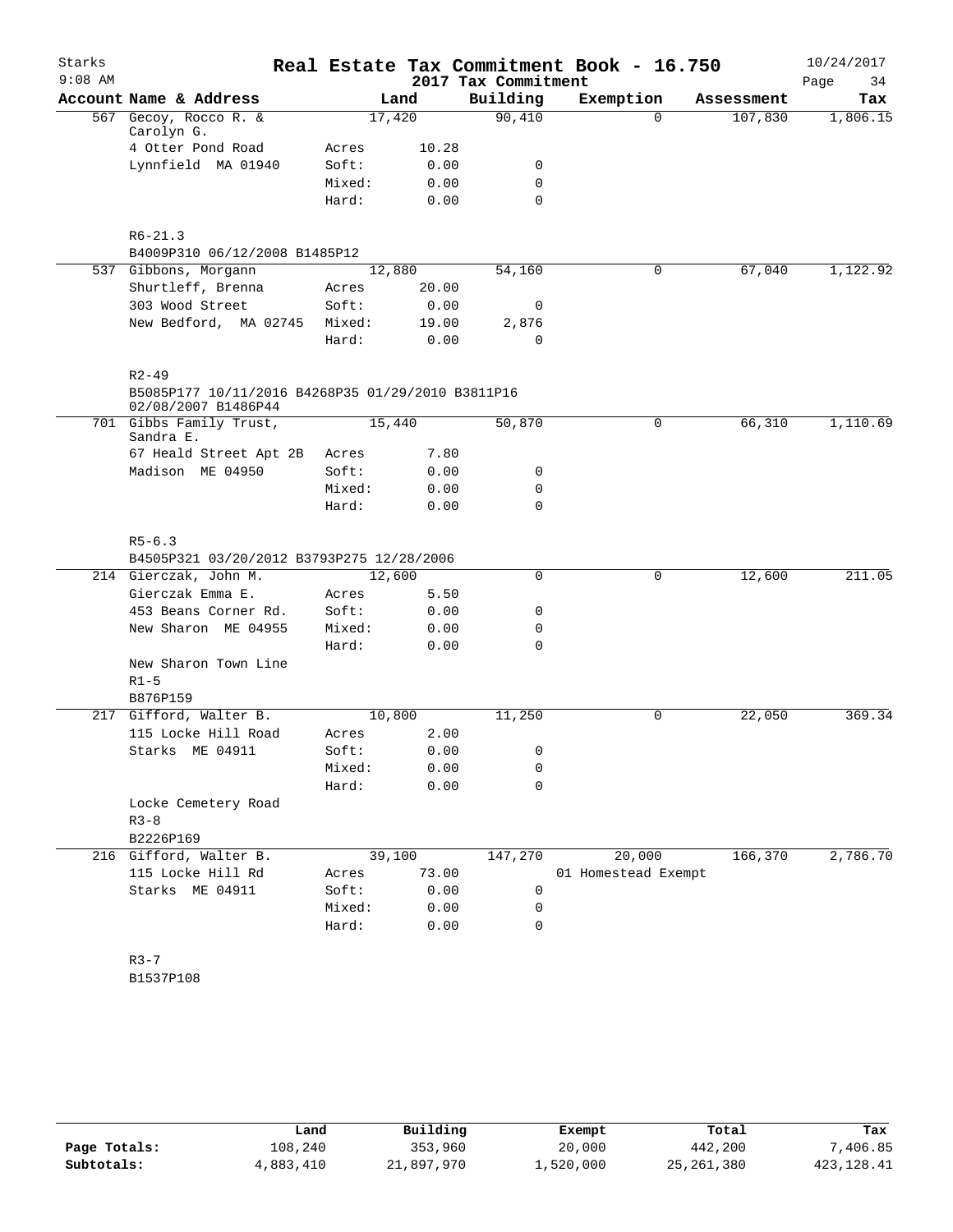| Starks<br>$9:08$ AM |                                                                             |                |               | 2017 Tax Commitment | Real Estate Tax Commitment Book - 16.750 |            | 10/24/2017<br>Page<br>35 |
|---------------------|-----------------------------------------------------------------------------|----------------|---------------|---------------------|------------------------------------------|------------|--------------------------|
|                     | Account Name & Address                                                      |                | Land          | Building            | Exemption                                | Assessment | Tax                      |
|                     | 267 Gillies Trust, Gordon                                                   | 31,300         |               | 138,550             | $\Omega$                                 | 169,850    | 2,844.99                 |
|                     | М.<br>Mary C. Gillies Trust                                                 |                |               |                     |                                          |            |                          |
|                     | 448 Peppertree Road                                                         | Acres<br>Soft: | 47.00<br>0.00 | 0                   |                                          |            |                          |
|                     | Venice FL 34293                                                             | Mixed:         | 0.00          | 0                   |                                          |            |                          |
|                     |                                                                             | Hard:          | 0.00          | $\Omega$            |                                          |            |                          |
|                     | Peterson Rd                                                                 |                |               |                     |                                          |            |                          |
|                     | $R11-8$                                                                     |                |               |                     |                                          |            |                          |
|                     | B4959P356 09/30/2015 B4835P236 09/29/2014 B4244P125<br>02/26/2010 B2034P186 |                |               |                     |                                          |            |                          |
|                     | 156 Glidden, Eric                                                           |                | 16,240        | 58,320              | 0                                        | 74,560     | 1,248.88                 |
|                     | Glidden, Beth                                                               | Acres          | 8.80          |                     |                                          |            |                          |
|                     | 212 Old Fields Road                                                         | Soft:          | 0.00          | 0                   |                                          |            |                          |
|                     | South Berwick ME 03908 Mixed:                                               |                | 0.00          | 0                   |                                          |            |                          |
|                     |                                                                             | Hard:          | 0.00          | 0                   |                                          |            |                          |
|                     | 40 Mayhew Rd                                                                |                |               |                     |                                          |            |                          |
|                     | $R7-11$<br>B4818P45 08/14/2014 B4739P197 12/09/2013 B3521P253               |                |               |                     |                                          |            |                          |
|                     | B1893P99                                                                    |                | 18,320        |                     | 0                                        | 72,100     | 1,207.68                 |
|                     | 147 Glidden, Errol R.                                                       |                |               | 53,780              |                                          |            |                          |
|                     | 340 Porterfield Road                                                        | Acres          | 11.40         |                     |                                          |            |                          |
|                     | Porter ME 04068                                                             | Soft:          | 0.00          | 0                   |                                          |            |                          |
|                     |                                                                             | Mixed:         | 0.00          | 0                   |                                          |            |                          |
|                     |                                                                             | Hard:          | 0.00          | 0                   |                                          |            |                          |
|                     | Mayhew Road Subdivison                                                      |                |               |                     |                                          |            |                          |
|                     | $R6 - 2.11$                                                                 |                |               |                     |                                          |            |                          |
|                     | B3996P286 05/13/2009 B3554P1 B883P1018<br>13,480                            |                |               |                     |                                          |            |                          |
|                     | 220 Goff, Patricia R.                                                       |                |               | 23,180              | 0                                        | 36,660     | 614.06                   |
|                     | 535 Chick Crossing Rd.                                                      | Acres          | 5.35          |                     |                                          |            |                          |
|                     | Wells ME 04090                                                              | Soft:          | 0.00          | 0                   |                                          |            |                          |
|                     |                                                                             | Mixed:         | 0.00          | 0                   |                                          |            |                          |
|                     |                                                                             | Hard:          | 0.00          | 0                   |                                          |            |                          |
|                     | $R4 - 35.1$                                                                 |                |               |                     |                                          |            |                          |
|                     | B1322P150                                                                   |                |               |                     |                                          |            |                          |
|                     | 434 Gordon-Taylor, Lisa M.                                                  |                | 10,280        | 93,450              | 0                                        | 103,730    | 1,737.48                 |
|                     | 2693 Industry Road                                                          | Acres          | 1.35          |                     |                                          |            |                          |
|                     | Starks Me 04911                                                             | Soft:          | 0.00          | 0                   |                                          |            |                          |
|                     |                                                                             | Mixed:         | 0.00          | 0                   |                                          |            |                          |
|                     |                                                                             | Hard:          | 0.00          | 0                   |                                          |            |                          |
|                     | Route #43                                                                   |                |               |                     |                                          |            |                          |
|                     | $R8 - 1.2$                                                                  |                |               |                     |                                          |            |                          |
|                     | B4759P69 02/21/2014 B2107P158                                               |                |               |                     |                                          |            |                          |
|                     | 224 Graef, Adriane H                                                        |                | 39,600        | $\mathbf 0$         | $\mathbf 0$                              | 39,600     | 663.30                   |
|                     | 14 Chipmunk Trail                                                           | Acres          | 78.00         |                     |                                          |            |                          |
|                     | Sandy Hook CT 06482                                                         | Soft:          | 0.00          | 0                   |                                          |            |                          |
|                     |                                                                             | Mixed:         | 0.00          | 0                   |                                          |            |                          |
|                     |                                                                             | Hard:          | 0.00          | 0                   |                                          |            |                          |
|                     | Rt. 148 Anson Town Line                                                     |                |               |                     |                                          |            |                          |
|                     | $R5-16, R5-17.1$                                                            |                |               |                     |                                          |            |                          |
|                     | B1789P142                                                                   |                |               |                     |                                          |            |                          |
|                     |                                                                             |                |               |                     |                                          |            |                          |

|              | Land      | Building     | Exempt    | Total      | Tax        |
|--------------|-----------|--------------|-----------|------------|------------|
| Page Totals: | 129,220   | 367,280      |           | 496,500    | 8,316.39   |
| Subtotals:   | 5,012,630 | 22, 265, 250 | 1,520,000 | 25,757,880 | 431,444.80 |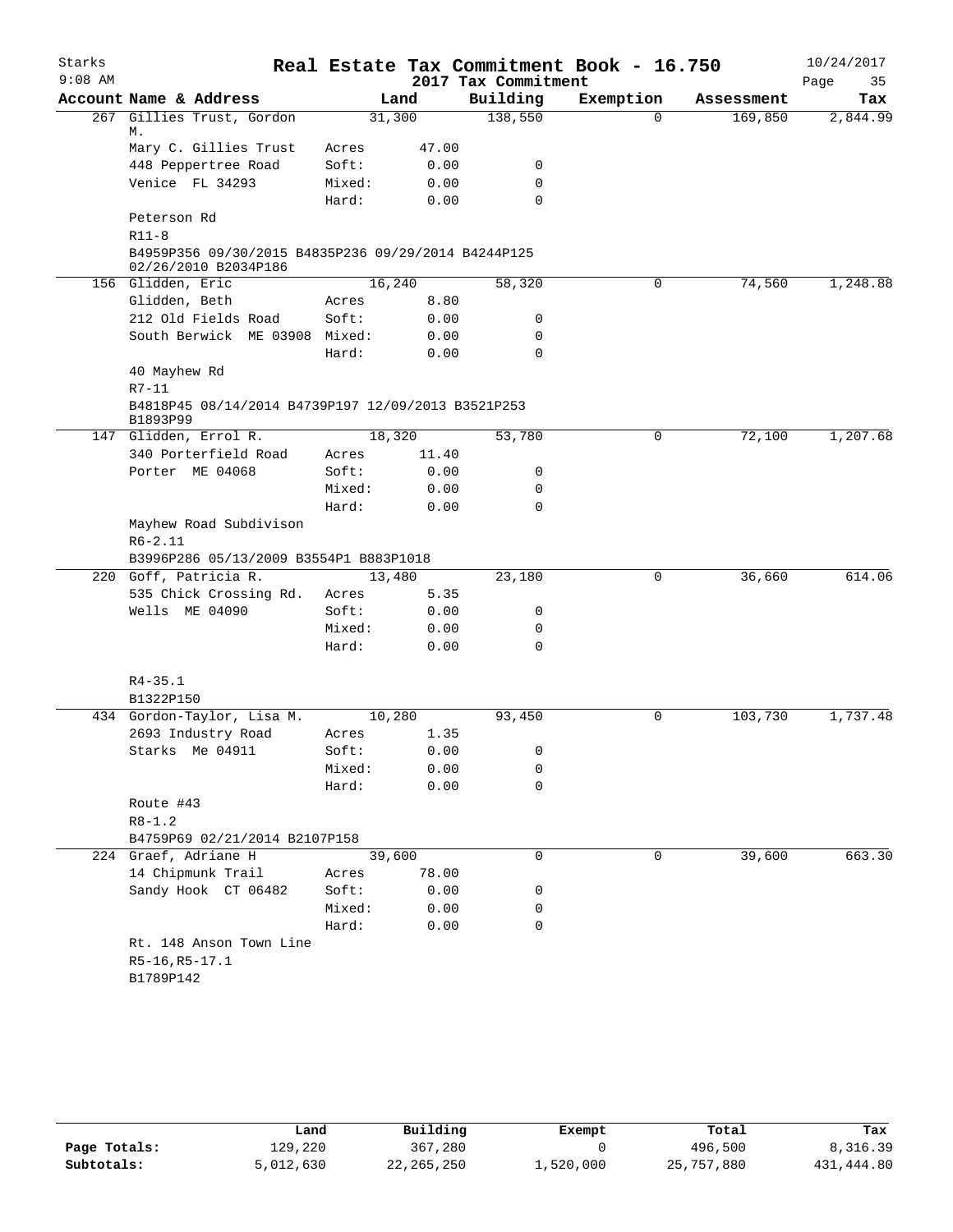| Starks<br>$9:08$ AM |                                                    |                 |                |                                 | Real Estate Tax Commitment Book - 16.750 |            | 10/24/2017        |
|---------------------|----------------------------------------------------|-----------------|----------------|---------------------------------|------------------------------------------|------------|-------------------|
|                     | Account Name & Address                             |                 | Land           | 2017 Tax Commitment<br>Building | Exemption                                | Assessment | Page<br>36<br>Tax |
|                     | 160 Graham, Thomas Jr.                             |                 | 16,880         | 87,200                          | 26,000                                   | 78,080     | 1,307.84          |
|                     | Graham, Catherine                                  | Acres           | 9.60           |                                 | 01 Homestead Exempt                      |            |                   |
|                     | 61 Mayhew Road                                     | Soft:           | 0.00           |                                 | 0 02 Veteran                             |            |                   |
|                     | Starks ME 04911                                    | Mixed:          | 0.00           | 0                               |                                          |            |                   |
|                     |                                                    | Hard:           | 0.00           | $\mathbf 0$                     |                                          |            |                   |
|                     | $R7 - 10.5$                                        |                 |                |                                 |                                          |            |                   |
|                     | B3955P192 01/22/2008 B3803P283 01/22/2007 B2048P69 |                 |                |                                 |                                          |            |                   |
|                     | 95 Gravel, Kurtis W.                               |                 | 19,600         | 137,300                         | 20,000                                   | 136,900    | 2,293.08          |
|                     | Gravel, Amy L.                                     | Acres           | 13.00          |                                 |                                          |            |                   |
|                     | P.O. Box 476                                       | Soft:           | 0.00           | 0                               | 01 Homestead Exempt                      |            |                   |
|                     | Anson ME 04911                                     | Mixed:          | 0.00           | 0                               |                                          |            |                   |
|                     |                                                    | Hard:           | 0.00           | $\mathbf 0$                     |                                          |            |                   |
|                     | Riverroad                                          |                 |                |                                 |                                          |            |                   |
|                     | $R10-13.1$                                         |                 |                |                                 |                                          |            |                   |
|                     | B5058P206 08/05/2016 B1419P289                     |                 |                |                                 |                                          |            |                   |
|                     | 226 Gray, David E                                  |                 | 15,120         | 67,570                          | 20,000                                   | 62,690     | 1,050.06          |
|                     | 141 Emery Rd                                       | Acres           | 7.40           |                                 | 01 Homestead Exempt                      |            |                   |
|                     | Starks Me 04911                                    | Soft:           | 0.00           | 0                               |                                          |            |                   |
|                     |                                                    | Mixed:          | 0.00           | 0                               |                                          |            |                   |
|                     |                                                    | Hard:           | 0.00           | $\mathbf 0$                     |                                          |            |                   |
|                     | Emery Road                                         |                 |                |                                 |                                          |            |                   |
|                     | $R3 - 35$                                          |                 |                |                                 |                                          |            |                   |
|                     | B2887P310                                          |                 |                |                                 |                                          |            |                   |
|                     | 228 Gray, Richard                                  |                 | 39,400         | 105,100                         | 20,000                                   | 124,500    | 2,085.38          |
|                     | 1294 Anson Road                                    | Acres           | 74.00          |                                 |                                          |            |                   |
|                     | Starks ME 04911                                    | Soft:           | 0.00           | 0                               |                                          |            |                   |
|                     |                                                    | Mixed:          | 0.00           | 0                               | 01 Homestead Exempt                      |            |                   |
|                     |                                                    | Hard:           | 0.00           | 0                               |                                          |            |                   |
|                     | Route 43                                           |                 |                |                                 |                                          |            |                   |
|                     | R12-20,21                                          |                 |                |                                 |                                          |            |                   |
|                     | B4237P4 01/22/2010 B1165P87                        |                 |                |                                 |                                          |            |                   |
|                     | 737 Gray, Richard E.                               |                 | 4,330<br>40.00 | 0                               | 0                                        | 4,330      | 72.53             |
|                     | 1294 Anson Road                                    | Acres           |                |                                 |                                          |            |                   |
|                     | Starks ME 04911                                    | Soft:           | 36.00          | 3,715                           |                                          |            |                   |
|                     |                                                    | Mixed:<br>Hard: | 4.00<br>0.00   | 605<br>$\mathbf 0$              |                                          |            |                   |
|                     | $R12 - 26$                                         |                 |                |                                 |                                          |            |                   |
|                     | B4237P1 01/22/2010                                 |                 |                |                                 |                                          |            |                   |
|                     |                                                    |                 |                | 0                               | 0                                        |            | 235.17            |
|                     | 230 Greenleaf, Andrea<br>4060 Snyder Ridge Lane    | Acres           | 14,040<br>7.30 |                                 |                                          | 14,040     |                   |
|                     | Winston-Salem NC 27107                             | Soft:           | 0.00           | 0                               |                                          |            |                   |
|                     |                                                    | Mixed:          | 0.00           | 0                               |                                          |            |                   |
|                     |                                                    | Hard:           | 0.00           | 0                               |                                          |            |                   |
|                     | $R1 - 16$                                          |                 |                |                                 |                                          |            |                   |
| 231                 | Greenleaf, Scott                                   |                 | 10,800         | 24,860                          | 20,000                                   | 15,660     | 262.31            |
|                     | 1081 New Sharon Road                               | Acres           | 2.00           |                                 | 01 Homestead Exempt                      |            |                   |
|                     | Starks ME 04911                                    | Soft:           | 0.00           | 0                               |                                          |            |                   |
|                     |                                                    | Mixed:          | 0.00           | 0                               |                                          |            |                   |
|                     |                                                    |                 |                | 0                               |                                          |            |                   |
|                     | Rt. 134                                            | Hard:           | 0.00           |                                 |                                          |            |                   |
|                     | $R1 - 42.1$                                        |                 |                |                                 |                                          |            |                   |
|                     | B5004P268 03/01/2016 B1497P10                      |                 |                |                                 |                                          |            |                   |
|                     |                                                    |                 |                |                                 |                                          |            |                   |
|                     |                                                    |                 |                |                                 |                                          |            |                   |
|                     |                                                    | Land            | Building       |                                 | Exempt                                   | Total      | Tax               |
| Page Totals:        | 120,170                                            |                 | 422,030        |                                 | 106,000                                  | 436,200    | 7,306.37          |

**Subtotals:** 5,132,800 22,687,280 1,626,000 26,194,080 438,751.17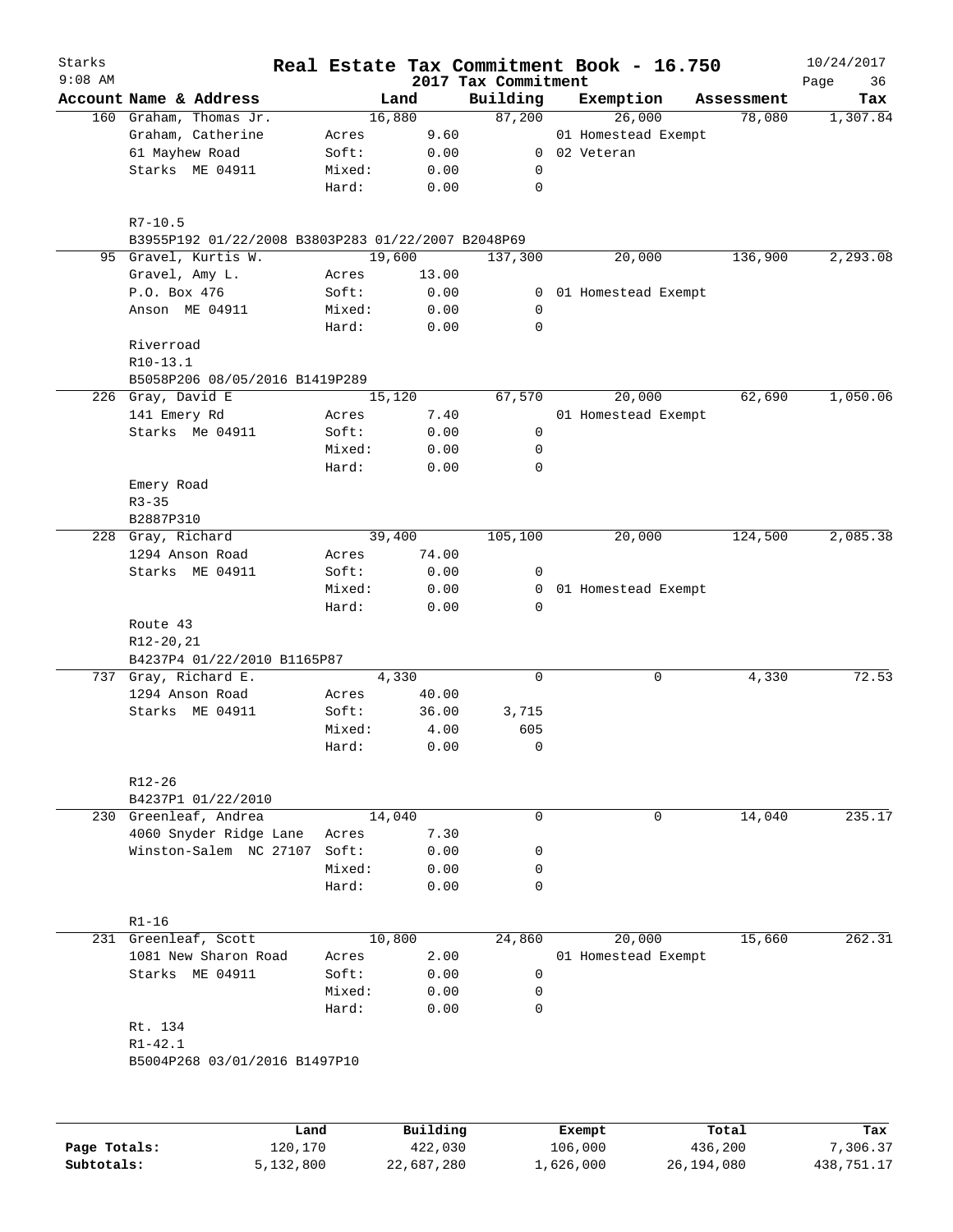| Starks    |                                                     |        |        |                     | Real Estate Tax Commitment Book - 16.750 |            | 10/24/2017 |
|-----------|-----------------------------------------------------|--------|--------|---------------------|------------------------------------------|------------|------------|
| $9:08$ AM |                                                     |        |        | 2017 Tax Commitment |                                          |            | Page<br>37 |
|           | Account Name & Address                              |        | Land   | Building            | Exemption                                | Assessment | Tax        |
|           | 143 Guinen, Robert S.                               |        | 17,440 | 46,950              | $\Omega$                                 | 64,390     | 1,078.53   |
|           | Guinen, Glen<br>R.Guinen, Linda A.                  | Acres  | 10.30  |                     |                                          |            |            |
|           | 5 Redneck Rd.                                       | Soft:  | 0.00   | 0                   |                                          |            |            |
|           | Starks ME 04911                                     | Mixed: | 0.00   | 0                   |                                          |            |            |
|           |                                                     | Hard:  | 0.00   | 0                   |                                          |            |            |
|           | $R6 - 2.18$                                         |        |        |                     |                                          |            |            |
|           | B4142P135 05/26/2009 B3505P311 06/18/2005 B883P1018 |        |        |                     |                                          |            |            |
|           | 561 Gulnick, Sandra L.                              |        | 17,400 | 20,000              | 20,000                                   | 17,400     | 291.45     |
|           | 32 Thompson Bridge Road Acres                       |        | 11.50  |                     | 01 Homestead Exempt                      |            |            |
|           | Starks Me 04911                                     | Soft:  | 0.00   | 0                   |                                          |            |            |
|           |                                                     | Mixed: | 0.00   | 0                   |                                          |            |            |
|           |                                                     | Hard:  | 0.00   | 0                   |                                          |            |            |
|           | Emery Road                                          |        |        |                     |                                          |            |            |
|           | $R3 - 41.1$                                         |        |        |                     |                                          |            |            |
|           | B4343P96 11/23/2010 B4242P226 09/28/2009 B2452P124  |        |        |                     |                                          |            |            |
|           | 233 Gulnick, William J &<br>Carol L                 |        | 7,750  | $\overline{53,550}$ | 26,000                                   | 35,300     | 591.28     |
|           | c/o Holmgren                                        | Acres  | 0.60   |                     |                                          |            |            |
|           |                                                     |        |        |                     |                                          |            |            |
|           | 55 Hill Street                                      | Soft:  | 0.00   |                     | 0 01 Homestead Exempt                    |            |            |
|           | Lakeville MA 02347                                  | Mixed: | 0.00   | $\overline{0}$      | 02 Veteran                               |            |            |
|           |                                                     | Hard:  | 0.00   | $\Omega$            |                                          |            |            |
|           | 6 Anson Road                                        |        |        |                     |                                          |            |            |
|           | $U2 - 25, U2 - 26$                                  |        |        |                     |                                          |            |            |
|           | B2467P318                                           |        |        |                     |                                          |            |            |
|           | 234 Guthrie, James D. Jr.                           |        | 21,240 | 0                   | 0                                        | 21,240     | 355.77     |
|           | 217 Fitzgerald Road                                 | Acres  | 43.00  |                     |                                          |            |            |
|           | Rindge NH 03461                                     | Soft:  | 7.00   | 722                 |                                          |            |            |
|           |                                                     | Mixed: | 0.00   | 0                   |                                          |            |            |
|           |                                                     | Hard:  | 26.00  | 4,315               |                                          |            |            |
|           | Industry Line                                       |        |        |                     |                                          |            |            |
|           | $R4-13A$                                            |        |        |                     |                                          |            |            |
|           | B2690P12                                            |        |        |                     |                                          |            |            |
|           | 235 Guthrie, James D., Jr                           |        | 57,100 | 31,200              | 0                                        | 88,300     | 1,479.03   |
|           | 217 Fitzgerald Road                                 | Acres  | 133.00 |                     |                                          |            |            |
|           | Rindge NH 03461                                     | Soft:  | 0.00   | 0                   |                                          |            |            |
|           |                                                     | Mixed: | 0.00   | 0                   |                                          |            |            |
|           |                                                     | Hard:  | 0.00   | 0                   |                                          |            |            |
|           | Gordon Road                                         |        |        |                     |                                          |            |            |
|           | $R4-11, R4-13$                                      |        |        |                     |                                          |            |            |
|           | B1800P1                                             |        |        |                     |                                          |            |            |
|           | 237 Haley Jr., Charles J.                           |        | 30,330 | 6,800               | 0                                        | 37,130     | 621.93     |
|           | Haley Linda S                                       | Acres  | 47.10  |                     |                                          |            |            |
|           | 4873 Italy Avenue                                   | Soft:  | 0.00   | 0                   |                                          |            |            |
|           |                                                     | Mixed: |        |                     |                                          |            |            |
|           | North Port FL 34288                                 |        | 0.00   | 0<br>0              |                                          |            |            |
|           |                                                     | Hard:  | 0.00   |                     |                                          |            |            |
|           |                                                     |        |        |                     |                                          |            |            |
|           | $R8-1$                                              |        |        |                     |                                          |            |            |

B1026P1

|              | Land      | Building   | Exempt    | Total      | Tax        |
|--------------|-----------|------------|-----------|------------|------------|
| Page Totals: | 151,260   | 158,500    | 46,000    | 263,760    | 4,417.99   |
| Subtotals:   | 5,284,060 | 22,845,780 | 1,672,000 | 26,457,840 | 443,169.16 |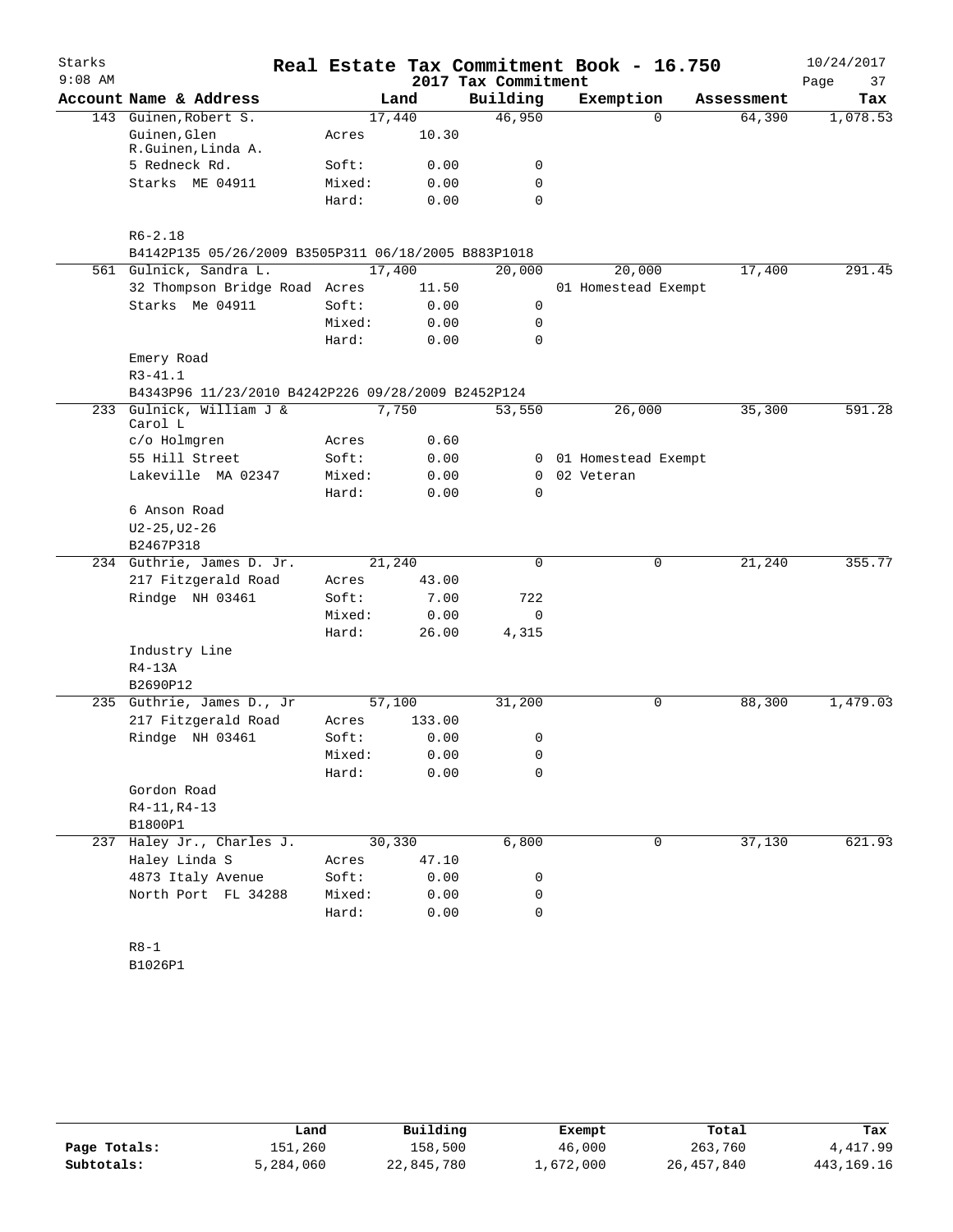| Starks<br>$9:08$ AM |                                       |        |        | 2017 Tax Commitment | Real Estate Tax Commitment Book - 16.750 |            | 10/24/2017<br>Page<br>38 |
|---------------------|---------------------------------------|--------|--------|---------------------|------------------------------------------|------------|--------------------------|
|                     | Account Name & Address                |        | Land   | Building            | Exemption                                | Assessment | Tax                      |
|                     | 238 Hall, Leslie E. &                 |        | 23,200 | 23,810              | $\Omega$                                 | 47,010     | 787.42                   |
|                     | Suzanne T.                            |        |        |                     |                                          |            |                          |
|                     | 167 Main St Rt. 26                    | Acres  | 20.00  |                     |                                          |            |                          |
|                     | Oxford ME 04270                       | Soft:  | 0.00   | 0                   |                                          |            |                          |
|                     |                                       | Mixed: | 0.00   | $\mathbf 0$         |                                          |            |                          |
|                     |                                       | Hard:  | 0.00   | $\mathbf 0$         |                                          |            |                          |
|                     | West Mills Road                       |        |        |                     |                                          |            |                          |
|                     | $R5 - 19.2$                           |        |        |                     |                                          |            |                          |
|                     | B1077P93                              |        |        |                     |                                          |            |                          |
|                     | 240 Hamilton, Thomas H. &<br>Laura J. | 8,370  |        | 0                   | 0                                        | 8,370      | 140.20                   |
|                     | 1266 Randy Ave. Se                    | Acres  | 0.70   |                     |                                          |            |                          |
|                     | Palm Bay FL 32909                     | Soft:  | 0.00   | 0                   |                                          |            |                          |
|                     |                                       | Mixed: | 0.00   | 0                   |                                          |            |                          |
|                     |                                       | Hard:  | 0.00   | $\mathbf 0$         |                                          |            |                          |
|                     | $R3 - 23$                             |        |        |                     |                                          |            |                          |
|                     | B896P792                              |        |        |                     |                                          |            |                          |
|                     | 241 Hand, Roger & Carolee             |        | 7,420  | 41,250              | 26,000                                   | 22,670     | 379.72                   |
|                     | 2731 Industry Road                    | Acres  | 0.55   |                     | 02 Veteran                               |            |                          |
|                     | Starks ME 04911                       | Soft:  | 0.00   | 0                   | 01 Homestead Exempt                      |            |                          |
|                     |                                       | Mixed: | 0.00   | 0                   |                                          |            |                          |
|                     |                                       | Hard:  | 0.00   | $\mathbf 0$         |                                          |            |                          |
|                     | $U1-8$                                |        |        |                     |                                          |            |                          |
|                     | B1269P206                             |        |        |                     |                                          |            |                          |
|                     | 242 Hanlon, Jeffery R                 |        | 13,200 | 20,910              | 0                                        | 34,110     | 571.34                   |
|                     | 2 Caron St.                           | Acres  | 5.00   |                     |                                          |            |                          |
|                     | Lisbon ME 04935                       | Soft:  | 0.00   | 0                   |                                          |            |                          |
|                     |                                       | Mixed: | 0.00   | 0                   |                                          |            |                          |
|                     |                                       | Hard:  | 0.00   | $\mathbf 0$         |                                          |            |                          |
|                     | Mayhew Road                           |        |        |                     |                                          |            |                          |
|                     | $R6 - 2.1$                            |        |        |                     |                                          |            |                          |
|                     | B2674P179                             |        |        |                     |                                          |            |                          |
|                     | 419 Harrick, Michael C.               |        | 16,200 | 0                   | 0                                        | 16,200     | 271.35                   |
|                     | 57 Dodgingtown Road<br>Apt. 4         | Acres  | 10.00  |                     |                                          |            |                          |
|                     | Newtown CT 06470                      | Soft:  | 0.00   | 0                   |                                          |            |                          |
|                     |                                       | Mixed: | 0.00   | 0                   |                                          |            |                          |
|                     |                                       | Hard:  | 0.00   | $\mathbf 0$         |                                          |            |                          |
|                     | Mayhew Rd                             |        |        |                     |                                          |            |                          |
|                     | $R7 - 10.3$                           |        |        |                     |                                          |            |                          |
|                     | B3540P264 B1314P9                     |        |        |                     |                                          |            |                          |
|                     | 244 Harris, Adrian                    |        | 31,650 | $\mathbf 0$         | $\mathbf 0$                              | 31,650     | 530.14                   |
|                     | PO Box 329                            | Acres  | 51.50  |                     |                                          |            |                          |
|                     | Farmington ME 04938                   | Soft:  | 0.00   | 0                   |                                          |            |                          |
|                     |                                       | Mixed: | 0.00   | 0                   |                                          |            |                          |
|                     |                                       | Hard:  | 0.00   | 0                   |                                          |            |                          |
|                     |                                       |        |        |                     |                                          |            |                          |
|                     | $R1 - 39$                             |        |        |                     |                                          |            |                          |
|                     | B2591P303                             |        |        |                     |                                          |            |                          |

|              | Land      | Building   | Exempt    | Total      | Tax        |
|--------------|-----------|------------|-----------|------------|------------|
| Page Totals: | 100,040   | 85,970     | 26,000    | 160,010    | 2,680.17   |
| Subtotals:   | 5,384,100 | 22,931,750 | 1,698,000 | 26,617,850 | 445,849.33 |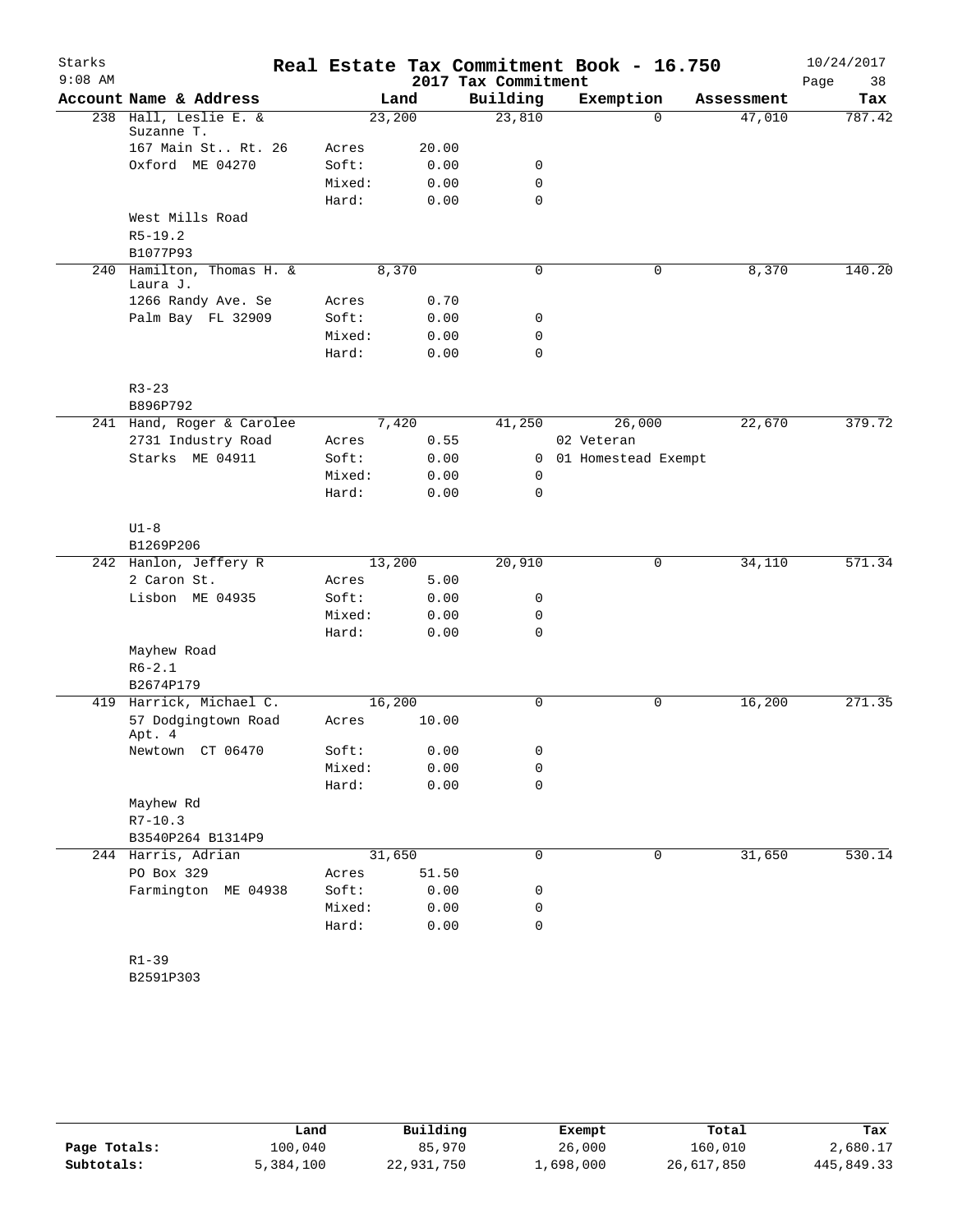| Starks<br>$9:08$ AM |                                          |        |                     | 2017 Tax Commitment | Real Estate Tax Commitment Book - 16.750 |                  | 10/24/2017<br>Page<br>39 |
|---------------------|------------------------------------------|--------|---------------------|---------------------|------------------------------------------|------------------|--------------------------|
|                     | Account Name & Address                   |        | Land                | Building            | Exemption                                | Assessment       | Tax                      |
|                     | 245 Harris, Nelson N                     |        | 13,280              | 20,000              | 20,000                                   | 13,280           | 222.44                   |
|                     | P.O.Box 504                              | Acres  | 5.10                |                     |                                          |                  |                          |
|                     | Anson ME 04911                           | Soft:  | 0.00                | 0                   | 01 Homestead Exempt                      |                  |                          |
|                     |                                          | Mixed: | 0.00                | 0                   |                                          |                  |                          |
|                     |                                          | Hard:  | 0.00                | $\mathbf 0$         |                                          |                  |                          |
|                     | Mayhew Road                              |        |                     |                     |                                          |                  |                          |
|                     | $R6-2.1A$                                |        |                     |                     |                                          |                  |                          |
|                     | B1364P44                                 |        |                     |                     |                                          |                  |                          |
|                     | 246 Harris, Paul D. &                    |        | 33,600              | 2,880               | 0                                        | 36,480           | 611.04                   |
|                     | Elaine C.                                |        |                     |                     |                                          |                  |                          |
|                     | 86 Beechwood St.                         | Acres  | 58.00               |                     |                                          |                  |                          |
|                     | Thomaston ME 04861                       | Soft:  | 0.00                | 0                   |                                          |                  |                          |
|                     |                                          | Mixed: | 0.00                | 0                   |                                          |                  |                          |
|                     |                                          | Hard:  | 0.00                | $\mathbf 0$         |                                          |                  |                          |
|                     | $R7-16.3, 16.4, 16.5$<br>B1302P114       |        |                     |                     |                                          |                  |                          |
|                     | 748 Hartigan, David                      |        | 25,200              | 0                   | 0                                        | 25,200           | 422.10                   |
|                     | 56 Malbons Mills Rd.                     | Acres  | 30.00               |                     |                                          |                  |                          |
|                     | Skowhegan ME 04976                       | Soft:  | 0.00                | 0                   |                                          |                  |                          |
|                     |                                          | Mixed: | 0.00                | 0                   |                                          |                  |                          |
|                     |                                          | Hard:  | 0.00                | $\mathbf 0$         |                                          |                  |                          |
|                     | R11 25                                   |        |                     |                     |                                          |                  |                          |
|                     | B4724P33 10/22/2013 B4291P154 07/13/2010 |        |                     |                     |                                          |                  |                          |
|                     | 747 Hartigan, David                      |        | 25,200              | $\Omega$            | 0                                        | 25, 200          | 422.10                   |
|                     | 56 Malbons Mills Rd                      | Acres  | 30.00               |                     |                                          |                  |                          |
|                     | Skowhegan ME 04976                       | Soft:  | 0.00                | 0                   |                                          |                  |                          |
|                     |                                          | Mixed: | 0.00                | 0                   |                                          |                  |                          |
|                     |                                          | Hard:  | 0.00                | 0                   |                                          |                  |                          |
|                     | R11 24                                   |        |                     |                     |                                          |                  |                          |
|                     | B4330P179 10/23/2010                     |        |                     |                     |                                          |                  |                          |
|                     | 746 Hartigan, David                      |        | 35,200              | 20,000              | 20,000                                   | 35,200           | 589.60                   |
|                     | 56 Malbons Mills Rd.                     | Acres  | 60.00               |                     | 01 Homestead Exempt                      |                  |                          |
|                     | Skowhegan ME 04976                       | Soft:  | 0.00                | 0                   |                                          |                  |                          |
|                     |                                          | Mixed: | 0.00                | 0                   |                                          |                  |                          |
|                     |                                          | Hard:  | 0.00                | 0                   |                                          |                  |                          |
|                     | R7 15.1                                  |        |                     |                     |                                          |                  |                          |
|                     | B4330P182 10/23/2010                     |        |                     |                     |                                          |                  |                          |
|                     | 249 Hartigan, Dennis P.                  |        | 22,510              | 33,600              | 0                                        | 56,110           | 939.84                   |
|                     | Hartigan Susan C.                        | Acres  | 17.70               |                     |                                          |                  |                          |
|                     | PO Box 72                                | Soft:  | 0.00                | 0                   |                                          |                  |                          |
|                     | North Berwick ME 03906                   | Mixed: | 0.00                | 0                   |                                          |                  |                          |
|                     |                                          | Hard:  | 0.00                | $\mathbf 0$         |                                          |                  |                          |
|                     | New Sharon Rd                            |        |                     |                     |                                          |                  |                          |
|                     | $R2 - 45$                                |        |                     |                     |                                          |                  |                          |
|                     | B1827P184                                |        |                     |                     |                                          |                  |                          |
|                     | 250 Hartigan, Joseph W.                  |        | 21,800              | 58,350              | 20,000                                   | 60,150           | 1,007.51                 |
|                     | Hartigan Roberta M.                      | Acres  | 72.50               |                     |                                          |                  |                          |
|                     | 106 Anson Road                           | Soft:  | 0.00                | 0                   | 01 Homestead Exempt                      |                  |                          |
|                     | Starks ME 04911                          | Mixed: | 70.00               | 10,595              |                                          |                  |                          |
|                     |                                          | Hard:  | 0.00                | $\mathbf 0$         |                                          |                  |                          |
|                     | $R7 - 6$                                 |        |                     |                     |                                          |                  |                          |
|                     | B1271P100                                |        |                     |                     |                                          |                  |                          |
|                     |                                          |        |                     |                     |                                          |                  |                          |
| Page Totals:        | Land<br>176,790                          |        | Building<br>134,830 |                     | Exempt<br>60,000                         | Total<br>251,620 | Tax<br>4,214.63          |
| Subtotals:          | 5,560,890                                |        | 23,066,580          |                     | 1,758,000                                | 26,869,470       | 450,063.96               |
|                     |                                          |        |                     |                     |                                          |                  |                          |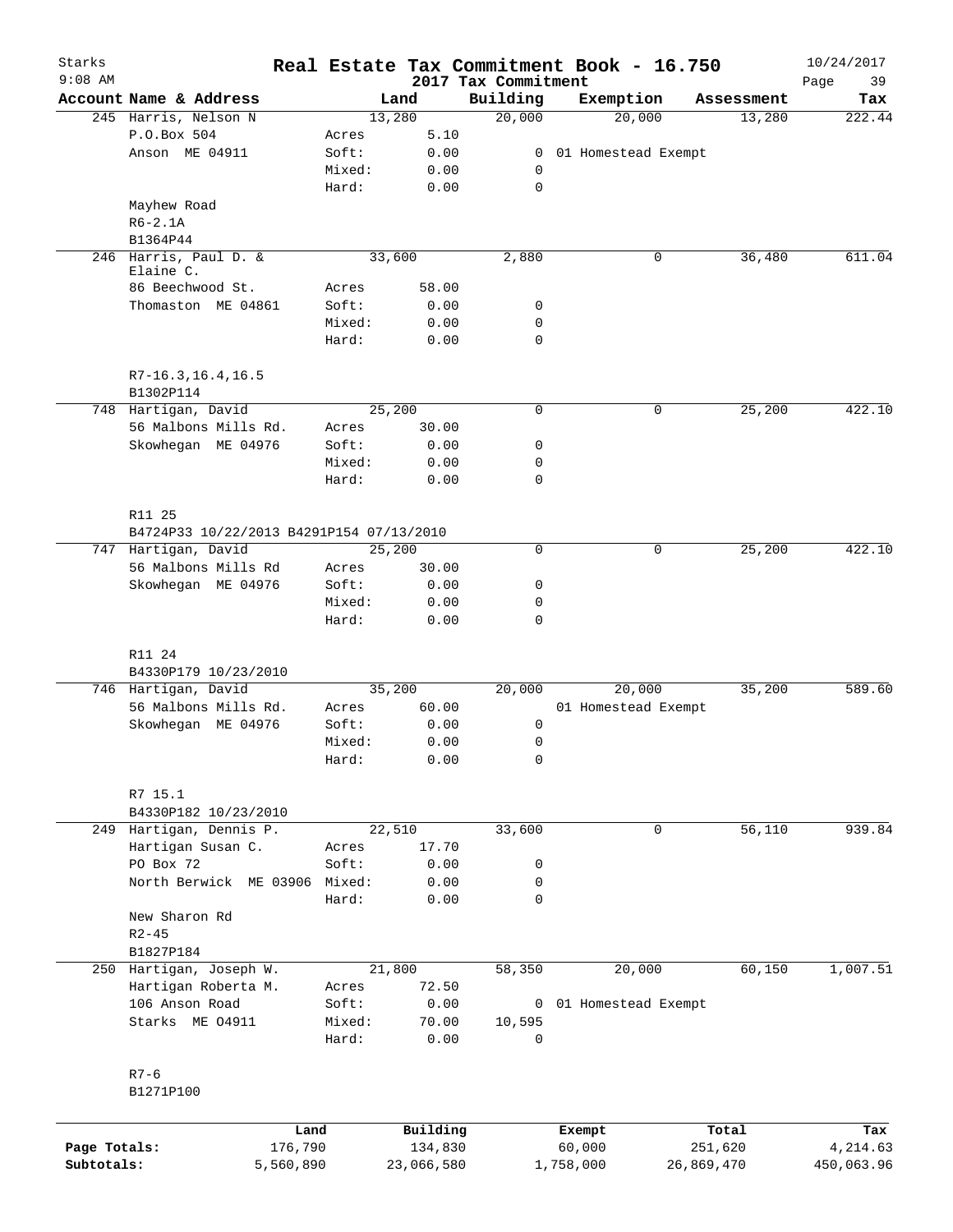| Starks    |                                                  |        |                |                     | Real Estate Tax Commitment Book - 16.750 |                      | 10/24/2017    |
|-----------|--------------------------------------------------|--------|----------------|---------------------|------------------------------------------|----------------------|---------------|
| $9:08$ AM |                                                  |        |                | 2017 Tax Commitment |                                          |                      | Page<br>40    |
|           | Account Name & Address<br>32 Hartigan, Joseph W. |        | Land<br>24,700 | Building<br>0       | Exemption<br>$\Omega$                    | Assessment<br>24,700 | Tax<br>413.73 |
|           | Hartigan, Roberta M.                             | Acres  | 25.00          |                     |                                          |                      |               |
|           | 106 Anson Rd.                                    | Soft:  | 0.00           | 0                   |                                          |                      |               |
|           | Starks ME 04911-0125                             | Mixed: | 0.00           | 0                   |                                          |                      |               |
|           |                                                  | Hard:  | 0.00           | $\mathbf 0$         |                                          |                      |               |
|           | Mayhew Rd                                        |        |                |                     |                                          |                      |               |
|           | $R7 - 16.2$                                      |        |                |                     |                                          |                      |               |
|           | B4515P150 04/17/2012 B3599P123 B133P123          |        |                |                     |                                          |                      |               |
|           | 255 Hawxwell, Jaren W                            |        | 22,800         | $\mathbf 0$         | 0                                        | 22,800               | 381.90        |
|           | 3 Anthony Street                                 | Acres  | 22.00          |                     |                                          |                      |               |
|           | Berkley MA 02779                                 | Soft:  | 0.00           | 0                   |                                          |                      |               |
|           |                                                  | Mixed: | 0.00           | 0                   |                                          |                      |               |
|           |                                                  | Hard:  | 0.00           | $\mathbf 0$         |                                          |                      |               |
|           |                                                  |        |                |                     |                                          |                      |               |
|           | $R1 - 48$<br>B3976P101 03/28/2008 B807P218       |        |                |                     |                                          |                      |               |
|           | 257 Hayden Family Trust                          |        | 12,080         | $\mathbf 0$         | 0                                        | 12,080               | 202.34        |
|           | 398 Anson Road                                   | Acres  | 75.00          |                     |                                          |                      |               |
|           | Starks ME 04911                                  | Soft:  | 0.00           | 0                   |                                          |                      |               |
|           |                                                  | Mixed: | 25.00          | 3,784               |                                          |                      |               |
|           |                                                  | Hard:  | 50.00          | 8,299               |                                          |                      |               |
|           | $R5 - 8$                                         |        |                |                     |                                          |                      |               |
|           | B897P626 B0P135                                  |        |                |                     |                                          |                      |               |
|           | 735 Hayden, Joseph P.O.                          |        | 12,400         | 12,500              | 0                                        | 24,900               | 417.08        |
|           | Hayden, Ashley M.                                | Acres  | 4.00           |                     |                                          |                      |               |
|           | 370 Anson Road                                   | Soft:  | 0.00           | 0                   |                                          |                      |               |
|           | Starks ME 04911                                  | Mixed: | 0.00           | 0                   |                                          |                      |               |
|           |                                                  | Hard:  | 0.00           | $\mathbf 0$         |                                          |                      |               |
|           | $R-10$ 2A                                        |        |                |                     |                                          |                      |               |
|           | 703 Hayden, Joseph P.O.                          |        | 13,520         | 78,320              | 20,000                                   | 71,840               | 1,203.32      |
|           | Steward, Ashley M.                               | Acres  | 20.00          |                     | 01 Homestead Exempt                      |                      |               |
|           | 370 Anson Road                                   | Soft:  | 0.00           | 0                   |                                          |                      |               |
|           | Starks ME 04911                                  | Mixed: | 18.00          | 2,724               |                                          |                      |               |
|           |                                                  | Hard:  | 0.00           | 0                   |                                          |                      |               |
|           | Anson Road                                       |        |                |                     |                                          |                      |               |
|           | $R11 - 4.5$                                      |        |                |                     |                                          |                      |               |
|           | B3772P184 11/14/2006                             |        |                |                     |                                          |                      |               |
| 258       | Hayden, Joseph Paul &<br>Pauline                 |        | 11,600         | 97,350              | 20,000                                   | 88,950               | 1,489.91      |
|           | 417 Anson Road                                   | Acres  | 3.00           |                     |                                          |                      |               |
|           | Starks ME 04911                                  | Soft:  | 0.00           | $\mathbf{0}$        | 01 Homestead Exempt                      |                      |               |
|           |                                                  | Mixed: | 0.00           | $\mathbf 0$         |                                          |                      |               |
|           |                                                  | Hard:  | 0.00           | $\mathbf 0$         |                                          |                      |               |
|           | $R10-2$                                          |        |                |                     |                                          |                      |               |
|           | B1210P219                                        |        |                |                     |                                          |                      |               |
|           | 256 Hayden, Lorraine P.                          |        | 13,200         | 73,310              | 26,000                                   | 60,510               | 1,013.54      |
|           | 529 Anson Road                                   | Acres  | 5.00           |                     | 02 Veteran                               |                      |               |
|           | Starks ME 04911                                  | Soft:  | 0.00           | $\overline{0}$      | 01 Homestead Exempt                      |                      |               |
|           |                                                  | Mixed: | 0.00           | 0                   |                                          |                      |               |
|           |                                                  | Hard:  | 0.00           | 0                   |                                          |                      |               |
|           | $R10-4$                                          |        |                |                     |                                          |                      |               |
|           | B3491P195 05/09/2005                             |        |                |                     |                                          |                      |               |
|           |                                                  |        |                |                     |                                          |                      |               |
|           |                                                  | Land   | Building       |                     | Exempt                                   | Total                | Tax           |

|              | Land      | Building   | Exempt    | Total        | Tax        |
|--------------|-----------|------------|-----------|--------------|------------|
| Page Totals: | 110,300   | 261,480    | 66,000    | 305,780      | 5,121.82   |
| Subtotals:   | 5,671,190 | 23,328,060 | 1,824,000 | 27, 175, 250 | 455,185.78 |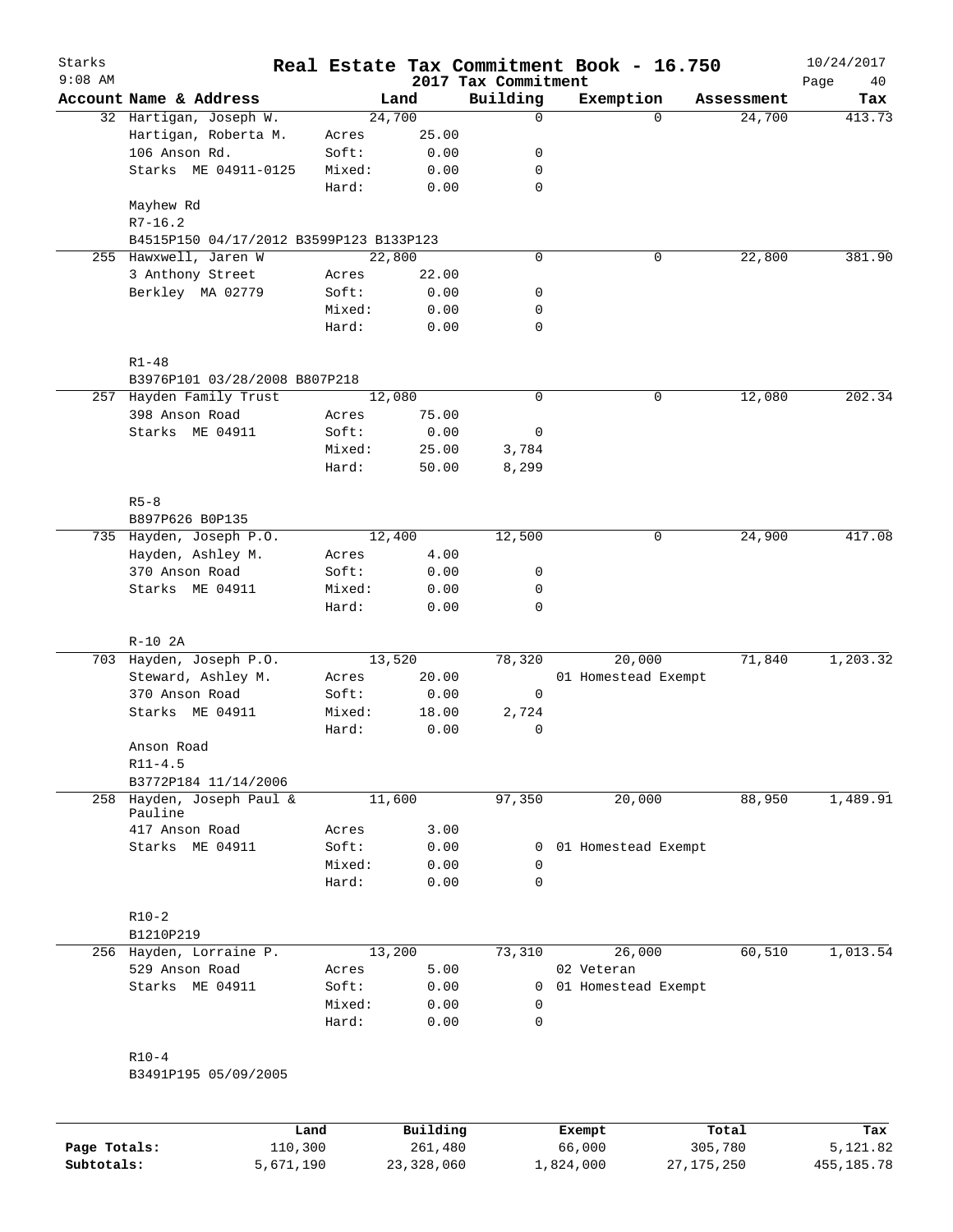| Starks<br>$9:08$ AM |                                                    |        |        | 2017 Tax Commitment | Real Estate Tax Commitment Book - 16.750 |          |            | 10/24/2017<br>Page<br>41 |
|---------------------|----------------------------------------------------|--------|--------|---------------------|------------------------------------------|----------|------------|--------------------------|
|                     | Account Name & Address                             |        | Land   | Building            | Exemption                                |          | Assessment | Tax                      |
|                     | 259 Hebert, Estate of<br>Beula                     | 12,230 |        | 46,650              |                                          | $\Omega$ | 58,880     | 986.24                   |
|                     | 2 Sawyers Mills Road                               | Acres  | 17.00  |                     |                                          |          |            |                          |
|                     | Starks ME 04911                                    | Soft:  | 4.00   | 413                 |                                          |          |            |                          |
|                     |                                                    | Mixed: | 12.00  | 1,816               |                                          |          |            |                          |
|                     |                                                    | Hard:  | 0.00   | $\Omega$            |                                          |          |            |                          |
|                     | Rt 43 Madison Rd                                   |        |        |                     |                                          |          |            |                          |
|                     | $R3 - 9$ , $R7 - 7$                                |        |        |                     |                                          |          |            |                          |
|                     | B598P321                                           |        |        |                     |                                          |          |            |                          |
|                     | 260 Hebert, Kerry D.                               | 37,280 |        | 164,280             | 20,000                                   |          | 181,560    | 3,041.13                 |
|                     | Hebert, Jennifer Zweig                             | Acres  | 147.00 |                     |                                          |          |            |                          |
|                     | 31 Mt. Hunger Road                                 | Soft:  | 5.00   | 516                 | 01 Homestead Exempt                      |          |            |                          |
|                     | Starks ME 04911                                    | Mixed: | 74.00  | 11,201              |                                          |          |            |                          |
|                     |                                                    | Hard:  | 60.00  | 9,959               |                                          |          |            |                          |
|                     | Mayhew Rd                                          |        |        |                     |                                          |          |            |                          |
|                     | $R5 - 7$                                           |        |        |                     |                                          |          |            |                          |
|                     | B2716P181                                          |        |        |                     |                                          |          |            |                          |
|                     | 261 Hemmingway, Harold &                           | 15,640 |        | 0                   |                                          | 0        | 15,640     | 261.97                   |
|                     | Wayne Walker                                       |        |        |                     |                                          |          |            |                          |
|                     | 202 Farmington Falls<br>Rd.                        | Acres  | 9.30   |                     |                                          |          |            |                          |
|                     | Farmington ME 04938                                | Soft:  | 0.00   | 0                   |                                          |          |            |                          |
|                     |                                                    | Mixed: | 0.00   | 0                   |                                          |          |            |                          |
|                     |                                                    | Hard:  | 0.00   | 0                   |                                          |          |            |                          |
|                     |                                                    |        |        |                     |                                          |          |            |                          |
|                     | $R2 - 14$                                          |        |        |                     |                                          |          |            |                          |
|                     | B846P42                                            |        |        |                     |                                          |          |            |                          |
|                     | 262 Henckel, Troy L                                | 21,360 |        | 7,380               |                                          | 0        | 28,740     | 481.40                   |
|                     | Henckel, Peter N.                                  | Acres  | 15.20  |                     |                                          |          |            |                          |
|                     | 7024 Desert Canyon                                 | Soft:  | 0.00   | 0                   |                                          |          |            |                          |
|                     | Drive                                              |        |        |                     |                                          |          |            |                          |
|                     | El Paso TX 79912                                   | Mixed: | 0.00   | 0                   |                                          |          |            |                          |
|                     |                                                    | Hard:  | 0.00   | 0                   |                                          |          |            |                          |
|                     | New Sharon Road                                    |        |        |                     |                                          |          |            |                          |
|                     | $R8 - 8.1$                                         |        |        |                     |                                          |          |            |                          |
|                     | B5041P196 06/27/2016 B2526P17                      |        |        |                     |                                          |          |            |                          |
|                     | 263 Henderson, LLC                                 | 10,030 |        | 0                   |                                          | 0        | 10,030     | 168.00                   |
|                     | 25 Riverside Lane                                  | Acres  | 79.00  |                     |                                          |          |            |                          |
|                     | Ellsworth ME 04605                                 | Soft:  | 65.00  | 6,708               |                                          |          |            |                          |
|                     |                                                    | Mixed: | 0.00   | 0                   |                                          |          |            |                          |
|                     |                                                    | Hard:  | 14.00  | 2,324               |                                          |          |            |                          |
|                     |                                                    |        |        |                     |                                          |          |            |                          |
|                     | $R1 - 45$                                          |        |        |                     |                                          |          |            |                          |
|                     | B3604P242 11/08/2005 B880P1084<br>634 Henri, Allan | 11,400 |        | 0                   |                                          | 0        | 11,400     | 190.95                   |
|                     | 47 Mountain Road                                   |        | 4.00   |                     |                                          |          |            |                          |
|                     |                                                    | Acres  |        | 0                   |                                          |          |            |                          |
|                     | Biddeford ME 04005                                 | Soft:  | 0.00   |                     |                                          |          |            |                          |
|                     |                                                    | Mixed: | 0.00   | 0<br>0              |                                          |          |            |                          |
|                     |                                                    | Hard:  | 0.00   |                     |                                          |          |            |                          |
|                     |                                                    |        |        |                     |                                          |          |            |                          |
|                     | $R5 - 4$                                           |        |        |                     |                                          |          |            |                          |
|                     | B4406P77 05/24/2011 B3827P177 03/23/2007 B825P640  |        |        |                     |                                          |          |            |                          |
|                     |                                                    |        |        |                     |                                          |          |            |                          |
|                     |                                                    |        |        |                     |                                          |          |            |                          |

|              | Land      | Building   | Exempt    | Total      | Tax         |
|--------------|-----------|------------|-----------|------------|-------------|
| Page Totals: | 107,940   | 218,310    | 20,000    | 306,250    | 5,129.69    |
| Subtotals:   | 5,779,130 | 23,546,370 | 1,844,000 | 27,481,500 | 460, 315.47 |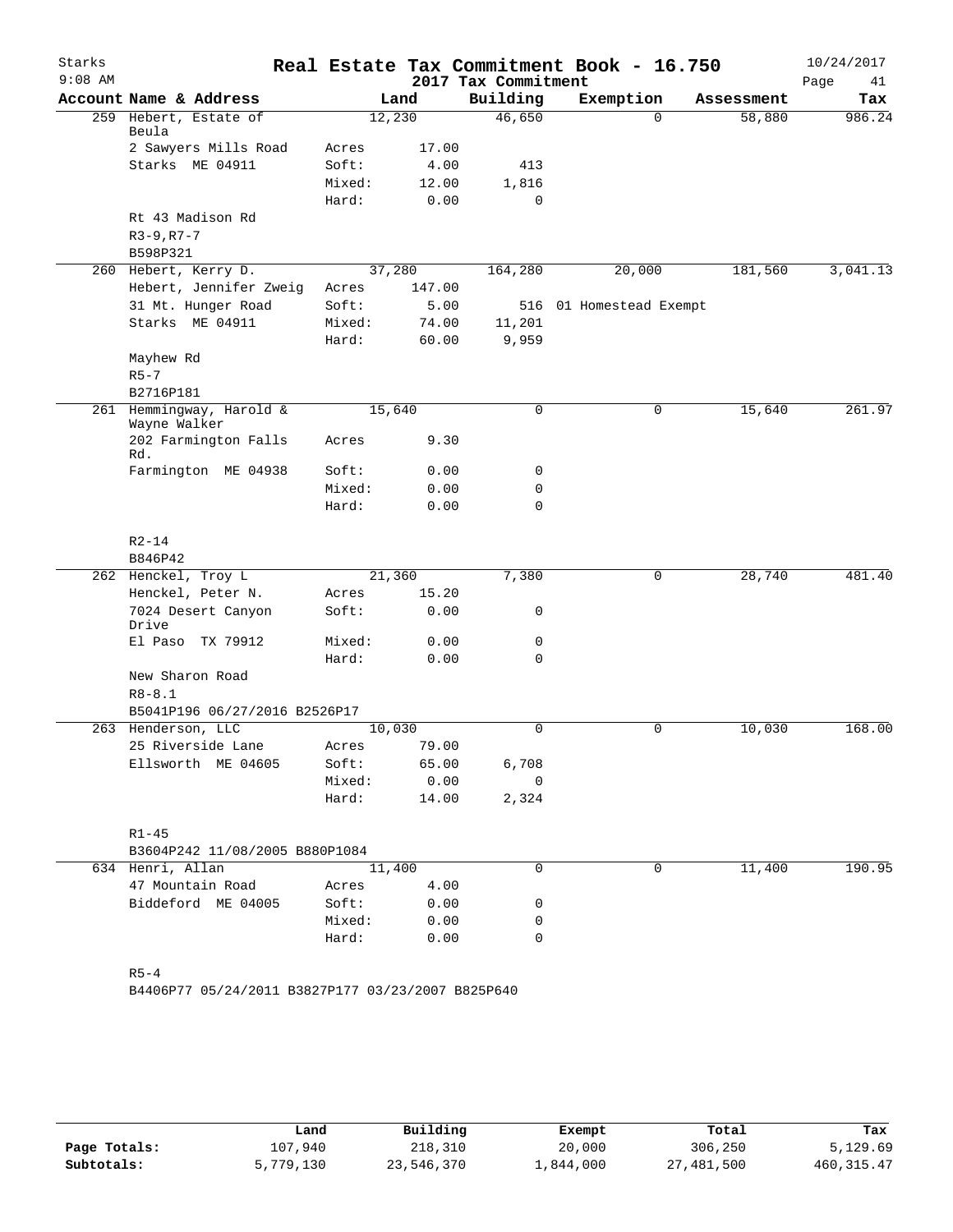| Starks       |                                                     |                |                    |                                 | Real Estate Tax Commitment Book - 16.750 |                      | 10/24/2017      |  |
|--------------|-----------------------------------------------------|----------------|--------------------|---------------------------------|------------------------------------------|----------------------|-----------------|--|
| $9:08$ AM    | Account Name & Address                              |                | Land               | 2017 Tax Commitment<br>Building |                                          |                      | Page<br>42      |  |
|              | 269 Hill, James. P                                  |                | 25,600             | 23,700                          | Exemption<br>$\Omega$                    | Assessment<br>49,300 | Tax<br>825.78   |  |
|              | Hill Lisa M                                         | Acres          | 28.00              |                                 |                                          |                      |                 |  |
|              | 387 Acton Road                                      | Soft:          | 0.00               | 0                               |                                          |                      |                 |  |
|              | Chelmsford MA 01824                                 | Mixed:         | 0.00               | 0                               |                                          |                      |                 |  |
|              |                                                     | Hard:          | 0.00               | $\mathbf 0$                     |                                          |                      |                 |  |
|              | West Mill Road                                      |                |                    |                                 |                                          |                      |                 |  |
|              | R5-23.1, R5-23.2                                    |                |                    |                                 |                                          |                      |                 |  |
|              | B1460P131                                           |                |                    |                                 |                                          |                      |                 |  |
|              | 270 Hill, Richard                                   |                | 16,600             | $\mathbf 0$                     | 0                                        | 16,600               | 278.05          |  |
|              | 8 Melrose Ave # 2                                   | Acres          | 10.50              |                                 |                                          |                      |                 |  |
|              | Haverhill MA 01830                                  | Soft:          | 0.00               | 0                               |                                          |                      |                 |  |
|              |                                                     | Mixed:         | 0.00               | 0                               |                                          |                      |                 |  |
|              |                                                     | Hard:          | 0.00               | $\mathbf 0$                     |                                          |                      |                 |  |
|              | $R2 - 24.11$                                        |                |                    |                                 |                                          |                      |                 |  |
|              | B1481P291                                           |                |                    |                                 |                                          |                      |                 |  |
| 278          | Hilton, James L. and<br>Elizabeth M.                |                | 19,400             | $\mathbf 0$                     | 0                                        | 19,400               | 324.95          |  |
|              | 797 Sandy River Rd                                  | Acres          | 14.00              |                                 |                                          |                      |                 |  |
|              | Norridgewock ME 04957                               | Soft:          | 0.00               | 0                               |                                          |                      |                 |  |
|              |                                                     | Mixed:         | 0.00               | $\mathbf 0$                     |                                          |                      |                 |  |
|              |                                                     | Hard:          | 0.00               | $\mathbf 0$                     |                                          |                      |                 |  |
|              | R10-16.1                                            |                |                    |                                 |                                          |                      |                 |  |
|              | B3714P222 07/26/2006 B1708P211                      |                |                    |                                 |                                          |                      |                 |  |
|              | 271 Hilton, Paul                                    |                | 45,330             | $\mathbf 0$                     | 0                                        | 45,330               | 759.28          |  |
|              | Guillette, Patricia                                 | Acres          | 181.00             |                                 |                                          |                      |                 |  |
|              | 72 South Maple Street                               | Soft:          | 92.00              | 9,494                           |                                          |                      |                 |  |
|              | Hadley MA 01035                                     | Mixed:         | 25.00              | 3,784                           |                                          |                      |                 |  |
|              | River Road And Route 43<br>$R10-9$                  | Hard:          | 25.00              | 4,150                           |                                          |                      |                 |  |
|              | B3584P102 10/29/2005 B2104P144                      |                |                    |                                 |                                          |                      |                 |  |
|              | 272 Hilton, Paul                                    |                | 35,400             | 4,800                           | 0                                        | 40,200               | 673.35          |  |
|              | Guillette, Patricia                                 | Acres          | 86.00              |                                 |                                          |                      |                 |  |
|              | 72 South Maple Street                               | Soft:          | 8.00               | 826                             |                                          |                      |                 |  |
|              | Hadley MA 01035                                     | Mixed:         | 0.00               | 0                               |                                          |                      |                 |  |
|              |                                                     | Hard:          | 45.00              | 7,469                           |                                          |                      |                 |  |
|              | River Road                                          |                |                    |                                 |                                          |                      |                 |  |
|              | $R10-8$                                             |                |                    |                                 |                                          |                      |                 |  |
|              | B4935P320 07/29/2015 B3584P102 10/29/2005 B2104P144 |                |                    | $\Omega$                        | $\Omega$                                 |                      |                 |  |
|              | 248 Hjort, Jonathan<br>20 Industry R.D              |                | 30,900<br>49.00    |                                 |                                          | 30,900               | 517.58          |  |
|              | New Sharon ME 04955                                 | Acres<br>Soft: | 0.00               | 0                               |                                          |                      |                 |  |
|              |                                                     | Mixed:         | 0.00               | 0                               |                                          |                      |                 |  |
|              |                                                     | Hard:          | 0.00               | $\mathbf 0$                     |                                          |                      |                 |  |
|              | $R1 - 6$                                            |                |                    |                                 |                                          |                      |                 |  |
|              | B2739P81 11/15/2000 B2075P189                       |                |                    |                                 |                                          |                      |                 |  |
|              | 279 Hjort, Jonathan R.                              |                | 12,600             | $\mathbf 0$                     | 0                                        | 12,600               | 211.05          |  |
|              | 20 Industry Rd                                      | Acres          | 5.50               |                                 |                                          |                      |                 |  |
|              | New Sharon Me 04955                                 | Soft:          | 0.00               | 0                               |                                          |                      |                 |  |
|              |                                                     | Mixed:         | 0.00               | 0                               |                                          |                      |                 |  |
|              |                                                     | Hard:          | 0.00               | $\mathbf 0$                     |                                          |                      |                 |  |
|              | Beans Corner Road<br>$R1-7$<br>B1645P334            |                |                    |                                 |                                          |                      |                 |  |
|              |                                                     |                |                    |                                 |                                          |                      |                 |  |
| Page Totals: | Land<br>185,830                                     |                | Building<br>28,500 |                                 | Exempt<br>0                              | Total<br>214,330     | Tax<br>3,590.04 |  |
| Subtotals:   | 5,964,960                                           |                | 23,574,870         |                                 | 1,844,000                                | 27,695,830           | 463,905.51      |  |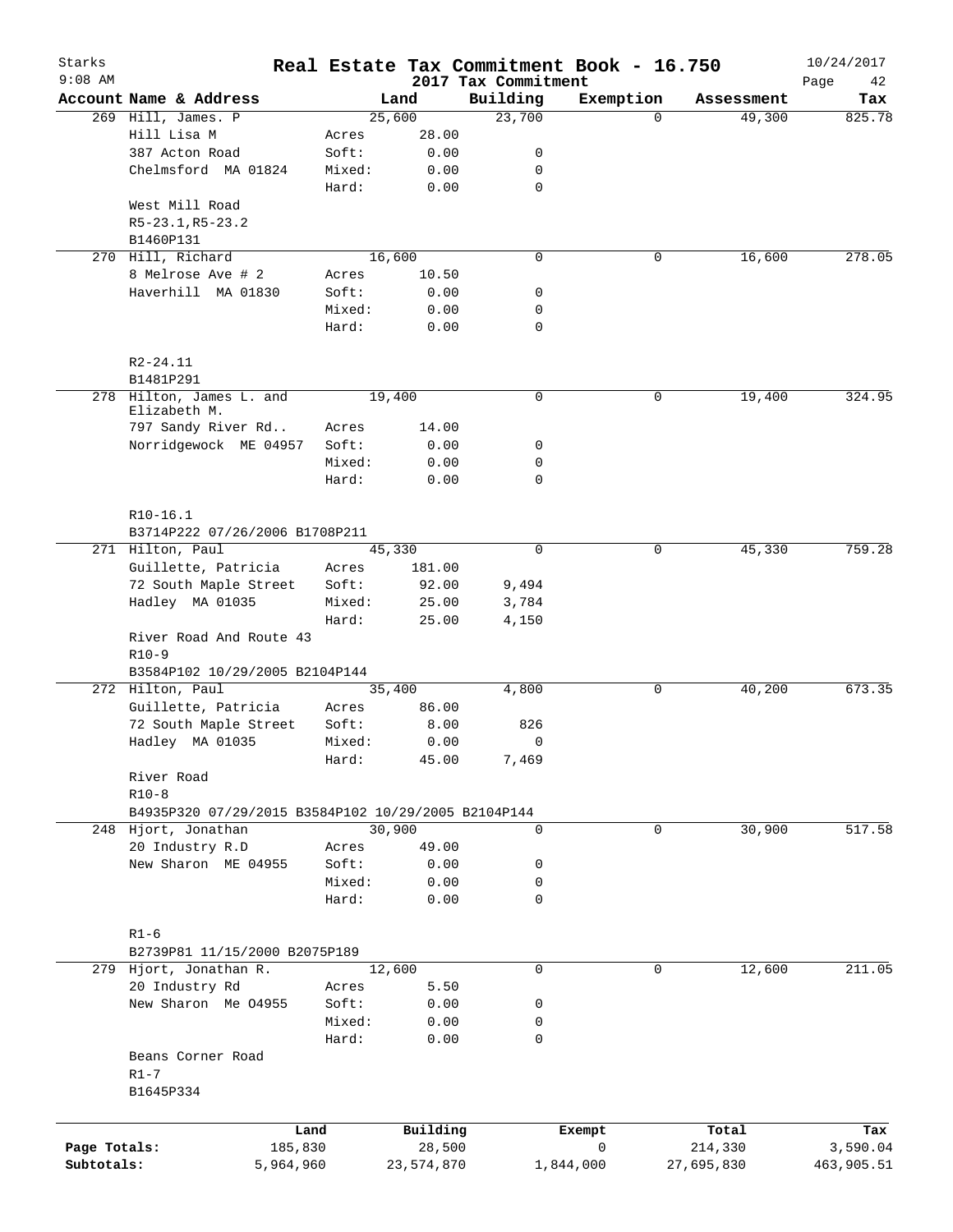| Starks<br>$9:08$ AM |                                                                             |        |        | 2017 Tax Commitment | Real Estate Tax Commitment Book - 16.750 |            | 10/24/2017<br>Page<br>43 |
|---------------------|-----------------------------------------------------------------------------|--------|--------|---------------------|------------------------------------------|------------|--------------------------|
|                     | Account Name & Address                                                      |        | Land   | Building            | Exemption                                | Assessment | Tax                      |
|                     | 575 Hjort, Jonathan R.                                                      | 12,600 |        | 0                   | $\Omega$                                 | 12,600     | 211.05                   |
|                     | 20 Industry Rd.                                                             | Acres  | 5.50   |                     |                                          |            |                          |
|                     | New Sharon ME 04955                                                         | Soft:  | 0.00   | 0                   |                                          |            |                          |
|                     |                                                                             | Mixed: | 0.00   | 0                   |                                          |            |                          |
|                     |                                                                             | Hard:  | 0.00   | 0                   |                                          |            |                          |
|                     | Beans Cor. Rd.                                                              |        |        |                     |                                          |            |                          |
|                     | $R1 - 7.1$                                                                  |        |        |                     |                                          |            |                          |
|                     | B3255P337 06/21/2010 B2676P108                                              |        |        |                     |                                          |            |                          |
|                     | 363 Hoar, Leigh E.                                                          |        | 22,900 | 85,380              | 20,000                                   | 88,280     | 1,478.69                 |
|                     | 393 Anson Rd                                                                | Acres  | 19.00  |                     | 01 Homestead Exempt                      |            |                          |
|                     | Starks ME 04911                                                             | Soft:  | 0.00   | 0                   |                                          |            |                          |
|                     |                                                                             | Mixed: | 0.00   | 0                   |                                          |            |                          |
|                     |                                                                             | Hard:  | 0.00   | 0                   |                                          |            |                          |
|                     | Anson Road                                                                  |        |        |                     |                                          |            |                          |
|                     | R8-31.22A                                                                   |        |        |                     |                                          |            |                          |
|                     |                                                                             |        |        |                     |                                          |            |                          |
|                     | B3986P168 04/11/2008 B3960P223 12/11/2007 B3642P300<br>02/28/2006 B2081P120 |        |        |                     |                                          |            |                          |
|                     | 280 Hogg, Mark E.                                                           |        | 17,520 | 26,550              | 0                                        | 44,070     | 738.17                   |
|                     | % Joan Hogg                                                                 | Acres  | 10.40  |                     |                                          |            |                          |
|                     | 808 Gulf Blvd.                                                              | Soft:  | 0.00   | 0                   |                                          |            |                          |
|                     | Indian Rocks Bch FL                                                         | Mixed: | 0.00   | 0                   |                                          |            |                          |
|                     | 33785                                                                       |        |        |                     |                                          |            |                          |
|                     |                                                                             | Hard:  | 0.00   | 0                   |                                          |            |                          |
|                     |                                                                             |        |        |                     |                                          |            |                          |
|                     | $R4 - 41$                                                                   |        |        |                     |                                          |            |                          |
|                     | B1142P216                                                                   |        |        |                     |                                          |            |                          |
|                     | 281 Holmes, Eric G                                                          |        | 12,920 | 16,650              | 0                                        | 29,570     | 495.30                   |
|                     | 60 Academy St.                                                              |        | 78.00  |                     |                                          |            |                          |
|                     |                                                                             | Acres  |        |                     |                                          |            |                          |
|                     | Auburn ME 04210                                                             | Soft:  | 0.00   | 0                   |                                          |            |                          |
|                     |                                                                             | Mixed: | 2.00   | 303                 |                                          |            |                          |
|                     |                                                                             | Hard:  | 76.00  | 12,614              |                                          |            |                          |
|                     | Mayhew Rd                                                                   |        |        |                     |                                          |            |                          |
|                     | $R7 - 16.1$                                                                 |        |        |                     |                                          |            |                          |
|                     | B2583P332                                                                   |        |        |                     |                                          |            |                          |
|                     | 687 Holmwood, Ian D.                                                        |        | 13,200 | 90,670              | 20,000                                   | 83,870     | 1,404.82                 |
|                     | Holmwood, Melissa M.                                                        | Acres  | 5.00   |                     | 01 Homestead Exempt                      |            |                          |
|                     | 228 Dill Rd                                                                 | Soft:  | 0.00   | 0                   |                                          |            |                          |
|                     | Starks ME 04911                                                             | Mixed: | 0.00   | 0                   |                                          |            |                          |
|                     |                                                                             | Hard:  | 0.00   | 0                   |                                          |            |                          |
|                     |                                                                             |        |        |                     |                                          |            |                          |
|                     | $R6 - 22.4B$                                                                |        |        |                     |                                          |            |                          |
|                     | B5006P170 03/08/2016 B3887P94 07/27/2007 B3655P237                          |        |        |                     |                                          |            |                          |
|                     | 03/29/2006                                                                  |        |        |                     |                                          |            |                          |
|                     | 284 Hopp, William O.                                                        |        | 18,000 | 16,500              | $\mathbf 0$                              | 34,500     | 577.88                   |
|                     | 22 Taylor St.                                                               | Acres  | 11.00  |                     |                                          |            |                          |
|                     | Stamford CT 06902                                                           | Soft:  | 0.00   | 0                   |                                          |            |                          |
|                     |                                                                             | Mixed: | 0.00   | 0                   |                                          |            |                          |
|                     |                                                                             | Hard:  | 0.00   | 0                   |                                          |            |                          |
|                     |                                                                             |        |        |                     |                                          |            |                          |
|                     | $R4 - 31$                                                                   |        |        |                     |                                          |            |                          |
|                     | B804P567                                                                    |        |        |                     |                                          |            |                          |
|                     |                                                                             |        |        |                     |                                          |            |                          |
|                     |                                                                             |        |        |                     |                                          |            |                          |
|                     |                                                                             |        |        |                     |                                          |            |                          |
|                     |                                                                             |        |        |                     |                                          |            |                          |

|              | Land      | Building   | Exempt    | Total      | Tax        |
|--------------|-----------|------------|-----------|------------|------------|
| Page Totals: | 97,140    | 235,750    | 40,000    | 292,890    | 4,905.91   |
| Subtotals:   | 6,062,100 | 23,810,620 | ⊥,884,000 | 27,988,720 | 468,811.42 |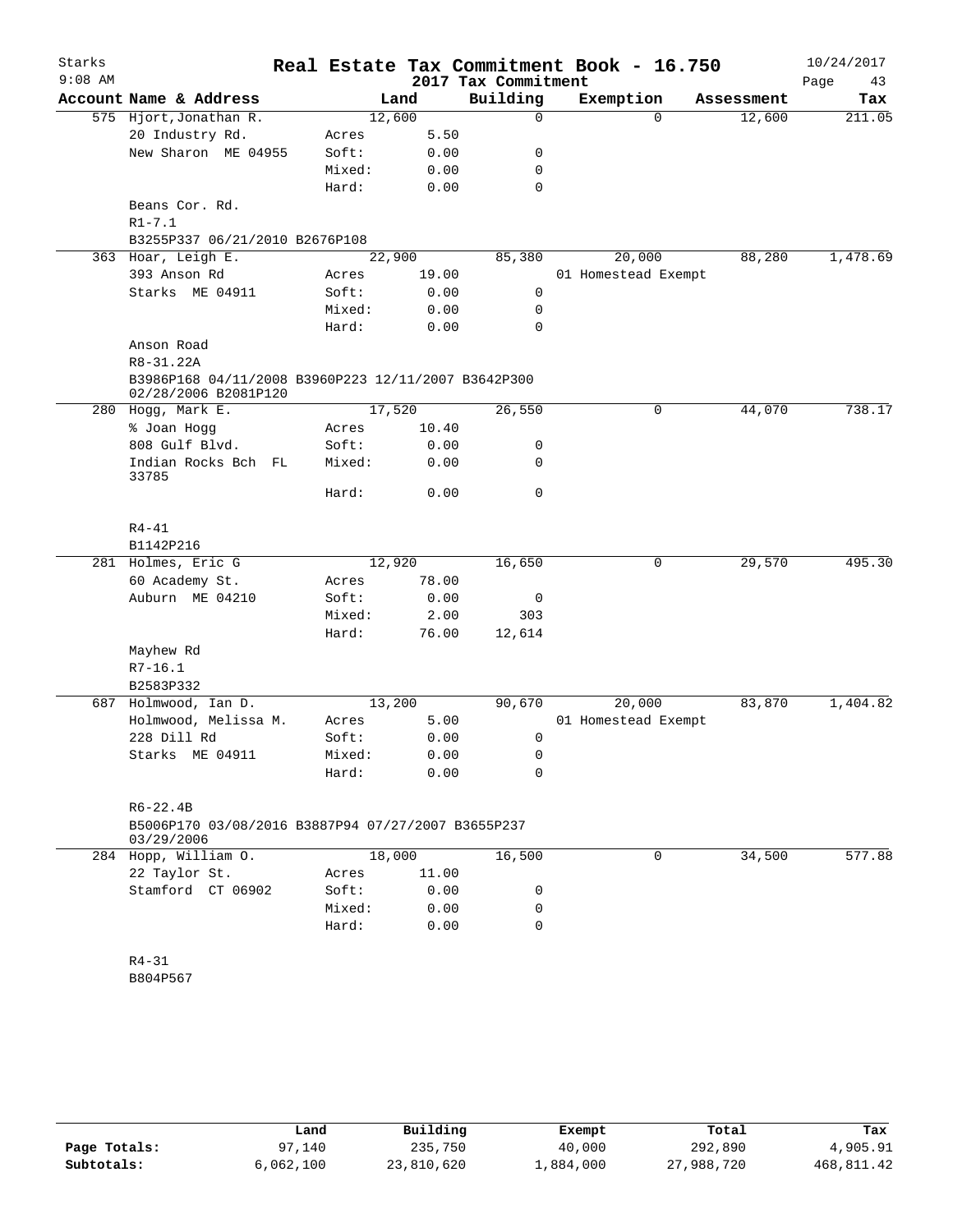| Starks<br>$9:08$ AM |                                       |                 |              |                                 | Real Estate Tax Commitment Book - 16.750 |            | 10/24/2017        |
|---------------------|---------------------------------------|-----------------|--------------|---------------------------------|------------------------------------------|------------|-------------------|
|                     | Account Name & Address                |                 | Land         | 2017 Tax Commitment<br>Building | Exemption                                | Assessment | Page<br>44<br>Tax |
|                     | 285 Horelick, Estate of,              |                 | 33,600       | $\mathsf{O}$                    | $\Omega$                                 | 33,600     | 562.80            |
|                     | Walter<br>%Peter Horelick Jr.         | Acres           | 58.00        |                                 |                                          |            |                   |
|                     | 425 Burr Rd.                          | Soft:           | 0.00         | 0                               |                                          |            |                   |
|                     | Southbury CT 06488                    | Mixed:          | 0.00         | $\mathbf 0$                     |                                          |            |                   |
|                     |                                       | Hard:           | 0.00         | $\Omega$                        |                                          |            |                   |
|                     | $R6 - 5$                              |                 |              |                                 |                                          |            |                   |
|                     | B627P10                               |                 |              |                                 |                                          |            |                   |
|                     | 286 Horner, Joseph C. &<br>Cathleen A |                 | 15,920       | 105,520                         | 20,000                                   | 101,440    | 1,699.12          |
|                     | 18 Doyen Road                         | Acres           | 8.40         |                                 |                                          |            |                   |
|                     | Anson ME 04911                        | Soft:           | 0.00         |                                 | 0 01 Homestead Exempt                    |            |                   |
|                     |                                       | Mixed:          | 0.00         | 0                               |                                          |            |                   |
|                     |                                       | Hard:           | 0.00         | $\mathbf 0$                     |                                          |            |                   |
|                     | Rt. 43<br>R2-43 & 44                  |                 |              |                                 |                                          |            |                   |
|                     | B5082P104 09/29/2016 B2294P344        |                 |              |                                 |                                          |            |                   |
|                     | 287 Hoskins, Douglas W &<br>Maxine    |                 | 12,840       | $\mathbf 0$                     | $\mathbf 0$                              | 12,840     | 215.07            |
|                     | 14 Hardy St                           | Acres           | 5.80         |                                 |                                          |            |                   |
|                     | Madison ME 04950                      | Soft:           | 0.00         | 0                               |                                          |            |                   |
|                     |                                       | Mixed:          | 0.00         | $\mathbf 0$                     |                                          |            |                   |
|                     |                                       | Hard:           | 0.00         | $\mathbf 0$                     |                                          |            |                   |
|                     | $R10-19$<br>B2414P233                 |                 |              |                                 |                                          |            |                   |
|                     | 289 Hoskins, Douglas W. &<br>Maxine   |                 | 9,800        | $\mathbf 0$                     | 0                                        | 9,800      | 164.15            |
|                     | 14 Hardy St                           | Acres           | 2.00         |                                 |                                          |            |                   |
|                     | Madison ME 04950                      | Soft:           | 0.00         | 0                               |                                          |            |                   |
|                     |                                       |                 |              | $\mathbf 0$                     |                                          |            |                   |
|                     |                                       | Mixed:<br>Hard: | 0.00<br>0.00 | $\Omega$                        |                                          |            |                   |
|                     | $R10 - 20$                            |                 |              |                                 |                                          |            |                   |
|                     | B2414P233                             |                 |              |                                 |                                          |            |                   |
|                     | 288 Hoskins, Douglas W. &<br>Maxine   |                 | 11,160       | 0                               | 0                                        | 11,160     | 186.93            |
|                     | 14 Hardy St                           | Acres           | 3.70         |                                 |                                          |            |                   |
|                     | Madison ME 04950                      | Soft:           | 0.00         | 0                               |                                          |            |                   |
|                     |                                       | Mixed:          | 0.00         | 0                               |                                          |            |                   |
|                     |                                       | Hard:           | 0.00         | 0                               |                                          |            |                   |
|                     | $R10-15$<br>B2414P233                 |                 |              |                                 |                                          |            |                   |
|                     | 290 Hoskins, Douglas W. &             |                 | 56,800       | 47,550                          | 0                                        | 104,350    | 1,747.86          |
|                     | Maxine<br>14 Hardy St                 | Acres           | 132.00       |                                 |                                          |            |                   |
|                     | Madison ME 04950                      | Soft:           | 0.00         | 0                               |                                          |            |                   |
|                     |                                       | Mixed:          | 0.00         | 0                               |                                          |            |                   |
|                     |                                       | Hard:           | 0.00         | 0                               |                                          |            |                   |
|                     | Sandy River Rd<br>$R10 - 22$          |                 |              |                                 |                                          |            |                   |
|                     | B2414P233                             |                 |              |                                 |                                          |            |                   |
|                     |                                       |                 |              |                                 |                                          |            |                   |
|                     |                                       |                 |              |                                 |                                          |            |                   |
|                     |                                       |                 |              |                                 |                                          |            |                   |

|              | Land      | Building   | Exempt    | Total        | Tax        |
|--------------|-----------|------------|-----------|--------------|------------|
| Page Totals: | 140,120   | 153,070    | 20,000    | 273,190      | 4,575.93   |
| Subtotals:   | 6,202,220 | 23,963,690 | 1,904,000 | 28, 261, 910 | 473,387.35 |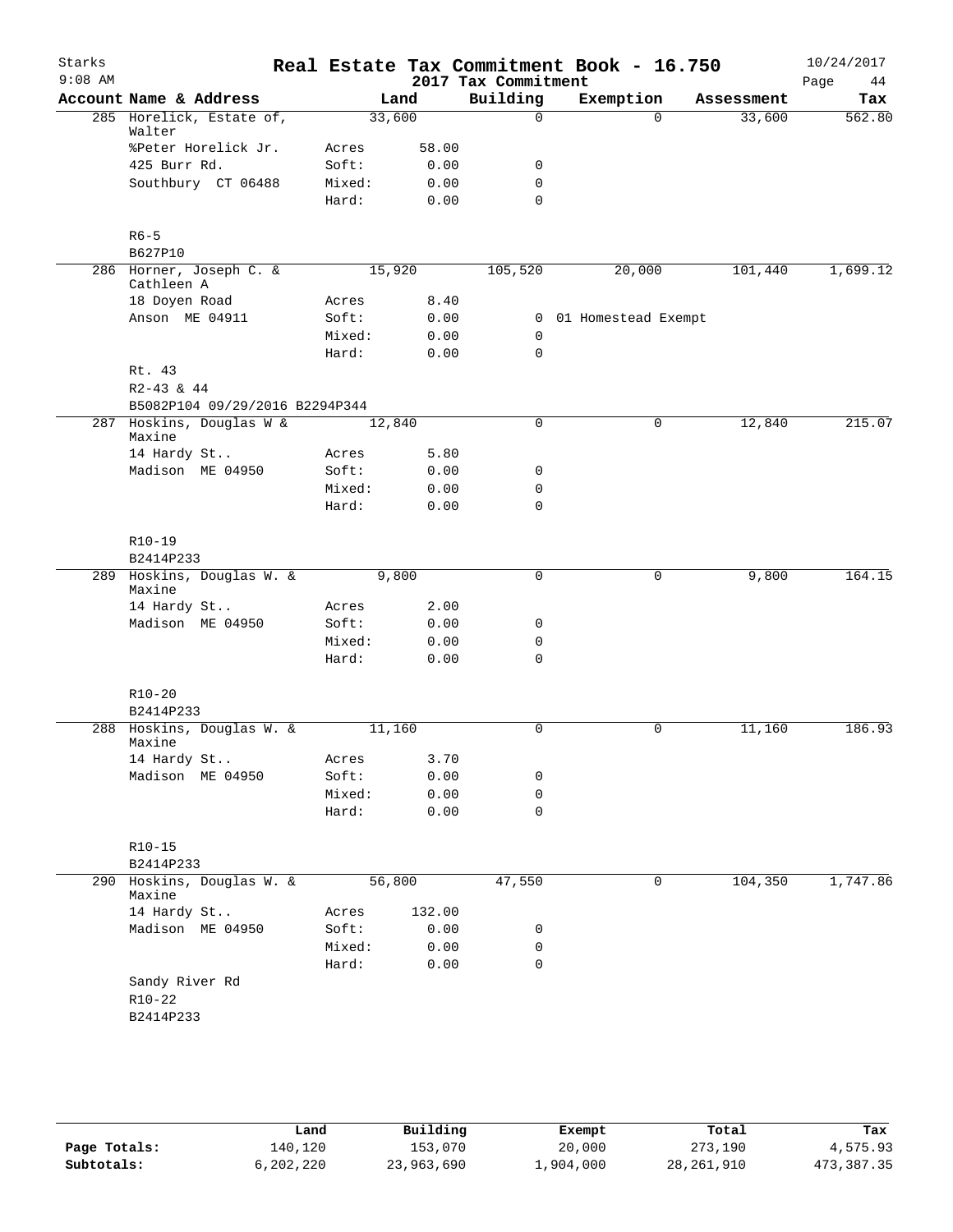| Starks<br>$9:08$ AM |                                       |        |        | 2017 Tax Commitment | Real Estate Tax Commitment Book - 16.750 |            | 10/24/2017<br>Page<br>45 |
|---------------------|---------------------------------------|--------|--------|---------------------|------------------------------------------|------------|--------------------------|
|                     | Account Name & Address                |        | Land   | Building            | Exemption                                | Assessment | Tax                      |
|                     | 291 Hoskins, Douglas W. &<br>Maxine.  |        | 23,100 | 0                   | $\Omega$                                 | 23,100     | 386.93                   |
|                     | 14 Hardy St                           | Acres  | 23.00  |                     |                                          |            |                          |
|                     | Madison ME 04950                      | Soft:  | 0.00   | 0                   |                                          |            |                          |
|                     |                                       | Mixed: | 0.00   | 0                   |                                          |            |                          |
|                     |                                       | Hard:  | 0.00   | $\Omega$            |                                          |            |                          |
|                     | $R10 - 23$                            |        |        |                     |                                          |            |                          |
|                     | B2414P233                             |        |        |                     |                                          |            |                          |
|                     | 294 Huettner, Barbara H.              |        | 10,800 | 77,240              | 20,000                                   | 68,040     | 1,139.67                 |
|                     | 375 Anson Road                        | Acres  | 2.00   |                     |                                          |            |                          |
|                     | Starks ME 04911                       | Soft:  | 0.00   | $\mathbf{0}$        | 01 Homestead Exempt                      |            |                          |
|                     |                                       | Mixed: | 0.00   | 0                   |                                          |            |                          |
|                     |                                       | Hard:  | 0.00   | $\mathbf 0$         |                                          |            |                          |
|                     | $R8 - 31.1$                           |        |        |                     |                                          |            |                          |
|                     | B3570P27 01/30/1989 B1286P244         |        |        |                     |                                          |            |                          |
|                     | 728 Huggins, Gary D. &<br>Kimberly J. |        | 24,240 | 0                   | 0                                        | 24,240     | 406.02                   |
|                     | P.O. Box 431                          | Acres  | 26.80  |                     |                                          |            |                          |
|                     | Norridgewock ME 04957                 | Soft:  | 0.00   | 0                   |                                          |            |                          |
|                     |                                       | Mixed: | 0.00   | $\mathbf 0$         |                                          |            |                          |
|                     |                                       | Hard:  | 0.00   | $\Omega$            |                                          |            |                          |
|                     | R11-11.2<br>B4043P296 08/12/2008      |        |        |                     |                                          |            |                          |
|                     | 296 Hughgill, Robert C.               |        | 7,110  | $\mathbf 0$         | $\mathbf 0$                              | 7,110      | 119.09                   |
|                     | &Mary J.<br>277 Locke Hill Road       | Acres  | 60.00  |                     |                                          |            |                          |
|                     | Starks ME 04911                       | Soft:  | 41.00  | 4,231               |                                          |            |                          |
|                     |                                       | Mixed: | 19.00  | 2,876               |                                          |            |                          |
|                     |                                       | Hard:  | 0.00   | 0                   |                                          |            |                          |
|                     | Locke Hill Road                       |        |        |                     |                                          |            |                          |
|                     | $R3 - 3$                              |        |        |                     |                                          |            |                          |
|                     | 295 Hughgill, Robert C.<br>&Mary J.   |        | 13,520 | 64,540              | 20,000                                   | 58,060     | 972.51                   |
|                     | 277 Locke Hill Road                   | Acres  | 5.40   |                     |                                          |            |                          |
|                     | Starks ME 04911                       | Soft:  | 0.00   |                     | 0 01 Homestead Exempt                    |            |                          |
|                     |                                       | Mixed: | 0.00   | 0                   |                                          |            |                          |
|                     |                                       | Hard:  | 0.00   | 0                   |                                          |            |                          |
|                     | Locke Hill Road                       |        |        |                     |                                          |            |                          |
|                     | $R3 - 3.1$                            |        |        |                     |                                          |            |                          |
|                     | B2208P1060                            |        |        |                     |                                          |            |                          |
|                     | 297 Hull, Jon A. & Dawn H.            |        | 38,200 | 76,800              | 20,000                                   | 95,000     | 1,591.25                 |
|                     | 55 Cemetary Road                      | Acres  | 70.00  |                     |                                          |            |                          |
|                     | Starks ME 04911                       | Soft:  | 0.00   | 0                   | 01 Homestead Exempt                      |            |                          |
|                     |                                       | Mixed: | 0.00   | 0                   |                                          |            |                          |
|                     |                                       | Hard:  | 0.00   | $\mathbf 0$         |                                          |            |                          |
|                     | $R3 - 24.2$<br>B1531P17               |        |        |                     |                                          |            |                          |

|              | Land      | Building     | Exempt    | Total      | Tax        |
|--------------|-----------|--------------|-----------|------------|------------|
| Page Totals: | 116,970   | 218,580      | 60,000    | 275,550    | 4,615.47   |
| Subtotals:   | 6,319,190 | 24, 182, 270 | 1,964,000 | 28,537,460 | 478,002.82 |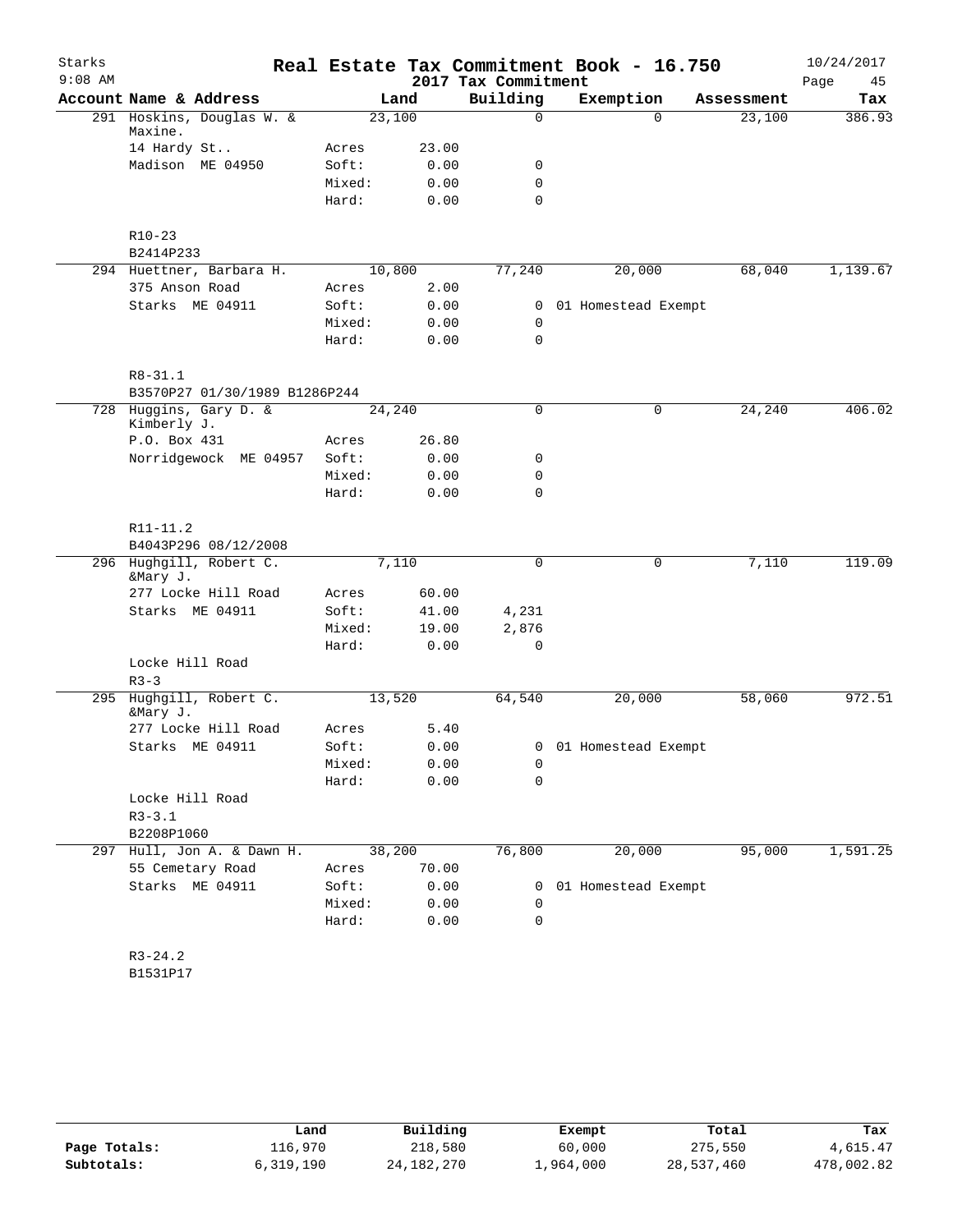| Starks<br>$9:08$ AM |                                                                             |                 |               | 2017 Tax Commitment | Real Estate Tax Commitment Book - 16.750 |            | 10/24/2017<br>46<br>Page |
|---------------------|-----------------------------------------------------------------------------|-----------------|---------------|---------------------|------------------------------------------|------------|--------------------------|
|                     | Account Name & Address                                                      |                 | Land          | Building            | Exemption                                | Assessment | Tax                      |
|                     | 16 Hull, Jonathan Troy                                                      |                 | 22,840        | 32,850              | $\Omega$                                 | 55,690     | 932.81                   |
|                     | 44 Emery Road                                                               | Acres           | 18.80         |                     |                                          |            |                          |
|                     | Starks ME 04911                                                             | Soft:           | 0.00          | 0                   |                                          |            |                          |
|                     |                                                                             | Mixed:          | 0.00          | $\mathbf 0$         |                                          |            |                          |
|                     |                                                                             | Hard:           | 0.00          | $\mathbf 0$         |                                          |            |                          |
|                     |                                                                             |                 |               |                     |                                          |            |                          |
|                     | $R3 - 33$                                                                   |                 |               |                     |                                          |            |                          |
|                     | B5096P20 11/07/2016 B4598P152 11/15/2012 B1783P272                          |                 |               |                     |                                          |            |                          |
|                     | 298 Hunnefield Sr., James<br>L                                              |                 | 21,150        | $\mathbf 0$         | 0                                        | 21,150     | 354.26                   |
|                     | Marsh Jr. William                                                           | Acres           | 16.50         |                     |                                          |            |                          |
|                     | 9 Brown ST.                                                                 | Soft:           | 0.00          | 0                   |                                          |            |                          |
|                     | Skowhegan ME 04976                                                          | Mixed:          | 0.00          | $\mathbf 0$         |                                          |            |                          |
|                     |                                                                             | Hard:           | 0.00          | $\mathbf 0$         |                                          |            |                          |
|                     | Poor Farm Road                                                              |                 |               |                     |                                          |            |                          |
|                     | $R2 - 39$                                                                   |                 |               |                     |                                          |            |                          |
|                     | B2128P90                                                                    |                 |               |                     |                                          |            |                          |
|                     | 706 Hyltun Farm Irrevocable                                                 |                 | 7,230         | 0                   | 0                                        | 7,230      | 121.10                   |
|                     | Trust                                                                       |                 |               |                     |                                          |            |                          |
|                     | 8 Olde Ferry Road                                                           | Acres           | 50.00         |                     |                                          |            |                          |
|                     | Starks ME 04911                                                             | Soft:           | 7.00          | 722<br>6,508        |                                          |            |                          |
|                     |                                                                             | Mixed:<br>Hard: | 43.00<br>0.00 | 0                   |                                          |            |                          |
|                     | Mayhew Road                                                                 |                 |               |                     |                                          |            |                          |
|                     | $R6 - 16.1$                                                                 |                 |               |                     |                                          |            |                          |
|                     | B5130P240 02/15/2017                                                        |                 |               |                     |                                          |            |                          |
|                     | 276 Hyltun Farm Irrevocable                                                 |                 | 76,130        | 99,600              | 20,000                                   | 155,730    | 2,608.48                 |
|                     | Trust                                                                       |                 |               |                     |                                          |            |                          |
|                     | 8 Olde Ferry Road                                                           | Acres           | 366.00        |                     |                                          |            |                          |
|                     | Starks ME 04911                                                             | Soft:           | 157.00        |                     | 16,202 01 Homestead Exempt               |            |                          |
|                     |                                                                             | Mixed:          | 0.00          | 0                   |                                          |            |                          |
|                     |                                                                             | Hard:           | 149.00        | 24,731              |                                          |            |                          |
|                     | Lots, 7, 8, 9.1                                                             |                 |               |                     |                                          |            |                          |
|                     | $R12-7, 8, 9.1$                                                             |                 |               |                     |                                          |            |                          |
|                     | B5130P240 02/15/2017 B1244P164                                              |                 |               |                     |                                          |            |                          |
|                     | 573 Hyltun Farm Irrevocable<br>Trust                                        |                 | 17,200        | $\Omega$            | 0                                        | 17,200     | 288.10                   |
|                     | 8 Olde Ferry Road                                                           | Acres           | 10.00         |                     |                                          |            |                          |
|                     | Starks ME 04911                                                             | Soft:           | 0.00          | 0                   |                                          |            |                          |
|                     |                                                                             | Mixed:          | 0.00          | 0                   |                                          |            |                          |
|                     |                                                                             | Hard:           | 0.00          | $\mathbf 0$         |                                          |            |                          |
|                     |                                                                             |                 |               |                     |                                          |            |                          |
|                     | $R3 - 43$                                                                   |                 |               |                     |                                          |            |                          |
|                     | B5130P240 02/15/2017 B3749P110 09/22/2006 B3749P109<br>09/22/2006 B1370P188 |                 |               |                     |                                          |            |                          |
|                     | 277 Hyltun Farm Irrevocable                                                 |                 | 8,050         | $\mathbf 0$         | 0                                        | 8,050      | 134.84                   |
|                     | Trust                                                                       |                 |               |                     |                                          |            |                          |
|                     | 8 Olde Ferry Road                                                           | Acres           | 78.00         |                     |                                          |            |                          |
|                     | Starks ME 04911                                                             | Soft:           | 78.00         | 8,050               |                                          |            |                          |
|                     |                                                                             | Mixed:<br>Hard: | 0.00<br>0.00  | 0<br>$\mathbf 0$    |                                          |            |                          |
|                     |                                                                             |                 |               |                     |                                          |            |                          |
|                     | Mayhew Rd. 78 ac<br>$R6 - 6$                                                |                 |               |                     |                                          |            |                          |
|                     | B5130P240 02/15/2017 B1244P164                                              |                 |               |                     |                                          |            |                          |
|                     |                                                                             |                 |               |                     |                                          |            |                          |
|                     |                                                                             |                 |               |                     |                                          |            |                          |
|                     |                                                                             |                 |               |                     |                                          |            |                          |
|                     |                                                                             |                 |               |                     |                                          |            |                          |

|              | Land      | Building     | Exempt    | Total      | Tax          |
|--------------|-----------|--------------|-----------|------------|--------------|
| Page Totals: | 152,600   | 132,450      | 20,000    | 265,050    | 4,439.59     |
| Subtotals:   | 6,471,790 | 24, 314, 720 | 1,984,000 | 28,802,510 | 482, 442. 41 |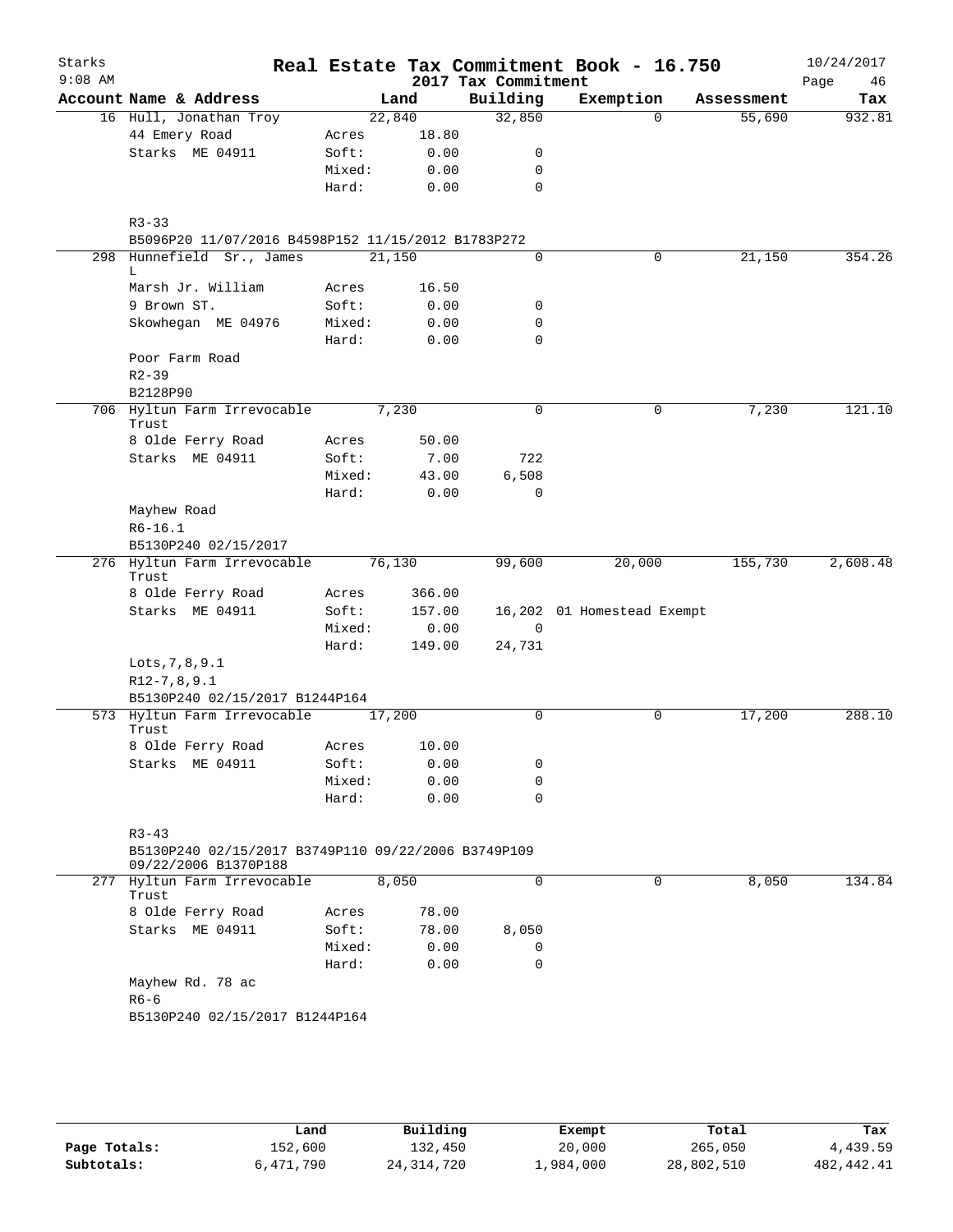| Starks<br>$9:08$ AM |                                                               |                 |               |                                 | Real Estate Tax Commitment Book - 16.750 |                     | 10/24/2017   |
|---------------------|---------------------------------------------------------------|-----------------|---------------|---------------------------------|------------------------------------------|---------------------|--------------|
|                     |                                                               |                 |               | 2017 Tax Commitment<br>Building |                                          |                     | 47<br>Page   |
|                     | Account Name & Address<br>394 Hyltun Farm Irrevocable         |                 | Land<br>1,650 | $\Omega$                        | Exemption<br>$\Omega$                    | Assessment<br>1,650 | Tax<br>27.64 |
|                     | Trust                                                         |                 |               |                                 |                                          |                     |              |
|                     | 8 Olde Ferry Road                                             | Acres           | 11.50         |                                 |                                          |                     |              |
|                     | Starks ME 04911                                               | Soft:           | 2.00          | 206                             |                                          |                     |              |
|                     |                                                               | Mixed:          | 9.00          | 1,362                           |                                          |                     |              |
|                     |                                                               | Hard:           | 0.50          | 83                              |                                          |                     |              |
|                     | Mayhew Rd                                                     |                 |               |                                 |                                          |                     |              |
|                     | $R6 - 2.13$                                                   |                 |               |                                 |                                          |                     |              |
|                     | B5130P240 02/15/2017 B3579P170 10/24/2005 B1737P20            |                 |               |                                 |                                          |                     |              |
|                     | 275 Hyltun Farm Irrevocable<br>Trust                          |                 | 55,110        | 43,650                          | $\mathbf 0$                              | 98,760              | 1,654.23     |
|                     | 8 Olde Ferry Road                                             | Acres           | 195.00        |                                 |                                          |                     |              |
|                     | Starks ME 04911                                               | Soft:           | 40.00         | 4,128                           |                                          |                     |              |
|                     |                                                               | Mixed:          | 36.00         | 5,449                           |                                          |                     |              |
|                     |                                                               | Hard:           | 55.00         | 9,129                           |                                          |                     |              |
|                     | $R12 - 16$                                                    |                 |               |                                 |                                          |                     |              |
|                     | B5130P240 02/15/2017 B1313P327                                |                 |               |                                 |                                          |                     |              |
|                     | 274 Hyltun Farm Irrevocable<br>Trust                          |                 | 10,000        | 28,950                          | 0                                        | 38,950              | 652.41       |
|                     | 8 Olde Ferry Road                                             | Acres           | 1.00          |                                 |                                          |                     |              |
|                     | Starks ME 04911                                               | Soft:           | 0.00          | 0                               |                                          |                     |              |
|                     |                                                               | Mixed:          | 0.00          | $\mathbf 0$                     |                                          |                     |              |
|                     |                                                               | Hard:           | 0.00          | $\Omega$                        |                                          |                     |              |
|                     | $R12-9$                                                       |                 |               |                                 |                                          |                     |              |
|                     | B5130P240 02/15/2017 B1244P163                                |                 |               |                                 |                                          |                     |              |
|                     | 273 Hyltun Farm Irrevocable<br>Trust                          |                 | 14,810        | $\mathbf 0$                     | 0                                        | 14,810              | 248.07       |
|                     | 8 Olde Ferry Road                                             | Acres           | 101.00        |                                 |                                          |                     |              |
|                     | Starks ME 04911                                               | Soft:           | 13.00         | 1,342                           |                                          |                     |              |
|                     |                                                               | Mixed:          | 78.00         | 11,806                          |                                          |                     |              |
|                     |                                                               | Hard:           | 10.00         | 1,660                           |                                          |                     |              |
|                     | Off Johnston Ferry Rd                                         |                 |               |                                 |                                          |                     |              |
|                     | $R12 - 13$                                                    |                 |               |                                 |                                          |                     |              |
|                     | B5130P240 02/15/2017 B2527P326<br>572 Hyltun Farm Irrevocable |                 |               | 0                               | $\mathbf 0$                              |                     | 76.05        |
|                     | Trust                                                         |                 | 4,540         |                                 |                                          | 4,540               |              |
|                     | 8 Olde Ferry Road                                             | Acres           | 30.00         |                                 |                                          |                     |              |
|                     | Starks ME 04911                                               | Soft:           | 0.00          | 0                               |                                          |                     |              |
|                     |                                                               | Mixed:          | 30.00         | 4,541                           |                                          |                     |              |
|                     |                                                               | Hard:           | 0.00          | $\mathbf 0$                     |                                          |                     |              |
|                     | Bet. Chin & Gordon Rds                                        |                 |               |                                 |                                          |                     |              |
|                     | $R3 - 38$                                                     |                 |               |                                 |                                          |                     |              |
|                     | B5130P240 02/15/2017 B3683P195 05/25/2006 B2604P115           |                 |               |                                 |                                          |                     |              |
|                     | 441 Ingersol, Troy                                            |                 | 23,200        | 21,560                          | 0                                        | 44,760              | 749.73       |
|                     | 469 Kennebec River Road Acres                                 |                 | 20.00         |                                 |                                          |                     |              |
|                     | Embden ME 04958                                               | Soft:           | 0.00          | 0                               |                                          |                     |              |
|                     |                                                               | Mixed:<br>Hard: | 0.00<br>0.00  | 0<br>$\mathbf 0$                |                                          |                     |              |
|                     |                                                               |                 |               |                                 |                                          |                     |              |

|              | Land      | Building   | Exempt    | Total      | Tax        |
|--------------|-----------|------------|-----------|------------|------------|
| Page Totals: | 109,310   | 94,160     |           | 203,470    | 3,408.13   |
| Subtotals:   | 6,581,100 | 24,408,880 | 1,984,000 | 29,005,980 | 485,850.54 |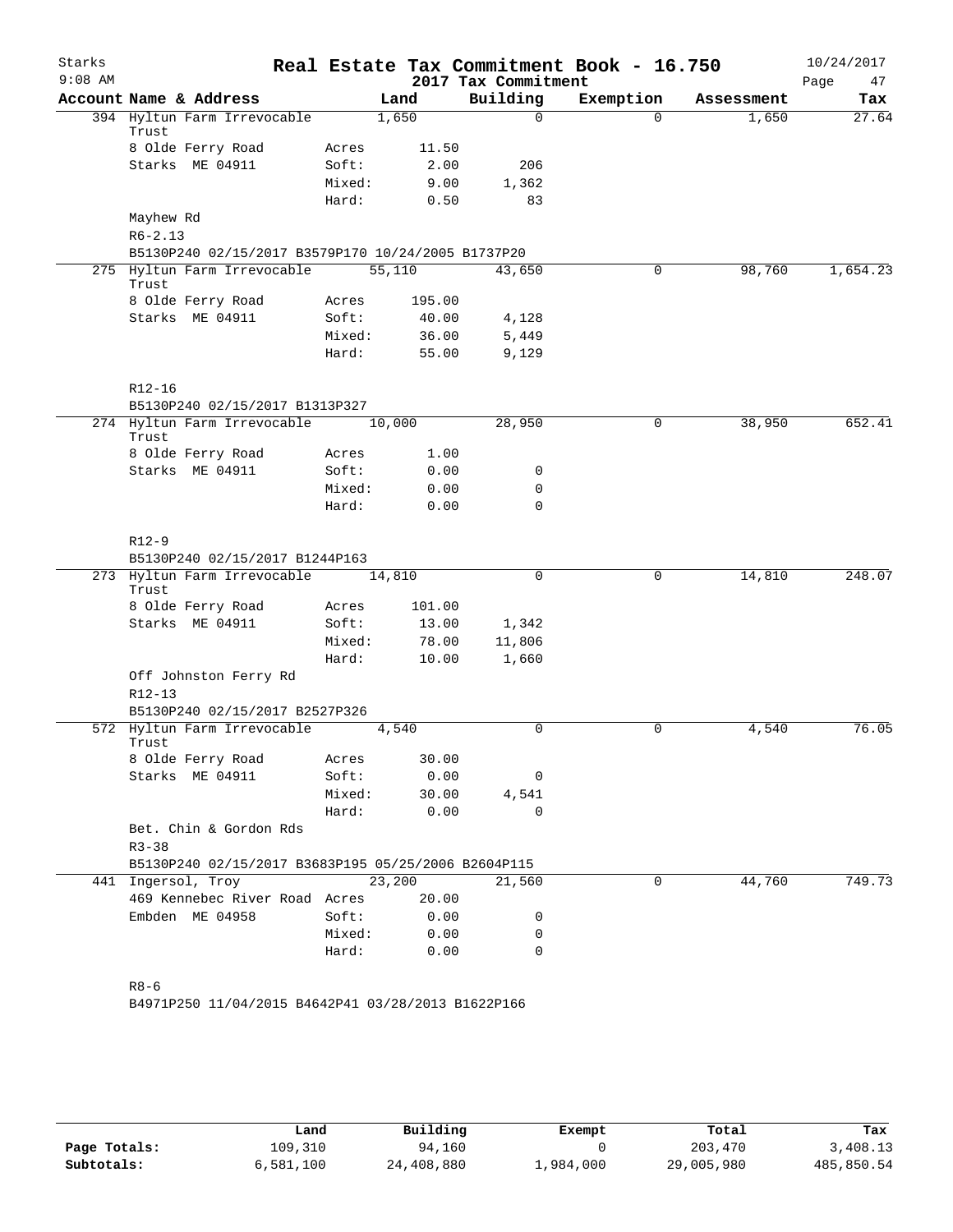| Starks<br>$9:08$ AM |                                                        |                 |        |              | 2017 Tax Commitment | Real Estate Tax Commitment Book - 16.750 |          |            | 10/24/2017<br>Page<br>48 |
|---------------------|--------------------------------------------------------|-----------------|--------|--------------|---------------------|------------------------------------------|----------|------------|--------------------------|
|                     | Account Name & Address                                 |                 | Land   |              | Building            | Exemption                                |          | Assessment | Tax                      |
|                     | 299 Irvine, Carl H Jr.                                 |                 | 9,220  |              | 22,500              | 20,000                                   |          | 11,720     | 196.31                   |
|                     | Irvine Margaret                                        | P Acres         |        | 0.85         |                     |                                          |          |            |                          |
|                     | 66 Chicken Street                                      | Soft:           |        | 0.00         | 0                   | 01 Homestead Exempt                      |          |            |                          |
|                     | Starks ME 04911                                        | Mixed:          |        | 0.00         | 0                   |                                          |          |            |                          |
|                     |                                                        | Hard:           |        | 0.00         | 0                   |                                          |          |            |                          |
|                     | $U2-16$                                                |                 |        |              |                     |                                          |          |            |                          |
|                     | B1394P74                                               |                 |        |              |                     |                                          |          |            |                          |
|                     | 300 Jackson, David L.                                  |                 | 4,930  |              | $\mathbf 0$         |                                          | 0        | 4,930      | 82.58                    |
|                     | PO Box 293                                             | Acres           |        | 0.30         |                     |                                          |          |            |                          |
|                     | Anson ME 04911                                         | Soft:           |        | 0.00         | 0                   |                                          |          |            |                          |
|                     |                                                        | Mixed:          |        | 0.00         | 0                   |                                          |          |            |                          |
|                     |                                                        | Hard:           |        | 0.00         | 0                   |                                          |          |            |                          |
|                     | $R8 - 41$                                              |                 |        |              |                     |                                          |          |            |                          |
|                     | 301 Jackson, David L.                                  |                 | 12,820 |              | $\mathbf 0$         |                                          | 0        | 12,820     | 214.74                   |
|                     | PO Box 293                                             | Acres           |        | 5.77         |                     |                                          |          |            |                          |
|                     | Anson ME 04911                                         | Soft:           |        | 0.00         | 0                   |                                          |          |            |                          |
|                     |                                                        | Mixed:          |        | 0.00         | 0                   |                                          |          |            |                          |
|                     |                                                        | Hard:           |        | 0.00         | 0                   |                                          |          |            |                          |
|                     | R12-10.1, R12-10.2                                     |                 |        |              |                     |                                          |          |            |                          |
|                     | B1692P100                                              |                 |        |              |                     |                                          |          |            |                          |
|                     | 302 Jackson, Jeff                                      |                 |        | 0            | 16,800              |                                          | 0        | 16,800     | 281.40                   |
|                     | PO Box 33<br>Anson ME 04911                            |                 |        |              |                     |                                          |          |            |                          |
|                     | $R8-410N$                                              |                 |        |              |                     |                                          |          |            |                          |
|                     | 601 Jacyssin, Kyle E.                                  |                 | 29,200 |              | 32,800              | 20,000                                   |          | 42,000     | 703.50                   |
|                     | 39 Linda Road                                          | Acres           |        | 40.00        |                     |                                          |          |            |                          |
|                     | Tiverton RI 02878                                      | Soft:           |        | 0.00         |                     | 0 01 Homestead Exempt                    |          |            |                          |
|                     |                                                        | Mixed:<br>Hard: |        | 0.00<br>0.00 | 0<br>0              |                                          |          |            |                          |
|                     |                                                        |                 |        |              |                     |                                          |          |            |                          |
|                     | $R7-14$                                                |                 |        |              |                     |                                          |          |            |                          |
|                     | B5000P323 02/16/2016 B1440P78<br>600 Jacyssin, Kyle E. |                 | 13,800 |              | $\mathbf 0$         |                                          | $\Omega$ | 13,800     | 231.15                   |
|                     | 39 Linda Road                                          | Acres           |        | 7.00         |                     |                                          |          |            |                          |
|                     | Tiverton RI 02878                                      | Soft:           |        | 0.00         | 0                   |                                          |          |            |                          |
|                     |                                                        | Mixed:          |        | 0.00         | 0                   |                                          |          |            |                          |
|                     |                                                        | Hard:           |        | 0.00         | 0                   |                                          |          |            |                          |
|                     | $R7-14.1$                                              |                 |        |              |                     |                                          |          |            |                          |
|                     | B5000P323 02/16/2016 B1688P1                           |                 |        |              |                     |                                          |          |            |                          |
|                     | 303 Jarvinen, Donald                                   |                 | 10,400 |              | 42,860              |                                          | 0        | 53,260     | 892.11                   |
|                     | Jarvinen Ann M.                                        | Acres           |        | 1.50         |                     |                                          |          |            |                          |
|                     | 795 Congress St.                                       | Soft:           |        | 0.00         | 0                   |                                          |          |            |                          |
|                     | Duxbury MA 02332                                       | Mixed:          |        | 0.00         | 0                   |                                          |          |            |                          |
|                     |                                                        | Hard:           |        | 0.00         | 0                   |                                          |          |            |                          |
|                     | $R4 - 33.1$                                            |                 |        |              |                     |                                          |          |            |                          |
|                     | B1788P55                                               |                 |        |              |                     |                                          |          |            |                          |
|                     |                                                        |                 |        |              |                     |                                          |          |            |                          |
|                     |                                                        |                 |        |              |                     |                                          |          |            |                          |

|              | Land      | Building   | Exempt    | Total      | Tax         |
|--------------|-----------|------------|-----------|------------|-------------|
| Page Totals: | 80,370    | 114,960    | 40,000    | 155,330    | 2,601.79    |
| Subtotals:   | 6,661,470 | 24,523,840 | 2,024,000 | 29,161,310 | 488, 452.33 |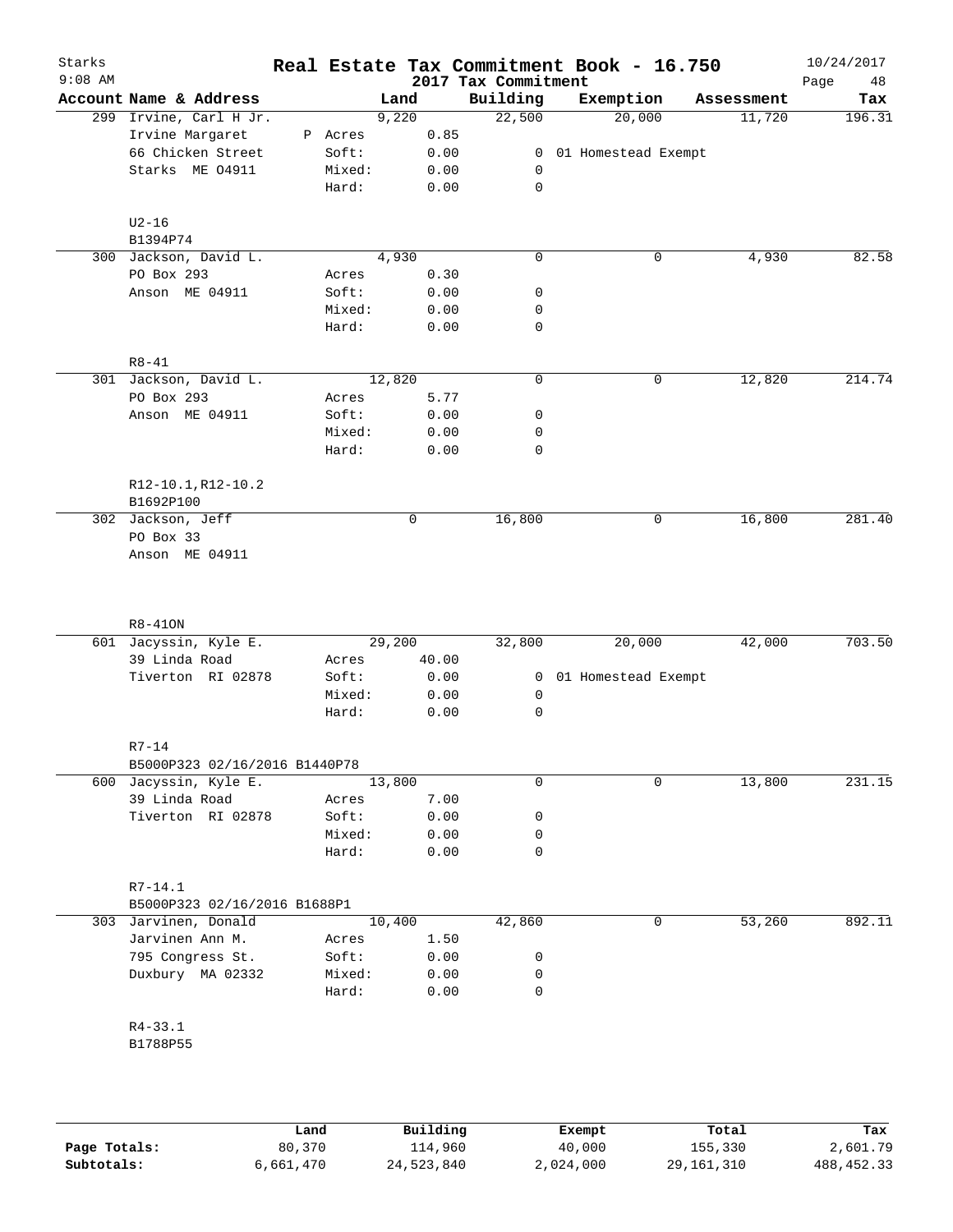| Starks<br>$9:08$ AM |                                               |         |            | 2017 Tax Commitment | Real Estate Tax Commitment Book - 16.750 |            | 10/24/2017<br>Page<br>49 |
|---------------------|-----------------------------------------------|---------|------------|---------------------|------------------------------------------|------------|--------------------------|
|                     | Account Name & Address                        |         | Land       | Building            | Exemption                                | Assessment | Tax                      |
|                     | 305 Jarvinen, Donald                          |         | 14,360     | $\mathbf 0$         | $\Omega$                                 | 14,360     | 240.53                   |
|                     | Jarvinen Anne M.                              | Acres   | 7.70       |                     |                                          |            |                          |
|                     | 795 Congress St.                              | Soft:   | 0.00       | 0                   |                                          |            |                          |
|                     | Duxbury MA 02332                              | Mixed:  | 0.00       | 0                   |                                          |            |                          |
|                     |                                               | Hard:   | 0.00       | $\mathbf 0$         |                                          |            |                          |
|                     | West Mills Rd                                 |         |            |                     |                                          |            |                          |
|                     | $R4 - 27$                                     |         |            |                     |                                          |            |                          |
|                     | B2973P182                                     |         |            |                     |                                          |            |                          |
|                     | 304 Jarvinen, Donald                          |         | 23,100     | $\mathbf 0$         | 0                                        | 23,100     | 386.93                   |
|                     | Jarvinen Anne M.                              | Acres   | 23.00      |                     |                                          |            |                          |
|                     | 795 Congress St.                              | Soft:   | 0.00       | 0                   |                                          |            |                          |
|                     | Duxbury MA 02332                              | Mixed:  | 0.00       | 0                   |                                          |            |                          |
|                     |                                               | Hard:   | 0.00       | $\mathbf 0$         |                                          |            |                          |
|                     |                                               |         |            |                     |                                          |            |                          |
|                     | $R4 - 33$                                     |         |            |                     |                                          |            |                          |
| 308                 | Johnson & Maxine E.                           |         | 32,890     | 97,500              | 26,000                                   | 104,390    | 1,748.53                 |
|                     | Wolph, David                                  |         |            |                     |                                          |            |                          |
|                     | PO Box 288                                    | Acres   | 84.50      |                     | 02 Veteran                               |            |                          |
|                     | Anson ME 04911                                | Soft:   | 0.00       |                     | 0 01 Homestead Exempt                    |            |                          |
|                     |                                               | Mixed:  | 65.00      | 9,838               |                                          |            |                          |
|                     |                                               | Hard:   | 0.00       | 0                   |                                          |            |                          |
|                     | Dill Road                                     |         |            |                     |                                          |            |                          |
|                     | R6-23.1A, R6-23.1B                            |         |            |                     |                                          |            |                          |
|                     | B2074P139<br>420 Johnson Kenneth R. and       |         | 22,800     | $\mathbf 0$         | 0                                        | 22,800     | 381.90                   |
|                     | Kathleen M.                                   |         |            |                     |                                          |            |                          |
|                     | 1404 New Sharon Road                          | Acres   | 22.00      |                     |                                          |            |                          |
|                     | Starks Me 04911                               | Soft:   | 0.00       | 0                   |                                          |            |                          |
|                     |                                               | Mixed:  | 0.00       | 0                   |                                          |            |                          |
|                     |                                               | Hard:   | 0.00       | $\mathbf 0$         |                                          |            |                          |
|                     |                                               |         |            |                     |                                          |            |                          |
|                     | $R8 - 10.8$<br>B3719P133 07/31/2006 B1020P215 |         |            |                     |                                          |            |                          |
|                     | 598 Johnson, Eric H.                          |         | 9,000      | 0                   | 0                                        | 9,000      | 150.75                   |
|                     | 1388 New Sharon Road                          | Acres   | 1.00       |                     |                                          |            |                          |
|                     | Starks ME 04911                               | Soft:   | 0.00       | 0                   |                                          |            |                          |
|                     |                                               | Mixed:  | 0.00       | 0                   |                                          |            |                          |
|                     |                                               | Hard:   | 0.00       | 0                   |                                          |            |                          |
|                     |                                               |         |            |                     |                                          |            |                          |
|                     | $R8 - 14$                                     |         |            |                     |                                          |            |                          |
|                     | B5031P113 06/01/2016 B809P376                 |         |            |                     |                                          |            |                          |
|                     | 771 Johnson, Eric H.                          |         | 13,000     | 0                   | 0                                        | 13,000     | 217.75                   |
|                     | 1388 New Sharon Road                          | Acres   | 6.00       |                     |                                          |            |                          |
|                     | Starks ME 04911                               | Soft:   | 0.00       | 0                   |                                          |            |                          |
|                     |                                               | Mixed:  | 0.00       | 0                   |                                          |            |                          |
|                     |                                               | Hard:   | 0.00       | 0                   |                                          |            |                          |
|                     |                                               |         |            |                     |                                          |            |                          |
|                     | R1 39.2<br>B4869P334 01/16/2015               |         |            |                     |                                          |            |                          |
|                     | 306 Johnson, Kenneth &                        |         | 13,200     | 80,840              | 20,000                                   | 74,040     | 1,240.17                 |
|                     | Kathleen                                      |         |            |                     |                                          |            |                          |
|                     | 1404 New Sharon Road                          | Acres   | 5.00       |                     | 01 Homestead Exempt                      |            |                          |
|                     | Starks ME 04911                               | Soft:   | 0.00       | 0                   |                                          |            |                          |
|                     |                                               | Mixed:  | 0.00       | 0                   |                                          |            |                          |
|                     |                                               | Hard:   | 0.00       | $\mathbf 0$         |                                          |            |                          |
|                     |                                               |         |            |                     |                                          |            |                          |
|                     | $R8 - 10.10$                                  |         |            |                     |                                          |            |                          |
|                     | B1550P132                                     |         |            |                     |                                          |            |                          |
|                     |                                               | Land    | Building   |                     | Exempt                                   | Total      | Tax                      |
| Page Totals:        |                                               | 128,350 | 178,340    |                     | 46,000                                   | 260,690    | 4,366.56                 |
| Subtotals:          | 6,789,820                                     |         | 24,702,180 |                     | 2,070,000                                | 29,422,000 | 492,818.89               |
|                     |                                               |         |            |                     |                                          |            |                          |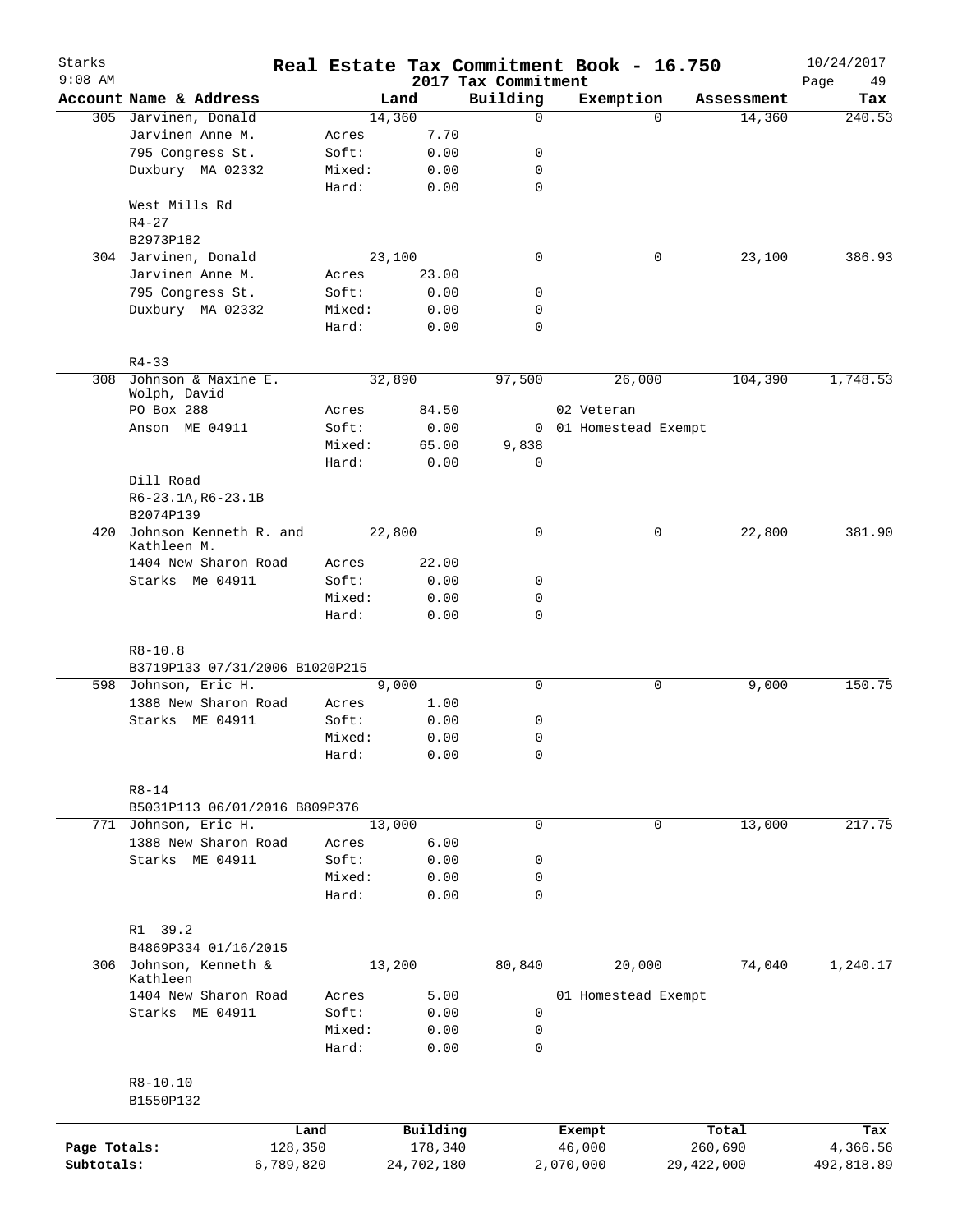| Starks<br>$9:08$ AM |                                                                            |                 |                     | 2017 Tax Commitment | Real Estate Tax Commitment Book - 16.750 |                  | 10/24/2017<br>Page<br>50 |
|---------------------|----------------------------------------------------------------------------|-----------------|---------------------|---------------------|------------------------------------------|------------------|--------------------------|
|                     | Account Name & Address                                                     |                 | Land                | Building            | Exemption                                | Assessment       | Tax                      |
|                     | 307 Johnson, Kurtis A.                                                     |                 | 38,500              | 27,900              | 20,000                                   | 46,400           | 777.20                   |
|                     | 95 Johnson Road                                                            | Acres           | 71.00               |                     |                                          |                  |                          |
|                     | Starks ME 04911                                                            | Soft:           | 0.00                | $\overline{0}$      | 01 Homestead Exempt                      |                  |                          |
|                     |                                                                            | Mixed:          | 0.00                | 0                   |                                          |                  |                          |
|                     |                                                                            | Hard:           | 0.00                | $\mathbf 0$         |                                          |                  |                          |
|                     | $R6 - 18$                                                                  |                 |                     |                     |                                          |                  |                          |
|                     | B5021P40 04/28/2016 B1270P43                                               |                 |                     |                     |                                          |                  |                          |
|                     | 651 Johnson, Kyle W                                                        |                 | 10,800              | 111,100             | 20,000                                   | 101,900          | 1,706.83                 |
|                     | P.O.Box 364                                                                | Acres           | 2.00                |                     | 01 Homestead Exempt                      |                  |                          |
|                     | Solon ME 04979                                                             | Soft:           | 0.00                | 0                   |                                          |                  |                          |
|                     |                                                                            | Mixed:          | 0.00                | 0                   |                                          |                  |                          |
|                     |                                                                            | Hard:           | 0.00                | $\mathbf 0$         |                                          |                  |                          |
|                     | $R1 - 32.1$                                                                |                 |                     |                     |                                          |                  |                          |
|                     | B3852P166 05/24/2007 B1607P348                                             |                 |                     |                     |                                          |                  |                          |
|                     | 386 Johnson, Christopher                                                   |                 | 16,200              | 16,280              | 0                                        | 32,480           | 544.04                   |
|                     | 29 Union St                                                                | Acres           | 10.00               |                     |                                          |                  |                          |
|                     | Taunton Ma 02780                                                           | Soft:           | 0.00                | 0                   |                                          |                  |                          |
|                     |                                                                            | Mixed:          | 0.00                | 0                   |                                          |                  |                          |
|                     |                                                                            | Hard:           | 0.00                | 0                   |                                          |                  |                          |
|                     | $R2 - 24.6$                                                                |                 |                     |                     |                                          |                  |                          |
|                     | B4831P88 09/07/2014 B4145P256 06/08/2009 B4037P178<br>08/11/2008 B1976P205 |                 |                     |                     |                                          |                  |                          |
|                     | 310 Jordan, Bruce A. &                                                     |                 | 14,000              | 21,240              | 0                                        | 35,240           | 590.27                   |
|                     | Lorraine A.                                                                |                 |                     |                     |                                          |                  |                          |
|                     | 83 Chute Rd                                                                | Acres           | 6.00                |                     |                                          |                  |                          |
|                     | Windham ME 04062                                                           | Soft:           | 0.00                | 0                   |                                          |                  |                          |
|                     |                                                                            | Mixed:          | 0.00                | 0                   |                                          |                  |                          |
|                     |                                                                            | Hard:           | 0.00                | 0                   |                                          |                  |                          |
|                     | $R1 - 47.1$                                                                |                 |                     |                     |                                          |                  |                          |
|                     | B1589P148<br>525 Jordan, David W.                                          |                 | 12,280              | 31,150              | 0                                        | 43,430           | 727.45                   |
|                     | Jordan, Jean M.                                                            | Acres           | 5.10                |                     |                                          |                  |                          |
|                     | 173 Lake Drive                                                             | Soft:           | 0.00                | 0                   |                                          |                  |                          |
|                     | East Hampton CT 06424                                                      |                 | 0.00                | 0                   |                                          |                  |                          |
|                     |                                                                            | Mixed:<br>Hard: | 0.00                | 0                   |                                          |                  |                          |
|                     |                                                                            |                 |                     |                     |                                          |                  |                          |
|                     | $R4 - 22$                                                                  |                 |                     |                     |                                          |                  |                          |
|                     | B4847P217 10/22/2014 B3878P88 07/10/2007 B775P805                          |                 |                     |                     |                                          |                  |                          |
|                     | 311 Jordan, Jean M.                                                        |                 | 23,820              | 52,160              | 0                                        | 75,980           | 1,272.67                 |
|                     | 173 Lake Drive                                                             | Acres<br>Soft:  | 14.10               |                     |                                          |                  |                          |
|                     | East Hampton CT 06424                                                      |                 | 0.00                | 0                   |                                          |                  |                          |
|                     |                                                                            | Mixed:<br>Hard: | 0.00<br>0.00        | 0<br>0              |                                          |                  |                          |
|                     | $R4-23.3, R4-23.2$                                                         |                 |                     |                     |                                          |                  |                          |
|                     | B2799P205<br>312 Kahler, John                                              |                 | 4,320               | $\mathbf 0$         | $\mathbf 0$                              |                  | 72.36                    |
|                     | 1597 Plains Rd                                                             | Acres           | 0.23                |                     |                                          | 4,320            |                          |
|                     | Pittsfield VT 05763                                                        | Soft:           | 0.00                | 0                   |                                          |                  |                          |
|                     |                                                                            | Mixed:          | 0.00                | 0                   |                                          |                  |                          |
|                     |                                                                            | Hard:           | 0.00                | 0                   |                                          |                  |                          |
|                     |                                                                            |                 |                     |                     |                                          |                  |                          |
|                     | $R10-18$                                                                   |                 |                     |                     |                                          |                  |                          |
|                     | B4704P328 08/30/2013 B79P1112                                              |                 |                     |                     |                                          |                  |                          |
| Page Totals:        | Land<br>119,920                                                            |                 | Building<br>259,830 |                     | Exempt<br>40,000                         | Total<br>339,750 | Tax<br>5,690.82          |
|                     |                                                                            |                 |                     |                     |                                          |                  |                          |

**Subtotals:** 6,909,740 24,962,010 2,110,000 29,761,750 498,509.71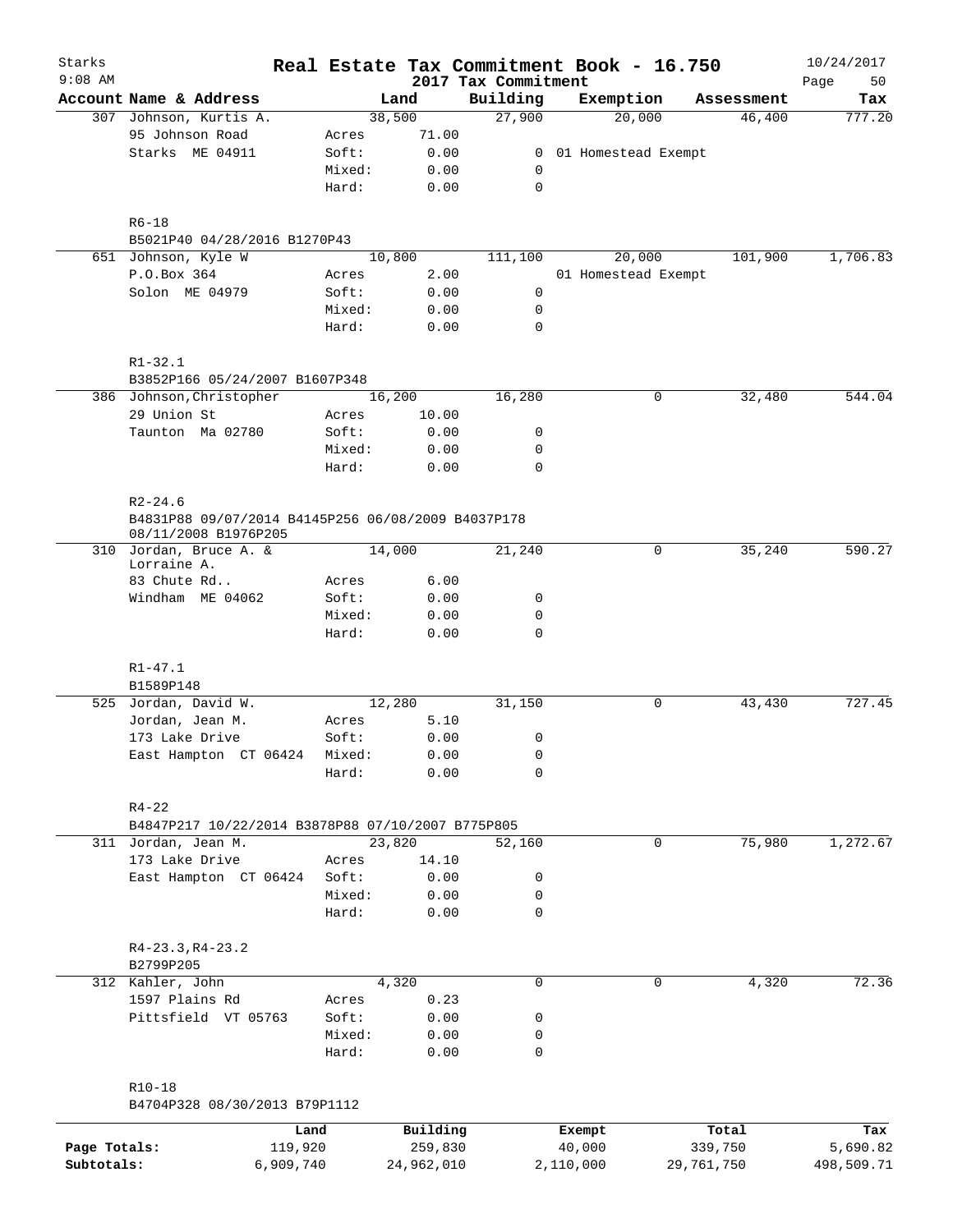| Starks    |                                                              |        |        |       | Real Estate Tax Commitment Book - 16.750 |                     |          |            | 10/24/2017 |
|-----------|--------------------------------------------------------------|--------|--------|-------|------------------------------------------|---------------------|----------|------------|------------|
| $9:08$ AM |                                                              |        |        |       | 2017 Tax Commitment                      |                     |          |            | Page<br>51 |
|           | Account Name & Address                                       |        | Land   |       | Building                                 | Exemption           |          | Assessment | Tax        |
|           | 313 Kahler, John                                             |        | 11,840 |       | $\Omega$                                 |                     | $\Omega$ | 11,840     | 198.32     |
|           | 1597 Plains Rd                                               | Acres  |        | 3.30  |                                          |                     |          |            |            |
|           | Pittsford VT 05763                                           | Soft:  |        | 0.00  | 0                                        |                     |          |            |            |
|           |                                                              | Mixed: |        | 0.00  | 0                                        |                     |          |            |            |
|           |                                                              | Hard:  |        | 0.00  | $\Omega$                                 |                     |          |            |            |
|           | $R10-17$                                                     |        |        |       |                                          |                     |          |            |            |
|           | B4704P328 08/30/2013 B801P524                                |        |        |       |                                          |                     |          |            |            |
|           | 221 Kane, Michael S.                                         |        | 9,640  |       | 12,860                                   |                     | 0        | 22,500     | 376.88     |
|           | Kane, Rhonda S.                                              | Acres  |        | 1.80  |                                          |                     |          |            |            |
|           | 60 Varnum Pond Road                                          | Soft:  |        | 0.00  | 0                                        |                     |          |            |            |
|           | Temple Me 04984                                              | Mixed: |        | 0.00  | 0                                        |                     |          |            |            |
|           |                                                              | Hard:  |        | 0.00  | 0                                        |                     |          |            |            |
|           | Poor Farm Road                                               |        |        |       |                                          |                     |          |            |            |
|           | $R2 - 39.2$                                                  |        |        |       |                                          |                     |          |            |            |
|           | B4708P198 09/09/2013 B4343P95 11/23/2010 B4255P294           |        |        |       |                                          |                     |          |            |            |
|           | 03/31/2010 B4242P227 09/28/2009<br>314 Karnowski, Douglas J. |        | 9,400  |       | 0                                        |                     | 0        | 9,400      | 157.45     |
|           | PO Box 1116                                                  | Acres  |        | 1.50  |                                          |                     |          |            |            |
|           | Barre VT 05641                                               | Soft:  |        | 0.00  | 0                                        |                     |          |            |            |
|           |                                                              | Mixed: |        | 0.00  | 0                                        |                     |          |            |            |
|           |                                                              | Hard:  |        |       | 0                                        |                     |          |            |            |
|           | New Sharon Road                                              |        |        | 0.00  |                                          |                     |          |            |            |
|           | $R8 - 15.1$                                                  |        |        |       |                                          |                     |          |            |            |
|           | B2186P24                                                     |        |        |       |                                          |                     |          |            |            |
|           | 673 Keach, Marie A.                                          |        | 6,860  |       | 23,400                                   |                     | 20,000   | 10,260     | 171.86     |
|           | DeLuca, Kevin L.                                             | Acres  |        | 0.47  |                                          | 01 Homestead Exempt |          |            |            |
|           | 46 Chicken Street                                            | Soft:  |        | 0.00  | 0                                        |                     |          |            |            |
|           | Starks ME 04911                                              | Mixed: |        | 0.00  | $\mathbf 0$                              |                     |          |            |            |
|           |                                                              | Hard:  |        | 0.00  | $\Omega$                                 |                     |          |            |            |
|           | $U2-14$                                                      |        |        |       |                                          |                     |          |            |            |
|           | B4850P85 11/07/2014 B1996P251                                |        |        |       |                                          |                     |          |            |            |
|           | 316 Keister Irrevocable                                      |        | 23,740 |       | 0                                        |                     | 0        | 23,740     | 397.65     |
|           | Grant                                                        |        |        |       |                                          |                     |          |            |            |
|           | C/O Jeremy D. and<br>Meredith S. Keister                     | Acres  |        | 24.00 |                                          |                     |          |            |            |
|           | 263 Lohr Rd                                                  | Soft:  |        | 0.00  |                                          |                     |          |            |            |
|           | Mifflenburg PA 17844                                         | Mixed: |        | 0.00  | 0                                        |                     |          |            |            |
|           |                                                              | Hard:  |        | 0.00  | $\Omega$                                 |                     |          |            |            |
|           | River Road                                                   |        |        |       |                                          |                     |          |            |            |
|           | $R9 - 7.1, R9 - 7.2$                                         |        |        |       |                                          |                     |          |            |            |
|           | B4383P245 04/12/2011 B1719P130                               |        |        |       |                                          |                     |          |            |            |
|           | 516 Kelley, Roger E.                                         |        | 10,720 |       | 64,350                                   |                     | 0        | 75,070     | 1,257.42   |
|           | Kelley, Connie H.                                            | Acres  |        | 1.90  |                                          |                     |          |            |            |
|           | 28 South St.                                                 | Soft:  |        | 0.00  | 0                                        |                     |          |            |            |
|           | Houlton ME 04730                                             | Mixed: |        | 0.00  | 0                                        |                     |          |            |            |
|           |                                                              | Hard:  |        | 0.00  | 0                                        |                     |          |            |            |
|           | Locke Hill Rd                                                |        |        |       |                                          |                     |          |            |            |
|           | $R3 - 4.2$                                                   |        |        |       |                                          |                     |          |            |            |
|           | B4729P61 11/06/2013 B2585P269                                |        |        |       |                                          |                     |          |            |            |
|           |                                                              |        |        |       |                                          |                     |          |            |            |

|              | Land      | Building   | Exempt    | Total      | Tax        |
|--------------|-----------|------------|-----------|------------|------------|
| Page Totals: | 72,200    | 100,610    | 20,000    | 152,810    | 2,559.58   |
| Subtotals:   | 6,981,940 | 25,062,620 | 2,130,000 | 29,914,560 | 501,069.29 |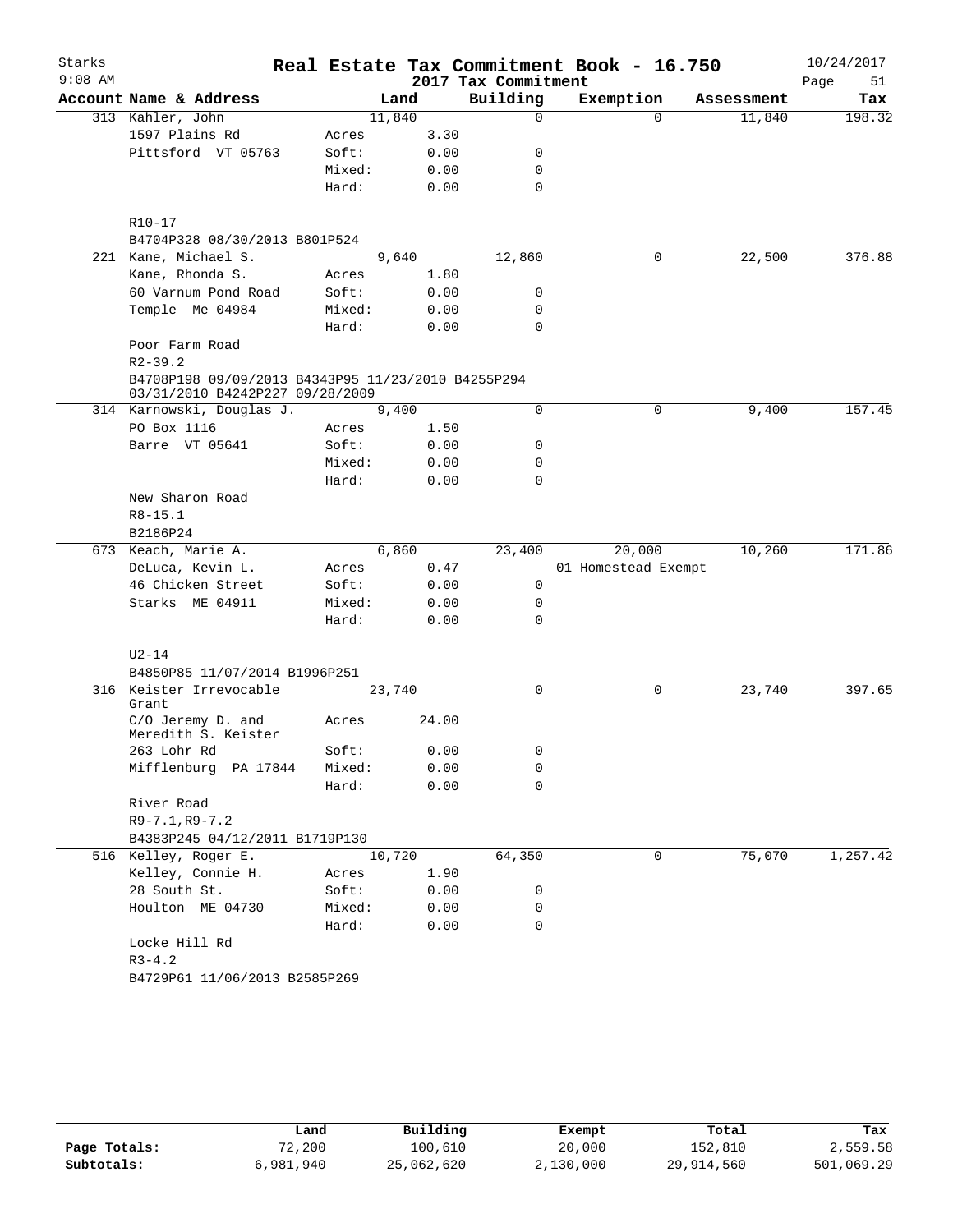| Starks<br>$9:08$ AM        |                                                     |        |                         |                                 | Real Estate Tax Commitment Book - 16.750 |              |            | 10/24/2017             |
|----------------------------|-----------------------------------------------------|--------|-------------------------|---------------------------------|------------------------------------------|--------------|------------|------------------------|
|                            | Account Name & Address                              |        | Land                    | 2017 Tax Commitment<br>Building | Exemption                                |              | Assessment | Page<br>52<br>Tax      |
|                            | 320 Kennedy, Justin M                               |        | 25,200                  | $\mathbf 0$                     |                                          | $\Omega$     | 25,200     | 422.10                 |
|                            | 261 Vermont Street                                  | Acres  | 30.00                   |                                 |                                          |              |            |                        |
|                            | W. Roxbury MA 02132                                 | Soft:  | 0.00                    | 0                               |                                          |              |            |                        |
|                            |                                                     | Mixed: | 0.00                    | 0                               |                                          |              |            |                        |
|                            |                                                     | Hard:  | 0.00                    | $\mathbf 0$                     |                                          |              |            |                        |
|                            | $R8 - 31.21$                                        |        |                         |                                 |                                          |              |            |                        |
|                            | B4994P29 01/20/2016 B904P595                        |        |                         |                                 |                                          |              |            |                        |
|                            | 739 Kiger, Nathan A                                 |        | 21,200                  | 123,480                         | 20,000                                   |              | 124,680    | 2,088.39               |
|                            | Kiger, Katie L.                                     | Acres  | 15.00                   |                                 | 01 Homestead Exempt                      |              |            |                        |
|                            | 90 Chicken Street                                   | Soft:  | 0.00                    | 0                               |                                          |              |            |                        |
|                            | Starks ME 04911                                     | Mixed: | 0.00                    | 0                               |                                          |              |            |                        |
|                            |                                                     | Hard:  | 0.00                    | $\mathbf 0$                     |                                          |              |            |                        |
|                            | R3 16.1                                             |        |                         |                                 |                                          |              |            |                        |
|                            | B4288P231 06/30/2010                                |        |                         |                                 |                                          |              |            |                        |
|                            | 321 Kimball, Lemuel C. &                            |        | 0                       | 11,250                          |                                          | 0            | 11,250     | 188.44                 |
|                            | Melissa K                                           |        |                         |                                 |                                          |              |            |                        |
|                            | PO Box 173                                          |        |                         |                                 |                                          |              |            |                        |
|                            | Anson ME 04911                                      |        |                         |                                 |                                          |              |            |                        |
|                            |                                                     |        |                         |                                 |                                          |              |            |                        |
|                            | 55 Kimball Lane                                     |        |                         |                                 |                                          |              |            |                        |
|                            | $R7 - 1.20N$                                        |        |                         |                                 |                                          |              |            |                        |
|                            | 35 Kimball, Lemuel P.                               |        | 29,070                  | $\Omega$                        |                                          | 0            | 29,070     | 486.92                 |
|                            | Kimball, Cynthia M.                                 | Acres  | 42.90                   |                                 |                                          |              |            |                        |
|                            | P.O. Box 173                                        | Soft:  | 0.00                    | 0                               |                                          |              |            |                        |
|                            | Anson ME 04911                                      | Mixed: | 0.00                    | 0                               |                                          |              |            |                        |
|                            |                                                     | Hard:  | 0.00                    | 0                               |                                          |              |            |                        |
|                            | Rt. 43                                              |        |                         |                                 |                                          |              |            |                        |
|                            | $R7 - 1.4$                                          |        |                         |                                 |                                          |              |            |                        |
|                            | B4754P58 01/29/2014 B1565P325                       |        |                         |                                 |                                          |              |            |                        |
|                            | 322 Kimball, Lemuel P. and                          |        | 31,710                  | 52,340                          | 26,000                                   |              | 58,050     | 972.34                 |
|                            | Cynthia M.<br>PO Box 173                            | Acres  | 106.00                  |                                 |                                          |              |            |                        |
|                            | Anson ME 04911                                      | Soft:  | 16.00                   |                                 | 1,651 01 Homestead Exempt                |              |            |                        |
|                            |                                                     | Mixed: | 29.00                   |                                 | 4,389 02 Veteran                         |              |            |                        |
|                            |                                                     | Hard:  | 51.00                   | 8,465                           |                                          |              |            |                        |
|                            | Route 43                                            |        |                         |                                 |                                          |              |            |                        |
|                            | $R7 - 1.2$                                          |        |                         |                                 |                                          |              |            |                        |
|                            | B2143P24                                            |        |                         |                                 |                                          |              |            |                        |
|                            | 406 Kleppinger, Marie                               |        | 11,400                  | 0                               |                                          | 0            | 11,400     | 190.95                 |
|                            | 61 Centennial Road                                  | Acres  | 4.00                    |                                 |                                          |              |            |                        |
|                            | Telford PA 18969-1211                               | Soft:  | 0.00                    | 0                               |                                          |              |            |                        |
|                            |                                                     | Mixed: | 0.00                    | 0                               |                                          |              |            |                        |
|                            |                                                     | Hard:  | 0.00                    | $\mathbf 0$                     |                                          |              |            |                        |
|                            |                                                     |        |                         |                                 |                                          |              |            |                        |
|                            | $R2 - 23.1$                                         |        |                         |                                 |                                          |              |            |                        |
|                            | B3611P190 12/16/2005 B1031P75                       |        |                         |                                 |                                          |              |            |                        |
|                            | 186 Knox, Jodi M.                                   |        | 30,400                  | 15,720                          |                                          | 0            | 46,120     | 772.51                 |
|                            | 2152 Industry Road                                  | Acres  | 44.00                   |                                 |                                          |              |            |                        |
|                            | Starks ME 04911                                     | Soft:  | 0.00                    | 0                               |                                          |              |            |                        |
|                            |                                                     | Mixed: | 0.00                    | 0                               |                                          |              |            |                        |
|                            |                                                     | Hard:  | 0.00                    | $\mathbf 0$                     |                                          |              |            |                        |
|                            | Industry Road                                       |        |                         |                                 |                                          |              |            |                        |
|                            | R2-24.12                                            |        |                         |                                 |                                          |              |            |                        |
|                            | B5018P225 03/29/2016 B4102P211 02/14/2009 B2666P302 |        |                         |                                 |                                          |              |            |                        |
|                            |                                                     |        |                         |                                 |                                          |              |            |                        |
|                            | Land                                                |        | Building                |                                 | Exempt                                   |              | Total      | Tax                    |
| Page Totals:<br>Subtotals: | 148,980<br>7,130,920                                |        | 202,790<br>25, 265, 410 |                                 | 46,000<br>2,176,000                      | 30, 220, 330 | 305,770    | 5,121.65<br>506,190.94 |
|                            |                                                     |        |                         |                                 |                                          |              |            |                        |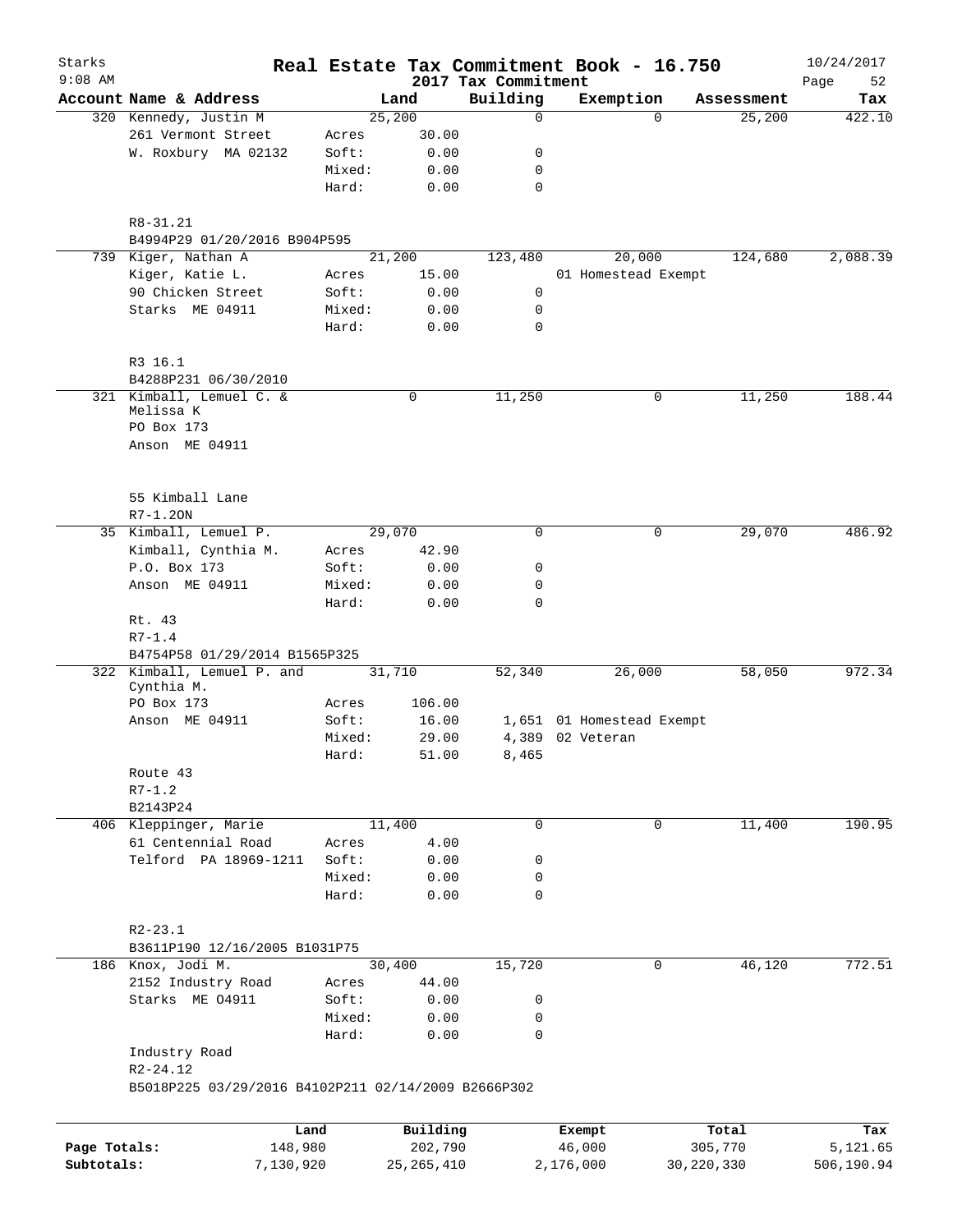| Starks<br>$9:08$ AM |                                                     |                 |              | 2017 Tax Commitment | Real Estate Tax Commitment Book - 16.750 |            | 10/24/2017<br>Page<br>53 |
|---------------------|-----------------------------------------------------|-----------------|--------------|---------------------|------------------------------------------|------------|--------------------------|
|                     | Account Name & Address                              |                 | Land         | Building            | Exemption                                | Assessment | Tax                      |
|                     | 344 Knox, Jodi M.                                   |                 | 22,000       | 53,760              | 20,000                                   | 55,760     | 933.98                   |
|                     | 2152 Industry Road                                  | Acres           | 16.00        |                     |                                          |            |                          |
|                     | Starks ME 04911                                     | Soft:           | 0.00         |                     | 0 01 Homestead Exempt                    |            |                          |
|                     |                                                     | Mixed:          | 0.00         | 0                   |                                          |            |                          |
|                     |                                                     | Hard:           | 0.00         | $\mathbf 0$         |                                          |            |                          |
|                     | Industry Rd & Rt 43<br>$R2 - 24.9$                  |                 |              |                     |                                          |            |                          |
|                     | B5018P225 03/29/2016 B2086P253                      |                 |              |                     |                                          |            |                          |
|                     | 159 Koetsch, Bernard E.                             |                 | 28,000       | 27,410              | 0                                        | 55,410     | 928.12                   |
|                     | 41 Summer Street                                    | Acres           | 36.00        |                     |                                          |            |                          |
|                     | Stratford CT 06614                                  | Soft:           | 0.00         | 0                   |                                          |            |                          |
|                     |                                                     | Mixed:          | 0.00         | $\mathbf 0$         |                                          |            |                          |
|                     |                                                     | Hard:           | 0.00         | 0                   |                                          |            |                          |
|                     | $R2 - 34$                                           |                 |              |                     |                                          |            |                          |
|                     | B2457P279 B1096P289 08/08/1983                      |                 |              |                     |                                          |            |                          |
|                     | 709 Koetsch, Bernard E.                             |                 | 10,000       | 14,500              | 0                                        | 24,500     | 410.38                   |
|                     | 41 Summer St.                                       | Acres           | 1.00         |                     |                                          |            |                          |
|                     | Stratford CT 06614                                  | Soft:           | 0.00         | 0                   |                                          |            |                          |
|                     |                                                     | Mixed:          | 0.00         | 0                   |                                          |            |                          |
|                     |                                                     | Hard:           | 0.00         | 0                   |                                          |            |                          |
|                     | $R2 - 34.1$<br>B1096P287 08/08/1983                 |                 |              |                     |                                          |            |                          |
|                     | 325 Kopacz, Kenneth                                 |                 | 25,200       | $\mathbf 0$         | 0                                        | 25,200     | 422.10                   |
|                     | PO Box 236                                          | Acres           | 30.00        |                     |                                          |            |                          |
|                     | Haddam CT 06438                                     | Soft:           | 0.00         | 0                   |                                          |            |                          |
|                     |                                                     | Mixed:          | 0.00         | 0                   |                                          |            |                          |
|                     |                                                     | Hard:           | 0.00         | $\mathbf 0$         |                                          |            |                          |
|                     | $R2 - 9.1$                                          |                 |              |                     |                                          |            |                          |
|                     | B790P721                                            |                 |              |                     |                                          |            |                          |
|                     | 326 Kozielewicz, Edward &<br>Marilyn                |                 | 20,240       | 20,000              | 20,000                                   | 20,240     | 339.02                   |
|                     | PO Box 93R St                                       | Acres           | 13.80        |                     |                                          |            |                          |
|                     | Anson ME 04911                                      | Soft:           | 0.00         | $\mathbf{0}$        | 01 Homestead Exempt                      |            |                          |
|                     |                                                     | Mixed:<br>Hard: | 0.00<br>0.00 | 0<br>0              |                                          |            |                          |
|                     | $R6 - 10$                                           |                 |              |                     |                                          |            |                          |
|                     | B1313P215                                           |                 |              |                     |                                          |            |                          |
|                     | 45 Kozielewicz, Marilyn A.                          |                 | 20,320       | 9,000               | 0                                        | 29,320     | 491.11                   |
|                     | Kozielewicz, Edward J.                              | Acres           | 13.90        |                     |                                          |            |                          |
|                     | P.O. Box 93                                         | Soft:           | 0.00         | 0                   |                                          |            |                          |
|                     | Anson ME 04911                                      | Mixed:          | 0.00         | $\mathbf 0$         |                                          |            |                          |
|                     |                                                     | Hard:           | 0.00         | $\mathbf 0$         |                                          |            |                          |
|                     | Mayhew Rd                                           |                 |              |                     |                                          |            |                          |
|                     | $R6 - 9$                                            |                 |              |                     |                                          |            |                          |
|                     | B4952P233 09/10/2015 B4952P232 09/10/2015 B2508P189 |                 |              |                     |                                          |            |                          |
|                     | 327 Krebs, Carleton L. &                            |                 | 104, 260     | 106,710             | 0                                        | 210,970    | 3,533.75                 |
|                     | Marcia J.                                           |                 |              |                     |                                          |            |                          |
|                     | 86 Krebs Road                                       | Acres           | 383.00       |                     |                                          |            |                          |
|                     | Starks ME 04911                                     | Soft:           | 2.00         | 206                 |                                          |            |                          |
|                     |                                                     | Mixed:          | 62.00        | 9,384               |                                          |            |                          |
|                     |                                                     | Hard:           | 136.00       | 22,573              |                                          |            |                          |
|                     | Faulkner Hill Rd                                    |                 |              |                     |                                          |            |                          |
|                     | $R8-19, R8-20$                                      |                 |              |                     |                                          |            |                          |
|                     | B926P2                                              |                 |              |                     |                                          |            |                          |
|                     |                                                     | Land            | Building     |                     | Exempt                                   | Total      | Tax                      |
| Page Totals:        |                                                     | 230,020         | 231,380      |                     | 40,000                                   | 421,400    | 7,058.46                 |
| Subtotals:          |                                                     | 7,360,940       | 25,496,790   |                     | 2,216,000                                | 30,641,730 | 513, 249.40              |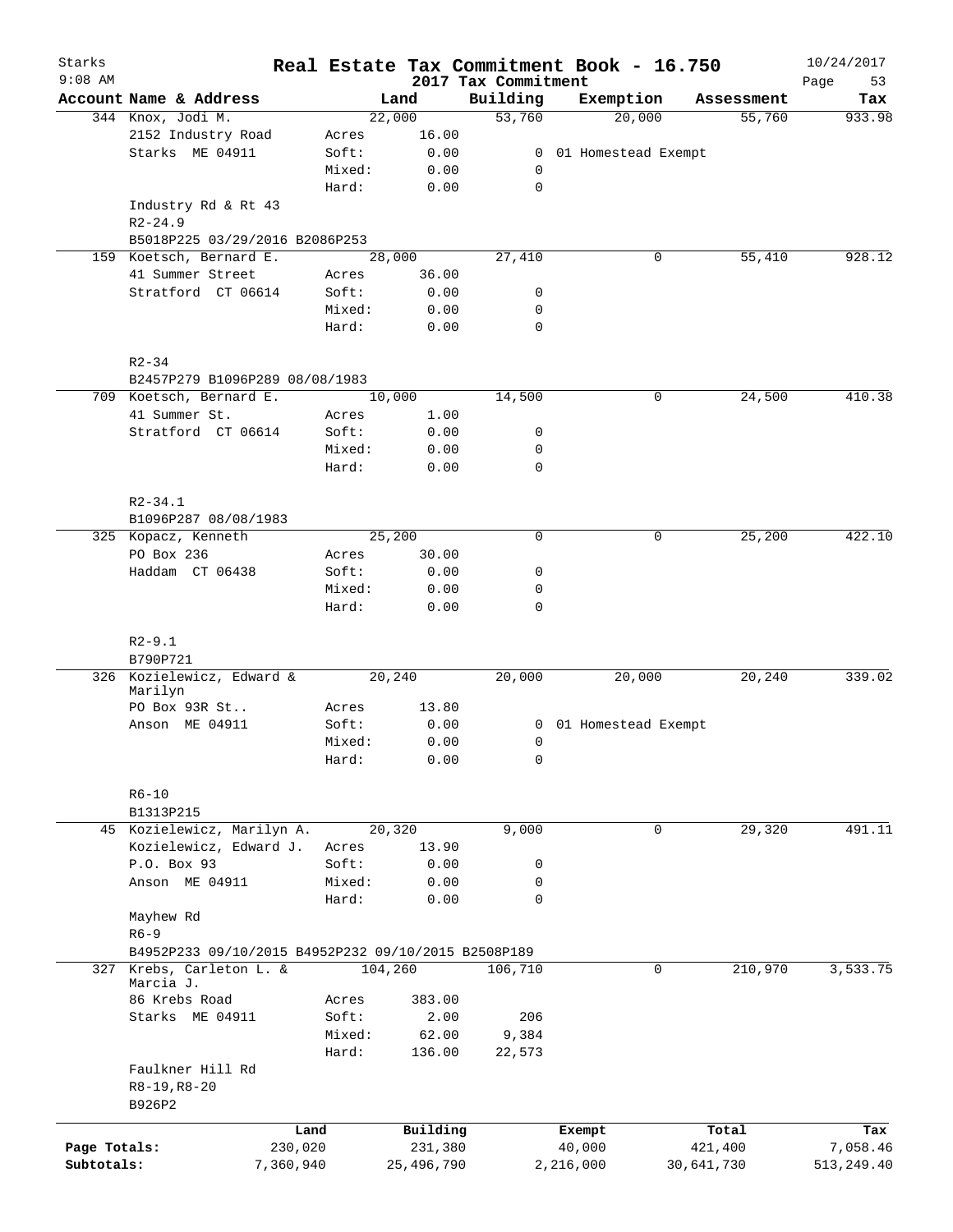| Starks<br>$9:08$ AM |                                    |                |        | 2017 Tax Commitment | Real Estate Tax Commitment Book - 16.750 |            | 10/24/2017<br>Page<br>54 |
|---------------------|------------------------------------|----------------|--------|---------------------|------------------------------------------|------------|--------------------------|
|                     | Account Name & Address             |                | Land   | Building            | Exemption                                | Assessment | Tax                      |
|                     | 328 Krebs, Carleton L. &           | 10,000         |        | 40,500              | 26,000                                   | 24,500     | 410.38                   |
|                     | Marcia J.<br>86 Krebs Road         |                | 1.00   |                     | 02 Veteran                               |            |                          |
|                     | Starks ME 04911                    | Acres<br>Soft: | 0.00   |                     | 0 01 Homestead Exempt                    |            |                          |
|                     |                                    | Mixed:         | 0.00   | 0                   |                                          |            |                          |
|                     |                                    | Hard:          | 0.00   | $\mathbf 0$         |                                          |            |                          |
|                     |                                    |                |        |                     |                                          |            |                          |
|                     | $R8 - 18$                          |                |        |                     |                                          |            |                          |
|                     | B926P2                             |                |        |                     |                                          |            |                          |
|                     | 329 Krebs, Carlton L. and          | 20,920         |        | 0                   | 0                                        | 20,920     | 350.41                   |
|                     | Marcia J.                          |                |        |                     |                                          |            |                          |
|                     | 86 Krebs Road                      | Acres          | 15.90  |                     |                                          |            |                          |
|                     | Anson ME 04911                     | Soft:          | 0.00   | 0                   |                                          |            |                          |
|                     |                                    | Mixed:         | 0.00   | 0                   |                                          |            |                          |
|                     |                                    | Hard:          | 0.00   | 0                   |                                          |            |                          |
|                     | River Road<br>$R9 - 7.6$           |                |        |                     |                                          |            |                          |
|                     | B2766P274                          |                |        |                     |                                          |            |                          |
|                     | 361 Krebs, Daniel S.               | 26,500         |        | 62,850              | 0                                        | 89,350     | 1,496.61                 |
|                     | Krebs, Hiroko                      | Acres          | 31.00  |                     |                                          |            |                          |
|                     | 86 Krebs Road                      | Soft:          | 0.00   | 0                   |                                          |            |                          |
|                     | Starks ME 04911                    | Mixed:         | 0.00   | 0                   |                                          |            |                          |
|                     |                                    | Hard:          | 0.00   | 0                   |                                          |            |                          |
|                     |                                    |                |        |                     |                                          |            |                          |
|                     | $R2 - 33$                          |                |        |                     |                                          |            |                          |
|                     | B4433P294 08/25/2011               |                |        |                     |                                          |            |                          |
|                     | 755 Krebs, David S. &<br>Billie Jo |                | 28,200 |                     | 0                                        | 28,200     | 472.35                   |
|                     | 86 Krebs Road                      | Acres          | 70.00  |                     |                                          |            |                          |
|                     | Starks ME 04911                    | Soft:          | 0.00   | 0                   |                                          |            |                          |
|                     |                                    | Mixed:         | 0.00   | 0                   |                                          |            |                          |
|                     |                                    | Hard:          | 0.00   | $\mathbf 0$         |                                          |            |                          |
|                     | R8 46.1                            |                |        |                     |                                          |            |                          |
|                     | B4381P342 04/04/2011               |                |        |                     |                                          |            |                          |
|                     | 330 Krebs, Dennis &<br>Angelica    | 10,800         |        | 96,410              | 20,000                                   | 87,210     | 1,460.77                 |
|                     | 1440 New Sharon Road               | Acres          | 2.00   |                     |                                          |            |                          |
|                     | Starks ME 04911                    | Soft:          | 0.00   | 0                   | 01 Homestead Exempt                      |            |                          |
|                     |                                    | Mixed:         | 0.00   | 0                   |                                          |            |                          |
|                     |                                    | Hard:          | 0.00   | 0                   |                                          |            |                          |
|                     |                                    |                |        |                     |                                          |            |                          |
|                     | $R8 - 10$                          |                |        |                     |                                          |            |                          |
|                     | B1532P279                          |                |        |                     |                                          |            |                          |
|                     | 424 Lagin-Nasse, Julianna &        | 41,500         |        | 20,000              | 20,000                                   | 41,500     | 695.13                   |
|                     | Lagin, Nancy                       | Acres          | 52.00  |                     |                                          |            |                          |
|                     | PO Box 358                         | Soft:          | 0.00   |                     | 0 01 Homestead Exempt                    |            |                          |
|                     | 17 Fred Young Road                 | Mixed:         | 0.00   | 0                   |                                          |            |                          |
|                     | Starks ME 04911                    | Hard:          | 0.00   | $\mathsf{O}$        |                                          |            |                          |
|                     | Young Road                         |                |        |                     |                                          |            |                          |
|                     | $R1 - 17.2$                        |                |        |                     |                                          |            |                          |
|                     | B4386P228 04/05/2011 B2524P228     |                |        |                     |                                          |            |                          |
|                     |                                    |                |        |                     |                                          |            |                          |
|                     |                                    |                |        |                     |                                          |            |                          |

|              | Land      | Building   | Exempt    | Total      | Tax        |
|--------------|-----------|------------|-----------|------------|------------|
| Page Totals: | 137,920   | 219,760    | 66,000    | 291,680    | 4,885.65   |
| Subtotals:   | 7,498,860 | 25,716,550 | 2,282,000 | 30,933,410 | 518,135.05 |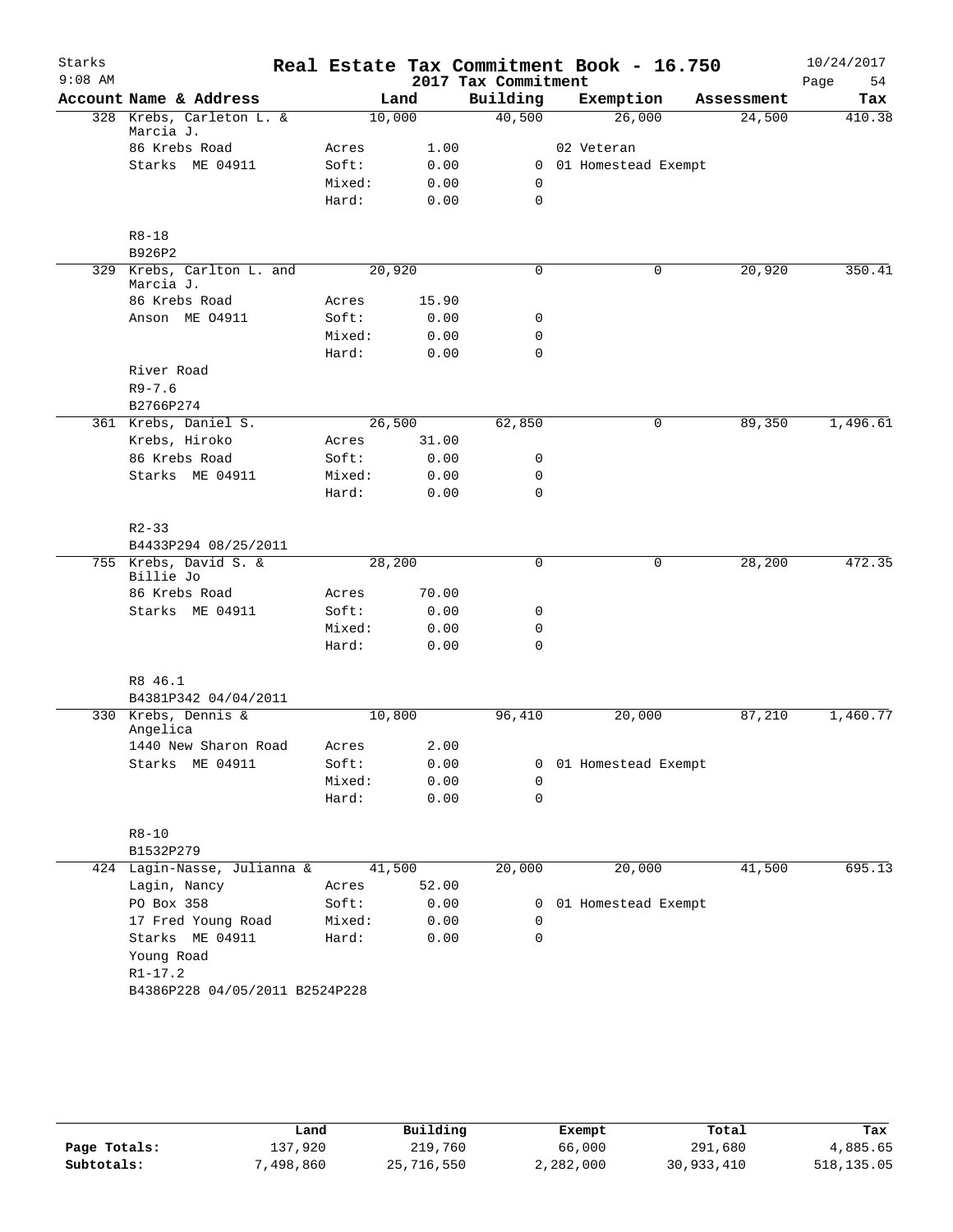| Starks<br>$9:08$ AM |                                                                                       |           |        |            |                                 | Real Estate Tax Commitment Book - 16.750 |            |            | 10/24/2017        |
|---------------------|---------------------------------------------------------------------------------------|-----------|--------|------------|---------------------------------|------------------------------------------|------------|------------|-------------------|
|                     | Account Name & Address                                                                |           |        | Land       | 2017 Tax Commitment<br>Building | Exemption                                |            | Assessment | Page<br>55<br>Tax |
|                     | 333 Lagueux, Claude                                                                   |           | 17,680 |            | 57,300                          |                                          | $\Omega$   | 74,980     | 1,255.92          |
|                     | 9 Middle Street                                                                       | Acres     |        | 10.60      |                                 |                                          |            |            |                   |
|                     | Madison ME 04950                                                                      | Soft:     |        | 0.00       | 0                               |                                          |            |            |                   |
|                     |                                                                                       | Mixed:    |        | 0.00       | 0                               |                                          |            |            |                   |
|                     |                                                                                       | Hard:     |        | 0.00       | $\mathbf 0$                     |                                          |            |            |                   |
|                     | West Mills Road                                                                       |           |        |            |                                 |                                          |            |            |                   |
|                     | $R3-14.2A$                                                                            |           |        |            |                                 |                                          |            |            |                   |
|                     | B2874P19                                                                              |           |        |            |                                 |                                          |            |            |                   |
|                     | 323 Lagueux, Claude                                                                   |           | 21,000 |            | $\mathbf 0$                     |                                          | 0          | 21,000     | 351.75            |
|                     | 9 Middle Street                                                                       | Acres     |        | 16.00      |                                 |                                          |            |            |                   |
|                     | Madison ME 04950                                                                      | Soft:     |        | 0.00       | 0                               |                                          |            |            |                   |
|                     |                                                                                       | Mixed:    |        | 0.00       | 0                               |                                          |            |            |                   |
|                     |                                                                                       | Hard:     |        | 0.00       | $\mathbf 0$                     |                                          |            |            |                   |
|                     |                                                                                       |           |        |            |                                 |                                          |            |            |                   |
|                     | $R9 - 4$<br>B3632P320 07/17/2003 B847P205                                             |           |        |            |                                 |                                          |            |            |                   |
|                     | 336 Lagueux, Claude                                                                   |           | 23,100 |            | $\mathbf 0$                     |                                          | 0          | 23,100     | 386.93            |
|                     | 9 Middle Street                                                                       | Acres     |        | 23.00      |                                 |                                          |            |            |                   |
|                     | Madison ME 04950                                                                      | Soft:     |        | 0.00       | 0                               |                                          |            |            |                   |
|                     |                                                                                       | Mixed:    |        | 0.00       | 0                               |                                          |            |            |                   |
|                     |                                                                                       | Hard:     |        | 0.00       | $\mathbf 0$                     |                                          |            |            |                   |
|                     | River Rd.                                                                             |           |        |            |                                 |                                          |            |            |                   |
|                     | $R9 - 5.3$                                                                            |           |        |            |                                 |                                          |            |            |                   |
|                     | B2201P136                                                                             |           |        |            |                                 |                                          |            |            |                   |
|                     | 335 Lagueux, Claude                                                                   |           | 24,000 |            | $\mathbf 0$                     |                                          | 0          | 24,000     | 402.00            |
|                     | 25 Cannonball Drive                                                                   | Acres     |        | 26.00      |                                 |                                          |            |            |                   |
|                     | Danbury CT 06810                                                                      | Soft:     |        | 0.00       | 0                               |                                          |            |            |                   |
|                     |                                                                                       | Mixed:    |        | 0.00       | 0                               |                                          |            |            |                   |
|                     |                                                                                       | Hard:     |        | 0.00       | $\mathbf 0$                     |                                          |            |            |                   |
|                     | River Rd.                                                                             |           |        |            |                                 |                                          |            |            |                   |
|                     | $R9 - 5.2$                                                                            |           |        |            |                                 |                                          |            |            |                   |
|                     | B2201P1369                                                                            |           |        |            |                                 |                                          |            |            |                   |
|                     | 334 Lagueux, Claude                                                                   |           | 24,000 |            | 0                               |                                          | 0          | 24,000     | 402.00            |
|                     | 9 Middle Street                                                                       | Acres     |        | 26.00      |                                 |                                          |            |            |                   |
|                     | Madison ME 04950                                                                      | Soft:     |        | 0.00       | 0                               |                                          |            |            |                   |
|                     |                                                                                       | Mixed:    |        | 0.00       | 0                               |                                          |            |            |                   |
|                     |                                                                                       | Hard:     |        | 0.00       | 0                               |                                          |            |            |                   |
|                     | River Road                                                                            |           |        |            |                                 |                                          |            |            |                   |
|                     | $R9-5.1A$                                                                             |           |        |            |                                 |                                          |            |            |                   |
|                     | B2201P136                                                                             |           |        |            |                                 |                                          |            |            |                   |
| 707                 | Lamprey, Steve                                                                        |           | 12,200 |            | 0                               |                                          | 0          | 12,200     | 204.35            |
|                     | 35 Berwick Road                                                                       | Acres     |        | 5.00       |                                 |                                          |            |            |                   |
|                     | South Berwick ME 03908                                                                | Soft:     |        | 0.00       | 0                               |                                          |            |            |                   |
|                     |                                                                                       | Mixed:    |        | 0.00       | 0                               |                                          |            |            |                   |
|                     |                                                                                       | Hard:     |        | 0.00       | $\mathbf 0$                     |                                          |            |            |                   |
|                     | Thompson Bridge Road                                                                  |           |        |            |                                 |                                          |            |            |                   |
|                     | $R3 - 43.1$                                                                           |           |        |            |                                 |                                          |            |            |                   |
|                     | B4938P214 08/02/2015 B4761P25 04/12/2011 B4383P263<br>04/08/2011 B3749P111 09/22/2006 |           |        |            |                                 |                                          |            |            |                   |
|                     | 340 Laney, Cindy A.                                                                   |           | 18,000 |            | 30,890                          | 20,000                                   |            | 28,890     | 483.91            |
|                     | P.O. Box 87                                                                           | Acres     |        | 11.00      |                                 | 01 Homestead Exempt                      |            |            |                   |
|                     | Anson ME 04911                                                                        | Soft:     |        | 0.00       | 0                               |                                          |            |            |                   |
|                     |                                                                                       | Mixed:    |        | 0.00       | 0                               |                                          |            |            |                   |
|                     |                                                                                       | Hard:     |        | 0.00       | 0                               |                                          |            |            |                   |
|                     | River Rd.                                                                             |           |        |            |                                 |                                          |            |            |                   |
|                     | $R10-16.2$                                                                            |           |        |            |                                 |                                          |            |            |                   |
|                     | B1920P96                                                                              |           |        |            |                                 |                                          |            |            |                   |
|                     |                                                                                       |           |        |            |                                 |                                          |            |            |                   |
|                     |                                                                                       | Land      |        | Building   |                                 | Exempt                                   |            | Total      | Tax               |
| Page Totals:        |                                                                                       | 139,980   |        | 88,190     |                                 | 20,000                                   |            | 208,170    | 3,486.86          |
| Subtotals:          |                                                                                       | 7,638,840 |        | 25,804,740 |                                 | 2,302,000                                | 31,141,580 |            | 521,621.91        |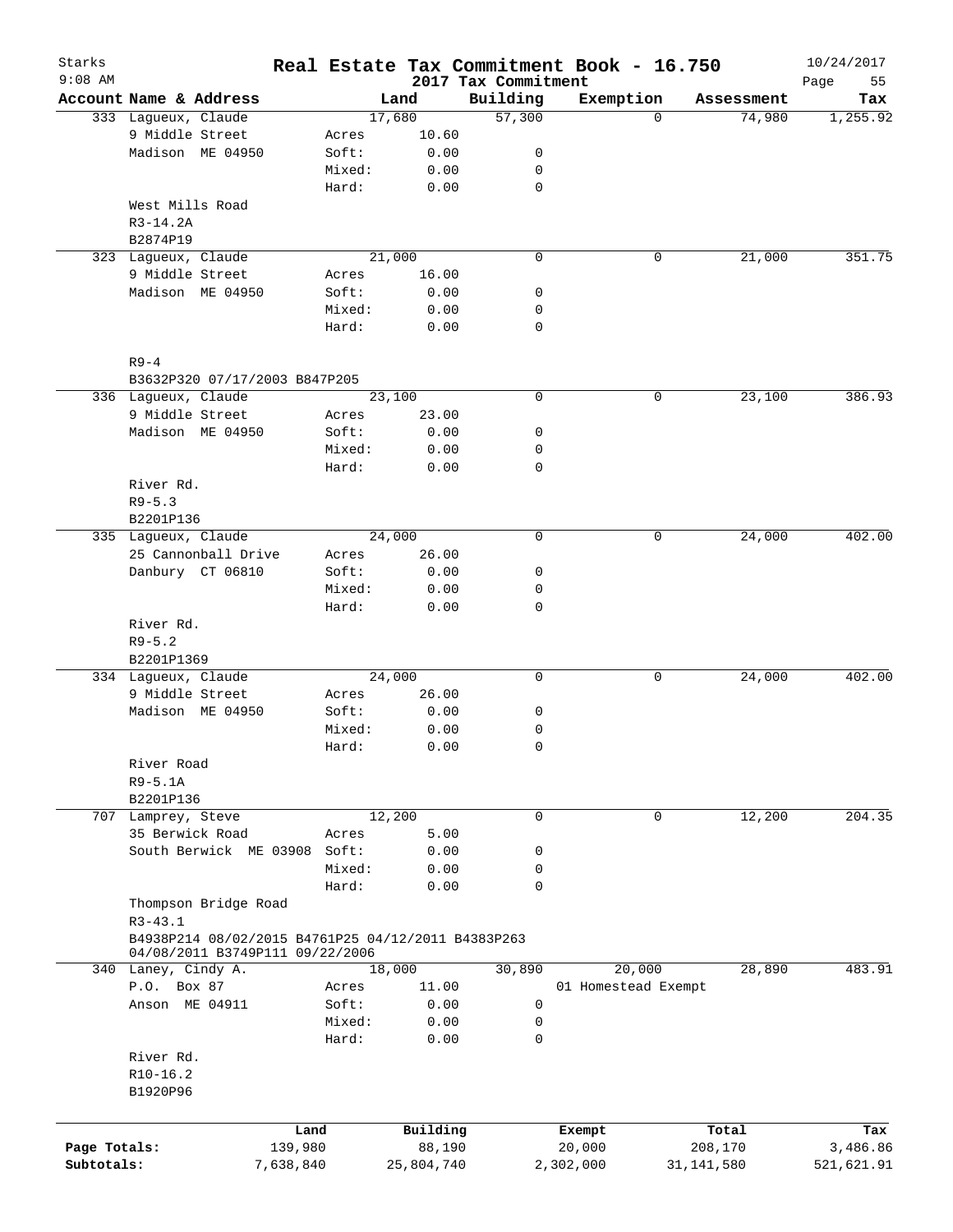| Starks    |                                                     |                |                                 |                            | Real Estate Tax Commitment Book - 16.750 |            | 10/24/2017 |
|-----------|-----------------------------------------------------|----------------|---------------------------------|----------------------------|------------------------------------------|------------|------------|
| $9:08$ AM |                                                     |                |                                 | 2017 Tax Commitment        |                                          |            | Page<br>56 |
|           | Account Name & Address                              |                | Land                            | Building                   | Exemption                                | Assessment | Tax        |
|           | 342 Larose, Albert N. &                             | 27,700         |                                 | 21,620                     | 20,000                                   | 29,320     | 491.11     |
|           | Linda D.                                            |                |                                 |                            |                                          |            |            |
|           | 118 Olde Ferry Road                                 | Acres<br>Soft: | 35.00                           |                            |                                          |            |            |
|           | Starks ME 04911                                     |                | 0.00                            |                            | 0 01 Homestead Exempt                    |            |            |
|           |                                                     | Mixed:         | 0.00                            | $\mathbf 0$<br>$\mathbf 0$ |                                          |            |            |
|           |                                                     | Hard:          | 0.00                            |                            |                                          |            |            |
|           | R12-11.4                                            |                |                                 |                            |                                          |            |            |
|           | B1362P65                                            |                |                                 |                            |                                          |            |            |
|           | 339 Larouche, John G.                               | 17,200         |                                 | 80,400                     | 20,000                                   | 77,600     | 1,299.80   |
|           | Larouche, Joyce J.                                  | Acres          | 10.00                           |                            | 01 Homestead Exempt                      |            |            |
|           | 2108 Industry Rd                                    | Soft:          | 0.00                            | $\mathbf 0$                |                                          |            |            |
|           | Starks ME 04911                                     | Mixed:         | 0.00                            | 0                          |                                          |            |            |
|           |                                                     | Hard:          | 0.00                            | $\mathbf 0$                |                                          |            |            |
|           |                                                     |                |                                 |                            |                                          |            |            |
|           | $R2 - 24.5$                                         |                |                                 |                            |                                          |            |            |
|           | B4681P355 07/08/2013 B3547P314 08/30/2005 B1024P186 |                |                                 |                            |                                          |            |            |
|           | 391 Larson, Allen L.                                | 22,830         |                                 | 20,820                     | 0                                        | 43,650     | 731.14     |
|           | Larson, Heather M.                                  | Acres          | 18.75                           |                            |                                          |            |            |
|           | 3 Brainard Road                                     | Soft:          | 0.00                            | 0                          |                                          |            |            |
|           | Niantic CT 06857                                    | Mixed:         | 0.00                            | 0                          |                                          |            |            |
|           |                                                     | Hard:          | 0.00                            | $\mathbf 0$                |                                          |            |            |
|           |                                                     |                |                                 |                            |                                          |            |            |
|           | $R8 - 38.6$                                         |                |                                 |                            |                                          |            |            |
|           | B3607P158 12/16/2005 B2684P51                       |                |                                 |                            |                                          |            |            |
|           | 688 Leahy, Barry F                                  | 18,960         |                                 | 23,520                     | 0                                        | 42,480     | 711.54     |
|           | 110 Middle Rd.                                      | Acres          | 12.20                           |                            |                                          |            |            |
|           | Newbury Ma 01951                                    | Soft:          | 0.00                            | 0                          |                                          |            |            |
|           |                                                     | Mixed:         | 0.00                            | 0                          |                                          |            |            |
|           |                                                     | Hard:          | 0.00                            | $\mathbf 0$                |                                          |            |            |
|           | $R8 - 38 - 5A$                                      |                |                                 |                            |                                          |            |            |
|           | B4222P251 12/11/2009 B3508P266 06/22/2005           |                |                                 |                            |                                          |            |            |
|           | 345 Leal, Robert J. &                               | 16,920         |                                 | 0                          | 0                                        | 16,920     | 283.41     |
|           | Kathleen                                            |                |                                 |                            |                                          |            |            |
|           | 9 Kerry Lane                                        | Acres          | 10.90                           |                            |                                          |            |            |
|           | Hopkinton MA 01748                                  | Soft:          | 0.00                            | 0                          |                                          |            |            |
|           |                                                     | Mixed:         | ${\bf 0}$ . ${\bf 0}$ ${\bf 0}$ | 0                          |                                          |            |            |
|           |                                                     | Hard:          | 0.00                            | 0                          |                                          |            |            |
|           | Mayhew Road                                         |                |                                 |                            |                                          |            |            |
|           | $R6 - 2.8$                                          |                |                                 |                            |                                          |            |            |
|           | B1862P70                                            |                |                                 |                            |                                          |            |            |
| 347       | Leighton, Gary & Lynda                              | 30,790         |                                 | 44,140                     | 20,000                                   | 54,930     | 920.08     |
|           | 101 Ridge Road                                      | Acres          | 111.00                          |                            |                                          |            |            |
|           | Anson ME 04911                                      | Soft:          | 5.00                            | 516                        | 01 Homestead Exempt                      |            |            |
|           |                                                     | Mixed:         | 34.00                           | 5,146                      |                                          |            |            |
|           |                                                     | Hard:          | 61.00                           | 10,125                     |                                          |            |            |
|           | 101 Ridge Rd.                                       |                |                                 |                            |                                          |            |            |
|           | $R9 - 5.1, 5.4$                                     |                |                                 |                            |                                          |            |            |
|           | B1014P17                                            |                |                                 |                            |                                          |            |            |
|           |                                                     |                |                                 |                            |                                          |            |            |

|              | Land      | Building   | Exempt    | Total      | Tax        |
|--------------|-----------|------------|-----------|------------|------------|
| Page Totals: | 134,400   | 190,500    | 60,000    | 264,900    | 4,437.08   |
| Subtotals:   | 7.773.240 | 25,995,240 | 2,362,000 | 31,406,480 | 526,058.99 |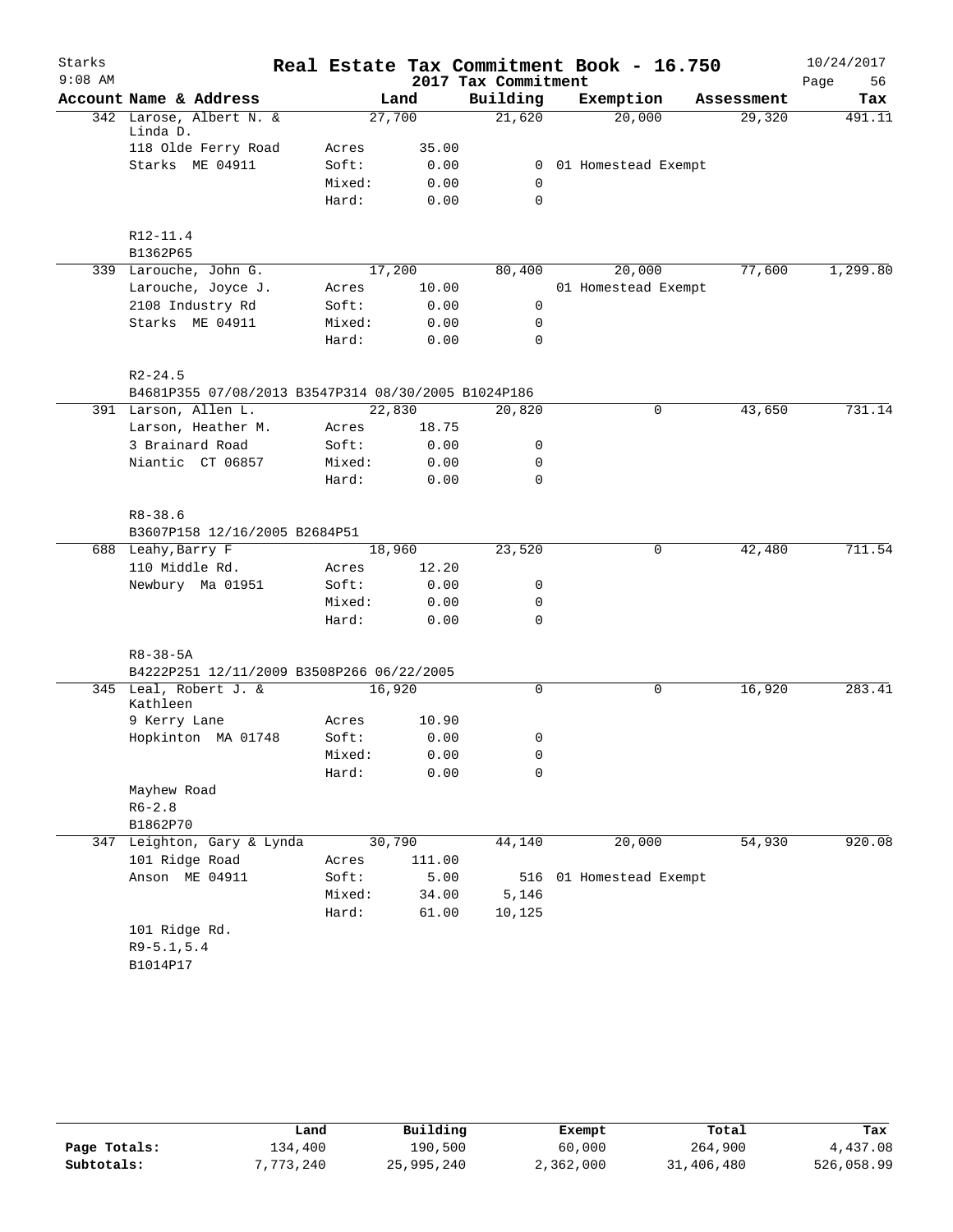| Starks<br>$9:08$ AM |                                                     |        |              | 2017 Tax Commitment | Real Estate Tax Commitment Book - 16.750 |            | 10/24/2017<br>Page<br>57 |
|---------------------|-----------------------------------------------------|--------|--------------|---------------------|------------------------------------------|------------|--------------------------|
|                     | Account Name & Address                              |        | Land         | Building            | Exemption                                | Assessment | Tax                      |
|                     | 349 Lejoy, Susan L                                  | 12,040 |              | $\Omega$            | $\Omega$                                 | 12,040     | 201.67                   |
|                     | McCleary, Ann J.                                    | Acres  | 4.80         |                     |                                          |            |                          |
|                     | P.O. Box 644                                        | Soft:  | 0.00         | 0                   |                                          |            |                          |
|                     | West Farmington ME                                  | Mixed: | 0.00         | $\mathbf 0$         |                                          |            |                          |
|                     | 04992                                               | Hard:  | 0.00         | $\mathbf 0$         |                                          |            |                          |
|                     | $R4 - 19$                                           |        |              |                     |                                          |            |                          |
|                     | B4463P273 11/07/2011 B4397P212 05/27/2011 B2085P213 |        |              |                     |                                          |            |                          |
|                     | 348 Lejoy, Susan L.                                 | 12,500 |              | 32,590              | 0                                        | 45,090     | 755.26                   |
|                     | P.O. Box 644                                        | Acres  | 4.12         |                     |                                          |            |                          |
|                     | West Farmington ME<br>04992                         | Soft:  | 0.00         | 0                   |                                          |            |                          |
|                     |                                                     | Mixed: | 0.00         | 0                   |                                          |            |                          |
|                     |                                                     | Hard:  | 0.00         | $\mathbf 0$         |                                          |            |                          |
|                     | $R4 - 20, R4 - 21$                                  |        |              |                     |                                          |            |                          |
|                     | B4463P273 11/07/2011 B977P199                       |        |              |                     |                                          |            |                          |
|                     | 609 Lemay Jr., George                               | 48,900 |              | $\mathbf 0$         | 0                                        | 48,900     | 819.08                   |
|                     | Lemay, Carlene                                      | Acres  | 109.00       |                     |                                          |            |                          |
|                     | 274 Sandy River Road                                | Soft:  | 0.00         | 0                   |                                          |            |                          |
|                     | Starks ME 04911                                     | Mixed: | 0.00         | 0                   |                                          |            |                          |
|                     |                                                     | Hard:  | 0.00         | $\Omega$            |                                          |            |                          |
|                     | River Road                                          |        |              |                     |                                          |            |                          |
|                     | $R8 - 21$                                           |        |              |                     |                                          |            |                          |
|                     | B4903P263 05/14/2015 B4864P353 01/02/2015 B2076P3   |        |              |                     |                                          |            |                          |
|                     | 315 Lemay Trapper C.                                | 24,700 |              | 135,770             | 20,000                                   | 140,470    | 2,352.87                 |
|                     | Lemay Carlene A. and<br>George E Lemay, Jr.         | Acres  | 25.00        |                     | 01 Homestead Exempt                      |            |                          |
|                     | 188 Locke Hill Road                                 | Soft:  | 0.00         | 0                   |                                          |            |                          |
|                     | Starks ME 04911                                     | Mixed: | 0.00         | $\mathbf 0$         |                                          |            |                          |
|                     |                                                     | Hard:  | 0.00         | $\Omega$            |                                          |            |                          |
|                     | Locke Hill Rd<br>$R2 - 56.1$                        |        |              |                     |                                          |            |                          |
|                     | B3785P343 12/13/2006 B2726P20                       |        |              |                     |                                          |            |                          |
|                     | 350 Lemay, George E. Jr. &<br>Carlene A             | 12,400 |              | 1,650               | 0                                        | 14,050     | 235.34                   |
|                     | 274 Sandy River Road                                | Acres  | $4\,.\,0\,0$ |                     |                                          |            |                          |
|                     | Starks ME 04911                                     | Soft:  | 0.00         | 0                   |                                          |            |                          |
|                     |                                                     | Mixed: | 0.00         | 0                   |                                          |            |                          |
|                     |                                                     | Hard:  | 0.00         | 0                   |                                          |            |                          |
|                     | River Road                                          |        |              |                     |                                          |            |                          |
|                     | $R9 - 2$                                            |        |              |                     |                                          |            |                          |
|                     | B1142P75                                            |        |              |                     |                                          |            |                          |
| 351                 | Lemay, George E. Jr. &<br>Carlene A                 | 62,140 |              | 40,650              | 20,000                                   | 82,790     | 1,386.73                 |
|                     | 274 Sandy River Road                                | Acres  | 137.00       |                     |                                          |            |                          |
|                     | Starks ME 04911                                     | Soft:  | 0.00         | 0                   | 01 Homestead Exempt                      |            |                          |
|                     |                                                     | Mixed: | 0.00         | 0                   |                                          |            |                          |
|                     |                                                     | Hard:  | 0.00         | 0                   |                                          |            |                          |
|                     | River Road<br>$R8-27, R8-28, R8-29$                 |        |              |                     |                                          |            |                          |
|                     | B1142P75                                            |        |              |                     |                                          |            |                          |
|                     |                                                     |        |              |                     |                                          |            |                          |
|                     |                                                     |        |              |                     |                                          |            |                          |
|                     |                                                     |        |              |                     |                                          |            |                          |

|              | Land      | Building     | Exempt    | Total      | Tax        |
|--------------|-----------|--------------|-----------|------------|------------|
| Page Totals: | 172,680   | 210,660      | 40,000    | 343,340    | 5,750.95   |
| Subtotals:   | 7,945,920 | 26, 205, 900 | 2,402,000 | 31,749,820 | 531,809.94 |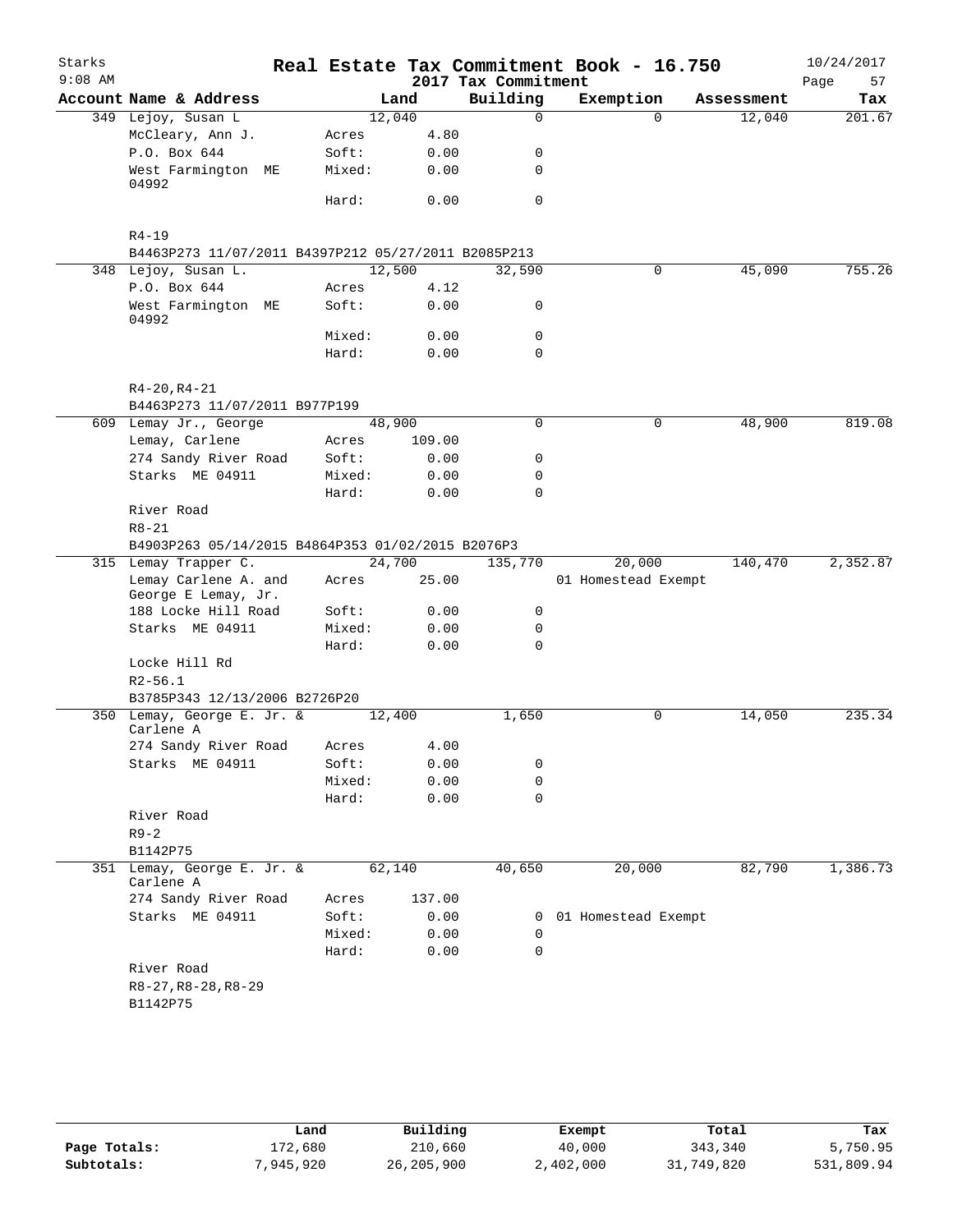| Starks       |                                |        |          |                                 | Real Estate Tax Commitment Book - 16.750 |          |            | 10/24/2017        |
|--------------|--------------------------------|--------|----------|---------------------------------|------------------------------------------|----------|------------|-------------------|
| $9:08$ AM    | Account Name & Address         |        | Land     | 2017 Tax Commitment<br>Building | Exemption                                |          | Assessment | Page<br>58<br>Tax |
|              | 760 Lemay, George E. Jr.       |        | 10,000   | 116,710                         |                                          | $\Omega$ | 126,710    | 2,122.39          |
|              | and Carlene                    |        |          |                                 |                                          |          |            |                   |
|              | 274 Sandy River Road           | Acres  | 1.00     |                                 |                                          |          |            |                   |
|              | Starks ME 04911                | Soft:  | 0.00     | 0                               |                                          |          |            |                   |
|              |                                | Mixed: | 0.00     | 0                               |                                          |          |            |                   |
|              |                                | Hard:  | 0.00     | $\Omega$                        |                                          |          |            |                   |
|              | $R9 - 3$                       |        |          |                                 |                                          |          |            |                   |
|              | B4536P55 02/08/2012            |        |          |                                 |                                          |          |            |                   |
|              | 353 Leonard, Terrill K.        |        | 18,800   | 61,050                          | 20,000                                   |          | 59,850     | 1,002.49          |
|              | P.O. Box 568                   | Acres  | 12.00    |                                 | 01 Homestead Exempt                      |          |            |                   |
|              | Anson ME 04911                 | Soft:  | 0.00     | $\mathbf 0$                     |                                          |          |            |                   |
|              |                                | Mixed: | 0.00     | $\mathbf 0$                     |                                          |          |            |                   |
|              |                                | Hard:  | 0.00     | $\mathbf 0$                     |                                          |          |            |                   |
|              | 1264 New Sharon Road           |        |          |                                 |                                          |          |            |                   |
|              | $R2 - 10.1$                    |        |          |                                 |                                          |          |            |                   |
|              | B2746P133                      |        |          |                                 |                                          |          |            |                   |
|              | 354 Lepage, Gordon D. &        |        | 13,120   | $\mathbf 0$                     |                                          | 0        | 13,120     | 219.76            |
|              | Carole M.                      |        |          |                                 |                                          |          |            |                   |
|              | 81 Beans Corner Rd             | Acres  | 101.00   |                                 |                                          |          |            |                   |
|              | New Sharon ME 04955            | Soft:  | 45.00    | 4,644                           |                                          |          |            |                   |
|              |                                | Mixed: | 56.00    | 8,476                           |                                          |          |            |                   |
|              |                                | Hard:  | 0.00     | $\mathbf 0$                     |                                          |          |            |                   |
|              | $R1 - 51$                      |        |          |                                 |                                          |          |            |                   |
|              | B1479P326                      |        |          |                                 |                                          |          |            |                   |
|              | 392 Lequin, Thomas             |        | 32,760   | 118,390                         | 26,000                                   |          | 125,150    | 2,096.26          |
|              | 1018 New Sharon Road           | Acres  | 51.87    |                                 | 01 Homestead Exempt                      |          |            |                   |
|              | Starks ME 04911                | Soft:  | 0.00     |                                 | 0 02 Veteran                             |          |            |                   |
|              |                                | Mixed: | 0.00     | 0                               |                                          |          |            |                   |
|              |                                | Hard:  | 0.00     | $\mathbf 0$                     |                                          |          |            |                   |
|              |                                |        |          |                                 |                                          |          |            |                   |
|              | $R1 - 43$                      |        |          |                                 |                                          |          |            |                   |
|              | B4615P241 01/04/2013 B2041P8   |        |          |                                 |                                          |          |            |                   |
|              | 733 Lessard, Allen             |        | 9,800    | 0                               |                                          | 0        | 9,800      | 164.15            |
|              | Lessard, Rick                  | Acres  | 2.00     |                                 |                                          |          |            |                   |
|              | P.O. Box 201                   | Soft:  | 0.00     | 0                               |                                          |          |            |                   |
|              | Madison ME 04950               | Mixed: | 0.00     | 0                               |                                          |          |            |                   |
|              |                                | Hard:  | 0.00     | 0                               |                                          |          |            |                   |
|              | $R4 - 9B$                      |        |          |                                 |                                          |          |            |                   |
|              | B4983P55 12/08/2015            |        |          |                                 |                                          |          |            |                   |
|              | 332 Lessard, Allen R.          |        | 10,000   | 14,100                          |                                          | 0        | 24,100     | 403.68            |
|              | P.O. Box 201                   | Acres  | 1.00     |                                 |                                          |          |            |                   |
|              | Madison ME 04950               | Soft:  | 0.00     | 0                               |                                          |          |            |                   |
|              |                                | Mixed: | 0.00     | 0                               |                                          |          |            |                   |
|              |                                | Hard:  | 0.00     | $\mathbf 0$                     |                                          |          |            |                   |
|              | Emery Road                     |        |          |                                 |                                          |          |            |                   |
|              | $R3 - 31$                      |        |          |                                 |                                          |          |            |                   |
|              | B4557P150 08/02/2012 B2023P202 |        |          |                                 |                                          |          |            |                   |
|              | 652 Lewis, Jeremiah D.         |        | 11,760   | 84,420                          | 20,000                                   |          | 76,180     | 1,276.02          |
|              | 2709 Industry Road             | Acres  | 3.20     |                                 | 01 Homestead Exempt                      |          |            |                   |
|              | Starks ME 04911                | Soft:  | 0.00     | 0                               |                                          |          |            |                   |
|              |                                | Mixed: | 0.00     | 0                               |                                          |          |            |                   |
|              |                                | Hard:  | 0.00     | $\mathbf 0$                     |                                          |          |            |                   |
|              |                                |        |          |                                 |                                          |          |            |                   |
|              | $UI-13$                        |        |          |                                 |                                          |          |            |                   |
|              | B4445P303 09/29/2011 B4295P140 |        |          |                                 |                                          |          |            |                   |
|              |                                | Land   | Building |                                 | Exempt                                   |          | Total      | Tax               |
| Page Totals: | 106,240                        |        | 394,670  |                                 | 66,000                                   |          | 434,910    | 7,284.75          |

**Subtotals:** 8,052,160 26,600,570 2,468,000 32,184,730 539,094.69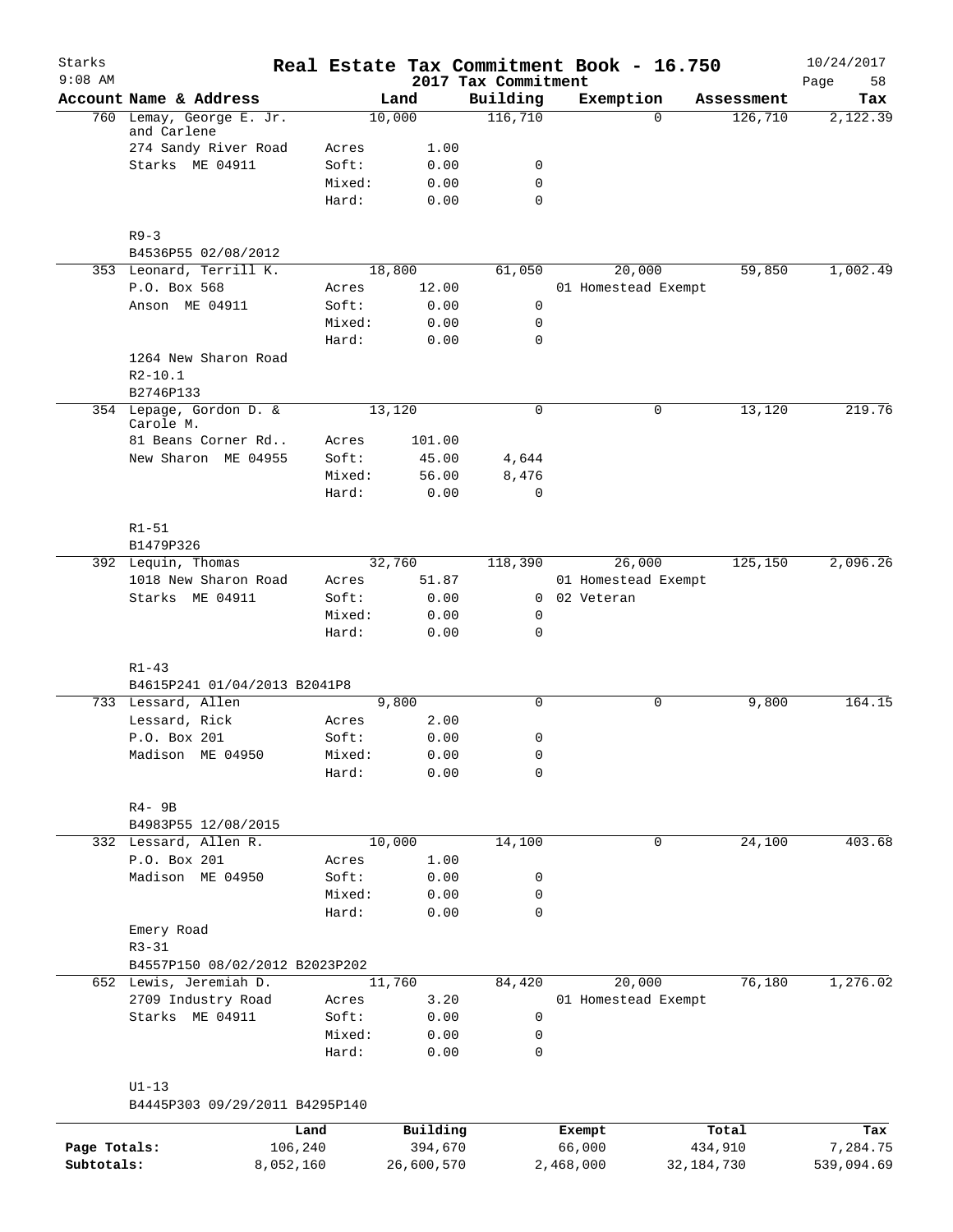| Starks<br>$9:08$ AM |                                                                    |                 |              |                                 | Real Estate Tax Commitment Book - 16.750 |              | 10/24/2017        |
|---------------------|--------------------------------------------------------------------|-----------------|--------------|---------------------------------|------------------------------------------|--------------|-------------------|
|                     | Account Name & Address                                             |                 | Land         | 2017 Tax Commitment<br>Building | Exemption                                | Assessment   | 59<br>Page<br>Tax |
|                     | 357 Libby, Kevin & Mary<br>1638 New Sharon Road<br>Starks ME 04911 |                 | 0            | 23,550                          | $\Omega$                                 | 23,550       | 394.46            |
|                     | $R2 - 6.10N$                                                       |                 |              |                                 |                                          |              |                   |
|                     | 356 Libby, Kevin A                                                 |                 | 20,800       | 41,850                          | 20,000                                   | 42,650       | 714.39            |
|                     | Mary E.                                                            | Acres           | 3.00         |                                 |                                          |              |                   |
|                     | 1638 New Sharon Road                                               | Soft:           | 0.00         |                                 | 0 01 Homestead Exempt                    |              |                   |
|                     | Starks ME 04911                                                    | Mixed:<br>Hard: | 0.00<br>0.00 | 0<br>0                          |                                          |              |                   |
|                     | $R2 - 6.1$<br>B2859P147                                            |                 |              |                                 |                                          |              |                   |
|                     | 385 Libby, Timothy D,                                              |                 | 7,140        | 27,000                          | 20,000                                   | 14,140       | 236.85            |
|                     | Libby, June A.                                                     | Acres           | 0.51         |                                 | 01 Homestead Exempt                      |              |                   |
|                     | 43 Chicken Street                                                  | Soft:           | 0.00         | 0                               |                                          |              |                   |
|                     | Starks ME 04911                                                    | Mixed:          | 0.00         | 0                               |                                          |              |                   |
|                     |                                                                    | Hard:           | 0.00         | 0                               |                                          |              |                   |
|                     | Chicken Street                                                     |                 |              |                                 |                                          |              |                   |
|                     | $U2-18$                                                            |                 |              |                                 |                                          |              |                   |
|                     | B4082P196 12/14/2008 B2540P192<br>358 Lickteig, John H.            |                 | 28,620       | $\mathbf 0$                     | 0                                        | 28,620       | 479.39            |
|                     | 25 Wall St.                                                        | Acres           | 105.00       |                                 |                                          |              |                   |
|                     | Milford CT 06460                                                   | Soft:           | 0.00         | 0                               |                                          |              |                   |
|                     |                                                                    | Mixed:          | 12.00        | 1,816                           |                                          |              |                   |
|                     |                                                                    | Hard:           | 88.00        | 14,606                          |                                          |              |                   |
|                     | $R5 - 17$                                                          |                 |              |                                 |                                          |              |                   |
|                     | B1284P287                                                          |                 |              |                                 |                                          |              |                   |
|                     | 359 Liddell, John N. Sr.                                           |                 | 22,600       | 28,200                          | 20,000                                   | 30,800       | 515.90            |
|                     | PO Box 163                                                         | Acres           | 18.00        |                                 |                                          |              |                   |
|                     | Starks ME 04911                                                    | Soft:           | 0.00         |                                 | 0 01 Homestead Exempt                    |              |                   |
|                     |                                                                    | Mixed:          | 0.00         | 0                               |                                          |              |                   |
|                     |                                                                    | Hard:           | 0.00         | 0                               |                                          |              |                   |
|                     | $R2 - 42.1$<br>B1534P330                                           |                 |              |                                 |                                          |              |                   |
| 360                 | Liscinsky, Et. Al,                                                 |                 | 27,600       | 0                               | $\mathbf 0$                              | 27,600       | 462.30            |
|                     | Stephen                                                            |                 |              |                                 |                                          |              |                   |
|                     | 34 Hair St                                                         | Acres           | 38.00        |                                 |                                          |              |                   |
|                     | Statford CT 06497                                                  | Soft:           | 0.00         | 0                               |                                          |              |                   |
|                     |                                                                    | Mixed:          | 0.00         | 0                               |                                          |              |                   |
|                     |                                                                    | Hard:           | 0.00         | 0                               |                                          |              |                   |
|                     | $R4-2$                                                             |                 |              |                                 |                                          |              |                   |
|                     | B1387P315                                                          |                 |              |                                 |                                          |              |                   |
|                     | 365 Locke Hill Land Trust                                          |                 | 20,540       | 26,040                          | 20,000                                   | 26,580       | 445.22            |
|                     | % James Keidel Trustee                                             | Acres           | 14.17        |                                 |                                          |              |                   |
|                     | P.O. Box 434<br>Anson ME 04911                                     | Soft:<br>Mixed: | 0.00<br>0.00 | 0<br>0                          | 01 Homestead Exempt                      |              |                   |
|                     |                                                                    | Hard:           | 0.00         | $\mathbf 0$                     |                                          |              |                   |
|                     | Locke Hill Rd.                                                     |                 |              |                                 |                                          |              |                   |
|                     | $R3 - 4$                                                           |                 |              |                                 |                                          |              |                   |
|                     | B1603P46                                                           |                 |              |                                 |                                          |              |                   |
|                     |                                                                    |                 |              |                                 |                                          |              |                   |
|                     |                                                                    | Land            | Building     |                                 | Exempt                                   | Total        | Tax               |
| Page Totals:        |                                                                    | 127,300         | 146,640      |                                 | 80,000                                   | 193,940      | 3,248.51          |
| Subtotals:          | 8,179,460                                                          |                 | 26, 747, 210 |                                 | 2,548,000                                | 32, 378, 670 | 542, 343.20       |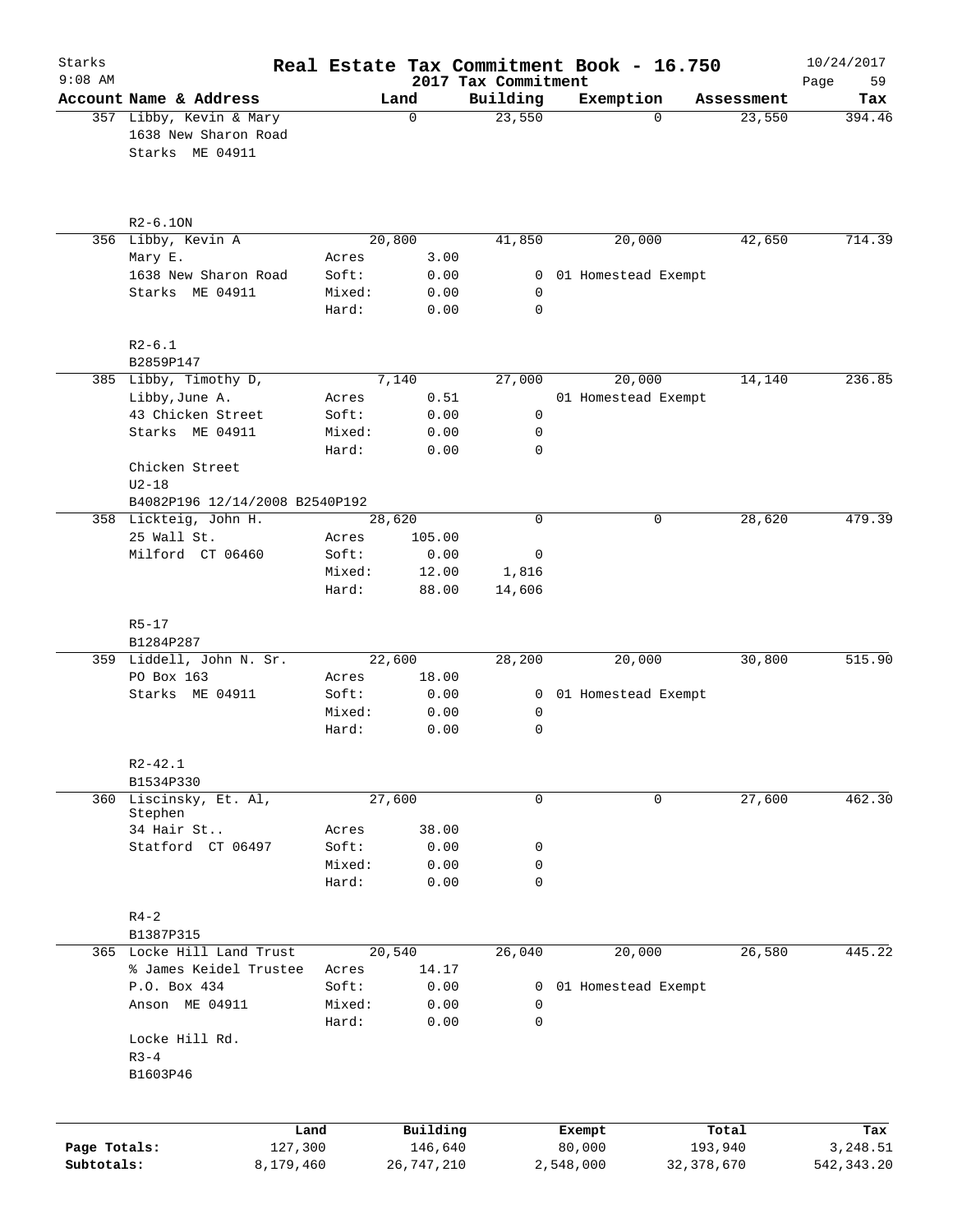| Starks    |                                         |        |       |                     | Real Estate Tax Commitment Book - 16.750 |            | 10/24/2017 |
|-----------|-----------------------------------------|--------|-------|---------------------|------------------------------------------|------------|------------|
| $9:08$ AM |                                         |        |       | 2017 Tax Commitment |                                          |            | 60<br>Page |
|           | Account Name & Address                  |        | Land  | Building            | Exemption                                | Assessment | Tax        |
| 367       | Locke Hill Road Realty<br>Trust         | 25,600 |       | 27,150              | $\Omega$                                 | 52,750     | 883.56     |
|           | Rose M. Wallace c/o<br>Brian W. Coulson | Acres  | 28.00 |                     |                                          |            |            |
|           | 57 Locust Road                          | Soft:  | 0.00  | 0                   |                                          |            |            |
|           | Orleans MA 02653                        | Mixed: | 0.00  | 0                   |                                          |            |            |
|           |                                         | Hard:  | 0.00  | 0                   |                                          |            |            |
|           | Locke Hill Rd<br>$R3 - 4.1$             |        |       |                     |                                          |            |            |
|           | B2668P1                                 |        |       |                     |                                          |            |            |
|           | 364 Locke, Crystal A.                   | 10,560 |       | 62,700              | 20,000                                   | 53,260     | 892.11     |
|           | 4 Ricci Road                            | Acres  | 1.70  |                     |                                          |            |            |
|           | Starks ME 04911                         | Soft:  | 0.00  | 0                   | 01 Homestead Exempt                      |            |            |
|           |                                         | Mixed: | 0.00  | 0                   |                                          |            |            |
|           |                                         | Hard:  | 0.00  | $\mathbf 0$         |                                          |            |            |
|           | R11-20                                  |        |       |                     |                                          |            |            |
|           | B865P294                                |        |       |                     |                                          |            |            |
|           | 742 Locke, Duane M.                     | 15,200 |       | 54,100              | 20,000                                   | 49,300     | 825.78     |
|           | 182 Mayhew Road                         | Acres  | 5.00  |                     | 01 Homestead Exempt                      |            |            |
|           | Starks ME 04911                         | Soft:  | 0.00  | 0                   |                                          |            |            |
|           |                                         | Mixed: | 0.00  | 0                   |                                          |            |            |
|           |                                         | Hard:  | 0.00  | 0                   |                                          |            |            |
|           | R7 16.2A<br>B4380P7 03/25/2011          |        |       |                     |                                          |            |            |
|           | 369 Lovell, Diane J.                    | 15,160 |       | 99,200              | 26,000                                   | 88,360     | 1,480.03   |
|           | 364 Branns Mills Road                   | Acres  | 33.00 |                     | 02 Veteran                               |            |            |
|           | Starks ME 04911                         | Soft:  | 9.00  |                     | 929 01 Homestead Exempt                  |            |            |
|           |                                         | Mixed: | 15.00 | 2,270               |                                          |            |            |
|           |                                         | Hard:  | 7.00  | 1,162               |                                          |            |            |
|           |                                         |        |       |                     |                                          |            |            |
|           | $R1 - 22$                               |        |       |                     |                                          |            |            |
|           | B4738P169 12/05/2013 B866P593           |        |       |                     |                                          |            |            |
|           | 373 Luce, Dale E & Barbara<br>Ann       | 14,000 |       | 72,450              | 20,000                                   | 66,450     | 1,113.04   |
|           | PO Box 183                              | Acres  | 6.00  |                     |                                          |            |            |
|           | 9 Dill Road                             | Soft:  | 0.00  |                     | 0 01 Homestead Exempt                    |            |            |
|           | Starks ME 04911                         | Mixed: | 0.00  | 0                   |                                          |            |            |
|           |                                         | Hard:  | 0.00  | 0                   |                                          |            |            |
|           | $R12-3$                                 |        |       |                     |                                          |            |            |
|           | B897P1057                               |        |       |                     |                                          |            |            |
|           | 123 Luce, N. F. Inc.                    | 16,200 |       | $\mathbf 0$         | 0                                        | 16,200     | 271.35     |
|           | 266 Childs Rd                           | Acres  | 10.00 |                     |                                          |            |            |
|           | Norridgewock ME 04957                   | Soft:  | 0.00  | 0                   |                                          |            |            |
|           |                                         | Mixed: | 0.00  | 0                   |                                          |            |            |
|           |                                         | Hard:  | 0.00  | 0                   |                                          |            |            |
|           | $R2 - 24.8$                             |        |       |                     |                                          |            |            |
|           | B4602P329 11/27/2012 B1170P179          |        |       |                     |                                          |            |            |
|           |                                         |        |       |                     |                                          |            |            |

|              | Land      | Building   | Exempt    | Total      | Tax        |
|--------------|-----------|------------|-----------|------------|------------|
| Page Totals: | 96,720    | 315,600    | 86,000    | 326,320    | 5,465.87   |
| Subtotals:   | 8,276,180 | 27,062,810 | 2,634,000 | 32,704,990 | 547,809.07 |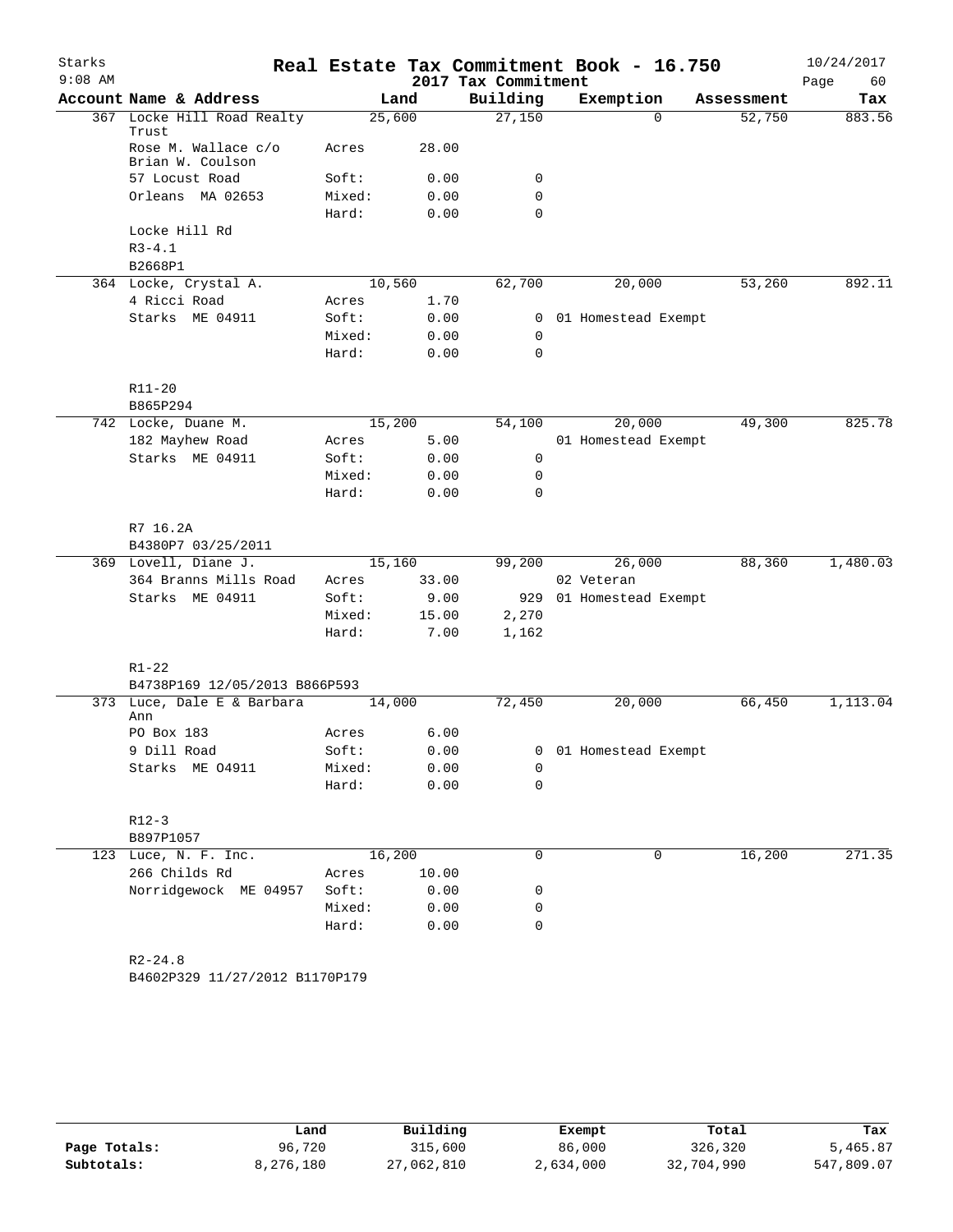| Starks       |                                |                 |              |                                 | Real Estate Tax Commitment Book - 16.750 |            | 10/24/2017        |
|--------------|--------------------------------|-----------------|--------------|---------------------------------|------------------------------------------|------------|-------------------|
| $9:08$ AM    | Account Name & Address         |                 | Land         | 2017 Tax Commitment<br>Building | Exemption                                | Assessment | Page<br>61<br>Tax |
|              | 374 Luce, Norman               |                 | 45,310       | 123,150                         | 20,000                                   | 148,460    | 2,486.71          |
|              | PO Box 22                      | Acres           | 133.00       |                                 |                                          |            |                   |
|              | Anson ME 04911                 | Soft:           | 35.00        |                                 | 3,612 01 Homestead Exempt                |            |                   |
|              |                                | Mixed:          | 33.00        | 4,995                           |                                          |            |                   |
|              |                                | Hard:           | 0.00         | 0                               |                                          |            |                   |
|              | $R6-12, R6-14$                 |                 |              |                                 |                                          |            |                   |
|              | B867P243                       |                 |              |                                 |                                          |            |                   |
|              | 375 Luce, Norman               |                 | 10,520       | $\mathbf 0$                     | 0                                        | 10,520     | 176.21            |
|              | PO Box 22                      | Acres           | 2.90         |                                 |                                          |            |                   |
|              | Anson ME 04911                 | Soft:           | 0.00         | 0                               |                                          |            |                   |
|              |                                | Mixed:<br>Hard: | 0.00<br>0.00 | 0<br>0                          |                                          |            |                   |
|              |                                |                 |              |                                 |                                          |            |                   |
|              | R12-24<br>B2810P154            |                 |              |                                 |                                          |            |                   |
|              | 34 Luce, Norman F.             |                 | 26,200       | 0                               | 0                                        | 26,200     | 438.85            |
|              | Luce, Beth B.                  | Acres           | 30.00        |                                 |                                          |            |                   |
|              | P.O. Box 22                    | Soft:           | 0.00         | 0                               |                                          |            |                   |
|              | Anson ME 04911                 | Mixed:          | 0.00         | 0                               |                                          |            |                   |
|              |                                | Hard:           | 0.00         | 0                               |                                          |            |                   |
|              | Bet. Dill & Rt.43<br>$R6 - 16$ |                 |              |                                 |                                          |            |                   |
|              | B3821P278 01/23/2007 B823P788  |                 |              |                                 |                                          |            |                   |
|              | 33 Luce, Norman F.             |                 | 15,240       | $\mathbf 0$                     | 0                                        | 15,240     | 255.27            |
|              | P.O. Box 22                    | Acres           | 8.80         |                                 |                                          |            |                   |
|              | Anson ME 04911                 | Soft:           | 0.00         | 0                               |                                          |            |                   |
|              |                                | Mixed:          | 0.00         | 0                               |                                          |            |                   |
|              |                                | Hard:           | 0.00         | $\mathbf 0$                     |                                          |            |                   |
|              | Mayhew Rd                      |                 |              |                                 |                                          |            |                   |
|              | $R6 - 13$                      |                 |              |                                 |                                          |            |                   |
|              | B823P788                       |                 |              |                                 |                                          |            |                   |
|              | 376 Luce, Norman F. & Beth     |                 | 18,830       | 0                               | 0                                        | 18,830     | 315.40            |
|              | Β.                             |                 |              |                                 |                                          |            |                   |
|              | PO Box 22                      | Acres           | 117.00       |                                 |                                          |            |                   |
|              | Anson ME 04911                 | Soft:           | 0.00         | 0                               |                                          |            |                   |
|              |                                | Mixed:          | 40.00        | 6,054                           |                                          |            |                   |
|              |                                | Hard:           | 77.00        | 12,780                          |                                          |            |                   |
|              | Madison Rd                     |                 |              |                                 |                                          |            |                   |
|              | $R7-4$                         |                 |              |                                 |                                          |            |                   |
|              | B1139P165                      |                 |              |                                 |                                          |            |                   |
|              | 90 Luce, Norman F.             |                 | 20,400       | $\mathbf 0$                     | $\mathbf 0$                              | 20,400     | 341.70            |
|              | Luce, Beth B.                  | Acres           | 15.25        |                                 |                                          |            |                   |
|              | P.O. Box 22                    | Soft:           | 0.00         | 0                               |                                          |            |                   |
|              | Anson ME 04911                 | Mixed:          | 0.00         | 0<br>0                          |                                          |            |                   |
|              | Rt. 43 Madison Rd.             | Hard:           | 0.00         |                                 |                                          |            |                   |
|              | $R12-11.1-3$                   |                 |              |                                 |                                          |            |                   |
|              | B3833P66 04/10/2007            |                 |              |                                 |                                          |            |                   |
|              | 378 Lundwall, Kathryn T.       |                 | 13,200       | 43,940                          | 20,000                                   | 37,140     | 622.10            |
|              | 14 Sterry Hill Road            | Acres           | 5.00         |                                 | 01 Homestead Exempt                      |            |                   |
|              | Starks ME 04911                | Soft:           | 0.00         | 0                               |                                          |            |                   |
|              |                                | Mixed:          | 0.00         | 0                               |                                          |            |                   |
|              |                                | Hard:           | 0.00         | 0                               |                                          |            |                   |
|              | $R4 - 39.1$                    |                 |              |                                 |                                          |            |                   |
|              | B3294P88                       |                 |              |                                 |                                          |            |                   |
|              |                                |                 |              |                                 |                                          |            |                   |
|              |                                | Land            | Building     |                                 | Exempt                                   | Total      | Tax               |
| Page Totals: |                                | 149,700         | 167,090      |                                 | 40,000                                   | 276,790    | 4,636.24          |
| Subtotals:   |                                | 8,425,880       | 27, 229, 900 |                                 | 2,674,000                                | 32,981,780 | 552, 445.31       |
|              |                                |                 |              |                                 |                                          |            |                   |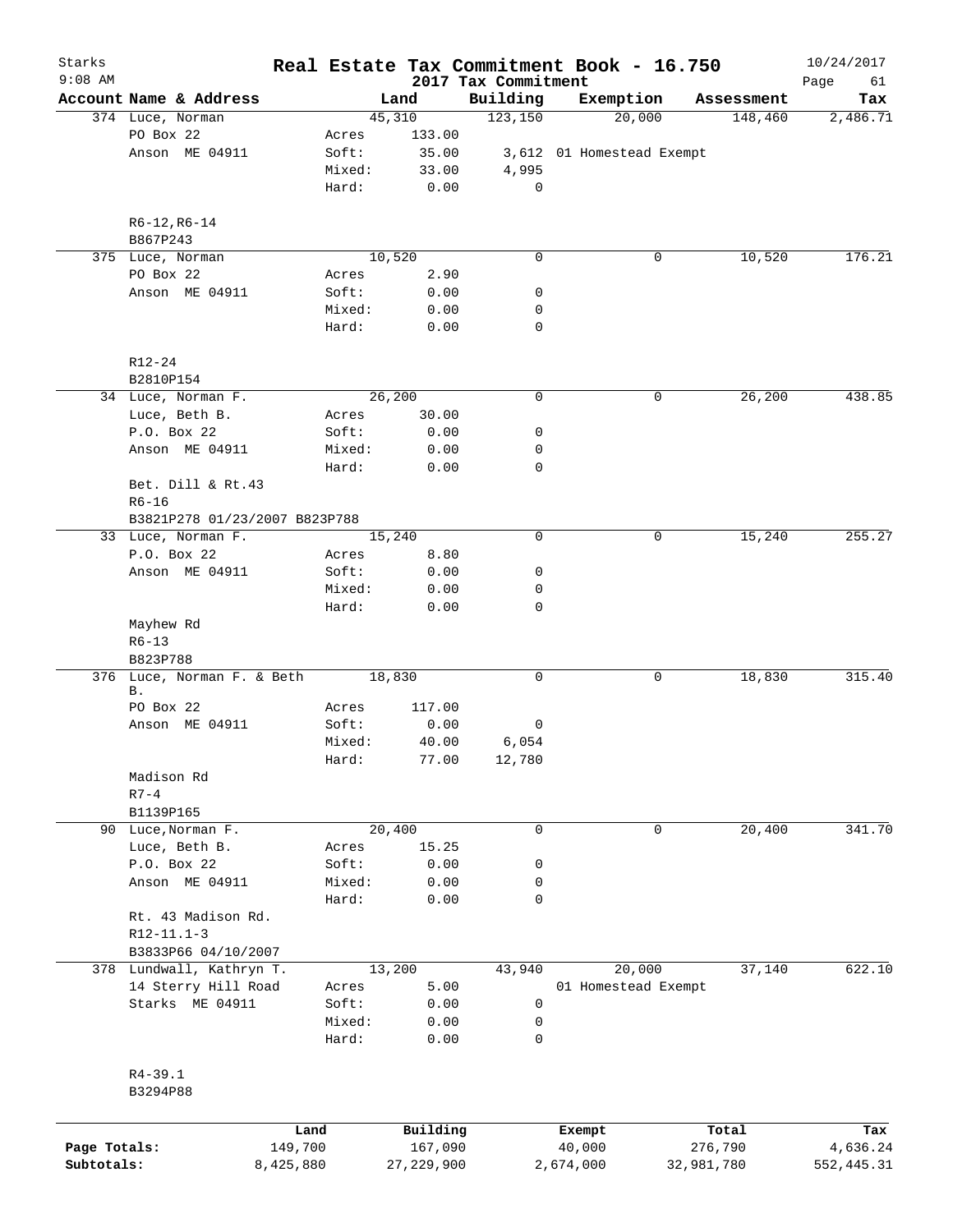| Starks<br>$9:08$ AM |                                                     |        |        | 2017 Tax Commitment | Real Estate Tax Commitment Book - 16.750 |            | 10/24/2017<br>Page<br>62 |
|---------------------|-----------------------------------------------------|--------|--------|---------------------|------------------------------------------|------------|--------------------------|
|                     | Account Name & Address                              |        | Land   | Building            | Exemption                                | Assessment | Tax                      |
|                     | 232 Lust, Kenneth E.                                |        | 12,080 | 59,320              | 20,000                                   | 51,400     | 860.95                   |
|                     | 325 Sawyers Mills Rd.                               | Acres  | 3.60   |                     | 01 Homestead Exempt                      |            |                          |
|                     | Starks Me 04911                                     | Soft:  | 0.00   | 0                   |                                          |            |                          |
|                     |                                                     | Mixed: | 0.00   | 0                   |                                          |            |                          |
|                     |                                                     | Hard:  | 0.00   | $\mathbf 0$         |                                          |            |                          |
|                     | West Mills Rd                                       |        |        |                     |                                          |            |                          |
|                     | $R4 - 39$                                           |        |        |                     |                                          |            |                          |
|                     | B4521P237 05/04/2012 B4348P170 12/10/2010 B1127P322 |        |        |                     |                                          |            |                          |
|                     | 637 Lydon, William                                  |        | 17,200 | 65,520              | 0                                        | 82,720     | 1,385.56                 |
|                     | Lydon, Irene                                        | Acres  | 10.00  |                     |                                          |            |                          |
|                     | 9 Finney Street                                     | Soft:  | 0.00   | 0                   |                                          |            |                          |
|                     | Carver MA 02330                                     | Mixed: | 0.00   | 0                   |                                          |            |                          |
|                     |                                                     | Hard:  | 0.00   | $\mathbf 0$         |                                          |            |                          |
|                     |                                                     |        |        |                     |                                          |            |                          |
|                     | $R2 - 48$                                           |        |        |                     |                                          |            |                          |
|                     | B3541P244 08/19/2005 B868P244                       |        |        |                     |                                          |            |                          |
|                     | 379 Lynds, William I. &                             |        | 41,150 | 62,130              | 0                                        | 103,280    | 1,729.94                 |
|                     | Janette Irrevocable                                 |        |        |                     |                                          |            |                          |
|                     | Trust                                               |        |        |                     |                                          |            |                          |
|                     | Howard Lynds                                        | Acres  | 137.00 |                     |                                          |            |                          |
|                     | 160 Huff Road                                       | Soft:  | 2.00   | 206                 |                                          |            |                          |
|                     | Cornville ME 04976                                  | Mixed: | 110.00 | 16,650              |                                          |            |                          |
|                     |                                                     | Hard:  | 3.00   | 498                 |                                          |            |                          |
|                     |                                                     |        |        |                     |                                          |            |                          |
|                     | R11-11.1,7,92                                       |        |        |                     |                                          |            |                          |
|                     | B4621P318 07/21/2011 B1991P332                      |        |        |                     |                                          |            |                          |
|                     | 382 Madison Electric Works                          |        | 12,200 | 0                   | 0                                        | 12,200     | 204.35                   |
|                     | 6 Business Park Drive                               | Acres  | 5.00   |                     |                                          |            |                          |
|                     | Madison ME 04911                                    | Soft:  | 0.00   | 0                   |                                          |            |                          |
|                     |                                                     | Mixed: | 0.00   | 0                   |                                          |            |                          |
|                     |                                                     | Hard:  | 0.00   | $\mathbf 0$         |                                          |            |                          |
|                     |                                                     |        |        |                     |                                          |            |                          |
|                     | R12-19.1                                            |        |        |                     |                                          |            |                          |
|                     | B3878P84 06/27/2007 B987P232                        |        |        |                     |                                          |            |                          |
|                     | 381 Madison Electric Works                          |        | 9,800  | 0                   | 0                                        | 9,800      | 164.15                   |
|                     | 6 Business Park Drive                               | Acres  | 2.00   |                     |                                          |            |                          |
|                     | Madison ME 04950                                    | Soft:  | 0.00   | 0                   |                                          |            |                          |
|                     |                                                     | Mixed: | 0.00   | 0                   |                                          |            |                          |
|                     |                                                     | Hard:  | 0.00   | 0                   |                                          |            |                          |
|                     |                                                     |        |        |                     |                                          |            |                          |
|                     | R12-23.1                                            |        |        |                     |                                          |            |                          |
|                     | B987P232                                            |        |        |                     |                                          |            |                          |
|                     | 383 Madison Paper<br>Industries                     |        | 39,400 | 168,000             | 0                                        | 207,400    | 3,473.95                 |
|                     | PO Box 129                                          | Acres  | 74.00  |                     |                                          |            |                          |
|                     | Madison ME 04950                                    | Soft:  | 0.00   | 0                   |                                          |            |                          |
|                     |                                                     | Mixed: | 0.00   | 0                   |                                          |            |                          |
|                     |                                                     | Hard:  | 0.00   | 0                   |                                          |            |                          |
|                     |                                                     |        |        |                     |                                          |            |                          |
|                     | $R12 - 14$                                          |        |        |                     |                                          |            |                          |
|                     | 758 Maine Fiber Company                             |        | 30,312 | 0                   | 0                                        | 30,312     | 507.73                   |
|                     | 482 Congress St., Suite                             |        |        |                     |                                          |            |                          |
|                     | 100                                                 |        |        |                     |                                          |            |                          |
|                     | Portland ME 04101                                   |        |        |                     |                                          |            |                          |
|                     |                                                     |        |        |                     |                                          |            |                          |
|                     |                                                     |        |        |                     |                                          |            |                          |
|                     |                                                     |        |        |                     |                                          |            |                          |
|                     | U2 30-ON                                            |        |        |                     |                                          |            |                          |
|                     |                                                     |        |        |                     |                                          |            |                          |

|              | Land      | Building   | Exempt    | Total      | Tax        |
|--------------|-----------|------------|-----------|------------|------------|
| Page Totals: | 162,142   | 354,970    | 20,000    | 497,112    | 8,326.63   |
| Subtotals:   | 8,588,022 | 27,584,870 | 2,694,000 | 33,478,892 | 560,771.94 |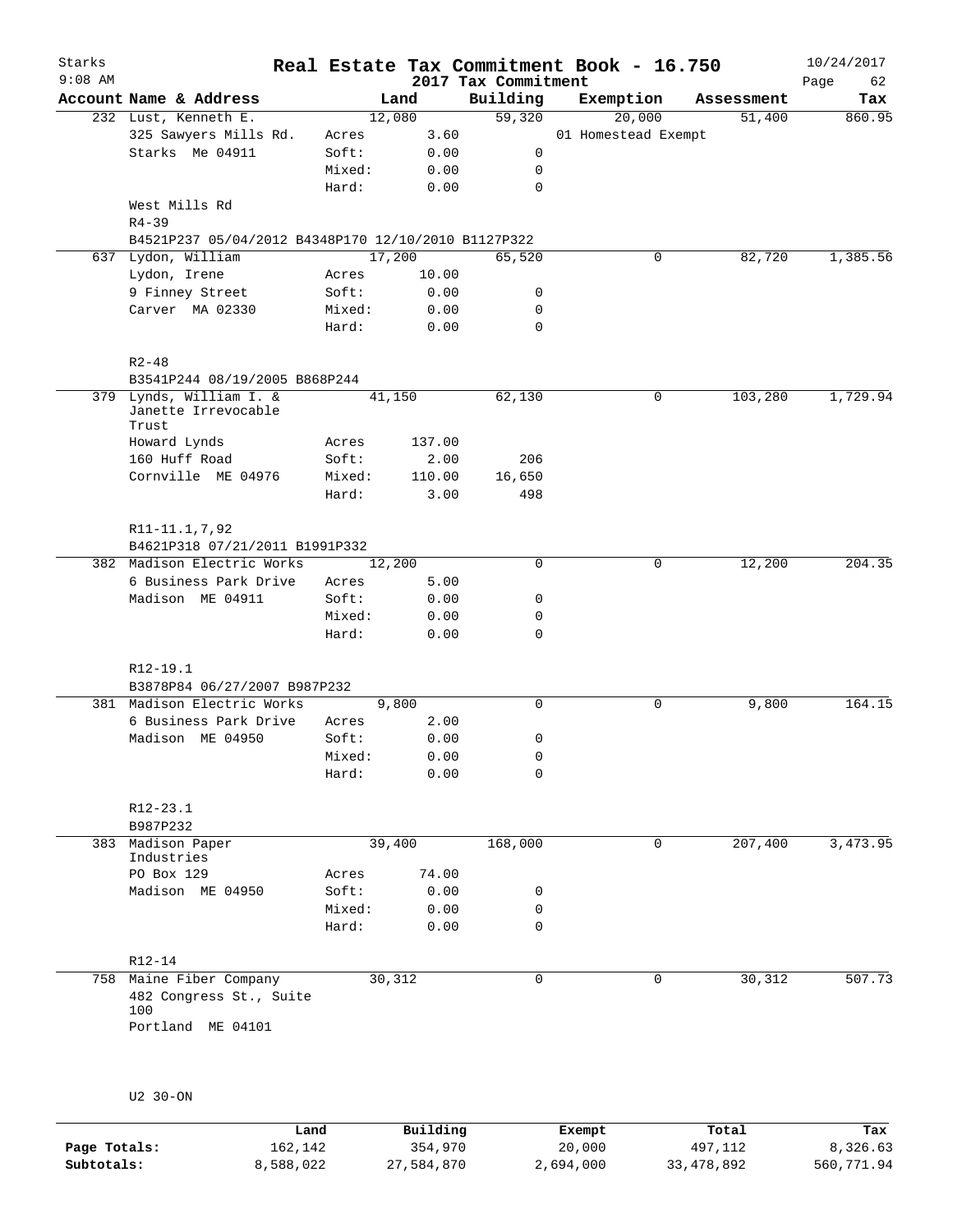| Starks<br>$9:08$ AM |                                                            |        |        | 2017 Tax Commitment | Real Estate Tax Commitment Book - 16.750 |            | 10/24/2017<br>Page<br>63 |
|---------------------|------------------------------------------------------------|--------|--------|---------------------|------------------------------------------|------------|--------------------------|
|                     | Account Name & Address                                     |        | Land   | Building            | Exemption                                | Assessment | Tax                      |
|                     | 5 Maine Tree Management                                    |        | 13,640 | $\mathbf 0$         | $\Omega$                                 | 13,640     | 228.47                   |
|                     | 302 West Mills Road                                        | Acres  | 18.00  |                     |                                          |            |                          |
|                     | Anson ME 04911                                             | Soft:  | 11.00  | 1,135               |                                          |            |                          |
|                     |                                                            | Mixed: | 2.00   | 303                 |                                          |            |                          |
|                     |                                                            | Hard:  | 0.00   | 0                   |                                          |            |                          |
|                     | Mayhew Road                                                |        |        |                     |                                          |            |                          |
|                     | $R6 - 17$                                                  |        |        |                     |                                          |            |                          |
|                     | B5033P296 06/08/2016 B4938P218 08/03/2015 B2595P1          |        |        |                     |                                          |            |                          |
| 387                 | Mann, James N. & Donna                                     |        | 10,080 | 58,690              | 0                                        | 68,770     | 1,151.90                 |
|                     | G.                                                         |        |        |                     |                                          |            |                          |
|                     | PO Box 165                                                 | Acres  | 1.10   |                     |                                          |            |                          |
|                     | New Sharon ME 04955                                        | Soft:  | 0.00   | 0                   |                                          |            |                          |
|                     |                                                            | Mixed: | 0.00   | $\mathbf 0$         |                                          |            |                          |
|                     |                                                            | Hard:  | 0.00   | $\mathbf 0$         |                                          |            |                          |
|                     | $R1-1$                                                     |        |        |                     |                                          |            |                          |
|                     | B1380P94                                                   |        |        |                     |                                          |            |                          |
|                     | 422 Mansfield, John M.                                     |        | 13,120 | 45,000              | 20,000                                   | 38,120     | 638.51                   |
|                     | 226 Mayhew Road                                            | Acres  | 4.90   |                     | 01 Homestead Exempt                      |            |                          |
|                     | Starks ME 04911                                            | Soft:  | 0.00   | 0                   |                                          |            |                          |
|                     |                                                            | Mixed: | 0.00   | 0                   |                                          |            |                          |
|                     |                                                            | Hard:  | 0.00   | 0                   |                                          |            |                          |
|                     | $R7 - 18$                                                  |        |        |                     |                                          |            |                          |
|                     |                                                            |        |        |                     |                                          |            |                          |
|                     | B4513P86 04/03/2012 B2881P6<br>368 Mansfield, John Michael |        | 16,830 | 39,100              | 20,000                                   | 35,930     | 601.83                   |
|                     | Mansfield, Kelly Jayne                                     | Acres  | 29.00  |                     | 01 Homestead Exempt                      |            |                          |
|                     | 4 Park Street #1A                                          | Soft:  | 0.00   | 0                   |                                          |            |                          |
|                     | Madison ME 04950                                           | Mixed: | 24.00  | 3,633               |                                          |            |                          |
|                     |                                                            | Hard:  | 0.00   | 0                   |                                          |            |                          |
|                     |                                                            |        |        |                     |                                          |            |                          |
|                     | $R3 - 4.3B$                                                |        |        |                     |                                          |            |                          |
|                     | B1292P204                                                  |        |        |                     |                                          |            |                          |
|                     | 715 Mansfield, Kelly Jayne                                 |        | 3,451  | $\mathbf 0$         | 0                                        | 3,451      | 57.80                    |
|                     | 4 Park Street #1A                                          | Acres  | 29.00  |                     |                                          |            |                          |
|                     | Madison ME 04950                                           | Soft:  | 4.00   | 0                   |                                          |            |                          |
|                     |                                                            | Mixed: | 23.00  | 0                   |                                          |            |                          |
|                     |                                                            | Hard:  | 2.00   | 0                   |                                          |            |                          |
|                     |                                                            |        |        |                     |                                          |            |                          |
|                     | $R3 - 4.3$                                                 |        |        |                     |                                          |            |                          |
|                     | B4500P245 02/27/2012                                       |        |        |                     |                                          |            |                          |
|                     | 388 Marchesseault, Ronald<br>$P. \&$                       |        | 23,700 | $\mathbf 0$         | $\mathbf 0$                              | 23,700     | 396.98                   |
|                     | Marchesseault, Ingrid                                      | Acres  | 25.00  |                     |                                          |            |                          |
|                     | PO Box 222, Newport<br>Rd                                  | Soft:  | 0.00   | 0                   |                                          |            |                          |
|                     | Oneco CT 06373                                             | Mixed: | 0.00   | 0                   |                                          |            |                          |
|                     |                                                            | Hard:  | 0.00   | 0                   |                                          |            |                          |
|                     |                                                            |        |        |                     |                                          |            |                          |
|                     | $R1 - 41.3$                                                |        |        |                     |                                          |            |                          |
|                     | B1104P98                                                   |        |        |                     |                                          |            |                          |

|              | Land      | Building   | Exempt    | Total      | Tax        |
|--------------|-----------|------------|-----------|------------|------------|
| Page Totals: | 80,821    | 142,790    | 40,000    | 183,611    | 3,075.49   |
| Subtotals:   | 8,668,843 | 27,727,660 | 2,734,000 | 33,662,503 | 563,847.43 |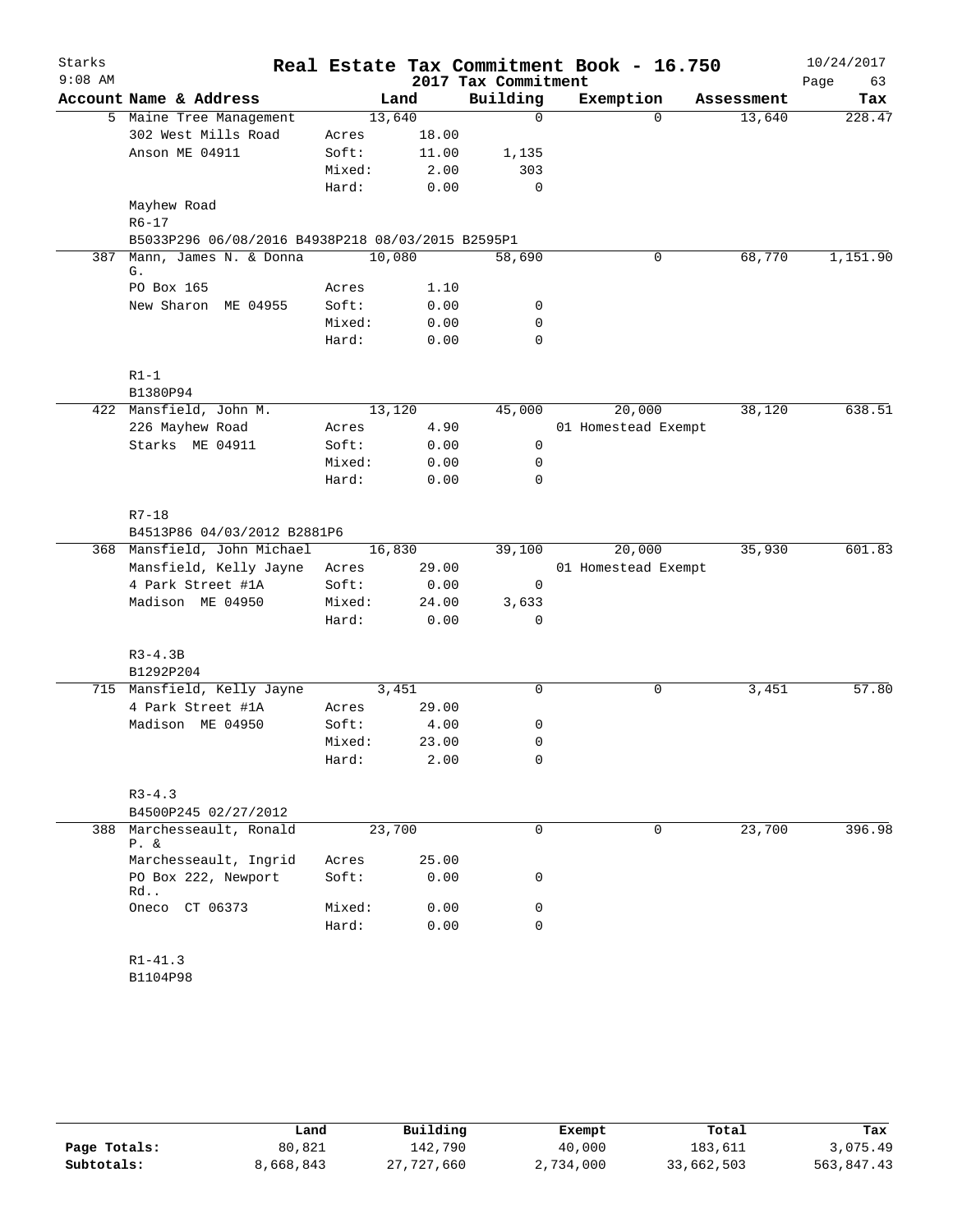| Starks<br>$9:08$ AM |                                                                            |                 |       | 2017 Tax Commitment | Real Estate Tax Commitment Book - 16.750 |            | 10/24/2017<br>Page<br>64 |
|---------------------|----------------------------------------------------------------------------|-----------------|-------|---------------------|------------------------------------------|------------|--------------------------|
|                     | Account Name & Address                                                     |                 | Land  | Building            | Exemption                                | Assessment | Tax                      |
|                     | 699 Marschall, Martina L.                                                  | 14,310          |       | 40,450              | $\Omega$                                 | 54,760     | 917.23                   |
|                     | 26 Harold Avery Road                                                       | Acres           | 29.50 |                     |                                          |            |                          |
|                     | Ashland NH 03217                                                           | Soft:           | 0.00  | 0                   |                                          |            |                          |
|                     |                                                                            | Mixed:          | 28.50 | 4,314               |                                          |            |                          |
|                     |                                                                            | Hard:           | 0.00  | 0                   |                                          |            |                          |
|                     | Dill Road                                                                  |                 |       |                     |                                          |            |                          |
|                     | $R6 - 1.7$                                                                 |                 |       |                     |                                          |            |                          |
|                     | B3719P1 08/03/2006                                                         |                 |       |                     |                                          |            |                          |
| 389                 | Martikke, George &<br>Rosalie                                              | 25,700          |       | 9,600               | 0                                        | 35,300     | 591.28                   |
|                     | 97 Chicken Street                                                          | Acres           | 27.00 |                     |                                          |            |                          |
|                     | Starks ME 04911                                                            | Soft:           | 0.00  | 0                   |                                          |            |                          |
|                     |                                                                            | Mixed:          | 0.00  | 0                   |                                          |            |                          |
|                     |                                                                            | Hard:           | 0.00  | 0                   |                                          |            |                          |
|                     | $R3 - 16$                                                                  |                 |       |                     |                                          |            |                          |
|                     | B2402P116                                                                  |                 |       |                     |                                          |            |                          |
|                     | 390 Martikke, George F&<br>Rosalie                                         | 27,340          |       | 48,150              | 20,000                                   | 55,490     | 929.46                   |
|                     | 97 Chicken Street                                                          | Acres           | 21.00 |                     |                                          |            |                          |
|                     | Starks ME 04911                                                            | Soft:           | 0.00  | $\mathbf{0}$        | 01 Homestead Exempt                      |            |                          |
|                     |                                                                            | Mixed:          | 0.00  | 0                   |                                          |            |                          |
|                     |                                                                            | Hard:           | 0.00  | $\Omega$            |                                          |            |                          |
|                     | Chicken Street                                                             |                 |       |                     |                                          |            |                          |
|                     | $R3 - 15$                                                                  |                 |       |                     |                                          |            |                          |
|                     | B2234P301                                                                  |                 |       |                     |                                          |            |                          |
|                     | 215 Martin, Edward A.                                                      | 16,480          |       | 74,260              | 20,000                                   | 70,740     | 1,184.90                 |
|                     | 132 Locke Hill Rd.                                                         | Acres           | 9.10  |                     | 01 Homestead Exempt                      |            |                          |
|                     | Starks ME 04911                                                            | Soft:           | 0.00  | 0                   |                                          |            |                          |
|                     |                                                                            | Mixed:<br>Hard: | 0.00  | 0<br>0              |                                          |            |                          |
|                     | Lockehill Rd.                                                              |                 | 0.00  |                     |                                          |            |                          |
|                     | $R2 - 54$                                                                  |                 |       |                     |                                          |            |                          |
|                     | B4677P113 06/25/2013 B4211P246 10/30/2009 B3929P326<br>11/05/2007 B956P224 |                 |       |                     |                                          |            |                          |
|                     | 355 Martin, Maurice                                                        | 28,080          |       | 152,020             | 20,000                                   | 160,100    | 2,681.68                 |
|                     | Martin, Sarah                                                              | Acres           | 48.00 |                     |                                          |            |                          |
|                     | 24 Abijah Hill Road                                                        | Soft:           | 12.00 |                     | 1,238 01 Homestead Exempt                |            |                          |
|                     | Starks ME 04911                                                            | Mixed:          | 6.00  | 908                 |                                          |            |                          |
|                     |                                                                            | Hard:           | 2.00  | 332                 |                                          |            |                          |
|                     | Bijah Hill Rd                                                              |                 |       |                     |                                          |            |                          |
|                     | $R2 - 40$                                                                  |                 |       |                     |                                          |            |                          |
|                     | B4667P196 05/31/2013 B3958P338 12/18/2007 B875P991                         |                 |       |                     |                                          |            |                          |
| 717                 | Martin, Maurice W.                                                         |                 | 6,035 | 0                   | 0                                        | 6,035      | 101.09                   |
|                     | Martin, Sarah L.                                                           | Acres           | 40.00 |                     |                                          |            |                          |
|                     | 24 Abijah Hill Road                                                        | Soft:           | 0.00  | 0                   |                                          |            |                          |
|                     | Starks ME 04911                                                            | Mixed:          | 25.00 | 0                   |                                          |            |                          |
|                     |                                                                            | Hard:           | 15.00 | 0                   |                                          |            |                          |
|                     | $R2 - 40.1$                                                                |                 |       |                     |                                          |            |                          |

|              | Land      | Building   | Exempt    | Total      | Tax         |
|--------------|-----------|------------|-----------|------------|-------------|
| Page Totals: | 117.945   | 324,480    | 60,000    | 382,425    | 6,405.64    |
| Subtotals:   | 8,786,788 | 28,052,140 | 2,794,000 | 34,044,928 | 570, 253.07 |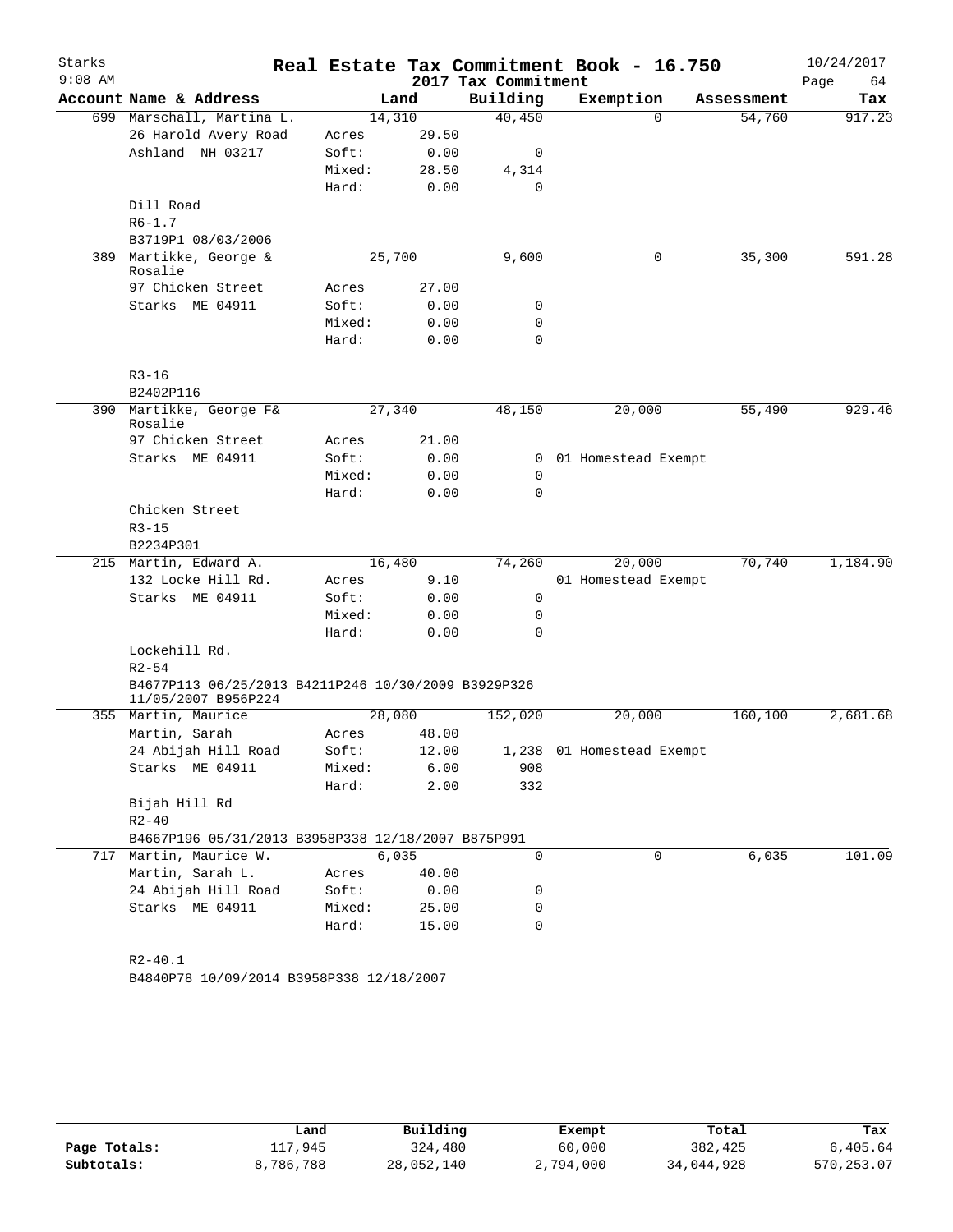| Starks    |                                          |         |       |                     | Real Estate Tax Commitment Book - 16.750 |            | 10/24/2017 |
|-----------|------------------------------------------|---------|-------|---------------------|------------------------------------------|------------|------------|
| $9:08$ AM |                                          |         |       | 2017 Tax Commitment |                                          |            | 65<br>Page |
|           | Account Name & Address                   |         | Land  | Building            | Exemption                                | Assessment | Tax        |
|           | 395 McCahan, Kenneth R                   | 26, 290 |       | 61,200              | $\Omega$                                 | 87,490     | 1,465.46   |
|           | McCahan Gabrielle A                      | Acres   | 30.30 |                     |                                          |            |            |
|           | 300 Locke Hill Road                      | Soft:   | 0.00  | 0                   |                                          |            |            |
|           | Starks Me 04911                          | Mixed:  | 0.00  | 0                   |                                          |            |            |
|           |                                          | Hard:   | 0.00  | $\mathbf 0$         |                                          |            |            |
|           | $R2 - 58$<br>B2922P8                     |         |       |                     |                                          |            |            |
|           | 396 Mccarten, Michael P. &               | 16,200  |       | $\mathbf 0$         | 0                                        | 16,200     | 271.35     |
|           | Brown, Jeffrey L.                        | Acres   | 10.00 |                     |                                          |            |            |
|           | 159 Cottage Street                       | Soft:   | 0.00  | 0                   |                                          |            |            |
|           | Athol MA 01331                           | Mixed:  | 0.00  | 0                   |                                          |            |            |
|           |                                          | Hard:   | 0.00  | 0                   |                                          |            |            |
|           | R8-38.11                                 |         |       |                     |                                          |            |            |
|           | B1297P183                                |         |       |                     |                                          |            |            |
| 397       | McCarthy, Joseph K. &<br>Maryanne        | 28,760  |       | 111,350             | 20,000                                   | 120,110    | 2,011.84   |
|           | 265 Beans Corner Road                    | Acres   | 38.53 |                     |                                          |            |            |
|           | New Sharon ME 04955                      | Soft:   | 0.00  |                     | 0 01 Homestead Exempt                    |            |            |
|           |                                          | Mixed:  | 0.00  | 0                   |                                          |            |            |
|           |                                          | Hard:   | 0.00  | 0                   |                                          |            |            |
|           | Bean's corner Rd.<br>$R1-8$<br>B2614P308 |         |       |                     |                                          |            |            |
|           | 398 McConnachie, Alice                   | 22,300  |       | 59,380              | 20,000                                   | 61,680     | 1,033.14   |
|           |                                          | Acres   | 17.00 |                     |                                          |            |            |
|           | Strong ME 04983                          | Soft:   | 0.00  | $\mathbf{0}$        | 01 Homestead Exempt                      |            |            |
|           |                                          | Mixed:  | 0.00  | 0                   |                                          |            |            |
|           |                                          | Hard:   | 0.00  | 0                   |                                          |            |            |
|           | $R3-11A$                                 |         |       |                     |                                          |            |            |
|           | B1144P264                                |         |       |                     |                                          |            |            |
| 399       | McCue, John J. & Cathy<br>Υ.             | 23,030  |       | 9,600               | 0                                        | 32,630     | 546.55     |
|           | 360 Hardscrabble Road                    | Acres   | 19.43 |                     |                                          |            |            |
|           | Wayne ME 04284                           | Soft:   | 0.00  | 0                   |                                          |            |            |
|           |                                          | Mixed:  | 0.00  | 0                   |                                          |            |            |
|           |                                          | Hard:   | 0.00  | 0                   |                                          |            |            |
|           | $R8 - 38.3$<br>B1412P239                 |         |       |                     |                                          |            |            |
|           | 400 McDowell, Ronald J. &                |         | 9,440 | 0                   | 0                                        | 9,440      | 158.12     |
|           | Anna M.<br>2569 Carlo Henry Rd.          | Acres   | 1.55  |                     |                                          |            |            |
|           | Lake Charles LA 70607                    | Soft:   | 0.00  | 0                   |                                          |            |            |
|           |                                          | Mixed:  | 0.00  | 0                   |                                          |            |            |
|           |                                          | Hard:   | 0.00  | $\mathbf 0$         |                                          |            |            |
|           | $R3 - 39$<br>B836P345                    |         |       |                     |                                          |            |            |

|              | Land      | Building     | Exempt    | Total        | Tax        |
|--------------|-----------|--------------|-----------|--------------|------------|
| Page Totals: | 126,020   | 241,530      | 40,000    | 327,550      | 5,486.46   |
| Subtotals:   | 8,912,808 | 28, 293, 670 | 2,834,000 | 34, 372, 478 | 575,739.53 |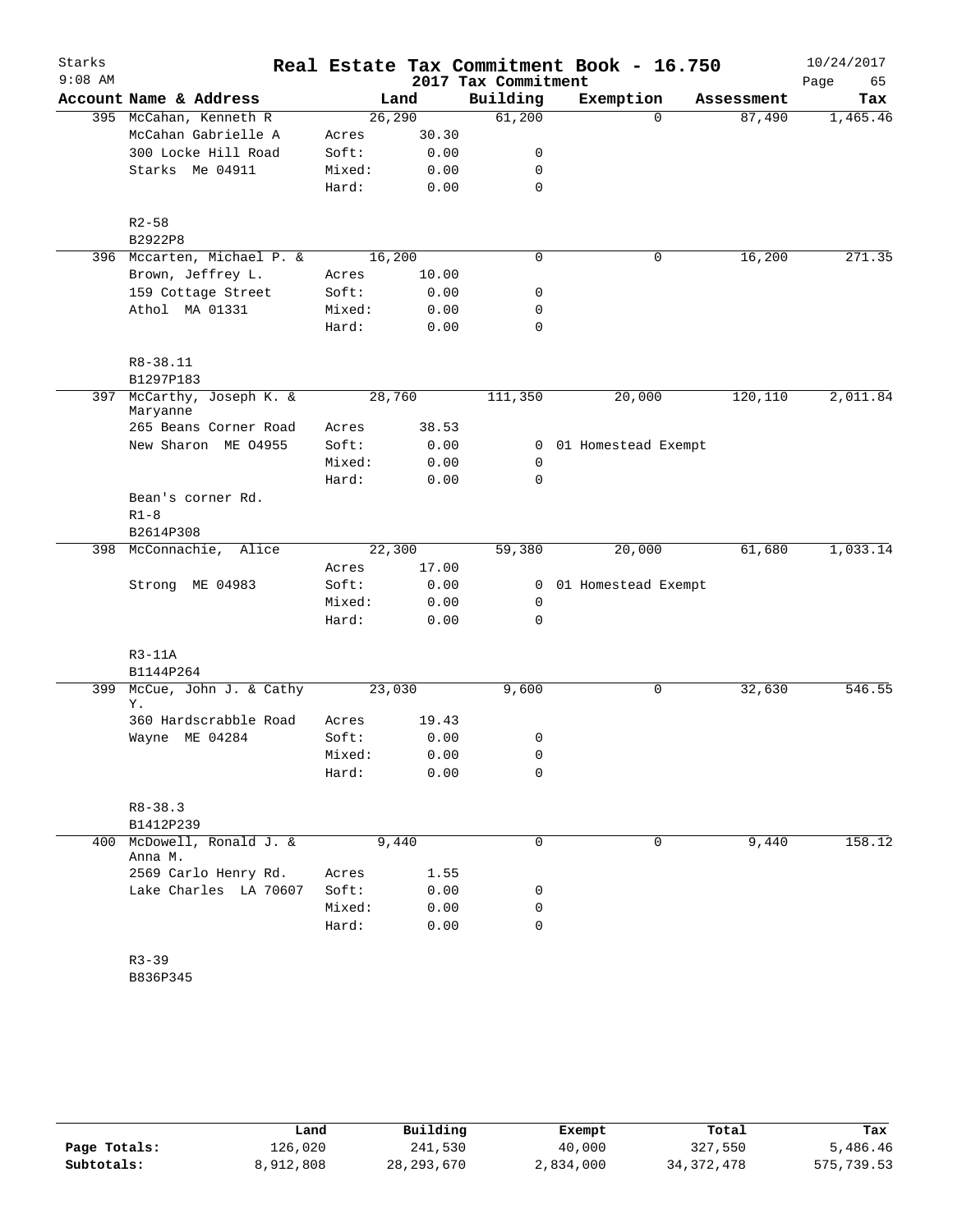| Starks    |                                   |                 |              |                     | Real Estate Tax Commitment Book - 16.750 |            | 10/24/2017 |
|-----------|-----------------------------------|-----------------|--------------|---------------------|------------------------------------------|------------|------------|
| $9:08$ AM |                                   |                 |              | 2017 Tax Commitment |                                          |            | Page<br>66 |
|           | Account Name & Address            |                 | Land         | Building            | Exemption                                | Assessment | Tax        |
|           | 402 Mcfarlane, Jeffery &<br>Anita |                 | 33,900       | 0                   | $\Omega$                                 | 33,900     | 567.83     |
|           | 220 West Mills Road               | Acres           | 59.00        |                     |                                          |            |            |
|           | Industry ME 04938                 | Soft:           | 0.00         | 0                   |                                          |            |            |
|           |                                   | Mixed:          | 0.00         | $\mathbf 0$         |                                          |            |            |
|           |                                   | Hard:           | 0.00         | $\mathbf 0$         |                                          |            |            |
|           | Thompson Bridge Road              |                 |              |                     |                                          |            |            |
|           | $R3 - 44$                         |                 |              |                     |                                          |            |            |
|           | B2515P153                         |                 |              |                     |                                          |            |            |
|           | 403 Mcfarlane, Jeffrey &<br>Anita |                 | 17,500       | 0                   | 0                                        | 17,500     | 293.13     |
|           | 220 West Mills Road               | Acres           | 50.00        |                     |                                          |            |            |
|           | Industry ME 04938                 | Soft:           | 0.00         | 0                   |                                          |            |            |
|           |                                   | Mixed:          | 18.00        | 2,724               |                                          |            |            |
|           |                                   | Hard:           | 30.00        | 4,979               |                                          |            |            |
|           | Thompson Bridge Road              |                 |              |                     |                                          |            |            |
|           | $R3 - 46.1$                       |                 |              |                     |                                          |            |            |
|           | B1373P349                         |                 |              |                     |                                          |            |            |
|           | 515 McKenney, David S.            |                 | 34,900       | $\mathbf 0$         | 0                                        | 34,900     | 584.58     |
|           | 3709 Glades End Road              | Acres           | 59.00        |                     |                                          |            |            |
|           | Richmond VA 23233                 | Soft:           | 0.00<br>0.00 | 0                   |                                          |            |            |
|           |                                   | Mixed:<br>Hard: | 0.00         | 0<br>$\mathbf 0$    |                                          |            |            |
|           |                                   |                 |              |                     |                                          |            |            |
|           | $R8 - 44$                         |                 |              |                     |                                          |            |            |
|           | B4438P138 09/12/2011 B810P934     |                 |              |                     |                                          |            |            |
|           | 404 McLaughlin, Chris             |                 | 14,000       | 81,700              | 20,000                                   | 75,700     | 1,267.98   |
|           | 404 Anson Road                    | Acres           | 6.00         |                     |                                          |            |            |
|           | Starks ME 04911                   | Soft:           | 0.00         | 0                   | 01 Homestead Exempt                      |            |            |
|           |                                   | Mixed:          | 0.00         | 0                   |                                          |            |            |
|           |                                   | Hard:           | 0.00         | $\mathbf 0$         |                                          |            |            |
|           | $R11-3$                           |                 |              |                     |                                          |            |            |
|           | B2053P120                         |                 |              |                     |                                          |            |            |
| 769       | McLaughlin, Christopher<br>S.     |                 | 10,560       | 39,150              | 0                                        | 49,710     | 832.64     |
|           | 410 Anson Road                    | Acres           | 1.70         |                     |                                          |            |            |
|           | Starks ME 04911                   | Soft:           | 0.00         | 0                   |                                          |            |            |
|           |                                   | Mixed:          | 0.00         | 0                   |                                          |            |            |
|           |                                   | Hard:           | 0.00         | 0                   |                                          |            |            |
|           | R11 3.1                           |                 |              |                     |                                          |            |            |
|           | B4670P164 06/10/2013              |                 |              |                     |                                          |            |            |
|           | 405 McPherson, Wayne              |                 | 12,120       | 0                   | $\mathbf 0$                              | 12,120     | 203.01     |
|           | 20 Isthmus Rd.                    | Acres           | 4.90         |                     |                                          |            |            |
|           | Rumford Me 04276                  | Soft:           | 0.00         | 0                   |                                          |            |            |
|           |                                   | Mixed:          | 0.00         | 0                   |                                          |            |            |
|           |                                   | Hard:           | 0.00         | 0                   |                                          |            |            |
|           |                                   |                 |              |                     |                                          |            |            |
|           | $R2 - 27$<br>B3217P114            |                 |              |                     |                                          |            |            |
|           |                                   |                 |              |                     |                                          |            |            |

|              | Land      | Building     | Exempt    | Total      | Tax        |
|--------------|-----------|--------------|-----------|------------|------------|
| Page Totals: | 122,980   | 120,850      | 20,000    | 223,830    | 3,749.17   |
| Subtotals:   | 9,035,788 | 28, 414, 520 | 2,854,000 | 34,596,308 | 579,488.70 |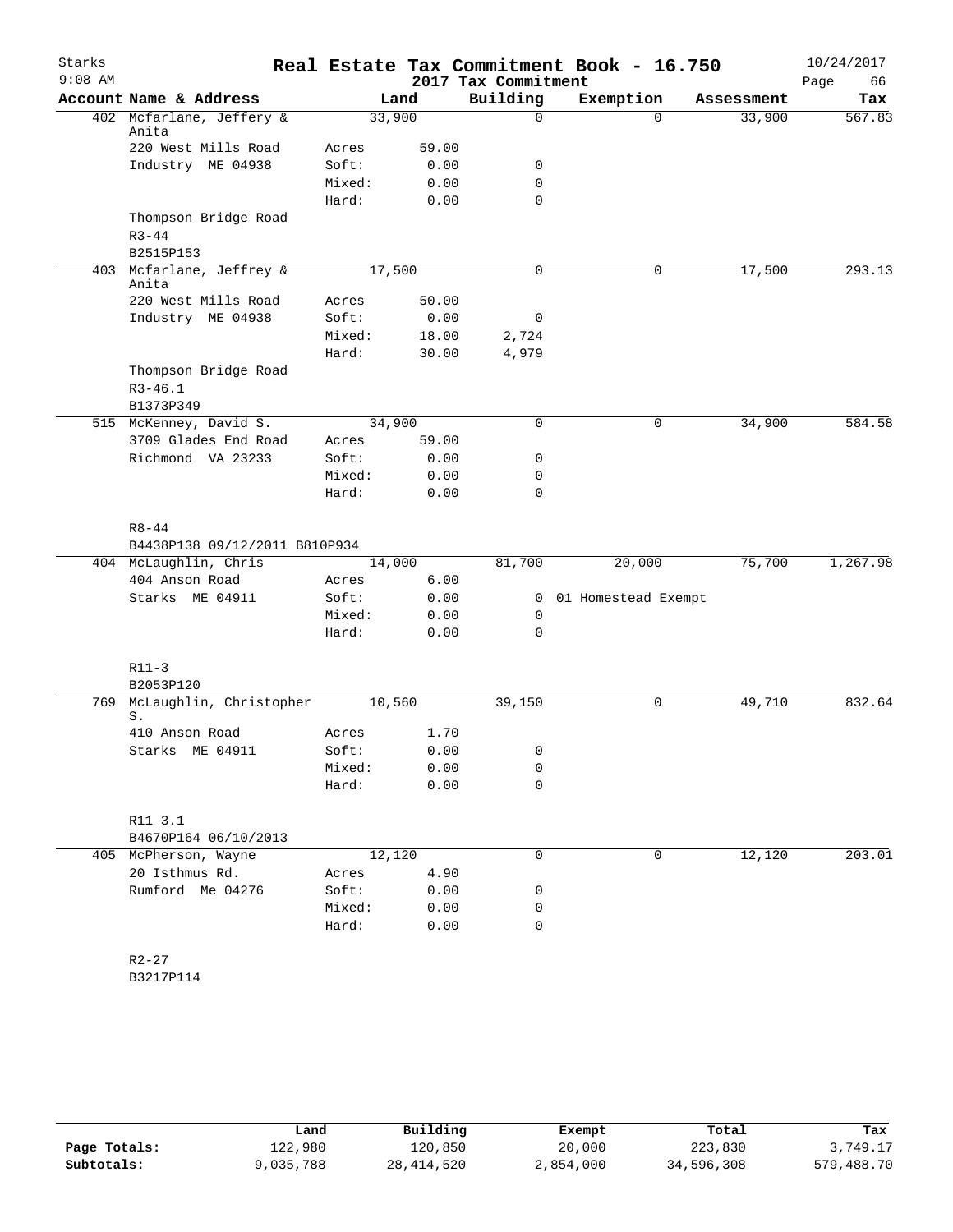| Starks       |                                                   |           |        |            |                                 | Real Estate Tax Commitment Book - 16.750 |            | 10/24/2017        |
|--------------|---------------------------------------------------|-----------|--------|------------|---------------------------------|------------------------------------------|------------|-------------------|
| $9:08$ AM    | Account Name & Address                            |           |        | Land       | 2017 Tax Commitment<br>Building | Exemption                                | Assessment | Page<br>67<br>Tax |
|              | 407 Meagher, Brian                                |           |        | 51,520     | 152,250                         | 20,000                                   | 183,770    | 3,078.15          |
|              | 896 Anson Road                                    |           | Acres  | 159.00     |                                 |                                          |            |                   |
|              | Starks ME 04911                                   |           | Soft:  | 0.00       |                                 | 0 01 Homestead Exempt                    |            |                   |
|              |                                                   |           | Mixed: | 90.00      | 13,622                          |                                          |            |                   |
|              |                                                   |           | Hard:  | 0.00       | $\mathbf 0$                     |                                          |            |                   |
|              | R11-23<br>B3930P297 11/02/2007 B1327P95           |           |        |            |                                 |                                          |            |                   |
|              | 754 Melancon Inter Vivos                          |           |        | 15,680     | 10,000                          | 0                                        | 25,680     | 430.14            |
|              | Family Trust<br>C/O Shirley Storman               |           | Acres  | 8.10       |                                 |                                          |            |                   |
|              | 486 Anson Road                                    |           | Soft:  | 0.00       | 0                               |                                          |            |                   |
|              | Starks ME 04911                                   |           | Mixed: | 0.00       | $\mathbf 0$                     |                                          |            |                   |
|              |                                                   |           | Hard:  | 0.00       | $\mathbf 0$                     |                                          |            |                   |
|              | R 11 4.2A                                         |           |        |            |                                 |                                          |            |                   |
|              | B4676P10 06/20/2013 B4362P13 01/24/2011           |           |        |            |                                 |                                          |            |                   |
|              | 411 Melancon, Shirley J.                          |           |        | 23,500     | 102,400                         | 20,000                                   | 105,900    | 1,773.83          |
|              | 486 Anson Road                                    |           | Acres  | 21.00      |                                 |                                          |            |                   |
|              | Starks ME 04911                                   |           | Soft:  | 0.00       |                                 | 0 01 Homestead Exempt                    |            |                   |
|              |                                                   |           | Mixed: | 0.00       | 0                               |                                          |            |                   |
|              |                                                   |           | Hard:  | 0.00       | 0                               |                                          |            |                   |
|              | Rt.43                                             |           |        |            |                                 |                                          |            |                   |
|              | $R11-4$                                           |           |        |            |                                 |                                          |            |                   |
|              | B4636P59 02/15/2013 B4362P13 01/24/2011 B2525P184 |           |        |            |                                 |                                          |            |                   |
|              | 412 Melancon-Quimby, Robin                        |           |        | 8,060      | $\overline{24,900}$             | 20,000                                   | 12,960     | 217.08            |
|              | 28 Chicken Street                                 |           | Acres  | 0.65       |                                 |                                          |            |                   |
|              | Starks ME 04911                                   |           | Soft:  | 0.00       |                                 | 0 01 Homestead Exempt                    |            |                   |
|              |                                                   |           | Mixed: | 0.00       | $\mathsf{O}$                    |                                          |            |                   |
|              |                                                   |           | Hard:  | 0.00       | $\mathbf 0$                     |                                          |            |                   |
|              | $U2-9$                                            |           |        |            |                                 |                                          |            |                   |
|              | B1254P161                                         |           |        |            |                                 |                                          |            |                   |
|              | 508 Melancon-Quimby, Robin                        |           |        | 5,290      | 2,700                           | 0                                        | 7,990      | 133.83            |
|              | 28 Chicken Street                                 |           | Acres  | 0.28       |                                 |                                          |            |                   |
|              | Starks ME 04911                                   |           | Soft:  | 0.00       | 0                               |                                          |            |                   |
|              |                                                   |           | Mixed: | 0.00       | 0                               |                                          |            |                   |
|              |                                                   |           | Hard:  | 0.00       | 0                               |                                          |            |                   |
|              | Chicken Street                                    |           |        |            |                                 |                                          |            |                   |
|              | $U2-10$                                           |           |        |            |                                 |                                          |            |                   |
|              | B2167P73                                          |           |        |            |                                 |                                          |            |                   |
| 505          | Melancon-Quimby, Robin<br>М.                      |           |        | 47,400     | 0                               | 0                                        | 47,400     | 793.95            |
|              | Quimby, Francis J.                                |           | Acres  | 104.00     |                                 |                                          |            |                   |
|              | 28 Chicken Street                                 |           | Soft:  | 0.00       | 0                               |                                          |            |                   |
|              | Starks ME 04911                                   |           | Mixed: | 0.00       | 0                               |                                          |            |                   |
|              |                                                   |           | Hard:  | 0.00       | 0                               |                                          |            |                   |
|              | River Rd                                          |           |        |            |                                 |                                          |            |                   |
|              | $R10 - 24$                                        |           |        |            |                                 |                                          |            |                   |
|              | B4658P165 05/13/2013 B2926P5                      |           |        |            |                                 |                                          |            |                   |
|              | 772 Miller, Joseph                                |           |        | 32,400     | 0                               | 0                                        | 32,400     | 542.70            |
|              | Miller, Judith L.                                 |           | Acres  | 54.00      |                                 |                                          |            |                   |
|              | 182 Olde Ferry Road                               |           | Soft:  | 0.00       | 0                               |                                          |            |                   |
|              | Starks ME 04911                                   |           | Mixed: | 0.00       | 0                               |                                          |            |                   |
|              |                                                   |           | Hard:  | 0.00       | 0                               |                                          |            |                   |
|              | U2 Lot 3                                          |           |        |            |                                 |                                          |            |                   |
|              | B4864P351 01/02/2015                              |           |        |            |                                 |                                          |            |                   |
|              |                                                   | Land      |        | Building   |                                 | Exempt                                   | Total      | Tax               |
| Page Totals: |                                                   | 183,850   |        | 292,250    |                                 | 60,000                                   | 416,100    | 6,969.68          |
| Subtotals:   |                                                   | 9,219,638 |        | 28,706,770 |                                 | 2,914,000                                | 35,012,408 | 586,458.38        |
|              |                                                   |           |        |            |                                 |                                          |            |                   |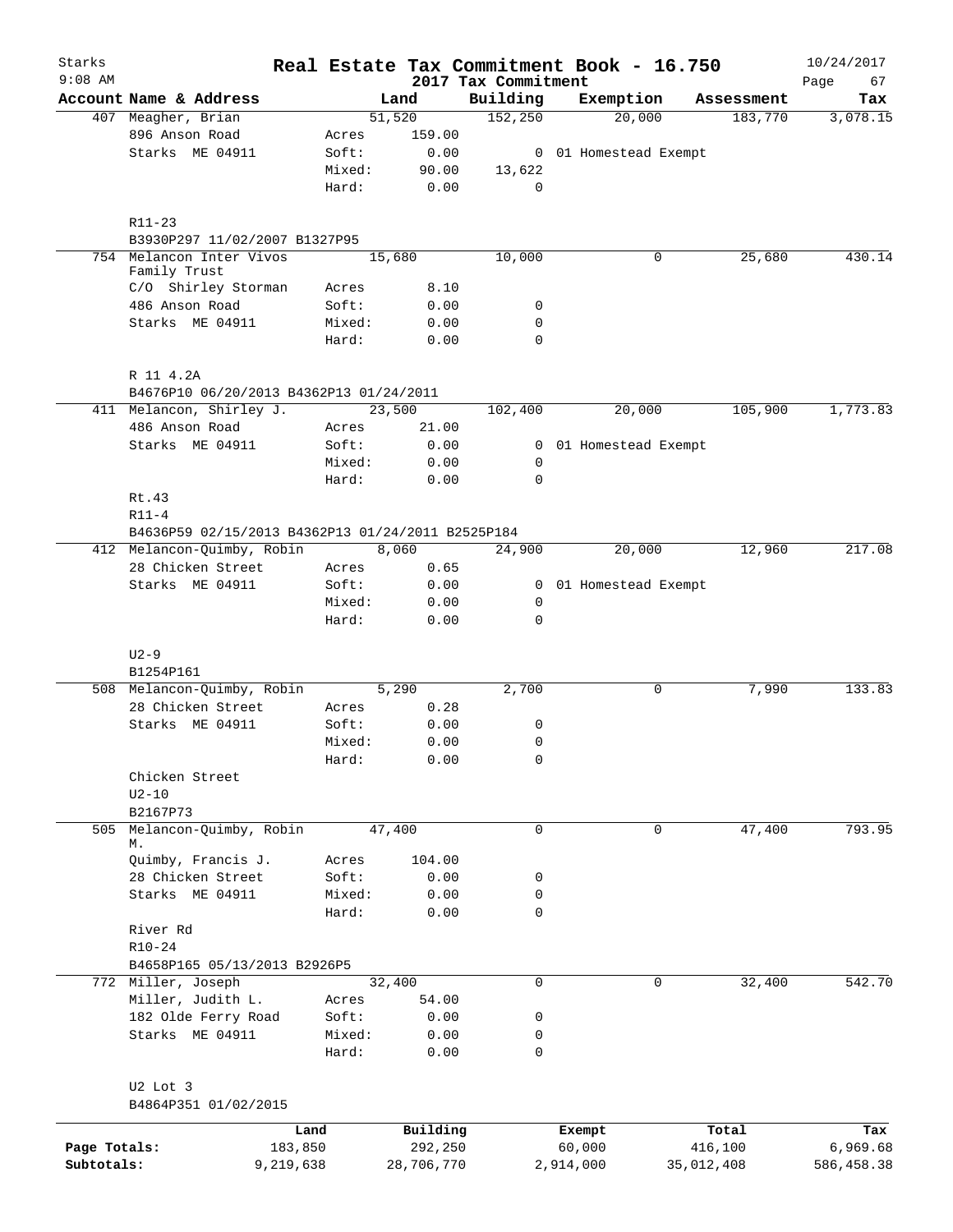|                                                    |                 |                               | 2017 Tax Commitment | Real Estate Tax Commitment Book - 16.750 |            | 10/24/2017<br>Page<br>68 |
|----------------------------------------------------|-----------------|-------------------------------|---------------------|------------------------------------------|------------|--------------------------|
| Account Name & Address                             |                 | Land                          | Building            | Exemption                                | Assessment | Tax                      |
| 761 Miller, Joseph                                 |                 | 28,500                        | $\mathbf 0$         | $\Omega$                                 | 28,500     | 477.38                   |
| Miller, Judith L.                                  | Acres           | 41.00                         |                     |                                          |            |                          |
| 182 Olde Ferry Road                                | Soft:           | 0.00                          | 0                   |                                          |            |                          |
| Starks ME 04911                                    | Mixed:          | 0.00                          | 0                   |                                          |            |                          |
|                                                    | Hard:           | 0.00                          | $\mathbf 0$         |                                          |            |                          |
| $R3 - 47$                                          |                 |                               |                     |                                          |            |                          |
| B4983P147 12/08/2015 B4053P148 09/12/2008          |                 |                               |                     |                                          |            |                          |
| 518 Miller, Joseph and<br>Judith                   |                 | 27,100                        | 19,350              | 0                                        | 46,450     | 778.04                   |
| 182 Olde Ferry Road                                | Acres           | 33.00                         |                     |                                          |            |                          |
| Starks ME 04911                                    | Soft:           | 0.00                          | 0                   |                                          |            |                          |
|                                                    | Mixed:          | 0.00                          | 0                   |                                          |            |                          |
|                                                    | Hard:           | 0.00                          | $\mathbf 0$         |                                          |            |                          |
| $U2 - 3.1$                                         |                 |                               |                     |                                          |            |                          |
| B4578P104 09/13/2012 B4053P148 09/12/2008 B800P901 |                 |                               |                     |                                          |            | 981.55                   |
| 607 Miller, Joseph R.                              |                 | 23,200                        | 35,400              | $\mathbf 0$                              | 58,600     |                          |
| 182 Olde Ferry Road<br>Starks ME 04911             | Acres           | 20.00                         |                     |                                          |            |                          |
|                                                    | Soft:<br>Mixed: | 0.00<br>0.00                  | 0<br>0              |                                          |            |                          |
|                                                    | Hard:           | 0.00                          | $\Omega$            |                                          |            |                          |
| $R2 - 38$                                          |                 |                               |                     |                                          |            |                          |
| B5003P266 02/25/2016                               |                 |                               |                     |                                          |            |                          |
| 413 Miller, Joseph R.&<br>Judith L.                |                 | 49,840                        | 219,940             | 20,000                                   | 249,780    | 4,183.82                 |
| 182 Olde Ferry Road                                | Acres           | 128.00                        |                     |                                          |            |                          |
| Starks ME 04911                                    | Soft:           | 0.00                          |                     | 0 01 Homestead Exempt                    |            |                          |
|                                                    | Mixed:          | 0.00                          | 0                   |                                          |            |                          |
|                                                    | Hard:           | 43.00                         | 7,137               |                                          |            |                          |
| Olde Ferry Road                                    |                 |                               |                     |                                          |            |                          |
| $R12 - 11.2$                                       |                 |                               |                     |                                          |            |                          |
| B2208P25                                           |                 |                               |                     |                                          |            |                          |
| 414 Millett, Colin C. &<br>Elaine M.               |                 | 11,600                        | 20,210              | 20,000                                   | 11,810     | 197.82                   |
| 510 Branns Mills Road                              | Acres           | 3.00                          |                     |                                          |            |                          |
| Starks ME 04911                                    | Soft:           | 0.00                          |                     | 0 01 Homestead Exempt                    |            |                          |
|                                                    | Mixed:          | 0.00                          | 0                   |                                          |            |                          |
|                                                    | Hard:           | 0.00                          | 0                   |                                          |            |                          |
| Branns Mill Road                                   |                 |                               |                     |                                          |            |                          |
| $R1 - 32.2$                                        |                 |                               |                     |                                          |            |                          |
|                                                    |                 |                               |                     |                                          |            |                          |
|                                                    |                 |                               |                     | 0                                        |            | 315.57                   |
| Trefethen, Amanda                                  | Acres           |                               |                     |                                          |            |                          |
| 714 Vincent Park                                   | Soft:           | 0.00                          | 0                   |                                          |            |                          |
| Redondo Beach CA 90277                             | Mixed:          | 0.00                          | 0                   |                                          |            |                          |
|                                                    | Hard:           | 0.00                          | $\mathbf 0$         |                                          |            |                          |
| B2047P312<br>595 Morey , Shaun<br>$R8 - 38.10$     |                 | B3808P206 01/30/2007 B1298P52 | 17,340<br>10.17     | 1,500                                    |            | 18,840                   |

|              | Land      | Building   | Exempt    | Total      | Tax        |
|--------------|-----------|------------|-----------|------------|------------|
| Page Totals: | 157,580   | 296,400    | 40,000    | 413,980    | 6,934.18   |
| Subtotals:   | 9,377,218 | 29,003,170 | 2,954,000 | 35,426,388 | 593,392.56 |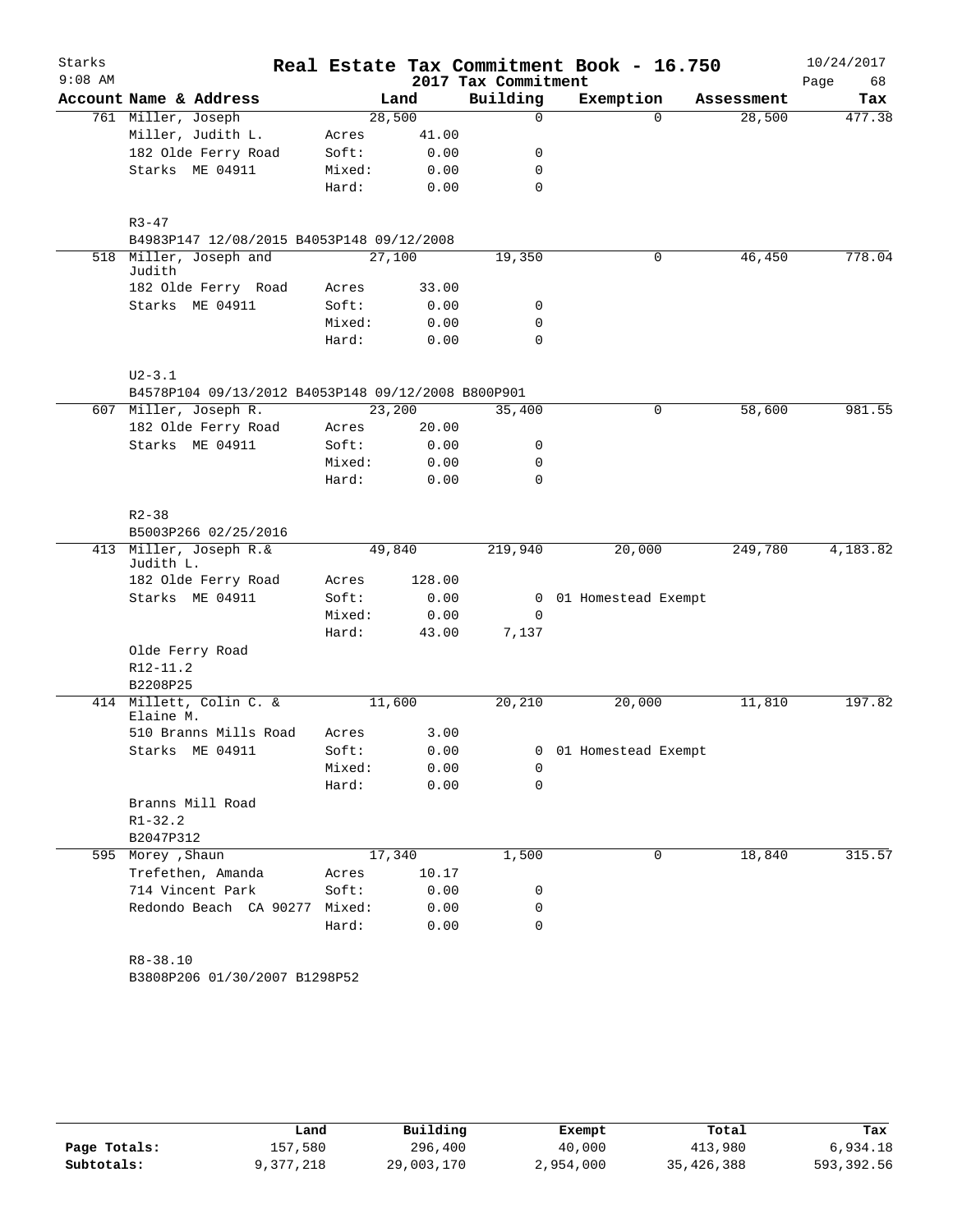| Starks    |                                                    |        |                                 |                     | Real Estate Tax Commitment Book - 16.750 |            | 10/24/2017 |
|-----------|----------------------------------------------------|--------|---------------------------------|---------------------|------------------------------------------|------------|------------|
| $9:08$ AM |                                                    |        |                                 | 2017 Tax Commitment |                                          |            | Page<br>69 |
|           | Account Name & Address                             |        | Land                            | Building            | Exemption                                | Assessment | Tax        |
|           | 418 Morris, Wayne R. &<br>Sylvie B.                |        | 7,070                           | 20,000              | 20,000                                   | 7,070      | 118.42     |
|           | 6 Chicken Street                                   | Acres  | 0.50                            |                     |                                          |            |            |
|           | Starks ME 04911                                    | Soft:  | 0.00                            | 0                   | 01 Homestead Exempt                      |            |            |
|           |                                                    | Mixed: | 0.00                            | $\mathbf 0$         |                                          |            |            |
|           |                                                    | Hard:  | 0.00                            | 0                   |                                          |            |            |
|           | $U2-6$                                             |        |                                 |                     |                                          |            |            |
|           | B940P145                                           |        |                                 |                     |                                          |            |            |
|           | 421 Murphy, James F.                               |        | $\overline{56,820}$             | 76,800              | 0                                        | 133,620    | 2,238.14   |
|           | c/o Charles Murphy                                 | Acres  | 198.00                          |                     |                                          |            |            |
|           | 11 Bryson Drive                                    | Soft:  | 25.00                           | 2,580               |                                          |            |            |
|           | Norton MA 02766                                    | Mixed: | 63.00                           | 9,536               |                                          |            |            |
|           |                                                    | Hard:  | 41.00                           | 6,805               |                                          |            |            |
|           | Route 43                                           |        |                                 |                     |                                          |            |            |
|           | R11-17, R11-18                                     |        |                                 |                     |                                          |            |            |
|           | B1639P130                                          |        |                                 |                     |                                          |            |            |
|           | 66 Murray, Rita A.                                 |        | 12,080                          | 23,250              | 0                                        | 35,330     | 591.78     |
|           | 147 Tremont Street                                 | Acres  | 3.60                            |                     |                                          |            |            |
|           | Carver MA 02330                                    | Soft:  | ${\bf 0}$ . ${\bf 0}$ ${\bf 0}$ | 0                   |                                          |            |            |
|           |                                                    | Mixed: | 0.00                            | 0                   |                                          |            |            |
|           |                                                    | Hard:  | 0.00                            | 0                   |                                          |            |            |
|           | Mt. Hunger Rd.                                     |        |                                 |                     |                                          |            |            |
|           | $R5 - 9$                                           |        |                                 |                     |                                          |            |            |
|           | B4845P284 10/24/2014 B1822P6                       |        |                                 |                     |                                          |            |            |
| 566       | Nationstar Mortgage DBA                            |        | 5,000                           | 42,900              | 0                                        | 47,900     | 802.33     |
|           | Champion                                           |        |                                 |                     |                                          |            |            |
|           | c/o AnnMarie Simone                                | Acres  | 0.25                            |                     |                                          |            |            |
|           | 8950 Cypress Waters<br>Boulevard                   | Soft:  | 0.00                            | 0                   |                                          |            |            |
|           | Coppell TX 75019                                   | Mixed: | 0.00                            | 0                   |                                          |            |            |
|           |                                                    | Hard:  | 0.00                            | $\Omega$            |                                          |            |            |
|           | Locke Hill Rd                                      |        |                                 |                     |                                          |            |            |
|           | $U2-5$                                             |        |                                 |                     |                                          |            |            |
|           | B5091P31 10/24/2016 B4146P150 05/14/2009 B2688P197 |        |                                 |                     |                                          |            |            |
|           | 377 Neebe, Mary L.                                 |        | 10,000                          | 38,820              | 0                                        | 48,820     | 817.74     |
|           | 108 Faulkner Hill Road                             | Acres  | 1.00                            |                     |                                          |            |            |
|           | Starks ME 04911                                    | Soft:  | 0.00                            | $\Omega$            |                                          |            |            |
|           |                                                    | Mixed: | 0.00                            | 0                   |                                          |            |            |
|           |                                                    | Hard:  | 0.00                            | 0                   |                                          |            |            |
|           | R8-38.1A                                           |        |                                 |                     |                                          |            |            |
|           | B4797P246 06/19/2014 B4493P1 02/10/2012 B3456P1    |        |                                 |                     |                                          |            |            |
|           | 425 Nelson, Craig M. &                             |        | 26,920                          | 22,280              | 20,000                                   | 29,200     | 489.10     |
|           | Mclauchlan, Martha N.                              | Acres  | 40.00                           |                     |                                          |            |            |
|           | 102 Sterry Hill Road                               | Soft:  | 0.00                            | $\overline{0}$      | 01 Homestead Exempt                      |            |            |
|           | Starks ME 04911                                    | Mixed: | 0.00                            | 0                   |                                          |            |            |
|           |                                                    |        |                                 |                     |                                          |            |            |
|           |                                                    | Hard:  | 17.00                           | 2,822               |                                          |            |            |
|           | $R4 - 42$                                          |        |                                 |                     |                                          |            |            |
|           | B1136P196                                          |        |                                 |                     |                                          |            |            |
|           |                                                    |        |                                 |                     |                                          |            |            |
|           |                                                    |        |                                 |                     |                                          |            |            |

|              | Land      | Building     | Exempt    | Total      | Tax        |
|--------------|-----------|--------------|-----------|------------|------------|
| Page Totals: | 117,890   | 224,050      | 40,000    | 301,940    | 5,057.51   |
| Subtotals:   | 9,495,108 | 29, 227, 220 | 2,994,000 | 35,728,328 | 598,450.07 |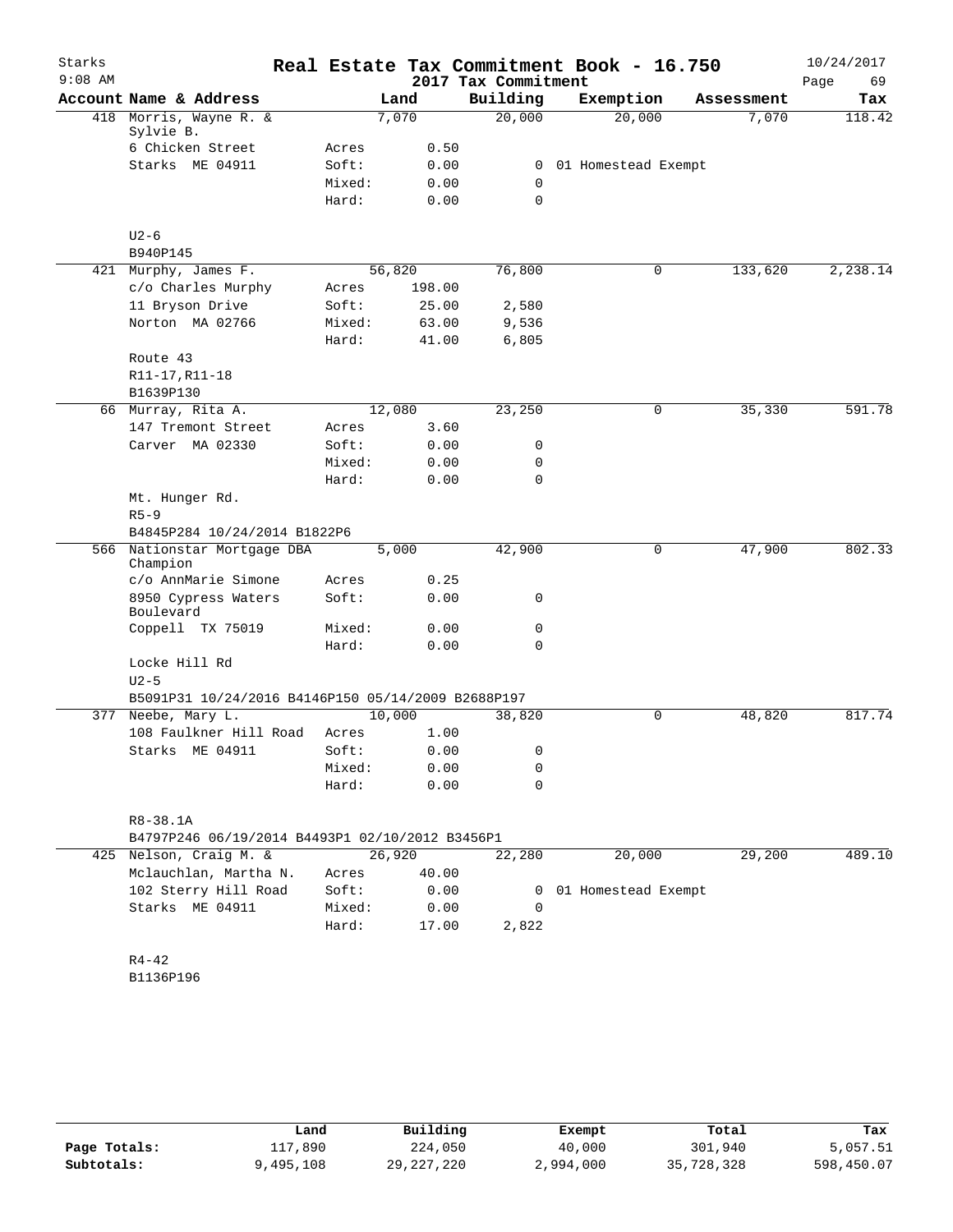| Starks<br>$9:08$ AM |                                                                  |        |       | 2017 Tax Commitment | Real Estate Tax Commitment Book - 16.750 |            | 10/24/2017<br>Page<br>70 |
|---------------------|------------------------------------------------------------------|--------|-------|---------------------|------------------------------------------|------------|--------------------------|
|                     | Account Name & Address                                           | Land   |       | Building            | Exemption                                | Assessment | Tax                      |
|                     | 426 Nelson, Mark & Claire                                        | 22,110 |       | $\Omega$            | $\Omega$                                 | 22,110     | 370.34                   |
|                     | 171 Locke Hill Road                                              | Acres  | 50.00 |                     |                                          |            |                          |
|                     | Starks ME 04911                                                  | Soft:  | 0.00  | 0                   |                                          |            |                          |
|                     |                                                                  | Mixed: | 0.00  | 0                   |                                          |            |                          |
|                     |                                                                  | Hard:  | 48.00 | 7,967               |                                          |            |                          |
|                     | Lock Hill Road                                                   |        |       |                     |                                          |            |                          |
|                     | $R2 - 55$                                                        |        |       |                     |                                          |            |                          |
|                     | B2281P73                                                         |        |       |                     |                                          |            |                          |
| 427                 | Nelson, Mark & Claire<br>Nadeau                                  | 14,800 |       | 55,880              | 20,000                                   | 50,680     | 848.89                   |
|                     | 171 Locke Hill Road                                              | Acres  | 7.00  |                     |                                          |            |                          |
|                     | Starks ME 04911                                                  | Soft:  | 0.00  | $\mathbf{0}$        | 01 Homestead Exempt                      |            |                          |
|                     |                                                                  | Mixed: | 0.00  | $\mathbf 0$         |                                          |            |                          |
|                     |                                                                  | Hard:  | 0.00  | $\mathbf 0$         |                                          |            |                          |
|                     | $R3-6.2$                                                         |        |       |                     |                                          |            |                          |
|                     | B883P23<br>428 Nelson, Mark G. and                               | 10,040 |       | 0                   | $\mathbf 0$                              |            | 168.17                   |
|                     | Claire                                                           |        |       |                     |                                          | 10,040     |                          |
|                     | 171 Locke Hill Road                                              | Acres  | 2.30  |                     |                                          |            |                          |
|                     | Starks ME 04911                                                  | Soft:  | 0.00  | 0                   |                                          |            |                          |
|                     |                                                                  | Mixed: | 0.00  | 0                   |                                          |            |                          |
|                     |                                                                  | Hard:  | 0.00  | $\mathbf 0$         |                                          |            |                          |
|                     | Locke Hill Rd                                                    |        |       |                     |                                          |            |                          |
|                     | $R3 - 5$<br>B2785P130                                            |        |       |                     |                                          |            |                          |
| 268                 | Newman Jr. 2015<br>Revocable Trust, Arthur                       | 35,950 |       | 84,310              | 0                                        | 120,260    | 2,014.36                 |
|                     | Ε.<br>541 Commercial Street                                      | Acres  | 62.50 |                     |                                          |            |                          |
|                     | Weymouth MA 02188                                                | Soft:  | 0.00  | 0                   |                                          |            |                          |
|                     |                                                                  | Mixed: | 0.00  | 0                   |                                          |            |                          |
|                     |                                                                  | Hard:  | 0.00  | $\Omega$            |                                          |            |                          |
|                     |                                                                  |        |       |                     |                                          |            |                          |
|                     | $R8 - 46$<br>B4914P282 06/12/2015 B4743P350 12/20/2103 B4471P356 |        |       |                     |                                          |            |                          |
|                     | 12/07/2011 B4372P87 02/24/2011 B1025P82                          |        |       |                     |                                          |            |                          |
|                     | 429 Newsom, John                                                 | 17,840 |       | 21,440              | 20,000                                   | 19,280     | 322.94                   |
|                     | 1518 New Sharon Road                                             | Acres  | 10.80 |                     |                                          |            |                          |
|                     | Starks ME 04911                                                  | Soft:  | 0.00  | 0                   | 01 Homestead Exempt                      |            |                          |
|                     |                                                                  | Mixed: | 0.00  | 0                   |                                          |            |                          |
|                     |                                                                  | Hard:  | 0.00  | 0                   |                                          |            |                          |
|                     | New Sharon Rd                                                    |        |       |                     |                                          |            |                          |
|                     | $R8 - 10.6$                                                      |        |       |                     |                                          |            |                          |
|                     | B1605P178                                                        |        |       |                     |                                          |            |                          |
|                     | 430 Newton, Kirt                                                 | 11,600 |       | 70,050              | 0                                        | 81,650     | 1,367.64                 |
|                     | c/o Dawn Stueber                                                 | Acres  | 3.00  |                     |                                          |            |                          |
|                     | 933 River Rd.                                                    | Soft:  | 0.00  | 0                   |                                          |            |                          |
|                     | Madison ME 04950                                                 | Mixed: | 0.00  | 0                   |                                          |            |                          |
|                     |                                                                  | Hard:  | 0.00  | 0                   |                                          |            |                          |
|                     | Route 134                                                        |        |       |                     |                                          |            |                          |
|                     | $R1 - 32.3$                                                      |        |       |                     |                                          |            |                          |
|                     | B2152P225                                                        |        |       |                     |                                          |            |                          |
|                     |                                                                  |        |       |                     |                                          |            |                          |
|                     |                                                                  |        |       |                     |                                          |            |                          |
|                     |                                                                  |        |       |                     |                                          |            |                          |

|              | Land      | Building   | Exempt    | Total      | Tax        |
|--------------|-----------|------------|-----------|------------|------------|
| Page Totals: | 112,340   | 231,680    | 40,000    | 304,020    | 5,092.34   |
| Subtotals:   | 9,607,448 | 29,458,900 | 3,034,000 | 36,032,348 | 603,542.41 |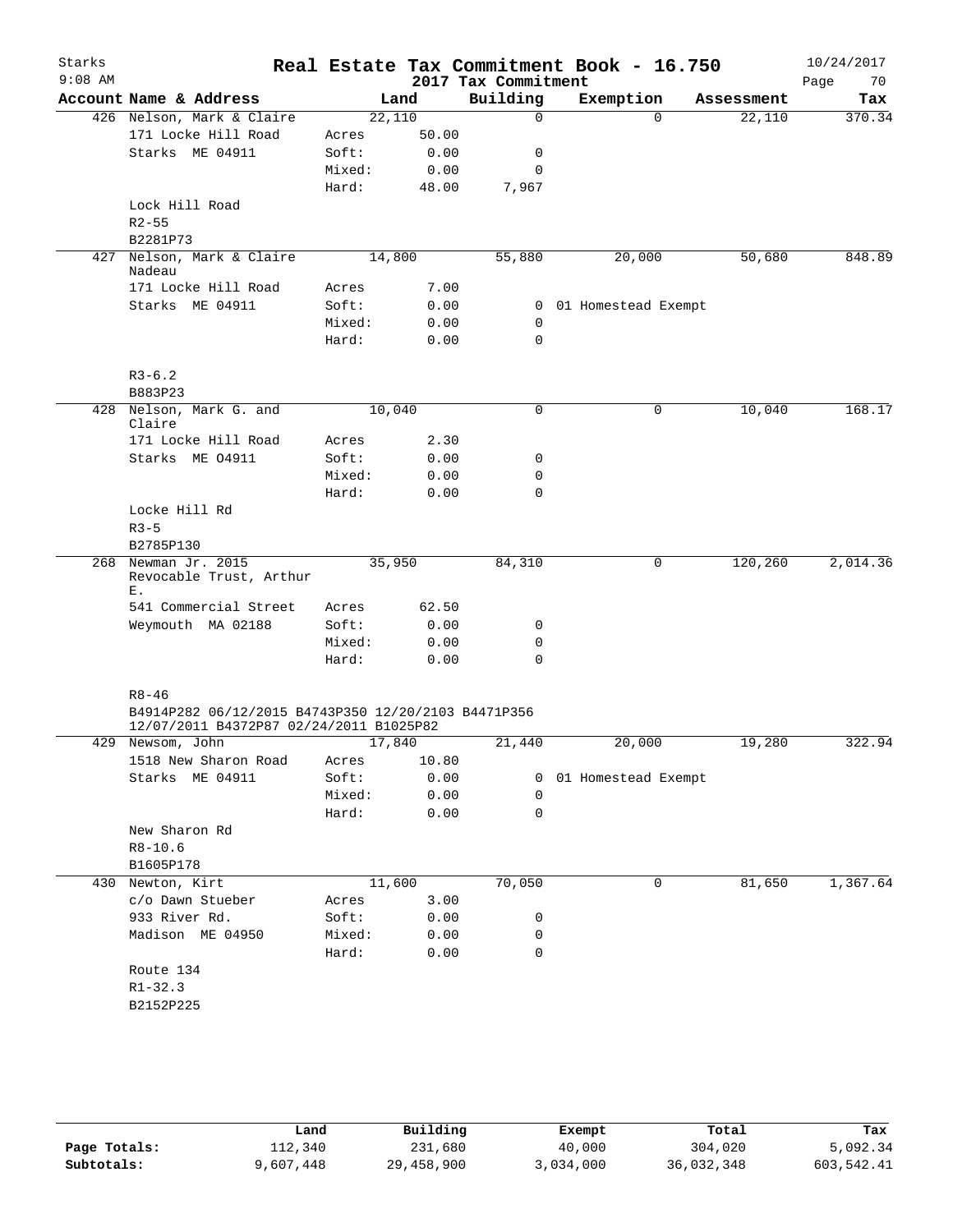| Starks<br>$9:08$ AM |                                                                   | Real Estate Tax Commitment Book - 16.750 |        | 2017 Tax Commitment |                           |   |            | 10/24/2017<br>Page<br>71 |
|---------------------|-------------------------------------------------------------------|------------------------------------------|--------|---------------------|---------------------------|---|------------|--------------------------|
|                     | Account Name & Address                                            |                                          | Land   | Building            | Exemption                 |   | Assessment | Tax                      |
|                     | 148 Nichols Bradford S.                                           |                                          | 18,670 | 112,670             | 20,000                    |   | 111,340    | 1,864.95                 |
|                     | Nichols, Carol M.                                                 | Acres                                    | 22.00  |                     | 01 Homestead Exempt       |   |            |                          |
|                     | PO Box 329                                                        | Soft:                                    | 0.00   | 0                   |                           |   |            |                          |
|                     | 261 Mayhew Road                                                   | Mixed:                                   | 11.00  | 1,665               |                           |   |            |                          |
|                     | Starks Me 04911                                                   | Hard:                                    | 0.00   | 0                   |                           |   |            |                          |
|                     | $R6-1.4,5$<br>B3574P262 08/18/2005 B3404P322 11/05/2004 B883P1018 |                                          |        |                     |                           |   |            |                          |
| 431                 | Nichols, Chrystal L.                                              |                                          | 12,160 | 30,980              |                           | 0 | 43,140     | 722.60                   |
|                     | and Michael A.<br>258 Locke Hill Road                             |                                          | 3.70   |                     |                           |   |            |                          |
|                     |                                                                   | Acres                                    |        |                     |                           |   |            |                          |
|                     | Starks ME 04911                                                   | Soft:                                    | 0.00   | 0                   |                           |   |            |                          |
|                     |                                                                   | Mixed:                                   | 0.00   | 0                   |                           |   |            |                          |
|                     |                                                                   | Hard:                                    | 0.00   | $\mathbf 0$         |                           |   |            |                          |
|                     | village                                                           |                                          |        |                     |                           |   |            |                          |
|                     | $U1-5$                                                            |                                          |        |                     |                           |   |            |                          |
|                     | B2663P30                                                          |                                          |        |                     |                           |   |            |                          |
|                     | 675 Nichols, Michael A.                                           |                                          | 16,740 | 43,420              | 20,000                    |   | 40,160     | 672.68                   |
|                     | Nichols, Crystal L.                                               | Acres                                    | 50.00  |                     |                           |   |            |                          |
|                     | 258 Locke Hill Road                                               | Soft:                                    | 30.00  |                     | 3,096 01 Homestead Exempt |   |            |                          |
|                     | Starks ME 04911                                                   | Mixed:                                   | 10.00  | 1,514               |                           |   |            |                          |
|                     |                                                                   | Hard:                                    | 8.00   | 1,328               |                           |   |            |                          |
|                     | Locke Hill Rd                                                     |                                          |        |                     |                           |   |            |                          |
|                     | $R2 - 57$                                                         |                                          |        |                     |                           |   |            |                          |
|                     | B4848P147 10/03/2014 B2660P24                                     |                                          |        |                     |                           |   |            |                          |
|                     | 432 Nichols, Raynold B. &<br>Jeanne A.                            |                                          | 10,530 | 89,790              | 20,000                    |   | 80,320     | 1,345.36                 |
|                     | 69 Anson Road                                                     | Acres                                    | 1.66   |                     |                           |   |            |                          |
|                     | Starks ME 04911                                                   | Soft:                                    | 0.00   |                     | 0 01 Homestead Exempt     |   |            |                          |
|                     |                                                                   | Mixed:                                   | 0.00   | 0                   |                           |   |            |                          |
|                     |                                                                   | Hard:                                    | 0.00   | $\mathbf 0$         |                           |   |            |                          |
|                     | $UI-1, 2$                                                         |                                          |        |                     |                           |   |            |                          |
|                     | B1046P23                                                          |                                          |        |                     |                           |   |            |                          |
|                     | 225 Nichols, Sheri J.                                             |                                          | 11,600 | 46,580              | 20,000                    |   | 38,180     | 639.52                   |
|                     | 2450 Industry Road                                                | Acres                                    | 3.00   |                     | 01 Homestead Exempt       |   |            |                          |
|                     | Starks ME 04911                                                   | Soft:                                    | 0.00   | 0                   |                           |   |            |                          |
|                     |                                                                   | Mixed:                                   | 0.00   | 0                   |                           |   |            |                          |
|                     |                                                                   | Hard:                                    | 0.00   | 0                   |                           |   |            |                          |
|                     | $R2 - 35, R2 - 36$                                                |                                          |        |                     |                           |   |            |                          |
|                     | B5087P177 10/07/2016 B4141P94 05/26/2009 B2669P274                |                                          |        |                     |                           |   |            |                          |
|                     | 608 Nichols, William L.                                           |                                          | 21,600 | 0                   |                           | 0 | 21,600     | 361.80                   |
|                     | Nichols, Cody L. and<br>Landon C.                                 | Acres                                    | 18.00  |                     |                           |   |            |                          |
|                     | 4 Glendale Street                                                 | Soft:                                    | 0.00   | 0                   |                           |   |            |                          |
|                     | Madison ME 04950                                                  | Mixed:                                   | 0.00   | 0                   |                           |   |            |                          |
|                     |                                                                   | Hard:                                    | 0.00   | 0                   |                           |   |            |                          |
|                     | $R2 - 31$                                                         |                                          |        |                     |                           |   |            |                          |
|                     | B4983P222 12/09/2015                                              |                                          |        |                     |                           |   |            |                          |
|                     |                                                                   |                                          |        |                     |                           |   |            |                          |

|              | Land      | Building   | Exempt    | Total      | Tax        |
|--------------|-----------|------------|-----------|------------|------------|
| Page Totals: | 91,300    | 323,440    | 80,000    | 334,740    | 5,606.91   |
| Subtotals:   | 9,698,748 | 29,782,340 | 3,114,000 | 36,367,088 | 609,149.32 |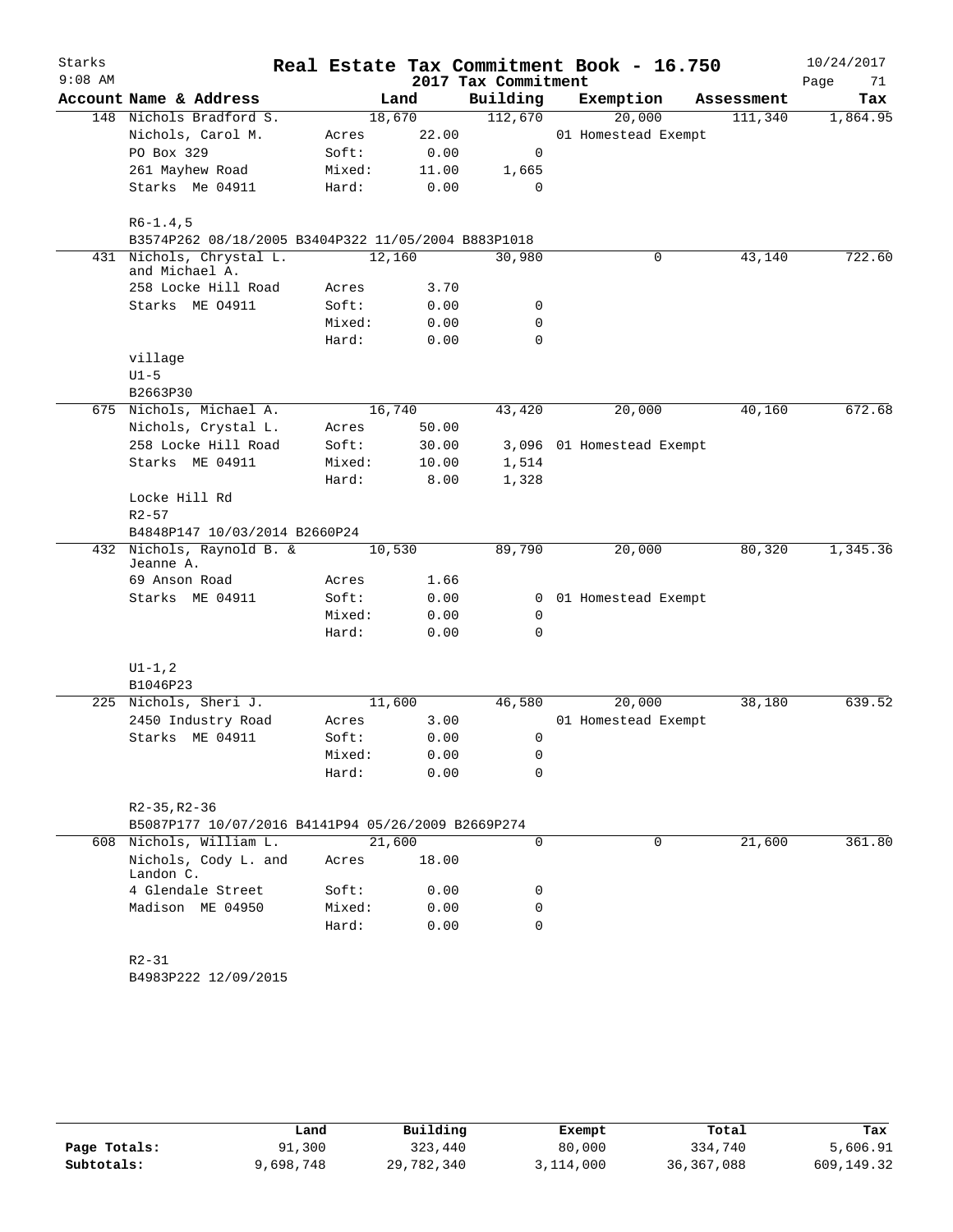| Starks<br>$9:08$ AM |                                         |        |            |                                 | Real Estate Tax Commitment Book - 16.750 |             |            | 10/24/2017        |
|---------------------|-----------------------------------------|--------|------------|---------------------------------|------------------------------------------|-------------|------------|-------------------|
|                     | Account Name & Address                  |        | Land       | 2017 Tax Commitment<br>Building | Exemption                                |             | Assessment | Page<br>72<br>Tax |
|                     | 433 Nickerson, Deborah                  |        | 13,000     | 0                               |                                          | $\Omega$    | 13,000     | 217.75            |
|                     | 44 Algonquin Trail,<br>Unit B, Bldg. 64 | Acres  | 6.00       |                                 |                                          |             |            |                   |
|                     | Ashland MA 01721                        | Soft:  | 0.00       | 0                               |                                          |             |            |                   |
|                     |                                         | Mixed: | 0.00       | 0                               |                                          |             |            |                   |
|                     |                                         | Hard:  | 0.00       | $\mathbf 0$                     |                                          |             |            |                   |
|                     | $R8 - 11.1$                             |        |            |                                 |                                          |             |            |                   |
|                     | B4624P135 01/22/2013 B1393P322          |        |            |                                 |                                          |             |            |                   |
|                     | 435 Noble, Debra J.                     |        | 20,320     | $\mathbf 0$                     |                                          | $\mathbf 0$ | 20,320     | 340.36            |
|                     | 82 Myrtle Ave.                          | Acres  | 13.90      |                                 |                                          |             |            |                   |
|                     | Webster MA 01570                        | Soft:  | 0.00       | 0                               |                                          |             |            |                   |
|                     |                                         | Mixed: | 0.00       | 0<br>$\mathbf 0$                |                                          |             |            |                   |
|                     |                                         | Hard:  | 0.00       |                                 |                                          |             |            |                   |
|                     | Mayhew Rd                               |        |            |                                 |                                          |             |            |                   |
|                     | $R6 - 11$                               |        |            |                                 |                                          |             |            |                   |
|                     | B1982P158<br>436 Norton, David L.       |        |            | 0                               |                                          | 0           |            | 177.55            |
|                     |                                         |        | 10,600     |                                 |                                          |             | 10,600     |                   |
|                     | Norton Sheryl A.                        | Acres  | 3.00       |                                 |                                          |             |            |                   |
|                     | 11 Mountain View Drive                  | Soft:  | 0.00       | 0                               |                                          |             |            |                   |
|                     | Madison ME 04950                        | Mixed: | 0.00       | 0                               |                                          |             |            |                   |
|                     |                                         | Hard:  | 0.00       | $\mathbf 0$                     |                                          |             |            |                   |
|                     | $R3 - 38.1$<br>B2962P16                 |        |            |                                 |                                          |             |            |                   |
|                     | 520 Norton, Erin and Jared              |        | 28,200     | $\mathbf 0$                     |                                          | 0           | 28,200     | 472.35            |
|                     | 398 Anson Road                          | Acres  | 40.00      |                                 |                                          |             |            |                   |
|                     | Starks ME 04911                         | Soft:  | 0.00       | 0                               |                                          |             |            |                   |
|                     |                                         | Mixed: | 0.00       | $\mathbf 0$                     |                                          |             |            |                   |
|                     |                                         | Hard:  | 0.00       | $\mathbf 0$                     |                                          |             |            |                   |
|                     | $R2 - 59.1$                             |        |            |                                 |                                          |             |            |                   |
|                     | B4994P28 01/20/2016 B1021P73            |        |            |                                 |                                          |             |            |                   |
|                     | 690 Norton, Erin E.                     |        | 21,000     | 164,850                         | 20,000                                   |             | 165,850    | 2,777.99          |
|                     | Norton, Jared M.                        | Acres  | 16.00      |                                 | 01 Homestead Exempt                      |             |            |                   |
|                     | 398 Anson Road                          | Soft:  | 0.00       | 0                               |                                          |             |            |                   |
|                     | Starks ME 04911                         | Mixed: | 0.00       | 0                               |                                          |             |            |                   |
|                     |                                         | Hard:  | 0.00       | 0                               |                                          |             |            |                   |
|                     | $R11 - 4.4$                             |        |            |                                 |                                          |             |            |                   |
|                     | B3531P248 06/06/2005                    |        |            |                                 |                                          |             |            |                   |
|                     | 252 Norton, Jordon David                |        | 7,420      | 35,250                          | 20,000                                   |             | 22,670     | 379.72            |
|                     | Hartigan, Julia R.                      | Acres  | 0.55       |                                 |                                          |             |            |                   |
|                     | 12 Anson Road                           | Soft:  | 0.00       | 0                               | 01 Homestead Exempt                      |             |            |                   |
|                     | Starks ME 04911                         | Mixed: | 0.00       | 0                               |                                          |             |            |                   |
|                     |                                         | Hard:  | 0.00       | 0                               |                                          |             |            |                   |
|                     | Main St.                                |        |            |                                 |                                          |             |            |                   |
|                     | $U2 - 27$                               |        |            |                                 |                                          |             |            |                   |
|                     | B3939P294 11/19/2007 B2360P217          |        |            |                                 |                                          |             |            |                   |
|                     | 565 Norton, Jared M                     |        | 18,160     | 5,000                           |                                          | 0           | 23,160     | 387.93            |
|                     | 398 Anson Rd.                           | Acres  | 11.20      |                                 |                                          |             |            |                   |
|                     | Starks ME 04911                         | Soft:  | 0.00       | 0                               |                                          |             |            |                   |
|                     |                                         | Mixed: | 0.00       | 0                               |                                          |             |            |                   |
|                     |                                         | Hard:  | 0.00       | 0                               |                                          |             |            |                   |
|                     | $R7-11.6$                               |        |            |                                 |                                          |             |            |                   |
|                     | B3196P134                               |        |            |                                 |                                          |             |            |                   |
|                     |                                         | Land   | Building   |                                 | Exempt                                   |             | Total      | Tax               |
| Page Totals:        | 118,700                                 |        | 205,100    |                                 | 40,000                                   |             | 283,800    | 4,753.65          |
| Subtotals:          | 9,817,448                               |        | 29,987,440 |                                 | 3,154,000                                | 36,650,888  |            | 613,902.97        |
|                     |                                         |        |            |                                 |                                          |             |            |                   |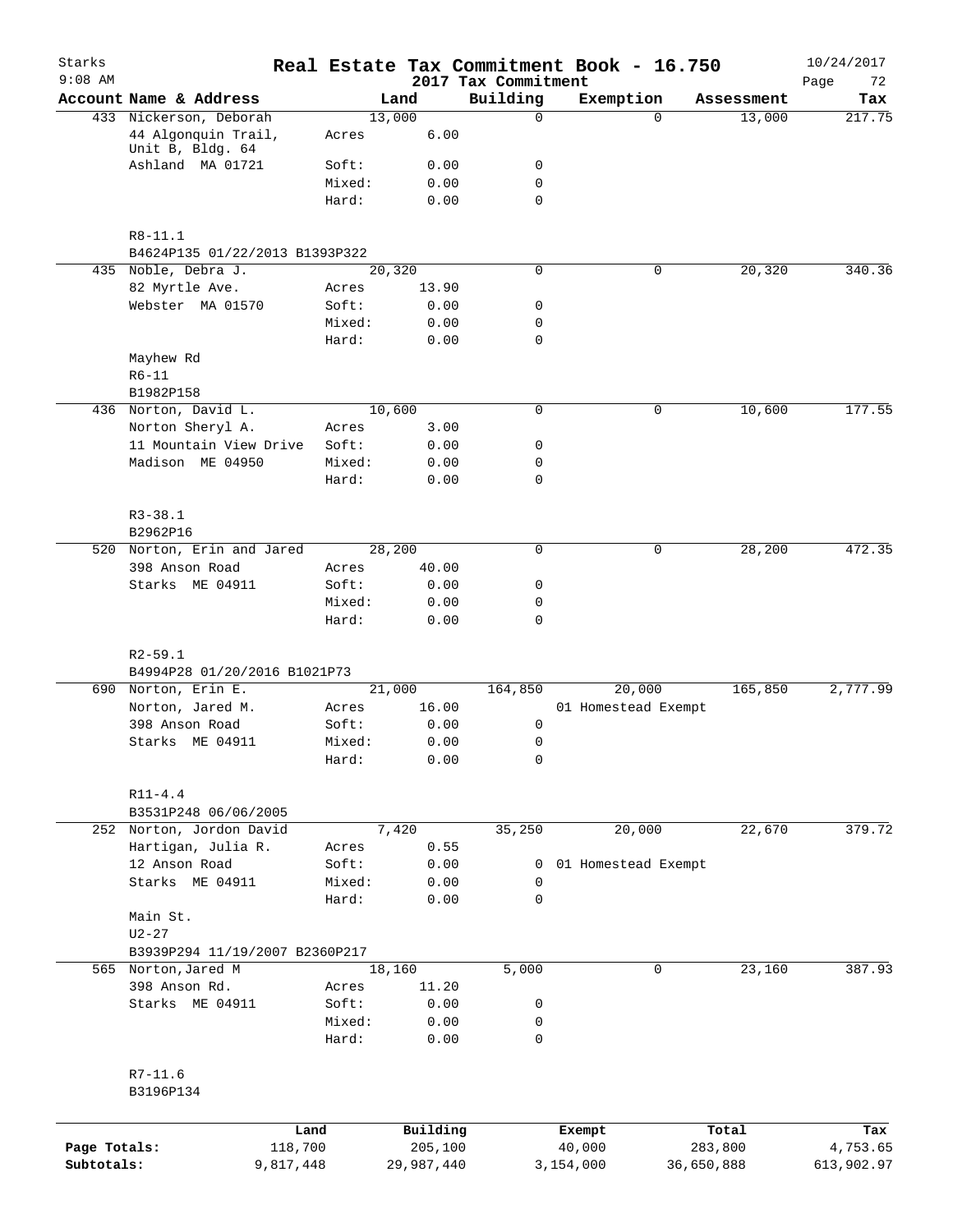| Starks<br>$9:08$ AM |                                                     |                 |                 | 2017 Tax Commitment | Real Estate Tax Commitment Book - 16.750 |            | 10/24/2017        |
|---------------------|-----------------------------------------------------|-----------------|-----------------|---------------------|------------------------------------------|------------|-------------------|
|                     | Account Name & Address                              |                 | Land            | Building            | Exemption                                | Assessment | Page<br>73<br>Tax |
|                     | 438 Nunes, Roderick & Diane                         |                 | 26,200          | 22,050              | $\Omega$                                 | 48,250     | 808.19            |
|                     | М.                                                  |                 |                 |                     |                                          |            |                   |
|                     | 1 County Lane                                       | Acres           | 30.00           |                     |                                          |            |                   |
|                     | Hope RI 02831                                       | Soft:           | 0.00            | 0<br>$\mathbf 0$    |                                          |            |                   |
|                     |                                                     | Mixed:<br>Hard: | 0.00<br>0.00    | $\mathbf 0$         |                                          |            |                   |
|                     | West Mills Road                                     |                 |                 |                     |                                          |            |                   |
|                     | $R5 - 19.3$                                         |                 |                 |                     |                                          |            |                   |
|                     | B1341P23                                            |                 |                 |                     |                                          |            |                   |
|                     | 81 O'Conner, Dennis P.                              |                 | 12,000          | $\Omega$            | 0                                        | 12,000     | 201.00            |
|                     | 178 Limac Circle                                    | Acres           | 3.50            |                     |                                          |            |                   |
|                     | Center Conway NH 03813 Soft:                        |                 | 0.00            | 0                   |                                          |            |                   |
|                     |                                                     | Mixed:          | 0.00            | 0                   |                                          |            |                   |
|                     |                                                     | Hard:           | 0.00            | 0                   |                                          |            |                   |
|                     | $R3 - 29$                                           |                 |                 |                     |                                          |            |                   |
|                     | B3991P259 04/17/2008 B1262P4                        |                 |                 |                     |                                          |            |                   |
|                     | 439 O'Donald, Gale                                  |                 | 11,000          | 20,000              | 20,000                                   | 11,000     | 184.25            |
|                     | 1767 New Sharon Road                                | Acres           | 2.30            |                     |                                          |            |                   |
|                     | Starks ME 04911                                     | Soft:           | 0.00            |                     | 0 01 Homestead Exempt                    |            |                   |
|                     |                                                     | Mixed:          | 0.00            | 0                   |                                          |            |                   |
|                     |                                                     | Hard:           | 0.00            | 0                   |                                          |            |                   |
|                     | Route #134                                          |                 |                 |                     |                                          |            |                   |
|                     | $R8 - 3$                                            |                 |                 |                     |                                          |            |                   |
|                     | B2255P185                                           |                 |                 |                     |                                          |            |                   |
|                     | 440 O'Hara, Francais G.<br>60 Oxford Road           |                 | 18,960<br>12.20 | 50,610              | 0                                        | 69,570     | 1,165.30          |
|                     | Dracut MA 01826                                     | Acres<br>Soft:  | 0.00            | 0                   |                                          |            |                   |
|                     |                                                     | Mixed:          | 0.00            | 0                   |                                          |            |                   |
|                     |                                                     | Hard:           | 0.00            | 0                   |                                          |            |                   |
|                     | West Mills Road                                     |                 |                 |                     |                                          |            |                   |
|                     | R7-11.5A                                            |                 |                 |                     |                                          |            |                   |
|                     | B2459P220                                           |                 |                 |                     |                                          |            |                   |
|                     | 442 Olafson Sr., Anders N.                          |                 | 13,440          | 148,660             | 20,000                                   | 142,100    | 2,380.18          |
|                     | 350 Branns Mills Road                               | Acres           | 5.30            |                     | 01 Homestead Exempt                      |            |                   |
|                     | Starks ME 04911                                     | Soft:           | 0.00            | 0                   |                                          |            |                   |
|                     |                                                     | Mixed:          | 0.00            | 0                   |                                          |            |                   |
|                     |                                                     | Hard:           | 0.00            | 0                   |                                          |            |                   |
|                     | Brann Mills Rd.                                     |                 |                 |                     |                                          |            |                   |
|                     | $R1 - 21$                                           |                 |                 |                     |                                          |            |                   |
|                     | B4252P138 03/26/2010 B3798P219 12/22/2006 B2541P141 |                 |                 |                     |                                          |            |                   |
|                     | 448 Oliver, Carla J.                                |                 | 11,600          | 100,140             | 20,000                                   | 91,740     | 1,536.65          |
|                     | 182 Chicken Street                                  | Acres           | 3.00            |                     | 01 Homestead Exempt                      |            |                   |
|                     | Starks ME 04911                                     | Soft:           | 0.00            | $\mathbf 0$         |                                          |            |                   |
|                     |                                                     | Mixed:          | 0.00            | 0                   |                                          |            |                   |
|                     |                                                     | Hard:           | 0.00            | 0                   |                                          |            |                   |
|                     | $R3-19.2$                                           |                 |                 |                     |                                          |            |                   |
|                     | B1661P23<br>759 Oliver, Christopher                 |                 | $\mathbf 0$     | 20,000              | 20,000                                   | 0          | 0.00              |
|                     | Oliver, Stacey                                      |                 |                 |                     | 01 Homestead Exempt                      |            |                   |
|                     | 182 Chicken Street                                  |                 |                 |                     |                                          |            |                   |
|                     | Starks ME 04911                                     |                 |                 |                     |                                          |            |                   |
|                     |                                                     |                 |                 |                     |                                          |            |                   |
|                     | R3 19.20N                                           |                 |                 |                     |                                          |            |                   |
|                     |                                                     |                 |                 |                     |                                          |            |                   |
|                     | Land                                                |                 | Building        |                     | Exempt                                   | Total      | Tax               |

|              | uanu.     | <b>DULLULLY</b> | LACINUL   | TOLAT      | ias.       |
|--------------|-----------|-----------------|-----------|------------|------------|
| Page Totals: | 93,200    | 361,460         | 80,000    | 374,660    | 6,275.57   |
| Subtotals:   | 9,910,648 | 30, 348, 900    | 3,234,000 | 37,025,548 | 620,178.54 |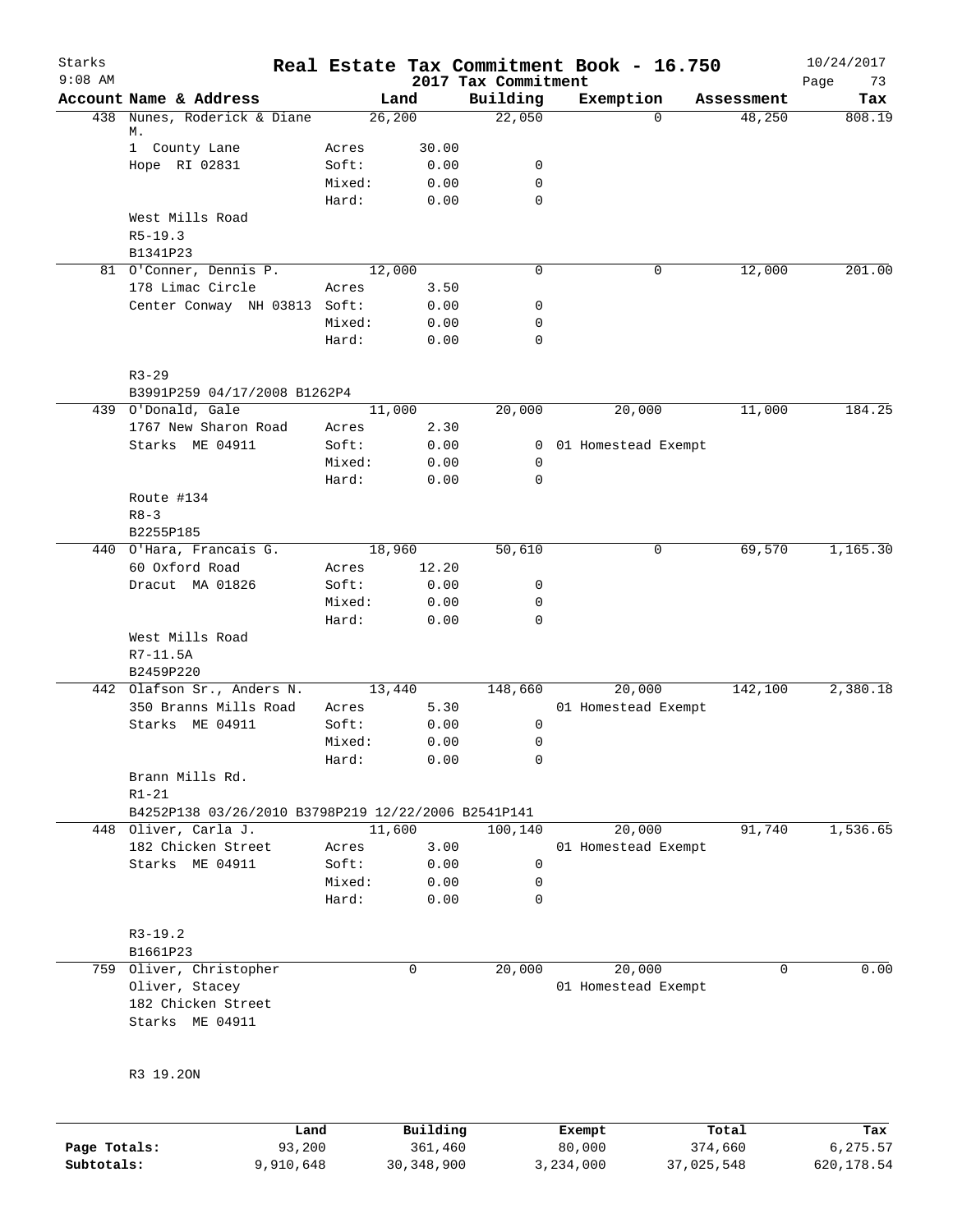| Starks       |                                               |                 |                 |                                 | Real Estate Tax Commitment Book - 16.750 |                    | 10/24/2017        |
|--------------|-----------------------------------------------|-----------------|-----------------|---------------------------------|------------------------------------------|--------------------|-------------------|
| $9:08$ AM    | Account Name & Address                        |                 | Land            | 2017 Tax Commitment<br>Building | Exemption                                | Assessment         | Page<br>74<br>Tax |
|              | 443 Oliver, Ervin G. &                        |                 | 16,600          | $\mathbf 0$                     |                                          | 16,600<br>$\Omega$ | 278.05            |
|              | Marilyn L.                                    |                 |                 |                                 |                                          |                    |                   |
|              | PO Box 355                                    | Acres           | 10.50           |                                 |                                          |                    |                   |
|              | Carrizozo NM 88301                            | Soft:<br>Mixed: | 0.00<br>0.00    | 0<br>$\mathbf 0$                |                                          |                    |                   |
|              |                                               | Hard:           | 0.00            | $\mathbf 0$                     |                                          |                    |                   |
|              | Route 43 & New Sharon<br>Road                 |                 |                 |                                 |                                          |                    |                   |
|              | $R2-1, 2, 3$<br>B4738P172 12/05/2013 B854P773 |                 |                 |                                 |                                          |                    |                   |
|              | 444 Oliver, Herbert E.                        |                 | 5,000           | 25,560                          | 20,000                                   | 10,560             | 176.88            |
|              | Oliver Tina M.                                | Acres           | 0.25            |                                 |                                          |                    |                   |
|              | 1712 New Sharon Road                          | Soft:           | 0.00            |                                 | 0 01 Homestead Exempt                    |                    |                   |
|              | Starks ME 04911                               | Mixed:          | 0.00            | 0                               |                                          |                    |                   |
|              |                                               | Hard:           | 0.00            | $\mathbf 0$                     |                                          |                    |                   |
|              | $R2 - 5$                                      |                 |                 |                                 |                                          |                    |                   |
|              | B3214P158                                     |                 |                 |                                 |                                          |                    |                   |
|              | 447 Oliver, Richard E.                        |                 | 23,260          | 39,300                          | 20,000                                   | 42,560             | 712.88            |
|              | 2197 Industry RD.                             | Acres           | 20.20           |                                 |                                          |                    |                   |
|              | Starks ME 04911                               | Soft:           | 0.00            | $\overline{0}$                  | 01 Homestead Exempt                      |                    |                   |
|              |                                               | Mixed:          | 0.00            | 0                               |                                          |                    |                   |
|              |                                               | Hard:           | 0.00            | $\Omega$                        |                                          |                    |                   |
|              | Industry Rd                                   |                 |                 |                                 |                                          |                    |                   |
|              | $R2 - 22, R2 - 23$                            |                 |                 |                                 |                                          |                    |                   |
|              | B3040P215 11/20/2002 B1947P180                |                 |                 |                                 |                                          |                    |                   |
|              | 450 Orfanos, Efthimios<br>Orfanos Ekaterini   |                 | 16,280<br>10.10 | $\mathbf 0$                     | 0                                        | 16,280             | 272.69            |
|              |                                               | Acres           |                 | $\mathbf 0$                     |                                          |                    |                   |
|              | 18 Colgate Rd                                 | Soft:           | 0.00            | 0                               |                                          |                    |                   |
|              | Beverly MA 01915                              | Mixed:<br>Hard: | 0.00<br>0.00    | $\mathbf 0$                     |                                          |                    |                   |
|              |                                               |                 |                 |                                 |                                          |                    |                   |
|              | $R6 - 1.2$                                    |                 |                 |                                 |                                          |                    |                   |
|              | B2915P227                                     |                 | 16,440          | 0                               |                                          | 0                  | 275.37            |
|              | 449 Orfanos, Efthimios<br>Orfanos Ekaterini   | Acres           | 10.30           |                                 |                                          | 16,440             |                   |
|              | 18 Colgate Rd                                 | Soft:           | 0.00            | 0                               |                                          |                    |                   |
|              | Beverly MA 01915                              |                 | 0.00            | 0                               |                                          |                    |                   |
|              |                                               | Mixed:<br>Hard: | 0.00            | 0                               |                                          |                    |                   |
|              | Mayhew Road                                   |                 |                 |                                 |                                          |                    |                   |
|              | $R6 - 1.1$                                    |                 |                 |                                 |                                          |                    |                   |
|              | B2915P227                                     |                 |                 |                                 |                                          |                    |                   |
|              | 451 Orfanos, Efthimios M                      |                 | 16,280          | $\mathsf{O}$                    | 0                                        | 16,280             | 272.69            |
|              | Orfanos Ekaterini                             | Acres           | 10.10           |                                 |                                          |                    |                   |
|              | 18 Colgate Rd                                 | Soft:           | 0.00            | 0                               |                                          |                    |                   |
|              | Beverly MA 01915                              | Mixed:          | 0.00            | 0                               |                                          |                    |                   |
|              |                                               | Hard:           | 0.00            | $\mathbf 0$                     |                                          |                    |                   |
|              | Mayhew Road                                   |                 |                 |                                 |                                          |                    |                   |
|              | $R6 - 1.3$                                    |                 |                 |                                 |                                          |                    |                   |
|              | B2915P227                                     |                 |                 |                                 |                                          |                    |                   |
|              | 454 Osathanondh MD., Rapin                    |                 | 28,200          | 0                               | 0                                        | 28,200             | 472.35            |
|              | 1 Pickerel Terrace                            | Acres           | 40.00           |                                 |                                          |                    |                   |
|              | Wellesley MA 02482                            | Soft:           | 0.00            | 0                               |                                          |                    |                   |
|              |                                               | Mixed:          | 0.00            | 0                               |                                          |                    |                   |
|              |                                               | Hard:           | 0.00            | 0                               |                                          |                    |                   |
|              | $R6 - 22.5$                                   |                 |                 |                                 |                                          |                    |                   |
|              | B1311P279                                     |                 |                 |                                 |                                          |                    |                   |
|              |                                               | Land            | Building        |                                 | Exempt                                   | Total              | Tax               |
| Page Totals: |                                               | 122,060         | 64,860          |                                 | 40,000                                   | 146,920            | 2,460.91          |
| Subtotals:   | 10,032,708                                    |                 | 30, 413, 760    |                                 | 3,274,000                                | 37, 172, 468       | 622,639.45        |
|              |                                               |                 |                 |                                 |                                          |                    |                   |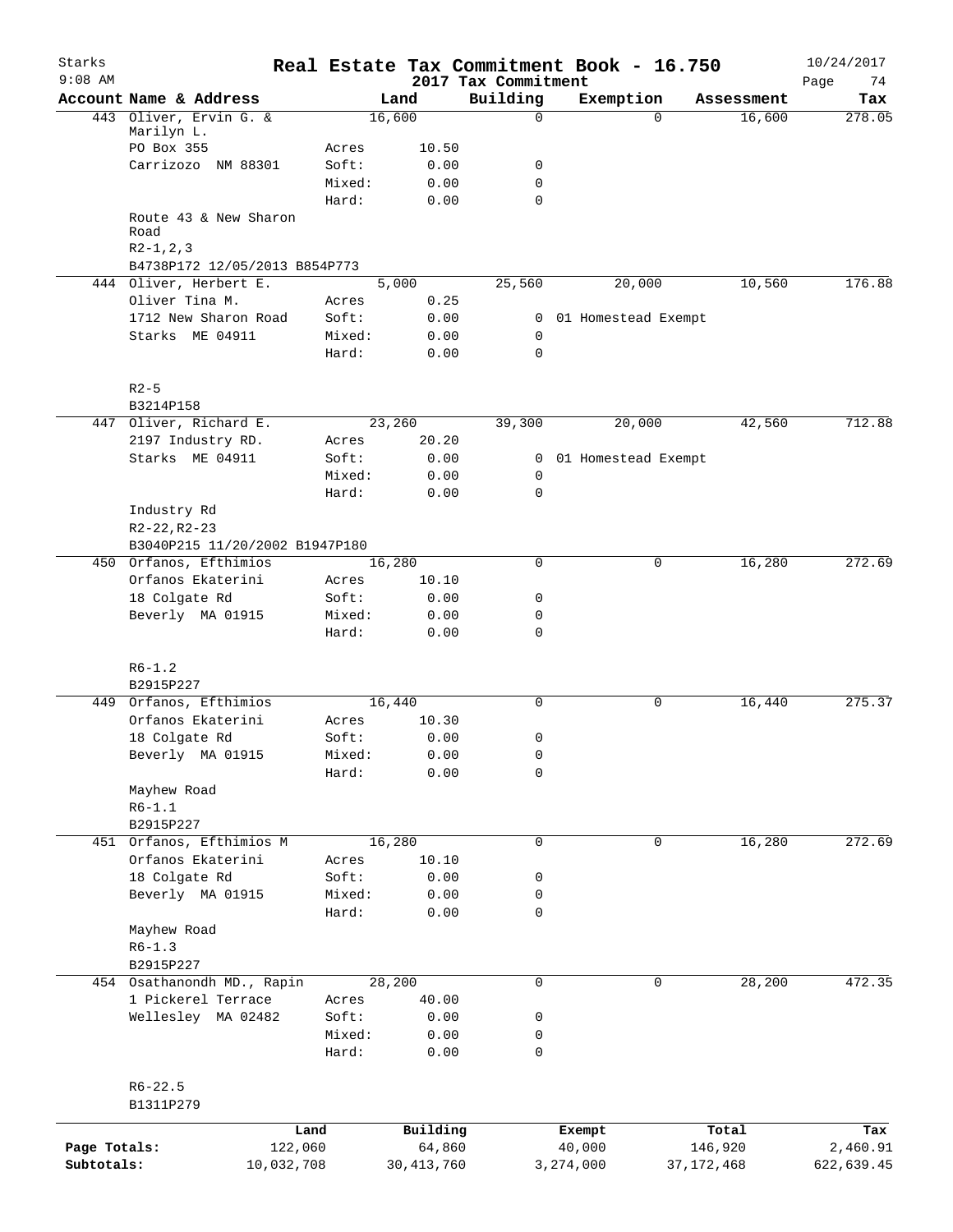| Starks<br>$9:08$ AM |                                                                |        |            | 2017 Tax Commitment | Real Estate Tax Commitment Book - 16.750 |                    | 10/24/2017        |
|---------------------|----------------------------------------------------------------|--------|------------|---------------------|------------------------------------------|--------------------|-------------------|
|                     | Account Name & Address                                         |        | Land       | Building            | Exemption                                | Assessment         | Page<br>75<br>Tax |
|                     | 453 Osathanondh MD., Rapin                                     |        | 12,340     | $\mathbf 0$         |                                          | 12,340<br>$\Omega$ | 206.70            |
|                     | 1 Pickerel Terrace                                             | Acres  | 5.17       |                     |                                          |                    |                   |
|                     | Wellesley MA 02482                                             | Soft:  | 0.00       | 0                   |                                          |                    |                   |
|                     |                                                                | Mixed: | 0.00       | 0                   |                                          |                    |                   |
|                     |                                                                | Hard:  | 0.00       | $\mathbf 0$         |                                          |                    |                   |
|                     |                                                                |        |            |                     |                                          |                    |                   |
|                     | $R6 - 22.3$                                                    |        |            |                     |                                          |                    |                   |
|                     | B1311P279                                                      |        |            |                     |                                          |                    |                   |
|                     | 456 Osgood, Wanda                                              |        | 30,760     | 46,750              | 20,000                                   | 57,510             | 963.29            |
|                     | P.O. Box 50                                                    | Acres  | 45.21      |                     |                                          |                    |                   |
|                     | Anson ME 04911                                                 | Soft:  | 0.00       |                     | 0 01 Homestead Exempt                    |                    |                   |
|                     |                                                                | Mixed: | 0.00       | 0                   |                                          |                    |                   |
|                     |                                                                | Hard:  | 0.00       | $\mathbf 0$         |                                          |                    |                   |
|                     | $R8 - 38 - 4$                                                  |        |            |                     |                                          |                    |                   |
|                     | B2934P88                                                       |        |            |                     |                                          |                    |                   |
|                     | 458 Ouellette, Kenneth W                                       |        | 34,500     | 0                   |                                          | 34,500<br>0        | 577.88            |
|                     | Emery Matthew P.                                               | Acres  | 61.00      |                     |                                          |                    |                   |
|                     | 3 High Bluff Lane                                              | Soft:  | 0.00       | 0                   |                                          |                    |                   |
|                     | Scarborough ME 04074                                           | Mixed: | 0.00       | 0                   |                                          |                    |                   |
|                     |                                                                | Hard:  | 0.00       | 0                   |                                          |                    |                   |
|                     | Route 134                                                      |        |            |                     |                                          |                    |                   |
|                     | $R2 - 38.1$                                                    |        |            |                     |                                          |                    |                   |
|                     | B2176P135 07/19/2004                                           |        |            |                     |                                          |                    |                   |
| 459                 | Ouellette, Kenneth W.                                          |        | 13,200     | 29,240              |                                          | 42,440<br>0        | 710.87            |
|                     | Richard E. White Robert Acres<br>E. Horr, William H.<br>Frankl |        | 5.00       |                     |                                          |                    |                   |
|                     | 3 High Bluff Lane                                              | Soft:  | 0.00       | 0                   |                                          |                    |                   |
|                     | Scarborough ME 04093                                           | Mixed: | 0.00       | 0                   |                                          |                    |                   |
|                     |                                                                | Hard:  | 0.00       | $\mathbf 0$         |                                          |                    |                   |
|                     |                                                                |        |            |                     |                                          |                    |                   |
|                     | R2-38.1C                                                       |        |            |                     |                                          |                    |                   |
|                     | B3346P192                                                      |        |            | 19,000              |                                          |                    | 622.43            |
|                     | 460 Pachedo, David R.                                          |        | 18,160     |                     |                                          | 0<br>37,160        |                   |
|                     | Pachedo Suzanne L.                                             | Acres  | 11.20      |                     |                                          |                    |                   |
|                     | 246 John Franklin Rd.                                          | Soft:  | 0.00       | 0                   |                                          |                    |                   |
|                     | Hope RI 02831                                                  | Mixed: | 0.00       | 0                   |                                          |                    |                   |
|                     |                                                                | Hard:  | 0.00       | 0                   |                                          |                    |                   |
|                     | R5-19.3A                                                       |        |            |                     |                                          |                    |                   |
|                     | B2063P129                                                      |        |            |                     |                                          |                    |                   |
|                     | 462 Palmer, James W                                            |        | 10,800     | 24,000              | 20,000                                   | 14,800             | 247.90            |
|                     | 261 Chicken Street                                             | Acres  | 2.00       |                     |                                          |                    |                   |
|                     | Starks ME 04911                                                | Soft:  | 0.00       | 0                   | 01 Homestead Exempt                      |                    |                   |
|                     |                                                                | Mixed: | 0.00       | 0                   |                                          |                    |                   |
|                     |                                                                | Hard:  | 0.00       | $\mathbf 0$         |                                          |                    |                   |
|                     | Chicken St.                                                    |        |            |                     |                                          |                    |                   |
|                     | $R4-1$                                                         |        |            |                     |                                          |                    |                   |
|                     | B2667P167                                                      |        |            |                     |                                          |                    |                   |
|                     | 464 Parrillo, Dennis V.                                        |        | 14,360     | 0                   |                                          | 14,360<br>0        | 240.53            |
|                     | 63 Stubtown Rd.                                                | Acres  | 7.70       |                     |                                          |                    |                   |
|                     | Hope Valley RI 02832                                           | Soft:  | 0.00       | 0                   |                                          |                    |                   |
|                     |                                                                | Mixed: | 0.00       | 0                   |                                          |                    |                   |
|                     |                                                                | Hard:  | 0.00       | $\mathbf 0$         |                                          |                    |                   |
|                     |                                                                |        |            |                     |                                          |                    |                   |
|                     | $R3 - 22$<br>B1387P315                                         |        |            |                     |                                          |                    |                   |
|                     |                                                                | Land   | Building   |                     |                                          | Total              | Tax               |
| Page Totals:        | 134,120                                                        |        | 118,990    |                     | Exempt<br>40,000                         | 213,110            | 3,569.60          |
| Subtotals:          | 10,166,828                                                     |        | 30,532,750 |                     | 3,314,000                                | 37, 385, 578       | 626,209.05        |
|                     |                                                                |        |            |                     |                                          |                    |                   |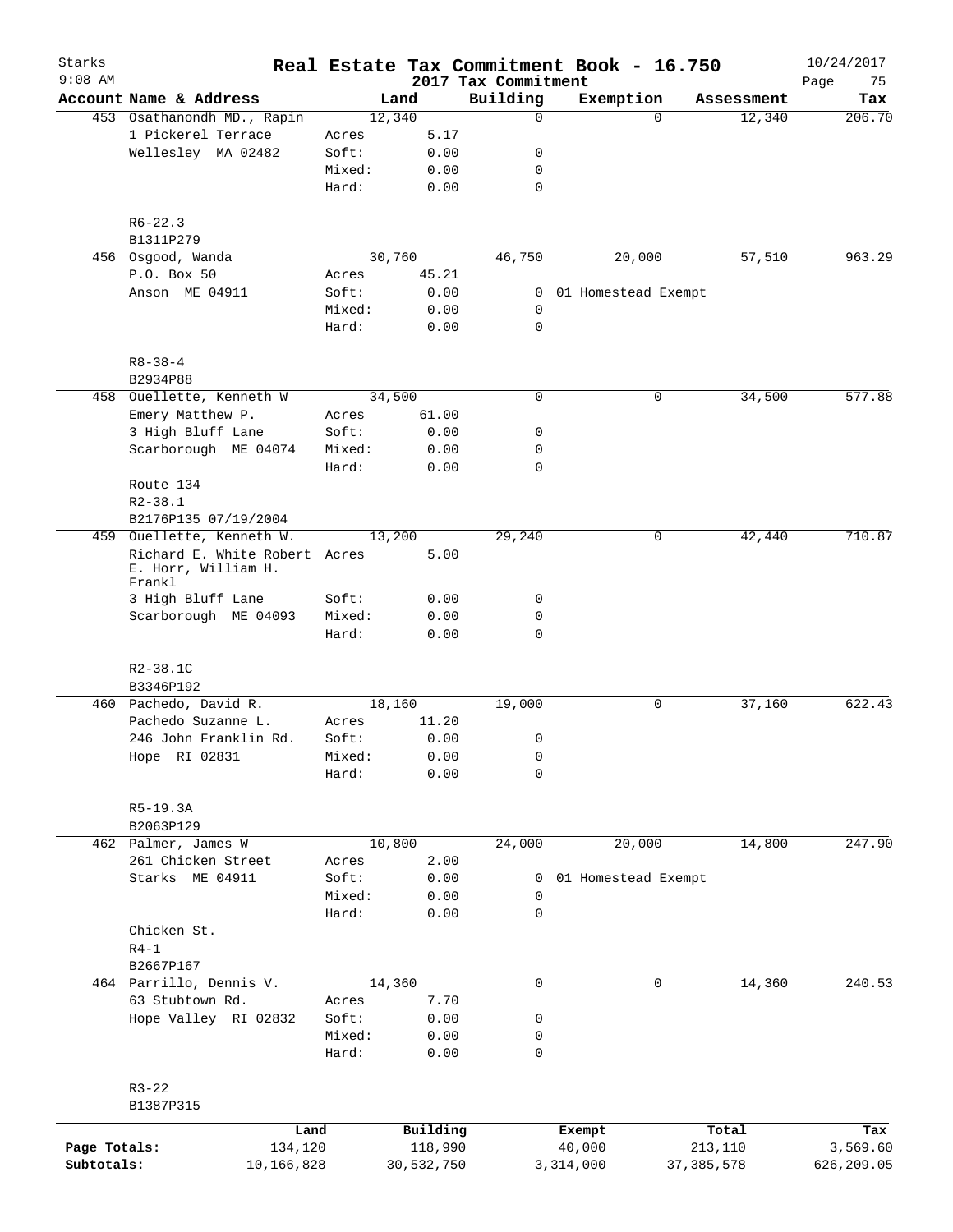| Starks    |                                         |                |              |                     | Real Estate Tax Commitment Book - 16.750 |                        | 10/24/2017 |
|-----------|-----------------------------------------|----------------|--------------|---------------------|------------------------------------------|------------------------|------------|
| $9:08$ AM |                                         |                |              | 2017 Tax Commitment |                                          |                        | 76<br>Page |
|           | Account Name & Address                  |                | Land         | Building            | Exemption                                | Assessment             | Tax        |
|           | 466 Patenaude, Alan                     |                | $\Omega$     | 12,000              |                                          | $\Omega$<br>12,000     | 201.00     |
|           | 141 Faulkner Hill Road                  |                |              |                     |                                          |                        |            |
|           | Starks ME 04911                         |                |              |                     |                                          |                        |            |
|           |                                         |                |              |                     |                                          |                        |            |
|           | Faulkner Hill Rd.                       |                |              |                     |                                          |                        |            |
|           | $R8 - 38 - 140N$                        |                |              |                     |                                          |                        |            |
|           | B1297P187                               |                |              |                     |                                          |                        |            |
|           | 465 Patenaude, Alan                     |                | 17,600       | 20,000              | 20,000                                   | 17,600                 | 294.80     |
|           | 141 Faulkner Hill Road                  | Acres          | 10.50        |                     | 01 Homestead Exempt                      |                        |            |
|           | Starks ME 04911                         | Soft:          | 0.00         | 0                   |                                          |                        |            |
|           |                                         | Mixed:         | 0.00         | 0                   |                                          |                        |            |
|           |                                         | Hard:          | 0.00         | 0                   |                                          |                        |            |
|           | Faulkner Hill Rd                        |                |              |                     |                                          |                        |            |
|           | Starks, Me                              |                |              |                     |                                          |                        |            |
|           | $R8 - 38 - 14$                          |                |              |                     |                                          |                        |            |
|           | B3233P283<br>468 Patenaude, Donald      |                | 13,900       | 0                   |                                          | $\mathsf{O}$<br>13,900 | 232.83     |
|           | Joseph                                  |                |              |                     |                                          |                        |            |
|           | P.O. Box 111                            | Acres          | 7.12         |                     |                                          |                        |            |
|           | Ashauay RI 02804                        | Soft:          | 0.00         | 0                   |                                          |                        |            |
|           |                                         | Mixed:         | 0.00         | 0                   |                                          |                        |            |
|           |                                         | Hard:          | 0.00         | 0                   |                                          |                        |            |
|           |                                         |                |              |                     |                                          |                        |            |
|           | $R1 - 17.1$                             |                |              |                     |                                          |                        |            |
|           | B3470P168 03/18/2005 B1511P261          |                |              |                     |                                          |                        |            |
|           | 470 Patenaude, Marc<br>P.O. Box Box 143 |                | 10,800       | 20,000              | 20,000                                   | 10,800                 | 180.90     |
|           | Anson Me 04911                          | Acres<br>Soft: | 2.00<br>0.00 | $\mathsf{O}$        | 01 Homestead Exempt                      |                        |            |
|           |                                         | Mixed:         | 0.00         | 0                   |                                          |                        |            |
|           |                                         | Hard:          | 0.00         | 0                   |                                          |                        |            |
|           | Felkner Hill Rd                         |                |              |                     |                                          |                        |            |
|           | R8-38.15A                               |                |              |                     |                                          |                        |            |
|           | B3233P285                               |                |              |                     |                                          |                        |            |
|           | 472 Patten, Bruce K&Cheryl              |                | 21,000       | 0                   |                                          | 0<br>21,000            | 351.75     |
|           | W                                       |                |              |                     |                                          |                        |            |
|           | 1161 E. Pond Rd                         | Acres          | 16.00        |                     |                                          |                        |            |
|           | Smithfield ME 04978                     | Soft:          | 0.00         | 0                   |                                          |                        |            |
|           |                                         | Mixed:         | 0.00         | 0                   |                                          |                        |            |
|           |                                         | Hard:          | 0.00         | $\Omega$            |                                          |                        |            |
|           | $R8 - 33$                               |                |              |                     |                                          |                        |            |
|           | B1885P35                                |                |              |                     |                                          |                        |            |
|           | 474 Patten, Bruce K.&Cheryl 10,160      |                |              | 0                   |                                          | 10,160<br>0            | 170.18     |
|           | W                                       |                |              |                     |                                          |                        |            |
|           | 1161 E. Pond Rd                         | Acres          | 1.20         |                     |                                          |                        |            |
|           | Smithfield ME 04978                     | Soft:          | 0.00         | 0                   |                                          |                        |            |
|           |                                         | Mixed:         | 0.00         | 0                   |                                          |                        |            |
|           |                                         | Hard:          | 0.00         | 0                   |                                          |                        |            |
|           |                                         |                |              |                     |                                          |                        |            |
|           | $R8 - 34$                               |                |              |                     |                                          |                        |            |
|           | B1025P352                               |                |              |                     |                                          |                        |            |

|              | Land       | Building   | Exempt    | Total      | Tax        |
|--------------|------------|------------|-----------|------------|------------|
| Page Totals: | 73,460     | 52,000     | 40,000    | 85,460     | 1,431.46   |
| Subtotals:   | 10,240,288 | 30,584,750 | 3,354,000 | 37,471,038 | 627,640.51 |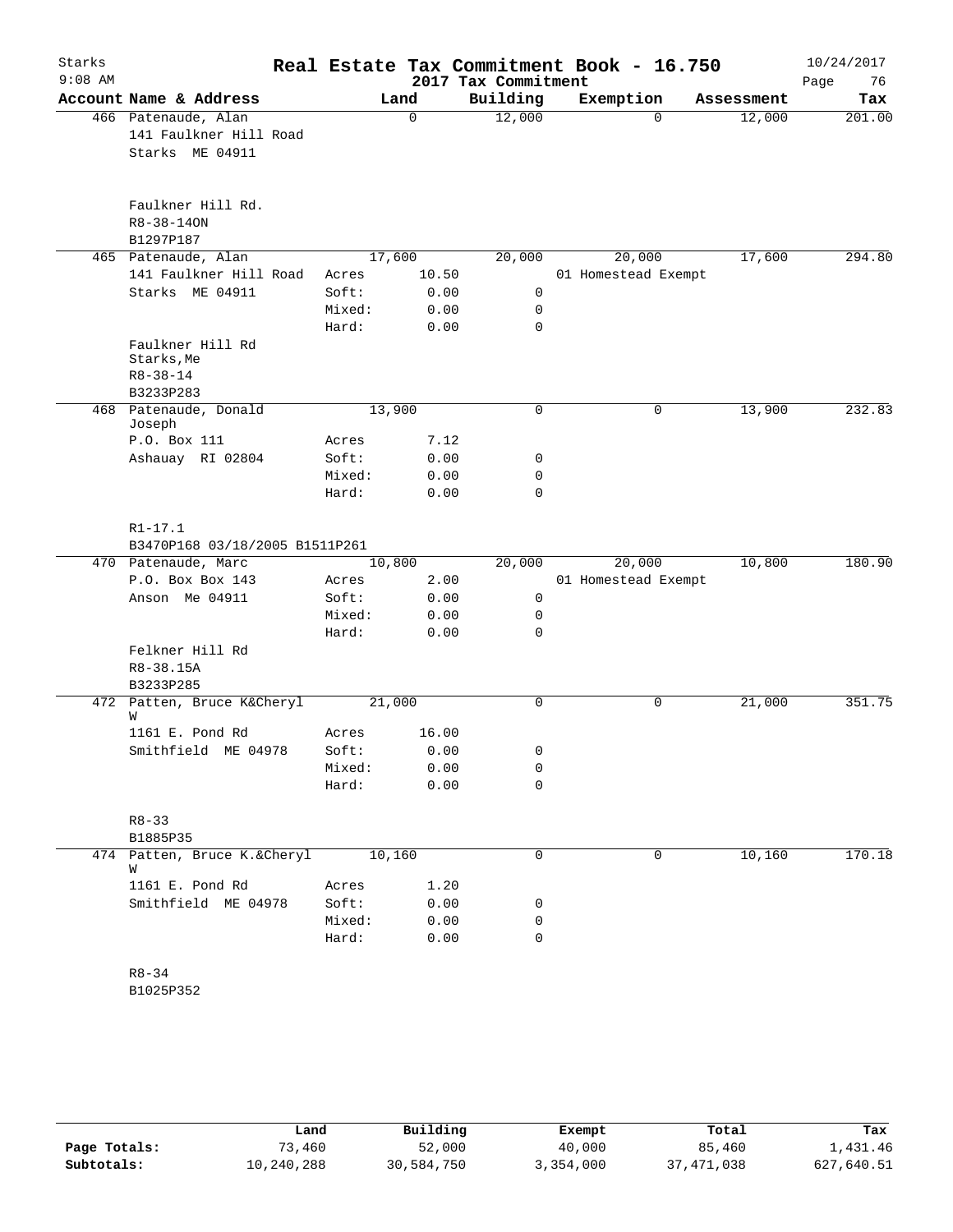| Starks<br>$9:08$ AM |                                  |                 |               | 2017 Tax Commitment | Real Estate Tax Commitment Book - 16.750 |            | 10/24/2017<br>Page<br>77 |
|---------------------|----------------------------------|-----------------|---------------|---------------------|------------------------------------------|------------|--------------------------|
|                     | Account Name & Address           |                 | Land          | Building            | Exemption                                | Assessment | Tax                      |
|                     | 480 Peppermint, Cary             |                 | 17,880        | 28,800              | 20,000                                   | 26,680     | 446.89                   |
|                     | Nadir Christine                  | Acres           | 49.00         |                     | 01 Homestead Exempt                      |            |                          |
|                     | 11 Lansdale Street               | Soft:           | 5.00          | 516                 |                                          |            |                          |
|                     | Rochester NY 14620               | Mixed:          | 28.00         | 4,238               |                                          |            |                          |
|                     |                                  | Hard:           | 14.00         | 2,324               |                                          |            |                          |
|                     | $R2 - 24.14$                     |                 |               |                     |                                          |            |                          |
|                     | B1131P49                         |                 |               |                     |                                          |            |                          |
|                     | 481 Pereira, Joseph              |                 | 14,710        | 118,400             | 0                                        | 133,110    | 2,229.59                 |
|                     | Pereira Linda                    | Acres           | 15.00         |                     |                                          |            |                          |
|                     | 22 Anthony St.                   | Soft:           | 0.00          | 0                   |                                          |            |                          |
|                     | Berkley MA 02779                 | Mixed:<br>Hard: | 10.00<br>0.00 | 1,514<br>$\Omega$   |                                          |            |                          |
|                     | Chicken St.                      |                 |               |                     |                                          |            |                          |
|                     | $R3 - 30.2$                      |                 |               |                     |                                          |            |                          |
|                     | B1446P338                        |                 |               |                     |                                          |            |                          |
|                     | 482 Pereira, Linda               |                 | 2,270         | 0                   | 0                                        | 2,270      | 38.02                    |
|                     | Pereira Joseph                   | Acres           | 15.00         |                     |                                          |            |                          |
|                     | 22 Anthony St.                   | Soft:           | 0.00          | 0                   |                                          |            |                          |
|                     | Berkley MA 02779                 | Mixed:          | 15.00         | 2,270               |                                          |            |                          |
|                     |                                  | Hard:           | 0.00          | 0                   |                                          |            |                          |
|                     | $R4 - 8$                         |                 |               |                     |                                          |            |                          |
|                     | B2581P349                        |                 |               |                     |                                          |            |                          |
|                     | 483 Perkins, Raymond, E.         |                 | 23,240        | 39,340              | 20,000                                   | 42,580     | 713.22                   |
|                     | 203 Sawyers Mills Road           | Acres           | 20.13         |                     |                                          |            |                          |
|                     | Starks ME 04911                  | Soft:           | 0.00          | 0                   | 01 Homestead Exempt                      |            |                          |
|                     |                                  | Mixed:          | 0.00          | 0                   |                                          |            |                          |
|                     |                                  | Hard:           | 0.00          | 0                   |                                          |            |                          |
|                     | West Mills Rd                    |                 |               |                     |                                          |            |                          |
|                     | $R7 - 11.2$                      |                 |               |                     |                                          |            |                          |
|                     | B2655P104                        |                 |               |                     |                                          |            |                          |
|                     | 484 Perreult, Alfred R. Et<br>Al |                 | 20,200        | 0                   | 0                                        | 20,200     | 338.35                   |
|                     | Box 291                          | Acres           | 15.00         |                     |                                          |            |                          |
|                     | Orleans<br>MA 02653              | Soft:           | 0.00          | 0                   |                                          |            |                          |
|                     |                                  | Mixed:          | 0.00          | 0                   |                                          |            |                          |
|                     |                                  | Hard:           | 0.00          | 0                   |                                          |            |                          |
|                     | $R6 - 19$                        |                 |               |                     |                                          |            |                          |
|                     | B1144P42                         |                 |               |                     |                                          |            |                          |
|                     | 452 Perrone, John                |                 | 18,800        | 24,750              | 0                                        | 43,550     | 729.46                   |
|                     | 114 Burkhall St. Ruit<br>R       | Acres           | 12.00         |                     |                                          |            |                          |
|                     | Weymouth MA 02190                | Soft:           | 0.00          | 0                   |                                          |            |                          |
|                     |                                  | Mixed:          | 0.00          | 0                   |                                          |            |                          |
|                     |                                  | Hard:           | 0.00          | 0                   |                                          |            |                          |
|                     | Rt. #43                          |                 |               |                     |                                          |            |                          |
|                     | $R2 - 42$                        |                 |               |                     |                                          |            |                          |
|                     | B5136P142 02/28/2017 B2054P43    |                 |               |                     |                                          |            |                          |

|              | Land       | Building   | Exempt    | Total      | Tax        |
|--------------|------------|------------|-----------|------------|------------|
| Page Totals: | 97,100     | 211,290    | 40,000    | 268,390    | 4,495.53   |
| Subtotals:   | 10,337,388 | 30,796,040 | 3,394,000 | 37,739,428 | 632,136.04 |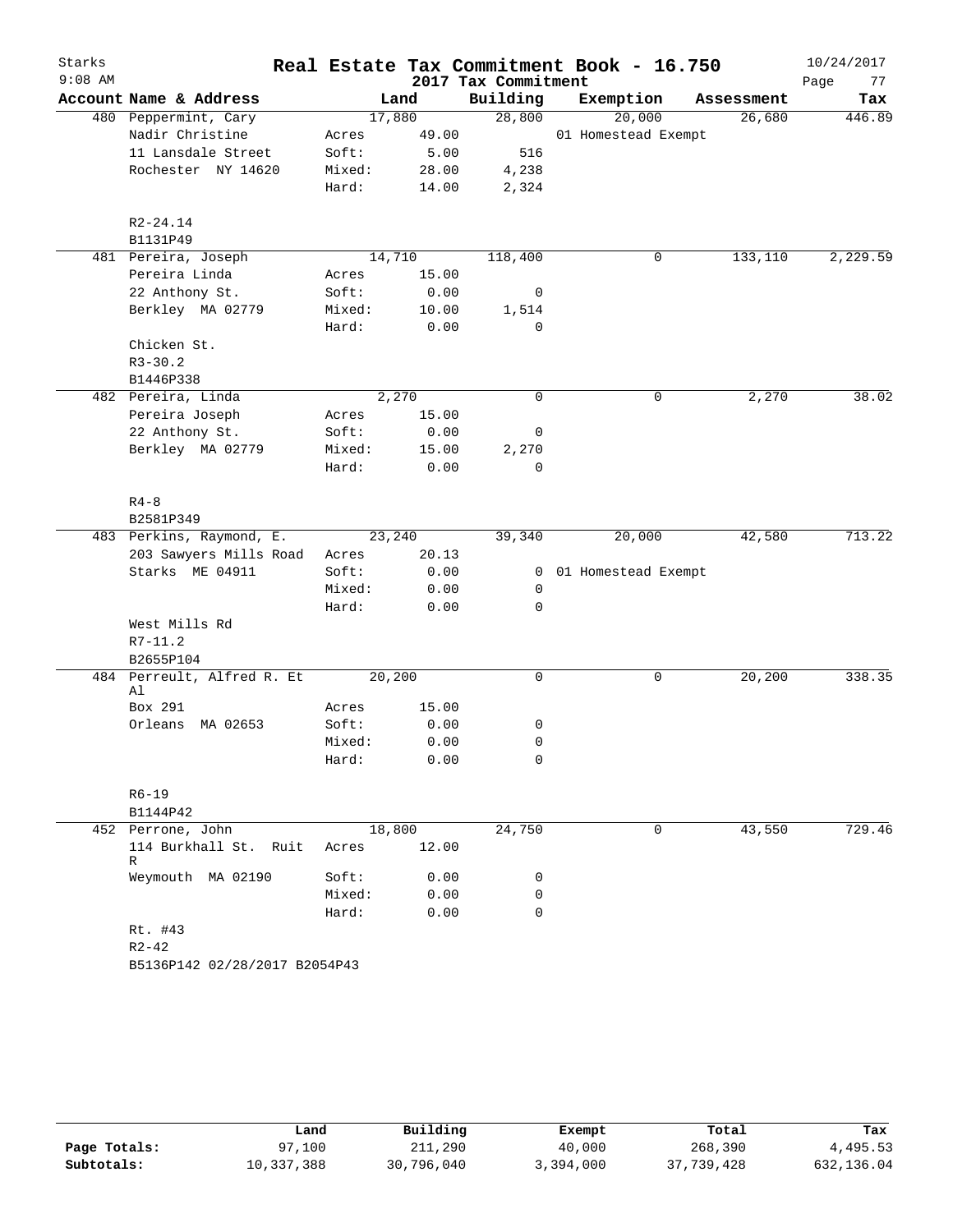| Starks    |                                                   |        |        |                     | Real Estate Tax Commitment Book - 16.750 |            | 10/24/2017 |
|-----------|---------------------------------------------------|--------|--------|---------------------|------------------------------------------|------------|------------|
| $9:08$ AM |                                                   |        |        | 2017 Tax Commitment |                                          |            | Page<br>78 |
|           | Account Name & Address                            |        | Land   | Building            | Exemption                                | Assessment | Tax        |
|           | 726 Perry, Patricia E.                            |        | 10,600 | 53,350              | $\Omega$                                 | 63,950     | 1,071.16   |
|           | Perry, Robert J.                                  | Acres  | 1.75   |                     |                                          |            |            |
|           | 530 Sandy River Road                              | Soft:  | 0.00   | 0                   |                                          |            |            |
|           | Starks ME 04911                                   | Mixed: | 0.00   | 0                   |                                          |            |            |
|           |                                                   | Hard:  | 0.00   | $\mathbf 0$         |                                          |            |            |
|           | River Road<br>$R9 - 5.4B$                         |        |        |                     |                                          |            |            |
|           | B5044P160 06/21/2016 B4855P215 11/26/2014 B4397P7 |        |        |                     |                                          |            |            |
|           | 05/25/2011 B4189P71 09/03/2009 B4112P4 03/19/2009 |        |        |                     |                                          |            |            |
|           | 486 Peters, Bruce                                 |        | 28,200 | 0                   | 0                                        | 28,200     | 472.35     |
|           | 83 Mansfield Rd                                   | Acres  | 40.00  |                     |                                          |            |            |
|           | Apt.215.                                          |        |        |                     |                                          |            |            |
|           | New London CT 06320                               | Soft:  | 0.00   | 0                   |                                          |            |            |
|           |                                                   | Mixed: | 0.00   | 0                   |                                          |            |            |
|           |                                                   | Hard:  | 0.00   | $\mathbf 0$         |                                          |            |            |
|           |                                                   |        |        |                     |                                          |            |            |
|           | $R11 - 15$                                        |        |        |                     |                                          |            |            |
|           | B1755P164                                         |        |        |                     |                                          |            |            |
|           | 485 Peters, Bruce                                 |        | 21,600 | 0                   | 0                                        | 21,600     | 361.80     |
|           | 83 Mansfield Rd<br>Apt.215.                       | Acres  | 18.00  |                     |                                          |            |            |
|           | New London CT 06320                               | Soft:  | 0.00   | 0                   |                                          |            |            |
|           |                                                   | Mixed: | 0.00   | 0                   |                                          |            |            |
|           |                                                   | Hard:  | 0.00   | 0                   |                                          |            |            |
|           |                                                   |        |        |                     |                                          |            |            |
|           | R11-16                                            |        |        |                     |                                          |            |            |
|           | B815P268                                          |        |        |                     |                                          |            |            |
|           | 489 Peterson Family Trust                         |        | 24,300 | 0                   | 0                                        | 24,300     | 407.03     |
|           | 13 Waugh Road                                     | Acres  | 27.00  |                     |                                          |            |            |
|           | Starks ME 04911                                   | Soft:  | 0.00   | 0                   |                                          |            |            |
|           |                                                   | Mixed: | 0.00   | 0                   |                                          |            |            |
|           |                                                   | Hard:  | 0.00   | 0                   |                                          |            |            |
|           | Anson Road                                        |        |        |                     |                                          |            |            |
|           | $R11-9$                                           |        |        |                     |                                          |            |            |
|           | B564P357                                          |        |        |                     |                                          |            |            |
|           | 488 Peterson Family Trust                         |        | 18,600 | 0                   | 0                                        | 18,600     | 311.55     |
|           | 13 Waugh Road                                     | Acres  | 13.00  |                     |                                          |            |            |
|           | Starks ME 04911                                   | Soft:  | 0.00   | 0                   |                                          |            |            |
|           |                                                   | Mixed: | 0.00   | 0                   |                                          |            |            |
|           |                                                   | Hard:  | 0.00   | 0                   |                                          |            |            |
|           | $R11-6$                                           |        |        |                     |                                          |            |            |
|           | B516P191                                          |        |        |                     |                                          |            |            |
|           | 487 Peterson Family Trust                         |        | 22,150 | 114,350             | 20,000                                   | 116,500    | 1,951.38   |
|           | 13 Waugh Road                                     | Acres  | 16.50  |                     |                                          |            |            |
|           | Starks ME 04911                                   | Soft:  | 0.00   |                     | 0 01 Homestead Exempt                    |            |            |
|           |                                                   | Mixed: | 0.00   | 0                   |                                          |            |            |
|           |                                                   | Hard:  | 0.00   | 0                   |                                          |            |            |
|           |                                                   |        |        |                     |                                          |            |            |
|           | $R11 - 8.1$                                       |        |        |                     |                                          |            |            |
|           | B1652P102                                         |        |        |                     |                                          |            |            |
|           |                                                   |        |        |                     |                                          |            |            |

|              | Land       | Building   | Exempt    | Total      | Tax        |
|--------------|------------|------------|-----------|------------|------------|
| Page Totals: | 125,450    | 167,700    | 20,000    | 273,150    | 4,575.27   |
| Subtotals:   | 10,462,838 | 30,963,740 | 3,414,000 | 38,012,578 | 636,711.31 |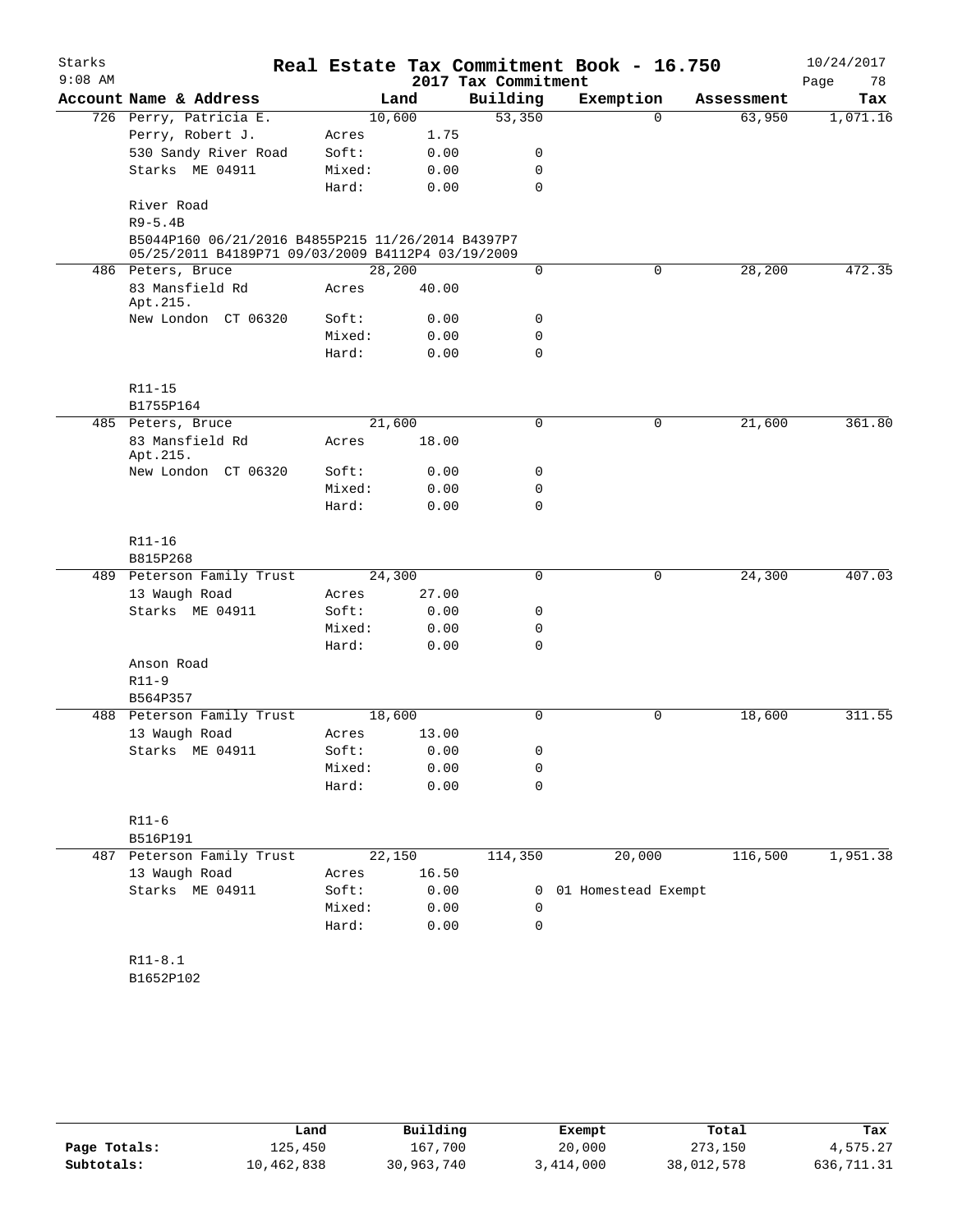| Starks    |                                          |        |       |                     | Real Estate Tax Commitment Book - 16.750 |            | 10/24/2017 |
|-----------|------------------------------------------|--------|-------|---------------------|------------------------------------------|------------|------------|
| $9:08$ AM |                                          |        |       | 2017 Tax Commitment |                                          |            | 79<br>Page |
|           | Account Name & Address                   |        | Land  | Building            | Exemption                                | Assessment | Tax        |
|           | 202 Peterson Revocable<br>Trust, Eric J. | 18,000 |       | 80,100              | $\Omega$                                 | 98,100     | 1,643.18   |
|           | Peterson Revocable<br>Trust, Laura R.    | Acres  | 11.00 |                     |                                          |            |            |
|           | 33 South Street                          | Soft:  | 0.00  | 0                   |                                          |            |            |
|           | Byfield MA 01922-1122                    | Mixed: | 0.00  | 0                   |                                          |            |            |
|           |                                          | Hard:  | 0.00  | $\mathbf 0$         |                                          |            |            |
|           | Chicken Street<br>$R3 - 28$              |        |       |                     |                                          |            |            |
|           | B4969P102 10/28/2015 B1660P3             |        |       |                     |                                          |            |            |
|           | 490 Phillips et All, Laurie<br>J.        | 11,400 |       | 14,400              | $\mathbf 0$                              | 25,800     | 432.15     |
|           | 1023 Rangley Road                        | Acres  | 2.75  |                     |                                          |            |            |
|           | Phillips ME 04966                        | Soft:  | 0.00  | 0                   |                                          |            |            |
|           |                                          | Mixed: | 0.00  | 0                   |                                          |            |            |
|           |                                          | Hard:  | 0.00  | $\mathbf 0$         |                                          |            |            |
|           | New Sharon Rd.                           |        |       |                     |                                          |            |            |
|           | $R8 - 16.2$                              |        |       |                     |                                          |            |            |
|           | B2678P266                                |        |       |                     |                                          |            |            |
|           | 724 Phillips, Steven A. &<br>Teresa B.   |        | 9,400 | 0                   | 0                                        | 9,400      | 157.45     |
|           | 39 Cleveland Road                        | Acres  | 1.50  |                     |                                          |            |            |
|           | Embden ME 04958                          | Soft:  | 0.00  | 0                   |                                          |            |            |
|           |                                          | Mixed: | 0.00  | 0                   |                                          |            |            |
|           |                                          | Hard:  | 0.00  | $\mathbf 0$         |                                          |            |            |
|           |                                          |        |       |                     |                                          |            |            |
|           | $R5 - 31.1$                              |        |       |                     |                                          |            |            |
|           | B4066P160 10/21/2008                     |        |       |                     |                                          |            |            |
|           | 492 Piche, Bradley M.                    | 22,300 |       | 19,020              | 0                                        | 41,320     | 692.11     |
|           | Barnes Lorrin M.                         | Acres  | 17.00 |                     |                                          |            |            |
|           | 38 Marianne Dr.                          | Soft:  | 0.00  | 0                   |                                          |            |            |
|           | Bridgewater MA 02324                     | Mixed: | 0.00  | 0                   |                                          |            |            |
|           |                                          | Hard:  | 0.00  | $\mathbf 0$         |                                          |            |            |
|           | New Sharon Rd                            |        |       |                     |                                          |            |            |
|           | $R8 - 9$                                 |        |       |                     |                                          |            |            |
|           | B2605P240<br>493 Pizzo, Angelo           | 14,800 |       | 0                   | 0                                        | 14,800     | 247.90     |
|           | Pizzo, Ann                               | Acres  | 7.00  |                     |                                          |            |            |
|           | 21 Garrison St                           | Soft:  | 0.00  | 0                   |                                          |            |            |
|           | Cranston RI 02920                        | Mixed: | 0.00  | 0                   |                                          |            |            |
|           |                                          | Hard:  | 0.00  | 0                   |                                          |            |            |
|           |                                          |        |       |                     |                                          |            |            |
|           | $R5 - 3.2$                               |        |       |                     |                                          |            |            |
|           | B1863P288                                |        |       |                     |                                          |            |            |
|           | 494 Pond, Robert D El.                   | 25,900 |       | 33,750              | 0                                        | 59,650     | 999.14     |
|           | c/o Richard Pond                         | Acres  | 29.00 |                     |                                          |            |            |
|           | 182 Casco Rd.                            | Soft:  | 0.00  | 0                   |                                          |            |            |
|           | Naples ME 04055                          | Mixed: | 0.00  | 0                   |                                          |            |            |
|           |                                          | Hard:  | 0.00  | $\mathbf 0$         |                                          |            |            |
|           | Emery Road                               |        |       |                     |                                          |            |            |
|           | $R3 - 30.1$                              |        |       |                     |                                          |            |            |
|           | B1957P320                                |        |       |                     |                                          |            |            |
|           |                                          |        |       |                     |                                          |            |            |
|           |                                          |        |       |                     |                                          |            |            |

|              | Land       | Building   | Exempt    | Total        | Tax        |
|--------------|------------|------------|-----------|--------------|------------|
| Page Totals: | 101,800    | 147,270    |           | 249,070      | 4,171.93   |
| Subtotals:   | 10,564,638 | 31,111,010 | 3,414,000 | 38, 261, 648 | 640,883.24 |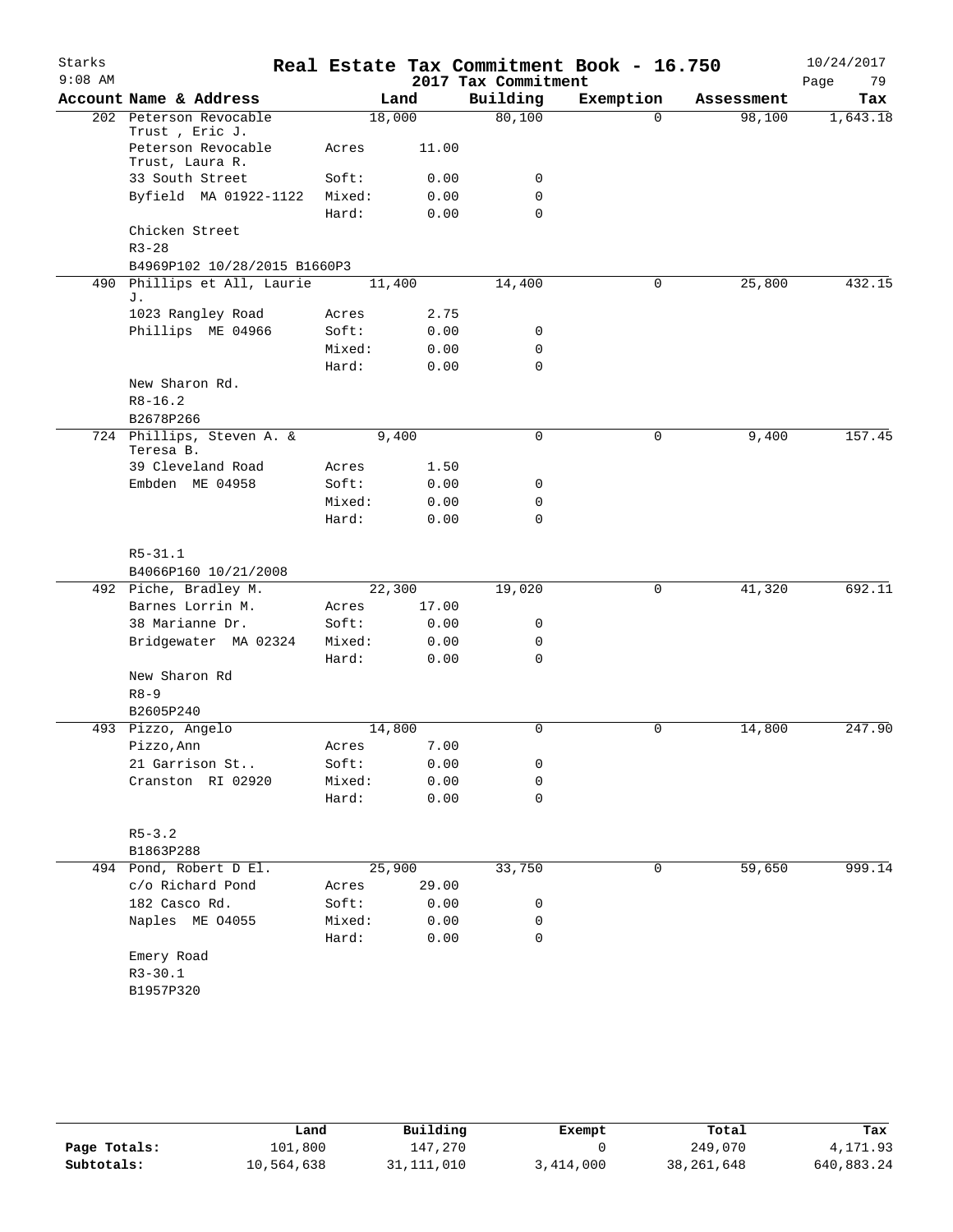| Starks       |                                                     |        |              |                                 | Real Estate Tax Commitment Book - 16.750 |                    | 10/24/2017      |
|--------------|-----------------------------------------------------|--------|--------------|---------------------------------|------------------------------------------|--------------------|-----------------|
| $9:08$ AM    | Account Name & Address                              |        | Land         | 2017 Tax Commitment<br>Building |                                          | Assessment         | Page<br>80      |
|              | 495 Porter, Dennis A.                               |        | 17,440       | 45,060                          | Exemption                                | 62,500<br>$\Omega$ | Tax<br>1,046.88 |
|              | P.O. Box 410                                        | Acres  | 10.30        |                                 |                                          |                    |                 |
|              | Berlin MA 01503                                     | Soft:  | 0.00         | 0                               |                                          |                    |                 |
|              |                                                     | Mixed: | 0.00         | $\mathbf 0$                     |                                          |                    |                 |
|              |                                                     | Hard:  | 0.00         | $\mathbf 0$                     |                                          |                    |                 |
|              | Mayhew Rd.<br>$R7 - 10.1$                           |        |              |                                 |                                          |                    |                 |
|              | B4468P149 11/23/2011 B3826P118 03/10/2007 B2169P319 |        |              |                                 |                                          |                    |                 |
|              | 542 Posey, Michael C.                               |        | 23,310       | 34,640                          |                                          | 57,950<br>0        | 970.66          |
|              | Posey, Marcia L.                                    | Acres  | 23.69        |                                 |                                          |                    |                 |
|              | 28 Hale True Road                                   | Soft:  | 0.00         | 0                               |                                          |                    |                 |
|              | Sandown NH 03873                                    | Mixed: | 0.00         | 0                               |                                          |                    |                 |
|              |                                                     | Hard:  | 0.00         | $\mathbf 0$                     |                                          |                    |                 |
|              | Sawyers Mills Rd<br>$R4 - 35$                       |        |              |                                 |                                          |                    |                 |
|              | B5030P182 05/25/2016 B253P280                       |        |              |                                 |                                          |                    |                 |
|              | 478 Powers, Jeri-Ann                                |        | 17,200       | 76,610                          | 20,000                                   | 73,810             | 1,236.32        |
|              | 1219 New Sharon Road                                | Acres  | 10.00        |                                 | 01 Homestead Exempt                      |                    |                 |
|              | Starks ME 04911                                     | Soft:  | 0.00         | 0                               |                                          |                    |                 |
|              |                                                     | Mixed: | 0.00         | 0                               |                                          |                    |                 |
|              |                                                     | Hard:  | 0.00         | $\mathbf 0$                     |                                          |                    |                 |
|              | $R1 - 34.3$                                         |        |              |                                 |                                          |                    |                 |
|              | B3005P124                                           |        |              |                                 |                                          |                    |                 |
| 497          | Presbyterian Memorial                               |        | 4,470        | 93,480                          |                                          | 0<br>97,950        | 1,640.66        |
|              | Hall<br>Presbytery, Church of<br>Christ             | Acres  | 0.20         |                                 |                                          |                    |                 |
|              | 7 Locke Hill Road                                   | Soft:  | 0.00         | $\mathbf 0$                     |                                          |                    |                 |
|              | Starks ME 04911                                     | Mixed: | 0.00         | 0                               |                                          |                    |                 |
|              |                                                     | Hard:  | 0.00         | $\mathbf 0$                     |                                          |                    |                 |
|              | $U2-4$                                              |        |              |                                 |                                          |                    |                 |
|              | 586 Presbytery of Northern<br>New England           |        | 19,130       |                                 |                                          | 0<br>19,130        | 320.43          |
|              | Mission at the Eastward Acres                       |        | 59.00        |                                 |                                          |                    |                 |
|              | PO Box 294                                          | Soft:  | 20.00        | 2,064                           |                                          |                    |                 |
|              | Anson ME 04911                                      | Mixed: | 10.00        | 1,514                           |                                          |                    |                 |
|              |                                                     | Hard:  | 25.00        | 4,150                           |                                          |                    |                 |
|              | Sawyers Mills Road<br>$R3 - 10$                     |        |              |                                 |                                          |                    |                 |
|              | 213 Presbytery of Northern                          |        | 11,720       | $\mathbf 0$                     |                                          | 11,720<br>0        | 196.31          |
|              | New England, The<br>Trustees o                      |        |              |                                 |                                          |                    |                 |
|              | PO Box 228                                          | Acres  | 4.40         |                                 |                                          |                    |                 |
|              | Leeds ME 04263                                      | Soft:  | 0.00         | 0                               |                                          |                    |                 |
|              |                                                     | Mixed: | 0.00         | 0                               |                                          |                    |                 |
|              |                                                     | Hard:  | 0.00         | $\mathbf 0$                     |                                          |                    |                 |
|              | New Sharon Road<br>$R1 - 35$                        |        |              |                                 |                                          |                    |                 |
|              | B4612P58 12/20/2012 B780P630                        |        |              |                                 |                                          |                    |                 |
|              | 498 Prescott, Daniel E                              |        | 43,900       | 12,720                          |                                          | 0<br>56,620        | 948.39          |
|              | 484 Oak Pond Rd                                     | Acres  | 89.00        |                                 |                                          |                    |                 |
|              | Skowhegan ME 04976                                  | Soft:  | 0.00         | 0                               |                                          |                    |                 |
|              |                                                     | Mixed: | 0.00         | 0                               |                                          |                    |                 |
|              |                                                     | Hard:  | 0.00         | 0                               |                                          |                    |                 |
|              | $R1-14$                                             |        |              |                                 |                                          |                    |                 |
|              | B1767P192                                           |        |              |                                 |                                          |                    |                 |
|              | Land                                                |        | Building     |                                 | Exempt                                   | Total              | Tax             |
| Page Totals: | 137,170                                             |        | 262,510      |                                 | 20,000                                   | 379,680            | 6, 359.65       |
| Subtotals:   | 10,701,808                                          |        | 31, 373, 520 |                                 | 3,434,000                                | 38,641,328         | 647, 242.89     |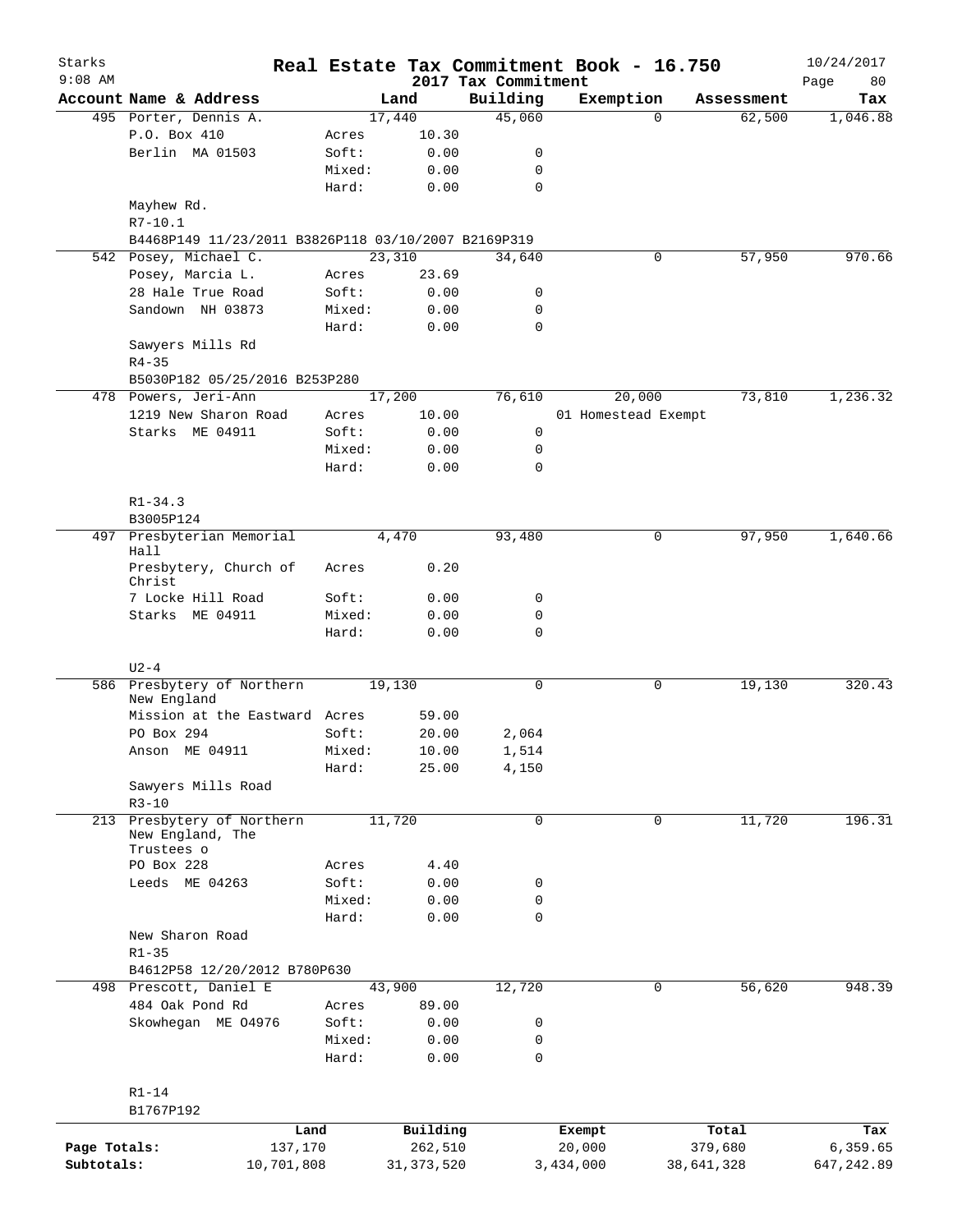| Starks<br>$9:08$ AM |                                                  |        |            |                                 | Real Estate Tax Commitment Book - 16.750 |            | 10/24/2017        |
|---------------------|--------------------------------------------------|--------|------------|---------------------------------|------------------------------------------|------------|-------------------|
|                     | Account Name & Address                           |        | Land       | 2017 Tax Commitment<br>Building | Exemption                                | Assessment | Page<br>81<br>Tax |
|                     | 763 Prescott, Ellen                              |        | 18,360     | 0                               | $\Omega$                                 | 18,360     | 307.53            |
|                     | 11 Reed Road                                     | Acres  | 12.70      |                                 |                                          |            |                   |
|                     | Industry ME 04938                                | Soft:  | 0.00       | 0                               |                                          |            |                   |
|                     |                                                  | Mixed: | 0.00       | 0                               |                                          |            |                   |
|                     |                                                  | Hard:  | 0.00       | $\mathbf 0$                     |                                          |            |                   |
|                     | R1 14.1                                          |        |            |                                 |                                          |            |                   |
|                     | B4640P39 03/21/2013                              |        |            |                                 |                                          |            |                   |
|                     | 762 Prescott, Gerald S.                          |        | 18,360     | 0                               | 0                                        | 18,360     | 307.53            |
|                     | 115 Walton Mill Road                             | Acres  | 12.70      |                                 |                                          |            |                   |
|                     | Cornville ME 04976                               | Soft:  | 0.00       | 0                               |                                          |            |                   |
|                     |                                                  | Mixed: | 0.00       | 0                               |                                          |            |                   |
|                     |                                                  | Hard:  | 0.00       | 0                               |                                          |            |                   |
|                     | R1 14.2                                          |        |            |                                 |                                          |            |                   |
|                     | B4640P42 03/21/2013                              |        |            |                                 |                                          |            |                   |
|                     | 778 Pressey, Heirs of Ruby                       |        | 24,600     | $\mathbf 0$                     | $\mathbf 0$                              | 24,600     | 412.05            |
|                     | 29 Pressey Road                                  | Acres  | 28.00      |                                 |                                          |            |                   |
|                     | Starks ME 04911                                  | Soft:  | 0.00       | 0                               |                                          |            |                   |
|                     |                                                  | Mixed: | 0.00       | 0                               |                                          |            |                   |
|                     |                                                  | Hard:  | 0.00       | $\mathbf 0$                     |                                          |            |                   |
|                     | R2 7.2                                           |        |            |                                 |                                          |            |                   |
|                     | B1407P316 01/18/1988<br>499 Pressey, Robert M. & |        | 10,000     | 62,400                          | 20,000                                   | 52,400     | 877.70            |
|                     | Crystal L.                                       |        |            |                                 |                                          |            |                   |
|                     | 12 Pressy Road                                   | Acres  | 1.00       |                                 | 01 Homestead Exempt                      |            |                   |
|                     | Starks ME 04911                                  | Soft:  | 0.00       | $\mathsf{O}$                    |                                          |            |                   |
|                     |                                                  | Mixed: | 0.00       | 0                               |                                          |            |                   |
|                     |                                                  | Hard:  | 0.00       | 0                               |                                          |            |                   |
|                     | $R2 - 7.1$                                       |        |            |                                 |                                          |            |                   |
|                     | B4841P252 B1405P169 10/15/2014                   |        |            |                                 |                                          |            |                   |
|                     | 500 Pressey, Ruby, Heirs Of                      |        | 18,800     | 30, 300                         | 20,000                                   | 29,100     | 487.43            |
|                     | 29 Pressey Road                                  | Acres  | 12.00      |                                 |                                          |            |                   |
|                     | Starks ME 04911                                  | Soft:  | 0.00       | 0                               | 01 Homestead Exempt                      |            |                   |
|                     |                                                  | Mixed: | 0.00       | 0                               |                                          |            |                   |
|                     |                                                  | Hard:  | 0.00       | 0                               |                                          |            |                   |
|                     | $R2 - 7$                                         |        |            |                                 |                                          |            |                   |
|                     | B1413P314                                        |        |            |                                 |                                          |            |                   |
|                     | 15 Price, Harold                                 |        | 12,570     | 27,080                          | 0                                        | 39,650     | 664.14            |
|                     | 16 Pearl St.                                     | Acres  | 18.00      |                                 |                                          |            |                   |
|                     | Madison ME 04950                                 | Soft:  | 0.00       | 0                               |                                          |            |                   |
|                     |                                                  | Mixed: | 17.00      | 2,573                           |                                          |            |                   |
|                     |                                                  | Hard:  | 0.00       | 0                               |                                          |            |                   |
|                     | Dill Road                                        |        |            |                                 |                                          |            |                   |
|                     | $R6 - 2.2A - 2$                                  |        |            |                                 |                                          |            |                   |
|                     | B2746P114                                        |        |            |                                 |                                          |            |                   |
|                     | 501 Price, Harold E                              |        | 5,000      | $\mathbf 0$                     | 0                                        | 5,000      | 83.75             |
|                     | 16 Pearl St.                                     | Acres  | 33.00      |                                 |                                          |            |                   |
|                     | Madison ME 04950                                 | Soft:  | 0.00       | 0                               |                                          |            |                   |
|                     |                                                  | Mixed: | 33.00      | 4,995                           |                                          |            |                   |
|                     |                                                  | Hard:  | 0.00       | 0                               |                                          |            |                   |
|                     | Dill Road                                        |        |            |                                 |                                          |            |                   |
|                     | $R6 - 2.2A - 1$                                  |        |            |                                 |                                          |            |                   |
|                     | B2746P114                                        |        |            |                                 |                                          |            |                   |
|                     |                                                  |        |            |                                 |                                          |            |                   |
|                     |                                                  | Land   | Building   |                                 | Exempt                                   | Total      | Tax               |
| Page Totals:        | 107,690                                          |        | 119,780    |                                 | 40,000                                   | 187,470    | 3,140.13          |
| Subtotals:          | 10,809,498                                       |        | 31,493,300 |                                 | 3,474,000                                | 38,828,798 | 650, 383.02       |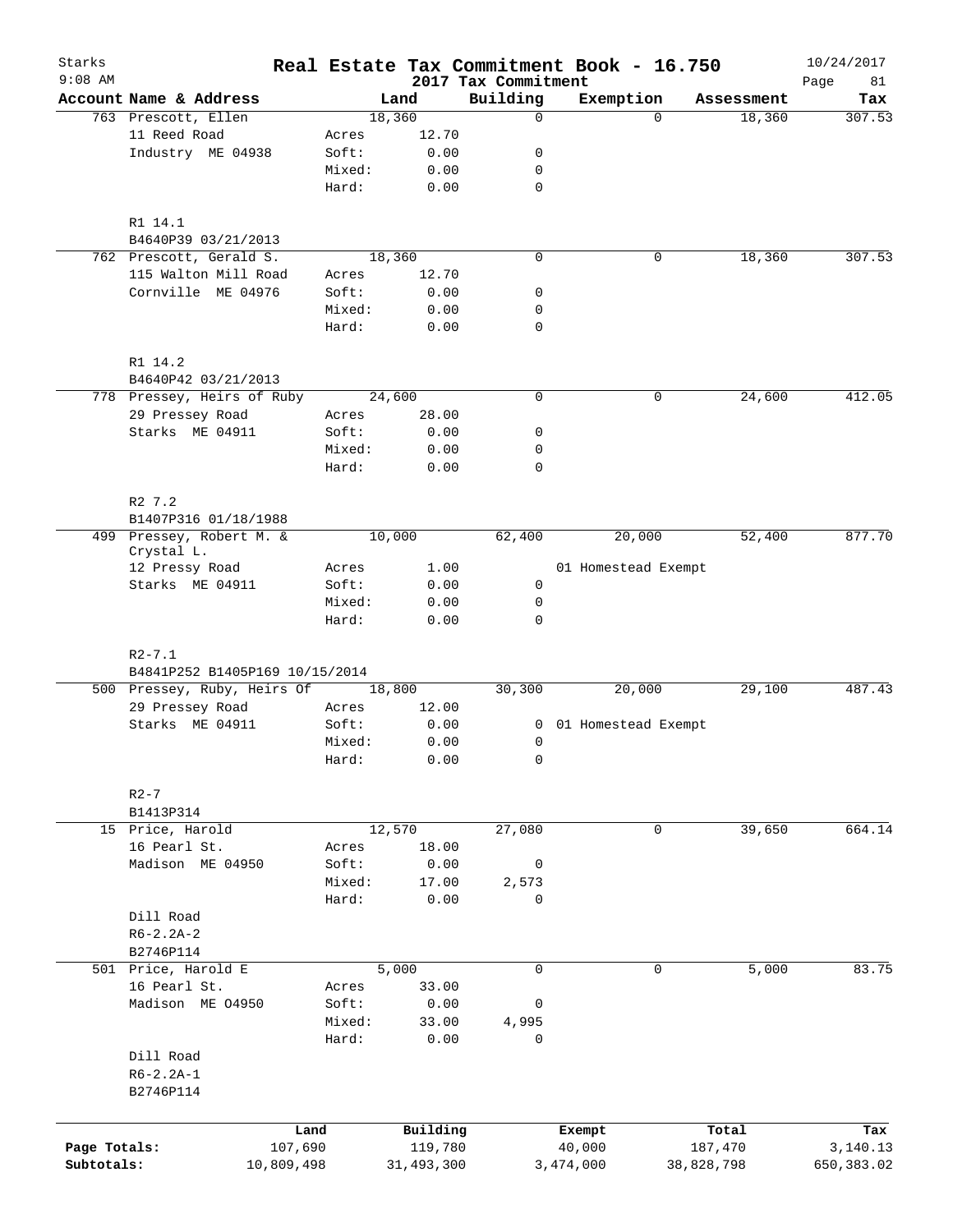| Starks<br>$9:08$ AM |                                         |                 |              | 2017 Tax Commitment | Real Estate Tax Commitment Book - 16.750 |            | 10/24/2017<br>82<br>Page |
|---------------------|-----------------------------------------|-----------------|--------------|---------------------|------------------------------------------|------------|--------------------------|
|                     | Account Name & Address                  |                 | Land         | Building            | Exemption                                | Assessment | Tax                      |
|                     | 264 Provost, Sharon                     |                 | 11,960       | 0                   | $\Omega$                                 | 11,960     | 200.33                   |
|                     | 16 Provost Lane                         | Acres           | 4.70         |                     |                                          |            |                          |
|                     | Skowhegan ME 04976                      | Soft:           | 0.00         | 0                   |                                          |            |                          |
|                     |                                         | Mixed:          | 0.00         | 0                   |                                          |            |                          |
|                     |                                         | Hard:           | 0.00         | 0                   |                                          |            |                          |
|                     | $R7 - 17$                               |                 |              |                     |                                          |            |                          |
| 502                 | Ouimby, Clifton &<br>Florence           |                 | 54,100       | 69,300              | 20,000                                   | 103,400    | 1,731.95                 |
|                     | 766 Sandy River Road                    | Acres           | 123.00       |                     |                                          |            |                          |
|                     | Starks ME 04911                         | Soft:           | 0.00         | 0                   | 01 Homestead Exempt                      |            |                          |
|                     |                                         | Mixed:          | 0.00         | 0                   |                                          |            |                          |
|                     |                                         | Hard:           | 0.00         | $\mathbf 0$         |                                          |            |                          |
|                     | R10-14, R10-14A                         |                 |              |                     |                                          |            |                          |
| 503                 | Ouimby, Clifton B. Et<br>Al             |                 | 75,000       | 0                   | 0                                        | 75,000     | 1,256.25                 |
|                     | 766 Sandy River Road                    | Acres           | 196.00       |                     |                                          |            |                          |
|                     | Starks ME 04911                         | Soft:           | 0.00         | 0                   |                                          |            |                          |
|                     |                                         | Mixed:          | 0.00         | 0                   |                                          |            |                          |
|                     |                                         | Hard:           | 0.00         | $\Omega$            |                                          |            |                          |
|                     | $R10-13$                                |                 |              |                     |                                          |            |                          |
|                     | B824P667                                |                 |              |                     |                                          |            |                          |
|                     | 504 Quimby, Clinton                     |                 | 0            | 20,000              | 20,000                                   | 0          | 0.00                     |
|                     | 766 Sandy River Road<br>Starks ME 04911 |                 |              |                     | 01 Homestead Exempt                      |            |                          |
|                     |                                         |                 |              |                     |                                          |            |                          |
|                     | R10-130n                                |                 |              |                     |                                          |            |                          |
|                     | 506 Quimby, Herbert &<br>Janice         |                 | 23,500       | 95,060              | 20,000                                   | 98,560     | 1,650.88                 |
|                     | 565 Sandy River Road                    | Acres           | 21.00        |                     |                                          |            |                          |
|                     | Starks ME 04911                         | Soft:           | 0.00         | 0                   | 01 Homestead Exempt                      |            |                          |
|                     |                                         | Mixed:          | 0.00         | 0                   |                                          |            |                          |
|                     |                                         | Hard:           | 0.00         | 0                   |                                          |            |                          |
|                     | River Road                              |                 |              |                     |                                          |            |                          |
|                     | R10-25<br>B879P745                      |                 |              |                     |                                          |            |                          |
| 507                 | Quimby, Shaun G.                        |                 | 10,800       | 58,500              | 20,000                                   | 49,300     | 825.78                   |
|                     | Ingraham Heather L.                     | Acres           | 2.00         |                     |                                          |            |                          |
|                     | P.O.Box 645                             | Soft:           | 0.00         | 0                   | 01 Homestead Exempt                      |            |                          |
|                     | Starks ME 04911                         | Mixed:          | 0.00         | 0                   |                                          |            |                          |
|                     |                                         | Hard:           | 0.00         | $\mathbf 0$         |                                          |            |                          |
|                     | Faulkner Hill Road                      |                 |              |                     |                                          |            |                          |
|                     | $R8 - 39.2$                             |                 |              |                     |                                          |            |                          |
|                     | B2653P340                               |                 |              |                     |                                          |            |                          |
|                     | 197 R. J. Fortier                       |                 | 7,140        | 35,250              | 0                                        | 42,390     | 710.03                   |
|                     | Hydropower, Inc.                        |                 |              |                     |                                          |            |                          |
|                     | P.O. Box 621                            | Acres           | 0.51         |                     |                                          |            |                          |
|                     | 160 Main Street                         | Soft:           | 0.00         | 0                   |                                          |            |                          |
|                     | Sabattus, ME 04280                      | Mixed:<br>Hard: | 0.00<br>0.00 | 0<br>0              |                                          |            |                          |
|                     |                                         |                 |              |                     |                                          |            |                          |
|                     | $U1-4$<br>B2056P309                     |                 |              |                     |                                          |            |                          |
|                     |                                         |                 |              |                     |                                          |            |                          |
|                     | Land                                    |                 | Building     |                     | Exempt                                   | Total      | Tax                      |
| Page Totals:        | 182,500                                 |                 | 278,110      |                     | 80,000                                   | 380,610    | 6,375.22                 |
| Subtotals:          | 10,991,998                              |                 | 31,771,410   |                     | 3,554,000                                | 39,209,408 | 656,758.24               |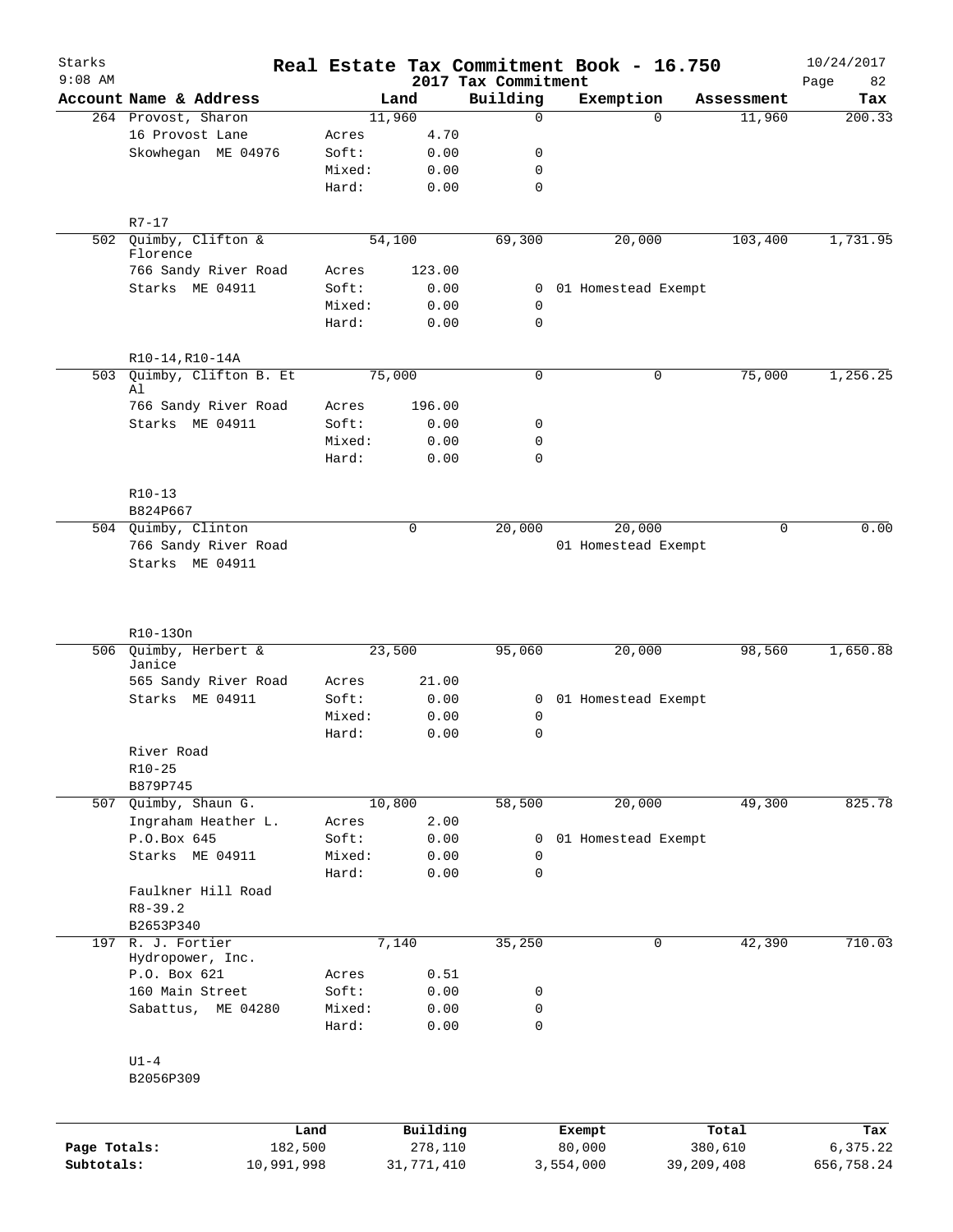| Starks<br>$9:08$ AM |                                                              |                 |                     |                                 | Real Estate Tax Commitment Book - 16.750 |                  | 10/24/2017        |
|---------------------|--------------------------------------------------------------|-----------------|---------------------|---------------------------------|------------------------------------------|------------------|-------------------|
|                     | Account Name & Address                                       |                 | Land                | 2017 Tax Commitment<br>Building | Exemption                                | Assessment       | Page<br>83<br>Tax |
|                     | 445 Rackliff Jr., Steven T.                                  |                 | 9,240               | $\mathbf 0$                     | 0                                        | 9,240            | 154.77            |
|                     | 2704 Industry Road                                           | Acres           | 1.30                |                                 |                                          |                  |                   |
|                     | Starks ME 04911                                              | Soft:           | 0.00                | 0                               |                                          |                  |                   |
|                     |                                                              | Mixed:          | 0.00                | 0                               |                                          |                  |                   |
|                     |                                                              | Hard:           | 0.00                | $\mathbf 0$                     |                                          |                  |                   |
|                     | $R8 - 1.4$                                                   |                 |                     |                                 |                                          |                  |                   |
|                     | B4815P83 08/04/2014 B3341P315                                |                 |                     |                                 |                                          |                  |                   |
|                     | 510 Rackliff, Michael A.                                     |                 | 5,570               | 32,700                          | 20,000                                   | 18,270           | 306.02            |
|                     | Rackliff Rebecca J.                                          | Acres           | 0.31                |                                 | 01 Homestead Exempt                      |                  |                   |
|                     | 38 Chicken Street                                            | Soft:           | 0.00                | 0                               |                                          |                  |                   |
|                     | Starks ME 04911                                              | Mixed:          | 0.00                | 0                               |                                          |                  |                   |
|                     |                                                              | Hard:           | 0.00                | $\mathbf 0$                     |                                          |                  |                   |
|                     | $U2-12$                                                      |                 |                     |                                 |                                          |                  |                   |
|                     | B1440P52                                                     |                 |                     |                                 |                                          |                  |                   |
|                     | 512 Rackliff, Steve T. &<br>Nellie L.                        |                 | 10,800              | 38,900                          | 20,000                                   | 29,700           | 497.48            |
|                     | 27 Gordon Road                                               | Acres           | 2.00                |                                 | 01 Homestead Exempt                      |                  |                   |
|                     | Starks ME 04911                                              | Soft:           | 0.00                | 0                               |                                          |                  |                   |
|                     |                                                              | Mixed:          | 0.00                | 0                               |                                          |                  |                   |
|                     |                                                              | Hard:           | 0.00                | 0                               |                                          |                  |                   |
|                     | $R3 - 37.1$                                                  |                 |                     |                                 |                                          |                  |                   |
|                     | B2980P74                                                     |                 |                     |                                 |                                          |                  |                   |
|                     | 511 Rackliff, Steven T.                                      |                 | 14,940              | 42,250                          | 20,000                                   | 37,190           | 622.93            |
|                     | 2704 Industry Road                                           | Acres           | 3.00                |                                 | 01 Homestead Exempt                      |                  |                   |
|                     | Starks ME 04911                                              | Soft:           | 0.00                | 0                               |                                          |                  |                   |
|                     |                                                              | Mixed:          | 0.00                | 0                               |                                          |                  |                   |
|                     |                                                              | Hard:           | 0.00                | 0                               |                                          |                  |                   |
|                     | $UI-16$                                                      |                 |                     |                                 |                                          |                  |                   |
|                     | B4619P269 01/18/2013 B1757P76<br>514 Rackliff, Steven T. Jr. |                 | 4,800               | 32,250                          | 0                                        | 37,050           | 620.59            |
|                     | 2704 Industry Road                                           | Acres           | 0.23                |                                 |                                          |                  |                   |
|                     | Starks ME 04911                                              | Soft:           | 0.00                | 0                               |                                          |                  |                   |
|                     |                                                              | Mixed:          | 0.00                | 0                               |                                          |                  |                   |
|                     |                                                              | Hard:           | 0.00                | 0                               |                                          |                  |                   |
|                     | $U1-17$                                                      |                 |                     |                                 |                                          |                  |                   |
|                     | B898P724                                                     |                 |                     |                                 |                                          |                  |                   |
| 517                 | Randall, Barbara J.                                          |                 | 28,600              | 20,000                          | 20,000                                   | 28,600           | 479.05            |
|                     | P.O.Box 449 692-B                                            | Acres           | 38.00               |                                 |                                          |                  |                   |
|                     | Anson ME 04911                                               | Soft:           | 0.00                | 0                               | 01 Homestead Exempt                      |                  |                   |
|                     |                                                              | Mixed:          | 0.00                | 0                               |                                          |                  |                   |
|                     |                                                              | Hard:           | 0.00                | 0                               |                                          |                  |                   |
|                     | $R5 - 12$                                                    |                 |                     |                                 |                                          |                  |                   |
|                     | B1509P262                                                    |                 |                     |                                 |                                          |                  |                   |
|                     | 704 Randall, Robert M. Sr.                                   |                 | 6,310               | $\mathbf 0$                     | 0                                        | 6,310            | 105.69            |
|                     | Randall, Kathleen A.                                         | Acres           | 38.00               |                                 |                                          |                  |                   |
|                     | 692 West Mills Road                                          | Soft:           | 0.00                | 0                               |                                          |                  |                   |
|                     | Anson ME 04911                                               | Mixed:<br>Hard: | 0.00<br>38.00       | 0<br>6,307                      |                                          |                  |                   |
|                     |                                                              |                 |                     |                                 |                                          |                  |                   |
|                     | $R5 - 12.1$                                                  |                 |                     |                                 |                                          |                  |                   |
|                     |                                                              |                 |                     |                                 |                                          |                  |                   |
| Page Totals:        | Land<br>80,260                                               |                 | Building<br>166,100 |                                 | Exempt<br>80,000                         | Total<br>166,360 | Tax<br>2,786.53   |
|                     |                                                              |                 |                     |                                 |                                          |                  |                   |

**Subtotals:** 11,072,258 31,937,510 3,634,000 39,375,768 659,544.77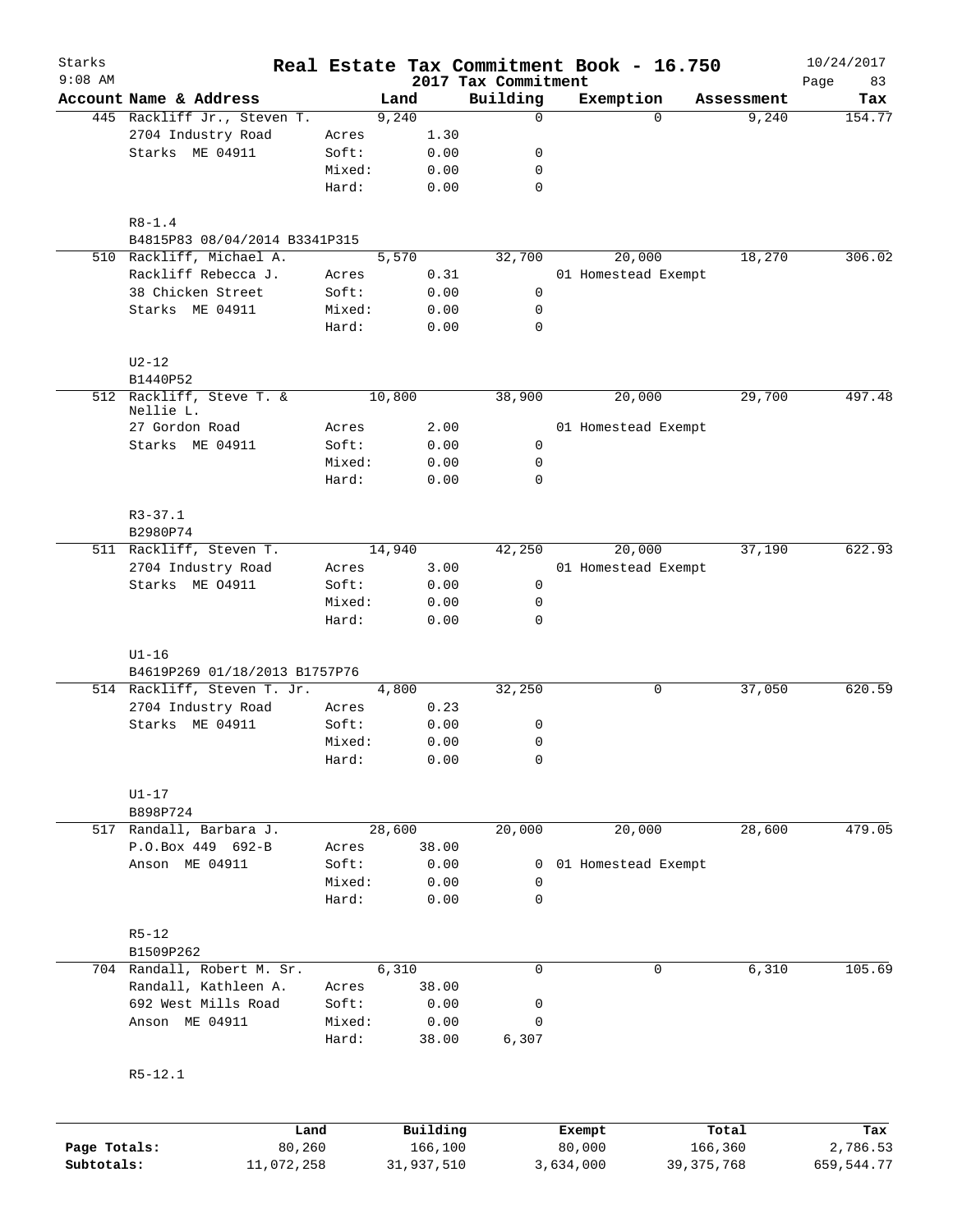| Starks       |                                                                          |                 |              |                                 | Real Estate Tax Commitment Book - 16.750 |            | 10/24/2017        |
|--------------|--------------------------------------------------------------------------|-----------------|--------------|---------------------------------|------------------------------------------|------------|-------------------|
| $9:08$ AM    | Account Name & Address                                                   |                 | Land         | 2017 Tax Commitment<br>Building | Exemption                                | Assessment | Page<br>84<br>Tax |
|              | 522 Ricci, John                                                          |                 | 49,000       | 115,950                         | 20,000                                   | 144,950    | 2,427.91          |
|              | PO Box 407                                                               | Acres           | 106.00       |                                 |                                          |            |                   |
|              | Anson ME 04911                                                           | Soft:           | 0.00         | 0                               | 01 Homestead Exempt                      |            |                   |
|              |                                                                          | Mixed:          | 0.00         | 0                               |                                          |            |                   |
|              |                                                                          | Hard:           | 0.00         | $\mathbf 0$                     |                                          |            |                   |
|              | R11-19                                                                   |                 |              |                                 |                                          |            |                   |
|              | B1291P242                                                                |                 |              |                                 |                                          |            |                   |
|              | 523 Richards, Wayne M                                                    |                 | 19,600       | 47,140                          | 0                                        | 66,740     | 1,117.90          |
|              | Richards Linda L.                                                        | Acres           | 13.00        |                                 |                                          |            |                   |
|              | 392 Plain Street                                                         | Soft:           | 0.00         | 0                               |                                          |            |                   |
|              | Hanover Ma 02339                                                         | Mixed:          | 0.00         | 0                               |                                          |            |                   |
|              |                                                                          | Hard:           | 0.00         | 0                               |                                          |            |                   |
|              | $R5 - 3.1$                                                               |                 |              |                                 |                                          |            |                   |
|              | B1045P50                                                                 |                 |              |                                 |                                          |            |                   |
|              | 524 Richards, Wayne M.                                                   |                 | 26,400       | $\mathbf 0$                     | 0                                        | 26,400     | 442.20            |
|              | Richards Linda                                                           | Acres           | 34.00        |                                 |                                          |            |                   |
|              | 392 Plain Street                                                         | Soft:           | 0.00         | 0                               |                                          |            |                   |
|              | Hanover MA 02339                                                         | Mixed:          | 0.00         | 0                               |                                          |            |                   |
|              |                                                                          | Hard:           | 0.00         | $\mathbf 0$                     |                                          |            |                   |
|              | $R7 - 24.1$                                                              |                 |              |                                 |                                          |            |                   |
|              | B3416P336                                                                |                 |              |                                 |                                          |            |                   |
|              | 527 Riley, Margot                                                        |                 | 37,600       | 75,600                          | 0                                        | 113,200    | 1,896.10          |
|              | c/o Lincoln Academy                                                      | Acres           | 68.00        |                                 |                                          |            |                   |
|              | 81 Academy Hill                                                          | Soft:           | 0.00         | 0                               |                                          |            |                   |
|              | Newcastle ME 04553                                                       | Mixed:<br>Hard: | 0.00<br>0.00 | 0<br>$\mathbf 0$                |                                          |            |                   |
|              |                                                                          |                 |              |                                 |                                          |            |                   |
|              | $R2-9$                                                                   |                 |              |                                 |                                          |            |                   |
|              | B1514P319                                                                |                 |              |                                 | 20,000                                   |            |                   |
|              | 9 Riley, Megan                                                           |                 | 10,240       | 20,000                          |                                          | 10,240     | 171.52            |
|              | 54 Chicken St.                                                           | Acres           | 1.30         |                                 |                                          |            |                   |
|              | Starks ME 04911                                                          | Soft:           | 0.00         | 0                               | 01 Homestead Exempt                      |            |                   |
|              |                                                                          | Mixed:          | 0.00         | 0                               |                                          |            |                   |
|              | Chicken St.                                                              | Hard:           | 0.00         | 0                               |                                          |            |                   |
|              | $U2-15$                                                                  |                 |              |                                 |                                          |            |                   |
|              | B5025P283 05/09/2016 B4274P51 05/25/2010 B4242P224<br>09/28/2009 B902P42 |                 |              |                                 |                                          |            |                   |
|              | 175 Ring, Marie L.                                                       |                 | 29,200       | 10,660                          | 20,000                                   | 19,860     | 332.66            |
|              | 1005 New Sharon Road                                                     | Acres           | 40.00        |                                 | 01 Homestead Exempt                      |            |                   |
|              | Starks ME 04911                                                          | Soft:           | 0.00         | $\mathbf 0$                     |                                          |            |                   |
|              |                                                                          | Mixed:          | 0.00         | 0                               |                                          |            |                   |
|              |                                                                          | Hard:           | 0.00         | $\mathbf 0$                     |                                          |            |                   |
|              | $R1 - 42$                                                                |                 |              |                                 |                                          |            |                   |
|              | B4086P285 01/02/2009 B3879P247 07/10/2007 B1609P227                      |                 |              |                                 |                                          |            |                   |
|              | 528 Rioux Family Revocable<br>Trust                                      |                 | 8,660        | $\mathbf 0$                     | $\Omega$                                 | 8,660      | 145.06            |
|              | 17 Sherridan Ave.                                                        | Acres           | 0.75         |                                 |                                          |            |                   |
|              | Rochester NH 03867                                                       | Soft:           | 0.00         | 0                               |                                          |            |                   |
|              |                                                                          | Mixed:          | 0.00         | 0                               |                                          |            |                   |
|              |                                                                          | Hard:           | 0.00         | $\Omega$                        |                                          |            |                   |
|              | $R8 - 35$<br>B4462P239 11/07/2011 B1401P213                              |                 |              |                                 |                                          |            |                   |
|              |                                                                          | Land            | Building     |                                 | Exempt                                   | Total      | Tax               |
| Page Totals: |                                                                          | 180,700         | 269,350      |                                 | 60,000                                   | 390,050    | 6,533.35          |
| Subtotals:   | 11,252,958                                                               |                 | 32,206,860   |                                 | 3,694,000                                | 39,765,818 | 666,078.12        |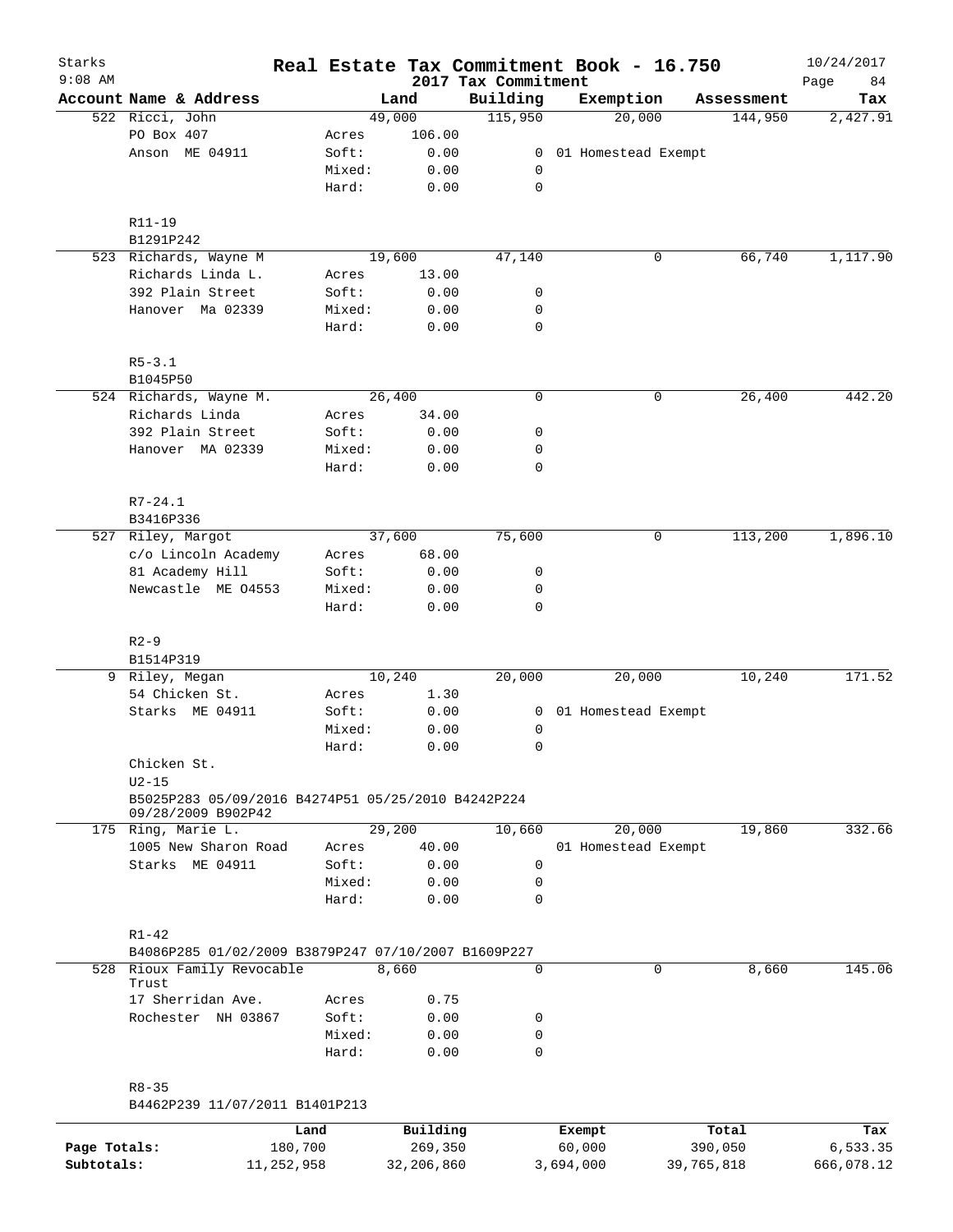| $9:08$ AM |                                                    |                 |              | 2017 Tax Commitment | Real Estate Tax Commitment Book - 16.750 |   |            | 10/24/2017        |  |
|-----------|----------------------------------------------------|-----------------|--------------|---------------------|------------------------------------------|---|------------|-------------------|--|
|           | Account Name & Address                             |                 | Land         | Building            | Exemption                                |   | Assessment | Page<br>85<br>Tax |  |
|           | 529 Robbins, Gary L.                               |                 | 15,200       | 54,750              | 20,000                                   |   | 49,950     | 836.66            |  |
|           | Robbins Laurie E.                                  | Acres           | 7.50         |                     | 01 Homestead Exempt                      |   |            |                   |  |
|           | 552 Sandy River Road                               | Soft:           | 0.00         | 0                   |                                          |   |            |                   |  |
|           | Starks ME 04911                                    | Mixed:          | 0.00         | 0                   |                                          |   |            |                   |  |
|           |                                                    | Hard:           | 0.00         | $\mathbf 0$         |                                          |   |            |                   |  |
|           | $R10-24.2$                                         |                 |              |                     |                                          |   |            |                   |  |
|           | B4632P12 02/26/2013 B3008P117                      |                 |              |                     |                                          |   |            |                   |  |
|           | 362 Roberts, Sherene                               |                 | 15,960       | 111,070             | 20,000                                   |   | 107,030    | 1,792.75          |  |
|           | Locke, Carol                                       | Acres           | 9.70         |                     | 01 Homestead Exempt                      |   |            |                   |  |
|           | 433 Mayhew Road                                    | Soft:           | 0.00         | 0                   |                                          |   |            |                   |  |
|           | Starks ME 04911                                    | Mixed:          | 0.00         | 0                   |                                          |   |            |                   |  |
|           |                                                    | Hard:           | 0.00         | $\mathbf 0$         |                                          |   |            |                   |  |
|           | $R6 - 3$<br>B3869P189 06/26/2007 B3299P231         |                 |              |                     |                                          |   |            |                   |  |
|           | 142 Roberts, Sherene R.                            |                 | 16,360       | 0                   |                                          | 0 | 16,360     | 274.03            |  |
|           | 433 Mayhew Road                                    | Acres           | 10.20        |                     |                                          |   |            |                   |  |
|           | Starks ME 04911                                    | Soft:           | 0.00         | 0                   |                                          |   |            |                   |  |
|           |                                                    | Mixed:          | 0.00         | 0                   |                                          |   |            |                   |  |
|           |                                                    | Hard:           | 0.00         | $\mathbf 0$         |                                          |   |            |                   |  |
|           |                                                    |                 |              |                     |                                          |   |            |                   |  |
|           | $R6 - 2.19$<br>B5065P333 B883P1018 02/23/2017      |                 |              |                     |                                          |   |            |                   |  |
|           | 530 Robinson, John                                 |                 | 44,060       | 101,700             | 20,000                                   |   | 125,760    | 2,106.48          |  |
|           | Jallow, Mariama                                    | Acres           | 108.00       |                     |                                          |   |            |                   |  |
|           | 209 Sandy River Road                               | Soft:           | 10.00        |                     | 1,032 01 Homestead Exempt                |   |            |                   |  |
|           | Starks ME 04911                                    | Mixed:          | 15.00        | 2,270               |                                          |   |            |                   |  |
|           |                                                    | Hard:           | 10.00        | 1,660               |                                          |   |            |                   |  |
|           | River Rd                                           |                 |              |                     |                                          |   |            |                   |  |
|           | $R9-1$                                             |                 |              |                     |                                          |   |            |                   |  |
|           | B4810P288 07/24/2014 B1839P50                      |                 |              |                     |                                          |   |            |                   |  |
|           | 531 Rodin, George                                  |                 | 21,600       | 0                   |                                          | 0 | 21,600     | 361.80            |  |
|           | 11 Smith St.                                       | Acres           | 18.00        |                     |                                          |   |            |                   |  |
|           | Howell NJ 07731                                    | Soft:           | 0.00         | 0                   |                                          |   |            |                   |  |
|           |                                                    | Mixed:          | 0.00         | 0                   |                                          |   |            |                   |  |
|           |                                                    | Hard:           | 0.00         | 0                   |                                          |   |            |                   |  |
|           | $R5 - 21$                                          |                 |              |                     |                                          |   |            |                   |  |
|           | B4429P118 08/02/2011 B4102P295 02/18/2009 B843P744 |                 |              |                     |                                          |   |            |                   |  |
|           | 532 Rodin, George                                  |                 | 10,320       | 14,700              |                                          | 0 | 25,020     | 419.09            |  |
|           | 11 Smith St.                                       | Acres           | 1.40         |                     |                                          |   |            |                   |  |
|           | Howell NJ 07731                                    | Soft:           | 0.00         | 0                   |                                          |   |            |                   |  |
|           |                                                    | Mixed:<br>Hard: | 0.00<br>0.00 | 0<br>$\Omega$       |                                          |   |            |                   |  |
|           | $R4 - 24$                                          |                 |              |                     |                                          |   |            |                   |  |
|           | B4429P118 08/02/2011 B4102P295 02/18/2009 B840P179 |                 |              |                     |                                          |   |            |                   |  |
|           | 70 Rosie, Crystal                                  |                 | 11,200       | 24,570              | 20,000                                   |   | 15,770     | 264.15            |  |
|           | 16 Chicken Street                                  | Acres           | 2.50         |                     | 01 Homestead Exempt                      |   |            |                   |  |
|           | Starks ME 04911                                    | Soft:           | 0.00         | 0                   |                                          |   |            |                   |  |
|           |                                                    | Mixed:          | 0.00         | 0                   |                                          |   |            |                   |  |
|           |                                                    |                 |              |                     |                                          |   |            |                   |  |
|           |                                                    | Hard:           | 0.00         | $\Omega$            |                                          |   |            |                   |  |
|           | $U2 - 7$                                           |                 |              |                     |                                          |   |            |                   |  |

|              | Land       | Building   | Exempt    | Total      | Tax        |
|--------------|------------|------------|-----------|------------|------------|
| Page Totals: | 134.700    | 306,790    | 80,000    | 361,490    | 6,054.96   |
| Subtotals:   | 11,387,658 | 32,513,650 | 3,774,000 | 40,127,308 | 672,133.08 |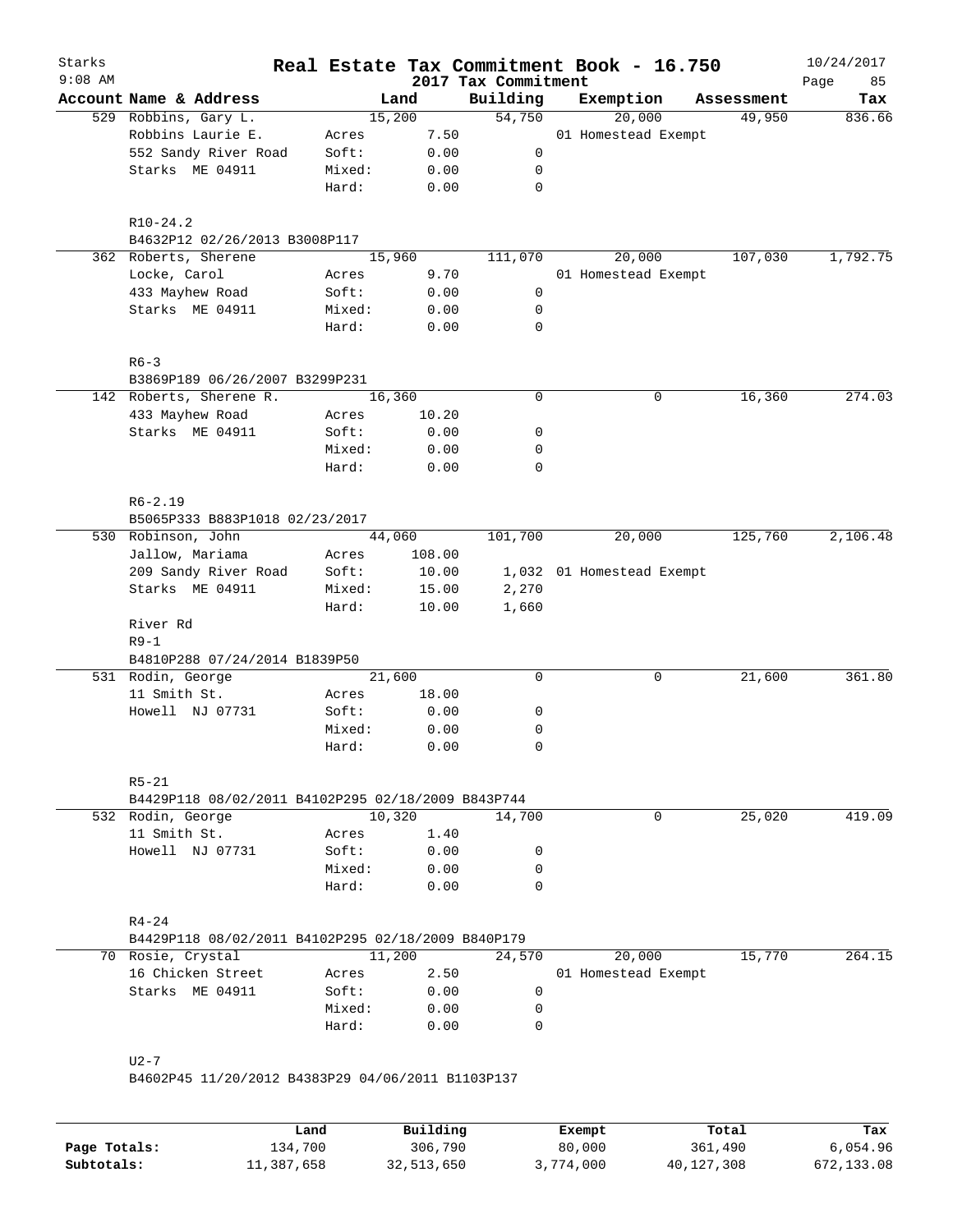| Starks       |                                                    |                 |                     |                                 | Real Estate Tax Commitment Book - 16.750 |                  | 10/24/2017         |
|--------------|----------------------------------------------------|-----------------|---------------------|---------------------------------|------------------------------------------|------------------|--------------------|
| $9:08$ AM    | Account Name & Address                             |                 | Land                | 2017 Tax Commitment<br>Building | Exemption                                | Assessment       | 86<br>Page<br>Tax  |
|              | 535 Ross and Paula A. Day,                         |                 | 49,300              | 114,950                         | 20,000                                   | 144,250          | 2,416.19           |
|              | Edward H.<br>94 Waugh Road                         | Acres           | 107.00              |                                 |                                          |                  |                    |
|              | Starks ME 04911                                    | Soft:           | 0.00                |                                 | 0 01 Homestead Exempt                    |                  |                    |
|              |                                                    | Mixed:          | 0.00                | 0                               |                                          |                  |                    |
|              |                                                    | Hard:           | 0.00                | $\mathbf 0$                     |                                          |                  |                    |
|              | R11-10                                             |                 |                     |                                 |                                          |                  |                    |
|              | B2043P31                                           |                 |                     |                                 |                                          |                  |                    |
|              | 777 Ross, Jon A.                                   |                 | 61,500              | $\Omega$                        | 0                                        | 61,500           | 1,030.13           |
|              | 30 Clarke Street                                   | Acres           | 151.00              |                                 |                                          |                  |                    |
|              | Canaan ME 04924                                    | Soft:           | 0.00                | 0                               |                                          |                  |                    |
|              |                                                    | Mixed:<br>Hard: | 0.00<br>0.00        | $\mathbf 0$<br>$\mathbf 0$      |                                          |                  |                    |
|              |                                                    |                 |                     |                                 |                                          |                  |                    |
|              | R2 38<br>B5098P148 11/15/2016 B5003P266 02/25/2016 |                 |                     |                                 |                                          |                  |                    |
|              | 536 Russell, Franklin A                            |                 | 26,800              | 116,850                         | 20,000                                   | 123,650          | 2,071.14           |
|              | Kremer, Robyn R.                                   | Acres           | 32.00               |                                 |                                          |                  |                    |
|              | 869 Mayhew Road                                    | Soft:           | 0.00                |                                 | 0 01 Homestead Exempt                    |                  |                    |
|              | Starks ME 04911                                    | Mixed:          | 0.00                | 0                               |                                          |                  |                    |
|              |                                                    | Hard:           | 0.00                | $\mathbf 0$                     |                                          |                  |                    |
|              | $R6 - 15$                                          |                 |                     |                                 |                                          |                  |                    |
|              | B3913P325 09/26/2007 B862P1109                     |                 |                     |                                 |                                          |                  |                    |
|              | 538 Russo, Diane M.                                |                 | 25,000              | $\Omega$                        | 0                                        | 25,000           | 418.75             |
|              | 1660 New Sharon Road                               | Acres           | 26.00               |                                 |                                          |                  |                    |
|              | Starks ME 04911                                    | Soft:           | 0.00                | 0                               |                                          |                  |                    |
|              |                                                    | Mixed:          | 0.00                | $\mathbf 0$                     |                                          |                  |                    |
|              |                                                    | Hard:           | 0.00                | $\mathbf 0$                     |                                          |                  |                    |
|              | $R2 - 47$                                          |                 |                     |                                 |                                          |                  |                    |
|              | B4843P155 10/06/2014 B1076P253                     |                 |                     |                                 |                                          |                  |                    |
|              | 665 Russo, Diane M.                                |                 | 24,700              | 64,770                          | 20,000                                   | 69,470           | 1,163.62           |
|              | 1660 New Sharon Road                               | Acres           | 25.00               |                                 |                                          |                  |                    |
|              | Starks ME 04911                                    | Soft:           | 0.00                | $\mathbf{0}$                    | 01 Homestead Exempt                      |                  |                    |
|              |                                                    | Mixed:          | 0.00                | 0                               |                                          |                  |                    |
|              |                                                    | Hard:           | 0.00                | 0                               |                                          |                  |                    |
|              | $R2 - 46$                                          |                 |                     |                                 |                                          |                  |                    |
|              | B868P482                                           |                 |                     |                                 |                                          |                  |                    |
|              | 666 Russo, Diane M.                                |                 | 1,280               | $\mathsf{O}$                    | 0                                        | 1,280            | $\overline{21.44}$ |
|              | 1660 New Sharon Road                               | Acres           | 1.60                |                                 |                                          |                  |                    |
|              | Starks ME 04911                                    | Soft:           | 0.00                | 0                               |                                          |                  |                    |
|              |                                                    | Mixed:          | 0.00                | 0                               |                                          |                  |                    |
|              |                                                    | Hard:           | 0.00                | $\mathbf 0$                     |                                          |                  |                    |
|              | $R8 - 4$                                           |                 |                     |                                 |                                          |                  |                    |
|              | 539 Ryan, Kathleen A                               |                 | 20,200              | $\mathbf 0$                     | $\mathbf 0$                              | 20,200           | 338.35             |
|              | Blais David                                        | Acres           | 15.00               |                                 |                                          |                  |                    |
|              | 203 Beans Corner Rd                                | Soft:           | 0.00                | 0                               |                                          |                  |                    |
|              | New Sharon Me 04955                                | Mixed:          | 0.00                | 0                               |                                          |                  |                    |
|              |                                                    | Hard:           | 0.00                | 0                               |                                          |                  |                    |
|              | Beans Cor. Rd.                                     |                 |                     |                                 |                                          |                  |                    |
|              | R1-13.1, 13.2, 13.3<br>B1728P259                   |                 |                     |                                 |                                          |                  |                    |
|              |                                                    |                 |                     |                                 |                                          |                  |                    |
| Page Totals: |                                                    | Land<br>208,780 | Building<br>296,570 |                                 | Exempt<br>60,000                         | Total<br>445,350 | Tax<br>7,459.62    |
| Subtotals:   |                                                    | 11,596,438      | 32,810,220          |                                 | 3,834,000                                | 40,572,658       | 679,592.70         |
|              |                                                    |                 |                     |                                 |                                          |                  |                    |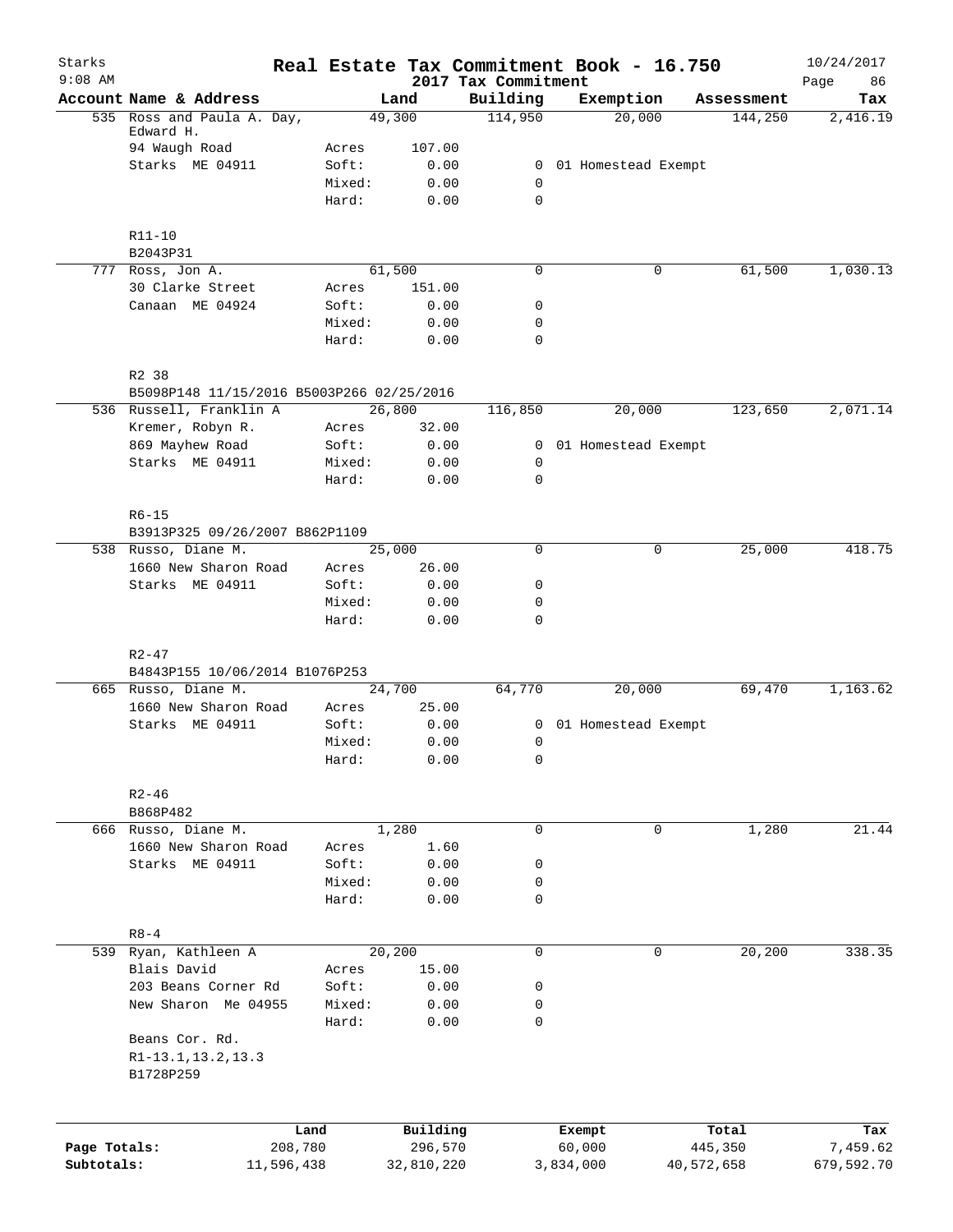| Starks<br>$9:08$ AM |                                                          |        |        | 2017 Tax Commitment | Real Estate Tax Commitment Book - 16.750 |            | 10/24/2017<br>Page<br>87 |
|---------------------|----------------------------------------------------------|--------|--------|---------------------|------------------------------------------|------------|--------------------------|
|                     | Account Name & Address                                   |        | Land   | Building            | Exemption                                | Assessment | Tax                      |
| 543                 | Sanders Living Trust                                     | 11,620 |        | 78,300              | $\Omega$                                 | 89,920     | 1,506.16                 |
|                     | Sanders, Norman and<br>Linda Trustees                    | Acres  | 3.03   |                     |                                          |            |                          |
|                     | 27 Shore Drive                                           | Soft:  | 0.00   | 0                   |                                          |            |                          |
|                     | Upton MA 01568                                           | Mixed: | 0.00   | 0                   |                                          |            |                          |
|                     |                                                          | Hard:  | 0.00   | $\mathbf 0$         |                                          |            |                          |
|                     | Route #43<br>$R8 - 39.1$                                 |        |        |                     |                                          |            |                          |
|                     | B4804P90 07/10/2014 B3272P162                            |        |        |                     |                                          |            |                          |
|                     | 752 Santiago el al, Barbara                              | 25,600 |        | $\Omega$            | 0                                        | 25,600     | 428.80                   |
|                     | Linda, Carolyn, Donna,<br>Darlene Gray                   | Acres  | 54.00  |                     |                                          |            |                          |
|                     | 123 Madison Avenue                                       | Soft:  | 30.00  | 3,096               |                                          |            |                          |
|                     | Madison ME 04950                                         | Mixed: | 6.00   | 908                 |                                          |            |                          |
|                     |                                                          | Hard:  | 0.00   | 0                   |                                          |            |                          |
|                     | R12 18                                                   |        |        |                     |                                          |            |                          |
|                     | B4236P353 01/22/2010                                     |        |        |                     |                                          |            |                          |
|                     | 751 Santiago et al, Barbara                              | 46,330 |        | 0                   | 0                                        | 46,330     | 776.03                   |
|                     | Linda Gray, Darlene<br>Gray, Carolyn Gray,<br>Donna Gray | Acres  | 253.00 |                     |                                          |            |                          |
|                     | 123 Madison Avenue                                       | Soft:  | 127.00 | 13,106              |                                          |            |                          |
|                     | Madison ME 04950                                         | Mixed: | 109.00 | 16,498              |                                          |            |                          |
|                     |                                                          | Hard:  | 8.00   | 1,328               |                                          |            |                          |
|                     | R12 19, 23<br>B4237P3 01/22/2010                         |        |        |                     |                                          |            |                          |
| 227                 | Santiago et al, Barbara                                  | 31,610 |        | 0                   | 0                                        | 31,610     | 529.47                   |
|                     | Linda, Darlene,<br>Richard, Donna, Carolyn<br>Gray       | Acres  | 56.00  |                     |                                          |            |                          |
|                     | 123 Madison Ave.                                         | Soft:  | 2.00   | 206                 |                                          |            |                          |
|                     | Madison ME 04950                                         | Mixed: | 8.00   | 1,211               |                                          |            |                          |
|                     |                                                          | Hard:  | 6.00   | 996                 |                                          |            |                          |
|                     | 6 Howard Lot west side<br>R12-17                         |        |        |                     |                                          |            |                          |
|                     | B4236P353 01/22/2010 B3910P240 09/21/2007                |        |        |                     |                                          |            |                          |
|                     | 736 Sanville Jr., Robert W.                              | 10,800 |        | 20,000              | 20,000                                   | 10,800     | 180.90                   |
|                     | 2635 Industry Road                                       | Acres  | 2.00   |                     | 01 Homestead Exempt                      |            |                          |
|                     | Starks ME 04911                                          | Soft:  | 0.00   | 0                   |                                          |            |                          |
|                     |                                                          | Mixed: | 0.00   | 0                   |                                          |            |                          |
|                     |                                                          | Hard:  | 0.00   | 0                   |                                          |            |                          |
|                     | R2-42.1B                                                 |        |        |                     |                                          |            |                          |
|                     | B4185P259 08/28/2009                                     |        |        |                     |                                          |            |                          |
|                     | 765 Sanville, Andrew                                     | 10,000 |        | 24,940              | 20,000                                   | 14,940     | 250.25                   |
|                     | 21 Sanville Lane                                         | Acres  | 1.00   |                     | 01 Homestead Exempt                      |            |                          |
|                     | Starks ME 04911                                          | Soft:  | 0.00   | 0                   |                                          |            |                          |
|                     |                                                          | Mixed: | 0.00   | 0                   |                                          |            |                          |
|                     |                                                          | Hard:  | 0.00   | 0                   |                                          |            |                          |
|                     | R2 42.1C<br>B4525P219 05/16/2012                         |        |        |                     |                                          |            |                          |
|                     |                                                          |        |        |                     |                                          |            |                          |

|              | Land       | Building   | Exempt    | Total      | Tax          |
|--------------|------------|------------|-----------|------------|--------------|
| Page Totals: | 135,960    | 123,240    | 40,000    | 219,200    | 3,671.61     |
| Subtotals:   | 11,732,398 | 32,933,460 | 3,874,000 | 40,791,858 | 683, 264. 31 |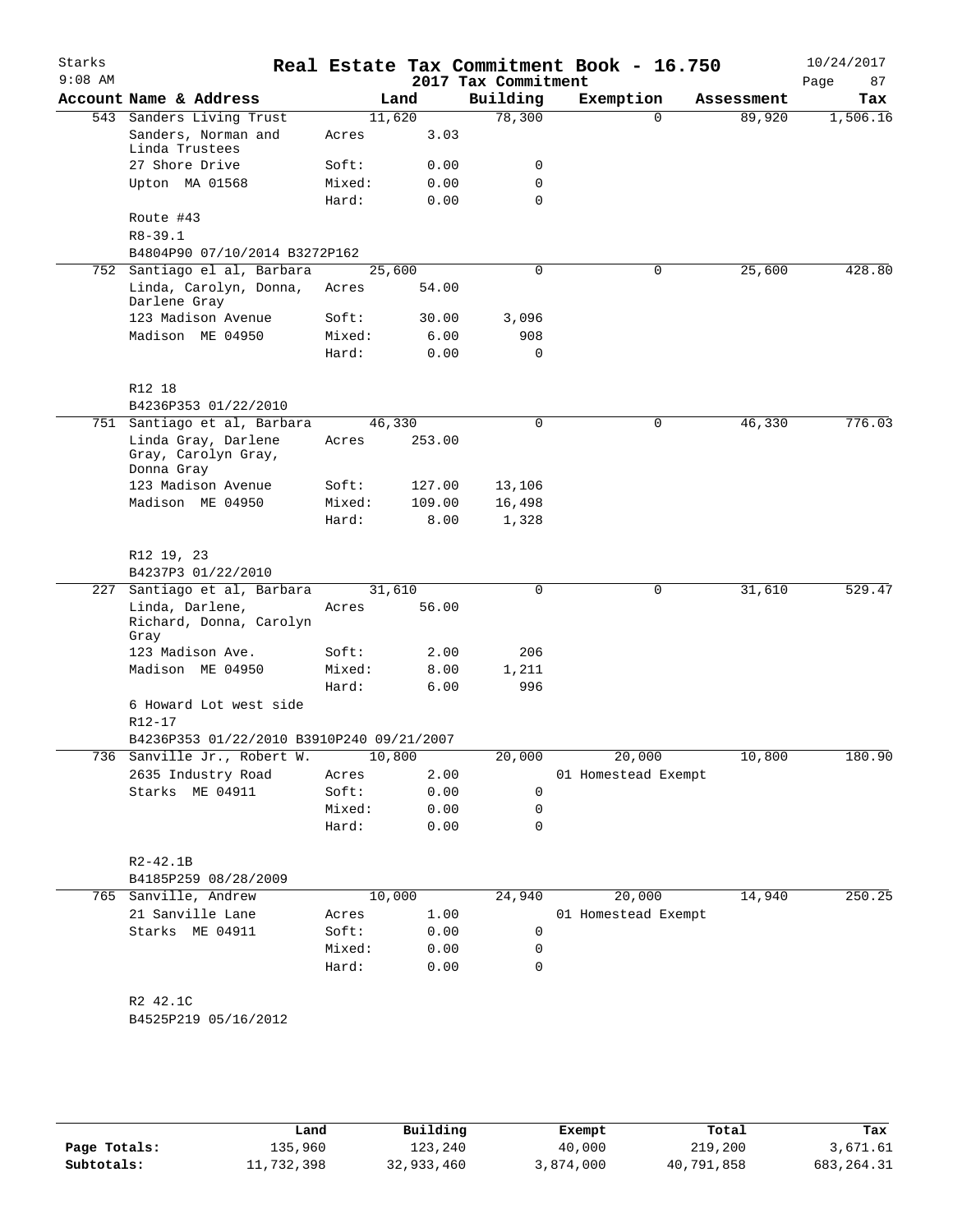| Starks<br>$9:08$ AM |                                                    |        |            | 2017 Tax Commitment | Real Estate Tax Commitment Book - 16.750 |            | 10/24/2017<br>88<br>Page |
|---------------------|----------------------------------------------------|--------|------------|---------------------|------------------------------------------|------------|--------------------------|
|                     | Account Name & Address                             |        | Land       | Building            | Exemption                                | Assessment | Tax                      |
|                     | 130 Sanville, Robert Sr                            |        | 10,000     | 20,000              | 20,000                                   | 10,000     | 167.50                   |
|                     | 7 Sanville Lane                                    | Acres  | 1.00       |                     |                                          |            |                          |
|                     | Starks ME 04911                                    | Soft:  | 0.00       |                     | 0 01 Homestead Exempt                    |            |                          |
|                     |                                                    | Mixed: | 0.00       | 0                   |                                          |            |                          |
|                     |                                                    | Hard:  | 0.00       | $\mathsf{O}$        |                                          |            |                          |
|                     | $R2 - 42.1A - 1$                                   |        |            |                     |                                          |            |                          |
|                     | B4122P55 04/14/2009 B1455P349                      |        |            |                     |                                          |            |                          |
|                     | 544 Sasville, Norman A.                            |        | 23,120     | $\mathbf 0$         | 0                                        | 23,120     | 387.26                   |
|                     | PO Box 619                                         | Acres  | 23.07      |                     |                                          |            |                          |
|                     | Middleboro MA 02346                                | Soft:  | 0.00       | 0                   |                                          |            |                          |
|                     |                                                    | Mixed: | 0.00       | 0                   |                                          |            |                          |
|                     |                                                    | Hard:  | 0.00       | $\mathbf 0$         |                                          |            |                          |
|                     | $R8 - 38 - 9$                                      |        |            |                     |                                          |            |                          |
|                     | B2307P110                                          |        |            |                     |                                          |            |                          |
|                     | 318 Schafer, Paul J.                               |        | 27,700     | 90,230              | 26,000                                   | 91,930     | 1,539.83                 |
|                     | 256 Mayhew Road                                    | Acres  | 35.00      |                     | 01 Homestead Exempt                      |            |                          |
|                     | Starks ME 04911                                    | Soft:  | 0.00       |                     | 0 02 Veteran                             |            |                          |
|                     |                                                    | Mixed: | 0.00       | 0                   |                                          |            |                          |
|                     |                                                    | Hard:  | 0.00       | 0                   |                                          |            |                          |
|                     | $R7 - 24$                                          |        |            |                     |                                          |            |                          |
|                     | B5126P111 02/03/2017 B3416P338 12/02/2004 B1505P80 |        |            |                     |                                          |            |                          |
|                     | 545 Schleier, Richard. &<br>Georgette M            |        | 15,600     | 46,500              | 26,000                                   | 36,100     | 604.68                   |
|                     | 735 Sandy River Road                               | Acres  | 8.00       |                     | 02 Veteran                               |            |                          |
|                     | Starks ME 04911                                    | Soft:  | 0.00       |                     | 0 01 Homestead Exempt                    |            |                          |
|                     |                                                    | Mixed: | 0.00       | 0                   |                                          |            |                          |
|                     |                                                    | Hard:  | 0.00       | 0                   |                                          |            |                          |
|                     | R10-11, R10-12                                     |        |            |                     |                                          |            |                          |
|                     | B886P33                                            |        |            |                     |                                          |            |                          |
|                     | 546 Scioscia, Eugene. M                            |        | 21, 220    | 17,210              | 0                                        | 38,430     | 643.70                   |
|                     | Scioscia, Gail L.                                  | Acres  | 15.03      |                     |                                          |            |                          |
|                     | 6 Gioioso Drive                                    | Soft:  | 0.00       | 0                   |                                          |            |                          |
|                     | Holbrook MA 02343                                  | Mixed: | 0.00       | 0                   |                                          |            |                          |
|                     |                                                    | Hard:  | 0.00       | 0                   |                                          |            |                          |
|                     | West Mills Rd                                      |        |            |                     |                                          |            |                          |
|                     | $R7 - 11.1$                                        |        |            |                     |                                          |            |                          |
|                     | B2546P86                                           |        |            |                     |                                          |            |                          |
|                     | 578 Seamon, Alton G.                               |        | 16,160     | 0                   | 0                                        | 16,160     | 270.68                   |
|                     | Seamon, Maryrose A.                                | Acres  | 8.70       |                     |                                          |            |                          |
|                     | 1430 Twin Rivers Blvd.                             | Soft:  | 0.00       | 0                   |                                          |            |                          |
|                     | Oviedo FL 32766                                    | Mixed: | 0.00       | 0                   |                                          |            |                          |
|                     |                                                    | Hard:  | 0.00       | 0                   |                                          |            |                          |
|                     | $R1 - 38$                                          |        |            |                     |                                          |            |                          |
|                     | B4745P63 12/24/2013 B838P458                       |        |            |                     |                                          |            |                          |
|                     | 548 Seamon, Daryl O.                               |        | 21,200     | 57,540              | 20,000                                   | 58,740     | 983.90                   |
|                     | 1550 New Sharon Road                               | Acres  | 15.00      |                     |                                          |            |                          |
|                     | Starks ME 04911                                    | Soft:  | 0.00       | 0                   | 01 Homestead Exempt                      |            |                          |
|                     |                                                    | Mixed: | 0.00       | 0                   |                                          |            |                          |
|                     |                                                    | Hard:  | 0.00       | 0                   |                                          |            |                          |
|                     | Newsharon Rd<br>$R8-10.4, R8-10.5$<br>B2411P93     |        |            |                     |                                          |            |                          |
|                     |                                                    |        |            |                     |                                          |            |                          |
|                     |                                                    | Land   | Building   |                     | Exempt                                   | Total      | Tax                      |
| Page Totals:        | 135,000                                            |        | 231,480    |                     | 92,000                                   | 274,480    | 4,597.55                 |
| Subtotals:          | 11,867,398                                         |        | 33,164,940 |                     | 3,966,000                                | 41,066,338 | 687,861.86               |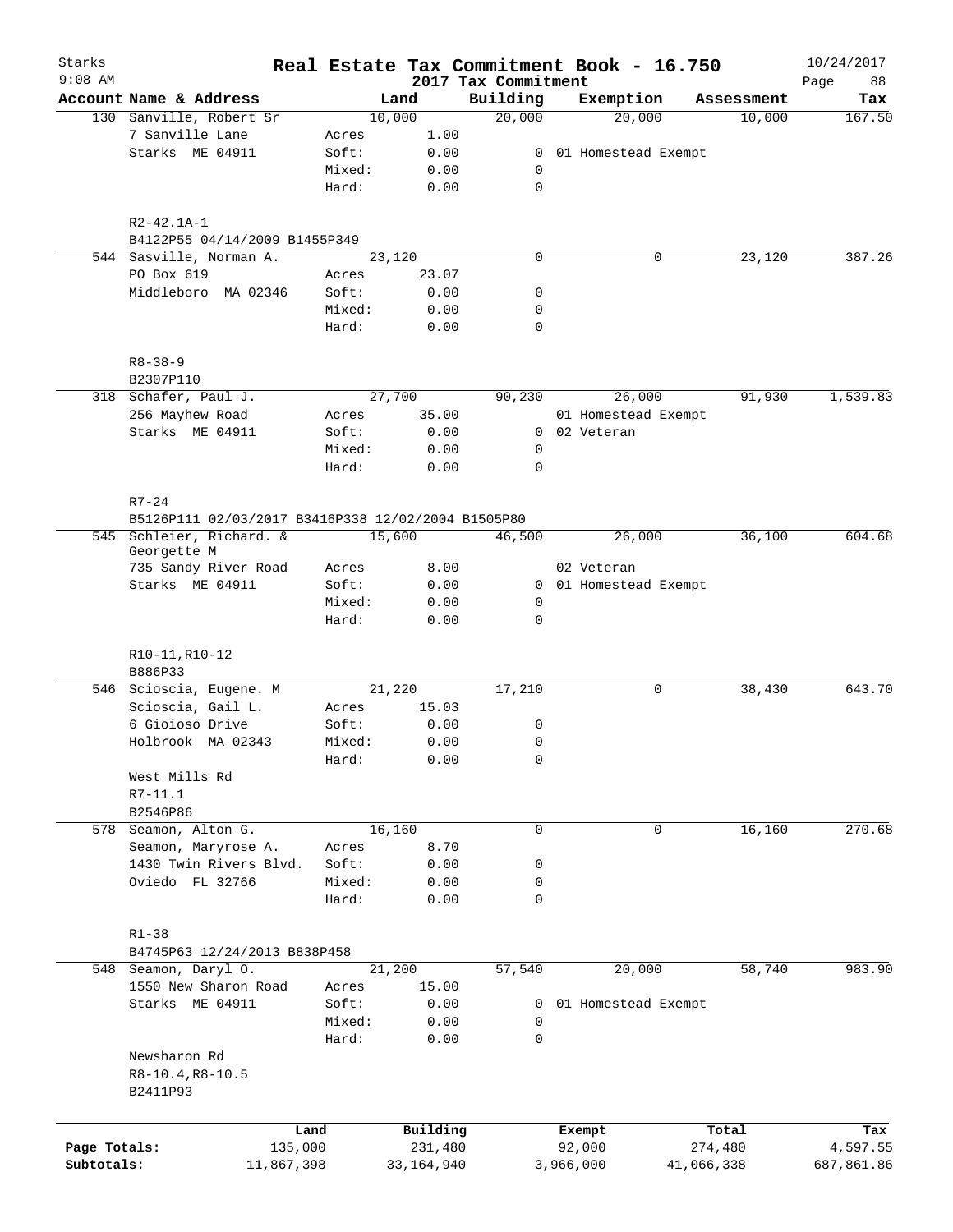| Starks       |                               |        |              |                                 | Real Estate Tax Commitment Book - 16.750 |            | 10/24/2017        |
|--------------|-------------------------------|--------|--------------|---------------------------------|------------------------------------------|------------|-------------------|
| $9:08$ AM    | Account Name & Address        |        | Land         | 2017 Tax Commitment<br>Building | Exemption                                | Assessment | Page<br>89<br>Tax |
|              | 547 Seamon, Daryl O.          |        | 15,200       | 12,000                          | $\Omega$                                 | 27,200     | 455.60            |
|              | 1550 New Sharon Road          | Acres  | 7.50         |                                 |                                          |            |                   |
|              | Starks ME 04911               | Soft:  | 0.00         | 0                               |                                          |            |                   |
|              |                               | Mixed: | 0.00         | 0                               |                                          |            |                   |
|              |                               | Hard:  | 0.00         | $\mathbf 0$                     |                                          |            |                   |
|              |                               |        |              |                                 |                                          |            |                   |
|              | $R8 - 10.3$                   |        |              |                                 |                                          |            |                   |
|              | B2708P164                     |        |              |                                 |                                          |            |                   |
| 549          | Seamon, Thomas J              |        | 14,920       | $\mathbf 0$                     | 0                                        | 14,920     | 249.91            |
|              | 1586 New Sharon Road          | Acres  | 8.40         |                                 |                                          |            |                   |
|              | Starks Me 04911               | Soft:  | 0.00         | 0                               |                                          |            |                   |
|              |                               | Mixed: | 0.00         | 0                               |                                          |            |                   |
|              |                               | Hard:  | 0.00         | $\mathbf 0$                     |                                          |            |                   |
|              | Rt.134 New Sharon Rd.         |        |              |                                 |                                          |            |                   |
|              | $R8 - 10.2$                   |        |              |                                 |                                          |            |                   |
|              | B3637P282 01/30/2006 B1485P77 |        |              |                                 |                                          |            |                   |
|              | 654 Seamon, Thomas J.         |        | 13,960       | 20,000                          | 20,000                                   | 13,960     | 233.83            |
|              | 1586 New Sharon Road          | Acres  | 7.20         |                                 | 01 Homestead Exempt                      |            |                   |
|              | Starks ME 04911               | Soft:  | 0.00         | 0                               |                                          |            |                   |
|              |                               | Mixed: | 0.00         | 0                               |                                          |            |                   |
|              |                               | Hard:  | 0.00         | $\mathbf 0$                     |                                          |            |                   |
|              | Rt.134 New Sharon Rd.         |        |              |                                 |                                          |            |                   |
|              | $R8 - 10.1$                   |        |              |                                 |                                          |            |                   |
|              | B3359P254 09/14/2005 B1936P46 |        |              |                                 |                                          |            |                   |
|              | 708 Seeley, Donald            |        | 12,200       | $\mathbf 0$                     | 0                                        | 12,200     | 204.35            |
|              | 24 Gray Street                | Acres  | 5.00         |                                 |                                          |            |                   |
|              | Madison ME 04950              | Soft:  | 0.00         | 0                               |                                          |            |                   |
|              |                               | Mixed: | 0.00         | 0                               |                                          |            |                   |
|              |                               | Hard:  | 0.00         | $\mathbf 0$                     |                                          |            |                   |
|              |                               |        |              |                                 |                                          |            |                   |
|              | $R3 - 43.2$                   |        |              |                                 |                                          |            |                   |
|              | B4383P263 02/28/2014          |        |              |                                 |                                          |            |                   |
|              | 463 Semas Joseph, J           |        | 20,960       | 51,150                          | 20,000                                   | 52,110     | 872.84            |
|              | Semas Margaret, A             | Acres  | 14.70        |                                 | 01 Homestead Exempt                      |            |                   |
|              | 248 Dill Road                 | Soft:  | 0.00         | 0                               |                                          |            |                   |
|              | Starks Me 04911               | Mixed: | 0.00         | 0                               |                                          |            |                   |
|              |                               | Hard:  | 0.00         | $\mathbf 0$                     |                                          |            |                   |
|              | Dill Rd                       |        |              |                                 |                                          |            |                   |
|              | $R6 - 22.4A$                  |        |              |                                 |                                          |            |                   |
|              | B3755P79 09/22/2006 B1446P306 |        |              |                                 |                                          |            |                   |
|              | 550 Severn, Floyd K.          |        | 2,490        | 0                               | 0                                        | 2,490      | 41.71             |
|              | 535 Sawyers Mills Road        | Acres  | 15.00        |                                 |                                          |            |                   |
|              | Starks ME 04911               | Soft:  | 0.00         | 0                               |                                          |            |                   |
|              |                               | Mixed: | 0.00         | 0                               |                                          |            |                   |
|              |                               | Hard:  | 15.00        | 2,490                           |                                          |            |                   |
|              |                               |        |              |                                 |                                          |            |                   |
|              | $R5-19.1$                     |        |              |                                 |                                          |            |                   |
|              | B1067P238                     |        |              |                                 |                                          |            |                   |
|              | 551 Severn, Floyd K.          |        | 11,830       | 105,560                         | 20,000                                   | 97,390     | 1,631.28          |
|              | Hickey Maureen E              | Acres  | 12.00        |                                 |                                          |            |                   |
|              | 535 Sawyers Mills Road        | Soft:  | 0.00         | 0                               | 01 Homestead Exempt                      |            |                   |
|              | Starks ME 04911               | Mixed: | 0.00         | $\mathbf 0$                     |                                          |            |                   |
|              |                               | Hard:  | 11.00        | 1,826                           |                                          |            |                   |
|              |                               |        |              |                                 |                                          |            |                   |
|              | $R5 - 20$                     |        |              |                                 |                                          |            |                   |
|              | B2228P347                     |        |              |                                 |                                          |            |                   |
|              |                               |        |              |                                 |                                          |            |                   |
|              |                               | Land   | Building     |                                 | Exempt                                   | Total      | Tax               |
| Page Totals: | 91,560                        |        | 188,710      |                                 | 60,000                                   | 220,270    | 3,689.52          |
| Subtotals:   | 11,958,958                    |        | 33, 353, 650 |                                 | 4,026,000                                | 41,286,608 | 691,551.38        |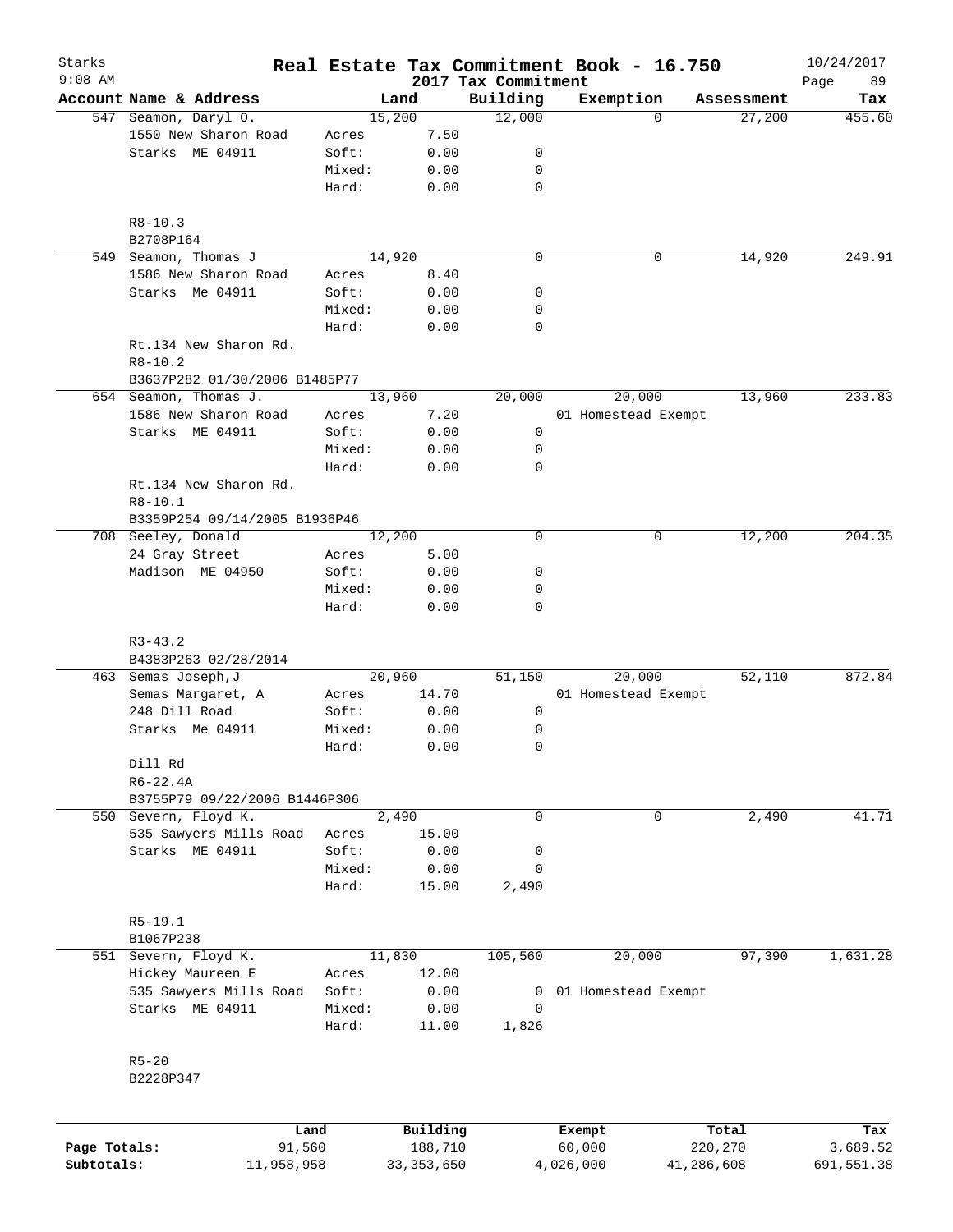| Starks<br>$9:08$ AM |                                                       |                |                     | 2017 Tax Commitment | Real Estate Tax Commitment Book - 16.750 |                  | 10/24/2017<br>90<br>Page |
|---------------------|-------------------------------------------------------|----------------|---------------------|---------------------|------------------------------------------|------------------|--------------------------|
|                     | Account Name & Address                                |                | Land                | Building            | Exemption                                | Assessment       | Tax                      |
|                     | 552 Severn, Floyd. K                                  |                | 1,970               | $\mathbf 0$         | $\Omega$                                 | 1,970            | 33.00                    |
|                     | Hickey Maureen E.                                     | Acres          | 13.00               |                     |                                          |                  |                          |
|                     | 535 Sawyers Mills Road                                | Soft:          | 0.00                | 0                   |                                          |                  |                          |
|                     | Starks ME 04911                                       | Mixed:         | 13.00               | 1,968               |                                          |                  |                          |
|                     |                                                       | Hard:          | 0.00                | $\mathbf 0$         |                                          |                  |                          |
|                     | $R4 - 25.2$                                           |                |                     |                     |                                          |                  |                          |
|                     | B1143P261                                             |                |                     |                     |                                          |                  |                          |
|                     | 243 Shaw, Daniel C                                    |                | 16,150              | 36,900              | 20,000                                   | 33,050           | 553.59                   |
|                     | Shaw, Sylvia F.                                       | Acres          | 27.60               |                     | 01 Homestead Exempt                      |                  |                          |
|                     | 357 Sawyers Mills Road                                | Soft:          | 6.00                | 619                 |                                          |                  |                          |
|                     | Starks ME 04911                                       | Mixed:         | 12.00               | 1,816               |                                          |                  |                          |
|                     |                                                       | Hard:          | 5.00                | 830                 |                                          |                  |                          |
|                     | West Mills Rd                                         |                |                     |                     |                                          |                  |                          |
|                     | $R4 - 38$                                             |                |                     |                     |                                          |                  |                          |
|                     | B4206P109 10/26/2100 B1890P18                         |                |                     |                     |                                          |                  |                          |
|                     | 554 Shaw, David J.                                    |                | 32,400              | $\mathbf 0$         | 0                                        | 32,400           | 542.70                   |
|                     | Flagg-Shaw, Pamela                                    | Acres          | 54.00               |                     |                                          |                  |                          |
|                     | 66 Central St                                         | Soft:          | 0.00                | 0                   |                                          |                  |                          |
|                     | Randolph ME 04346                                     | Mixed:         | 0.00                | 0                   |                                          |                  |                          |
|                     |                                                       | Hard:          | 0.00                | $\mathbf 0$         |                                          |                  |                          |
|                     | $R10-7$                                               |                |                     |                     |                                          |                  |                          |
|                     | B3633P178 02/14/2006 B2291P238                        |                |                     |                     |                                          |                  |                          |
|                     | 553 Shaw, David J.                                    |                | 31,150              | 4,950               | 0                                        | 36,100           | 604.68                   |
|                     | Flagg-Shaw, Pamela                                    | Acres          | 46.50               |                     |                                          |                  |                          |
|                     | 66 Central St.                                        | Soft:          | 0.00                | 0                   |                                          |                  |                          |
|                     | Randolph ME 04346                                     | Mixed:         | 0.00                | 0                   |                                          |                  |                          |
|                     |                                                       | Hard:          | 0.00                | $\mathbf 0$         |                                          |                  |                          |
|                     | $R10-2.2, R10-2.6$                                    |                |                     |                     |                                          |                  |                          |
|                     | B3633P178 02/14/2006 B2291P238                        |                |                     |                     |                                          |                  |                          |
|                     | 555 Shaw, Kenneth                                     |                | 10,960              | 48,580              | 26,000                                   | 33,540           | 561.80                   |
|                     | PO Box 34                                             | Acres          | 2.20                |                     | 02 Veteran                               |                  |                          |
|                     | New Sharon ME 04955                                   | Soft:          | 0.00                | 0                   | 01 Homestead Exempt                      |                  |                          |
|                     |                                                       | Mixed:         | 0.00                | 0                   |                                          |                  |                          |
|                     |                                                       | Hard:          | 0.00                | 0                   |                                          |                  |                          |
|                     | $R1-10$                                               |                |                     |                     |                                          |                  |                          |
|                     | B2018P38                                              |                |                     |                     |                                          |                  |                          |
| 556                 | Sheen, Albert & Jada F.                               |                | 29,400              | $\mathbf 0$         | $\mathbf 0$                              | 29,400           | 492.45                   |
|                     | P.O. Box 950<br>Christiansted, St.                    | Acres<br>Soft: | 44.00<br>0.00       | 0                   |                                          |                  |                          |
|                     | Croix VI 00821                                        |                |                     |                     |                                          |                  |                          |
|                     |                                                       | Mixed:         | 0.00                | 0                   |                                          |                  |                          |
|                     |                                                       | Hard:          | 0.00                | $\mathbf 0$         |                                          |                  |                          |
|                     | $R2 - 59.2$                                           |                |                     |                     |                                          |                  |                          |
|                     | B1022P73                                              |                |                     |                     |                                          |                  |                          |
|                     |                                                       |                | 25,000              |                     | 0                                        |                  |                          |
|                     | 557 Shepard, Stephen C.<br>64 James Street #2         | Acres          | 26.00               | 24,750              |                                          | 49,750           | 833.31                   |
|                     |                                                       |                |                     |                     |                                          |                  |                          |
|                     | Auburn ME 04210-5027                                  | Soft:          | 0.00                | 0                   |                                          |                  |                          |
|                     |                                                       | Mixed:         | 0.00                | 0                   |                                          |                  |                          |
|                     |                                                       | Hard:          | 0.00                | $\mathbf 0$         |                                          |                  |                          |
|                     | Brann Mills Road<br>$R2-20, R2-21, R2-25$<br>B897P791 |                |                     |                     |                                          |                  |                          |
|                     |                                                       | Land           |                     |                     |                                          |                  |                          |
| Page Totals:        |                                                       | 147,030        | Building<br>115,180 |                     | Exempt<br>46,000                         | Total<br>216,210 | Tax<br>3,621.53          |
| Subtotals:          | 12,105,988                                            |                | 33,468,830          |                     | 4,072,000                                | 41,502,818       | 695,172.91               |
|                     |                                                       |                |                     |                     |                                          |                  |                          |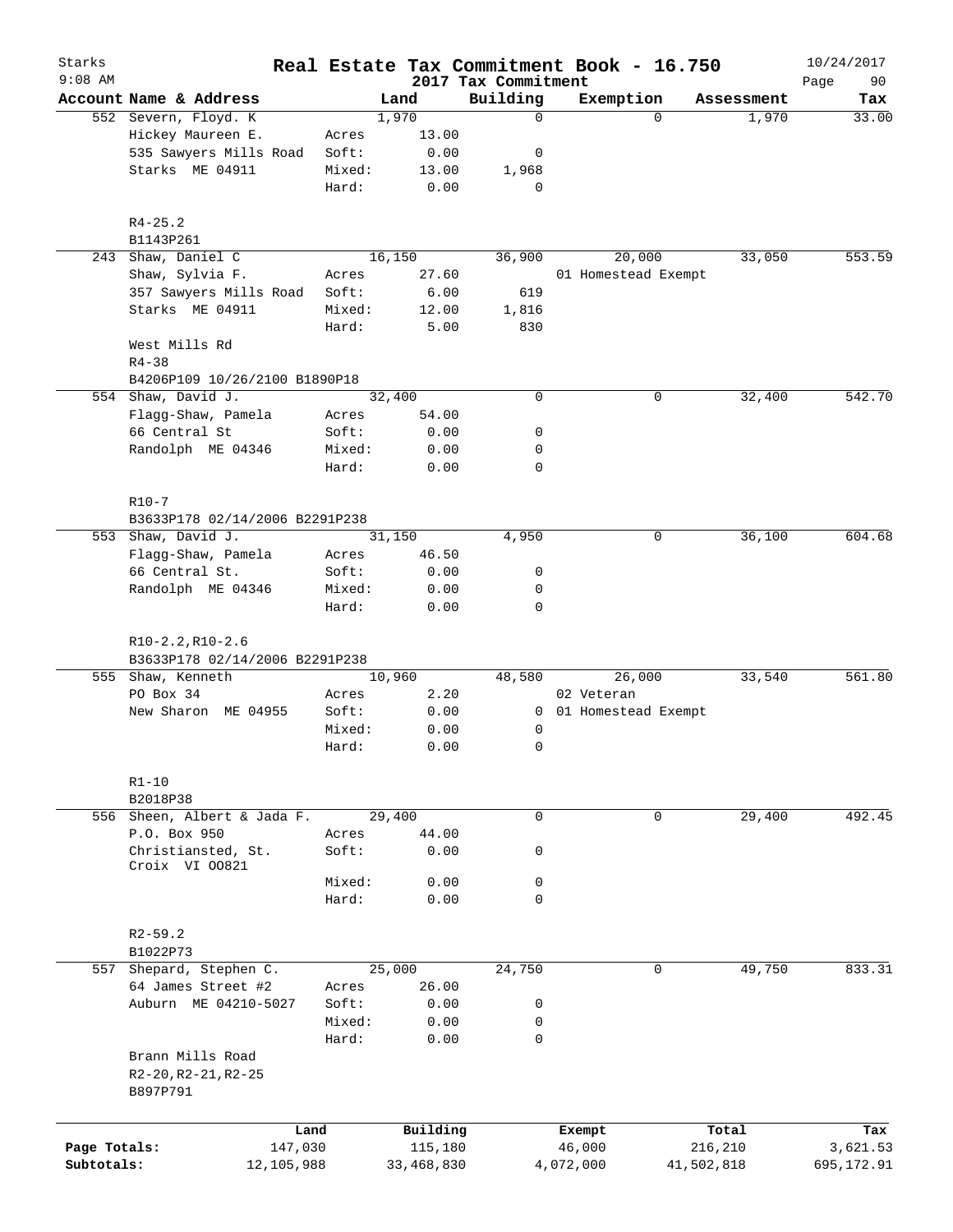| Starks<br>$9:08$ AM |                                            |        |        | 2017 Tax Commitment | Real Estate Tax Commitment Book - 16.750 |            | 10/24/2017<br>91<br>Page |
|---------------------|--------------------------------------------|--------|--------|---------------------|------------------------------------------|------------|--------------------------|
|                     | Account Name & Address                     |        | Land   | Building            | Exemption                                | Assessment | Tax                      |
|                     | 558 Sherrer, Charles R.                    |        | 15,840 | 44,250              | $\Omega$                                 | 60,090     | 1,006.51                 |
|                     | 235 NE 199 Lane                            | Acres  | 8.30   |                     |                                          |            |                          |
|                     | Miami FL 33179                             | Soft:  | 0.00   | 0                   |                                          |            |                          |
|                     |                                            | Mixed: | 0.00   | 0                   |                                          |            |                          |
|                     |                                            | Hard:  | 0.00   | $\mathbf 0$         |                                          |            |                          |
|                     | Chicken St                                 |        |        |                     |                                          |            |                          |
|                     | $R3 - 41.5$                                |        |        |                     |                                          |            |                          |
|                     | B2452P128                                  |        |        |                     |                                          |            |                          |
|                     | 559 Sherrer, Christopher                   | 14,360 |        | 0                   | $\mathsf{O}$                             | 14,360     | 240.53                   |
|                     | 21645 Fall River Dr.                       | Acres  | 7.70   |                     |                                          |            |                          |
|                     | Boca Raton FL 33428                        | Soft:  | 0.00   | 0                   |                                          |            |                          |
|                     |                                            | Mixed: | 0.00   | 0                   |                                          |            |                          |
|                     |                                            | Hard:  | 0.00   | $\mathbf 0$         |                                          |            |                          |
|                     | $R3 - 41.2$                                |        |        |                     |                                          |            |                          |
|                     | 560 Sherrer, Earskin                       | 14,600 |        | 0                   | 0                                        | 14,600     | 244.55                   |
|                     | 12 Yale Ave                                | Acres  | 8.00   |                     |                                          |            |                          |
|                     | Dayton OH 45406                            | Soft:  | 0.00   | 0                   |                                          |            |                          |
|                     |                                            | Mixed: | 0.00   | 0                   |                                          |            |                          |
|                     |                                            | Hard:  | 0.00   | $\mathbf 0$         |                                          |            |                          |
|                     |                                            |        |        |                     |                                          |            |                          |
|                     | $R3 - 41.6$                                |        |        |                     |                                          |            |                          |
|                     | B3344P84                                   |        |        |                     |                                          |            |                          |
|                     | 562 Sherrer, John                          | 15,240 |        | 0                   | $\mathsf{O}$                             | 15,240     | 255.27                   |
|                     | 12 Yale Ave.                               | Acres  | 8.80   |                     |                                          |            |                          |
|                     | Dayton OH 45406                            | Soft:  | 0.00   | 0                   |                                          |            |                          |
|                     |                                            | Mixed: | 0.00   | 0                   |                                          |            |                          |
|                     |                                            | Hard:  | 0.00   | $\mathbf 0$         |                                          |            |                          |
|                     | $R3 - 41.4$                                |        |        |                     |                                          |            |                          |
|                     | 563 Sherrer, Lucy Geneva                   | 22,110 |        | $\Omega$            | 0                                        | 22,110     | 370.34                   |
|                     | c/o John Sherrer                           | Acres  | 19.69  |                     |                                          |            |                          |
|                     | 12 Yale Ave                                | Soft:  | 0.00   | 0                   |                                          |            |                          |
|                     | Dayton Oh 45406                            | Mixed: | 0.00   | 0                   |                                          |            |                          |
|                     |                                            | Hard:  | 0.00   | $\mathbf 0$         |                                          |            |                          |
|                     |                                            |        |        |                     |                                          |            |                          |
|                     | $R3 - 41$<br>B4242P226 09/28/2009 B1263P84 |        |        |                     |                                          |            |                          |
|                     | 437 Simpson, Jennifer Marie                |        | 18,800 | 6,000               | $\Omega$                                 | 24,800     | 415.40                   |
|                     | Simpson, Curtis                            | Acres  | 12.00  |                     |                                          |            |                          |
|                     | 76 Zelkova Road                            | Soft:  | 0.00   | 0                   |                                          |            |                          |
|                     | Smyrna DE 19977                            | Mixed: | 0.00   | 0                   |                                          |            |                          |
|                     |                                            | Hard:  | 0.00   | 0                   |                                          |            |                          |
|                     | Rt. 134 Farmington Rd.                     |        |        |                     |                                          |            |                          |
|                     | $R8 - 5$                                   |        |        |                     |                                          |            |                          |
|                     | B5009P285 03/21/2016 B1273P152             |        |        |                     |                                          |            |                          |
|                     | 581 Sirois, Robert                         | 23,700 |        | 0                   | 0                                        | 23,700     | 396.98                   |
|                     | 249 Seamon Rd.                             | Acres  | 25.00  |                     |                                          |            |                          |
|                     | Farmington ME 04938                        | Soft:  | 0.00   | 0                   |                                          |            |                          |
|                     |                                            | Mixed: | 0.00   | 0                   |                                          |            |                          |
|                     |                                            | Hard:  | 0.00   | $\mathbf 0$         |                                          |            |                          |
|                     |                                            |        |        |                     |                                          |            |                          |
|                     | $R1 - 25.1$                                |        |        |                     |                                          |            |                          |
|                     | B5022P228 B1692P80                         |        |        |                     |                                          |            |                          |

|              | Land       | Building   | Exempt    | Total      | Tax        |
|--------------|------------|------------|-----------|------------|------------|
| Page Totals: | 124,650    | 50,250     |           | 174,900    | 2,929.58   |
| Subtotals:   | 12,230,638 | 33,519,080 | 4,072,000 | 41,677,718 | 698,102.49 |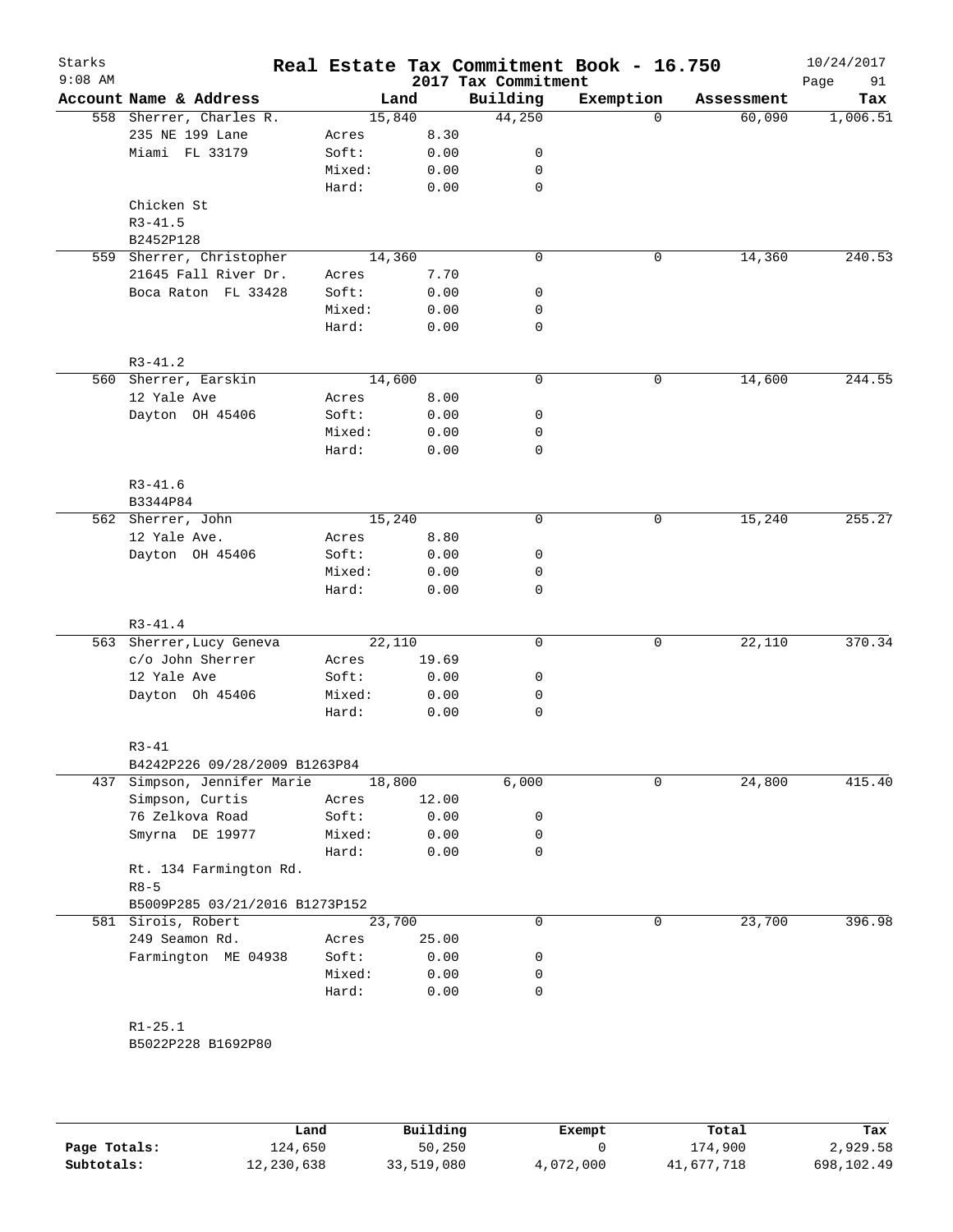| Starks<br>$9:08$ AM |                                                       |        |             |                                 | Real Estate Tax Commitment Book - 16.750 |            | 10/24/2017        |
|---------------------|-------------------------------------------------------|--------|-------------|---------------------------------|------------------------------------------|------------|-------------------|
|                     | Account Name & Address                                |        | Land        | 2017 Tax Commitment<br>Building | Exemption                                | Assessment | 92<br>Page<br>Tax |
|                     | 583 Sirois, Robert J.                                 |        | 40,000      | 0                               | $\Omega$                                 | 40,000     | 670.00            |
|                     | 249 Seamon Rd.                                        | Acres  | 170.00      |                                 |                                          |            |                   |
|                     | Farmington ME 04938                                   | Soft:  | 30.00       | 3,096                           |                                          |            |                   |
|                     |                                                       | Mixed: | 60.00       | 9,082                           |                                          |            |                   |
|                     |                                                       | Hard:  | 70.00       | 11,619                          |                                          |            |                   |
|                     | New Sharon Rd                                         |        |             |                                 |                                          |            |                   |
|                     | $R1 - 41$                                             |        |             |                                 |                                          |            |                   |
|                     | B5022P228 05/02/2016 B1495P24                         |        |             |                                 |                                          |            |                   |
|                     | 582 Sirois, Robert J.                                 |        | 17,800      | 0                               | 0                                        | 17,800     | 298.15            |
|                     | 249 Seamon Rd.                                        | Acres  | 12.00       |                                 |                                          |            |                   |
|                     | Farmington ME 04938                                   | Soft:  | 0.00        | 0                               |                                          |            |                   |
|                     |                                                       | Mixed: | 0.00        | 0                               |                                          |            |                   |
|                     |                                                       | Hard:  | 0.00        | 0                               |                                          |            |                   |
|                     |                                                       |        |             |                                 |                                          |            |                   |
|                     | $R1 - 28$                                             |        |             |                                 |                                          |            |                   |
|                     | B5022P228 05/22/2016 B1692P266                        |        |             |                                 |                                          |            |                   |
|                     | 155 Sjostrom , John W.Jr                              |        | 18,290      | 20,520                          | $\mathbf 0$                              | 38,810     | 650.07            |
|                     | Sjostrom Gail. J                                      | Acres  | 12.61       |                                 |                                          |            |                   |
|                     | 93 Bridge Street                                      | Soft:  | 0.00        | 0                               |                                          |            |                   |
|                     | Salem NH 03079                                        | Mixed: | 0.00        | 0                               |                                          |            |                   |
|                     |                                                       |        |             | 0                               |                                          |            |                   |
|                     |                                                       | Hard:  | 0.00        |                                 |                                          |            |                   |
|                     |                                                       |        |             |                                 |                                          |            |                   |
|                     | $R8 - 38 - 7$                                         |        |             |                                 |                                          |            |                   |
|                     | B3823P233 03/10/2007 B2308P33<br>568 Slawson, John A. |        |             |                                 | 20,000                                   |            | 525.95            |
|                     |                                                       |        | 28,000      | 23,400                          |                                          | 31,400     |                   |
|                     | P.O. Box 471                                          | Acres  | 36.00       |                                 |                                          |            |                   |
|                     | Anson ME 04911                                        | Soft:  | 0.00        | $\overline{0}$                  | 01 Homestead Exempt                      |            |                   |
|                     |                                                       | Mixed: | 0.00        | 0                               |                                          |            |                   |
|                     |                                                       | Hard:  | 0.00        | 0                               |                                          |            |                   |
|                     | Anson Road                                            |        |             |                                 |                                          |            |                   |
|                     | $R8 - 40$                                             |        |             |                                 |                                          |            |                   |
|                     | B2611P209                                             |        |             | 35,890                          |                                          |            | 266.16            |
|                     | 731 Smedberg, Elizabeth                               |        | $\mathbf 0$ |                                 | 20,000                                   | 15,890     |                   |
|                     | 29 Abijah Hill Road<br>Starks ME 04911                |        |             |                                 | 01 Homestead Exempt                      |            |                   |
|                     |                                                       |        |             |                                 |                                          |            |                   |
|                     |                                                       |        |             |                                 |                                          |            |                   |
|                     | R 2-410N                                              |        |             |                                 |                                          |            |                   |
|                     | 144 Smith, Joseph A.                                  |        | 18,080      | 55,970                          | $\mathbf 0$                              | 74,050     | 1,240.34          |
|                     | Smith, Brandi A.                                      | Acres  | 11.10       |                                 |                                          |            |                   |
|                     | 38 Redneck Road                                       | Soft:  | 0.00        | 0                               |                                          |            |                   |
|                     | Starks ME 04911                                       | Mixed: | 0.00        | 0                               |                                          |            |                   |
|                     |                                                       | Hard:  | 0.00        | 0                               |                                          |            |                   |
|                     |                                                       |        |             |                                 |                                          |            |                   |
|                     | $R6 - 2.16$                                           |        |             |                                 |                                          |            |                   |
|                     | B5090P206 10/17/2016 B883P1018                        |        |             |                                 |                                          |            |                   |
| 570                 | Smith, Michael, A.                                    |        | 16,200      | 27,000                          | $\mathbf 0$                              | 43,200     | 723.60            |
|                     | 1424 Industry Road                                    | Acres  | 5.00        |                                 |                                          |            |                   |
|                     | Industry ME 04938                                     | Soft:  | 0.00        | 0                               |                                          |            |                   |
|                     |                                                       | Mixed: | 0.00        | 0                               |                                          |            |                   |
|                     |                                                       | Hard:  | 0.00        | 0                               |                                          |            |                   |
|                     | Sandy River Estates                                   |        |             |                                 |                                          |            |                   |
|                     | $R1 - 34.5$                                           |        |             |                                 |                                          |            |                   |
|                     | B2114P150                                             |        |             |                                 |                                          |            |                   |
|                     |                                                       |        |             |                                 |                                          |            |                   |
|                     |                                                       |        |             |                                 |                                          |            |                   |
|                     |                                                       | Land   | Building    |                                 | Exempt                                   | Total      | Tax               |
| Page Totals:        | 138,370                                               |        | 162,780     |                                 | 40,000                                   | 261,150    | 4,374.27          |
| Subtotals:          | 12,369,008                                            |        | 33,681,860  |                                 | 4,112,000                                | 41,938,868 | 702,476.76        |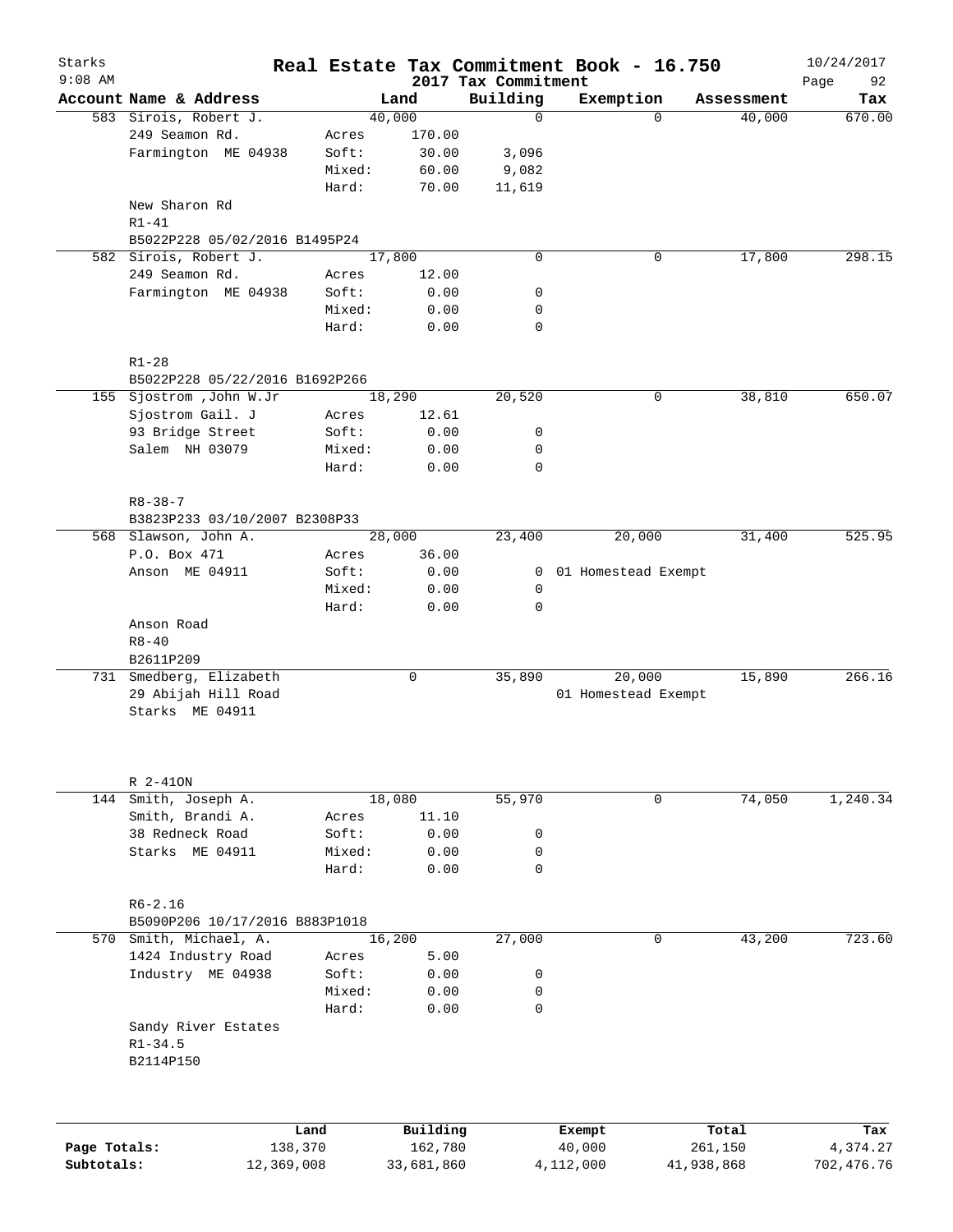| Starks       |                                                                            |        |          |                                 | Real Estate Tax Commitment Book - 16.750 |            | 10/24/2017        |
|--------------|----------------------------------------------------------------------------|--------|----------|---------------------------------|------------------------------------------|------------|-------------------|
| $9:08$ AM    | Account Name & Address                                                     |        | Land     | 2017 Tax Commitment<br>Building | Exemption                                | Assessment | Page<br>93<br>Tax |
|              | 114 Smith, Perry                                                           |        | 17,440   | 19,010                          | $\Omega$                                 | 36,450     | 610.54            |
|              | Smith, Kimberly                                                            | Acres  | 10.30    |                                 |                                          |            |                   |
|              | 457 Hubbard Road                                                           | Soft:  | 0.00     | 0                               |                                          |            |                   |
|              | Berwick ME 03901                                                           | Mixed: | 0.00     | 0                               |                                          |            |                   |
|              |                                                                            | Hard:  | 0.00     | $\mathbf 0$                     |                                          |            |                   |
|              | Thompson Bridge Road<br>$R3 - 46.4$                                        |        |          |                                 |                                          |            |                   |
|              | B4449P142 10/07/2011 B2748P280                                             |        |          |                                 |                                          |            |                   |
| 31           | Smith, Perry                                                               |        | 11,890   | 42,240                          | 0                                        | 54,130     | 906.68            |
|              | Smith, Kimberly                                                            | Acres  | 19.00    |                                 |                                          |            |                   |
|              | 457 Hubbard Road                                                           | Soft:  | 0.00     | 0                               |                                          |            |                   |
|              | Berwick ME 03901                                                           | Mixed: | 7.00     | 1,060                           |                                          |            |                   |
|              |                                                                            | Hard:  | 11.00    | 1,826                           |                                          |            |                   |
|              | $R3 - 46.3$                                                                |        |          |                                 |                                          |            |                   |
|              | B3406P232 11/12/2004 B1961P137                                             |        |          |                                 |                                          |            |                   |
| 599          | Smith, Perry and<br>Kimberly                                               |        | 22,200   | 0                               | 0                                        | 22,200     | 371.85            |
|              | 457 Hubbard Road                                                           | Acres  | 20.00    |                                 |                                          |            |                   |
|              | Berwick ME 03901                                                           | Soft:  | 0.00     | 0                               |                                          |            |                   |
|              |                                                                            | Mixed: | 0.00     | 0                               |                                          |            |                   |
|              |                                                                            | Hard:  | 0.00     | 0                               |                                          |            |                   |
|              | Thompson Bridge Road<br>$R3 - 46.2$                                        |        |          |                                 |                                          |            |                   |
|              | B4484P210 01/16/2012 B2073P194                                             |        |          |                                 |                                          |            |                   |
|              | 102 Smith, Robert F.                                                       |        | 17,400   | 107,350                         | 20,000                                   | 104,750    | 1,754.56          |
|              | 282 Sawyers Mills Road                                                     | Acres  | 11.50    |                                 | 01 Homestead Exempt                      |            |                   |
|              | Starks ME 04911                                                            | Soft:  | 0.00     | 0                               |                                          |            |                   |
|              |                                                                            | Mixed: | 0.00     | 0                               |                                          |            |                   |
|              |                                                                            | Hard:  | 0.00     | 0                               |                                          |            |                   |
|              | $R3 - 14.4$                                                                |        |          |                                 |                                          |            |                   |
|              | B4561P306 08/10/2012 B3329P1                                               |        |          |                                 |                                          |            |                   |
|              | 119 Smith, Susan M                                                         |        | 16,880   | 7,200                           | 0                                        | 24,080     | 403.34            |
|              | Smith, Everett W.                                                          | Acres  | 9.60     |                                 |                                          |            |                   |
|              | 136 Long Swamp Rd.                                                         | Soft:  | 0.00     | 0                               |                                          |            |                   |
|              | Berwick ME 03901                                                           | Mixed: | 0.00     | 0                               |                                          |            |                   |
|              |                                                                            | Hard:  | 0.00     | 0                               |                                          |            |                   |
|              | $R7 - 10.4$<br>B3904P224 09/05/2007 B3769P232 10/30/2006 B1410P258         |        |          |                                 |                                          |            |                   |
|              | 01/27/2011 B1388P74                                                        |        |          |                                 |                                          |            |                   |
|              | 571 Smithers, Linda                                                        |        | 49,020   | 202,800                         | 20,000                                   | 231,820    | 3,882.99          |
|              | 404 Sandy River Road                                                       | Acres  | 108.00   |                                 |                                          |            |                   |
|              | Starks ME 04911                                                            | Soft:  | 0.00     | 0                               | 01 Homestead Exempt                      |            |                   |
|              |                                                                            | Mixed: | 0.00     | $\mathbf 0$                     |                                          |            |                   |
|              |                                                                            | Hard:  | 33.00    | 5,477                           |                                          |            |                   |
|              | $9 - 6, 6.1, 7.8, 7.9, 7$                                                  |        |          |                                 |                                          |            |                   |
|              | B4579P97 09/21/2012 B4225P264 12/18/2009 B1639P178<br>223 Sobczak, Wieslaw |        | 6,730    | $\mathsf{O}$                    | $\mathbf 0$                              | 6,730      | 112.73            |
|              | 100 Oakland Avenue                                                         | Acres  |          |                                 |                                          |            |                   |
|              | New Britain Ct 06053                                                       |        | 41.00    |                                 |                                          |            |                   |
|              |                                                                            | Soft:  | 0.00     | 0                               |                                          |            |                   |
|              |                                                                            | Mixed: | 5.00     | 757                             |                                          |            |                   |
|              |                                                                            | Hard:  | 36.00    | 5,975                           |                                          |            |                   |
|              | $R8 - 38 - 18$                                                             |        |          |                                 |                                          |            |                   |
|              | B4410P212 07/03/2011 B3233P287                                             |        |          |                                 |                                          |            |                   |
|              | Land                                                                       |        | Building |                                 | Exempt                                   | Total      | Tax               |
| Page Totals: | 141,560                                                                    |        | 378,600  |                                 | 40,000                                   | 480,160    | 8,042.69          |

**Subtotals:** 12,510,568 34,060,460 4,152,000 42,419,028 710,519.45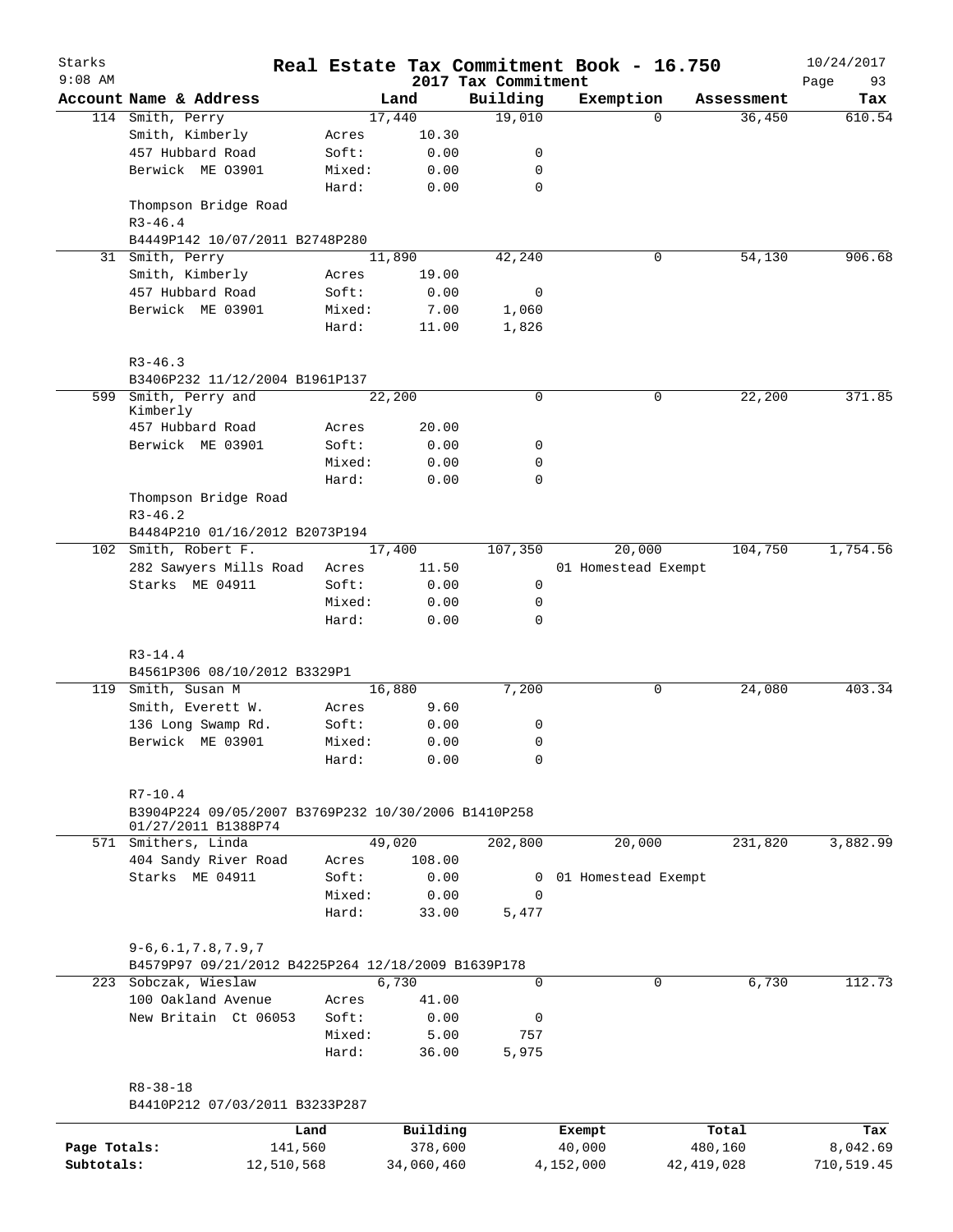| Starks<br>$9:08$ AM |                                  |        |          | 2017 Tax Commitment | Real Estate Tax Commitment Book - 16.750 |            | 10/24/2017<br>94<br>Page |
|---------------------|----------------------------------|--------|----------|---------------------|------------------------------------------|------------|--------------------------|
|                     | Account Name & Address           |        | Land     | Building            | Exemption                                | Assessment | Tax                      |
|                     | 222 Sobczak, Wieslaw             |        | 11,760   | 80,110              | $\Omega$                                 | 91,870     | 1,538.82                 |
|                     | 100 Oakland Avenue               | Acres  | 10.00    |                     |                                          |            |                          |
|                     | New Britain CT 06053             | Soft:  | 0.00     | 0                   |                                          |            |                          |
|                     |                                  | Mixed: | 0.00     | 0                   |                                          |            |                          |
|                     |                                  | Hard:  | 7.00     | 1,162               |                                          |            |                          |
|                     | Felker Hill Rd<br>$R8 - 38 - 16$ |        |          |                     |                                          |            |                          |
|                     | B4410P210 07/01/2011 B2749P258   |        |          |                     |                                          |            |                          |
| 521                 | Sours, Shane L.                  |        | 5,200    | 36,750              | 20,000                                   | 21,950     | 367.66                   |
|                     | Walls, Dawn R.                   | Acres  | 0.27     |                     | 01 Homestead Exempt                      |            |                          |
|                     | 2725 Industry Rd                 | Soft:  | 0.00     | 0                   |                                          |            |                          |
|                     | Starks ME 04911                  | Mixed: | 0.00     | 0                   |                                          |            |                          |
|                     |                                  | Hard:  | 0.00     | $\mathbf 0$         |                                          |            |                          |
|                     | $U1-12$                          |        |          |                     |                                          |            |                          |
|                     | B3819P229 09/22/2006 B825P380    |        |          |                     |                                          |            |                          |
|                     | 417 Sprague, Richard J.          |        | 11,320   | 22,000              | 0                                        | 33,320     | 558.11                   |
|                     | 109 Bradbury Hill Road           | Acres  | 3.90     |                     |                                          |            |                          |
|                     | Minot ME 04258                   | Soft:  | 0.00     | 0                   |                                          |            |                          |
|                     |                                  | Mixed: | 0.00     | 0                   |                                          |            |                          |
|                     |                                  | Hard:  | 0.00     | 0                   |                                          |            |                          |
|                     | $R1-2$                           |        |          |                     |                                          |            |                          |
|                     | B3474P126 04/22/2005 B812P93     |        |          |                     |                                          |            |                          |
|                     | 576 Standley, Charles &          |        | 16,800   | $\mathbf 0$         | 0                                        | 16,800     | 281.40                   |
|                     | Virginia                         |        |          |                     |                                          |            |                          |
|                     | 23 Story Street                  | Acres  | 9.50     |                     |                                          |            |                          |
|                     | Apt $1-4$                        | Soft:  | 0.00     | 0                   |                                          |            |                          |
|                     | Essex MA 01929                   | Mixed: | 0.00     | $\mathbf 0$         |                                          |            |                          |
|                     |                                  | Hard:  | 0.00     | $\mathbf 0$         |                                          |            |                          |
|                     | $R5 - 32$<br>B1033P171           |        |          |                     |                                          |            |                          |
|                     | 579 Staph, Mike                  |        | 18,460   | 41,220              | 0                                        | 59,680     | 999.64                   |
|                     | Matta Kelly                      | Acres  | 11.57    |                     |                                          |            |                          |
|                     | 5 Plain Street                   | Soft:  | 0.00     | 0                   |                                          |            |                          |
|                     |                                  |        |          |                     |                                          |            |                          |
|                     | Middleboro Ma 02346              | Mixed: | 0.00     | 0                   |                                          |            |                          |
|                     |                                  | Hard:  | 0.00     | 0                   |                                          |            |                          |
|                     | Felker Hill Rd.                  |        |          |                     |                                          |            |                          |
|                     | R8-38.17<br>B2752P288            |        |          |                     |                                          |            |                          |
|                     | 593 Sterry Earl R. Jr.           |        | 10,160   | 32,400              | 20,000                                   | 22,560     | 377.88                   |
|                     | 111 Chicken Street               | Acres  | 1.20     |                     | 01 Homestead Exempt                      |            |                          |
|                     | Starks ME 04911                  | Soft:  | 0.00     | 0                   |                                          |            |                          |
|                     |                                  |        |          |                     |                                          |            |                          |
|                     |                                  | Mixed: | 0.00     | 0                   |                                          |            |                          |
|                     | Chicken Street                   | Hard:  | 0.00     | $\mathbf 0$         |                                          |            |                          |
|                     |                                  |        |          |                     |                                          |            |                          |
|                     | $R3 - 17$                        |        |          |                     |                                          |            |                          |
|                     | B3662P65 04/16/2006 B2602P316    |        |          |                     |                                          |            |                          |
|                     | 732 Sterry, Earl                 |        | 14,400   | 42,550              | 0                                        | 56,950     | 953.91                   |
|                     | Coles, Carol                     | Acres  | 6.50     |                     |                                          |            |                          |
|                     | 335 Sawyers Mills Road           | Soft:  | 0.00     | 0                   |                                          |            |                          |
|                     | Starks ME 04911                  | Mixed: | 0.00     | 0                   |                                          |            |                          |
|                     |                                  | Hard:  | 0.00     | 0                   |                                          |            |                          |
|                     | $R3-32B$                         |        |          |                     |                                          |            |                          |
|                     | B4983P58 12/08/2015              |        |          |                     |                                          |            |                          |
|                     |                                  | Land   | Building |                     | Exempt                                   | Total      | Tax                      |

**Page Totals:** 88,100 255,030 40,000 303,130 5,077.42 **Subtotals:** 12,598,668 34,315,490 4,192,000 42,722,158 715,596.87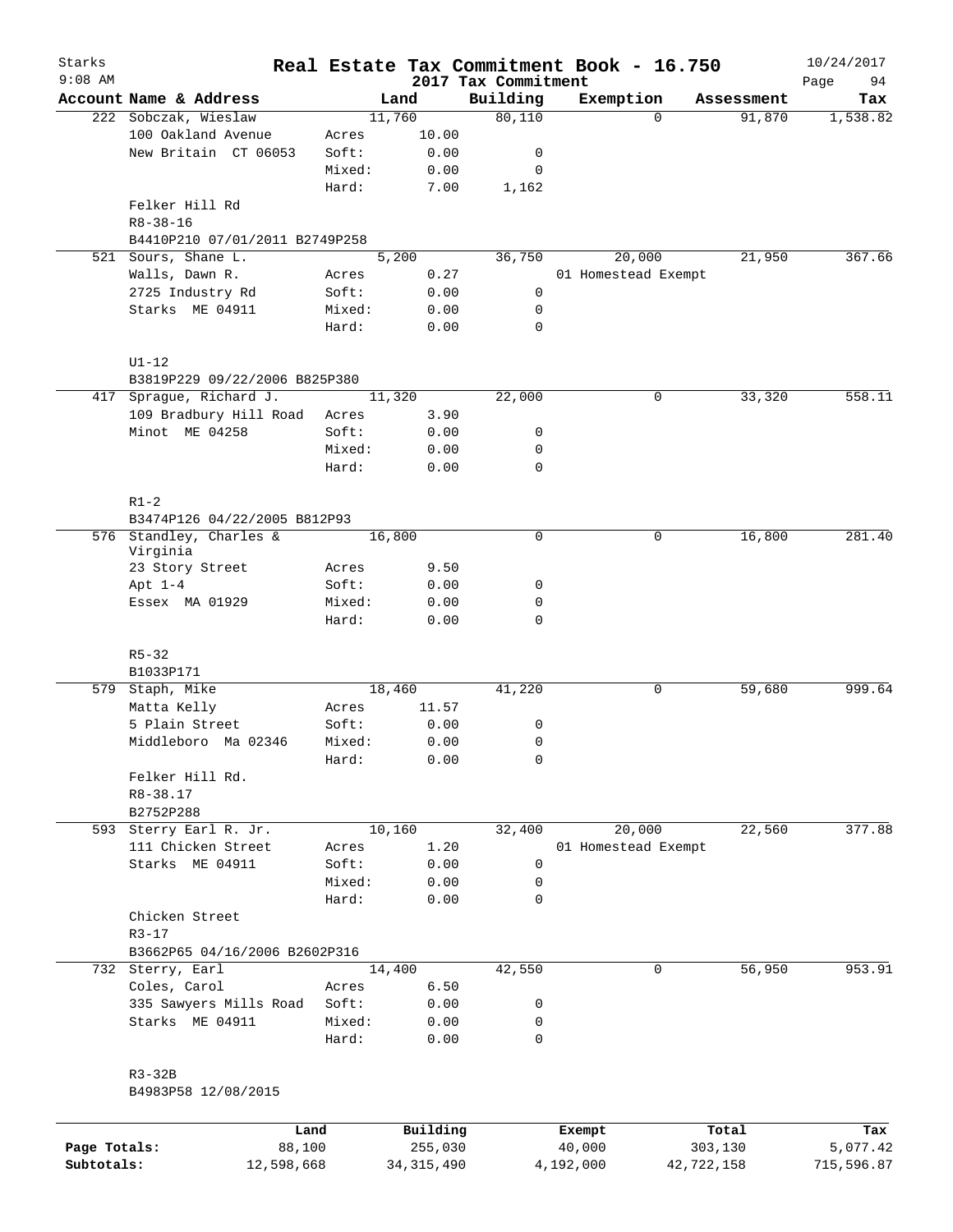| Starks<br>$9:08$ AM |                                            |                 |               | 2017 Tax Commitment | Real Estate Tax Commitment Book - 16.750 |            | 10/24/2017<br>95<br>Page |
|---------------------|--------------------------------------------|-----------------|---------------|---------------------|------------------------------------------|------------|--------------------------|
|                     | Account Name & Address                     |                 | Land          | Building            | Exemption                                | Assessment | Tax                      |
|                     | 743 Sterry, Earl R.                        |                 | 11,760        | 91,760              | 20,000                                   | 83,520     | 1,398.96                 |
|                     | Coles, Carol                               | Acres           | 3.20          |                     | 01 Homestead Exempt                      |            |                          |
|                     | 335 Sawyers Mills Road                     | Soft:           | 0.00          | $\mathbf 0$         |                                          |            |                          |
|                     | Starks ME 04911                            | Mixed:          | 0.00          | 0                   |                                          |            |                          |
|                     |                                            | Hard:           | 0.00          | $\mathbf 0$         |                                          |            |                          |
|                     | R4 39.2                                    |                 |               |                     |                                          |            |                          |
|                     | B4348P170 11/17/2010                       |                 |               |                     |                                          |            |                          |
|                     | 590 Sterry, Troy                           |                 | 13,840        | 68,080              | 20,000                                   | 61,920     | 1,037.16                 |
|                     | P.O.Box 381                                | Acres           | 5.80          |                     |                                          |            |                          |
|                     | Farmington ME 04938                        | Soft:           | 0.00          |                     | 0 01 Homestead Exempt                    |            |                          |
|                     |                                            | Mixed:          | 0.00          | 0                   |                                          |            |                          |
|                     |                                            | Hard:           | 0.00          | $\mathbf 0$         |                                          |            |                          |
|                     | Anson Rd                                   |                 |               |                     |                                          |            |                          |
|                     | $R8 - 45$                                  |                 |               |                     |                                          |            |                          |
|                     | B2556P273                                  |                 |               |                     |                                          | 116,990    |                          |
|                     | 594 Stevens, Alan R.<br>Stevens Vicki R.   |                 | 38,500        | 98,490              | 20,000<br>01 Homestead Exempt            |            | 1,959.58                 |
|                     | 27 Remick Road                             | Acres<br>Soft:  | 71.00<br>0.00 | $\mathbf 0$         |                                          |            |                          |
|                     | Starks ME 04911                            | Mixed:          | 0.00          | 0                   |                                          |            |                          |
|                     |                                            | Hard:           | 0.00          | $\mathbf 0$         |                                          |            |                          |
|                     |                                            |                 |               |                     |                                          |            |                          |
|                     | $R6-4$                                     |                 |               |                     |                                          |            |                          |
|                     | B2228P290                                  |                 |               |                     |                                          |            |                          |
|                     | 691 Stevens, Charles L.                    |                 | 16,020        | 32,230              | 20,000                                   | 28,250     | 473.19                   |
|                     | Stevens, Melissa S.                        | Acres           | 40.00         |                     | 01 Homestead Exempt                      |            |                          |
|                     | 56 State Park Road                         | Soft:           | 11.00         | 1,135               |                                          |            |                          |
|                     | Presque Isle ME 04769                      | Mixed:          | 27.00         | 4,087               |                                          |            |                          |
|                     |                                            | Hard:           | 0.00          | 0                   |                                          |            |                          |
|                     |                                            |                 |               |                     |                                          |            |                          |
|                     | $R6 - 22.2$                                |                 |               |                     |                                          |            |                          |
|                     | B3577P328 10/07/2005                       |                 |               |                     |                                          |            |                          |
|                     | 366 Stevens, Vicki and Alan                |                 | 23,700        | 0                   | 0                                        | 23,700     | 396.98                   |
|                     | 27 Remick Road                             | Acres           | 25.00         |                     |                                          |            |                          |
|                     | Starks ME 04911                            | Soft:           | 0.00          | 0                   |                                          |            |                          |
|                     |                                            | Mixed:          | 0.00          | 0                   |                                          |            |                          |
|                     |                                            | Hard:           | 0.00          | $\mathbf 0$         |                                          |            |                          |
|                     | Locke Hill Rd                              |                 |               |                     |                                          |            |                          |
|                     | $R2 - 56$                                  |                 |               |                     |                                          |            |                          |
|                     | B4592P295 10/26/2012 B2668P1               |                 |               |                     |                                          |            |                          |
|                     | 11 Stewart, Gary M.                        |                 | 16,280        | 0                   | 0                                        | 16,280     | 272.69                   |
|                     | 66 Park Street<br>Madison ME 04950         | Acres           | 10.10         |                     |                                          |            |                          |
|                     |                                            | Soft:<br>Mixed: | 0.00          | 0                   |                                          |            |                          |
|                     |                                            | Hard:           | 0.00<br>0.00  | 0<br>0              |                                          |            |                          |
|                     | Mayhew Road                                |                 |               |                     |                                          |            |                          |
|                     | $R6 - 2.3$                                 |                 |               |                     |                                          |            |                          |
|                     | B4761P27 02/28/2014 B2150P149              |                 |               |                     |                                          |            |                          |
|                     | 64 Stoney Fields, LLC                      |                 | 22,200        | $\mathbf 0$         | 0                                        | 22,200     | 371.85                   |
|                     | PO Box 373                                 | Acres           | 20.00         |                     |                                          |            |                          |
|                     | East Wilton ME 04234                       | Soft:           | 0.00          | 0                   |                                          |            |                          |
|                     |                                            | Mixed:          | 0.00          | 0                   |                                          |            |                          |
|                     |                                            | Hard:           | 0.00          | $\mathbf 0$         |                                          |            |                          |
|                     | West Mills Rd.                             |                 |               |                     |                                          |            |                          |
|                     | $R3 - 11$<br>B4270P57 05/12/2010 B2410P122 |                 |               |                     |                                          |            |                          |
|                     |                                            |                 |               |                     |                                          |            |                          |
|                     | Land                                       |                 | Building      |                     | Exempt                                   | Total      | Tax                      |
| Page Totals:        | 142,300                                    |                 | 290,560       |                     | 80,000                                   | 352,860    | 5,910.41                 |

**Subtotals:** 12,740,968 34,606,050 4,272,000 43,075,018 721,507.28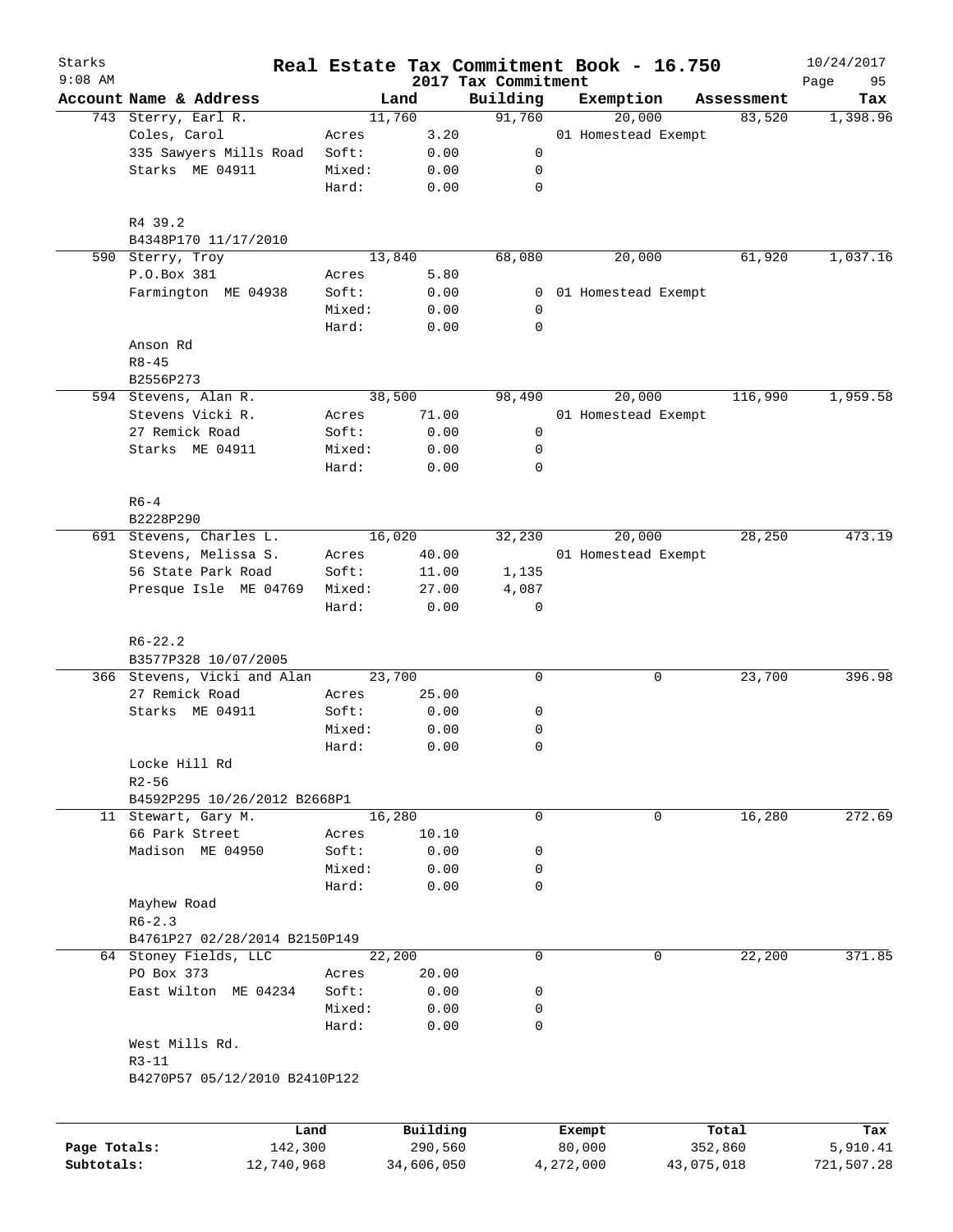| Starks<br>$9:08$ AM |                                                                            |        |       | 2017 Tax Commitment | Real Estate Tax Commitment Book - 16.750 |            | 10/24/2017<br>96<br>Page |
|---------------------|----------------------------------------------------------------------------|--------|-------|---------------------|------------------------------------------|------------|--------------------------|
|                     | Account Name & Address                                                     |        | Land  | Building            | Exemption                                | Assessment | Tax                      |
|                     | 415 Strople, Charles H.                                                    | 22,900 |       | 58,650              | $\Omega$                                 | 81,550     | 1,365.96                 |
|                     | Strople, Ingrid E.                                                         | Acres  | 19.00 |                     |                                          |            |                          |
|                     | 8 Phillips Avenue                                                          | Soft:  | 0.00  | 0                   |                                          |            |                          |
|                     | Rockport MA 01966-1122 Mixed:                                              |        | 0.00  | 0                   |                                          |            |                          |
|                     |                                                                            | Hard:  | 0.00  | $\mathbf 0$         |                                          |            |                          |
|                     | Brann Mills Rd                                                             |        |       |                     |                                          |            |                          |
|                     | $R1 - 32$                                                                  |        |       |                     |                                          |            |                          |
|                     | B3709P301 07/12/2006 B1629P298                                             |        |       |                     |                                          |            |                          |
| 596                 | Sullo, David A                                                             | 40,750 |       | 13,200              | 0                                        | 53,950     | 903.66                   |
|                     | 70 Kendrick Rd.                                                            | Acres  | 78.50 |                     |                                          |            |                          |
|                     | Wakefield MA 01880                                                         | Soft:  | 0.00  | 0                   |                                          |            |                          |
|                     |                                                                            | Mixed: | 0.00  | 0                   |                                          |            |                          |
|                     |                                                                            | Hard:  | 0.00  | 0                   |                                          |            |                          |
|                     | Rt. 134 New Sharon Rd.                                                     |        |       |                     |                                          |            |                          |
|                     | $R8 - 15$                                                                  |        |       |                     |                                          |            |                          |
|                     | B2541P215                                                                  |        |       |                     |                                          |            |                          |
| 597                 | Sullo, David A.                                                            | 10,960 |       | 34,050              | 0                                        | 45,010     | 753.92                   |
|                     | 70 Kendrick Rd                                                             | Acres  | 2.20  |                     |                                          |            |                          |
|                     | Wakefield MA 01880                                                         | Soft:  | 0.00  | 0                   |                                          |            |                          |
|                     |                                                                            | Mixed: | 0.00  | 0                   |                                          |            |                          |
|                     |                                                                            | Hard:  | 0.00  | 0                   |                                          |            |                          |
|                     | $R8 - 13$                                                                  |        |       |                     |                                          |            |                          |
|                     | B1119P54                                                                   |        |       |                     |                                          |            |                          |
| 163                 | Sutherburg, Walfred F.                                                     | 23,200 |       | 95,720              | 0                                        | 118,920    | 1,991.91                 |
|                     | Sutherburg, Laura J.                                                       | Acres  | 20.00 |                     |                                          |            |                          |
|                     | 226 Dill Road                                                              | Soft:  | 0.00  | 0                   |                                          |            |                          |
|                     | Starks ME 04911                                                            | Mixed: | 0.00  | 0                   |                                          |            |                          |
|                     |                                                                            | Hard:  | 0.00  | 0                   |                                          |            |                          |
|                     | Dill Road                                                                  |        |       |                     |                                          |            |                          |
|                     | $R6 - 22.4$                                                                |        |       |                     |                                          |            |                          |
|                     | B4977P224 11/23/2015 B4457P215 10/26/2011 B1391P335                        |        |       |                     |                                          |            |                          |
|                     | 574 Sweetser, Jeff A.                                                      | 12,480 |       | 47,600              | 20,000                                   | 40,080     | 671.34                   |
|                     | Sweetser, Karen                                                            | Acres  | 4.10  |                     | 01 Homestead Exempt                      |            |                          |
|                     | PO Box 96                                                                  | Soft:  | 0.00  | 0                   |                                          |            |                          |
|                     | West Farmington ME<br>04992                                                | Mixed: | 0.00  | 0                   |                                          |            |                          |
|                     |                                                                            | Hard:  | 0.00  | 0                   |                                          |            |                          |
|                     | $R4 - 3$                                                                   |        |       |                     |                                          |            |                          |
|                     | B4654P278 05/03/2013 B4171P195 07/30/2009 B3751P89<br>10/02/2006 B1139P150 |        |       |                     |                                          |            |                          |
|                     | 722 Swisher, John R.                                                       | 13,200 |       | 0                   | 0                                        | 13,200     | 221.10                   |
|                     | 454 Mile Hill Road                                                         | Acres  | 5.00  |                     |                                          |            |                          |
|                     | New Sharon ME 04955                                                        | Soft:  | 0.00  | 0                   |                                          |            |                          |
|                     |                                                                            | Mixed: | 0.00  | 0                   |                                          |            |                          |
|                     |                                                                            | Hard:  | 0.00  | 0                   |                                          |            |                          |
|                     | $R3 - 38.1$                                                                |        |       |                     |                                          |            |                          |
|                     | B3920P247 10/15/2007                                                       |        |       |                     |                                          |            |                          |
|                     |                                                                            |        |       |                     |                                          |            |                          |
|                     |                                                                            |        |       |                     |                                          |            |                          |

|              | Land       | Building   | Exempt    | Total      | Tax        |
|--------------|------------|------------|-----------|------------|------------|
| Page Totals: | 123,490    | 249,220    | 20,000    | 352,710    | 5,907.89   |
| Subtotals:   | 12,864,458 | 34,855,270 | 4,292,000 | 43,427,728 | 727.415.17 |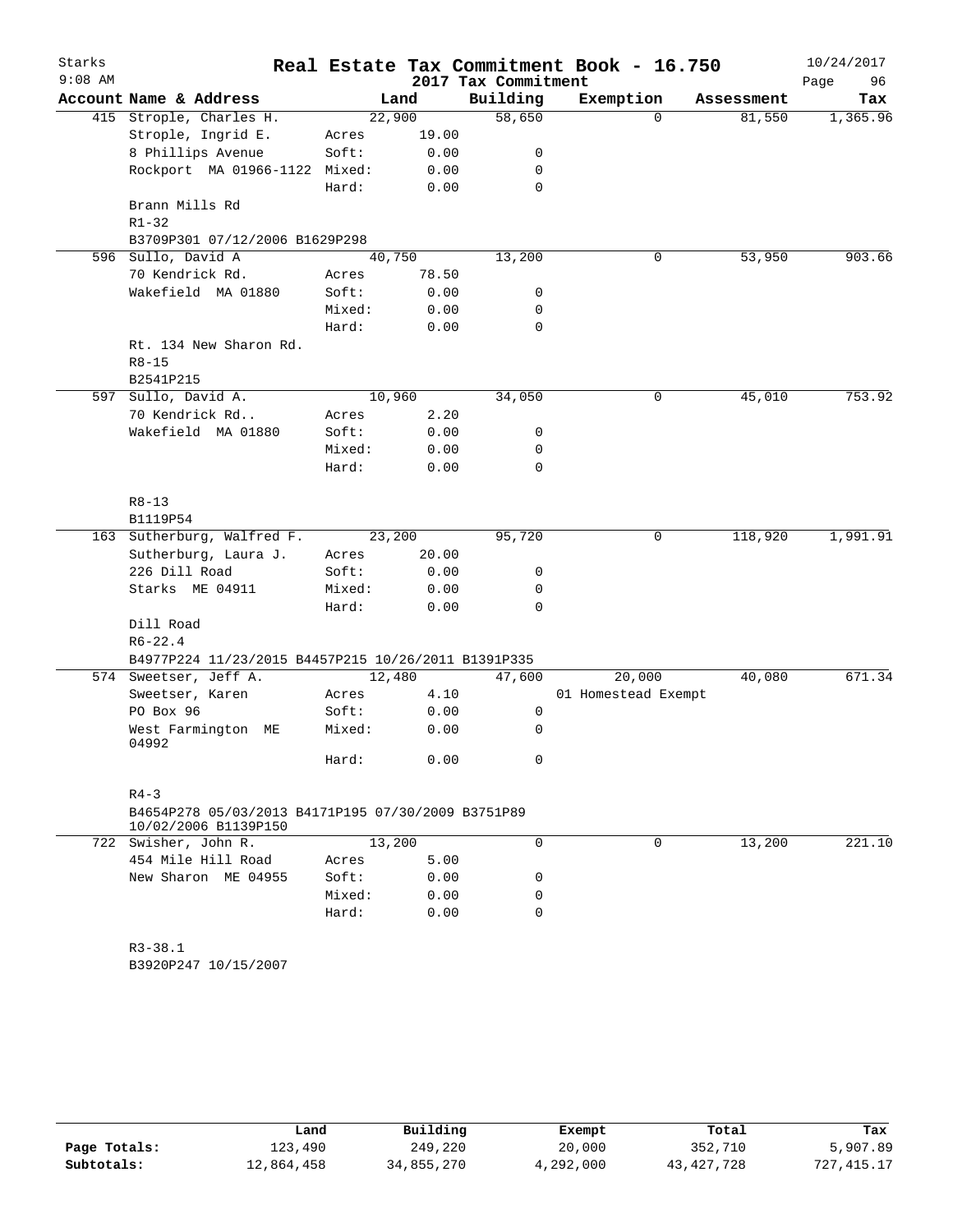| Starks       |                                           |                |                |                                 | Real Estate Tax Commitment Book - 16.750 |             |            | 10/24/2017        |
|--------------|-------------------------------------------|----------------|----------------|---------------------------------|------------------------------------------|-------------|------------|-------------------|
| $9:08$ AM    | Account Name & Address                    |                | Land           | 2017 Tax Commitment<br>Building | Exemption                                |             | Assessment | 97<br>Page<br>Tax |
|              | 602 Tanner, Richard A. &                  |                | 15,600         | $\mathbf 0$                     |                                          | $\Omega$    | 15,600     | 261.30            |
|              | Alice B.                                  |                |                |                                 |                                          |             |            |                   |
|              | 97 Waites Corner Rd.                      | Acres          | 9.25           |                                 |                                          |             |            |                   |
|              | West Kingston RI 02892 Soft:              |                | 0.00           | 0                               |                                          |             |            |                   |
|              |                                           | Mixed:         | 0.00<br>0.00   | $\mathbf 0$<br>$\mathbf 0$      |                                          |             |            |                   |
|              | Mayhew Road                               | Hard:          |                |                                 |                                          |             |            |                   |
|              | $R5 - 6.1$                                |                |                |                                 |                                          |             |            |                   |
|              | B1494P94                                  |                |                |                                 |                                          |             |            |                   |
|              | 603 Taylor, Brandon                       |                | 30,700         | 98,350                          | 20,000                                   |             | 109,050    | 1,826.59          |
|              | Taylor, Darlene S.                        | Acres          | 45.00          |                                 |                                          |             |            |                   |
|              | 1234 New Sharon Road                      | Soft:          | 0.00           | 0                               | 01 Homestead Exempt                      |             |            |                   |
|              | Starks ME 04911                           | Mixed:         | 0.00           | 0                               |                                          |             |            |                   |
|              |                                           | Hard:          | 0.00           | $\mathbf 0$                     |                                          |             |            |                   |
|              | Route 134                                 |                |                |                                 |                                          |             |            |                   |
|              | $R2 - 38.1B$                              |                |                |                                 |                                          |             |            |                   |
|              | B4859P24 12/10/2014 B2086P176             |                |                |                                 |                                          |             |            |                   |
|              | 606 Taylor, Darlene A.                    |                | 18,600         | $\mathbf 0$                     |                                          | 0           | 18,600     | 311.55            |
|              | 1226 New Sharon Road                      | Acres          | 13.00          |                                 |                                          |             |            |                   |
|              | Starks ME 04911                           | Soft:          | 0.00           | 0                               |                                          |             |            |                   |
|              |                                           | Mixed:         | 0.00           | 0                               |                                          |             |            |                   |
|              |                                           | Hard:          | 0.00           | $\mathbf 0$                     |                                          |             |            |                   |
|              |                                           |                |                |                                 |                                          |             |            |                   |
|              | $R8 - 21.1$                               |                |                |                                 |                                          |             |            |                   |
|              | B3706P73 06/20/2006                       |                |                |                                 |                                          |             |            |                   |
|              | 604 Taylor, Darlene A.                    |                | 13,200<br>5.00 | 91,500                          | 20,000                                   |             | 84,700     | 1,418.73          |
|              | 1226 New Sharon Road<br>Starks ME 04911   | Acres<br>Soft: |                |                                 |                                          |             |            |                   |
|              |                                           | Mixed:         | 0.00<br>0.00   | $\mathbf{0}$<br>$\mathbf 0$     | 01 Homestead Exempt                      |             |            |                   |
|              |                                           | Hard:          | 0.00           | $\mathbf 0$                     |                                          |             |            |                   |
|              | Route 134                                 |                |                |                                 |                                          |             |            |                   |
|              | $R2 - 38.1A$                              |                |                |                                 |                                          |             |            |                   |
|              | B2086P175                                 |                |                |                                 |                                          |             |            |                   |
|              | 605 Taylor, David E.                      |                | 14,680         | 76,540                          | 20,000                                   |             | 71,220     | 1,192.94          |
|              | Taylor, Sarah E.                          | Acres          | 6.85           |                                 | 01 Homestead Exempt                      |             |            |                   |
|              | 274 Sawyers Mills Road                    | Soft:          | 0.00           | 0                               |                                          |             |            |                   |
|              | Starks ME 04911                           | Mixed:         | 0.00           | 0                               |                                          |             |            |                   |
|              |                                           | Hard:          | 0.00           | 0                               |                                          |             |            |                   |
|              |                                           |                |                |                                 |                                          |             |            |                   |
|              | $R3 - 14.3$                               |                |                |                                 |                                          |             |            |                   |
|              | B5031P333 05/24/2016 B3760P204 10/16/2006 |                |                |                                 |                                          |             |            |                   |
|              | 740 Taylor, Gary A.                       |                | 11,600         | $\mathbf 0$                     |                                          | $\mathbf 0$ | 11,600     | 194.30            |
|              | 134 Main Street                           | Acres          | 3.00           |                                 |                                          |             |            |                   |
|              | Anson ME 04911                            | Soft:          | 0.00           | 0                               |                                          |             |            |                   |
|              |                                           | Mixed:         | 0.00           | 0                               |                                          |             |            |                   |
|              |                                           | Hard:          | 0.00           | $\mathbf 0$                     |                                          |             |            |                   |
|              | R8 21.3                                   |                |                |                                 |                                          |             |            |                   |
|              | B4378P68 03/18/2011                       |                |                |                                 |                                          |             |            |                   |
|              | 612 Tedeschi, Albert M.                   |                | 26,100         | $\mathbf 0$                     |                                          | 0           | 26,100     | 437.18            |
|              | Tedeschi Elizabeth A.                     | Acres          | 33.00          |                                 |                                          |             |            |                   |
|              | 55 Church St.                             | Soft:          | 0.00           | 0                               |                                          |             |            |                   |
|              | Cranston, RI 02920                        | Mixed:         | 0.00           | $\mathbf 0$                     |                                          |             |            |                   |
|              |                                           | Hard:          | 0.00           | 0                               |                                          |             |            |                   |
|              |                                           |                |                |                                 |                                          |             |            |                   |
|              | R7-19.1                                   |                |                |                                 |                                          |             |            |                   |
|              | B995P350                                  |                |                |                                 |                                          |             |            |                   |
|              |                                           |                |                |                                 |                                          |             |            |                   |
|              | Land                                      |                | Building       |                                 | Exempt                                   |             | Total      | Tax               |
| Page Totals: | 130,480                                   |                | 266,390        |                                 | 60,000                                   |             | 336,870    | 5,642.59          |
| Subtotals:   | 12,994,938                                |                | 35, 121, 660   |                                 | 4,352,000                                |             | 43,764,598 | 733,057.76        |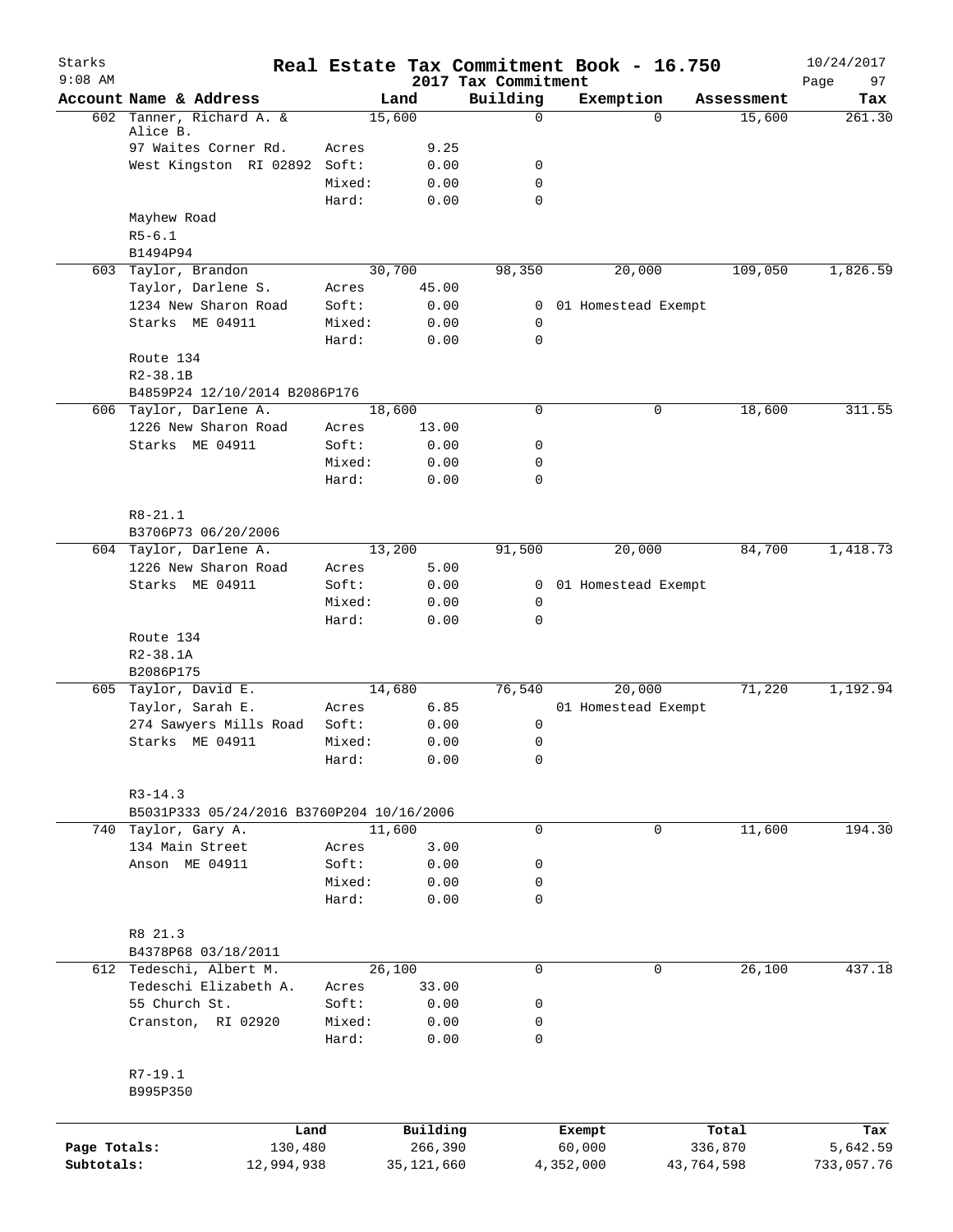| Starks<br>$9:08$ AM |                                                                            |        |       | 2017 Tax Commitment | Real Estate Tax Commitment Book - 16.750 |            | 10/24/2017<br>98<br>Page |
|---------------------|----------------------------------------------------------------------------|--------|-------|---------------------|------------------------------------------|------------|--------------------------|
|                     | Account Name & Address                                                     |        | Land  | Building            | Exemption                                | Assessment | Tax                      |
|                     | 615 Thayer, Erika L.                                                       | 17,200 |       | 50,250              | 20,000                                   | 47,450     | 794.79                   |
|                     | 2056 Industry Road                                                         | Acres  | 10.00 |                     |                                          |            |                          |
|                     | Starks ME 04911                                                            | Soft:  | 0.00  |                     | 0 01 Homestead Exempt                    |            |                          |
|                     |                                                                            | Mixed: | 0.00  | 0                   |                                          |            |                          |
|                     |                                                                            | Hard:  | 0.00  | $\mathbf 0$         |                                          |            |                          |
|                     | Farmington Rd                                                              |        |       |                     |                                          |            |                          |
|                     | $R2 - 24.1$                                                                |        |       |                     |                                          |            |                          |
|                     | B4699P267 08/19/2013 B3708P323 07/07/2006 B3093P92<br>11/11/2008 B2578P352 |        |       |                     |                                          |            |                          |
|                     | 613 Thayer, James & Elaine                                                 | 17,200 |       | 55,950              | 0                                        | 73,150     | 1,225.26                 |
|                     | 2072 Industry Road                                                         | Acres  | 10.00 |                     |                                          |            |                          |
|                     | Starks ME 04911                                                            | Soft:  | 0.00  | $\mathsf{O}$        |                                          |            |                          |
|                     |                                                                            | Mixed: | 0.00  | $\mathbf 0$         |                                          |            |                          |
|                     |                                                                            | Hard:  | 0.00  | $\mathbf 0$         |                                          |            |                          |
|                     |                                                                            |        |       |                     |                                          |            |                          |
|                     | $R2 - 24.2$<br>B1589P150                                                   |        |       |                     |                                          |            |                          |
|                     | 614 Thayer, James W. &<br>Elaine A.                                        | 17,200 |       | 39,150              | 20,000                                   | 36,350     | 608.86                   |
|                     | 2072 Industry Rd                                                           | Acres  | 10.00 |                     | 01 Homestead Exempt                      |            |                          |
|                     | Starks ME 04911                                                            | Soft:  | 0.00  | 0                   |                                          |            |                          |
|                     |                                                                            | Mixed: | 0.00  | 0                   |                                          |            |                          |
|                     |                                                                            | Hard:  | 0.00  | $\mathbf 0$         |                                          |            |                          |
|                     | Industry Road                                                              |        |       |                     |                                          |            |                          |
|                     | $R2 - 24.3$                                                                |        |       |                     |                                          |            |                          |
|                     | B4398P132 05/31/2011 B1867P122                                             |        |       |                     |                                          |            |                          |
| 616                 | The 184 Shawmut Ave.                                                       | 12,680 |       | $\mathbf 0$         | $\mathbf 0$                              | 12,680     | 212.39                   |
|                     | Realty Trust                                                               |        |       |                     |                                          |            |                          |
|                     | 21 Rodney St.                                                              | Acres  | 5.60  |                     |                                          |            |                          |
|                     | Bedford MA 02744                                                           | Soft:  | 0.00  | 0                   |                                          |            |                          |
|                     |                                                                            | Mixed: | 0.00  | 0                   |                                          |            |                          |
|                     |                                                                            | Hard:  | 0.00  | $\mathbf 0$         |                                          |            |                          |
|                     |                                                                            |        |       |                     |                                          |            |                          |
|                     | $R8 - 25$                                                                  |        |       |                     |                                          |            |                          |
|                     | B2902P206                                                                  |        |       |                     |                                          |            |                          |
|                     | 617 Theberge, Andre &<br>Patricia                                          | 11,200 |       | 166,950             | 20,000                                   | 158,150    | 2,649.01                 |
|                     | 113 Dill Road                                                              | Acres  | 2.50  |                     |                                          |            |                          |
|                     | Starks ME 04911                                                            | Soft:  | 0.00  | $\mathbf{0}$        | 01 Homestead Exempt                      |            |                          |
|                     |                                                                            | Mixed: | 0.00  | 0                   |                                          |            |                          |
|                     |                                                                            | Hard:  | 0.00  | $\mathbf 0$         |                                          |            |                          |
|                     |                                                                            |        |       |                     |                                          |            |                          |
|                     | $R6 - 23.2$                                                                |        |       |                     |                                          |            |                          |
|                     | B1610P272                                                                  |        |       |                     |                                          |            |                          |
| 618                 | Therrien, John Michael                                                     | 18,960 |       | 15,600              | 0                                        | 34,560     | 578.88                   |
|                     | 409 Sandy River Road                                                       | Acres  | 12.20 |                     |                                          |            |                          |
|                     | Starks ME 04911                                                            | Soft:  | 0.00  | 0                   |                                          |            |                          |
|                     |                                                                            | Mixed: | 0.00  | 0                   |                                          |            |                          |
|                     |                                                                            | Hard:  | 0.00  | 0                   |                                          |            |                          |
|                     | River Road                                                                 |        |       |                     |                                          |            |                          |
|                     | $R9 - 7.7$                                                                 |        |       |                     |                                          |            |                          |
|                     | B2719P245                                                                  |        |       |                     |                                          |            |                          |
|                     |                                                                            |        |       |                     |                                          |            |                          |
|                     |                                                                            |        |       |                     |                                          |            |                          |
|                     |                                                                            |        |       |                     |                                          |            |                          |

|              | Land       | Building   | Exempt    | Total      | Tax        |
|--------------|------------|------------|-----------|------------|------------|
| Page Totals: | 94,440     | 327,900    | 60,000    | 362,340    | 6.069.19   |
| Subtotals:   | 13,089,378 | 35,449,560 | 4,412,000 | 44,126,938 | 739,126.95 |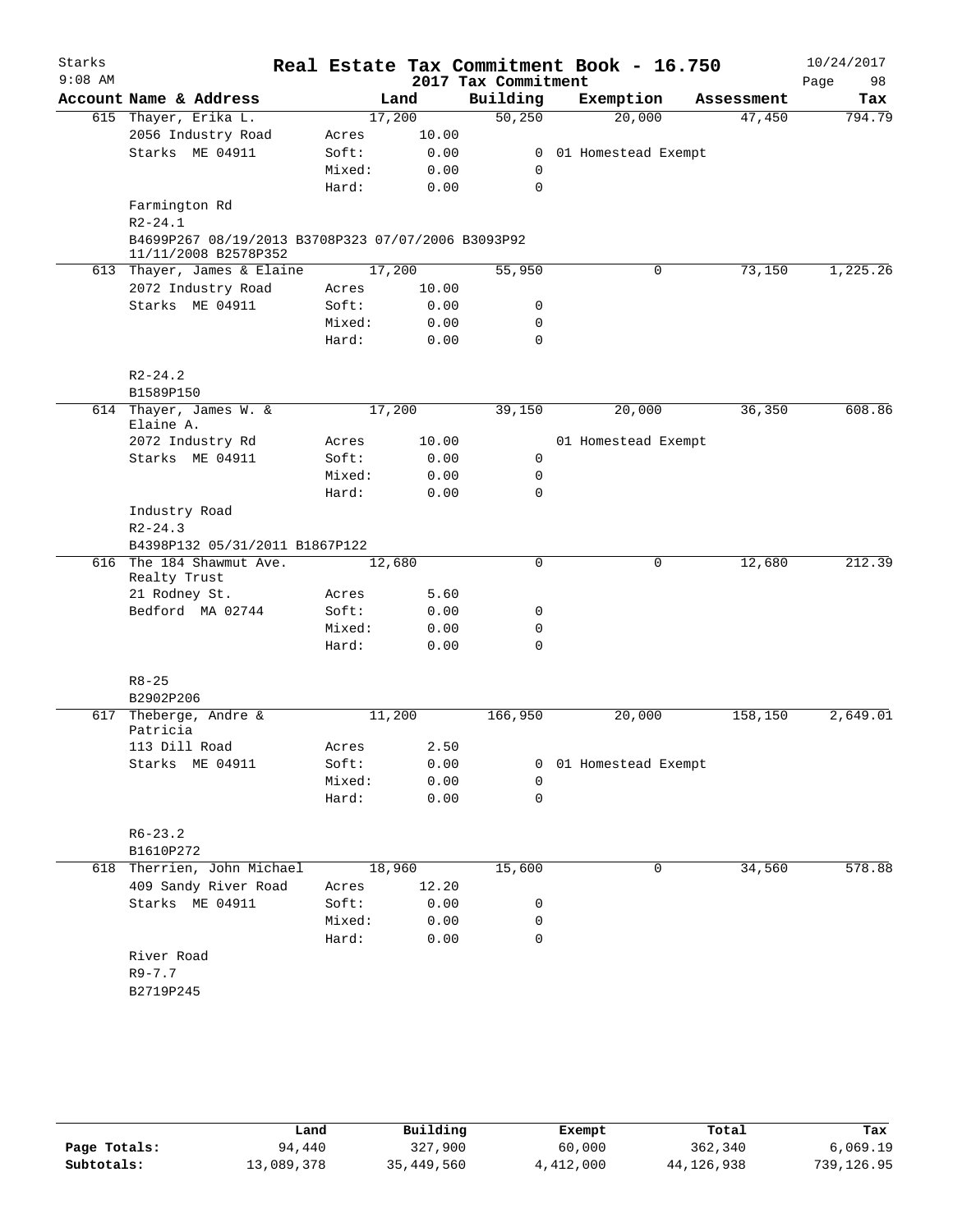| Starks<br>$9:08$ AM |                                                                    |        |                | 2017 Tax Commitment | Real Estate Tax Commitment Book - 16.750 |            | 10/24/2017<br>Page<br>99 |
|---------------------|--------------------------------------------------------------------|--------|----------------|---------------------|------------------------------------------|------------|--------------------------|
|                     | Account Name & Address                                             |        | Land           | Building            | Exemption                                | Assessment | Tax                      |
|                     | 734 Thomas, Jason                                                  |        | 14,640         | 165,990             | 20,000                                   | 160,630    | 2,690.55                 |
|                     | 944 Anson Road                                                     | Acres  | 6.80           |                     | 01 Homestead Exempt                      |            |                          |
|                     | Starks ME 04911                                                    | Soft:  | 0.00           | 0                   |                                          |            |                          |
|                     |                                                                    | Mixed: | 0.00           | 0                   |                                          |            |                          |
|                     |                                                                    | Hard:  | 0.00           | 0                   |                                          |            |                          |
|                     | $R12 - 2.1$<br>B4621P318 07/27/2011 B4513P167 04/10/2012 B4426P223 |        |                |                     |                                          |            |                          |
|                     | 07/27/2011 B4220P50 12/02/2009                                     |        |                |                     |                                          |            |                          |
|                     | 702 Thompson, Peter F.                                             |        | 13,200         | 50,100              | 0                                        | 63,300     | 1,060.28                 |
|                     | P.O. Box 258                                                       | Acres  | 5.00           |                     |                                          |            |                          |
|                     | Kingfield ME 04947                                                 | Soft:  | 0.00           | 0                   |                                          |            |                          |
|                     |                                                                    | Mixed: | 0.00           | 0                   |                                          |            |                          |
|                     |                                                                    | Hard:  | 0.00           | $\mathbf 0$         |                                          |            |                          |
|                     | Saywer Mills Rd.                                                   |        |                |                     |                                          |            |                          |
|                     | $R7 - 8.1$                                                         |        |                |                     |                                          |            |                          |
|                     | B4425P326 08/01/2011 B3765P311 10/31/2006                          |        |                |                     |                                          |            |                          |
|                     | 620 Thornton, David J.                                             |        | 4,670          | $\mathbf 0$         | 0                                        | 4,670      | 78.22                    |
|                     | Thornton, Catherine S.                                             | Acres  | 30.00          |                     |                                          |            |                          |
|                     | 6342 Oak Square E                                                  | Soft:  | 5.00           | 516                 |                                          |            |                          |
|                     | Lakeland Fl 33813                                                  | Mixed: | 0.00           | 0                   |                                          |            |                          |
|                     |                                                                    | Hard:  | 25.00          | 4,150               |                                          |            |                          |
|                     | Pease Rd                                                           |        |                |                     |                                          |            |                          |
|                     | R12-11.3                                                           |        |                |                     |                                          |            |                          |
|                     | B2597P217                                                          |        |                |                     |                                          |            |                          |
|                     | 622 Toothaker, Nona L.                                             |        | 10,840         | 47,510              | 20,000                                   | 38,350     | 642.36                   |
|                     | 992 New Sharon Road                                                | Acres  | 2.05           |                     |                                          |            |                          |
|                     | Starks ME 04911                                                    | Soft:  | 0.00           | $\mathbf{0}$        | 01 Homestead Exempt                      |            |                          |
|                     |                                                                    | Mixed: | 0.00           | $\mathbf 0$         |                                          |            |                          |
|                     |                                                                    | Hard:  | 0.00           | 0                   |                                          |            |                          |
|                     | $R1 - 44$                                                          |        |                |                     |                                          |            |                          |
|                     | B1359P210                                                          |        |                |                     |                                          |            |                          |
|                     | 653 Tozier, Nathan                                                 |        | 14,460         | 81,090              | 20,000                                   | 75,550     | 1,265.46                 |
|                     | 254 Chicken Street                                                 | Acres  | 6.57           |                     |                                          |            |                          |
|                     | Starks ME 04911                                                    | Soft:  | 0.00           | 0                   | 01 Homestead Exempt                      |            |                          |
|                     |                                                                    | Mixed: | 0.00           | 0                   |                                          |            |                          |
|                     |                                                                    | Hard:  | 0.00           | 0                   |                                          |            |                          |
|                     | $R3 - 24.1$                                                        |        |                |                     |                                          |            |                          |
|                     | B5022P149 04/29/2016 B2443P137                                     |        |                |                     |                                          |            |                          |
|                     | 319 Tracy, Alice C.<br>Brewer, Taylia M. and                       |        | 10,000<br>1.00 | 27,300              | 20,000                                   | 17,300     | 289.78                   |
|                     | Tracy, Truman G.                                                   | Acres  |                |                     |                                          |            |                          |
|                     | 25 Chicken Street                                                  | Soft:  | 0.00           | 0                   | 01 Homestead Exempt                      |            |                          |
|                     | Starks ME 04911                                                    | Mixed: | 0.00           | 0                   |                                          |            |                          |
|                     |                                                                    | Hard:  | 0.00           | $\Omega$            |                                          |            |                          |
|                     |                                                                    |        |                |                     |                                          |            |                          |
|                     | $R8 - 1.1$<br>B5114P58 12/28/2016 B3582P227 10/28/2005 B1044P251   |        |                |                     |                                          |            |                          |
|                     |                                                                    |        |                |                     |                                          |            |                          |

|              | Land         | Building   | Exempt    | Total      | Tax        |
|--------------|--------------|------------|-----------|------------|------------|
| Page Totals: | 67,810       | 371,990    | 80,000    | 359,800    | 6,026.65   |
| Subtotals:   | 13, 157, 188 | 35,821,550 | 4,492,000 | 44,486,738 | 745,153.60 |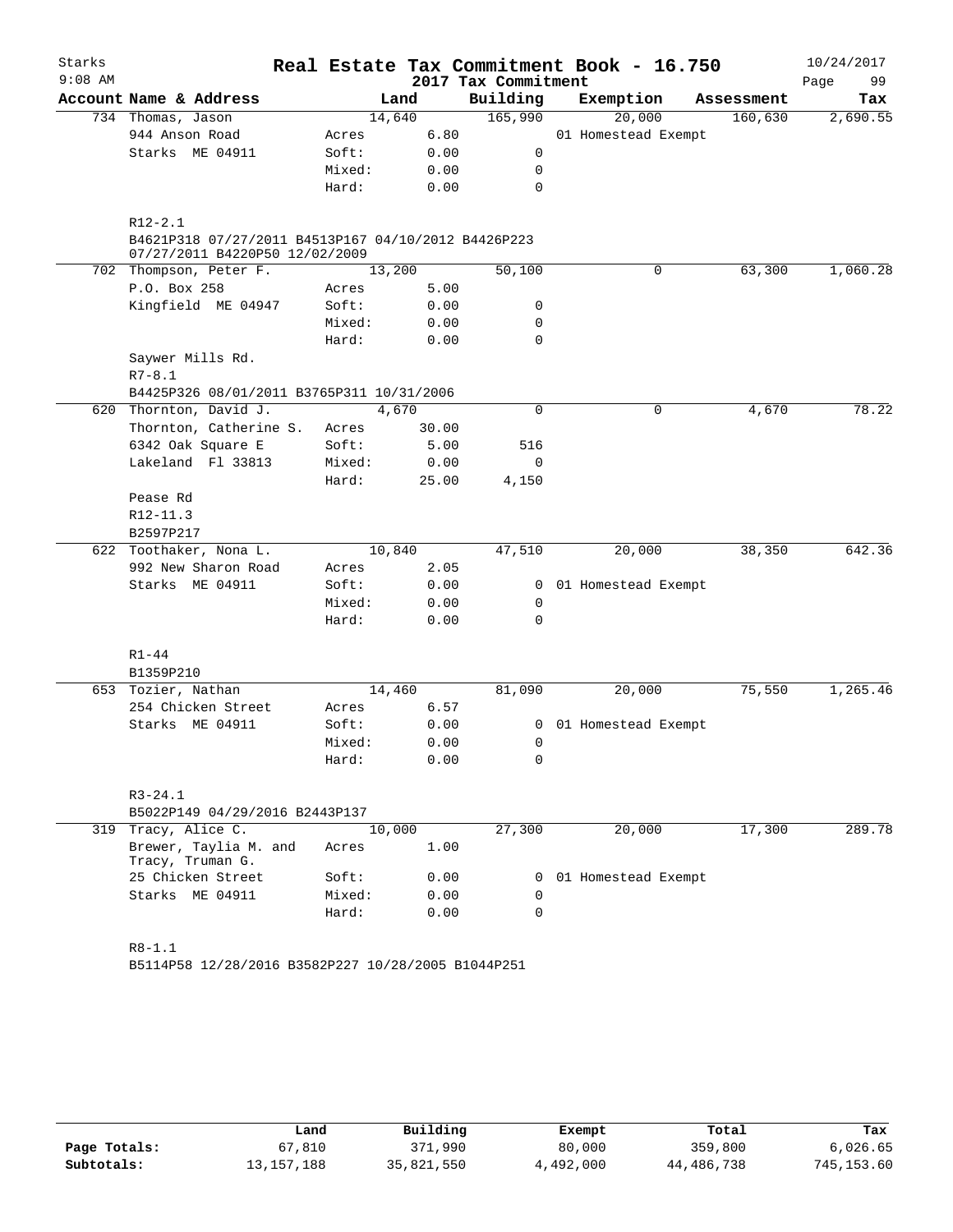| Starks<br>$9:08$ AM |                                                       |        |        | 2017 Tax Commitment | Real Estate Tax Commitment Book - 16.750 |            | 10/24/2017<br>100<br>Page |
|---------------------|-------------------------------------------------------|--------|--------|---------------------|------------------------------------------|------------|---------------------------|
|                     | Account Name & Address                                |        | Land   | Building            | Exemption                                | Assessment | Tax                       |
| 627                 | Tracy, Alice C. and<br>Truman G.                      |        | 4,500  | $\mathbf 0$         | $\Omega$                                 | 4,500      | 75.38                     |
|                     | 25 Chicken Street                                     | Acres  | 0.25   |                     |                                          |            |                           |
|                     | Starks ME 04911                                       | Soft:  | 0.00   | 0                   |                                          |            |                           |
|                     |                                                       | Mixed: | 0.00   | 0                   |                                          |            |                           |
|                     |                                                       | Hard:  | 0.00   | $\Omega$            |                                          |            |                           |
|                     | Chicken St.                                           |        |        |                     |                                          |            |                           |
|                     | $U2 - 22$                                             |        |        |                     |                                          |            |                           |
|                     | B2688P12                                              |        |        |                     |                                          |            |                           |
|                     | 628 Tracy, Alice C. and<br>Truman G.                  |        | 10,400 | 26,400              | 20,000                                   | 16,800     | 281.40                    |
|                     | 25 Chicken Street                                     | Acres  | 1.50   |                     |                                          |            |                           |
|                     | Starks ME 04911                                       | Soft:  | 0.00   |                     | 0 01 Homestead Exempt                    |            |                           |
|                     |                                                       | Mixed: | 0.00   | 0                   |                                          |            |                           |
|                     |                                                       | Hard:  | 0.00   | $\mathbf 0$         |                                          |            |                           |
|                     | Chicken Street                                        |        |        |                     |                                          |            |                           |
|                     | $U2 - 21, U2 - 23$                                    |        |        |                     |                                          |            |                           |
|                     | B2688P15                                              |        |        |                     |                                          |            |                           |
|                     | 393 Tracy, Howard S.                                  |        | 27,720 | 1,090               | 0                                        | 28,810     | 482.57                    |
|                     | P.O. Box 181                                          | Acres  | 38.40  |                     |                                          |            |                           |
|                     | New Sharon ME 04955                                   | Soft:  | 0.00   | 0                   |                                          |            |                           |
|                     |                                                       | Mixed: | 0.00   | 0                   |                                          |            |                           |
|                     |                                                       | Hard:  | 0.00   | $\Omega$            |                                          |            |                           |
|                     | Branns Mills Rd                                       |        |        |                     |                                          |            |                           |
|                     | $R1 - 25, 26, 27$                                     |        |        |                     |                                          |            |                           |
|                     | B4746P319 01/02/2014 B1834P58<br>774 Tracy, Trista A. |        | 10,000 | 20,000              | 20,000                                   | 10,000     | 167.50                    |
|                     | Martin, Marcie                                        | Acres  | 1.00   |                     | 01 Homestead Exempt                      |            |                           |
|                     | 27 Chicken Street                                     | Soft:  | 0.00   | 0                   |                                          |            |                           |
|                     | Starks ME 04911                                       | Mixed: | 0.00   | 0                   |                                          |            |                           |
|                     |                                                       | Hard:  | 0.00   | 0                   |                                          |            |                           |
|                     |                                                       |        |        |                     |                                          |            |                           |
|                     | U2 21.1                                               |        |        |                     |                                          |            |                           |
|                     | B4722P288 04/11/2014                                  |        |        |                     |                                          |            |                           |
|                     | 631 Tutt, Dawn                                        |        | 21,200 | 59,250              | 0                                        | 80,450     | 1,347.54                  |
|                     | 34 Spring St.                                         | Acres  | 15.00  |                     |                                          |            |                           |
|                     | Apt. 1                                                | Soft:  | 0.00   | 0                   |                                          |            |                           |
|                     | Saco ME 04072                                         | Mixed: | 0.00   | 0                   |                                          |            |                           |
|                     |                                                       | Hard:  | 0.00   | 0                   |                                          |            |                           |
|                     | 423 Anson Rd                                          |        |        |                     |                                          |            |                           |
|                     | $R10 - 2.1$                                           |        |        |                     |                                          |            |                           |
|                     | B2654P231                                             |        |        |                     |                                          |            |                           |
|                     | 632 Tweedie, Gene D. &<br>Pamela R.                   |        | 17,200 | 56,850              | 26,000                                   | 48,050     | 804.84                    |
|                     | 713 Mayhew Road                                       | Acres  | 10.00  |                     | 02 Veteran                               |            |                           |
|                     | Starks ME 04911                                       | Soft:  | 0.00   | 0                   | 01 Homestead Exempt                      |            |                           |
|                     |                                                       | Mixed: | 0.00   | 0                   |                                          |            |                           |
|                     |                                                       | Hard:  | 0.00   | 0                   |                                          |            |                           |
|                     |                                                       |        |        |                     |                                          |            |                           |
|                     | $R6 - 2.6$                                            |        |        |                     |                                          |            |                           |
|                     | B1364P48                                              |        |        |                     |                                          |            |                           |

|              | Land         | Building   | Exempt    | Total      | Tax        |
|--------------|--------------|------------|-----------|------------|------------|
| Page Totals: | 91,020       | 163,590    | 66,000    | 188,610    | 3,159.23   |
| Subtotals:   | 13, 248, 208 | 35,985,140 | 4,558,000 | 44,675,348 | 748,312.83 |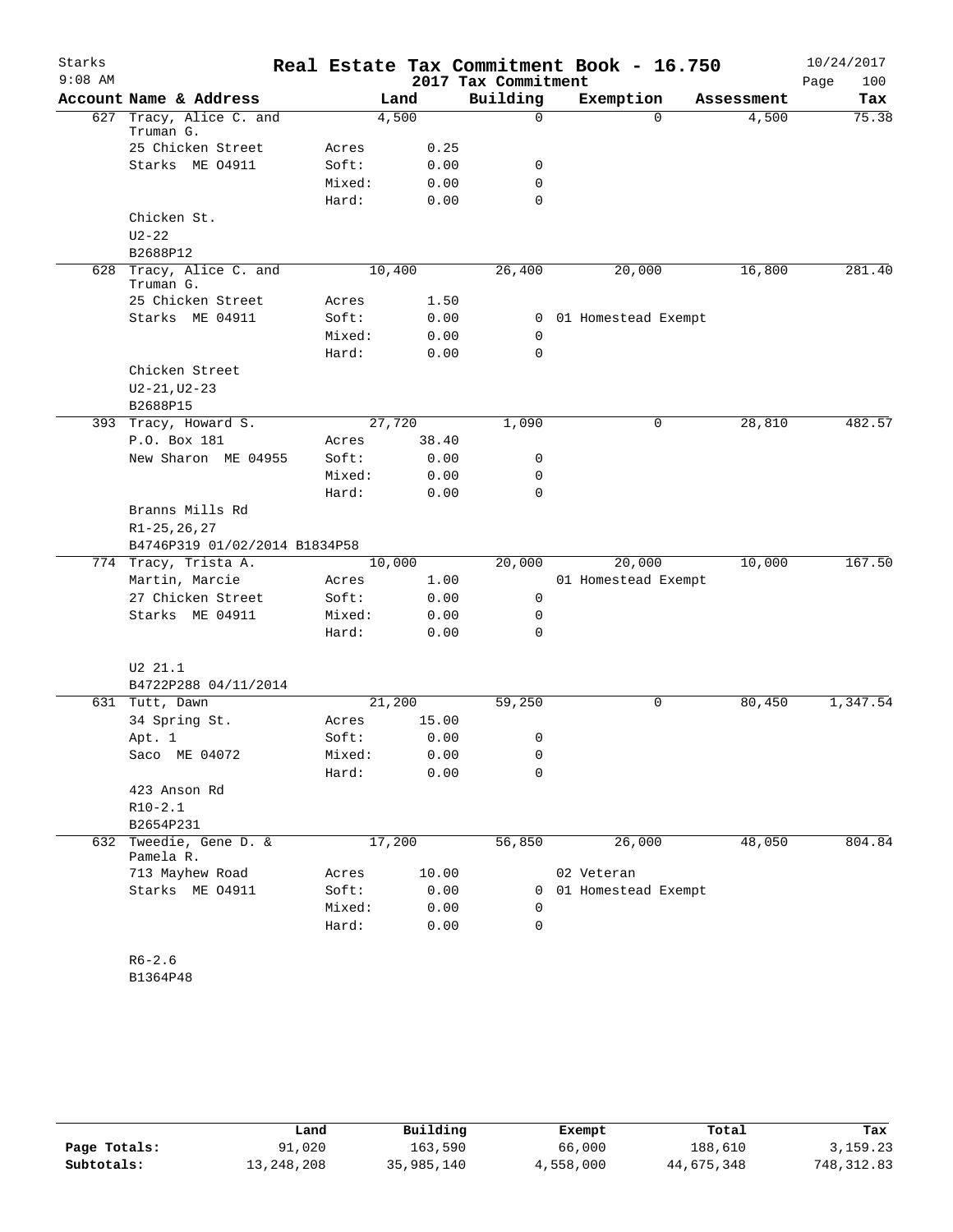| Starks<br>$9:08$ AM |                                                  |                |                 |                     | 2017 Tax Commitment      | Real Estate Tax Commitment Book - 16.750 |            |                  | 10/24/2017<br>101<br>Page |
|---------------------|--------------------------------------------------|----------------|-----------------|---------------------|--------------------------|------------------------------------------|------------|------------------|---------------------------|
|                     | Account Name & Address                           |                |                 | Land                | Building                 | Exemption                                |            | Assessment       | Tax                       |
|                     | 585 United in Christ                             |                |                 | 5,720               | $\Omega$                 |                                          | $\Omega$   | 5,720            | 95.81                     |
|                     | Presbyterian Church                              |                |                 |                     |                          |                                          |            |                  |                           |
|                     | 7 Locke Hill Road                                |                | Acres           | 41.00               |                          |                                          |            |                  |                           |
|                     | Starks ME 04911                                  |                | Soft:           | 10.00               | 1,032                    |                                          |            |                  |                           |
|                     |                                                  |                | Mixed:          | 31.00               | 4,692                    |                                          |            |                  |                           |
|                     |                                                  |                | Hard:           | 0.00                | $\mathbf 0$              |                                          |            |                  |                           |
|                     | $R7 - 8$                                         |                |                 |                     |                          |                                          |            |                  |                           |
|                     | 635 Urquhart, Pearl J.                           |                |                 | 7,750               | 26,250                   |                                          | 0          | 34,000           | 569.50                    |
|                     | 20 Bean St                                       |                | Acres           | 0.60                |                          |                                          |            |                  |                           |
|                     | Madison ME 04950                                 |                | Soft:           | 0.00                | 0                        |                                          |            |                  |                           |
|                     |                                                  |                | Mixed:          | 0.00                | 0                        |                                          |            |                  |                           |
|                     |                                                  |                | Hard:           | 0.00                | $\Omega$                 |                                          |            |                  |                           |
|                     |                                                  |                |                 |                     |                          |                                          |            |                  |                           |
|                     | $R8 - 2$                                         |                |                 |                     |                          |                                          |            |                  |                           |
|                     | B988P80                                          |                |                 |                     |                          |                                          |            |                  |                           |
|                     | 636 Van Tol, Gary                                |                |                 | 7,940               | 20,000                   | 20,000                                   |            | 7,940            | 133.00                    |
|                     | 36 Chicken St                                    |                | Acres           | 0.63                |                          |                                          |            |                  |                           |
|                     | Starks ME 04911                                  |                | Soft:           | 0.00                |                          | 0 01 Homestead Exempt                    |            |                  |                           |
|                     |                                                  |                | Mixed:          | 0.00                | 0                        |                                          |            |                  |                           |
|                     |                                                  |                | Hard:           | 0.00                | $\mathbf 0$              |                                          |            |                  |                           |
|                     |                                                  |                |                 |                     |                          |                                          |            |                  |                           |
|                     | $U2-11$<br>B1462P118                             |                |                 |                     |                          |                                          |            |                  |                           |
|                     | 638 Vessella, David A                            |                |                 | 17,200              | 59,810                   | 20,000                                   |            | 57,010           | 954.92                    |
|                     |                                                  |                |                 |                     |                          |                                          |            |                  |                           |
|                     | Plante, Mabel E.                                 |                | Acres           | 10.00               |                          | 01 Homestead Exempt                      |            |                  |                           |
|                     | PO Box 212                                       |                | Soft:           | 0.00                | $\mathsf{O}$             |                                          |            |                  |                           |
|                     | Starks ME 04911                                  |                | Mixed:<br>Hard: | 0.00<br>0.00        | $\mathsf{O}$<br>$\Omega$ |                                          |            |                  |                           |
|                     | 2096 Industry Road                               |                |                 |                     |                          |                                          |            |                  |                           |
|                     | $R2 - 24.4$                                      |                |                 |                     |                          |                                          |            |                  |                           |
|                     | B4471P249 12/07/2011 B1023P209                   |                |                 |                     |                          |                                          |            |                  |                           |
|                     | 282 Viant, Jules                                 |                |                 | 25,720              | 750                      |                                          | 0          | 26,470           | 443.37                    |
|                     | Viant, Karen                                     |                | Acres           | 40.00               |                          |                                          |            |                  |                           |
|                     | 118 Wilden Drive                                 |                | Soft:           | 0.00                | 0                        |                                          |            |                  |                           |
|                     | Easton PA 18045                                  |                | Mixed:          | 18.00               | 2,724                    |                                          |            |                  |                           |
|                     |                                                  |                | Hard:           | 6.00                | 996                      |                                          |            |                  |                           |
|                     |                                                  |                |                 |                     |                          |                                          |            |                  |                           |
|                     | $R1 - 29.1$                                      |                |                 |                     |                          |                                          |            |                  |                           |
|                     | B4820P29 08/20/2014 B4147P184 06/11/2009 B1118P4 |                |                 |                     |                          |                                          |            |                  |                           |
|                     | 639 Vincent, Edward B.                           |                |                 | 10,440              | 0                        |                                          | 0          | 10,440           | 174.87                    |
|                     | Brackett-Vincent                                 |                | Acres           | 2.80                |                          |                                          |            |                  |                           |
|                     | Cynthia                                          |                |                 |                     |                          |                                          |            |                  |                           |
|                     | 423 Beans Corner Rd.                             |                | Soft:           | 0.00                | 0                        |                                          |            |                  |                           |
|                     | New Sharon Me 04955                              |                | Mixed:          | 0.00                | 0                        |                                          |            |                  |                           |
|                     |                                                  |                | Hard:           | 0.00                | 0                        |                                          |            |                  |                           |
|                     | New Sharon Town Line                             |                |                 |                     |                          |                                          |            |                  |                           |
|                     | $R1-4$                                           |                |                 |                     |                          |                                          |            |                  |                           |
|                     | B2672P327                                        |                |                 |                     |                          |                                          |            |                  |                           |
|                     | 253 Vining,<br>Melissa M                         |                |                 | 14,400              | 97,260                   | 20,000                                   |            | 91,660           | 1,535.31                  |
|                     | 93 Olde Ferry Road                               |                | Acres           | 6.50                |                          |                                          |            |                  |                           |
|                     | Starks ME 04911                                  |                | Soft:           | 0.00                | 0                        | 01 Homestead Exempt                      |            |                  |                           |
|                     |                                                  |                | Mixed:          | 0.00                | 0                        |                                          |            |                  |                           |
|                     |                                                  |                | Hard:           | 0.00                | 0                        |                                          |            |                  |                           |
|                     | Olde Ferry Road                                  |                |                 |                     |                          |                                          |            |                  |                           |
|                     | R12-10.5, R12-10.6                               |                |                 |                     |                          |                                          |            |                  |                           |
|                     | B3864P205 05/18/2007                             |                |                 |                     |                          |                                          |            |                  |                           |
|                     |                                                  |                |                 |                     |                          |                                          |            |                  |                           |
| Page Totals:        |                                                  | Land<br>89,170 |                 | Building<br>204,070 |                          | Exempt<br>60,000                         |            | Total<br>233,240 | Tax<br>3,906.78           |
| Subtotals:          |                                                  | 13,337,378     |                 | 36, 189, 210        |                          | 4,618,000                                | 44,908,588 |                  | 752,219.61                |
|                     |                                                  |                |                 |                     |                          |                                          |            |                  |                           |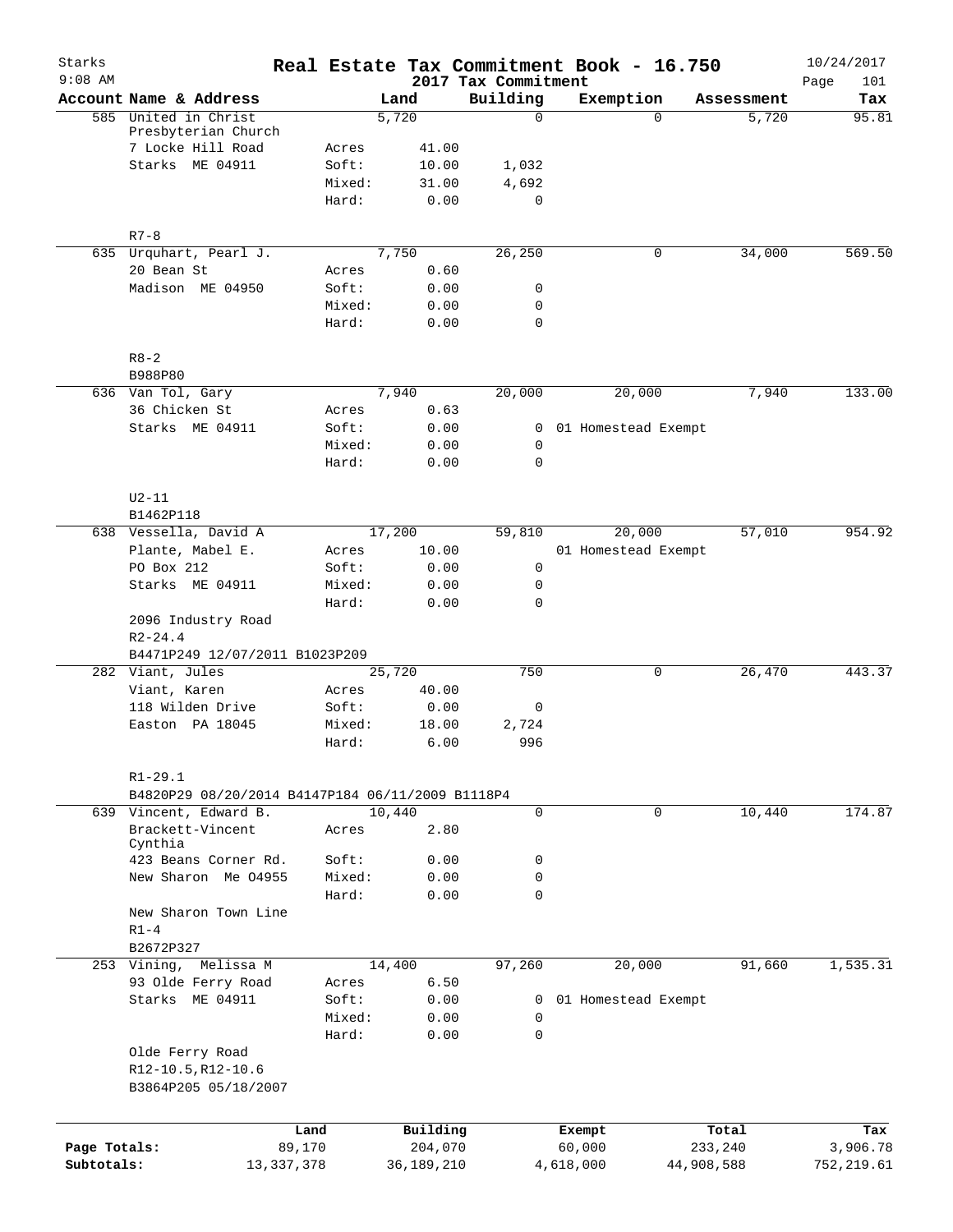| Starks       |                                                    |        |          |                                 | Real Estate Tax Commitment Book - 16.750 |            | 10/24/2017         |
|--------------|----------------------------------------------------|--------|----------|---------------------------------|------------------------------------------|------------|--------------------|
| $9:08$ AM    | Account Name & Address                             |        | Land     | 2017 Tax Commitment<br>Building | Exemption                                | Assessment | Page<br>102<br>Tax |
|              | 750 Vischer, Gary                                  | 17,200 |          | 52,410                          | 20,000                                   | 49,610     | 830.97             |
|              | Vischer, Barbara K.                                | Acres  | 10.00    |                                 | 01 Homestead Exempt                      |            |                    |
|              | 1222 Anson Road                                    | Soft:  | 0.00     | 0                               |                                          |            |                    |
|              | Starks ME 04911                                    | Mixed: | 0.00     | 0                               |                                          |            |                    |
|              |                                                    | Hard:  | 0.00     | 0                               |                                          |            |                    |
|              | R12 17.1                                           |        |          |                                 |                                          |            |                    |
|              | 656 Vogel Jr., Frederick B.                        | 27,600 |          | $\mathbf 0$                     | 0                                        | 27,600     | 462.30             |
|              | 253 Mayhew Road                                    | Acres  | 38.00    |                                 |                                          |            |                    |
|              | Starks ME 04911                                    | Soft:  | 0.00     | 0                               |                                          |            |                    |
|              |                                                    | Mixed: | 0.00     | 0                               |                                          |            |                    |
|              |                                                    | Hard:  | 0.00     | $\mathbf 0$                     |                                          |            |                    |
|              | $R7 - 21$                                          |        |          |                                 |                                          |            |                    |
|              | B4236P74 01/28/2010 B4049P163 09/02/2008 B1114P203 |        |          |                                 |                                          |            |                    |
|              | 640 Vogel, Jr.Frederick B                          | 43,000 |          | 107,860                         | 20,000                                   | 130,860    | 2,191.91           |
|              | 253 Mayhew Road                                    | Acres  | 86.00    |                                 | 01 Homestead Exempt                      |            |                    |
|              | Starks Me 04911                                    | Soft:  | 0.00     | 0                               |                                          |            |                    |
|              |                                                    | Mixed: | 0.00     | 0                               |                                          |            |                    |
|              |                                                    | Hard:  | 0.00     | 0                               |                                          |            |                    |
|              |                                                    |        |          |                                 |                                          |            |                    |
|              | $R7 - 22$                                          |        |          |                                 |                                          |            |                    |
|              | B2822P130                                          |        |          |                                 |                                          |            |                    |
|              | 641 Vogel, Jr.Frederick B                          | 17,800 |          | $\mathbf 0$                     | 0                                        | 17,800     | 298.15             |
|              | 253 Mayhew Road                                    | Acres  | 12.00    |                                 |                                          |            |                    |
|              | Starks Me 04911                                    | Soft:  | 0.00     | 0                               |                                          |            |                    |
|              |                                                    | Mixed: | 0.00     | 0                               |                                          |            |                    |
|              |                                                    | Hard:  | 0.00     | $\mathbf 0$                     |                                          |            |                    |
|              | $R7 - 23$                                          |        |          |                                 |                                          |            |                    |
|              | B2822P130                                          |        |          |                                 |                                          |            |                    |
|              | 410 Vomorde, Carson C.                             | 27,200 |          | 69,800                          | 20,000                                   | 77,000     | 1,289.75           |
|              | 442 Anson Road                                     | Acres  | 11.00    |                                 |                                          |            |                    |
|              | Starks ME 04911                                    | Soft:  | 0.00     |                                 | 0 01 Homestead Exempt                    |            |                    |
|              |                                                    | Mixed: | 0.00     | 0                               |                                          |            |                    |
|              |                                                    | Hard:  | 0.00     | 0                               |                                          |            |                    |
|              | Rt.43 Anson Rd                                     |        |          |                                 |                                          |            |                    |
|              | $R11 - 4.2$                                        |        |          |                                 |                                          |            |                    |
|              | B4847P215 11/04/2014 B1576P78                      |        |          |                                 |                                          |            |                    |
| 189          | Wade, Jacob C.                                     | 32,200 |          | 77,550                          | 20,000                                   | 89,750     | 1,503.31           |
|              | 51 Thompson Bridge Road Acres                      |        | 50.00    |                                 |                                          |            |                    |
|              | Starks ME 04911                                    | Soft:  | 0.00     | 0                               | 01 Homestead Exempt                      |            |                    |
|              |                                                    | Mixed: | 0.00     | 0                               |                                          |            |                    |
|              |                                                    | Hard:  | 0.00     | 0                               |                                          |            |                    |
|              | Chin Rd.                                           |        |          |                                 |                                          |            |                    |
|              | $R3 - 42$                                          |        |          |                                 |                                          |            |                    |
|              | B4586P235 10/05/2012 B2010P164                     |        |          |                                 |                                          |            |                    |
| 643          | Wallace Family Land<br>Trust                       | 19,600 |          | 67,020                          | 20,000                                   | 66,620     | 1,115.89           |
|              | 53 Jacob Lane                                      | Acres  | 13.00    |                                 |                                          |            |                    |
|              | Starks ME 04911                                    | Soft:  | 0.00     | 0                               | 01 Homestead Exempt                      |            |                    |
|              |                                                    | Mixed: | 0.00     | 0                               |                                          |            |                    |
|              |                                                    | Hard:  | 0.00     | $\mathbf 0$                     |                                          |            |                    |
|              | Locke Hill Road                                    |        |          |                                 |                                          |            |                    |
|              | $R3 - 4.3A$                                        |        |          |                                 |                                          |            |                    |
|              | B4699P116 08/16/2013 B2725P113                     |        |          |                                 |                                          |            |                    |
|              |                                                    |        |          |                                 |                                          |            |                    |
|              | Land                                               |        | Building |                                 | Exempt                                   | Total      | Tax                |
| Page Totals: | 184,600                                            |        | 374,640  |                                 | 100,000                                  | 459,240    | 7,692.28           |

**Subtotals:** 13,521,978 36,563,850 4,718,000 45,367,828 759,911.89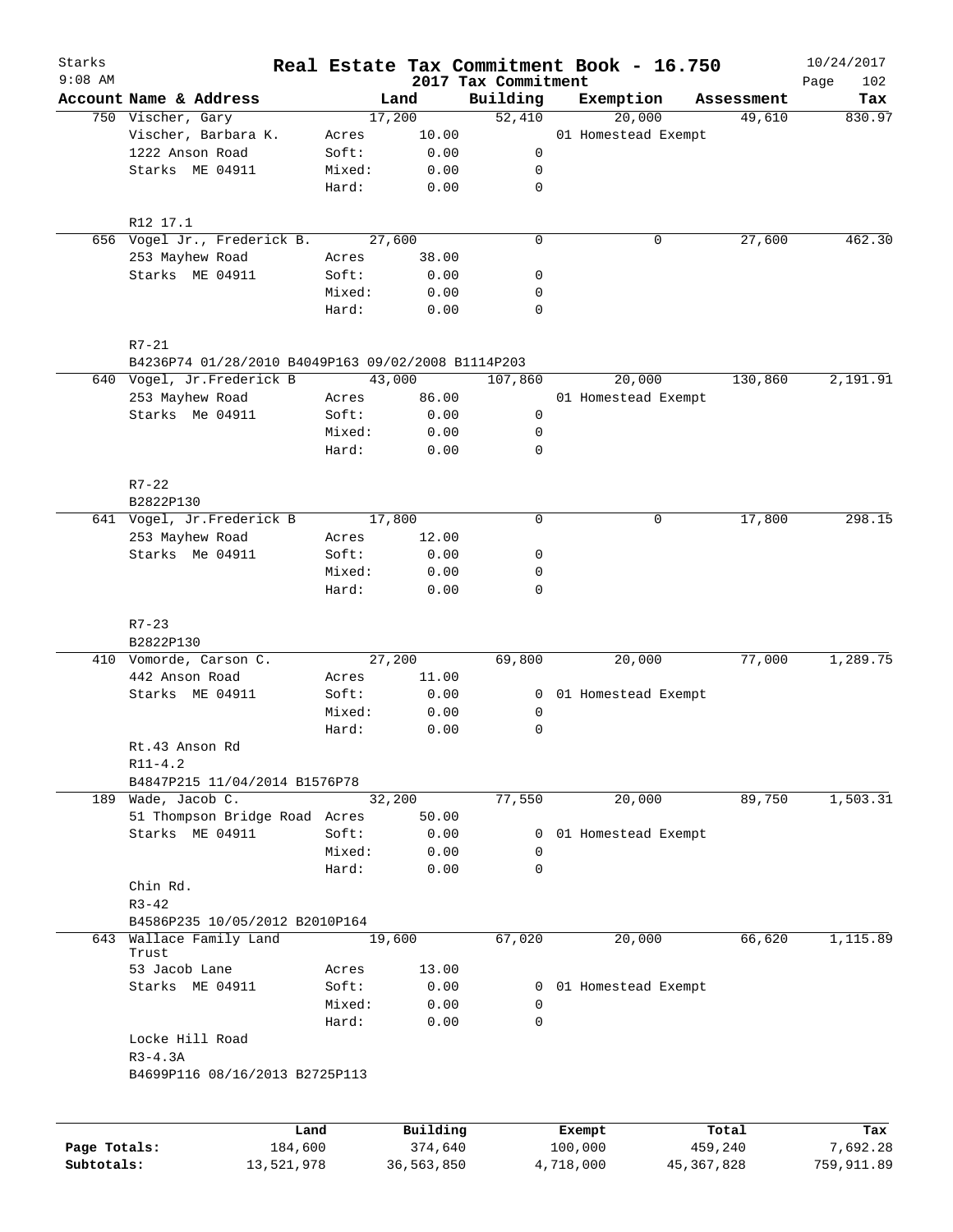| Starks<br>$9:08$ AM        |                                                                                   |                       |        |                       | 2017 Tax Commitment | Real Estate Tax Commitment Book - 16.750 |             |                       | 10/24/2017<br>103<br>Page |
|----------------------------|-----------------------------------------------------------------------------------|-----------------------|--------|-----------------------|---------------------|------------------------------------------|-------------|-----------------------|---------------------------|
|                            | Account Name & Address                                                            |                       |        | Land                  | Building            | Exemption                                |             | Assessment            | Tax                       |
|                            | 642 Wallace, Joseph C.<br>Wallace, Bernadette<br>53 Jacob Lane<br>Starks ME 04911 |                       |        | $\Omega$              | 7,500               |                                          | $\Omega$    | 7,500                 | 125.63                    |
|                            | Lockhill Road<br>$R3 - 4.30N$                                                     |                       |        |                       |                     |                                          |             |                       |                           |
|                            | 645 Ward, Robert                                                                  |                       |        | 25,800                | 0                   |                                          | 0           | 25,800                | 432.15                    |
|                            | 61 Heald St                                                                       |                       | Acres  | 32.00                 |                     |                                          |             |                       |                           |
|                            | Madison ME 04950                                                                  |                       | Soft:  | 0.00                  | 0                   |                                          |             |                       |                           |
|                            |                                                                                   |                       | Mixed: | 0.00                  | 0                   |                                          |             |                       |                           |
|                            |                                                                                   |                       | Hard:  | 0.00                  | 0                   |                                          |             |                       |                           |
|                            | Mt. Hungar Road<br>$R5 - 11$                                                      |                       |        |                       |                     |                                          |             |                       |                           |
|                            | B2248P115                                                                         |                       |        |                       |                     |                                          |             |                       |                           |
|                            | 646 Ward, Robert                                                                  |                       |        | 40,800                | 0                   |                                          | 0           | 40,800                | 683.40                    |
|                            | 61 Heald St                                                                       |                       | Acres  | 82.00                 |                     |                                          |             |                       |                           |
|                            | Madison ME 04950                                                                  |                       | Soft:  | 0.00                  | 0                   |                                          |             |                       |                           |
|                            |                                                                                   |                       | Mixed: | 0.00                  | 0                   |                                          |             |                       |                           |
|                            |                                                                                   |                       | Hard:  | 0.00                  | 0                   |                                          |             |                       |                           |
|                            | Mt. Hungar Road<br>$R5 - 15$                                                      |                       |        |                       |                     |                                          |             |                       |                           |
|                            | B2248P116                                                                         |                       |        |                       |                     |                                          |             |                       |                           |
|                            | 647 Waters, Leona                                                                 |                       |        | 30,700                | 73,110              | 20,000                                   |             | 83,810                | 1,403.82                  |
|                            | 1218 New Sharon Road                                                              |                       | Acres  | 45.00                 |                     |                                          |             |                       |                           |
|                            | Starks ME 04911                                                                   |                       | Soft:  | 0.00                  | $\overline{0}$      | 01 Homestead Exempt                      |             |                       |                           |
|                            |                                                                                   |                       | Mixed: | 0.00                  | $\mathbf 0$         |                                          |             |                       |                           |
|                            |                                                                                   |                       | Hard:  | 0.00                  | $\Omega$            |                                          |             |                       |                           |
|                            | $R1 - 29.4$                                                                       |                       |        |                       |                     |                                          |             |                       |                           |
|                            | B3755P136 10/06/2006 B1524P236<br>372 Waugh, Michael F.                           |                       |        | 13,890                | 121,620             | 20,000                                   |             | 115,510               | 1,934.79                  |
|                            | 999 Anson Road                                                                    |                       | Acres  | 5.86                  |                     | 01 Homestead Exempt                      |             |                       |                           |
|                            | Starks ME 04911                                                                   |                       | Soft:  | 0.00                  | $\mathbf 0$         |                                          |             |                       |                           |
|                            |                                                                                   |                       | Mixed: | 0.00                  | 0                   |                                          |             |                       |                           |
|                            |                                                                                   |                       | Hard:  | 0.00                  | 0                   |                                          |             |                       |                           |
|                            | Rt.43 Madison Rd.<br>$R12-11.1-2$                                                 |                       |        |                       |                     |                                          |             |                       |                           |
|                            | B4941P165 08/11/2015 B2634P1                                                      |                       |        |                       |                     |                                          |             |                       | 177.55                    |
|                            | 352 Webber, Archie L.<br>P.O. Box 215                                             |                       | Acres  | 10,600<br>3.00        | 0                   |                                          | $\mathbf 0$ | 10,600                |                           |
|                            | Anson ME 04911                                                                    |                       | Soft:  | 0.00                  | 0                   |                                          |             |                       |                           |
|                            |                                                                                   |                       | Mixed: | 0.00                  | 0                   |                                          |             |                       |                           |
|                            |                                                                                   |                       | Hard:  | 0.00                  | 0                   |                                          |             |                       |                           |
|                            | $R8 - 38$                                                                         |                       |        |                       |                     |                                          |             |                       |                           |
|                            | B4395P30 05/16/2011 B4242P225 09/28/2009                                          |                       |        |                       |                     |                                          |             |                       |                           |
| 247                        | Webster, Robert D.                                                                |                       |        | 27,100                | 108,620             | 20,000                                   |             | 115,720               | 1,938.31                  |
|                            | Webster, Eunice M.                                                                |                       | Acres  | 33.00                 |                     | 01 Homestead Exempt                      |             |                       |                           |
|                            | PO Box 165                                                                        |                       | Soft:  | 0.00                  | 0                   |                                          |             |                       |                           |
|                            | Starks ME 04911                                                                   |                       | Mixed: | 0.00                  | 0                   |                                          |             |                       |                           |
|                            |                                                                                   |                       | Hard:  | 0.00                  | 0                   |                                          |             |                       |                           |
|                            | 203 Mayhew Rd.<br>$R7 - 19$                                                       |                       |        |                       |                     |                                          |             |                       |                           |
|                            | B4873P165 01/26/2015 B3818P303 03/05/2007 B3703P15<br>06/28/2006 B1473P294        |                       |        |                       |                     |                                          |             |                       |                           |
|                            |                                                                                   |                       |        |                       |                     |                                          |             |                       |                           |
|                            |                                                                                   | Land                  |        | Building              |                     | Exempt                                   |             | Total                 | Tax                       |
| Page Totals:<br>Subtotals: |                                                                                   | 148,890<br>13,670,868 |        | 310,850<br>36,874,700 |                     | 60,000<br>4,778,000                      |             | 399,740<br>45,767,568 | 6,695.65<br>766,607.54    |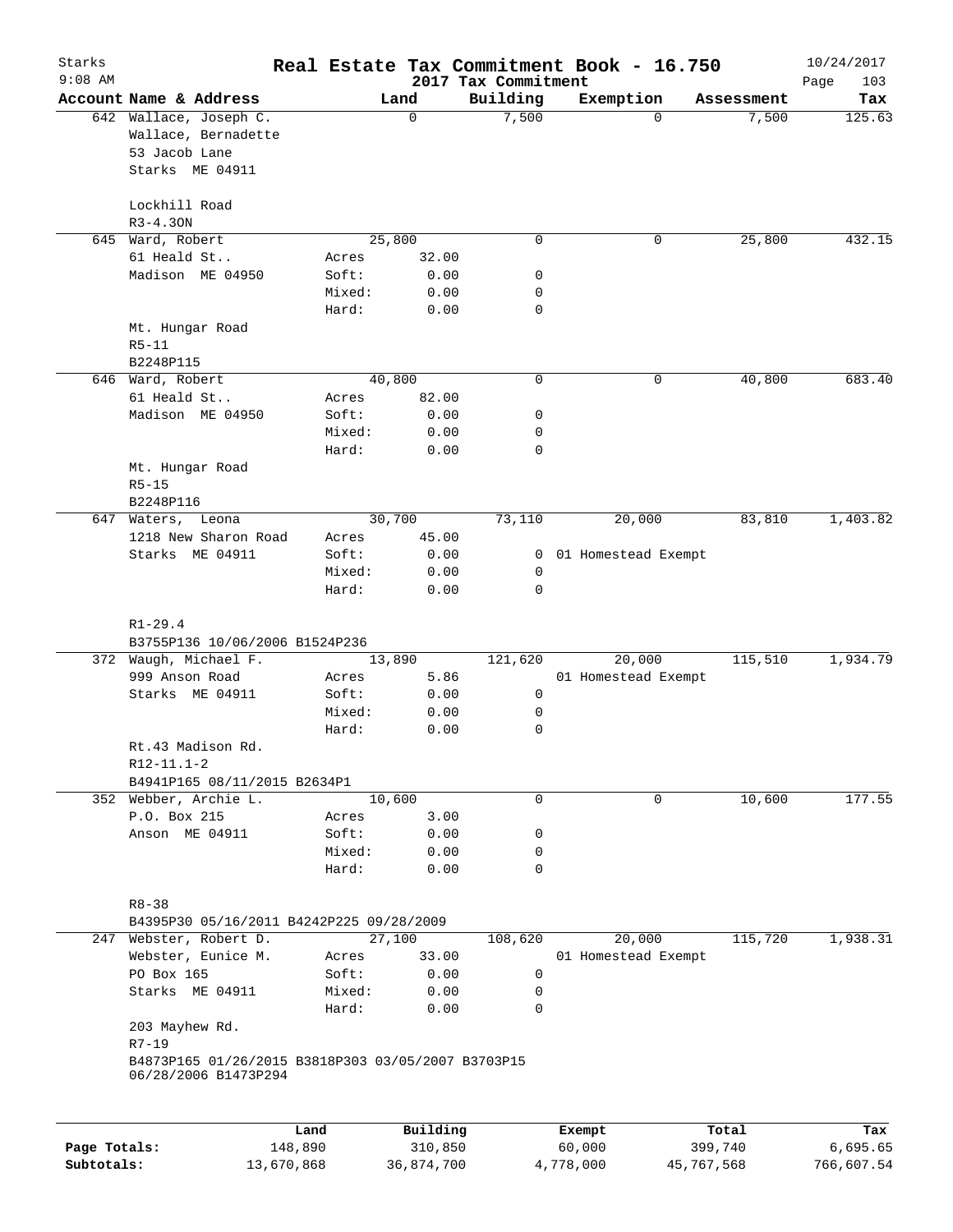| Starks<br>$9:08$ AM |                                                                           |        |             | 2017 Tax Commitment | Real Estate Tax Commitment Book - 16.750 |                      | 10/24/2017<br>104<br>Page |
|---------------------|---------------------------------------------------------------------------|--------|-------------|---------------------|------------------------------------------|----------------------|---------------------------|
|                     | Account Name & Address                                                    |        | Land        | Building            | Exemption                                | Assessment           | Tax                       |
|                     | 782 Welcome, Cordell                                                      |        | $\mathbf 0$ | 20,000              | 20,000                                   |                      | 0.00<br>$\Omega$          |
|                     |                                                                           |        |             |                     | 01 Homestead Exempt                      |                      |                           |
|                     | Starks ME 04911                                                           |        |             |                     |                                          |                      |                           |
|                     |                                                                           |        |             |                     |                                          |                      |                           |
|                     | R6 2.130N                                                                 |        |             |                     |                                          |                      |                           |
|                     | 781 Welcome, Jeffery                                                      |        | 0           | 23,610              | 20,000                                   | 3,610                | 60.47                     |
|                     | Redneck Drive                                                             |        |             |                     | 01 Homestead Exempt                      |                      |                           |
|                     | Starks ME 04911                                                           |        |             |                     |                                          |                      |                           |
|                     | R6 2.140N                                                                 |        |             |                     |                                          |                      |                           |
|                     | 658 Whipple, Charles Bruce                                                |        | 0           | 7,500               |                                          | 7,500<br>$\mathbf 0$ | 125.63                    |
|                     | Estate of Valerie                                                         |        |             |                     |                                          |                      |                           |
|                     | Whipple                                                                   |        |             |                     |                                          |                      |                           |
|                     | 970 Farmington Falls<br>Road                                              |        |             |                     |                                          |                      |                           |
|                     | Farmington ME 04938                                                       |        |             |                     |                                          |                      |                           |
|                     |                                                                           |        |             |                     |                                          |                      |                           |
|                     | R8-120N2                                                                  |        |             |                     |                                          |                      |                           |
|                     | B885P912                                                                  |        |             |                     |                                          |                      |                           |
|                     | 467 Whipple, Charles Bruce                                                | 16,560 |             | 66,150              |                                          | 82,710<br>0          | 1,385.39                  |
|                     | Whipple, Cara                                                             | Acres  | 9.20        |                     |                                          |                      |                           |
|                     | 970 Farmington Falls<br>Road                                              | Soft:  | 0.00        | 0                   |                                          |                      |                           |
|                     | Farmington ME 04938                                                       | Mixed: | 0.00        | 0                   |                                          |                      |                           |
|                     |                                                                           | Hard:  | 0.00        | $\mathbf 0$         |                                          |                      |                           |
|                     |                                                                           |        |             |                     |                                          |                      |                           |
|                     | $R8 - 38 - 15$                                                            |        |             |                     |                                          |                      |                           |
|                     | B4407P92 06/17/2011 B4270P151 05/19/2010 B3680P46<br>05/19/2006 B3233P281 |        |             |                     |                                          |                      |                           |
|                     | 659 Whipple, Charles Bruce                                                | 31,960 |             | 35,550              |                                          | 67,510<br>0          | 1,130.79                  |
|                     | Whipple, Valerie M<br>Estate                                              | Acres  | 5.45        |                     |                                          |                      |                           |
|                     | 970 Farmington Falls<br>Rd.                                               | Soft:  | 0.00        | 0                   |                                          |                      |                           |
|                     | Farmington ME 04938                                                       | Mixed: | 0.00        | 0                   |                                          |                      |                           |
|                     |                                                                           | Hard:  | 0.00        | $\mathbf 0$         |                                          |                      |                           |
|                     | New Sharon Rd                                                             |        |             |                     |                                          |                      |                           |
|                     | $R8 - 12$                                                                 |        |             |                     |                                          |                      |                           |
|                     | B898P80                                                                   |        |             |                     |                                          |                      |                           |
| 660                 | White, Stephen                                                            | 27,700 |             | 5,750               |                                          | 33,450<br>0          | 560.29                    |
|                     | White, Michael                                                            | Acres  | 35.00       |                     |                                          |                      |                           |
|                     | 4 White Ave.                                                              | Soft:  | 0.00        | 0                   |                                          |                      |                           |
|                     | Jay ME 04239                                                              | Mixed: | 0.00        | 0                   |                                          |                      |                           |
|                     |                                                                           | Hard:  | 0.00        | $\mathbf 0$         |                                          |                      |                           |
|                     |                                                                           |        |             |                     |                                          |                      |                           |
|                     | $R7 - 20$                                                                 |        |             |                     |                                          |                      |                           |
|                     | B3700P323 06/16/2006 B1170P232                                            |        |             |                     |                                          |                      |                           |
|                     |                                                                           |        |             |                     |                                          |                      |                           |

|              | Land       | Building   | Exempt    | Total      | Tax        |
|--------------|------------|------------|-----------|------------|------------|
| Page Totals: | 76,220     | 158,560    | 40,000    | 194,780    | 3,262.57   |
| Subtotals:   | 13,747,088 | 37,033,260 | 4,818,000 | 45,962,348 | 769,870.11 |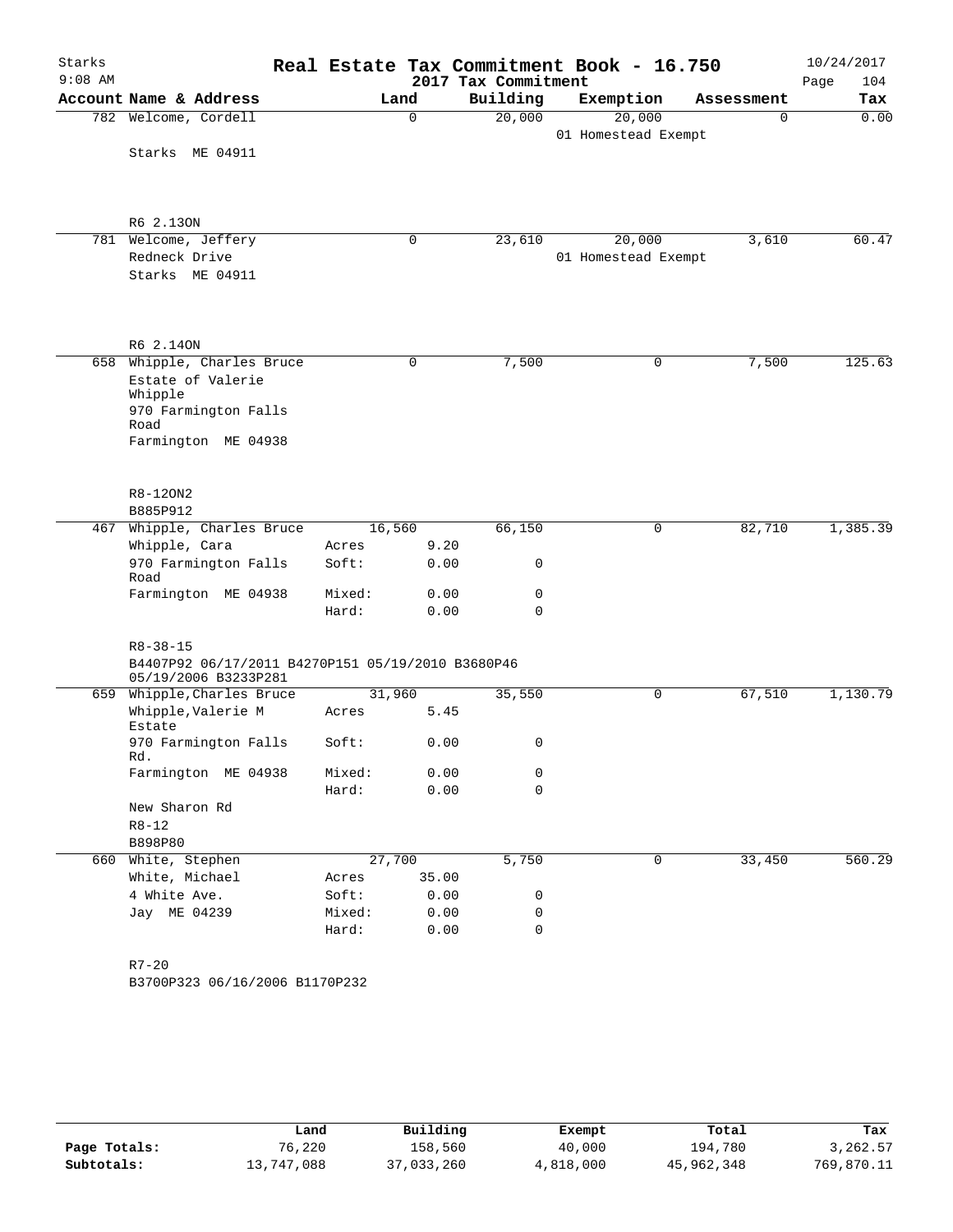| Starks<br>$9:08$ AM |                                    |        |       | 2017 Tax Commitment | Real Estate Tax Commitment Book - 16.750 |            | 10/24/2017<br>105 |
|---------------------|------------------------------------|--------|-------|---------------------|------------------------------------------|------------|-------------------|
|                     | Account Name & Address             |        | Land  | Building            | Exemption                                | Assessment | Page<br>Tax       |
|                     | 661 Whitford, Henry W              | 17,200 |       | 31,200              | $\Omega$                                 | 48,400     | 810.70            |
|                     | Whitford Patricia A                | Acres  | 10.00 |                     |                                          |            |                   |
|                     | 114 Maple Lane                     | Soft:  | 0.00  | 0                   |                                          |            |                   |
|                     | Fort Myers FL 33908                | Mixed: | 0.00  | $\mathbf 0$         |                                          |            |                   |
|                     |                                    | Hard:  | 0.00  | $\mathbf 0$         |                                          |            |                   |
|                     | $R2 - 39.1$                        |        |       |                     |                                          |            |                   |
|                     | B2042P319 09/16/1994               |        |       |                     |                                          |            |                   |
|                     | 177 Whitmore, Christy Ann          | 46,600 |       | 292,240             | 20,000                                   | 318,840    | 5,340.57          |
|                     | Whitmore, Samuel A.                | Acres  | 98.00 |                     |                                          |            |                   |
|                     | PO Box 597                         | Soft:  | 0.00  |                     | 0 01 Homestead Exempt                    |            |                   |
|                     | Anson ME 04911                     | Mixed: | 0.00  | 0                   |                                          |            |                   |
|                     |                                    | Hard:  | 0.00  | $\mathbf 0$         |                                          |            |                   |
|                     | Faulker Hill Rd<br>$R8 - 36$       |        |       |                     |                                          |            |                   |
|                     | B4341P75 11/15/2010 B2616P167      |        |       |                     |                                          |            |                   |
|                     | 580 Whitmore, Robert               | 17,360 |       | 8,250               | 0                                        | 25,610     | 428.97            |
|                     | 216 Pinkham Brook Rd.<br>$\bullet$ | Acres  | 10.20 |                     |                                          |            |                   |
|                     | Durham ME 04222                    | Soft:  | 0.00  | 0                   |                                          |            |                   |
|                     |                                    | Mixed: | 0.00  | $\mathbf 0$         |                                          |            |                   |
|                     |                                    | Hard:  | 0.00  | $\mathbf 0$         |                                          |            |                   |
|                     | Mayhew Road                        |        |       |                     |                                          |            |                   |
|                     | $R7 - 10.2$                        |        |       |                     |                                          |            |                   |
|                     | B4365P74 01/28/2011 B2501P82       |        |       |                     |                                          |            |                   |
|                     | 662 Whittemore, Nicholas           | 17,000 |       | $\Omega$            | 0                                        | 17,000     | 284.75            |
|                     | General Delivery Box 96 Acres      |        | 11.00 |                     |                                          |            |                   |
|                     | Farmington Falls ME<br>04940       | Soft:  | 0.00  | 0                   |                                          |            |                   |
|                     |                                    | Mixed: | 0.00  | 0                   |                                          |            |                   |
|                     |                                    | Hard:  | 0.00  | $\mathbf 0$         |                                          |            |                   |
|                     | $R1 - 46$                          |        |       |                     |                                          |            |                   |
|                     | B1084P10                           |        |       |                     |                                          |            |                   |
|                     | 664 Willis, Neil E, & Susan<br>D.  | 24,400 |       | 32,550              | 20,000                                   | 36,950     | 618.91            |
|                     | 30 Anson Road                      | Acres  | 24.00 |                     |                                          |            |                   |
|                     | Starks ME 04911                    | Soft:  | 0.00  |                     | 0 01 Homestead Exempt                    |            |                   |
|                     |                                    | Mixed: | 0.00  | 0                   |                                          |            |                   |
|                     |                                    | Hard:  | 0.00  | $\mathbf 0$         |                                          |            |                   |
|                     | $U2-30$                            |        |       |                     |                                          |            |                   |
|                     | B2055P123                          |        |       |                     |                                          |            |                   |
| 667                 | Winder, James And<br>Constance     | 14,600 |       | $\mathbf 0$         | 0                                        | 14,600     | 244.55            |
|                     | 49 Church St.                      | Acres  | 8.00  |                     |                                          |            |                   |
|                     | Old Orchard Beach ME<br>04064      | Soft:  | 0.00  | 0                   |                                          |            |                   |
|                     |                                    | Mixed: | 0.00  | 0                   |                                          |            |                   |
|                     |                                    | Hard:  | 0.00  | 0                   |                                          |            |                   |
|                     | Mayhew Road<br>$R5 - 6$            |        |       |                     |                                          |            |                   |
|                     | B2522P246                          |        |       |                     |                                          |            |                   |
|                     |                                    |        |       |                     |                                          |            |                   |

|              | Land       | Building   | Exempt    | Total        | Tax            |
|--------------|------------|------------|-----------|--------------|----------------|
| Page Totals: | 137,160    | 364,240    | 40,000    | 461,400      | 7.728.45       |
| Subtotals:   | 13,884,248 | 37,397,500 | 4,858,000 | 46, 423, 748 | ,598.56<br>777 |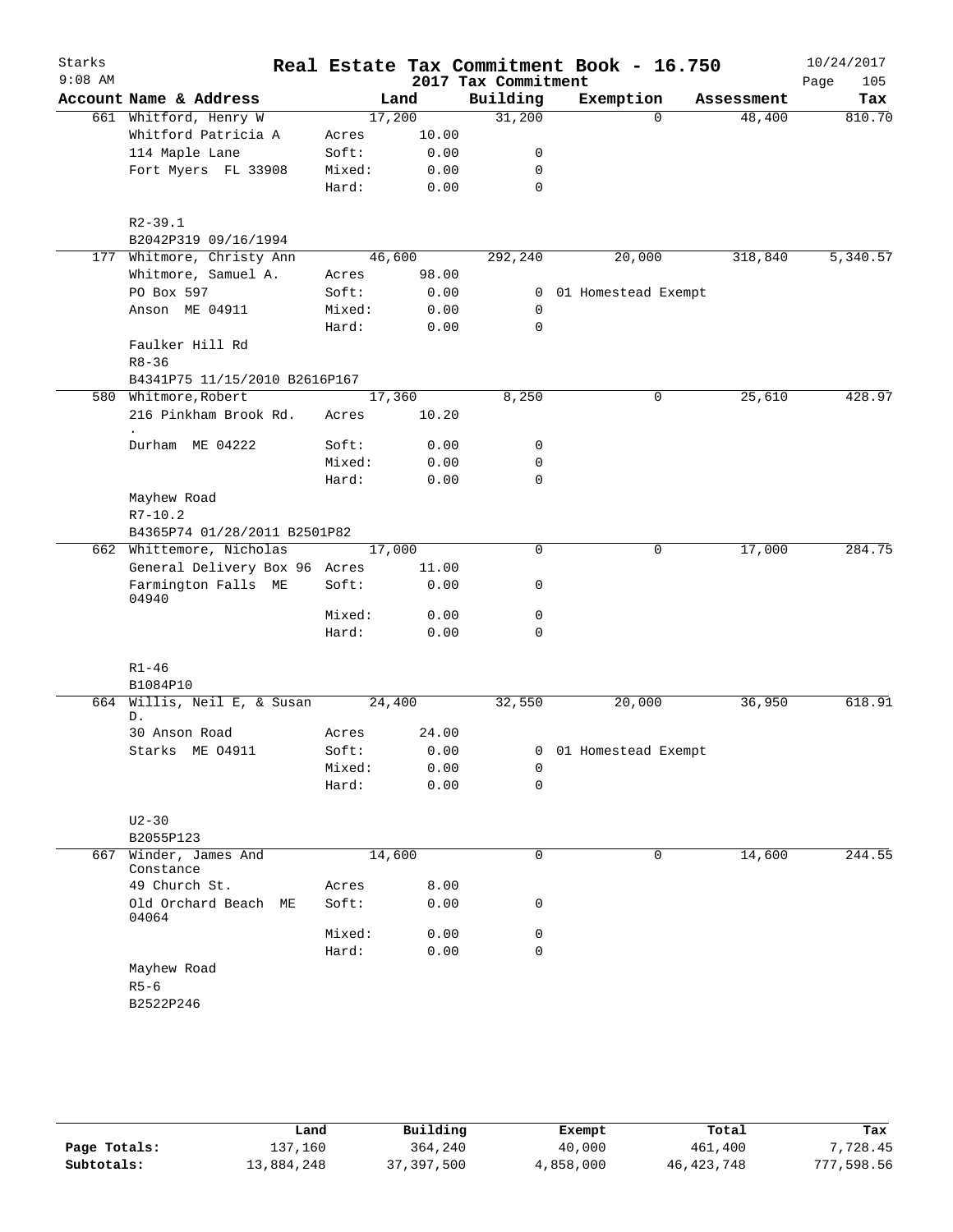| Starks<br>$9:08$ AM |                                                    |        |       | 2017 Tax Commitment | Real Estate Tax Commitment Book - 16.750 |            | 10/24/2017<br>106<br>Page |
|---------------------|----------------------------------------------------|--------|-------|---------------------|------------------------------------------|------------|---------------------------|
|                     | Account Name & Address                             | Land   |       | Building            | Exemption                                | Assessment | Tax                       |
|                     | 668 Winder, James W.                               | 19,000 |       | 21,150              | $\Omega$                                 | 40,150     | 672.51                    |
|                     | Winder, Constance E.                               | Acres  | 12.25 |                     |                                          |            |                           |
|                     | 49 Church St                                       | Soft:  | 0.00  | 0                   |                                          |            |                           |
|                     | Old Orchard Beach ME<br>04064                      | Mixed: | 0.00  | $\mathbf 0$         |                                          |            |                           |
|                     |                                                    | Hard:  | 0.00  | $\mathbf 0$         |                                          |            |                           |
|                     | Mayhew Road                                        |        |       |                     |                                          |            |                           |
|                     | $R5 - 6.2$                                         |        |       |                     |                                          |            |                           |
|                     | B2174P132                                          |        |       |                     |                                          |            |                           |
|                     | 669 Wing, Ronald                                   | 28,200 |       | $\mathbf 0$         | 0                                        | 28,200     | 472.35                    |
|                     | Elizabeth Wing                                     | Acres  | 40.00 |                     |                                          |            |                           |
|                     | 525 W. Mills Rd                                    | Soft:  | 0.00  | 0                   |                                          |            |                           |
|                     | Industry ME 04938                                  | Mixed: | 0.00  | $\mathbf 0$         |                                          |            |                           |
|                     |                                                    | Hard:  | 0.00  | 0                   |                                          |            |                           |
|                     | $R1 - 49$                                          |        |       |                     |                                          |            |                           |
|                     | B2762P67 B797P790                                  |        |       |                     |                                          |            |                           |
|                     | 670 Wing, Ronald D. &<br>Elizabeth M.              | 36,900 |       | 0                   | $\mathsf{O}$                             | 36,900     | 618.08                    |
|                     | 525 W.Mills Rd.                                    | Acres  | 69.00 |                     |                                          |            |                           |
|                     | Industry ME 04938                                  | Soft:  | 0.00  | 0                   |                                          |            |                           |
|                     |                                                    | Mixed: | 0.00  | 0                   |                                          |            |                           |
|                     |                                                    | Hard:  | 0.00  | $\mathbf 0$         |                                          |            |                           |
|                     | $R1 - 36$                                          |        |       |                     |                                          |            |                           |
|                     | B2762P67 B1378P9                                   |        |       |                     |                                          |            |                           |
|                     | 671 Winslow, Barbara T.                            | 42,600 |       | $\mathbf 0$         | 0                                        | 42,600     | 713.55                    |
|                     | 466 Smithfield Rd.                                 | Acres  | 88.00 |                     |                                          |            |                           |
|                     | Norridgewock ME 04957                              | Soft:  | 0.00  | 0                   |                                          |            |                           |
|                     |                                                    | Mixed: | 0.00  | 0                   |                                          |            |                           |
|                     |                                                    | Hard:  | 0.00  | $\mathbf 0$         |                                          |            |                           |
|                     | $R5 - 24$                                          |        |       |                     |                                          |            |                           |
|                     | B4699P144 08/19/2013 B3913P153 09/28/2007 B845P468 |        |       |                     |                                          |            |                           |
|                     | 672 Winslow, Peter V. and<br>Michelle A.           | 16,160 |       | 21,150              | 0                                        | 37,310     | 624.94                    |
|                     | 258 Farmington Falls<br>Road                       | Acres  | 8.70  |                     |                                          |            |                           |
|                     | New Sharon ME 04955                                | Soft:  | 0.00  | 0                   |                                          |            |                           |
|                     |                                                    | Mixed: | 0.00  | 0                   |                                          |            |                           |
|                     |                                                    | Hard:  | 0.00  | 0                   |                                          |            |                           |
|                     | River Rd                                           |        |       |                     |                                          |            |                           |
|                     | $R8 - 22$                                          |        |       |                     |                                          |            |                           |
|                     | B2727P141                                          |        |       |                     |                                          |            |                           |
|                     | 674 Woodward, Dana G.                              | 12,400 |       | 66,900              | 0                                        | 79,300     | 1,328.28                  |
|                     | 8145 Dinsmore St.                                  | Acres  | 4.00  |                     |                                          |            |                           |
|                     | Brooksville FL 34613                               | Soft:  | 0.00  | 0                   |                                          |            |                           |
|                     |                                                    | Mixed: | 0.00  | 0                   |                                          |            |                           |
|                     |                                                    | Hard:  | 0.00  | 0                   |                                          |            |                           |
|                     | $R12 - 5$                                          |        |       |                     |                                          |            |                           |
|                     | B1652P143                                          |        |       |                     |                                          |            |                           |
|                     |                                                    |        |       |                     |                                          |            |                           |

|              | Land       | Building   | Exempt    | Total      | Tax        |
|--------------|------------|------------|-----------|------------|------------|
| Page Totals: | 155,260    | 109,200    |           | 264,460    | 4,429.71   |
| Subtotals:   | 14,039,508 | 37,506,700 | 4,858,000 | 46,688,208 | 782,028.27 |